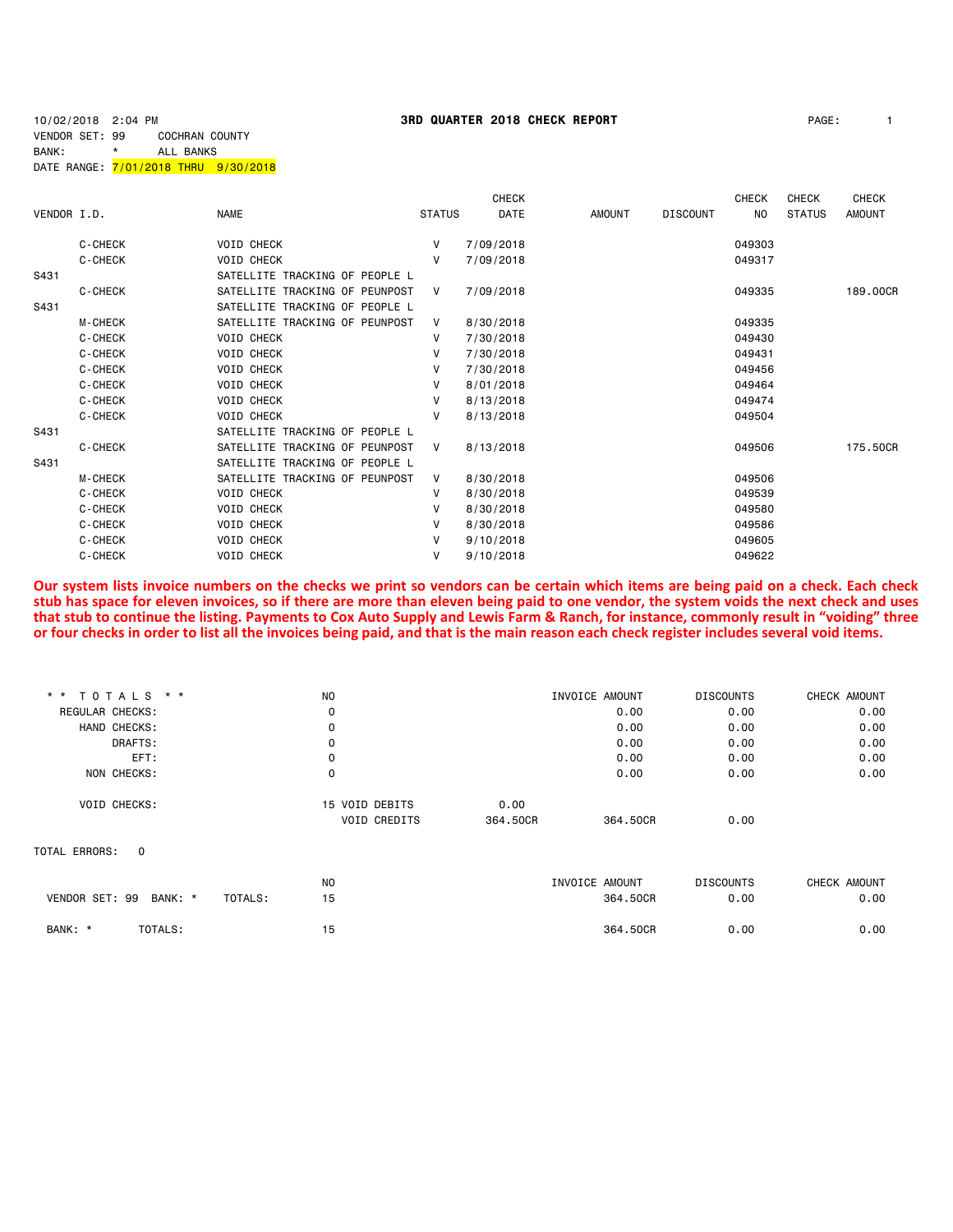10/02/2018 2:04 PM  $\blacksquare$  3RD QUARTER 2018 CHECK REPORT  $\blacksquare$  PAGE: 2

VENDOR SET: 99 COCHRAN COUNTY BANK: CC REGULAR NON-P/R PAYABLES DATE RANGE: 7/01/2018 THRU 9/30/2018

|                  |                   |                                                   |               | CHECK                |               |                 | CHECK  | CHECK         | <b>CHECK</b>  |
|------------------|-------------------|---------------------------------------------------|---------------|----------------------|---------------|-----------------|--------|---------------|---------------|
| VENDOR I.D.      |                   | <b>NAME</b>                                       | <b>STATUS</b> | DATE                 | <b>AMOUNT</b> | <b>DISCOUNT</b> | NO     | <b>STATUS</b> | <b>AMOUNT</b> |
|                  |                   |                                                   |               |                      |               |                 |        |               |               |
| R <sub>159</sub> |                   | ROSIELEETTA REED                                  |               |                      |               |                 |        |               |               |
|                  |                   | I-PREPAY TRAVEL 2018 MUSEUM/HISTORICAL COMMISSION | V             | 5/31/2018            |               |                 | 049094 |               | 250.00        |
| R159             |                   | ROSIELEETTA REED                                  |               |                      |               |                 |        |               |               |
|                  | <b>M-CHECK</b>    | ROSIELEETTA REED<br><b>UNPOST</b>                 | V             | 7/03/2018            |               |                 | 049094 |               | 250.00CR      |
| S431             |                   | SATELLITE TRACKING OF PEOPLE L                    |               |                      |               |                 |        |               |               |
|                  | I-STPINV00047934  | JUVENILE PROBATION                                | $\mathsf{V}$  | 6/11/2018            |               |                 | 049150 |               | 63.00         |
|                  |                   |                                                   |               |                      |               |                 |        |               |               |
| S431             |                   | SATELLITE TRACKING OF PEOPLE L                    |               |                      |               |                 |        |               |               |
|                  | M-CHECK           | SATELLITE TRACKING OF PEUNPOST                    | V             | 8/30/2018            |               |                 | 049150 |               | 63.00CR       |
| A007             |                   | ALBERT GONZALEZ, dba                              |               |                      |               |                 |        |               |               |
|                  | $I - 29800$       | PREC 4                                            | R             | 7/09/2018            |               |                 | 049294 |               |               |
|                  | 15 624-5454       | TIRES                                             |               | 245/17 FLAT L/R      | 17.00         |                 |        |               | 17.00         |
| B001             |                   | BAILEY CO. ELECTRIC COOP                          |               |                      |               |                 |        |               |               |
|                  | I-406787          | PREC 4                                            | R             | 7/09/2018            |               |                 | 049295 |               |               |
|                  | 15 624-5440       | UTILITIES                                         |               | 480KWH 5/18-6/20/18  | 73.24         |                 |        |               |               |
|                  | 15 624-5440       | UTILITIES                                         | AREA LIGHT    |                      | 11.65         |                 |        |               |               |
|                  | I-406788          | PREC 3                                            | R             | 7/09/2018            |               |                 | 049295 |               |               |
|                  | 15 623-5440       | UTILITIES                                         |               | 120KWH 5/15-6/15/18  | 37.06         |                 |        |               |               |
|                  | 15 623-5440       | UTILITIES                                         | 2 AREA LIGHTS |                      | 24.10         |                 |        |               |               |
|                  | I-406789          | NON-DEPT'L/SHERIFF POSSE                          | R             | 7/09/2018            |               |                 | 049295 |               |               |
|                  | 10 409-5440       | UTILITIES                                         |               | ELEC SVC 5/3-6/5/18  | 32.50         |                 |        |               | 178.55        |
|                  |                   |                                                   |               |                      |               |                 |        |               |               |
| B026             |                   | BLEDSOE WATER SUPPLY CORP                         |               |                      |               |                 |        |               |               |
|                  | $I - 3004$ $7/18$ | PREC <sub>3</sub>                                 | R             | 7/09/2018            |               |                 | 049296 |               |               |
|                  | 15 623-5440       | UTILITIES                                         |               | 490GL WATER JUNE18   | 20.10         |                 |        |               | 20.10         |
| B198             |                   | BLAINE INDUSTRIAL SUPPLY                          |               |                      |               |                 |        |               |               |
|                  | I-S4278126.002    | COURTHOUSE                                        | R             | 7/09/2018            |               |                 | 049297 |               |               |
|                  | 10 510-5332       | CUSTODIAL SUPPLIES                                |               | 1CS DISINF SPRAY/FRE | 85.92         |                 |        |               |               |
|                  | 10 510-5332       | CUSTODIAL SUPPLIES                                | 1CS PINE SOL  |                      | 43.01         |                 |        |               |               |
|                  | I-S4308408.001    | ACTIVITY BLDG                                     | R             | 7/09/2018            |               |                 | 049297 |               |               |
|                  | 10 662-5332       | CUSTODIAL SUPPLIES                                |               | 1CS SCOTT CORELESS T | 66.27         |                 |        |               |               |
|                  | I-S4308409.001    | <b>COURTHOUSE</b>                                 | R             | 7/09/2018            |               |                 | 049297 |               |               |
|                  | 10 510-5332       | CUSTODIAL SUPPLIES                                |               | 1CS CAN LINER, 24x33 | 42.11         |                 |        |               |               |
|                  | 10 510-5332       | CUSTODIAL SUPPLIES                                |               | 1CS AJAX W/BLEACH    | 35.78         |                 |        |               |               |
|                  | 10 510-5332       | CUSTODIAL SUPPLIES                                |               | 1EA DIAL ANTIMICROB  | 19.10         |                 |        |               |               |
|                  | 10 510-5332       | CUSTODIAL SUPPLIES                                |               | 1DZ RIM HANGER, LAV  | 26.38         |                 |        |               | 318.57        |
| <b>B248</b>      |                   | BAILEY COUNTY SHERIFF'S OFFICE                    |               |                      |               |                 |        |               |               |
|                  | I-APR18 MEDS/MBR  | JAIL/MEDS                                         | R             | 7/09/2018            |               |                 | 049298 |               |               |
|                  | 10 512-5391       | MEDICAL CARE-PRISONERS                            |               | RX#1/MIKEAL RICHARDS | 28.02         |                 |        |               |               |
|                  | 10 512-5391       | MEDICAL CARE-PRISONERS                            |               | RX#2/MIKEAL RICHARDS | 33.33         |                 |        |               |               |
|                  | I-JUN 2018        | JAIL                                              | R             | 7/09/2018            |               |                 | 049298 |               |               |
|                  | 10 512-5499       | MISCELLANEOUS                                     |               | 6 DAS/MIKEAL RICHARD | 240.00        |                 |        |               |               |
|                  |                   |                                                   |               |                      |               |                 |        |               |               |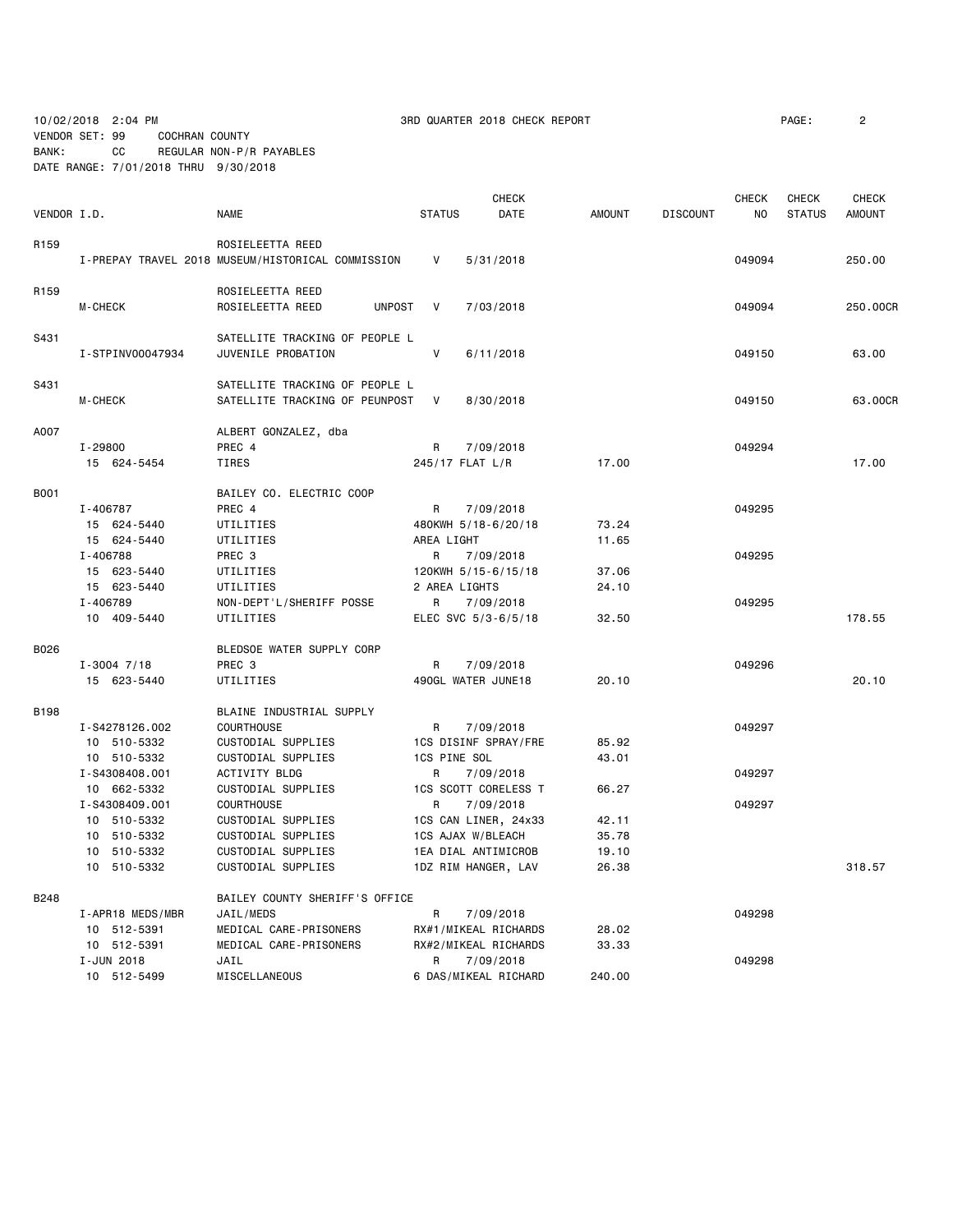VENDOR SET: 99 COCHRAN COUNTY

10/02/2018 2:04 PM 3RD QUARTER 2018 CHECK REPORT PAGE: 3

BANK: CC REGULAR NON-P/R PAYABLES

|  |  |  |  | DATE RANGE: 7/01/2018 THRU 9/30/2018 |  |
|--|--|--|--|--------------------------------------|--|
|--|--|--|--|--------------------------------------|--|

|             |              |                    |                                |                         | <b>CHECK</b> |               |                 | <b>CHECK</b>   | CHECK         | <b>CHECK</b>  |
|-------------|--------------|--------------------|--------------------------------|-------------------------|--------------|---------------|-----------------|----------------|---------------|---------------|
| VENDOR I.D. |              |                    | <b>NAME</b>                    | <b>STATUS</b>           | DATE         | <b>AMOUNT</b> | <b>DISCOUNT</b> | N <sub>0</sub> | <b>STATUS</b> | <b>AMOUNT</b> |
| <b>B248</b> |              |                    | BAILEY COUNTY SHERIFF'S OFFICE | *CONTINUED*             |              |               |                 |                |               |               |
|             |              | I-JUN 2018         | JAIL                           | R                       | 7/09/2018    |               |                 | 049298         |               |               |
|             |              | 10 512-5499        | <b>MISCELLANEOUS</b>           | 18 DAS/MIKEAL RICHAR    |              | 720.00        |                 |                |               |               |
|             |              | I-WOUND CARE JUN18 | JAIL                           | R                       | 7/09/2018    |               |                 | 049298         |               |               |
|             |              | 10 512-5391        | MEDICAL CARE-PRISONERS         | MED SUPPLIES/MIKEAL     |              | 8.50          |                 |                |               | 1,029.85      |
| C007        |              |                    | CITY OF MORTON                 |                         |              |               |                 |                |               |               |
|             | I-062918     |                    | LIB/MUS/ACT BLDG/CRTHSE/PREC 1 | R                       | 7/09/2018    |               |                 | 049299         |               |               |
|             |              | 10 650-5440        | UTILITIES                      | LIBRARY GAS             |              | 19.00         |                 |                |               |               |
|             | 10           | 650-5440           | UTILITIES                      | LIBRARY WATER           |              | 28.00         |                 |                |               |               |
|             | 10           | 650-5440           | UTILITIES                      | LIBRARY GARBAGE         |              | 51.50         |                 |                |               |               |
|             | 10           | 650-5440           | UTILITIES                      | LIBRARY SEWER           |              | 18.00         |                 |                |               |               |
|             | 10           | 652-5440           | UTILITIES                      | <b>MUSEUM GAS</b>       |              | 19.00         |                 |                |               |               |
|             | 10           | 652-5440           | UTILITIES                      | <b>MUSEUM WATER</b>     |              | 28.00         |                 |                |               |               |
|             | 10           | 652-5440           | UTILITIES                      | MUSEUM GARBAGE          |              | 28.00         |                 |                |               |               |
|             | 10           | 652-5440           | UTILITIES                      | <b>MUSEUM SEWER</b>     |              | 16.00         |                 |                |               |               |
|             | 10           | 662-5440           | UTILITIES                      | ACTIVITY BLDG GAS       |              | 36.00         |                 |                |               |               |
|             | 10           | 662-5440           | UTILITIES                      | ACT. BLDG WATER         |              | 54.00         |                 |                |               |               |
|             | 10           | 662-5440           | UTILITIES                      | ACT. BLDG GARBAGE       |              | 77.00         |                 |                |               |               |
|             | 10           | 662-5440           | UTILITIES                      | ACT. BLDG SEWER         |              | 48.00         |                 |                |               |               |
|             | 10           | 510-5440           | UTILITIES                      | <b>COURTHOUSE GAS</b>   |              | 44.50         |                 |                |               |               |
|             | 10           | 510-5440           | UTILITIES                      | <b>COURTHOUSE WATER</b> |              | 1,298.00      |                 |                |               |               |
|             | 10           | 510-5440           | UTILITIES                      | CRTHSE GARBAGE          |              | 334.50        |                 |                |               |               |
|             | 10           | 510-5440           | UTILITIES                      | <b>COURTHOUSE SEWER</b> |              | 54.00         |                 |                |               |               |
|             | 15           | 621-5440           | UTILITIES                      | PREC 1 GAS              |              | 19.00         |                 |                |               |               |
|             | 15           | 621-5440           | UTILITIES                      | PREC 1 WATER            |              | 34.50         |                 |                |               |               |
|             |              | 15 621-5440        | UTILITIES                      | PREC 1 GARBAGE          |              | 51.50         |                 |                |               | 2,258.50      |
| C008        |              |                    | CITY OF WHITEFACE              |                         |              |               |                 |                |               |               |
|             |              | $I - 4096/18$      | PREC <sub>2</sub>              | R                       | 7/09/2018    |               |                 | 049300         |               |               |
|             |              | 15 622-5440        | UTILITIES                      | GAS SVC 5/16-6/18/18    |              | 16.25         |                 |                |               |               |
|             | 15           | 622-5440           | UTILITIES                      | WATER SVC 1K GAL        |              | 26.00         |                 |                |               |               |
|             | 15           | 622-5440           | UTILITIES                      | GARBAGE SVC             |              | 54.37         |                 |                |               |               |
|             |              | 15 622-5440        | UTILITIES                      | SEWER SVC               |              | 22.50         |                 |                |               | 119.12        |
| C015        |              |                    | COCHRAN COUNTY SENIOR          |                         |              |               |                 |                |               |               |
|             |              | I-JUL '18 INSTLMT  | SENIOR CITIZENS                | R                       | 7/09/2018    |               |                 | 049301         |               |               |
|             |              | 10 663-5418        | SENIOR CITIZENS CONTRACT       | <b>JULY 2018</b>        |              | 6,250.00      |                 |                |               | 6,250.00      |
| C035        |              |                    | COX AUTO SUPPLY CO             |                         |              |               |                 |                |               |               |
|             | $C - 394659$ |                    | PREC 4                         | R                       | 7/09/2018    |               |                 | 049302         |               |               |
|             |              | 15 624-5451        | REPAIRS                        | RET REGULATOR 3/8" N    |              | 54.99CR       |                 |                |               |               |
|             |              | 15 624-5451        | REPAIRS                        | EXCHG REGULATOR MINI    |              | 36.99         |                 |                |               |               |
|             | I-394696     |                    | PREC 4                         | R                       | 7/09/2018    |               |                 | 049302         |               |               |
|             |              | 15 624-5356        | ROAD MATERIALS & SUPPLIES      | SHARPIE                 |              | 3.79          |                 |                |               |               |
|             | 15           | 624-5356           | ROAD MATERIALS & SUPPLIES      | PAINT MARKER, BK        |              | 4.09          |                 |                |               |               |
|             | 15           | 624-5356           | ROAD MATERIALS & SUPPLIES      | PAINT MARKER, SLVR      |              | 4.09          |                 |                |               |               |
|             |              | 15 624-5356        | ROAD MATERIALS & SUPPLIES      | PAINT MARKER            |              | 3.89          |                 |                |               |               |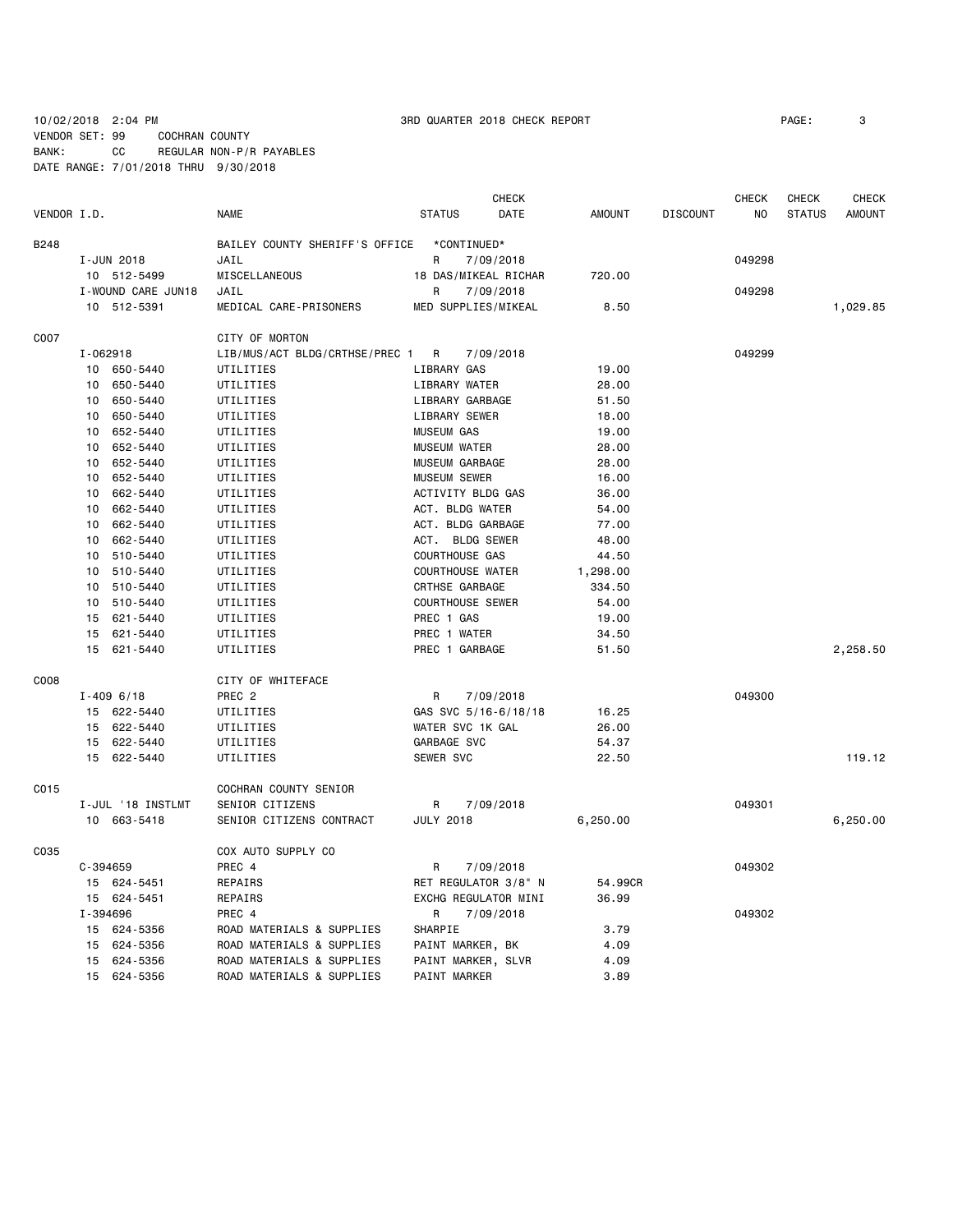# 10/02/2018 2:04 PM 3RD QUARTER 2018 CHECK REPORT PAGE: 4 VENDOR SET: 99 COCHRAN COUNTY BANK: CC REGULAR NON-P/R PAYABLES DATE RANGE: 7/01/2018 THRU 9/30/2018

|             |                 |                                              |                       | <b>CHECK</b> |               |                 | <b>CHECK</b> | <b>CHECK</b>  | <b>CHECK</b>  |
|-------------|-----------------|----------------------------------------------|-----------------------|--------------|---------------|-----------------|--------------|---------------|---------------|
| VENDOR I.D. |                 | <b>NAME</b>                                  | <b>STATUS</b>         | <b>DATE</b>  | <b>AMOUNT</b> | <b>DISCOUNT</b> | NO.          | <b>STATUS</b> | <b>AMOUNT</b> |
| C035        |                 | COX AUTO SUPPLY CO                           | *CONTINUED*           |              |               |                 |              |               |               |
|             | I-394696        | PREC 4                                       | R.                    | 7/09/2018    |               |                 | 049302       |               |               |
|             | 15 624-5356     | ROAD MATERIALS & SUPPLIES                    | <b>PAINT MARKER</b>   |              | 4.09          |                 |              |               |               |
|             | I-394872        | PREC <sub>3</sub>                            | R                     | 7/09/2018    |               |                 | 049302       |               |               |
|             | 15 623-5356     | ROAD MATERIALS & SUPPLIES                    | 4 SPRAYWAY            |              | 19.96         |                 |              |               |               |
|             | I-395461        | PREC 4                                       | R.                    | 7/09/2018    |               |                 | 049302       |               |               |
|             | 15 624-5356     | ROAD MATERIALS & SUPPLIES                    | <b>EXTENSION CORD</b> |              | 31.99         |                 |              |               |               |
|             | 15 624-5356     | ROAD MATERIALS & SUPPLIES                    | SURGE PROTECTOR       |              | 19.99         |                 |              |               |               |
|             | 15 624-5356     | ROAD MATERIALS & SUPPLIES                    | <b>BUG WASH</b>       |              | 3.19          |                 |              |               |               |
|             | I-395708        | PREC 4                                       | R                     | 7/09/2018    |               |                 | 049302       |               |               |
|             | 15 624-5356     | ROAD MATERIALS & SUPPLIES                    | ELEC ADAPTER          |              | 1.29          |                 |              |               |               |
|             | 15 624-5356     | ROAD MATERIALS & SUPPLIES                    | DEGREASER             |              | 6.49          |                 |              |               |               |
|             | 15 624-5356     | ROAD MATERIALS & SUPPLIES                    | 2 BLUE SHOP TOWEL     |              | 7.98          |                 |              |               |               |
|             | I-395905        | JAIL                                         | R.                    | 7/09/2018    |               |                 | 049302       |               |               |
|             | 10 512-5451     | REPAIR                                       | TRFLX BELT            |              | 5.99          |                 |              |               |               |
|             | 10 512-5451     | REPAIR                                       | TRFLX BELT            |              | 5.52          |                 |              |               |               |
|             | 10 512-5451     | REPAIR                                       | TRFLX BELT            |              | 7.33          |                 |              |               |               |
|             | I-395913        | PREC 1                                       | R                     | 7/09/2018    |               |                 | 049302       |               |               |
|             | 15 621-5356     | ROAD MATERIALS & SUPPLIES                    | 2 BLUE SHOP TOWEL     |              | 7.98          |                 |              |               |               |
|             | 15 621-5356     | ROAD MATERIALS & SUPPLIES                    | <b>BOJO HAND CLNR</b> |              | 4.29          |                 |              |               |               |
|             | I-396346        | <b>CEMETERY</b>                              | R.                    | 7/09/2018    |               |                 | 049302       |               |               |
|             | 10 516-5451     | REPAIR                                       | 2/22" WIPER BLADE     |              | 11.98         |                 |              |               |               |
|             | I-396479        | SHERIFF                                      | R                     | 7/09/2018    |               |                 | 049302       |               |               |
|             | 10 560-5334     | OTHER SUPPLIES                               | VELCRO                |              | 1.99          |                 |              |               |               |
|             | I-396571        | ACTIVITY BLDG                                | R                     | 7/09/2018    |               |                 | 049302       |               |               |
|             | 10 662-5332     | CUSTODIAL SUPPLIES                           | <b>KEY MADE</b>       |              | 1.00          |                 |              |               |               |
|             | I-396649        | PREC <sub>2</sub>                            | R                     | 7/09/2018    |               |                 | 049302       |               |               |
|             | 15 622-5356     | ROAD MATERIALS & SUPPLIES                    | EZ-SLIDE              |              | 8.99          |                 |              |               |               |
|             | I-396675        | JAIL                                         | R                     | 7/09/2018    |               |                 | 049302       |               |               |
|             | 10 512-5451     | REPAIR                                       | COAX RG6 CONNECTOR    |              | 3.99          |                 |              |               |               |
|             | I-396820        | PREC <sub>2</sub>                            | R                     | 7/09/2018    |               |                 | 049302       |               |               |
|             | 15 622-5451     | REPAIRS                                      | GAS CAP               |              | 2.19          |                 |              |               |               |
|             | I-397003        | JAIL                                         | R                     | 7/09/2018    |               |                 | 049302       |               |               |
|             | 10 512-5451     | REPAIR                                       | COAX CABLE            |              | 7.89          |                 |              |               | 161.98        |
| C057        |                 | CITY BANK AS DEPOSITORY                      |                       |              |               |                 |              |               |               |
|             | I-3RD QTR 2018  | NON-DEPT'L/APPRAISAL DIST                    | R                     | 7/09/2018    |               |                 | 049304       |               |               |
|             | 10 409-5406     | APPRAISAL DISTRICT                           | 3RD QTR ASSESSMENT--  |              | 25,888.97     |                 |              |               | 25,888.97     |
| C084        |                 | CLERK, SEVENTH COURT OF APPEAL               |                       |              |               |                 |              |               |               |
|             | I-JUN 18        | STATE FEES                                   | R                     | 7/09/2018    |               |                 | 049305       |               |               |
|             | 90 000-2379.002 | 7th Crt of Appeal Gov't22.2081DISTRICT COURT |                       |              | 10.00         |                 |              |               | 10.00         |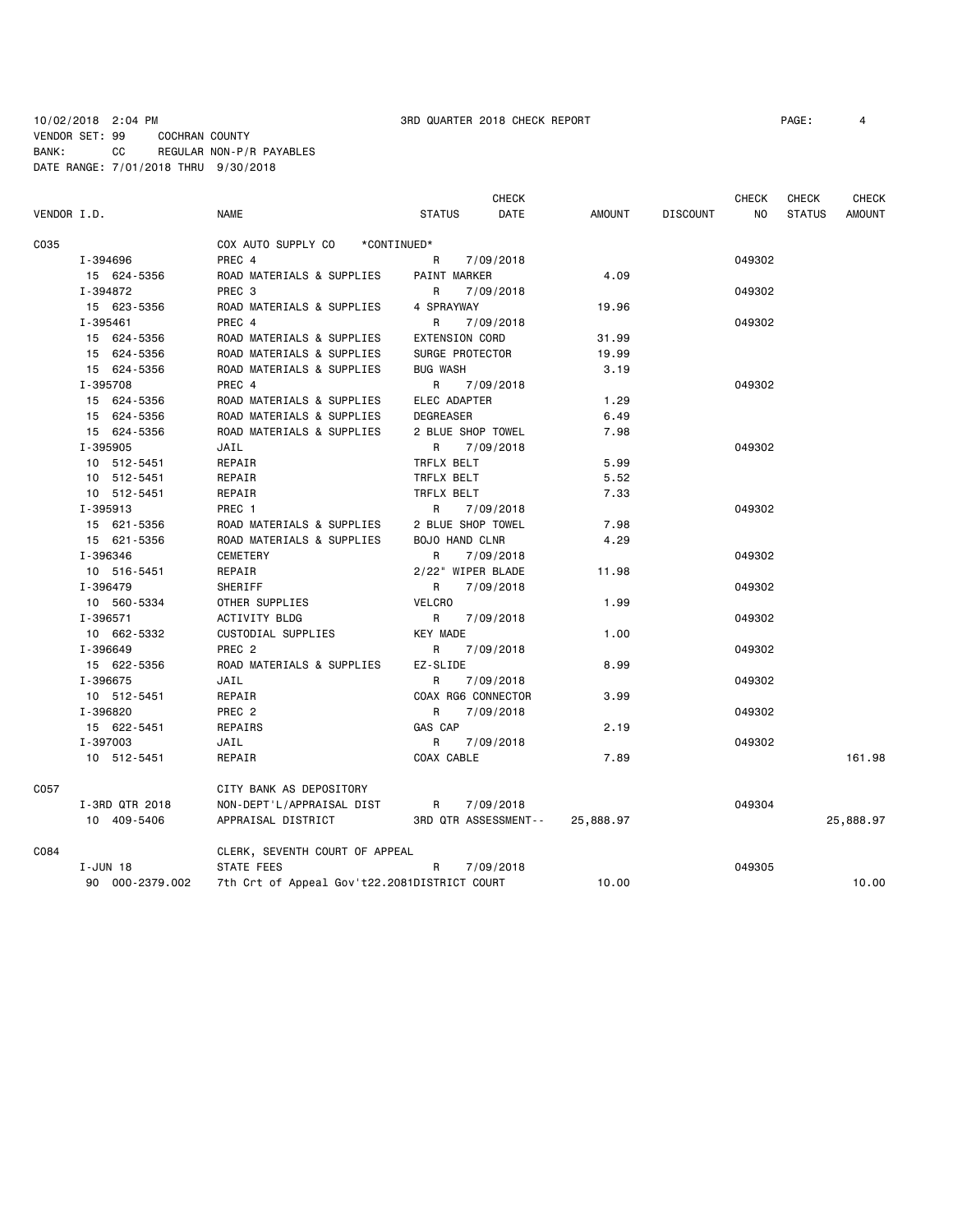10/02/2018 2:04 PM 3RD QUARTER 2018 CHECK REPORT PAGE: 5 VENDOR SET: 99 COCHRAN COUNTY

BANK: CC REGULAR NON-P/R PAYABLES DATE RANGE: 7/01/2018 THRU 9/30/2018

**CHECK CHECK CHECK CHECK CHECK CHECK CHECK** VENDOR I.D. NAME STATUS DATE AMOUNT DISCOUNT NO STATUS AMOUNT C367 COMPUTER TRANSITION SERVICES, I-167715 NON-DEPT'L R 7/09/2018 049306 10 409-5420 TELECOMMUNICATIONS 14 TREND MICRO JUL18 22.40 I-167972HD COURTHOUSE R 7/09/2018 049306 10 510-5411 MAINTENANCE CONTRACTS HELP DESK JUL 18 733.90 756.30 C371 COCHRAN COUNTY TAX A/C I-JUV PK#7220/2018 JUVENILE PROBATION R 7/09/2018 049307 17 573-5499 OPERATING EXPENSES ST INSP FEE/14 CHEV 7.50 I-PREC 4 #8624/2018 PREC 4 R 7/09/2018 **R** 7/09/2018 049307 15 624-5451 REPAIRS ST INSP FEE/11 FORD 7.50 15.00 E069 ENCARTELE, INC I-7724 JAIL R 7/09/2018 049308 10 000-4380.200 OTHER [MISCELLANEOUS] 100 PHONE CARDS 500.00 500.00 E075 WEX BANK I-54862915 JUN18 CONSTABLE/SHERIFF/JUV PROB R 7/09/2018 049309 10 550-5330 FUEL & OIL 22.138GL UNL/WHTFC 6 54.81 10 550-5330 FUEL & OIL 22.702GL UNL/WHTFC 6 56.21 10 550-5330 FUEL & OIL 1.879GL UNL/WHTFC 6/ 4.66 10 550-5330 FUEL & OIL 19.501GL UNL/MRTN 6/ 48.11 10 550-5330 FUEL & OIL 20.756GL UNL/MRTN 6/ 51.39 10 560-5330 FUEL AND OIL 15.784GL UNL/MRTN 6/ 38.94 10 560-5427 CONTINUING EDUCATION 11.683GL UNL/SAN ANG 30.56 CONTINUING EDUCATION 17.068GL UNL/SAN ANT 40.90 10 560-5427 CONTINUING EDUCATION 10.003GL UNL/SAN ANT 23.57 10 560-5427 CONTINUING EDUCATION 16.025GL UNL/SAN ANT 38.08 17 573-5499 OPERATING EXPENSES 18.178GL UNL/LVND 6/ 41.37 17 573-5499 OPERATING EXPENSES 14.039GL UNL/MRTN 6/ 33.23 17 573-5427 TRAVEL & TRAINING 7.5GL UNL/ROSWELL,NM 19.77 17 573-5427 TRAVEL & TRAINING 22GL UNL/MRTN 6/28 52.07 533.67 F010 FIVE-AREA TELEPHONE CO-OP I-927-5510 JUL 18 PREC 4 R 7/09/2018 049310 15 624-5420 TELECOMMUNICATIONS BASIC SVC 32.25 15 624-5420 TELECOMMUNICATIONS FEES FEES 10.62 15 624-5420 TELECOMMUNICATIONS LONG DISTANCE SVC 3.36 46.23 F093 FARMERS CO-OPERATIVE ELEVATOR I-3160 6/18 PREC 2 R 7/09/2018 049311 15 622-5330 FUEL AND OIL 22.86GL UNL 6/8 56.21 15 622-5330 FUEL AND OIL 22.84GL UNL 6/29 56.16 112.37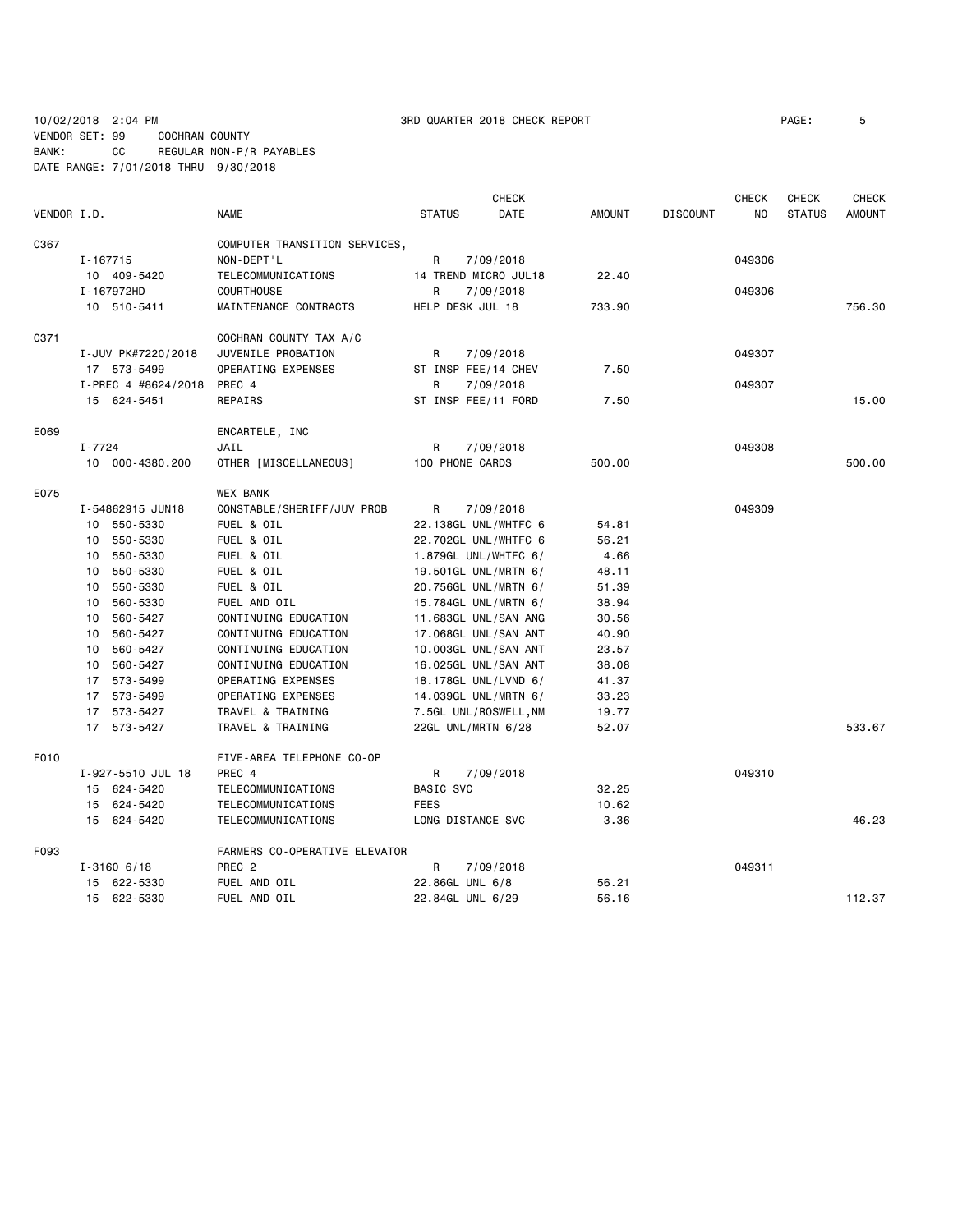# 10/02/2018 2:04 PM 3RD QUARTER 2018 CHECK REPORT PAGE: 6 VENDOR SET: 99 COCHRAN COUNTY BANK: CC REGULAR NON-P/R PAYABLES DATE RANGE: 7/01/2018 THRU 9/30/2018

|             |                     |                                                   |                      | <b>CHECK</b> |               |                 | CHECK  | CHECK         | <b>CHECK</b>  |
|-------------|---------------------|---------------------------------------------------|----------------------|--------------|---------------|-----------------|--------|---------------|---------------|
| VENDOR I.D. |                     | <b>NAME</b>                                       | <b>STATUS</b>        | <b>DATE</b>  | <b>AMOUNT</b> | <b>DISCOUNT</b> | NO     | <b>STATUS</b> | <b>AMOUNT</b> |
| G005        |                     | GENERAL FUND                                      |                      |              |               |                 |        |               |               |
|             | I-2ND QTR CIVIL '18 | STATE CIVIL FEES                                  | R                    | 7/09/2018    |               |                 | 049312 |               |               |
|             | 90<br>000-2363.004  | Co Filing Fee Ind Lgl Serv.                       | 2ND QTR CIVIL FEES   |              | 2.40          |                 |        |               |               |
|             | 90<br>000-2363.004  | Co Filing Fee Ind Lgl Serv.                       | 2ND QTR CIVIL FEES   |              | 1.05          |                 |        |               |               |
|             | 90 000-2363.001     | Divorce & Family Gov't 133.1512ND QTR CIVIL FEES  |                      |              | 0.75          |                 |        |               |               |
|             | 000-2363.002<br>90  | Other Than Divorce/Family 10B 2ND QTR CIVIL FEES  |                      |              | 4.00          |                 |        |               |               |
|             | 000-2363.004<br>90  | Co Filing Fee Ind Lgl Serv.                       | 2ND QTR CIVIL FEES   |              | 6.10          |                 |        |               |               |
|             | I-2ND QTR CRIM '18  | STATE CRIM SVC FEES                               | R                    | 7/09/2018    |               |                 | 049312 |               |               |
|             | 90<br>000-2358.001  | State CCC Date 010104 Forward STATE CRIM SVC FEES |                      |              | 365.13        |                 |        |               |               |
|             | 000-2368<br>90      | BB Bond Fee (Gov CD 41.258)                       | STATE CRIM SVC FEES  |              | 69.00         |                 |        |               |               |
|             | 000-2370<br>90      | DNA Test Gov CD 411.147                           | STATE CRIM SVC FEES  |              | 2.87          |                 |        |               |               |
|             | 000-2369<br>90      | EMS Trauma Sec49.02 SB1131                        | STATE CRIM SVC FEES  |              | 6.80          |                 |        |               |               |
|             | 000-2378<br>90      | JRF Jury Reimb Fee CCP102.0045STATE CRIM SVC FEES |                      |              | 32.98         |                 |        |               |               |
|             | 000-2363.003<br>90  | Indigent Defense Fee                              | STATE CRIM SVC FEES  |              | 22.34         |                 |        |               |               |
|             | 90<br>000-2355      | MVF CCP 102.002                                   | STATE CRIM SVC FEES  |              | 0.53          |                 |        |               |               |
|             | 000-2367<br>90      | STF-Sub 95% C(Trans CD542.40 STATE CRIM SVC FEES  |                      |              | 77.27         |                 |        |               |               |
|             | I-2ND QTR SPEC '18  | SPECIALTY CT SVC FEES                             | R                    | 7/09/2018    |               |                 | 049312 |               |               |
|             | 90 000-2379.001     | Drug Court Fee CCP102.0178                        | 2ND QTR SPECIALTY CT |              | 6.53          |                 |        |               | 597.75        |
|             |                     |                                                   |                      |              |               |                 |        |               |               |
| G074        |                     | GRAVES, HUMPHRIES, STAHL,LTD                      |                      |              |               |                 |        |               |               |
|             | I-FEES JUN 18       | JUSTICE OF PEACE                                  | R                    | 7/09/2018    |               |                 | 049313 |               |               |
|             | 10 000-2206.002     | COLLECTION AGENCY FEES                            | COLLECTION FEES JUN  |              | 4.61          |                 |        |               | 4.61          |
| H019        |                     | HOCKLEY COUNTY, TEXAS                             |                      |              |               |                 |        |               |               |
|             | I-JURY TRIAL #1519  | DISTRICT COURT/DIST CLERK                         | R                    | 7/09/2018    |               |                 | 049314 |               |               |
|             | 10 403-5311         | POSTAL EXPENSES                                   | JURY NOTICE REIMB    |              | 95.85         |                 |        |               |               |
|             | 10 403-5310         | OFFICE SUPPLIES                                   | R/B 270 JURY QUESTIO |              | 270.00        |                 |        |               |               |
|             | 10 435-5499         | MISCELLANEOUS                                     | R/B FOOD FOR JURY    |              | 76.10         |                 |        |               |               |
|             | 10 435-5499         | MISCELLANEOUS                                     | BAILIFF REIMB 14.5HR |              | 297.54        |                 |        |               |               |
|             | 10 435-5492         | PETIT JURY                                        | REIMB JURY           |              | 1,739.00      |                 |        |               | 2,478.49      |
|             |                     |                                                   |                      |              |               |                 |        |               |               |
| L004        |                     | LEGAL DIRECTORIES PUB. CO                         |                      |              |               |                 |        |               |               |
|             | I-C430170           | CO/DIST CLERK                                     | R                    | 7/09/2018    |               |                 | 049315 |               |               |
|             | 10 403-5310         | OFFICE SUPPLIES                                   | 2018 LEGAL DIRECTORY |              |               |                 |        |               |               |
|             | 10 403-5310         | OFFICE SUPPLIES                                   | SHIPPING             |              | 15.50         |                 |        |               | 15.50         |
| L010        |                     | LEWIS FARM & RANCH STORE INC                      |                      |              |               |                 |        |               |               |
|             | $C - 74505$         | <b>PARK</b>                                       | R                    | 7/09/2018    |               |                 | 049316 |               |               |
|             | 10 660-5332         | CUSTODIAL SUPPLIES                                | RET 2 PLUGS          |              | 33.98CR       |                 |        |               |               |
|             | 10 660-5332         | CUSTODIAL SUPPLIES                                | REVERSE DISC         |              | 3.98          |                 |        |               |               |
|             | I-73140             | JAIL                                              | R                    | 7/09/2018    |               |                 | 049316 |               |               |
|             | 10 512-5392         | MISCELLANEOUS SUPPLIES                            | 4 SOAP               |              | 15.96         |                 |        |               |               |
|             | 10 512-5392         | MISCELLANEOUS SUPPLIES                            | <b>DISC</b>          |              | 1.60CR        |                 |        |               |               |
|             | I-73472             | <b>CEMETERY</b>                                   | R                    | 7/09/2018    |               |                 | 049316 |               |               |
|             | 10 516-5451         | REPAIR                                            | 6 COTTER PINS        |              | 1.50          |                 |        |               |               |
|             | 10 516-5451         | REPAIR                                            | 6 ROLL PINS          |              | 0.84          |                 |        |               |               |
|             | 10<br>516-5451      | REPAIR                                            | 1 ROLLER PUNCH       |              | 9.49          |                 |        |               |               |
|             | 10 516-5451         | REPAIR                                            | <b>DISC</b>          |              | 1.18CR        |                 |        |               |               |
|             | I-73609             | PREC 1                                            | R                    | 7/09/2018    |               |                 | 049316 |               |               |
|             |                     |                                                   |                      |              |               |                 |        |               |               |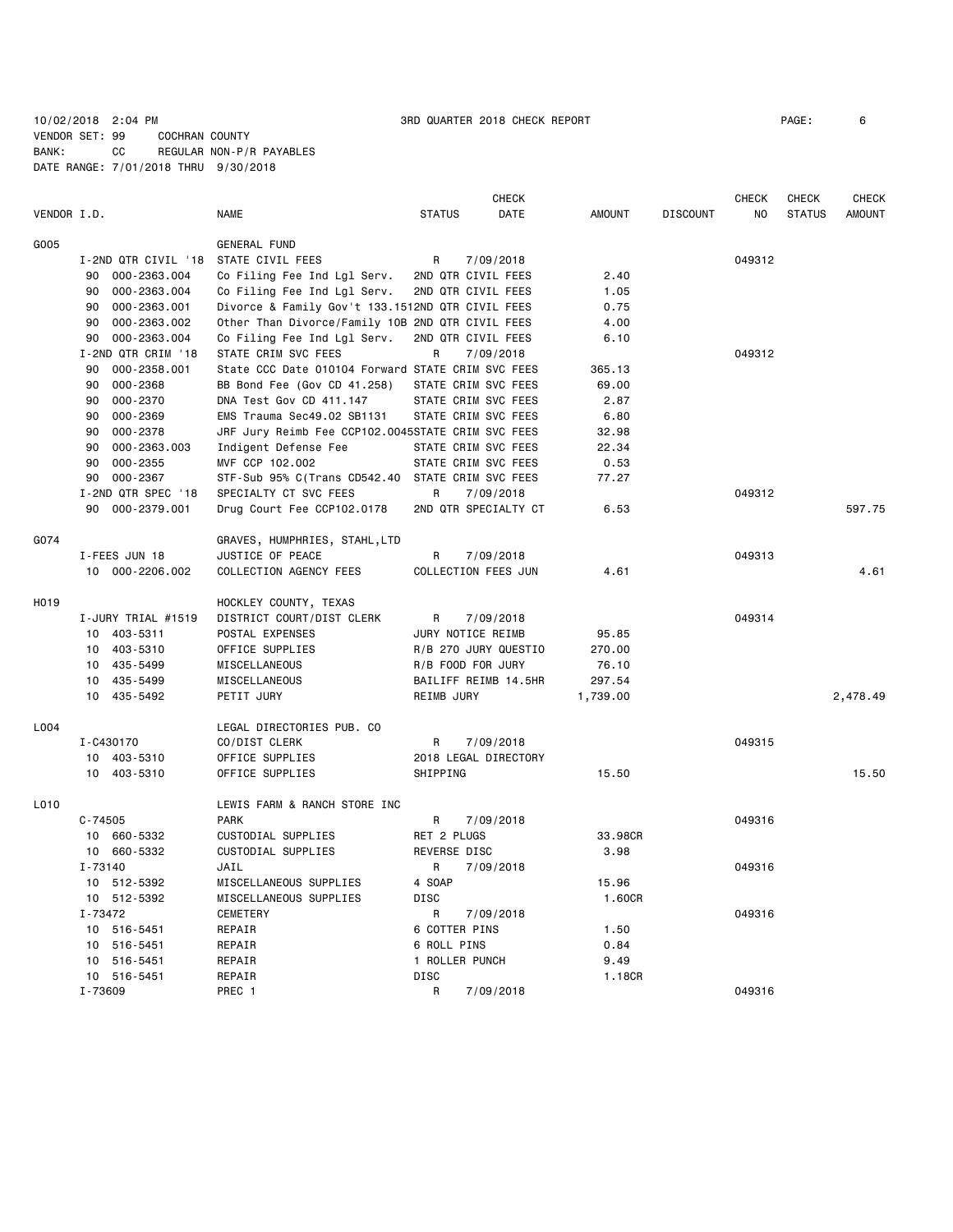### 10/02/2018 2:04 PM 3RD QUARTER 2018 CHECK REPORT PAGE: 7 VENDOR SET: 99 COCHRAN COUNTY BANK: CC REGULAR NON-P/R PAYABLES DATE RANGE: 7/01/2018 THRU 9/30/2018

|             |             |             |                           |                         | <b>CHECK</b>         |               |                 | <b>CHECK</b> | <b>CHECK</b>  | <b>CHECK</b>  |
|-------------|-------------|-------------|---------------------------|-------------------------|----------------------|---------------|-----------------|--------------|---------------|---------------|
| VENDOR I.D. |             |             | <b>NAME</b>               | <b>STATUS</b>           | DATE                 | <b>AMOUNT</b> | <b>DISCOUNT</b> | NO.          | <b>STATUS</b> | <b>AMOUNT</b> |
| L010        |             |             | LEWIS FARM & RANCH STORE  | *CONTINUED*             |                      |               |                 |              |               |               |
|             | I-73609     |             | PREC 1                    | R                       | 7/09/2018            |               |                 | 049316       |               |               |
|             |             | 15 621-5356 | ROAD MATERIALS & SUPPLIES | DRIVER BIT SET          |                      | 14.99         |                 |              |               |               |
|             | I-73659     |             | ACTIVITY BLDG             | R                       | 7/09/2018            |               |                 | 049316       |               |               |
|             |             | 10 662-5451 | REPAIR                    | 3/8" PLYWOOD            |                      | 16.95         |                 |              |               |               |
|             |             | 10 662-5451 | REPAIR                    | 8.6FT 1x4               |                      | 4.68          |                 |              |               |               |
|             |             | 10 662-5451 | REPAIR                    | 6 BOLT 1/4x3-1/2        |                      | 0.72          |                 |              |               |               |
|             |             | 10 662-5451 | REPAIR                    | 6 NUTS 1/4              |                      | 0.18          |                 |              |               |               |
|             |             | 10 662-5451 | REPAIR                    | <b>6 FENDER WASHERS</b> |                      | 1.02          |                 |              |               |               |
|             |             | 10 662-5451 | REPAIR                    | <b>DISC</b>             |                      | 2.36CR        |                 |              |               |               |
|             | I-73687     |             | JAIL                      | R                       | 7/09/2018            |               |                 | 049316       |               |               |
|             |             | 10 512-5392 | MISCELLANEOUS SUPPLIES    | WATER HOSE              |                      | 43.99         |                 |              |               |               |
|             |             | 10 512-5392 | MISCELLANEOUS SUPPLIES    | <b>DISC</b>             |                      | 4.40CR        |                 |              |               |               |
|             |             | 10 512-5392 | MISCELLANEOUS SUPPLIES    | 3 HOSE ENDS             |                      | 9.18          |                 |              |               |               |
|             |             | 10 512-5392 | MISCELLANEOUS SUPPLIES    | <b>SPRAYER</b>          |                      | 9.99          |                 |              |               |               |
|             | I-74014     |             | DISTRICT COURT            | R                       | 7/09/2018            |               |                 | 049316       |               |               |
|             |             | 10 435-5499 | MISCELLANEOUS             | 2CS WATER/JURY          |                      | 11.90         |                 |              |               |               |
|             |             | 10 435-5499 | MISCELLANEOUS             | DISC                    |                      | 1.19CR        |                 |              |               |               |
|             | I-74129     |             | JAIL                      | R                       | 7/09/2018            |               |                 | 049316       |               |               |
|             |             | 10 512-5392 | MISCELLANEOUS SUPPLIES    | 2CS BLEACH              |                      | 47.84         |                 |              |               |               |
|             |             | 10 512-5392 | MISCELLANEOUS SUPPLIES    | <b>1CS SPRAYWAY</b>     |                      | 35.88         |                 |              |               |               |
|             |             | 10 512-5392 | MISCELLANEOUS SUPPLIES    | <b>6BX GLOVES</b>       |                      | 119.70        |                 |              |               |               |
|             |             | 10 512-5392 | MISCELLANEOUS SUPPLIES    | DISC                    |                      | 11.97CR       |                 |              |               |               |
|             | I-74491     |             | ACTIVITY BLDG             | R                       | 7/09/2018            |               |                 | 049316       |               |               |
|             |             | 10 662-5451 | REPAIR                    | THERMOSTAT GUARD        |                      | 23.99         |                 |              |               |               |
|             |             | 10 662-5451 | REPAIR                    | DISC                    |                      | 2.40CR        |                 |              |               |               |
|             | $I - 74500$ |             | <b>PARK</b>               | R                       | 7/09/2018            |               |                 | 049316       |               |               |
|             |             | 10 660-5451 | REPAIR                    |                         | 4 URINAL REPAIR KIT  | 91.96         |                 |              |               |               |
|             |             | 10 660-5451 | REPAIR                    | 2 PLUGS                 |                      | 33.98         |                 |              |               |               |
|             |             | 10 660-5451 | REPAIR                    | DISC                    |                      | 12.60CR       |                 |              |               |               |
|             | $I - 74501$ |             | <b>COURTHOUSE</b>         | R                       | 7/09/2018            |               |                 | 049316       |               |               |
|             |             | 10 510-5332 | CUSTODIAL SUPPLIES        |                         | SELF-DRILLING SCREWS | 3.10          |                 |              |               |               |
|             |             | 10 510-5332 | CUSTODIAL SUPPLIES        | RAT POISON              |                      | 17.99         |                 |              |               |               |
|             |             | 10 510-5332 | CUSTODIAL SUPPLIES        | DISC                    |                      | 2.11CR        |                 |              |               |               |
|             | I-74506     |             | <b>PARK</b>               | R                       | 7/09/2018            |               |                 | 049316       |               |               |
|             |             | 10 660-5332 | CUSTODIAL SUPPLIES        | 2/20 AMP PLUGS          |                      | 8.98          |                 |              |               |               |
|             |             | 10 660-5332 | CUSTODIAL SUPPLIES        | DISC                    |                      | 0.90CR        |                 |              |               |               |
|             | I-74653     |             | ACTIVITY BLDG             | R                       | 7/09/2018            |               |                 | 049316       |               |               |
|             |             | 10 662-5332 | CUSTODIAL SUPPLIES        | GRAPHITE                |                      | 3.99          |                 |              |               |               |
|             | I-74923     |             | JAIL                      | R                       | 7/09/2018            |               |                 | 049316       |               |               |
|             |             | 10 512-5392 | MISCELLANEOUS SUPPLIES    |                         | AMANA MICROWAVE SER# | 279.95        |                 |              |               |               |
|             |             | 10 512-5392 | MISCELLANEOUS SUPPLIES    | <b>DISC</b>             |                      | 28,00CR       |                 |              |               | 710.04        |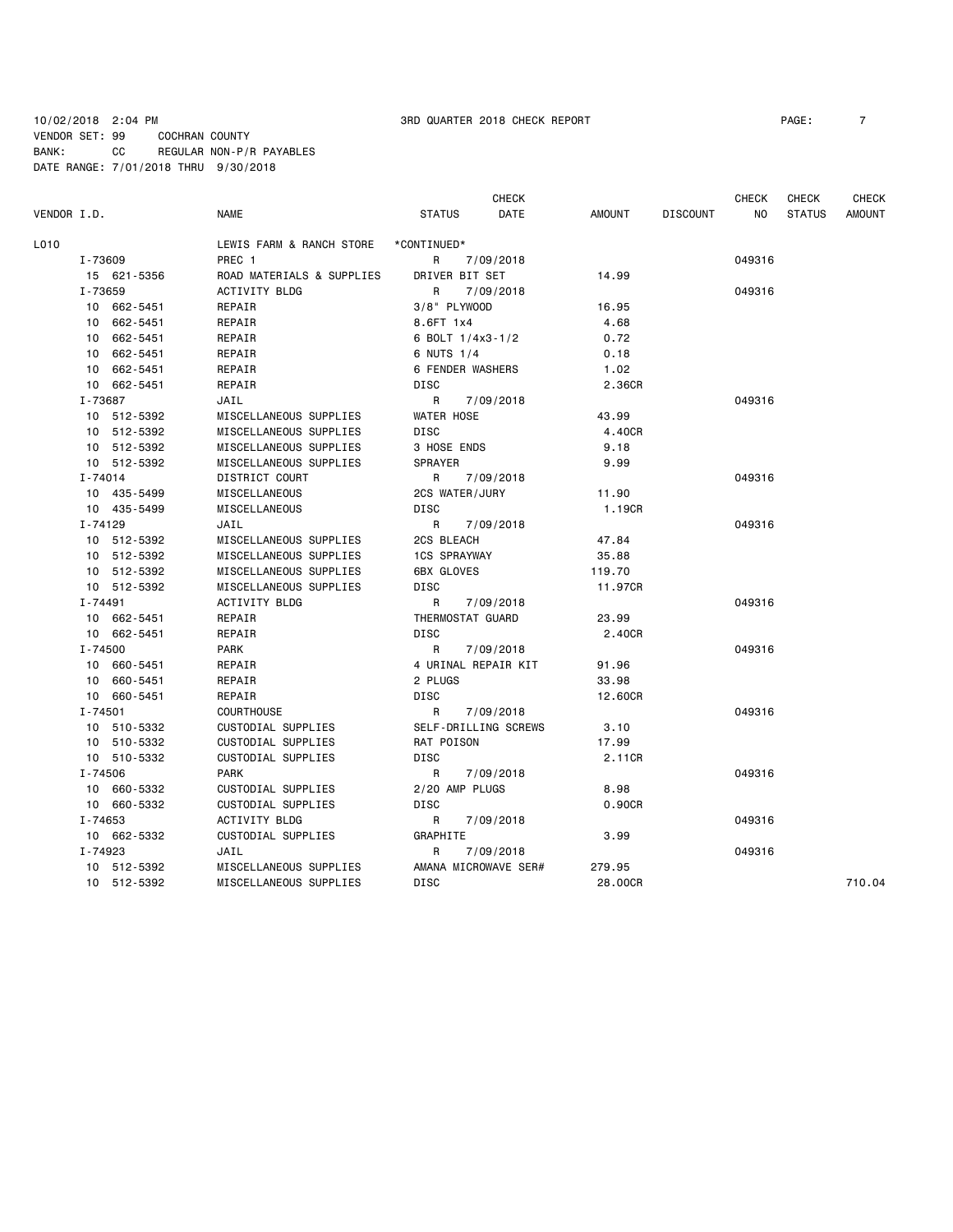10/02/2018 2:04 PM 3RD QUARTER 2018 CHECK REPORT PAGE: 8 VENDOR SET: 99 COCHRAN COUNTY BANK: CC REGULAR NON-P/R PAYABLES DATE RANGE: 7/01/2018 THRU 9/30/2018

|             |         |                                      |                                |                       | <b>CHECK</b>         |        |                 | <b>CHECK</b> | <b>CHECK</b>  | <b>CHECK</b> |
|-------------|---------|--------------------------------------|--------------------------------|-----------------------|----------------------|--------|-----------------|--------------|---------------|--------------|
| VENDOR I.D. |         |                                      | <b>NAME</b>                    | <b>STATUS</b>         | DATE                 | AMOUNT | <b>DISCOUNT</b> | NO           | <b>STATUS</b> | AMOUNT       |
| L189        |         |                                      | HOCKLEY COUNTY PUBLISHING CO.  |                       |                      |        |                 |              |               |              |
|             | I-11869 |                                      | COMMISSIONERS CT               | R                     | 7/09/2018            |        |                 | 049318       |               |              |
|             |         | 15 610-5430                          | LEGAL NOTICES                  |                       | 6 ADS/CO ATTORNEY 5/ | 340.56 |                 |              |               | 340.56       |
| M239        |         |                                      | MIDAMERICA BOOKS               |                       |                      |        |                 |              |               |              |
|             |         | I-454454                             | LIBRARY                        | R                     | 7/09/2018            |        |                 | 049319       |               |              |
|             | 10      | 650-5590                             | <b>BOOKS</b>                   | <b>BMX</b>            |                      | 18.95  |                 |              |               |              |
|             | 10      | 650-5590                             | <b>BOOKS</b>                   | <b>MOTOCROSS</b>      |                      | 18.95  |                 |              |               |              |
|             | 10      | 650-5590                             | <b>BOOKS</b>                   | SKATEBOARDING         |                      | 18.95  |                 |              |               |              |
|             | 10      | 650-5590                             | <b>BOOKS</b>                   | <b>BLACK MAMBAS</b>   |                      | 18.95  |                 |              |               |              |
|             | 10      | 650-5590                             | <b>BOOKS</b>                   | <b>BOOMSLANGS</b>     |                      | 18.95  |                 |              |               |              |
|             | 10      | 650-5590                             | <b>BOOKS</b>                   | GABOON VIPERS         |                      | 18.95  |                 |              |               |              |
|             | 10      | 650-5590                             | <b>BOOKS</b>                   | KING COBRAS           |                      | 18.95  |                 |              |               |              |
|             | 10      | 650-5590                             | <b>BOOKS</b>                   | RATTLESNAKES          |                      | 18.95  |                 |              |               |              |
|             | 10      | 650-5590                             | <b>BOOKS</b>                   | <b>TIGER SNAKES</b>   |                      | 18.95  |                 |              |               |              |
|             | 10      | 650-5590                             | <b>BOOKS</b>                   | ASTON MARTIN DB9      |                      | 18.95  |                 |              |               |              |
|             | 10      | 650-5590                             | <b>BOOKS</b>                   | CHEVROLET CORVETTE    |                      | 18.95  |                 |              |               |              |
|             | 10      | 650-5590                             | <b>BOOKS</b>                   | FERRARI F12           |                      | 18.95  |                 |              |               |              |
|             | 10      | 650-5590                             | <b>BOOKS</b>                   |                       | LAMBORGHINI AVENTADO | 18.95  |                 |              |               |              |
|             | 10      | 650-5590                             | <b>BOOKS</b>                   | PORSCHE 911           |                      | 18.95  |                 |              |               |              |
|             | 10      | 650-5590                             | <b>BOOKS</b>                   | TESLA MODEL S         |                      | 18.95  |                 |              |               |              |
|             | 10      | 650-5590                             | <b>BOOKS</b>                   | <b>BLIZZARDS</b>      |                      | 18.95  |                 |              |               |              |
|             | 10      | 650-5590                             | <b>BOOKS</b>                   | <b>FLOODS</b>         |                      | 18.95  |                 |              |               |              |
|             | 10      | 650-5590                             | <b>BOOKS</b>                   | HAIL                  |                      | 18.95  |                 |              |               |              |
|             | 10      | 650-5590                             | <b>BOOKS</b>                   | HURRICANES            |                      | 18.95  |                 |              |               |              |
|             | 10      | 650-5590                             | <b>BOOKS</b>                   | THUNDERSTORMS         |                      | 18.95  |                 |              |               |              |
|             | 10      | 650-5590                             | <b>BOOKS</b>                   | <b>TORNADOES</b>      |                      | 18.95  |                 |              |               |              |
|             | 10      | 650-5590                             | <b>BOOKS</b>                   | ARMORED REPTILES      |                      | 18.95  |                 |              |               |              |
|             | 10      |                                      | <b>BOOKS</b>                   | CARNIVORES            |                      |        |                 |              |               |              |
|             |         | 650-5590                             | <b>BOOKS</b>                   |                       |                      | 18.95  |                 |              |               |              |
|             | 10      | 650-5590                             |                                | FLYING REPTILES       |                      | 18.95  |                 |              |               |              |
|             | 10      | 650-5590                             | <b>BOOKS</b>                   | <b>FOSSIL HUNTERS</b> |                      | 18.95  |                 |              |               |              |
|             | 10      | 650-5590                             | <b>BOOKS</b>                   | HERBIVORES            |                      | 18.95  |                 |              |               |              |
|             | 10      | 650-5590                             | <b>BOOKS</b>                   | SEA REPTILES          |                      | 18.95  |                 |              |               | 511.65       |
| M321        |         |                                      | JAMES M MOORE                  |                       |                      |        |                 |              |               |              |
|             |         | I-1527/J RODRIQUEZ                   | DISTRICT COURT                 | R                     | 7/09/2018            |        |                 | 049320       |               |              |
|             |         | 10 435-5400                          | ATTORNEY AD LITEM              |                       | PLEA HRNG(F)/JESUS R | 375.00 |                 |              |               | 375.00       |
| N082        |         |                                      | NETDATA                        |                       |                      |        |                 |              |               |              |
|             |         | I-iTICKET JUN 18                     | JUSTICE OF PEACE               | R                     | 7/09/2018            |        |                 | 049321       |               |              |
|             |         | 10 455-5499                          | MISCELLANEOUS                  | <b>JUNE 2018</b>      |                      | 26.00  |                 |              |               | 26.00        |
| 0013        |         |                                      | OLD REPUBLIC SURETY COMPA      |                       |                      |        |                 |              |               |              |
|             |         | I-W150319580/OVERMAN COUNTY ATTORNEY |                                | R                     | 7/09/2018            |        |                 | 049322       |               |              |
|             |         | 10 475-5480                          | <b>BONDS &amp; NOTARY FEES</b> |                       | PUBL OFF'L BOND/ANGE | 50.00  |                 |              |               | 50.00        |
|             |         |                                      |                                |                       |                      |        |                 |              |               |              |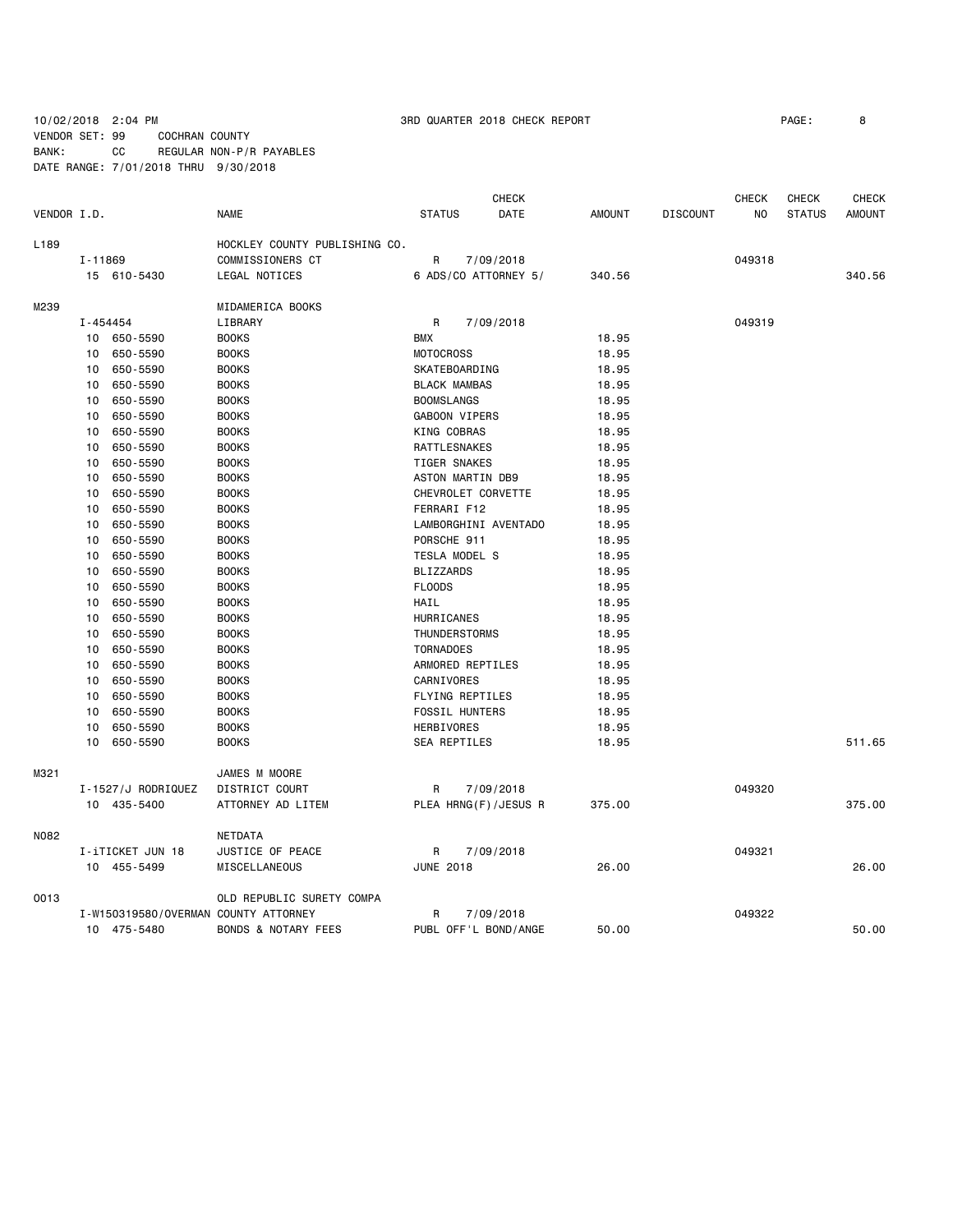# 10/02/2018 2:04 PM 3RD QUARTER 2018 CHECK REPORT PAGE: 9 VENDOR SET: 99 COCHRAN COUNTY BANK: CC REGULAR NON-P/R PAYABLES DATE RANGE: 7/01/2018 THRU 9/30/2018

| VENDOR I.D. |                     | <b>NAME</b>                                        | <b>STATUS</b>        | <b>CHECK</b><br>DATE  | <b>AMOUNT</b> | <b>DISCOUNT</b> | <b>CHECK</b><br>NO | <b>CHECK</b><br><b>STATUS</b> | <b>CHECK</b><br><b>AMOUNT</b> |
|-------------|---------------------|----------------------------------------------------|----------------------|-----------------------|---------------|-----------------|--------------------|-------------------------------|-------------------------------|
|             |                     |                                                    |                      |                       |               |                 |                    |                               |                               |
| S005        |                     | DORIS SEALY, COUNTY TREAS                          |                      |                       |               |                 |                    |                               |                               |
|             | I-2018 CIO CONF     | TREASURER                                          | R                    | 7/09/2018             |               |                 | 049323             |                               |                               |
|             | 10 497-5311         | POSTAL EXPENSES                                    |                      | CERT MAIL/1ST QTR 94  | 6.70          |                 |                    |                               |                               |
|             | 10 497-5311         | POSTAL EXPENSES                                    |                      | CERT MAIL/TCDRS, MART | 6.70          |                 |                    |                               |                               |
|             | 10 497-5311         | POSTAL EXPENSES                                    |                      | CERT MAIL/2ND QTR 94  | 6.70          |                 |                    |                               |                               |
|             | 497-5427<br>10      | CONTINUING EDUCATION                               |                      | 2 NITES @\$145/GEORGE | 290.00        |                 |                    |                               |                               |
|             | 10 497-5427         | CONTINUING EDUCATION                               |                      | 1 NITE @\$199/GEORGET | 199.00        |                 |                    |                               |                               |
|             | 10 497-5427         | CONTINUING EDUCATION                               | LODGING TAX 6/26-29/ |                       | 63.57         |                 |                    |                               |                               |
|             | 10 497-5427         | CONTINUING EDUCATION                               |                      | 809 MI TO/FR GRGTOWN  | 440.91        |                 |                    |                               | 1,013.58                      |
| S071        |                     | SCRIPT OFFICE PRODUCTS, INC.                       |                      |                       |               |                 |                    |                               |                               |
|             | I-55044             | <b>CLERK</b>                                       | R                    | 7/09/2018             |               |                 | 049324             |                               |                               |
|             | 10 403-5310         | OFFICE SUPPLIES                                    | 1 CYAN TONER         |                       | 289.99        |                 |                    |                               |                               |
|             | 10 403-5310         | OFFICE SUPPLIES                                    | 1BX PAPER, LEGAL     |                       | 102.95        |                 |                    |                               |                               |
|             | I-55093             | <b>CLERK</b>                                       | R                    | 7/09/2018             |               |                 | 049324             |                               |                               |
|             | 10 403-5310         | OFFICE SUPPLIES                                    | 1 HP TONER, BK       |                       | 190.95        |                 |                    |                               |                               |
|             | 10 403-5310         | OFFICE SUPPLIES                                    | 1 BROTHER TONER PK   |                       | 68.49         |                 |                    |                               |                               |
|             | 10 403-5310         | OFFICE SUPPLIES                                    | 2PK CORR TAPE        |                       | 6.14          |                 |                    |                               |                               |
|             | I-55094             | TAX A/C                                            | R                    | 7/09/2018             |               |                 | 049324             |                               |                               |
|             | 10 499-5310         | OFFICE SUPPLIES                                    | 3EA IBM RIBBON/CORR  |                       | 29.85         |                 |                    |                               |                               |
|             | $I - 55095$         | AUDITOR/COMM'R CT                                  | R                    | 7/09/2018             |               |                 | 049324             |                               |                               |
|             | 10 495-5310         | OFFICE SUPPLIES                                    |                      | 1PK 3x3 POP-UP NOTES  | 13.30         |                 |                    |                               |                               |
|             | 15 610-5310         | OFFICE SUPPLIES                                    | 500 BUS CARDS/REYNAL |                       | 130.08        |                 |                    |                               |                               |
|             | $I - 55139$         | JUSTICE OF PEACE                                   | R                    | 7/09/2018             |               |                 | 049324             |                               |                               |
|             | 10 455-5310         | OFFICE SUPPLIES                                    | 1 BROTHER DRUM UNIT  |                       | 104.99        |                 |                    |                               | 936.74                        |
| S210        |                     | SHAMBURGER AUTO & FARM SUPPLY                      |                      |                       |               |                 |                    |                               |                               |
|             | I-362735            | PREC <sub>2</sub>                                  | R                    | 7/09/2018             |               |                 | 049325             |                               |                               |
|             | 15 622-5451         | REPAIRS                                            | 2 HYDR OIL           |                       | 39.98         |                 |                    |                               |                               |
|             | I-362776            | PREC <sub>2</sub>                                  | R                    | 7/09/2018             |               |                 | 049325             |                               |                               |
|             | 15 622-5451         | REPAIRS                                            | 2 SUPPORT            |                       | 43.98         |                 |                    |                               | 83.96                         |
| S217        |                     | STATE COMPTROLLER                                  |                      |                       |               |                 |                    |                               |                               |
|             | I-2ND QTR CIVIL '18 | STATE CIVIL FEES                                   | R                    | 7/09/2018             |               |                 | 049326             |                               |                               |
|             | 000-2372<br>90      | Birth Cert. Gov118.015                             |                      | 2ND QTR REMITTANCE F  | 57.60         |                 |                    |                               |                               |
|             | 90<br>000-2373      | Marriage License Gov 118.011 2ND QTR REMITTANCE F  |                      |                       | 120.00        |                 |                    |                               |                               |
|             | 90<br>000-2363.004  | Co Filing Fee Ind Lgl Serv.                        |                      | 2ND QTR REMITTANCE F  | 45.60         |                 |                    |                               |                               |
|             | 000-2363.004<br>90  | Co Filing Fee Ind Lgl Serv.                        |                      | 2ND QTR REMITTANCE F  | 19.87         |                 |                    |                               |                               |
|             | 90<br>000-2363.001  | Divorce & Family Gov't 133.1512ND QTR REMITTANCE F |                      |                       | 134.25        |                 |                    |                               |                               |
|             | 90<br>000-2363.002  | Other Than Divorce/Family 10B 2ND QTR REMITTANCE F |                      |                       | 396.00        |                 |                    |                               |                               |
|             | 90<br>000-2363.004  | Co Filing Fee Ind Lgl Serv.                        |                      | 2ND QTR REMITTANCE F  | 115.90        |                 |                    |                               |                               |
|             | 000-2379<br>90      | Judicial Support Fee/L133.105 2ND QTR REMITTANCE F |                      |                       | 504.00        |                 |                    |                               |                               |
|             | 90<br>000-2380.001  | CJCPT PERSONAL TRAINGSEC51.9712ND QTR REMITTANCE F |                      |                       | 95.00         |                 |                    |                               | 1,488.22                      |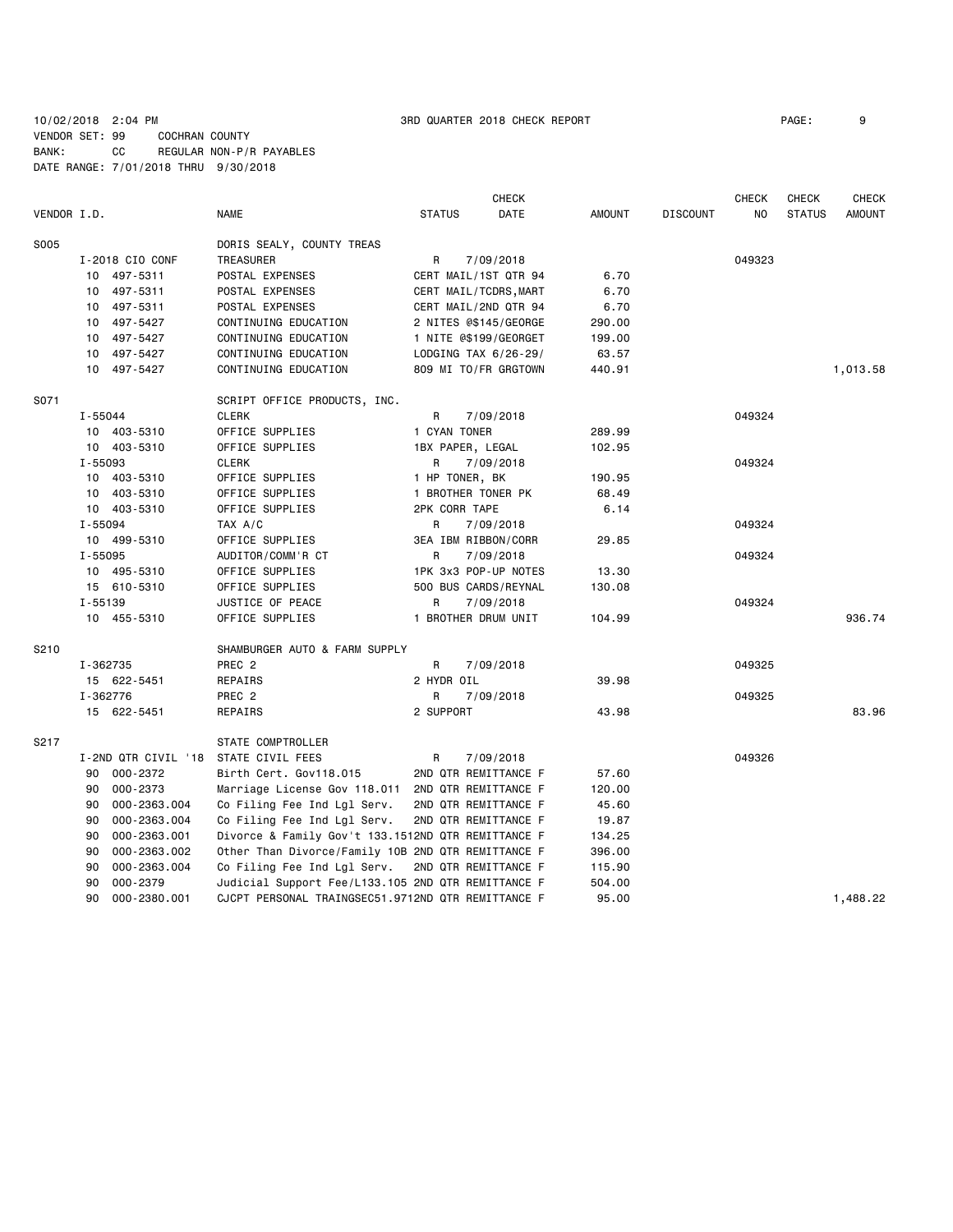# 10/02/2018 2:04 PM 3RD QUARTER 2018 CHECK REPORT PAGE: 10 VENDOR SET: 99 COCHRAN COUNTY BANK: CC REGULAR NON-P/R PAYABLES DATE RANGE: 7/01/2018 THRU 9/30/2018

|             |    |                    |                                                    |               | <b>CHECK</b>         |               |                 | CHECK  | CHECK         | <b>CHECK</b>  |
|-------------|----|--------------------|----------------------------------------------------|---------------|----------------------|---------------|-----------------|--------|---------------|---------------|
| VENDOR I.D. |    |                    | NAME                                               | <b>STATUS</b> | DATE                 | <b>AMOUNT</b> | <b>DISCOUNT</b> | NO     | <b>STATUS</b> | <b>AMOUNT</b> |
| S217        |    |                    | STATE COMPTROLLER                                  |               |                      |               |                 |        |               |               |
|             |    | I-2ND QTR CRIM '18 | STATE CRIMINAL FEES                                | R             | 7/09/2018            |               |                 | 049327 |               |               |
|             | 90 | 000-2358.001       | State CCC Date 010104 Forward 2ND QTR REMITTANCE F |               |                      | 3,286.15      |                 |        |               |               |
|             | 90 | 000-2368           | BB Bond Fee (Gov CD 41.258)                        |               | 2ND QTR REMITTANCE F | 621.00        |                 |        |               |               |
|             | 90 | 000-2370           | DNA Test Gov CD 411.147                            |               | 2ND QTR REMITTANCE F | 25.82         |                 |        |               |               |
|             | 90 | 000-2369           | EMS Trauma Sec49.02 SB1131                         |               | 2ND QTR REMITTANCE F | 61.17         |                 |        |               |               |
|             | 90 | 000-2378           | JRF Jury Reimb Fee CCP102.00452ND QTR REMITTANCE F |               |                      | 296.86        |                 |        |               |               |
|             | 90 | 000-2363.003       | Indigent Defense Fee                               |               | 2ND QTR REMITTANCE F | 201.08        |                 |        |               |               |
|             | 90 | 000-2355           | MVF CCP 102.002                                    |               | 2ND QTR REMITTANCE F | 4.78          |                 |        |               |               |
|             | 90 | 000-2367           | STF-Sub 95% C(Trans CD542.40                       |               | 2ND QTR REMITTANCE F | 1,468.09      |                 |        |               |               |
|             | 90 | 000-2342           | Arrest Fees - State Officers                       |               | 2ND QTR REMITTANCE F | 33.34         |                 |        |               |               |
|             | 90 | 000-2342.001       | Omni FTA                                           |               | 2ND QTR REMITTANCE F | 200.00        |                 |        |               |               |
|             | 90 | 000-2376           | Co. CrtCriminal Judicial Fund 2ND QTR REMITTANCE F |               |                      | 40.00         |                 |        |               |               |
|             | 90 | 000-2357           | 50% Overweight Fine                                |               | 2ND QTR REMITTANCE F | 1,100.00      |                 |        |               |               |
|             | 90 | 000-2361           | 50% of Time Payment to State 2ND QTR REMITTANCE F  |               |                      | 97.30         |                 |        |               |               |
|             | 90 | 000-2378           | JRF Jury Reimb Fee CCP102.00452ND QTR REMITTANCE F |               |                      | 9.33          |                 |        |               |               |
|             | 90 | 000-2379           | Judicial Support Fee/L133.105 2ND QTR REMITTANCE F |               |                      | 448.54        |                 |        |               |               |
|             | 90 | 000-2347.001       | Truancy Prvtn & Diver. 102.0152ND QTR REMITTANCE F |               |                      | 146.35        |                 |        |               | 8,039.81      |
| S217        |    |                    | STATE COMPTROLLER                                  |               |                      |               |                 |        |               |               |
|             |    |                    | I-2ND QTR E-FILE '18 STATE E-FILE FEES             | R             | 7/09/2018            |               |                 | 049328 |               |               |
|             | 90 | 000-2363.005       | ELE. FILING FEE DIS CLK                            |               | 2ND QTR REMITTANCE F | 305.00        |                 |        |               |               |
|             | 90 | 000-2363.006       | ELE FILING FEE COUNTY CLERK                        |               | 2ND QTR REMITTANCE F | 30.00         |                 |        |               |               |
|             | 90 | 000-2363.007       | ELE FILING FEE JP                                  |               | 2ND QTR REMITTANCE F | 80.00         |                 |        |               |               |
|             | 90 | 000-2376.001       | CRIM ELECTRONIC EFF DIS CLK                        |               | 2ND QTR REMITTANCE F | 7.02          |                 |        |               |               |
|             | 90 | 000-2376.002       | CRIMINAL ELECTRONIC EFF CO.                        |               | 2ND QTR REMITTANCE F | 80.17         |                 |        |               | 502.19        |
| S217        |    |                    | STATE COMPTROLLER                                  |               |                      |               |                 |        |               |               |
|             |    |                    | I-SPEC CT 2ND QTR 18 SPECIALTY COURT COSTS         | R             | 7/09/2018            |               |                 | 049329 |               |               |
|             |    | 90 000-2379.001    | Drug Court Fee CCP102.0178                         |               | 2ND QTR REMITTANCE F | 58.72         |                 |        |               | 58.72         |
| S222        |    |                    | SOUTH PLAINS COMMUNICATIONS                        |               |                      |               |                 |        |               |               |
|             |    | I-0115082-IN       | SHERIFF                                            | R             | 7/09/2018            |               |                 | 049330 |               |               |
|             |    | 10 560-5451        | MACHINERY-NON-OFFICE REPAIR                        |               | RMV EQUIP/10 CRN VIC | 300.00        |                 |        |               | 300.00        |
| S316        |    |                    | <b>BRYANT SEARS</b>                                |               |                      |               |                 |        |               |               |
|             |    | I-RUIDOSO, NM 2018 | JUVENILE PROBATION                                 | R             | 7/09/2018            |               |                 | 049331 |               |               |
|             |    | 17 573-5427        | TRAVEL & TRAINING                                  |               | W TX CHIEFS MTG/MEAL | 88.00         |                 |        |               |               |
|             |    | 17 573-5427        | TRAVEL & TRAINING                                  |               | 3 NITES, MCM, 6/24-2 | 327.00        |                 |        |               |               |
|             |    | 17 573-5427        | TRAVEL & TRAINING                                  | RESORT FEE x3 |                      | 16.35         |                 |        |               |               |
|             |    | 17 573-5427        | TRAVEL & TRAINING                                  | LODGING TAX   |                      | 45.33         |                 |        |               | 476.68        |
| S325        |    |                    | DONNA SCHMIDT                                      |               |                      |               |                 |        |               |               |
|             |    | I-JPCA CONF 2018   | JUSTICE OF PEACE                                   | R             | 7/09/2018            |               |                 | 049332 |               |               |
|             |    | 10 455-5427        | CONTINUING EDUCATION                               |               | 4 NITES/COLLEGE STA  | 428.00        |                 |        |               |               |
|             | 10 | 455-5427           | CONTINUING EDUCATION                               | LODGING TAX   |                      | 67.40         |                 |        |               |               |
|             | 10 | 455-5427           | CONTINUING EDUCATION                               |               | FLIGHT TO/FR COLLEGE | 411.16        |                 |        |               |               |
|             |    | 10 455-5427        | CONTINUING EDUCATION                               | TAXES & FEES  |                      | 76.44         |                 |        |               | 983.00        |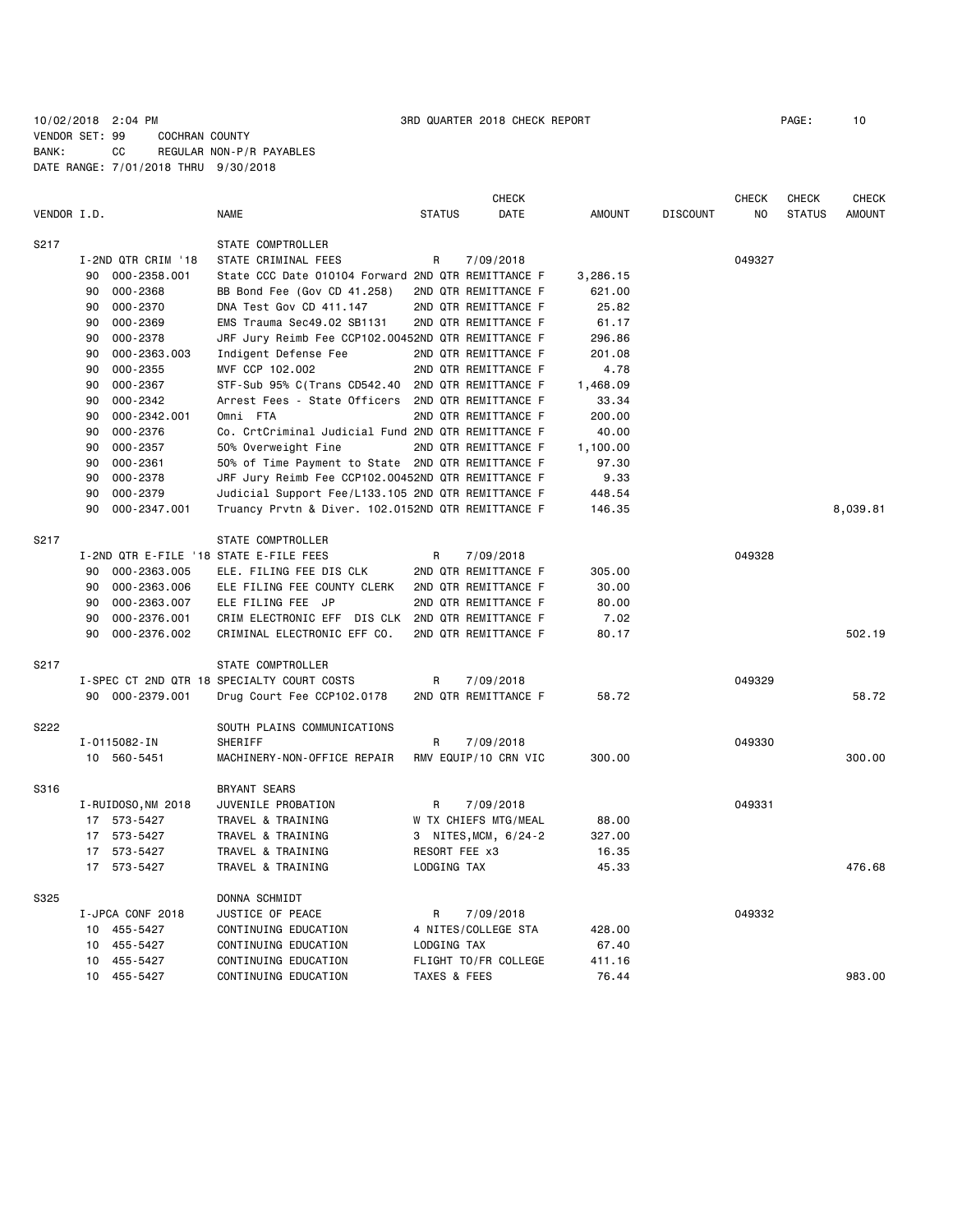10/02/2018 2:04 PM 3RD QUARTER 2018 CHECK REPORT PAGE: 11

VENDOR SET: 99 COCHRAN COUNTY BANK: CC REGULAR NON-P/R PAYABLES DATE RANGE: 7/01/2018 THRU 9/30/2018

|                  |                                    |                                |                | CHECK                |               |                 | CHECK  | <b>CHECK</b>  | <b>CHECK</b>  |
|------------------|------------------------------------|--------------------------------|----------------|----------------------|---------------|-----------------|--------|---------------|---------------|
| VENDOR I.D.      |                                    | <b>NAME</b>                    | <b>STATUS</b>  | DATE                 | <b>AMOUNT</b> | <b>DISCOUNT</b> | NO.    | <b>STATUS</b> | <b>AMOUNT</b> |
| S347             |                                    | SOUTHERN TIRE MART, LLC        |                |                      |               |                 |        |               |               |
|                  | I-70264889                         | PREC <sub>2</sub>              | R              | 7/09/2018            |               |                 | 049333 |               |               |
|                  | 15 622-5454                        | <b>TIRES</b>                   |                | 14.00R24 V-STL ULTRA | 1,043.14      |                 |        |               | 1,043.14      |
| S400             |                                    | STUEART'S PIT STOP KWIK LUBE   |                |                      |               |                 |        |               |               |
|                  | I-94251/15 CHEV#0270 EXTENSION SVC |                                | R              | 7/09/2018            |               |                 | 049334 |               |               |
|                  | 10 665-5451                        | REPAIRS                        | OIL CHG        |                      | 43.99         |                 |        |               |               |
|                  | 10 665-5451                        | REPAIRS                        | 6 5/30 SYNTH   |                      | 5.74          |                 |        |               |               |
|                  | 10 665-5451                        | REPAIRS                        | AIR FILTER     |                      | 23.99         |                 |        |               | 73.72         |
| S431             |                                    | SATELLITE TRACKING OF PEOPLE L |                |                      |               |                 |        |               |               |
|                  | I-STPINV00048538                   | JUVENILE PROBATION             | V              | 7/09/2018            |               |                 | 049335 |               | 189,00        |
| S431             |                                    | SATELLITE TRACKING OF PEOPLE L |                |                      |               |                 |        |               |               |
|                  | M-CHECK                            | SATELLITE TRACKING OF PEUNPOST | V              | 8/30/2018            |               |                 | 049335 |               | 189.00CR      |
| T184             |                                    | THYSSENKRUPP ELEVATOR COR      |                |                      |               |                 |        |               |               |
|                  | I-3003991224                       | <b>COURTHOUSE</b>              | R              | 7/09/2018            |               |                 | 049336 |               |               |
|                  | 10 510-5411                        | MAINTENANCE CONTRACTS          |                | ELEVATOR MAINT 3RD Q | 2,078.82      |                 |        |               | 2,078.82      |
| T212             |                                    | HI-TECH HOMELAND COMPANIES     |                |                      |               |                 |        |               |               |
|                  | $I - 6066$                         | JAIL                           | R              | 7/09/2018            |               |                 | 049337 |               |               |
|                  | 10 512-5451                        | REPAIR                         | TRAVEL TO MRTN |                      | 90.00         |                 |        |               |               |
|                  | 10 512-5451                        | REPAIR                         |                | 4-WIRE SMOKE DETECTO | 54.99         |                 |        |               |               |
|                  | 10 512-5451                        | REPAIR                         |                | 1.5HR RPL SMOKE DETE | 142.50        |                 |        |               | 287.49        |
| T <sub>295</sub> |                                    | TRUECORE BEHAVIORAL SOLUTIONS, |                |                      |               |                 |        |               |               |
|                  | I-COCHRAN 0618-B                   | JUVENILE PROBATION             | R              | 7/09/2018            |               |                 | 049338 |               |               |
|                  | 17 573-5413.003                    | Grant C Placements             |                | Tele-couns'g Jun'18  | 361.16        |                 |        |               | 361.16        |
| U036             |                                    | UNIFIRST HOLDINGS, INC.        |                |                      |               |                 |        |               |               |
|                  | I-831 2370224                      | JAIL/SHERIFF                   | R              | 7/09/2018            |               |                 | 049339 |               |               |
|                  | 10 512-5392                        | MISCELLANEOUS SUPPLIES         | 3x5 MAT        |                      | 4.40          |                 |        |               |               |
|                  | 10 512-5392                        | MISCELLANEOUS SUPPLIES         | 2 WET MOPS     |                      | 3.30          |                 |        |               |               |
|                  | 10 512-5392                        | MISCELLANEOUS SUPPLIES         |                | 200 MICROFIBER TOWEL | 38.00         |                 |        |               |               |
|                  | 10 512-5205                        | UNIFORMS                       |                | UNIFORM SVC/ELIDA    | 12.43         |                 |        |               |               |
|                  | 10 560-5205                        | UNIFORMS                       | DEFE CHG       |                      | 13.10         |                 |        |               | 71.23         |
| U040             |                                    | US FOODS INC                   |                |                      |               |                 |        |               |               |
|                  | I-3992075                          | NON-DEPT'L                     | R              | 7/09/2018            |               |                 | 049340 |               |               |
|                  | 10 409-5300                        | COUNTY-WIDE SUPPLIES           | 3CS TEA        |                      | 52.11         |                 |        |               |               |
|                  | 10 409-5300                        | COUNTY-WIDE SUPPLIES           | 6CS COFFEE     |                      | 210.60        |                 |        |               | 262.71        |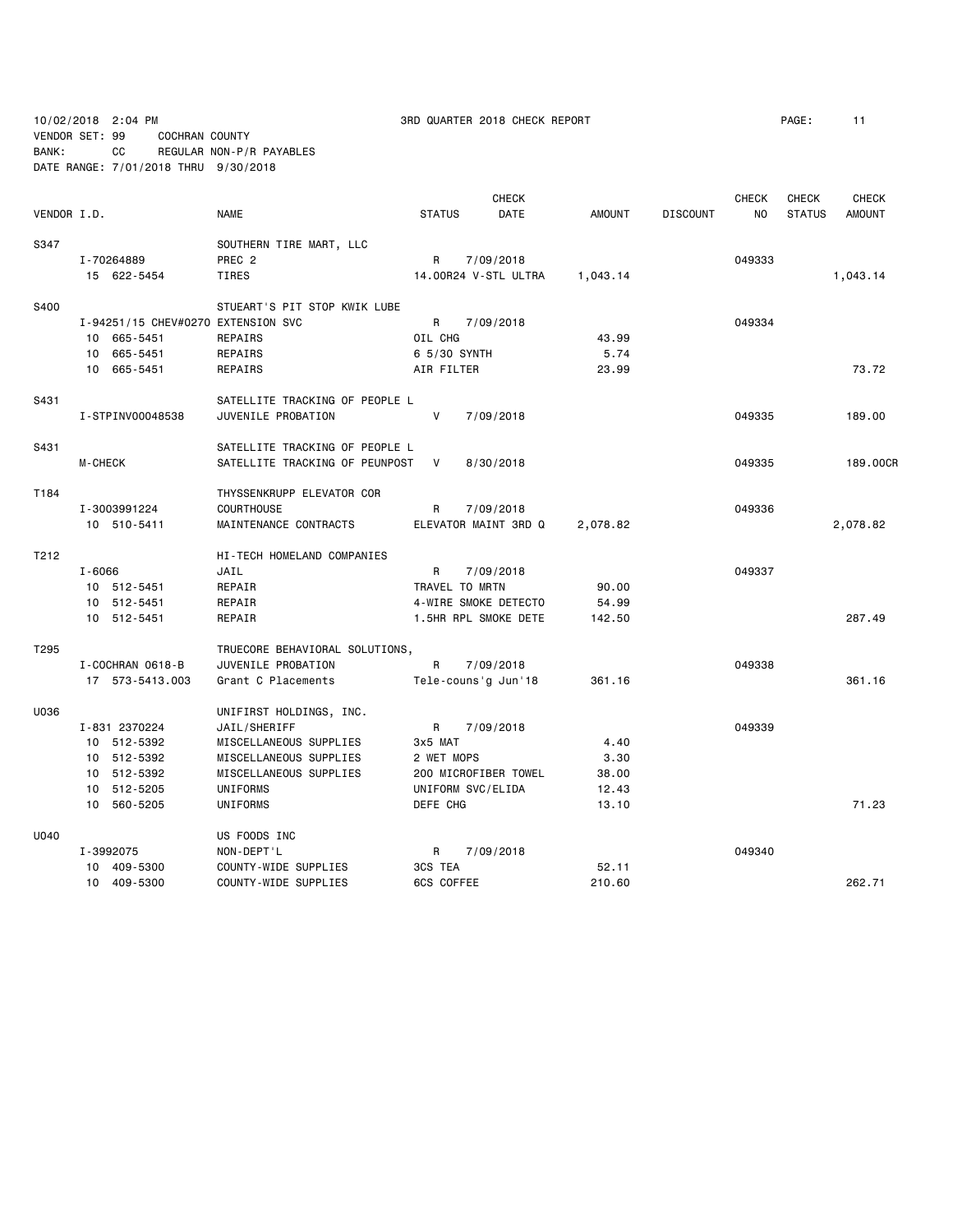### 10/02/2018 2:04 PM  $\blacksquare$  3RD QUARTER 2018 CHECK REPORT  $\blacksquare$  PAGE: 12 VENDOR SET: 99 COCHRAN COUNTY BANK: CC REGULAR NON-P/R PAYABLES DATE RANGE: 7/01/2018 THRU 9/30/2018

|             |                  |                           |                      | <b>CHECK</b>         |               |                 | <b>CHECK</b> | <b>CHECK</b>  | <b>CHECK</b>  |
|-------------|------------------|---------------------------|----------------------|----------------------|---------------|-----------------|--------------|---------------|---------------|
| VENDOR I.D. |                  | <b>NAME</b>               | <b>STATUS</b>        | DATE                 | <b>AMOUNT</b> | <b>DISCOUNT</b> | NO           | <b>STATUS</b> | <b>AMOUNT</b> |
| W062        |                  | WAL-MART COMMUNITY        |                      |                      |               |                 |              |               |               |
|             | I-002998 070218  | SHERIFF/JAIL              | R                    | 7/09/2018            |               |                 | 049341       |               |               |
|             | 10<br>560-5335   | CANINE CARE & SUPPLIES    | 2/BAR S MEAT FRANKS  |                      | 1.96          |                 |              |               |               |
|             | 560-5335<br>10   | CANINE CARE & SUPPLIES    | <b>SHAMPOO</b>       |                      | 2.97          |                 |              |               |               |
|             | 560-5335<br>10   | CANINE CARE & SUPPLIES    | 50# PBAL DOG FOOD    |                      | 49.94         |                 |              |               |               |
|             | 10 512-5392      | MISCELLANEOUS SUPPLIES    | 24" PHILLIPS TV #429 |                      | 98.00         |                 |              |               | 152.87        |
| W070        |                  | R D WALLACE OIL CO INC    |                      |                      |               |                 |              |               |               |
|             | I-12520010 JUN18 | <b>CEMETERY</b>           | R                    | 7/09/2018            |               |                 | 049342       |               |               |
|             | 10 516-5330      | FUEL & OIL                | 25.9GL REG ETH 6/14  |                      | 63.62         |                 |              |               |               |
|             | I-12520019 JUN18 | PARK/AIRPORT              | R                    | 7/09/2018            |               |                 | 049342       |               |               |
|             | 30 518-5330      | FUEL & OIL                | 26GL REG ETH 6/4     |                      | 63.87         |                 |              |               |               |
|             | 30 518-5330      | FUEL & OIL                |                      | 27.002GL REG ETH 6/2 | 65.24         |                 |              |               |               |
|             | I-12520021 JUN18 | PREC <sub>3</sub>         | R                    | 7/09/2018            |               |                 | 049342       |               |               |
|             | 15 623-5330      | FUEL AND OIL              | 268GL DYED DIESEL/SH |                      | 699.48        |                 |              |               |               |
|             | 15 623-5330      | FUEL AND OIL              | 80oz PWR SVC         |                      | 11.95         |                 |              |               |               |
|             | I-12520030 JUN18 | PREC 1                    | R                    | 7/09/2018            |               |                 | 049342       |               |               |
|             | 15 621-5330      | FUEL & OIL                | 75GL DYED DIESEL 6/4 |                      | 192.00        |                 |              |               |               |
|             | 15 621-5330      | FUEL & OIL                |                      | 73.4GL DYED DIESEL 6 | 180.56        |                 |              |               |               |
|             | 15 621-5330      | FUEL & OIL                |                      | 19.475GL REG ETH 6/6 | 47.84         |                 |              |               |               |
|             | 15 621-5330      | FUEL & OIL                | 29.283GL REG ETH 6/8 |                      | 77.79         |                 |              |               |               |
|             | 15 621-5330      | FUEL & OIL                | 24.701GL REG ETH 6/1 |                      | 60.67         |                 |              |               |               |
|             | 15 621-5330      | FUEL & OIL                |                      | 20.787GL REG ETH 6/2 | 51.06         |                 |              |               |               |
|             | 15 621-5330      | FUEL & OIL                |                      | 19.83GL REG ETH 6/28 | 47.92         |                 |              |               |               |
|             | I-12520032 JUN18 | PREC <sub>2</sub>         | R                    | 7/09/2018            |               |                 | 049342       |               |               |
|             | 15 622-5330      | FUEL AND OIL              | 884.1GL DYED DIESEL/ |                      | 2,307.50      |                 |              |               |               |
|             | 622-5330<br>15   | FUEL AND OIL              | 6 DEF                |                      | 64.50         |                 |              |               |               |
|             | 15 622-5356      | ROAD MATERIALS & SUPPLIES | B-12 SPRAY           |                      | 3.17          |                 |              |               |               |
|             | 15 622-5330      | FUEL AND OIL              | 32.371GL REG ETH 6/1 |                      | 89.50         |                 |              |               |               |
|             | 15 622-5330      | FUEL AND OIL              | 10.003GL REG ETH 6/1 |                      | 27.66         |                 |              |               |               |
|             | 15 622-5330      | FUEL AND OIL              |                      | 15.003GL REG ETH 6/2 | 41.48         |                 |              |               |               |
|             | 15 622-5330      | FUEL AND OIL              |                      | 15.004GL REG ETH 6/2 | 41.48         |                 |              |               |               |
|             | 15 622-5330      | FUEL AND OIL              |                      | 27.934GL REG ETH 6/2 | 77.23         |                 |              |               |               |
|             | 15 622-5330      | FUEL AND OIL              |                      | 15.031GL REG ETH 6/2 | 41.57         |                 |              |               |               |
|             | I-12520041 JUN18 | PREC 4                    | R                    | 7/09/2018            |               |                 | 049342       |               |               |
|             | 15 624-5330      | FUEL AND OIL              | 31.002GL REG ETH 6/7 |                      | 76.15         |                 |              |               |               |
|             | 15 624-5330      | FUEL AND OIL              |                      | 24.001GL REG ETH 6/2 | 63.75         |                 |              |               |               |
|             | 15 624-5330      | FUEL AND OIL              |                      | 19.008GL REG ETH 6/2 | 45.93         |                 |              |               |               |
|             | I-12520043 JUN18 | SHERIFF                   | R                    | 7/09/2018            |               |                 | 049342       |               |               |
|             | 10 560-5330      | FUEL AND OIL              | 762.451GL @2.475     |                      | 2,012.06      |                 |              |               |               |
|             | 10 560-5330      | FUEL AND OIL              | 100.626GL/#105       |                      | 246.37        |                 |              |               |               |
|             | 10 560-5330      | FUEL AND OIL              | 15.146GL/#107 6/6    |                      | 37.21         |                 |              |               |               |
|             | I-12520239 JUN18 | NON-DEPT'L                | R                    | 7/09/2018            |               |                 | 049342       |               |               |
|             | 10 409-5451      | REPAIRS                   | ST INSP/COUNTY PK #9 |                      | 10.00         |                 |              |               |               |
|             | I-12520241 JUN18 | EXTENSION SVC             | R                    | 7/09/2018            |               |                 | 049342       |               |               |
|             | 10 665-5330      | FUEL AND OIL              | 31.373GL REG ETH 6/7 |                      | 77.05         |                 |              |               |               |
|             | 665-5330<br>10   | FUEL AND OIL              | 11.001GL REG ETH 6/8 |                      | 27.02         |                 |              |               |               |
|             | 10 665-5330      | FUEL AND OIL              | 18.437GL REG ETH 6/1 |                      | 45.29         |                 |              |               |               |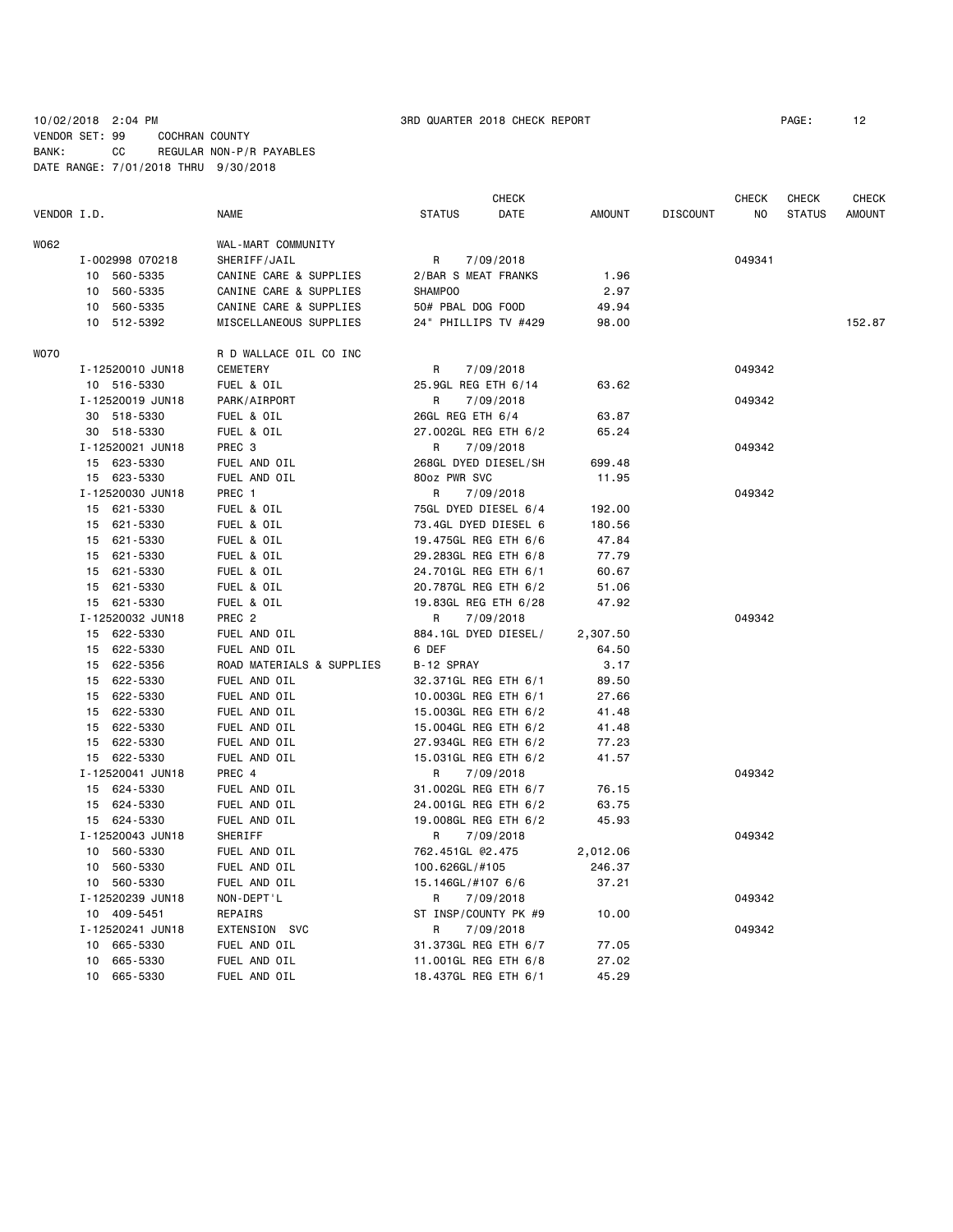# 10/02/2018 2:04 PM 3RD QUARTER 2018 CHECK REPORT PAGE: 13 VENDOR SET: 99 COCHRAN COUNTY BANK: CC REGULAR NON-P/R PAYABLES DATE RANGE: 7/01/2018 THRU 9/30/2018

|             |                     |                                | <b>CHECK</b>          |        |                 | <b>CHECK</b>   | <b>CHECK</b>  | <b>CHECK</b>  |
|-------------|---------------------|--------------------------------|-----------------------|--------|-----------------|----------------|---------------|---------------|
| VENDOR I.D. |                     | <b>NAME</b>                    | DATE<br><b>STATUS</b> | AMOUNT | <b>DISCOUNT</b> | N <sub>O</sub> | <b>STATUS</b> | <b>AMOUNT</b> |
| <b>WO70</b> |                     | R D WALLACE OIL CO INC         | *CONTINUED*           |        |                 |                |               |               |
|             | I-12520241 JUN18    | EXTENSION SVC                  | R<br>7/09/2018        |        |                 | 049342         |               |               |
|             | 10 665-5330         | FUEL AND OIL                   | 25.891GL REG ETH 6/2  | 63.60  |                 |                |               |               |
|             | 10 665-5330         | FUEL AND OIL                   | 32.54GL REG ETH 6/26  | 78.62  |                 |                |               |               |
|             | 10 665-5330         | FUEL AND OIL                   | TAX NOT PD/INV#29624  | 8.51   |                 |                |               |               |
|             | I-12520250 JUN18    | JUVENILE PROBATION             | R<br>7/09/2018        |        |                 | 049342         |               |               |
|             | 17 573-5499         | OPERATING EXPENSES             | 22.351GL REG ETH 6/1  | 54.89  |                 |                |               |               |
|             | 17 573-5499         | OPERATING EXPENSES             | TAX NOT PAID/INV#296  | 9.63   |                 |                |               | 7,112.17      |
| W164        |                     | WARREN CAT                     |                       |        |                 |                |               |               |
|             | I-PS020354089       | PREC 4                         | R<br>7/09/2018        |        |                 | 049343         |               |               |
|             | 15 624-5451         | REPAIRS                        | ELEMENT AS-P          | 40.61  |                 |                |               |               |
|             | 15 624-5451         | REPAIRS                        | ELEMENT AS-S          | 32.29  |                 |                |               |               |
|             | 15 624-5451         | REPAIRS                        | <b>ELEMENT SEP</b>    | 28.51  |                 |                |               |               |
|             | 15 624-5451         | REPAIRS                        | <b>ELEMENT FUEL</b>   | 20.20  |                 |                |               |               |
|             | 15 624-5451         | REPAIRS                        | <b>FILTER LUBE</b>    | 14.23  |                 |                |               |               |
|             | 15 624-5451         | REPAIRS                        | ELEMENT AS-0          | 48.07  |                 |                |               |               |
|             | 15 624-5451         | REPAIRS                        | <b>ELEMENT AS</b>     | 43.40  |                 |                |               |               |
|             | 15 624-5451         | REPAIRS                        | FILTER AS             | 172.57 |                 |                |               |               |
|             | 15 624-5451         | REPAIRS                        | <b>FILTER CAB</b>     | 46.16  |                 |                |               |               |
|             | 15 624-5451         | REPAIRS                        | FILTER CAB A          | 51.09  |                 |                |               |               |
|             | 15 624-5451         | REPAIRS                        | 6GAL 15W40 DEO        | 87.42  |                 |                |               | 584.55        |
| W193        |                     | WESTWARD AUTOMOTIVE REPAIR LLC |                       |        |                 |                |               |               |
|             | $I - 628$           | SHERIFF                        | R<br>7/09/2018        |        |                 | 049344         |               |               |
|             | 10 560-5451         | MACHINERY-NON-OFFICE REPAIR    | .3HR/RPL RT HEADLIGH  | 21.00  |                 |                |               |               |
|             | 10 560-5451         | MACHINERY-NON-OFFICE REPAIR    | BULB/CHRGR, FAIR      | 62.86  |                 |                |               | 83.86         |
| Y001        |                     | YELLOWHOUSE MACHINERY CO.      |                       |        |                 |                |               |               |
|             | I-345497            | PREC 4                         | R<br>7/09/2018        |        |                 | 049345         |               |               |
|             | 15 624-5451         | REPAIRS                        | 16 TEST KITS AT31523  | 34.72  |                 |                |               |               |
|             | 15 624-5451         | REPAIRS                        | 20 OIL SAMPLE KITS    | 300.00 |                 |                |               | 334.72        |
| A197        |                     | JOSIE ALVAREZ                  |                       |        |                 |                |               |               |
|             | I-GRAND JURY 071018 | DISTRICT COURT                 | R<br>7/10/2018        |        |                 | 049346         |               |               |
|             | 10 435-5491         | <b>GRAND JURY</b>              | GRAND JURY 7/10/18    | 15.00  |                 |                |               | 15.00         |
| A220        |                     | CECILIA ANGUIANO               |                       |        |                 |                |               |               |
|             | I-GRAND JURY 071018 | DISTRICT COURT                 | 7/10/2018<br>R        |        |                 | 049347         |               |               |
|             | 10 435-5491         | <b>GRAND JURY</b>              | GRAND JURY 7/10/18    | 40.00  |                 |                |               | 40.00         |
| A259        |                     | JENNIFER AGUIRRE               |                       |        |                 |                |               |               |
|             | I-GRAND JURY 071018 | DISTRICT COURT                 | R<br>7/10/2018        |        |                 | 049348         |               |               |
|             | 10 435-5491         | <b>GRAND JURY</b>              | GRAND JURY 7/10/18    | 15.00  |                 |                |               | 15.00         |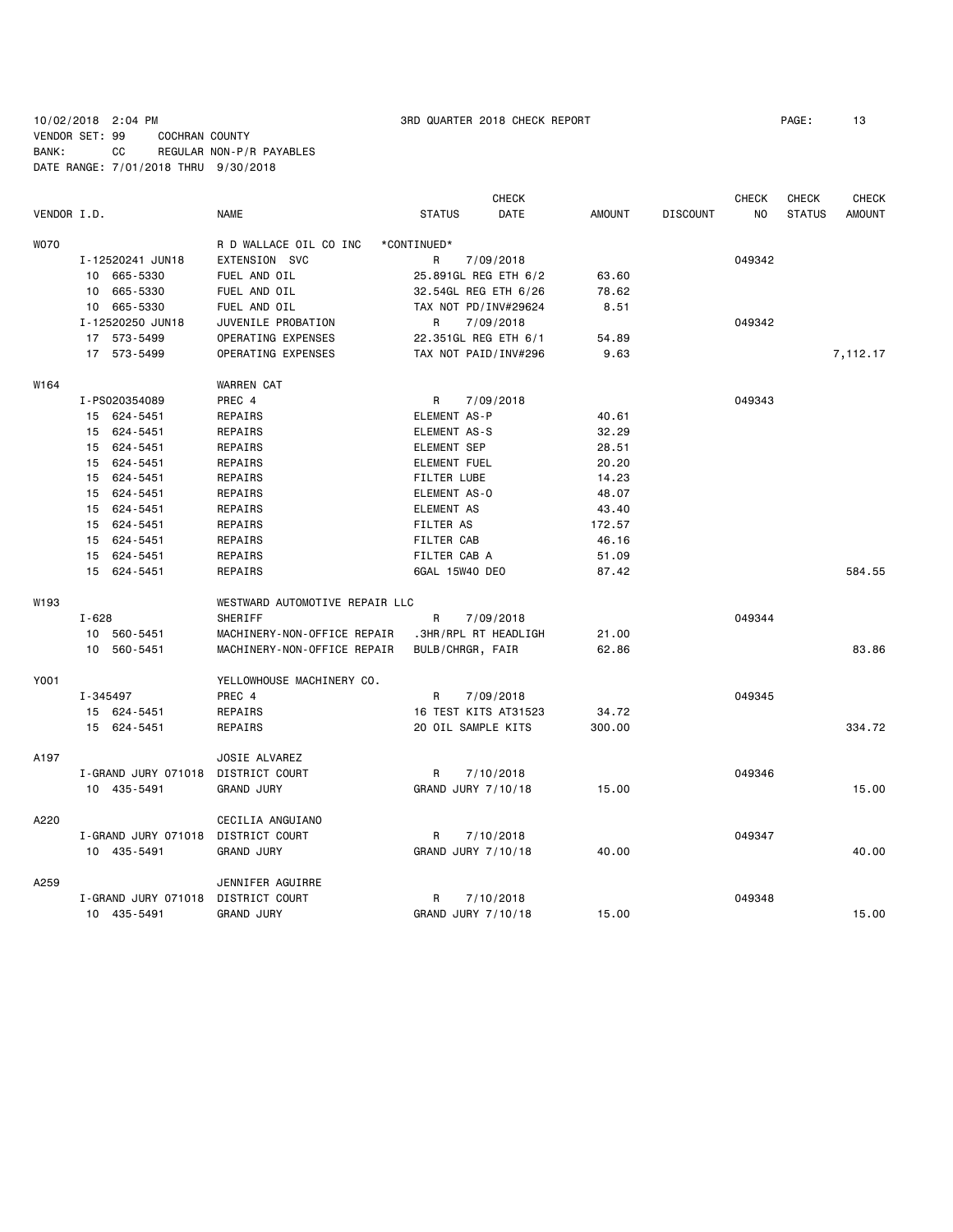# 10/02/2018 2:04 PM 3RD QUARTER 2018 CHECK REPORT PAGE: 14 VENDOR SET: 99 COCHRAN COUNTY BANK: CC REGULAR NON-P/R PAYABLES DATE RANGE: 7/01/2018 THRU 9/30/2018

|             |                     |                          |                     | <b>CHECK</b>         |               |                 | <b>CHECK</b> | <b>CHECK</b>  | <b>CHECK</b>  |
|-------------|---------------------|--------------------------|---------------------|----------------------|---------------|-----------------|--------------|---------------|---------------|
| VENDOR I.D. |                     | <b>NAME</b>              | <b>STATUS</b>       | DATE                 | <b>AMOUNT</b> | <b>DISCOUNT</b> | NO.          | <b>STATUS</b> | <b>AMOUNT</b> |
| B195        |                     | <b>RUBEN BIHL</b>        |                     |                      |               |                 |              |               |               |
|             | I-GRAND JURY 071018 | DISTRICT COURT           | R                   | 7/10/2018            |               |                 | 049349       |               |               |
|             | 10 435-5491         | <b>GRAND JURY</b>        | GRAND JURY 7/10/18  |                      | 15.00         |                 |              |               | 15.00         |
| <b>B207</b> |                     | RICHARD BILBREY          |                     |                      |               |                 |              |               |               |
|             | I-GRAND JURY 071018 | DISTRICT COURT           | R                   | 7/10/2018            |               |                 | 049350       |               |               |
|             | 10 435-5491         | <b>GRAND JURY</b>        | GRAND JURY 7/10/18  |                      | 15.00         |                 |              |               | 15.00         |
| B294        |                     | CASSANDRA BIHL           |                     |                      |               |                 |              |               |               |
|             | I-GRAND JURY 071018 | DISTRICT COURT           | R                   | 7/10/2018            |               |                 | 049351       |               |               |
|             | 10 435-5491         | <b>GRAND JURY</b>        | GRAND JURY 7/10/18  |                      | 40.00         |                 |              |               | 40.00         |
| B295        |                     | <b>JAY BRISTOW</b>       |                     |                      |               |                 |              |               |               |
|             | I-GRAND JURY 071018 | DISTRICT COURT           | R                   | 7/10/2018            |               |                 | 049352       |               |               |
|             | 10 435-5491         | <b>GRAND JURY</b>        | GRAND JURY 7/10/18  |                      | 15.00         |                 |              |               | 15.00         |
| C051        |                     | COCHRAN COUNTY CHILDRENS |                     |                      |               |                 |              |               |               |
|             | I-GRAND JURY 071018 | <b>DISTRICT COURT</b>    | R                   | 7/10/2018            |               |                 | 049353       |               |               |
|             | 10 435-5491         | <b>GRAND JURY</b>        |                     | DONATION/FREDERICK B | 40.00         |                 |              |               |               |
|             | 435-5491<br>10      | <b>GRAND JURY</b>        | DONATION/LUIS RUBIO |                      | 40.00         |                 |              |               |               |
|             | 435-5491<br>10      | <b>GRAND JURY</b>        | DONATION/CARA MAREK |                      | 40.00         |                 |              |               |               |
|             | 435-5491<br>10      | <b>GRAND JURY</b>        |                     | DONATION/CHRISTINA M | 40.00         |                 |              |               |               |
|             | 435-5491<br>10      | <b>GRAND JURY</b>        |                     | DONATION/KRISTI DOBS | 15.00         |                 |              |               |               |
|             | 435-5491<br>10      | <b>GRAND JURY</b>        |                     | DONATION/EDWARD AKIN | 15.00         |                 |              |               |               |
|             | 10 435-5491         | <b>GRAND JURY</b>        |                     | DONATION/BEVERLY KEN | 15.00         |                 |              |               |               |
|             | 10 435-5491         | <b>GRAND JURY</b>        |                     | DONATION/HEATHER SCO | 15.00         |                 |              |               |               |
|             | 10<br>435-5491      | <b>GRAND JURY</b>        |                     | DONATION/TOBIE GATTI | 15.00         |                 |              |               | 235.00        |
| C088        |                     | STEPHANIE CASTILLO       |                     |                      |               |                 |              |               |               |
|             | I-GRAND JURY 071018 | DISTRICT COURT           | R                   | 7/10/2018            |               |                 | 049354       |               |               |
|             | 10 435-5491         | <b>GRAND JURY</b>        | GRAND JURY 7/10/18  |                      | 15.00         |                 |              |               | 15.00         |
| C373        |                     | TERA CRUZ                |                     |                      |               |                 |              |               |               |
|             | I-GRAND JURY 071018 | DISTRICT COURT           | R                   | 7/10/2018            |               |                 | 049355       |               |               |
|             | 10 435-5491         | <b>GRAND JURY</b>        | GRAND JURY 7/10/18  |                      | 15.00         |                 |              |               | 15.00         |
| C406        |                     | ROXANNE CAVEZUELA        |                     |                      |               |                 |              |               |               |
|             | I-GRAND JURY 071018 | DISTRICT COURT           | R                   | 7/10/2018            |               |                 | 049356       |               |               |
|             | 10 435-5491         | <b>GRAND JURY</b>        | GRAND JURY 7/10/18  |                      | 15.00         |                 |              |               | 15.00         |
| F104        |                     | MONCERRAT FRANCO         |                     |                      |               |                 |              |               |               |
|             | I-GRAND JURY 071018 | DISTRICT COURT           | R                   | 7/10/2018            |               |                 | 049357       |               |               |
|             | 10 435-5491         | <b>GRAND JURY</b>        | GRAND JURY 7/10/18  |                      | 15.00         |                 |              |               | 15.00         |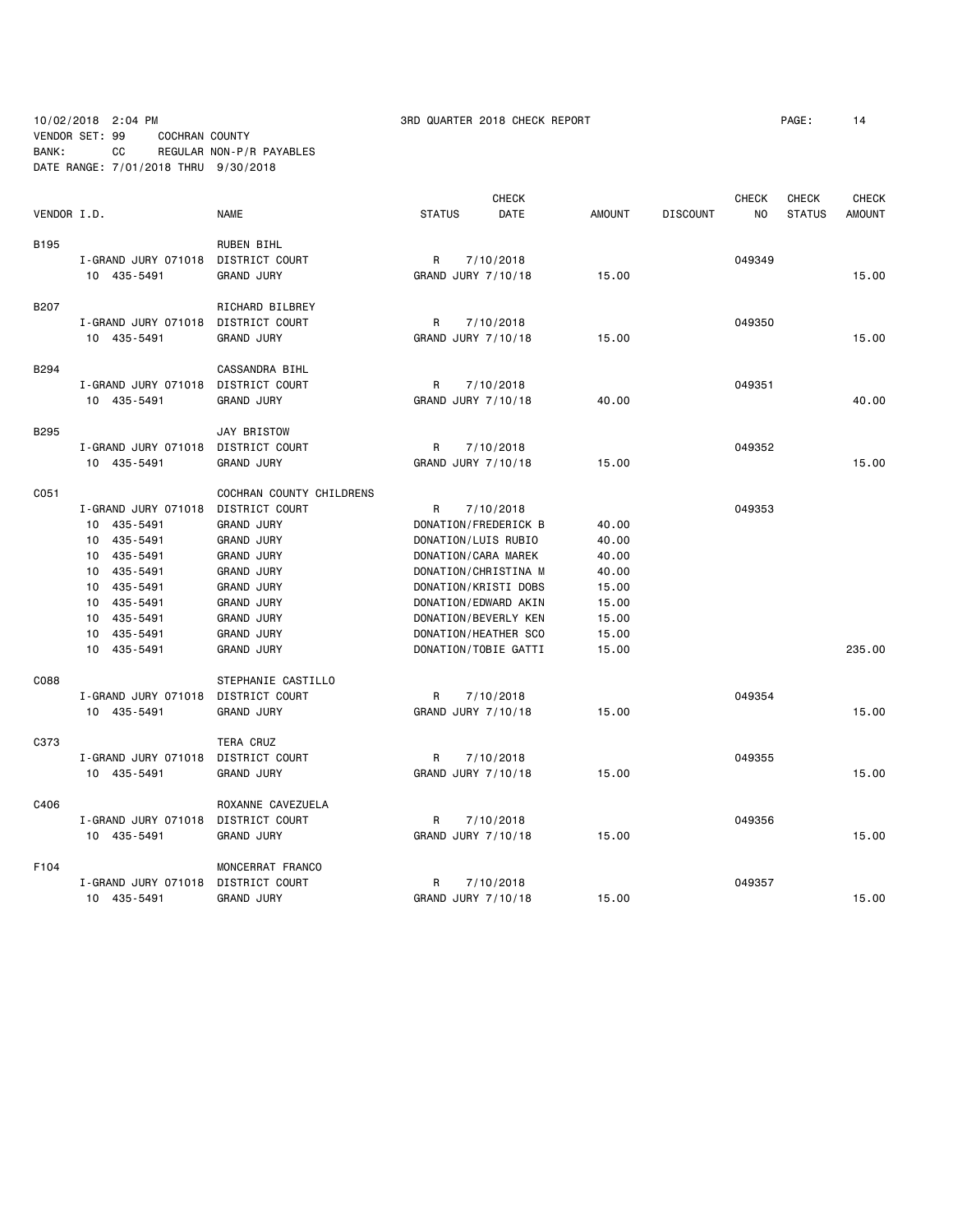10/02/2018 2:04 PM 3RD QUARTER 2018 CHECK REPORT PAGE: 15 VENDOR SET: 99 COCHRAN COUNTY BANK: CC REGULAR NON-P/R PAYABLES DATE RANGE: 7/01/2018 THRU 9/30/2018

|                  |                                    |                          |                      | <b>CHECK</b> |               |                 | <b>CHECK</b> | <b>CHECK</b>  | <b>CHECK</b>  |
|------------------|------------------------------------|--------------------------|----------------------|--------------|---------------|-----------------|--------------|---------------|---------------|
| VENDOR I.D.      |                                    | <b>NAME</b>              | <b>STATUS</b>        | DATE         | <b>AMOUNT</b> | <b>DISCOUNT</b> | NO.          | <b>STATUS</b> | <b>AMOUNT</b> |
| F222             |                                    | BARBARA MICHELLE FRENCH  |                      |              |               |                 |              |               |               |
|                  | I-GRAND JURY 071018                | DISTRICT COURT           | R                    | 7/10/2018    |               |                 | 049358       |               |               |
|                  | 10 435-5491                        | <b>GRAND JURY</b>        | GRAND JURY 7/10/18   |              | 15.00         |                 |              |               | 15,00         |
| H <sub>100</sub> |                                    | MARIA HERRERA            |                      |              |               |                 |              |               |               |
|                  | I-GRAND JURY 071018                | DISTRICT COURT           | R                    | 7/10/2018    |               |                 | 049359       |               |               |
|                  | 10 435-5491                        | <b>GRAND JURY</b>        | GRAND JURY 7/10/18   |              | 40.00         |                 |              |               | 40.00         |
| H <sub>293</sub> |                                    | ROSA HERNANDEZ           |                      |              |               |                 |              |               |               |
|                  | I-GRAND JURY 071018                | DISTRICT COURT           | R                    | 7/10/2018    |               |                 | 049360       |               |               |
|                  | 10 435-5491                        | <b>GRAND JURY</b>        | GRAND JURY 7/10/18   |              | 15.00         |                 |              |               | 15.00         |
| H316             |                                    | NICK HONESTO             |                      |              |               |                 |              |               |               |
|                  | I-GRAND JURY 071018                | DISTRICT COURT           | R                    | 7/10/2018    |               |                 | 049361       |               |               |
|                  | 10 435-5491                        | <b>GRAND JURY</b>        | GRAND JURY 7/10/18   |              | 40.00         |                 |              |               | 40.00         |
| L226             |                                    | ROLANDO LUCIO            |                      |              |               |                 |              |               |               |
|                  | I-GRAND JURY 071018                | DISTRICT COURT           | R                    | 7/10/2018    |               |                 | 049362       |               |               |
|                  | 10 435-5491                        | <b>GRAND JURY</b>        | GRAND JURY 7/10/18   |              | 40.00         |                 |              |               | 40.00         |
| M340             |                                    | KAYLA MENDOZA            |                      |              |               |                 |              |               |               |
|                  | I-GRAND JURY 071018                | DISTRICT COURT           | R                    | 7/10/2018    |               |                 | 049363       |               |               |
|                  | 10 435-5491                        | <b>GRAND JURY</b>        | GRAND JURY 7/10/18   |              | 40.00         |                 |              |               | 40.00         |
| P254             |                                    | TIRSIA PRIETO            |                      |              |               |                 |              |               |               |
|                  | I-GRAND JURY 071018                | DISTRICT COURT           | R                    | 7/10/2018    |               |                 | 049364       |               |               |
|                  | 10 435-5491                        | <b>GRAND JURY</b>        | GRAND JURY 7/10/18   |              | 40.00         |                 |              |               | 40.00         |
| R267             |                                    | STACY RUTHARDT           |                      |              |               |                 |              |               |               |
|                  | I-GRAND JURY 071018 DISTRICT COURT |                          | R                    | 7/10/2018    |               |                 | 049365       |               |               |
|                  | 10 435-5491                        | <b>GRAND JURY</b>        | GRAND JURY 7/10/18   |              | 15.00         |                 |              |               | 15.00         |
| R302             |                                    | SARA RIOS                |                      |              |               |                 |              |               |               |
|                  | I-GRAND JURY 071018 DISTRICT COURT |                          | R                    | 7/10/2018    |               |                 | 049366       |               |               |
|                  | 10 435-5491                        | <b>GRAND JURY</b>        | GRAND JURY 7/10/18   |              | 15.00         |                 |              |               | 15.00         |
| S086             |                                    | JIMMY SEALY              |                      |              |               |                 |              |               |               |
|                  | I-GRAND JURY 071018                | DISTRICT COURT           | R                    | 7/10/2018    |               |                 | 049367       |               |               |
|                  | 10 435-5491                        | <b>GRAND JURY</b>        | GRAND JURY 7/10/18   |              | 15.00         |                 |              |               | 15.00         |
| S233             |                                    | COCHRAN COUNTY STATE FEE |                      |              |               |                 |              |               |               |
|                  | I-GRAND JURY 071018                | DISTRICT COURT           | R                    | 7/10/2018    |               |                 | 049368       |               |               |
|                  | 10 435-5491                        | <b>GRAND JURY</b>        | DONATION/MICHAEL WHI |              | 40.00         |                 |              |               | 40.00         |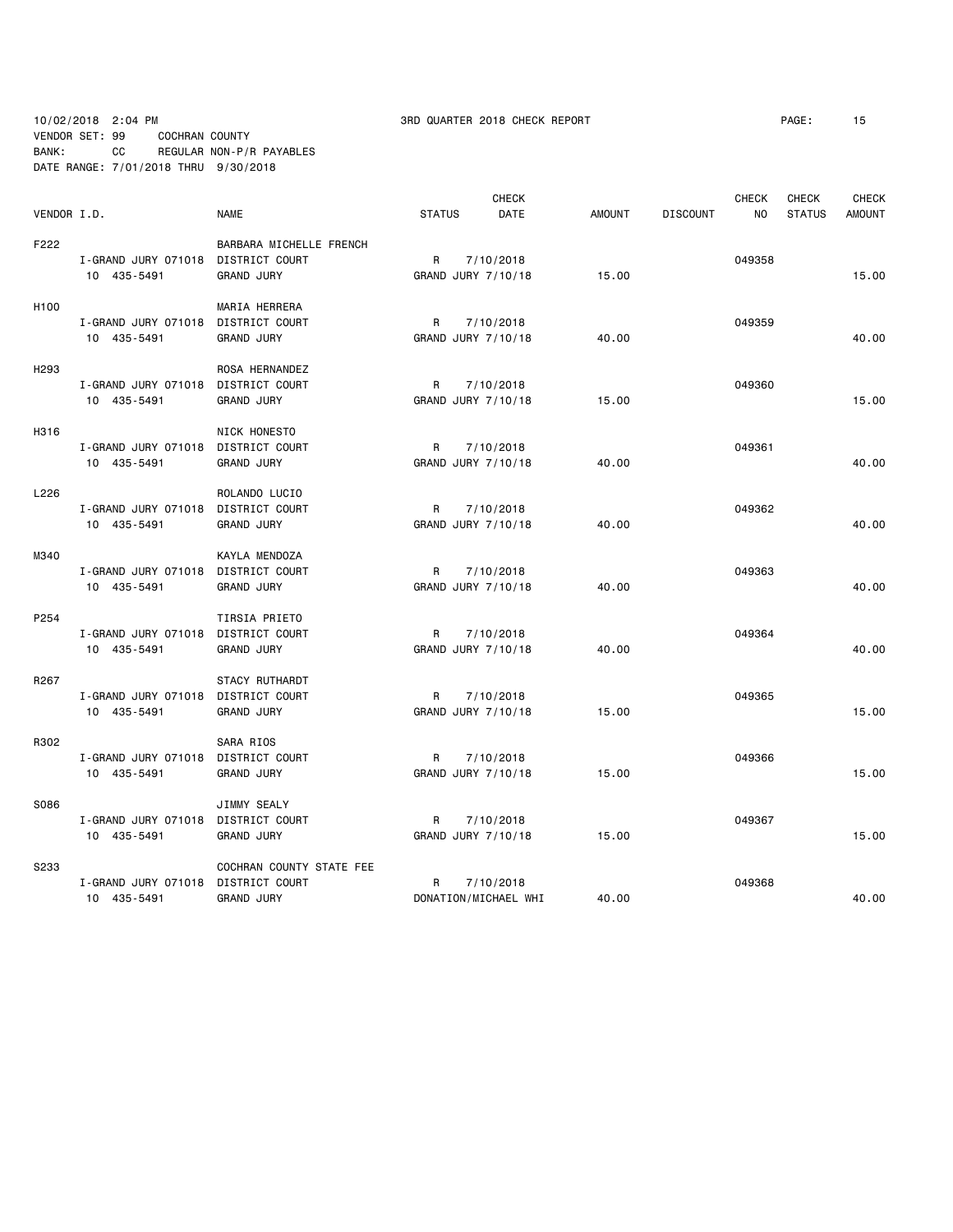# 10/02/2018 2:04 PM 3RD QUARTER 2018 CHECK REPORT PAGE: 16 VENDOR SET: 99 COCHRAN COUNTY BANK: CC REGULAR NON-P/R PAYABLES DATE RANGE: 7/01/2018 THRU 9/30/2018

|             |                                    |                   | <b>CHECK</b>          |               | <b>CHECK</b>          | <b>CHECK</b>  | <b>CHECK</b>  |
|-------------|------------------------------------|-------------------|-----------------------|---------------|-----------------------|---------------|---------------|
| VENDOR I.D. |                                    | <b>NAME</b>       | <b>STATUS</b><br>DATE | <b>AMOUNT</b> | <b>DISCOUNT</b><br>NO | <b>STATUS</b> | <b>AMOUNT</b> |
| S333        |                                    | JUSTIN SEALY      |                       |               |                       |               |               |
|             | I-GRAND JURY 071018 DISTRICT COURT |                   | 7/10/2018<br>R        |               | 049369                |               |               |
|             | 10 435-5491                        | <b>GRAND JURY</b> | GRAND JURY 7/10/18    | 40.00         |                       |               | 40.00         |
| S449        |                                    | LAURA SEPULBEDA   |                       |               |                       |               |               |
|             | I-GRAND JURY 071018                | DISTRICT COURT    | 7/10/2018<br>R        |               | 049370                |               |               |
|             | 10 435-5491                        | <b>GRAND JURY</b> | GRAND JURY 7/10/18    | 15.00         |                       |               | 15.00         |
| T261        |                                    | JAKE TIMMONS      |                       |               |                       |               |               |
|             | I-GRAND JURY 071018                | DISTRICT COURT    | R<br>7/10/2018        |               | 049371                |               |               |
|             | 10 435-5491                        | <b>GRAND JURY</b> | GRAND JURY 7/10/18    | 40.00         |                       |               | 40.00         |
| W144        |                                    | CRISTY WILLIAMS   |                       |               |                       |               |               |
|             | I-GRAND JURY 071018 DISTRICT COURT |                   | R<br>7/10/2018        |               | 049372                |               |               |
|             | 10 435-5491                        | <b>GRAND JURY</b> | GRAND JURY 7/10/18    | 40.00         |                       |               | 40.00         |
| W226        |                                    | JOE DON WILCOX    |                       |               |                       |               |               |
|             | I-GRAND JURY 071018 DISTRICT COURT |                   | R<br>7/10/2018        |               | 049373                |               |               |
|             | 10 435-5491                        | <b>GRAND JURY</b> | GRAND JURY 7/10/18    | 40.00         |                       |               | 40.00         |
| Z030        |                                    | JOSE ZAPATA III   |                       |               |                       |               |               |
|             | I-GRAND JURY 071018                | DISTRICT COURT    | R<br>7/10/2018        |               | 049374                |               |               |
|             | 10 435-5491                        | <b>GRAND JURY</b> | GRAND JURY 7/10/18    | 15.00         |                       |               | 15.00         |
| A178        |                                    | AMAZON            |                       |               |                       |               |               |
|             | I-456958787946                     | LIBRARY           | R<br>7/30/2018        |               | 049399                |               |               |
|             | 10 650-5590                        | <b>BOOKS</b>      | IRON GOLD             | 22.80         |                       |               |               |
|             | I-467739436688                     | LIBRARY           | R<br>7/30/2018        |               | 049399                |               |               |
|             | 10 650-5590                        | <b>BOOKS</b>      | THE CROWN             | 12.86         |                       |               |               |
|             | 10 650-5590                        | <b>BOOKS</b>      | SMOKE AND IRON        | 17.99         |                       |               |               |
|             | 10 650-5590                        | <b>BOOKS</b>      | FUGITIVE SIX          | 15.19         |                       |               |               |
|             | 650-5590<br>10                     | <b>BOOKS</b>      | SOMETHING IN THE WAT  | 16.20         |                       |               |               |
|             | 650-5590<br>10                     | <b>BOOKS</b>      | <b>ENDURANCE</b>      | 5.69          |                       |               |               |
|             | 650-5590<br>10                     | <b>BOOKS</b>      | ENDLING #1            | 13.65         |                       |               |               |
|             | 650-5590<br>10                     | <b>BOOKS</b>      | THE GLITTERING COURT  | 8.79          |                       |               |               |
|             | 650-5590<br>10                     | <b>BOOKS</b>      | <b>FURYBORN</b>       | 15.43         |                       |               |               |
|             | 650-5590<br>10                     | <b>BOOKS</b>      | THE PHARAOH KEY       | 14.00         |                       |               |               |
|             | 650-5590<br>10                     | <b>BOOKS</b>      | THE REAPER AT THE GA  | 13.65         |                       |               |               |
|             | 650-5590<br>10                     | <b>BOOKS</b>      | THE EMERALD SEA       | 15.99         |                       |               |               |
|             | 10 650-5590                        | <b>BOOKS</b>      | MIDNIGHT JEWEL        | 15.99         |                       |               |               |
|             | I-848394359385                     | LIBRARY           | R<br>7/30/2018        |               | 049399                |               |               |
|             | 10 650-5590                        | <b>BOOKS</b>      | A PLACE FOR EVERYONE  | 25.00         |                       |               |               |
|             | I-988747395596                     | LIBRARY           | R<br>7/30/2018        |               | 049399                |               |               |
|             | 10 650-5590                        | <b>BOOKS</b>      | THE COLOR OF WATER    | 21.39         |                       |               |               |
|             | 10<br>650-5590                     | <b>BOOKS</b>      | THE FAVORITE SISTER   | 16.93         |                       |               |               |
|             | 650-5590<br>10                     | <b>BOOKS</b>      | THE BROKEN GIRLS      | 14.51         |                       |               |               |
|             | 650-5590<br>10                     | <b>BOOKS</b>      | IN OVER YOUR HEAD     | 13.47         |                       |               |               |
|             | 10 650-5590                        | <b>BOOKS</b>      | THE PERFECT MOTHER    | 16.71         |                       |               |               |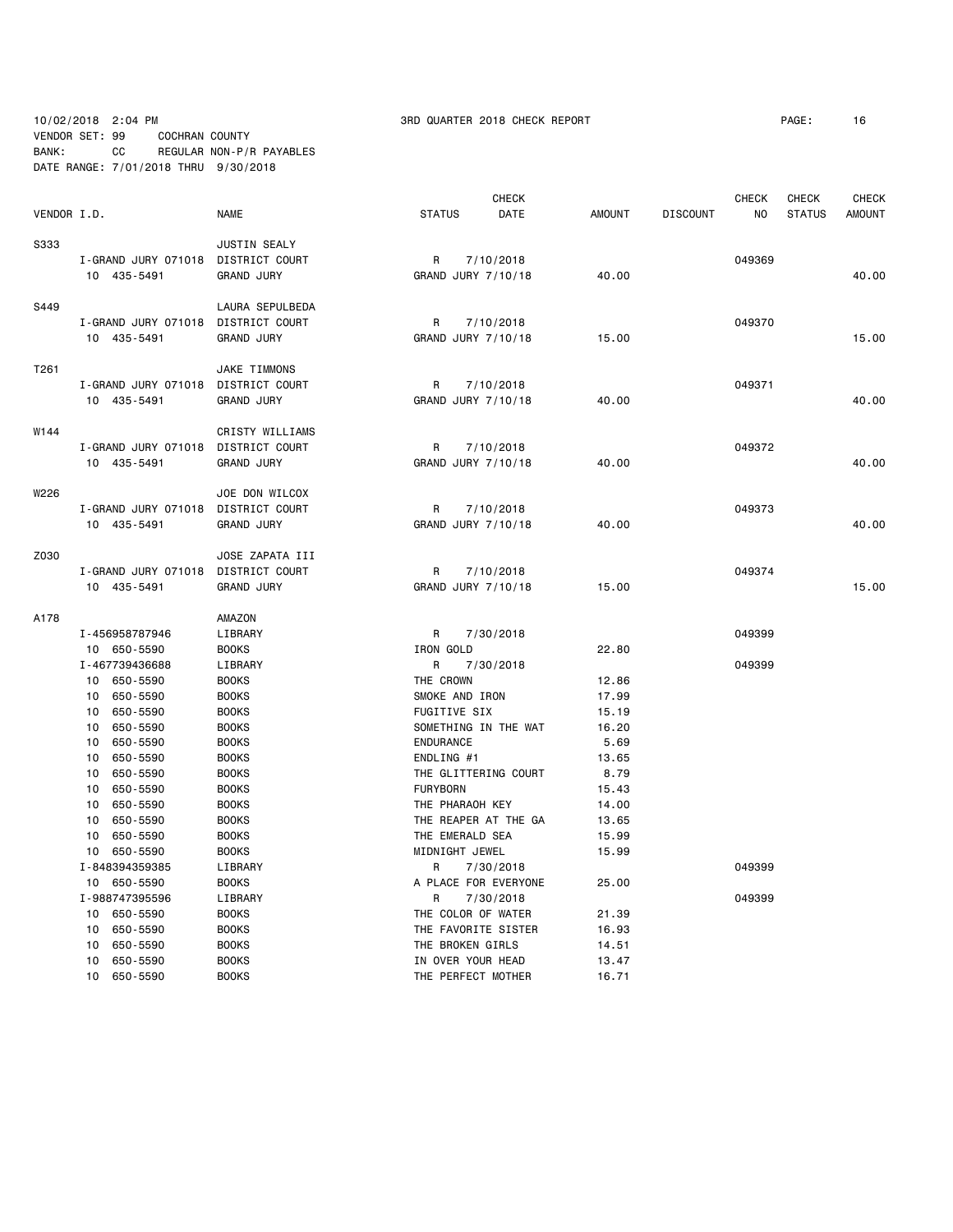10/02/2018 2:04 PM 3RD QUARTER 2018 CHECK REPORT PAGE: 17 VENDOR SET: 99 COCHRAN COUNTY BANK: CC REGULAR NON-P/R PAYABLES DATE RANGE: 7/01/2018 THRU 9/30/2018

|             |                 |                              |                      | <b>CHECK</b> |               |                 | <b>CHECK</b> | <b>CHECK</b>  | <b>CHECK</b>  |
|-------------|-----------------|------------------------------|----------------------|--------------|---------------|-----------------|--------------|---------------|---------------|
| VENDOR I.D. |                 | <b>NAME</b>                  | <b>STATUS</b>        | DATE         | <b>AMOUNT</b> | <b>DISCOUNT</b> | NO           | <b>STATUS</b> | <b>AMOUNT</b> |
| A178        |                 | AMAZON                       | *CONTINUED*          |              |               |                 |              |               |               |
|             | I-988747395596  | LIBRARY                      | R                    | 7/30/2018    |               |                 | 049399       |               |               |
|             | 10 650-5590     | <b>BOOKS</b>                 | AN INTENTIONAL LIFE  |              | 12.74         |                 |              |               |               |
|             | 650-5590<br>10  | <b>BOOKS</b>                 | THE PRESIDENT IS MIS |              | 17.99         |                 |              |               |               |
|             | 650-5590<br>10  | <b>BOOKS</b>                 | MAGNOLIA TABLE       |              | 17.99         |                 |              |               |               |
|             | 10<br>650-5590  | <b>BOOKS</b>                 | UNEXPECTED           |              | 13.79         |                 |              |               | 358.75        |
| A241        |                 | ELVA ROSA ACOSTA             |                      |              |               |                 |              |               |               |
|             | I-DW#17950      | <b>ACTIVITY BLDG</b>         | R                    | 7/30/2018    |               |                 | 049400       |               |               |
|             | 10 000-4370.101 | RENT-ACTIVITY BUILDING       | REFUND DEP FOR 7/7/1 |              | 150.00        |                 |              |               | 150.00        |
| <b>B050</b> |                 | BERRYHILL SEWER SERVICE, INC |                      |              |               |                 |              |               |               |
|             | I-34355         | NON-DEPT'L/RODEO GROUNDS     | R                    | 7/30/2018    |               |                 | 049401       |               |               |
|             | 10 409-5499     | MISCELLANEOUS                | TOILET RENTAL JULY 2 |              | 400.00        |                 |              |               | 400.00        |
| B197        |                 | BRETT BUTLER                 |                      |              |               |                 |              |               |               |
|             | I-31806         | COURTHOUSE/CO ATTY           | R                    | 7/30/2018    |               |                 | 049402       |               |               |
|             | 10 510-5451     | REPAIR                       | 3HRS/MV ADULT PROB/C |              | 269.97        |                 |              |               |               |
|             | 510-5451<br>10  | REPAIR                       | 3 DAYS/ON SITE SERVI |              | 255.00        |                 |              |               |               |
|             | 10 510-5451     | REPAIR                       | 2/GRANDSTREAM 2160 P |              | 339.98        |                 |              |               |               |
|             | 510-5451<br>10  | REPAIR                       | 5.5HRS/RECONFIGURE 2 |              | 825.00        |                 |              |               |               |
|             | 10<br>510-5451  | REPAIR                       | WIRE 2 JACKS FOR WIN |              |               |                 |              |               |               |
|             | 10 510-5451     | REPAIR                       | 35FT/RG6 CABLE       |              | 47.25         |                 |              |               |               |
|             | $I - 31810$     | JAIL                         | R                    | 7/30/2018    |               |                 | 049402       |               |               |
|             | 10 512-5310     | OFFICE SUPPLIES              | 2/CORDLESS PHONE MUL |              | 259.98        |                 |              |               |               |
|             | 10 512-5310     | OFFICE SUPPLIES              | HIPOWER WIRELESS BAS |              | 299.99        |                 |              |               |               |
|             | 10 512-5310     | OFFICE SUPPLIES              | INSTALL&SETUP ONSITE |              | 150.00        |                 |              |               |               |
|             | 10 512-5310     | OFFICE SUPPLIES              | SHIPPING             |              | 28.95         |                 |              |               | 2,476.12      |
| <b>B198</b> |                 | BLAINE INDUSTRIAL SUPPLY     |                      |              |               |                 |              |               |               |
|             | I-S4308409.002  | COURTHOUSE                   | R                    | 7/30/2018    |               |                 | 049403       |               |               |
|             | 10 510-5332     | CUSTODIAL SUPPLIES           | 2CS/PINE SOL         |              | 86.02         |                 |              |               |               |
|             | I-S4308409.003  | <b>COURTHOUSE</b>            | R                    | 7/30/2018    |               |                 | 049403       |               |               |
|             | 10 510-5332     | CUSTODIAL SUPPLIES           | 2/HAND SANITIZERS    |              | 23.58         |                 |              |               |               |
|             | I-S4335402.001  | <b>COURTHOUSE</b>            | R                    | 7/30/2018    |               |                 | 049403       |               |               |
|             | 10 510-5332     | CUSTODIAL SUPPLIES           | 2CS/WHITE POLISH PAD |              | 51.60         |                 |              |               |               |
|             | I-S4338365.001  | <b>COURTHOUSE</b>            | R                    | 7/30/2018    |               |                 | 049403       |               |               |
|             | 10 510-5332     | CUSTODIAL SUPPLIES           | 1CS/TOILET PAPER     |              | 69.96         |                 |              |               |               |
|             | 10 510-5332     | CUSTODIAL SUPPLIES           | 1CS/WHITE TRASH CAN  |              | 42.36         |                 |              |               |               |
|             | 10 510-5332     | CUSTODIAL SUPPLIES           | 2CS/RED BUFF PADS    |              | 59.80         |                 |              |               |               |
|             | I-S4338366.001  | ACTIVITY BLDG                | R                    | 7/30/2018    |               |                 | 049403       |               |               |
|             | 10 662-5332     | CUSTODIAL SUPPLIES           | 1CS/LINERS           |              | 41.10         |                 |              |               |               |
|             | 10 662-5332     | CUSTODIAL SUPPLIES           | 1CS/KLEENEX          |              | 72.65         |                 |              |               |               |
|             | 10 662-5332     | CUSTODIAL SUPPLIES           | 1CS/DISINFECTANT CLN |              | 51.94         |                 |              |               | 499.01        |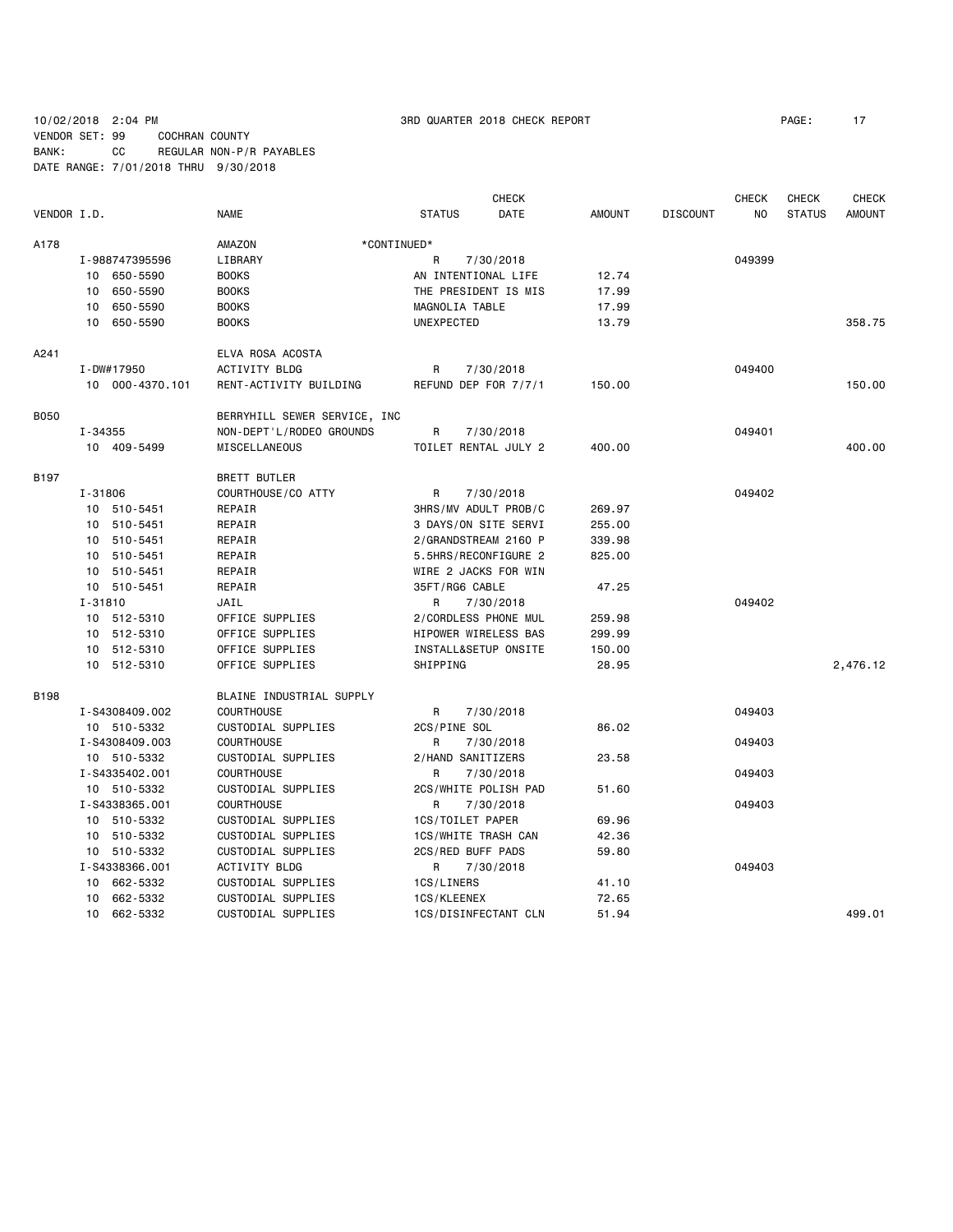# 10/02/2018 2:04 PM 3RD QUARTER 2018 CHECK REPORT PAGE: 18 VENDOR SET: 99 COCHRAN COUNTY BANK: CC REGULAR NON-P/R PAYABLES DATE RANGE: 7/01/2018 THRU 9/30/2018

|             |          |                      |                                                    |                      | <b>CHECK</b> |               |                 | <b>CHECK</b> | <b>CHECK</b>  | <b>CHECK</b>  |
|-------------|----------|----------------------|----------------------------------------------------|----------------------|--------------|---------------|-----------------|--------------|---------------|---------------|
| VENDOR I.D. |          |                      | <b>NAME</b>                                        | <b>STATUS</b>        | DATE         | <b>AMOUNT</b> | <b>DISCOUNT</b> | NO.          | <b>STATUS</b> | <b>AMOUNT</b> |
| <b>B279</b> |          |                      | <b>KENDRA BILBREY</b>                              |                      |              |               |                 |              |               |               |
|             |          | $I - R/B$ TCAAA/2018 | <b>EXTENSION SVC</b>                               | R                    | 7/30/2018    |               |                 | 049404       |               |               |
|             |          | 10 665-5427          | CO AGENT-TRAVEL-OUT OF COUNTY R/B REGISTRATION TCA |                      |              | 300.00        |                 |              |               |               |
|             | 10       | 665-5427             | CO AGENT-TRAVEL-OUT OF COUNTY REGIS/AWARDS LUNCHEO |                      |              | 40.00         |                 |              |               |               |
|             | 10       | 665-5427             | CO AGENT-TRAVEL-OUT OF COUNTY 2/NITES DENISON 7/8- |                      |              | 186.00        |                 |              |               |               |
|             | 10       | 665-5427             | CO AGENT-TRAVEL-OUT OF COUNTY LODGING TAX/2        |                      |              | 24.18         |                 |              |               | 550.18        |
| C033        |          |                      | COLLEGE AVENUE ANIMAL CLI                          |                      |              |               |                 |              |               |               |
|             | I-163247 |                      | SHERIFF                                            | R                    | 7/30/2018    |               |                 | 049405       |               |               |
|             |          | 10 560-5335          | CANINE CARE & SUPPLIES                             | OFC VISIT/DUKE 7/17/ |              | 40.00         |                 |              |               |               |
|             | 10       | 560-5335             | CANINE CARE & SUPPLIES                             | HEARTWORM ANTIGEN/TI |              | 42.00         |                 |              |               |               |
|             | 10       | 560-5335             | CANINE CARE & SUPPLIES                             | PROHEART 6 INJECTION |              | 59.97         |                 |              |               |               |
|             | 10       | 560-5335             | CANINE CARE & SUPPLIES                             | BRAVECTO K9 22-44    |              | 63.00         |                 |              |               |               |
|             |          | 10 560-5335          | CANINE CARE & SUPPLIES                             | RABIES VACC-1YR CANI |              | 17.00         |                 |              |               |               |
|             | 10       | 560-5335             | CANINE CARE & SUPPLIES                             | RABIES CERT INFO     |              |               |                 |              |               |               |
|             | 10       | 560-5335             | CANINE CARE & SUPPLIES                             | RABIES TAG           |              | 2.00          |                 |              |               |               |
|             | 10       | 560-5335             | CANINE CARE & SUPPLIES                             | MEDICAL WASTE DISPOS |              | 1.50          |                 |              |               |               |
|             |          | 10 560-5335          | CANINE CARE & SUPPLIES                             | HEARTWORM TEST NEGAT |              |               |                 |              |               | 225.47        |
| C340        |          |                      | COUNTY INFORMATION RESOURCE AG                     |                      |              |               |                 |              |               |               |
|             |          | I-S0P009307          | NON-DEPT'L                                         | R                    | 7/30/2018    |               |                 | 049406       |               |               |
|             |          | 10 409-5420          | TELECOMMUNICATIONS                                 | 27 EMAIL ACCTS JUNE  |              | 54.00         |                 |              |               | 54.00         |
| C384        |          |                      | CHEMAQUA                                           |                      |              |               |                 |              |               |               |
|             |          | I-3203707            | <b>COURTHOUSE</b>                                  | R                    | 7/30/2018    |               |                 | 049407       |               |               |
|             |          | 10 510-5411          | MAINTENANCE CONTRACTS                              | WATER TREATMENT JULY |              | 120,00        |                 |              |               | 120.00        |
| C392        |          |                      | CONDUENT GOVERNMENT RECORDS SV                     |                      |              |               |                 |              |               |               |
|             |          | I-1475432            | CO/DIST CLERK                                      | R                    | 7/30/2018    |               |                 | 049408       |               |               |
|             |          | 10 403-5416          | FILMING & INDEXING                                 | 3/PERMALIFE ARCHIVAL |              | 75.00         |                 |              |               |               |
|             |          | 10 403-5416          | FILMING & INDEXING                                 | FREIGHT              |              | 22.57         |                 |              |               | 97.57         |
| D048        |          |                      | DATA-LINE OFFICE SYSTEMS                           |                      |              |               |                 |              |               |               |
|             |          | I-IN87531            | <b>EXTENSION SVC</b>                               | R                    | 7/30/2018    |               |                 | 049409       |               |               |
|             |          | 10 665-5411          | MAINTENANCE CONTRACTS                              | COPIER MAINT 7/5-8/4 |              | 33.00         |                 |              |               |               |
|             |          | I-IN87947            | LIBRARY                                            | R                    | 7/30/2018    |               |                 | 049409       |               |               |
|             |          | 10 650-5411          | MAINTENANCE CONTRACTS                              | COPIER MAINT 7/21-8/ |              | 37.50         |                 |              |               |               |
|             |          | 10 650-5411          | MAINTENANCE CONTRACTS                              | 140 COLOR COPIES 6/2 |              | 14.00         |                 |              |               | 84.50         |
| D117        |          |                      | CRAMER COMPUTER SUPPLIES, INC                      |                      |              |               |                 |              |               |               |
|             | I-28989  |                      | AUDITOR/TREASURER                                  | R                    | 7/30/2018    |               |                 | 049410       |               |               |
|             |          | 10 495-5310          | OFFICE SUPPLIES                                    | 7/8 OF 6000 CHECKS   |              | 417.37        |                 |              |               |               |
|             |          | 10 497-5310          | OFFICE SUPPLIES                                    | 1/8 OF 6000 CHECKS   |              | 59.63         |                 |              |               |               |
|             |          | 10 495-5310          | OFFICE SUPPLIES                                    | 7/8 OF FREIGHT       |              | 60.13         |                 |              |               |               |
|             |          | 10 497-5310          | OFFICE SUPPLIES                                    | 1/8 OF FREIGHT       |              | 8.59          |                 |              |               | 545.72        |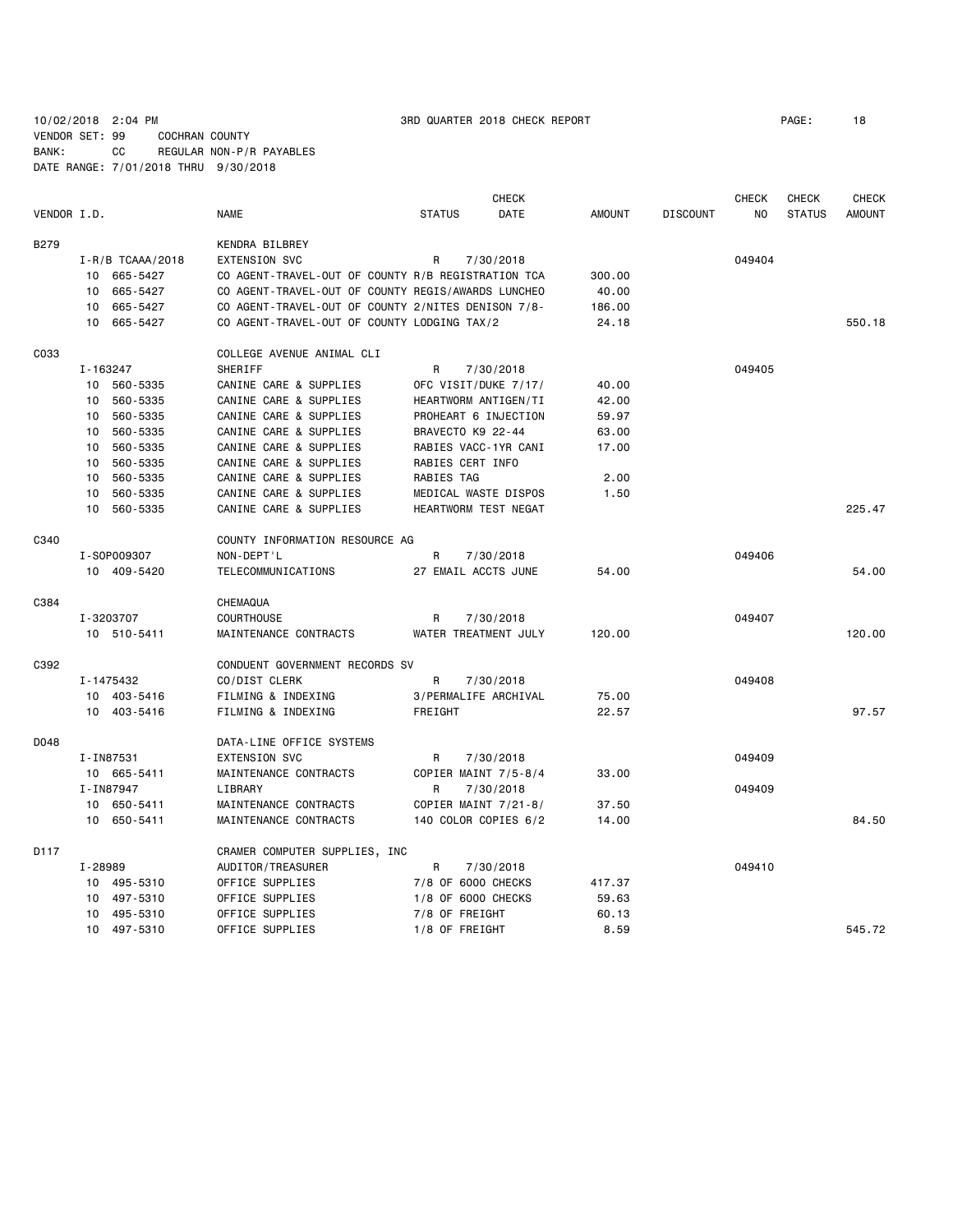# 10/02/2018 2:04 PM 3RD QUARTER 2018 CHECK REPORT PAGE: 19 VENDOR SET: 99 COCHRAN COUNTY BANK: CC REGULAR NON-P/R PAYABLES DATE RANGE: 7/01/2018 THRU 9/30/2018

|             |          |                              |                           |                       | <b>CHECK</b> |               |                 | <b>CHECK</b> | <b>CHECK</b>  | <b>CHECK</b>  |
|-------------|----------|------------------------------|---------------------------|-----------------------|--------------|---------------|-----------------|--------------|---------------|---------------|
| VENDOR I.D. |          |                              | <b>NAME</b>               | <b>STATUS</b>         | <b>DATE</b>  | <b>AMOUNT</b> | <b>DISCOUNT</b> | NO           | <b>STATUS</b> | <b>AMOUNT</b> |
| D196        |          |                              | JORGE DE LA CRUZ, SHERIFF |                       |              |               |                 |              |               |               |
|             |          | I-070618/K9 SUPPLIES SHERIFF |                           | R                     | 7/30/2018    |               |                 | 049411       |               |               |
|             | 10       | 560-5335                     | CANINE CARE & SUPPLIES    | TENNIS BALLS          |              | 1.52          |                 |              |               |               |
|             | 10       | 560-5335                     | CANINE CARE & SUPPLIES    | PET TAXI              |              | 44.97         |                 |              |               |               |
|             | 10       | 560-5335                     | CANINE CARE & SUPPLIES    | TAX/WALMART 6/18      |              | 3.84          |                 |              |               |               |
|             | 10       | 560-5335                     | CANINE CARE & SUPPLIES    | HEAVY CHOKE CHAIN     |              | 6.99          |                 |              |               |               |
|             | 10       | 560-5335                     | CANINE CARE & SUPPLIES    | <b>BOWL</b>           |              | 3.29          |                 |              |               |               |
|             | 10       | 560-5335                     | CANINE CARE & SUPPLIES    | <b>TENNIS BALL</b>    |              | 6.99          |                 |              |               |               |
|             | 10       | 560-5335                     | CANINE CARE & SUPPLIES    | 15LBS DOG FOOD/PETSB  |              | 34.98         |                 |              |               |               |
|             | 10       | 560-5335                     | CANINE CARE & SUPPLIES    | SNACK BAGS            |              | 2.68          |                 |              |               |               |
|             | 10       | 560-5335                     | CANINE CARE & SUPPLIES    | 2/BAR S FRANKS        |              | 1.96          |                 |              |               |               |
|             | 10       | 560-5335                     | CANINE CARE & SUPPLIES    | TAX/WALMART 6/20      |              | 0.21          |                 |              |               |               |
|             | 10       | 560-5335                     | CANINE CARE & SUPPLIES    | DOG TREAT TOTE        |              | 6.99          |                 |              |               |               |
|             | 10       | 560-5335                     | CANINE CARE & SUPPLIES    | MINI DOG TREATS       |              | 5.99          |                 |              |               |               |
|             | 10       | 560-5335                     | CANINE CARE & SUPPLIES    | TAX/PETCO 6/24        |              | 1.07          |                 |              |               | 121.48        |
| D196        |          |                              | JORGE DE LA CRUZ, SHERIFF |                       |              |               |                 |              |               |               |
|             | I-071718 |                              | JAIL                      | R                     | 7/30/2018    |               |                 | 049412       |               |               |
|             |          | 10 512-5499                  | MISCELLANEOUS             | MEAL/HESTER, XPORT O  |              | 7.67          |                 |              |               |               |
|             |          | 10 512-5333                  | FOOD-PRISONERS            | WRK DET MEALS/MORIN,  |              | 16.20         |                 |              |               | 23.87         |
| D196        |          |                              | JORGE DE LA CRUZ, SHERIFF |                       |              |               |                 |              |               |               |
|             |          | I-071918/GROC                | JAIL                      | R                     | 7/30/2018    |               |                 | 049413       |               |               |
|             |          | 10 512-5333                  | FOOD-PRISONERS            | 2/BREAD/ALLSUPS 7/9   |              | 1.59          |                 |              |               |               |
|             |          | 10 512-5333                  | FOOD-PRISONERS            | 10/BREAD              |              | 7.95          |                 |              |               |               |
|             |          | 10 512-5333                  | FOOD-PRISONERS            | 2/EGGS                |              | 5.98          |                 |              |               |               |
|             |          | 10 512-5333                  | FOOD-PRISONERS            | 2/MILK                |              | 6.98          |                 |              |               |               |
|             | 10       | 512-5333                     | FOOD-PRISONERS            | 2/BBQ SAUCE/FAM\$ 7/1 |              | 7.50          |                 |              |               |               |
|             | 10       | 512-5333                     | FOOD-PRISONERS            | 2/CHIPS               |              | 7.50          |                 |              |               |               |
|             | 10       | 512-5333                     | FOOD-PRISONERS            | ONION SOUP            |              | 1.65          |                 |              |               |               |
|             | 10       | 512-5333                     | FOOD-PRISONERS            | DISC/BBQ SAUCE        |              | 7.00CR        |                 |              |               |               |
|             | 10       | 512-5333                     | FOOD-PRISONERS            | EGGS/ALLSUPS 7/12     |              | 2.99          |                 |              |               |               |
|             | 10       | 512-5333                     | FOOD-PRISONERS            | 2/TOSTADAS            |              | 4.98          |                 |              |               |               |
|             | 10       | 512-5333                     | FOOD-PRISONERS            | LETTUCE/ALLSUPS 7/12  |              | 1.59          |                 |              |               |               |
|             | 10       | 512-5333                     | FOOD-PRISONERS            | ONIONS                |              | 0.99          |                 |              |               |               |
|             | 10       | 512-5333                     | FOOD-PRISONERS            | <b>TOMATOES</b>       |              | 0.99          |                 |              |               |               |
|             | 10       | 512-5392                     | MISCELLANEOUS SUPPLIES    | 2/MOUTHWASH/FAM\$ 7/1 |              | 6.50          |                 |              |               |               |
|             | 10       | 512-5333                     | FOOD-PRISONERS            | 2/CHICKEN BROTH       |              | 5.00          |                 |              |               |               |
|             | 10       | 512-5333                     | FOOD-PRISONERS            | 2/EGGS/ALLSUPS 7/13   |              | 5.98          |                 |              |               |               |
|             |          | 10 512-5333                  | FOOD-PRISONERS            | 2/MILK                |              | 6.98          |                 |              |               |               |
|             | 10       | 512-5333                     | FOOD-PRISONERS            | 4/BREAD               |              | 3.18          |                 |              |               |               |
|             | 10       | 512-5333                     | FOOD-PRISONERS            | 4/BREAD/ALLSUPS 7/17  |              | 3.18          |                 |              |               |               |
|             | 10       | 512-5333                     | FOOD-PRISONERS            | LETTUCE               |              | 1.59          |                 |              |               |               |
|             | 10       | 512-5333                     | FOOD-PRISONERS            | 2/MILK                |              | 5.98          |                 |              |               |               |
|             | 10       | 512-5333                     | FOOD-PRISONERS            | 6/BREAD/ALLSUPS 7/17  |              | 4.77          |                 |              |               |               |
|             | 10       | 512-5333                     | FOOD-PRISONERS            | 2/TOMATOES/ALLSUPS 7  |              | 1.98          |                 |              |               |               |
|             | 10       | 512-5333                     | FOOD-PRISONERS            | MAYO/FAM\$ 7/17       |              | 4.25          |                 |              |               |               |
|             | 10       | 512-5333                     | FOOD-PRISONERS            | CRISCO                |              | 3.15          |                 |              |               |               |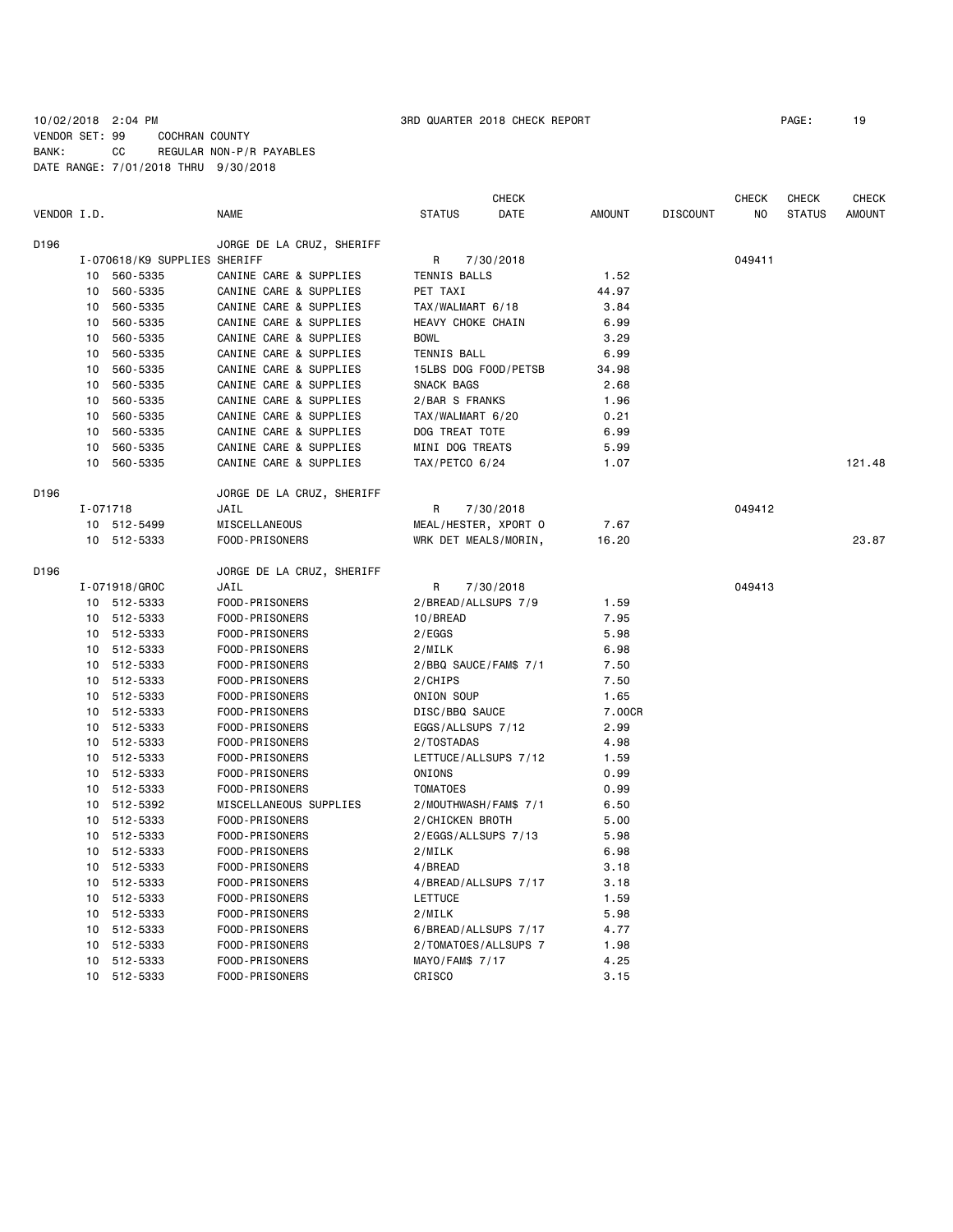# 10/02/2018 2:04 PM 3RD QUARTER 2018 CHECK REPORT PAGE: 20 VENDOR SET: 99 COCHRAN COUNTY

BANK: CC REGULAR NON-P/R PAYABLES DATE RANGE: 7/01/2018 THRU 9/30/2018

|                  |                     |                           |                      | <b>CHECK</b>          |               |                 | <b>CHECK</b> | CHECK         | <b>CHECK</b>  |
|------------------|---------------------|---------------------------|----------------------|-----------------------|---------------|-----------------|--------------|---------------|---------------|
| VENDOR I.D.      |                     | <b>NAME</b>               | <b>STATUS</b>        | DATE                  | <b>AMOUNT</b> | <b>DISCOUNT</b> | NO           | <b>STATUS</b> | <b>AMOUNT</b> |
| D196             |                     | JORGE DE LA CRUZ, SHERIFF | *CONTINUED*          |                       |               |                 |              |               |               |
|                  | I-071918/GROC       | JAIL                      | R                    | 7/30/2018             |               |                 | 049413       |               |               |
|                  | 10 512-5333         | FOOD-PRISONERS            | 2/SUGAR              |                       | 4.50          |                 |              |               |               |
|                  | 10 512-5333         | FOOD-PRISONERS            | RICE/ALLSUPS 5/17    |                       | 1.79          |                 |              |               |               |
|                  | 10 512-5333         | FOOD-PRISONERS            | TORTILLAS            |                       | 1.99          |                 |              |               | 104.51        |
| D <sub>196</sub> |                     | JORGE DE LA CRUZ, SHERIFF |                      |                       |               |                 |              |               |               |
|                  | I-072518/GROC       | JAIL                      | R                    | 7/30/2018             |               |                 | 049414       |               |               |
|                  | 10 512-5333         | FOOD-PRISONERS            | SUGAR/FAM\$ 7/16     |                       | 2.25          |                 |              |               |               |
|                  | 10 512-5333         | FOOD-PRISONERS            | MILK/ALLSUPS 7/17    |                       | 2.99          |                 |              |               |               |
|                  | 10 512-5333         | FOOD-PRISONERS            | 2/SUGAR              |                       | 3.98          |                 |              |               |               |
|                  | 10 512-5333         | FOOD-PRISONERS            | EGGS                 |                       | 2.99          |                 |              |               |               |
|                  | 10 512-5333         | FOOD-PRISONERS            | 2/MILK/ALLSUPS 7/20  |                       | 5.98          |                 |              |               |               |
|                  | 10 512-5333         | FOOD-PRISONERS            | 10/SOUP/FAM\$ 7/20   |                       | 7.00          |                 |              |               |               |
|                  | 10 512-5333         | FOOD-PRISONERS            | 2/MILK/ALLSUPS 7/25  |                       | 5.98          |                 |              |               |               |
|                  | 10 512-5333         | FOOD-PRISONERS            |                      | BAKING SODA/FAM\$ 7/2 | 0.65          |                 |              |               |               |
|                  | 10 512-5333         | FOOD-PRISONERS            | EVAP MILK            |                       | 1.75          |                 |              |               | 33.57         |
| D <sub>196</sub> |                     | JORGE DE LA CRUZ, SHERIFF |                      |                       |               |                 |              |               |               |
|                  | I-GROC/070418       | JAIL                      | R                    | 7/30/2018             |               |                 | 049415       |               |               |
|                  | 10 512-5333         | FOOD-PRISONERS            |                      | 10/JALAPENOS/ALLSUPS  | 1.00          |                 |              |               |               |
|                  | 10 512-5333         | FOOD-PRISONERS            | <b>BELL PEPPERS</b>  |                       | 0.99          |                 |              |               |               |
|                  | 10 512-5333         | FOOD-PRISONERS            | <b>TOMATOES</b>      |                       | 0.99          |                 |              |               |               |
|                  | 10 512-5333         | FOOD-PRISONERS            | 2/MILK/ALLSUPS 6/20  |                       | 6.98          |                 |              |               |               |
|                  | 10 512-5333         | FOOD-PRISONERS            | LETTUCE              |                       | 1.59          |                 |              |               |               |
|                  | 10 512-5333         | FOOD-PRISONERS            | 4/JAPAPENOS          |                       | 0.40          |                 |              |               |               |
|                  | 10 512-5333         | FOOD-PRISONERS            | 2/TOMATOES           |                       | 1.98          |                 |              |               |               |
|                  | 10 512-5333         | FOOD-PRISONERS            | 2/MILK/ALLSUPS 6/22  |                       | 6.98          |                 |              |               |               |
|                  | 10 512-5333         | FOOD-PRISONERS            | 12/BREAD             |                       | 7.95          |                 |              |               |               |
|                  | 10 512-5333         | FOOD-PRISONERS            | $2/CHIPS/FAMS$ 6/25  |                       | 3.50          |                 |              |               |               |
|                  | 10 512-5333         | FOOD-PRISONERS            | 2/MILK/ALLSUPS 6/29  |                       | 6.98          |                 |              |               |               |
|                  | 10 512-5333         | FOOD-PRISONERS            | 12/BREAD             |                       | 7.95          |                 |              |               |               |
|                  | 10 512-5333         | FOOD-PRISONERS            | 2/BREAD/ALLSUPS 6/29 |                       | 1.59          |                 |              |               |               |
|                  | 10 512-5333         | FOOD-PRISONERS            | LETTUCE/ALLSUPS 7/3  |                       | 1.59          |                 |              |               |               |
|                  | 10 512-5333         | FOOD-PRISONERS            | 3/TOMATOES           |                       | 2.97          |                 |              |               |               |
|                  | 10 512-5333         | FOOD-PRISONERS            | 2/MILK/ALLSUPS 7/4   |                       | 6.98          |                 |              |               |               |
|                  | 10 512-5333         | FOOD-PRISONERS            | EGGS                 |                       | 2.99          |                 |              |               | 63.41         |
| D <sub>196</sub> |                     | JORGE DE LA CRUZ, SHERIFF |                      |                       |               |                 |              |               |               |
|                  | I-R/B MEALS/THEO    | SHERIFF                   | R                    | 7/30/2018             |               |                 | 049416       |               |               |
|                  | 10 560-5427         | CONTINUING EDUCATION      |                      | R/B MEALS THEO/K9 TR  | 52.66         |                 |              |               | 52.66         |
| D <sub>196</sub> |                     | JORGE DE LA CRUZ, SHERIFF |                      |                       |               |                 |              |               |               |
|                  | I-SHERIFF CONF 2018 | SHERIFF                   | R                    | 7/30/2018             |               |                 | 049417       |               |               |
|                  | 10 560-5427         | CONTINUING EDUCATION      | R/B MEALS JORGE 7/21 |                       | 72.75         |                 |              |               | 72.75         |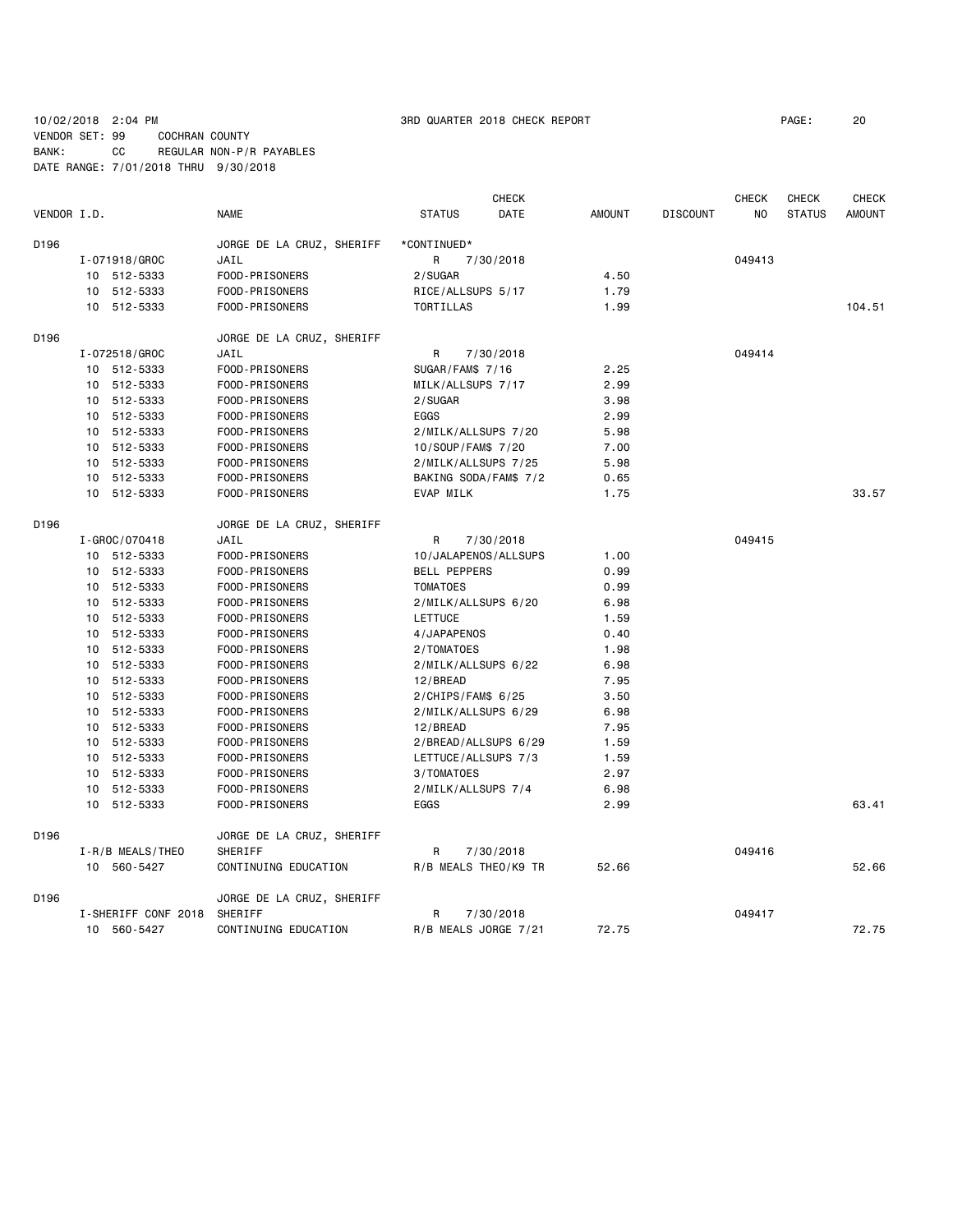10/02/2018 2:04 PM 3RD QUARTER 2018 CHECK REPORT PAGE: 21 VENDOR SET: 99 COCHRAN COUNTY BANK: CC REGULAR NON-P/R PAYABLES

DATE RANGE: 7/01/2018 THRU 9/30/2018

**CHECK CHECK CHECK CHECK CHECK CHECK CHECK** VENDOR I.D. NAME STATUS DATE AMOUNT DISCOUNT NO STATUS AMOUNT D196 JORGE DE LA CRUZ, SHERIFF I-TRNSPRT 6/26/18 JAIL R 7/30/2018 049418 10 512-5499 MISCELLANEOUS MEAL,RYAN/XPRT MB RI 6.99 6.99 F211 FLATLAND TIRES I-2168691 SHERIFF R 7/30/2018 049419 10 560-5454 TIRES 3/MOUNT&BAL NEW TIRE 82.50 10 560-5454 TIRES 3/TIRE DISPOSAL 12.00 94.50 G005 GENERAL FUND I-VEH LEASE #11/12 JUVENILE PROBATION R 7/30/2018 17 573-5464 VEHICLE LEASE VEHICLE LEASE JULY 2 833.00 833.00 G027 ANNETTE GOODMAN, C.S.R. I-905 DISTRICT COURT R 7/30/2018 049421 29 435-5499 GOV'T CODE 51.601(c) ITEMS ALEX VIERNES #1557/6 39.00 29 435-5499 GOV'T CODE 51.601(c) ITEMS VOL 1 MASTER INDEX 29 435-5499 GOV'T CODE 51.601(c) ITEMS VOL 2 PRETRIAL HRNG/ 45.50 29 435-5499 GOV'T CODE 51.601(c) ITEMS VOL 3 702 & 703 HRNG 52.00 29 435-5499 GOV'T CODE 51.601(c) ITEMS VOL 4 MOTION FOR CON 45.50 182.00 G145 GT DISTRIBUTORS, INC. I-INV0666474 SHERIFF R 7/30/2018 049422 10 560-5571 CAPITAL OUTLAY SELF SUPP WEAPON HOL 302.17 10 560-5571 CAPITAL OUTLAY SHIPPING,FOR'18 CHEV 20.00 322.17 G161 GEBO'S CREDIT CORPORATION I-10472 PREC 1 R 7/30/2018 049423 15 621-5454 TIRES TURFSAVER 13x5.00-6 15.99 I-21179 PREC 1 R 7/30/2018 049423 15 621-5454 TIRES TUBE 410/350-6 4.99 20.98 G270 GARZA COUNTY LAW ENFORCEMENT CENTER I-JUNE 2018 JAIL R 7/30/2018 049424 10 512-5499 MISCELLANEOUS 3 DAYS/TUCKER MATTHE 135.00 10 512-5499 MISCELLANEOUS 3 DAYS/EDUARDO MENDO 135.00 10 512-5499 MISCELLANEOUS 3 DAYS/ISIAH MORIN 135.00 10 512-5499 MISCELLANEOUS 3 DAYS/JESUS PONCE-N 135.00 540.00 H242 DANA HEFLIN I-A/V RENEW 2018 LIBRARY **R** 7/30/2018 **R** 7/30018 **1-A/V RENEW 2018** 049425 10 650-5310 OFFICE SUPPLIES 5/FARONICS DEEP FREE 36.00 10 650-5310 OFFICE SUPPLIES R/B SALES TAX 2.79 38.79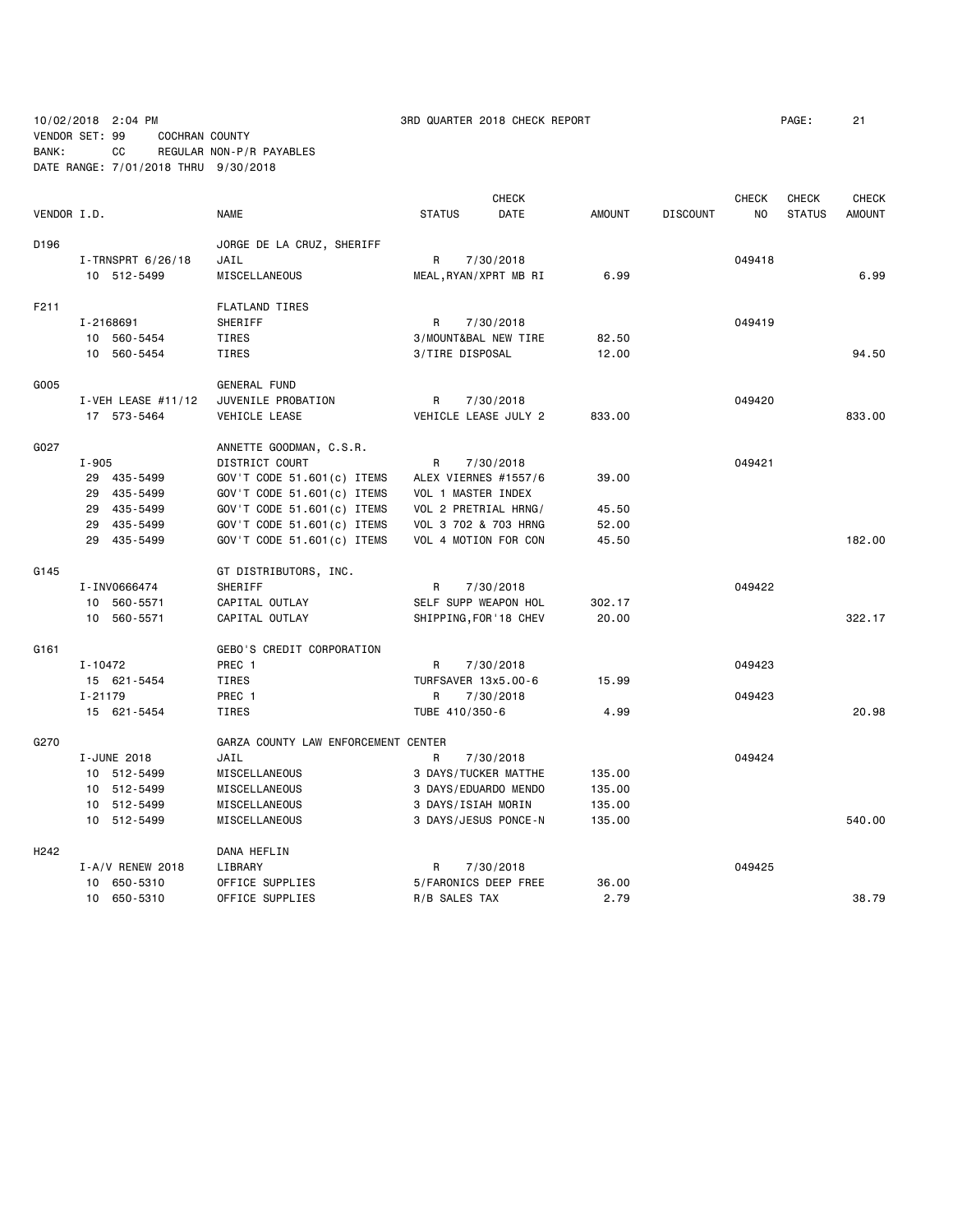10/02/2018 2:04 PM 3RD QUARTER 2018 CHECK REPORT PAGE: 22

VENDOR SET: 99 COCHRAN COUNTY BANK: CC REGULAR NON-P/R PAYABLES DATE RANGE: 7/01/2018 THRU 9/30/2018

|             |             |                                |                            | CHECK                |               |                 | CHECK          | CHECK         | CHECK         |
|-------------|-------------|--------------------------------|----------------------------|----------------------|---------------|-----------------|----------------|---------------|---------------|
| VENDOR I.D. |             | <b>NAME</b>                    | <b>STATUS</b>              | DATE                 | <b>AMOUNT</b> | <b>DISCOUNT</b> | N <sub>O</sub> | <b>STATUS</b> | <b>AMOUNT</b> |
| H317        |             | HUB CITY PLUMBING & MECHANICAL |                            |                      |               |                 |                |               |               |
|             | I-9741-0618 | <b>COURTHOUSE</b>              | R                          | 7/30/2018            |               |                 | 049426         |               |               |
|             | 10 510-5451 | REPAIR                         |                            | 1.5HRS DRIVE TO/FR L | 123.75        |                 |                |               |               |
|             | 10 510-5451 | REPAIR                         |                            | 2.5HRS RPR AC 2ND FL | 206.25        |                 |                |               |               |
|             | 10 510-5451 | REPAIR                         | 110MI @\$1.00              |                      | 110.00        |                 |                |               | 440.00        |
| J082        |             | JOHN DEERE FINANCIAL           |                            |                      |               |                 |                |               |               |
|             | I-601581    | PREC 1                         | R                          | 7/30/2018            |               |                 | 049427         |               |               |
|             | 15 621-5451 | REPAIRS                        | $6/$ PLUS - 50II           |                      | 101.04        |                 |                |               |               |
|             | 15 621-5451 | REPAIRS                        | AIR FILTER                 |                      | 69.60         |                 |                |               |               |
|             | 15 621-5451 | REPAIRS                        | OIL FILTER                 |                      | 16.48         |                 |                |               |               |
|             | 15 621-5451 | REPAIRS                        | FUEL FILTER                |                      | 24.96         |                 |                |               |               |
|             | 15 621-5451 | REPAIRS                        | 2/FILTER ELE               |                      | 58.46         |                 |                |               |               |
|             | I-602552    | <b>CEMETERY</b>                | R                          | 7/30/2018            |               |                 | 049427         |               |               |
|             | 10 516-5451 | REPAIR                         | 3/RODS                     |                      | 60.42         |                 |                |               |               |
|             | 10 516-5451 | REPAIR                         | 2/CHAIN LINK               |                      | 43.90         |                 |                |               | 374.86        |
|             |             |                                |                            |                      |               |                 |                |               |               |
| J084        |             | JD'S HEATING AIR CONDITIONING  |                            |                      |               |                 |                |               |               |
|             | I-2235      | JAIL                           | R.                         | 7/30/2018            |               |                 | 049428         |               |               |
|             | 10 512-5451 | REPAIR                         | SVC CALL/UPSTAIRS          |                      | 160.00        |                 |                |               |               |
|             | 10 512-5451 | REPAIR                         | <b>CABLED SEWER/SHOWER</b> |                      | 185.00        |                 |                |               | 345.00        |
| L010        |             | LEWIS FARM & RANCH STORE INC   |                            |                      |               |                 |                |               |               |
|             | I-74971     | PREC 1                         | R                          | 7/30/2018            |               |                 | 049429         |               |               |
|             | 15 621-5356 | ROAD MATERIALS & SUPPLIES      | SHOVEL                     |                      | 39.99         |                 |                |               |               |
|             | 15 621-5356 | ROAD MATERIALS & SUPPLIES      | RAKE                       |                      | 35.99         |                 |                |               |               |
|             | 15 621-5356 | ROAD MATERIALS & SUPPLIES      | DISC                       |                      | 7.60CR        |                 |                |               |               |
|             | I-74988     | PREC <sub>3</sub>              | R                          | 7/30/2018            |               |                 | 049429         |               |               |
|             | 15 623-5356 | ROAD MATERIALS & SUPPLIES      | A/C                        |                      | 309.95        |                 |                |               |               |
|             | 15 623-5356 | ROAD MATERIALS & SUPPLIES      | <b>DISC</b>                |                      | 31.00CR       |                 |                |               |               |
|             | $I - 75061$ | <b>CEMETERY</b>                | R                          | 7/30/2018            |               |                 | 049429         |               |               |
|             | 10 516-5332 | CUSTODIAL SUPPLIES             | TRIM LINE                  |                      | 37.99         |                 |                |               |               |
|             | 10 516-5332 | CUSTODIAL SUPPLIES             | <b>DISC</b>                |                      | 3.80CR        |                 |                |               |               |
|             | I-75067     | JAIL                           | R                          | 7/30/2018            |               |                 | 049429         |               |               |
|             | 10 512-5392 | MISCELLANEOUS SUPPLIES         | DRILL                      |                      | 199.99        |                 |                |               |               |
|             | 10 512-5392 | MISCELLANEOUS SUPPLIES         | DRILL BIT                  |                      | 18.99         |                 |                |               |               |
|             | 10 512-5451 | REPAIR                         | CABLE COAX                 |                      | 7.99          |                 |                |               |               |
|             | 10 512-5392 | MISCELLANEOUS SUPPLIES         | <b>DISC</b>                |                      | 22.70CR       |                 |                |               |               |
|             | I-75291     | SHERIFF/K-9                    | R                          | 7/30/2018            |               |                 | 049429         |               |               |
|             | 10 560-5335 | CANINE CARE & SUPPLIES         | 2/5GL BUCKETS              |                      | 7.98          |                 |                |               |               |
|             | I-75300     | SHERIFF/K-9                    | R                          | 7/30/2018            |               |                 | 049429         |               |               |
|             | 10 560-5335 | CANINE CARE & SUPPLIES         | 5GAL BUCKET                |                      | 3.99          |                 |                |               |               |
|             | 10 560-5335 | CANINE CARE & SUPPLIES         | DISC                       |                      | 0.40CR        |                 |                |               |               |
|             | I-75331     | PREC <sub>3</sub>              | R                          | 7/30/2018            |               |                 | 049429         |               |               |
|             | 15 623-5356 | ROAD MATERIALS & SUPPLIES      | 2/WINDSHIELD WASH          |                      | 5.98          |                 |                |               |               |
|             | 15 623-5330 | FUEL AND OIL                   | 7/DEF                      |                      | 104.93        |                 |                |               |               |
|             | 15 623-5356 | ROAD MATERIALS & SUPPLIES      | <b>DISC</b>                |                      | 0.60CR        |                 |                |               |               |
|             | 15 623-5330 | FUEL AND OIL                   | <b>DISC</b>                |                      | 10.49CR       |                 |                |               |               |
|             | I-75688     | PREC <sub>3</sub>              | R                          | 7/30/2018            |               |                 | 049429         |               |               |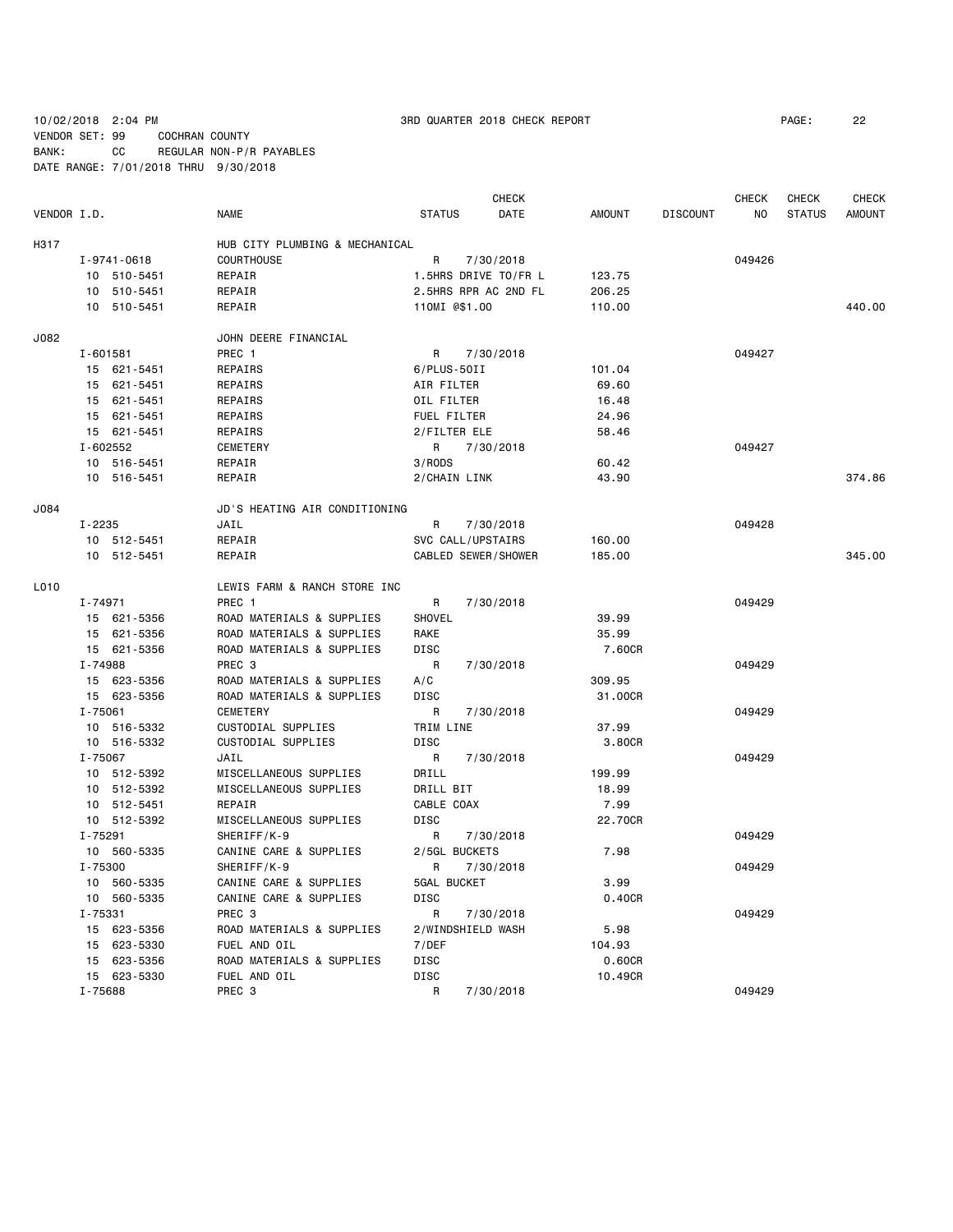### 10/02/2018 2:04 PM 3RD QUARTER 2018 CHECK REPORT PAGE: 23 VENDOR SET: 99 COCHRAN COUNTY BANK: CC REGULAR NON-P/R PAYABLES DATE RANGE: 7/01/2018 THRU 9/30/2018

| VENDOR I.D.                | <b>NAME</b>                                            | CHECK<br>DATE<br><b>STATUS</b>      | <b>AMOUNT</b> | <b>DISCOUNT</b> | CHECK<br>NO. | CHECK<br><b>STATUS</b> | <b>CHECK</b><br><b>AMOUNT</b> |
|----------------------------|--------------------------------------------------------|-------------------------------------|---------------|-----------------|--------------|------------------------|-------------------------------|
| L010                       | LEWIS FARM & RANCH STORE                               | *CONTINUED*                         |               |                 |              |                        |                               |
| I-75688                    | PREC <sub>3</sub>                                      | R<br>7/30/2018                      |               |                 | 049429       |                        |                               |
| 15 623-5356                | ROAD MATERIALS & SUPPLIES                              | 10 BTU $A/C$                        | 309.95        |                 |              |                        |                               |
| 15 623-5356                | ROAD MATERIALS & SUPPLIES                              | DISC                                | 31,00CR       |                 |              |                        |                               |
| I-75780                    | DISTRICT COURT                                         | R<br>7/30/2018                      |               |                 | 049429       |                        |                               |
| 10 435-5499                | MISCELLANEOUS                                          | 1CS/WATER/JURY                      | 5.95          |                 |              |                        |                               |
| 10 435-5499                | MISCELLANEOUS                                          | 1.5CS/DRINKS/JURY                   | 15.75         |                 |              |                        |                               |
| 10 435-5499                | MISCELLANEOUS                                          | DISC                                | 2.17CR        |                 |              |                        |                               |
| I-75863                    | <b>COURTHOUSE</b>                                      | R<br>7/30/2018                      |               |                 | 049429       |                        |                               |
| 10 510-5451                | REPAIR                                                 | 2/PAINT BRUSHES/ATTO                | 15.98         |                 |              |                        |                               |
| 10 510-5451                | REPAIR                                                 | 2/PKG ROLLERS                       | 7.98          |                 |              |                        |                               |
| 10 510-5451                | REPAIR                                                 | PAINT ROLLER                        | 5.99          |                 |              |                        |                               |
| 10 510-5451                | REPAIR                                                 | 2/GL PAINT                          | 57.98         |                 |              |                        |                               |
| 10 510-5451                | REPAIR                                                 | 2/PAINT HOLDERS                     | 5.58          |                 |              |                        |                               |
| 10 510-5451                | REPAIR                                                 | <b>DISC</b>                         | 9.35CR        |                 |              |                        |                               |
| I-75946                    | COURTHOUSE                                             | R<br>7/30/2018                      |               |                 | 049429       |                        |                               |
| 10 510-5332                | CUSTODIAL SUPPLIES                                     | OFF SPRAY/CLEAN LIGH                | 5.99          |                 |              |                        |                               |
| 10 510-5332                | <b>CUSTODIAL SUPPLIES</b>                              | <b>DISC</b>                         | 0.60CR        |                 |              |                        |                               |
| I-75980                    | PREC 4                                                 | R<br>7/30/2018                      |               |                 | 049429       |                        |                               |
| 15 624-5356                | ROAD MATERIALS & SUPPLIES                              | CLEANING SUPPLIES&CO                | 28.37         |                 |              |                        |                               |
| 15 624-5356                | ROAD MATERIALS & SUPPLIES                              | DISC                                | 2.84CR        |                 |              |                        |                               |
| I-76005                    | JAIL                                                   | R<br>7/30/2018                      |               |                 | 049429       |                        |                               |
| 10 512-5392                | MISCELLANEOUS SUPPLIES                                 | 2CS/BLEACH                          | 47.84         |                 |              |                        |                               |
| I-76067                    | PREC <sub>3</sub>                                      | R<br>7/30/2018<br>3/WINDSHIELD WASH |               |                 | 049429       |                        |                               |
| 15 623-5356<br>15 623-5356 | ROAD MATERIALS & SUPPLIES<br>ROAD MATERIALS & SUPPLIES | 3/GLASS CLEANER                     | 8.97<br>8.97  |                 |              |                        |                               |
| 15 623-5451                | REPAIRS                                                | TOILET VALVE                        | 6.99          |                 |              |                        |                               |
| 15 623-5356                | ROAD MATERIALS & SUPPLIES                              | <b>DISC</b>                         | 1.79CR        |                 |              |                        |                               |
| 15 623-5451                | REPAIRS                                                | <b>DISC</b>                         | 0.70CR        |                 |              |                        |                               |
| I-76076                    | <b>COURTHOUSE</b>                                      | R<br>7/30/2018                      |               |                 | 049429       |                        |                               |
| 10 510-5332                | CUSTODIAL SUPPLIES                                     | SPONGE                              | 1.59          |                 |              |                        |                               |
| 10 510-5332                | CUSTODIAL SUPPLIES                                     | <b>DISC</b>                         | 0.16CR        |                 |              |                        |                               |
| I-76365                    | COURTHOUSE                                             | R<br>7/30/2018                      |               |                 | 049429       |                        |                               |
| 10 510-5451                | REPAIR                                                 | 2GL/PAINT/ATTORNEY'S                | 57.98         |                 |              |                        |                               |
| 10 510-5451                | REPAIR                                                 | <b>DISC</b>                         | 5.80CR        |                 |              |                        |                               |
| I-76380                    | PREC 1                                                 | R<br>7/30/2018                      |               |                 | 049429       |                        |                               |
| 15 621-5330                | FUEL & OIL                                             | 4/DEF                               | 51.80         |                 |              |                        |                               |
| 15 621-5330                | FUEL & OIL                                             | DISC                                | 5.18CR        |                 |              |                        |                               |
| I-76395                    | ACTIVITY BLDG                                          | R<br>7/30/2018                      |               |                 | 049429       |                        |                               |
| 10 662-5332                | CUSTODIAL SUPPLIES                                     | GLOVES                              | 15.80         |                 |              |                        |                               |
| 10 662-5332                | CUSTODIAL SUPPLIES                                     | DISC                                | 1.58CR        |                 |              |                        |                               |
| I-76489                    | COURTHOUSE                                             | R<br>7/30/2018                      |               |                 | 049429       |                        |                               |
| 10 510-5451                | REPAIR                                                 | SPACKLING/ATTORNEY'S                | 3.59          |                 |              |                        |                               |
| 10 510-5451                | REPAIR                                                 | DISC                                | 0.36CR        |                 |              |                        |                               |
| I-76505                    | COURTHOUSE                                             | R<br>7/30/2018                      |               |                 | 049429       |                        |                               |
| 10 510-5451                | REPAIR                                                 | SPACKLING/ATTORNEY'S                | 2.00          |                 |              |                        |                               |
| 10 510-5451                | REPAIR                                                 | <b>TAPE</b>                         | 6.99          |                 |              |                        |                               |
| 10 510-5451                | REPAIR                                                 | <b>DISC</b>                         | 0.90CR        |                 |              |                        |                               |
| I-76624                    | COURTHOUSE                                             | R<br>7/30/2018                      |               |                 | 049429       |                        |                               |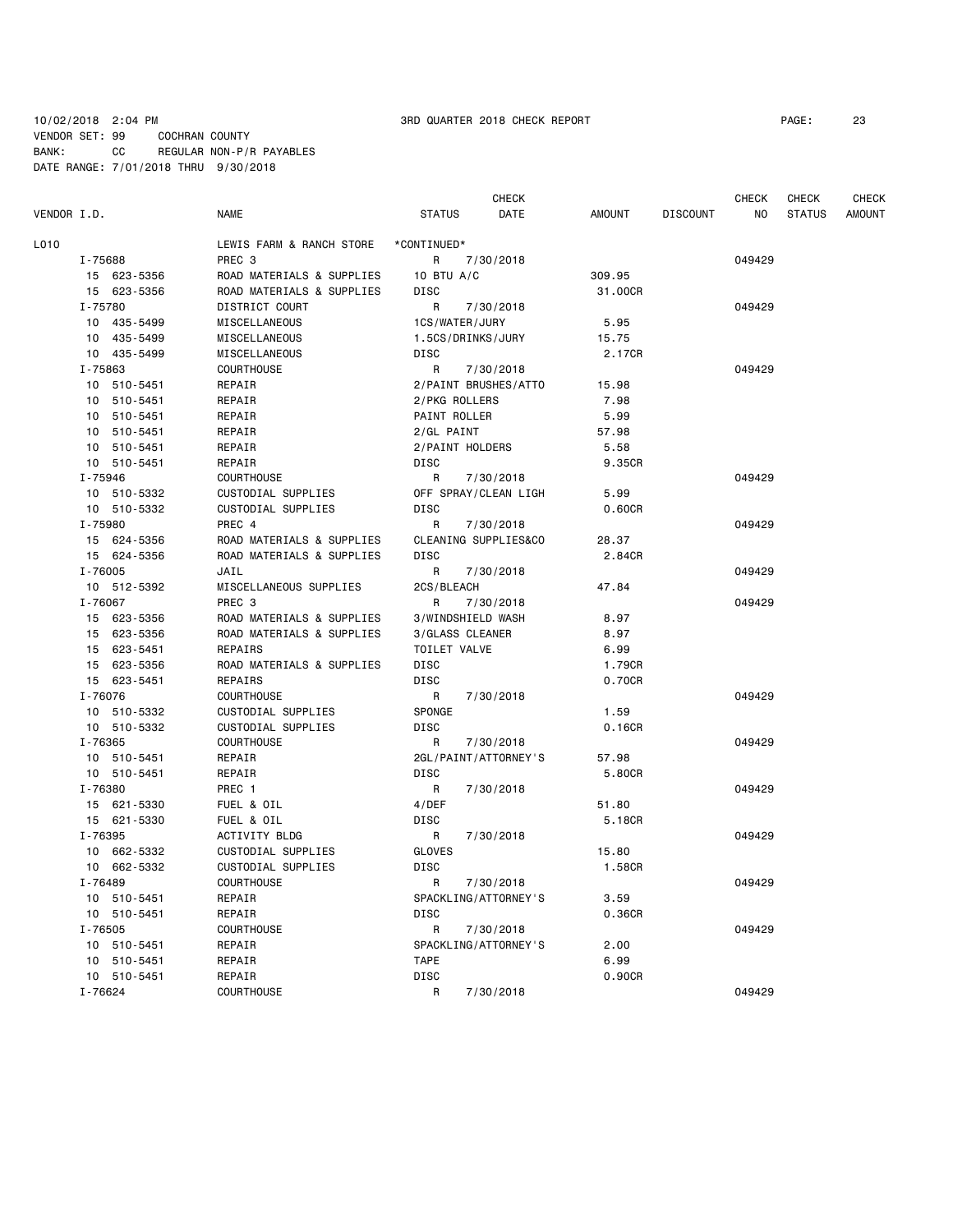# 10/02/2018 2:04 PM 3RD QUARTER 2018 CHECK REPORT PAGE: 24 VENDOR SET: 99 COCHRAN COUNTY BANK: CC REGULAR NON-P/R PAYABLES DATE RANGE: 7/01/2018 THRU 9/30/2018

| VENDOR I.D. |                                   | <b>NAME</b>              | <b>STATUS</b>    | <b>CHECK</b><br><b>DATE</b> | <b>AMOUNT</b> | <b>DISCOUNT</b> | <b>CHECK</b><br>NO | <b>CHECK</b><br><b>STATUS</b> | <b>CHECK</b><br><b>AMOUNT</b> |
|-------------|-----------------------------------|--------------------------|------------------|-----------------------------|---------------|-----------------|--------------------|-------------------------------|-------------------------------|
|             |                                   |                          |                  |                             |               |                 |                    |                               |                               |
| L010        |                                   | LEWIS FARM & RANCH STORE | *CONTINUED*      |                             |               |                 |                    |                               |                               |
|             | I-76624                           | <b>COURTHOUSE</b>        | R                | 7/30/2018                   |               |                 | 049429             |                               |                               |
|             | 10 510-5451                       | REPAIR                   |                  | PAINT/ATTORNEY'S OFC        | 28,99         |                 |                    |                               |                               |
|             | 10 510-5451                       | REPAIR                   | STEEL WOOL       |                             | 4.49          |                 |                    |                               |                               |
|             | 10 510-5451                       | REPAIR                   | REDIMIX          |                             | 5.25          |                 |                    |                               |                               |
|             | 10 510-5451                       | REPAIR                   | <b>DISC</b>      |                             | 3.87CR        |                 |                    |                               |                               |
|             | I-76699                           | <b>COURTHOUSE</b>        | R                | 7/30/2018                   |               |                 | 049429             |                               |                               |
|             | 10 510-5451                       | REPAIR                   | SPRINKLER NIPPLE |                             | 0.49          |                 |                    |                               |                               |
|             | 10 510-5451                       | REPAIR                   | NIPPLE           |                             | 0.79          |                 |                    |                               |                               |
|             | 10 510-5451                       | REPAIR                   | <b>BUSHING</b>   |                             | 1.39          |                 |                    |                               |                               |
|             | 10 510-5451                       | REPAIR                   | <b>DISC</b>      |                             | 0.27CR        |                 |                    |                               |                               |
|             | I-76810                           | PREC 1                   | R                | 7/30/2018                   |               |                 | 049429             |                               |                               |
|             | 15 621-5330                       | FUEL & OIL               | 4/DEF            |                             | 59.96         |                 |                    |                               |                               |
|             | 15 621-5330                       | FUEL & OIL               | <b>DISC</b>      |                             | 6.00CR        |                 |                    |                               | 1,398.01                      |
|             |                                   |                          |                  |                             |               |                 |                    |                               |                               |
| L015        |                                   | LUBBOCK COUNTY, TEXAS    |                  |                             |               |                 |                    |                               |                               |
|             | I-201802                          | JAIL                     | R                | 7/30/2018                   |               |                 | 049432             |                               |                               |
|             | 10 512-5499                       | MISCELLANEOUS            |                  | 7 DAYS/MB RICHARDSON        | 455.00        |                 |                    |                               |                               |
|             | I-JUNE18/JUVE#850                 | JUVENILE PROBATION       | R                | 7/30/2018                   |               |                 | 049432             |                               |                               |
|             | 17 573-5413                       | Detention Services       | 14 DAYS/PRE/#850 |                             | 1,400.00      |                 |                    |                               | 1,855.00                      |
| M304        |                                   | JESSE MENDEZ             |                  |                             |               |                 |                    |                               |                               |
|             | I-#1591/MORALES                   | DISTRICT COURT           | R                | 7/30/2018                   |               |                 | 049433             |                               |                               |
|             | 10 435-5400                       | ATTORNEY AD LITEM        |                  | DISMISSAL(F)/PEDRO M        | 375.00        |                 |                    |                               |                               |
|             | $I - #1594 / RUIZ$                | DISTRICT COURT           | R                | 7/30/2018                   |               |                 | 049433             |                               |                               |
|             | 10 435-5400                       | ATTORNEY AD LITEM        |                  | PLEA HRNG(F)/BRIAN R        | 375.00        |                 |                    |                               | 750.00                        |
| M316        |                                   | MAIL FINANCE             |                  |                             |               |                 |                    |                               |                               |
|             | I-N7229191                        | NON-DEPT'L               | R                | 7/30/2018                   |               |                 | 049434             |                               |                               |
|             | 10 409-5311                       | POSTAL EXPENSES          |                  | PSTG MCH LEASE 8/8/1        | 737.91        |                 |                    |                               | 737.91                        |
| M321        |                                   | JAMES M MOORE            |                  |                             |               |                 |                    |                               |                               |
|             | I-#6431/07/26/18                  | COUNTY COURT             | R                | 7/30/2018                   |               |                 | 049435             |                               |                               |
|             | 10 426-5400                       | ATTORNEY AD LITEM        |                  | PLEA HRNG/ALBERT GON        | 200.00        |                 |                    |                               |                               |
|             | I-#6432 07/26/18                  | COUNTY COURT             | R                | 7/30/2018                   |               |                 | 049435             |                               |                               |
|             | 10 426-5400                       | ATTORNEY AD LITEM        |                  | PLEA HRNG/ALBERT GON        | 200.00        |                 |                    |                               |                               |
|             | I-A GONZALEZ/2 CASES COUNTY COURT |                          | R                | 7/30/2018                   |               |                 | 049435             |                               |                               |
|             | 10 426-5400                       | ATTORNEY AD LITEM        |                  | PLEA HRNG/UNFILED AD        | 100.00        |                 |                    |                               |                               |
|             |                                   |                          |                  |                             |               |                 |                    |                               |                               |
|             | 10 426-5400                       | ATTORNEY AD LITEM        |                  | PLEA HRNG/UNFILED AD        | 100.00        |                 |                    |                               | 600.00                        |
| N066        |                                   | NTS COMMUNICATIONS       |                  |                             |               |                 |                    |                               |                               |
|             | I-8663165508 JULY18               | COMM'R CT/CO JUDGE       | R                | 7/30/2018                   |               |                 | 049436             |                               |                               |
|             | 15 610-5420                       | TELECOMMUNICATIONS       | WATS LINE        |                             | 4.99          |                 |                    |                               |                               |
|             | 15 610-5420                       | TELECOMMUNICATIONS       | <b>FEES</b>      |                             | 7.43          |                 |                    |                               | 12.42                         |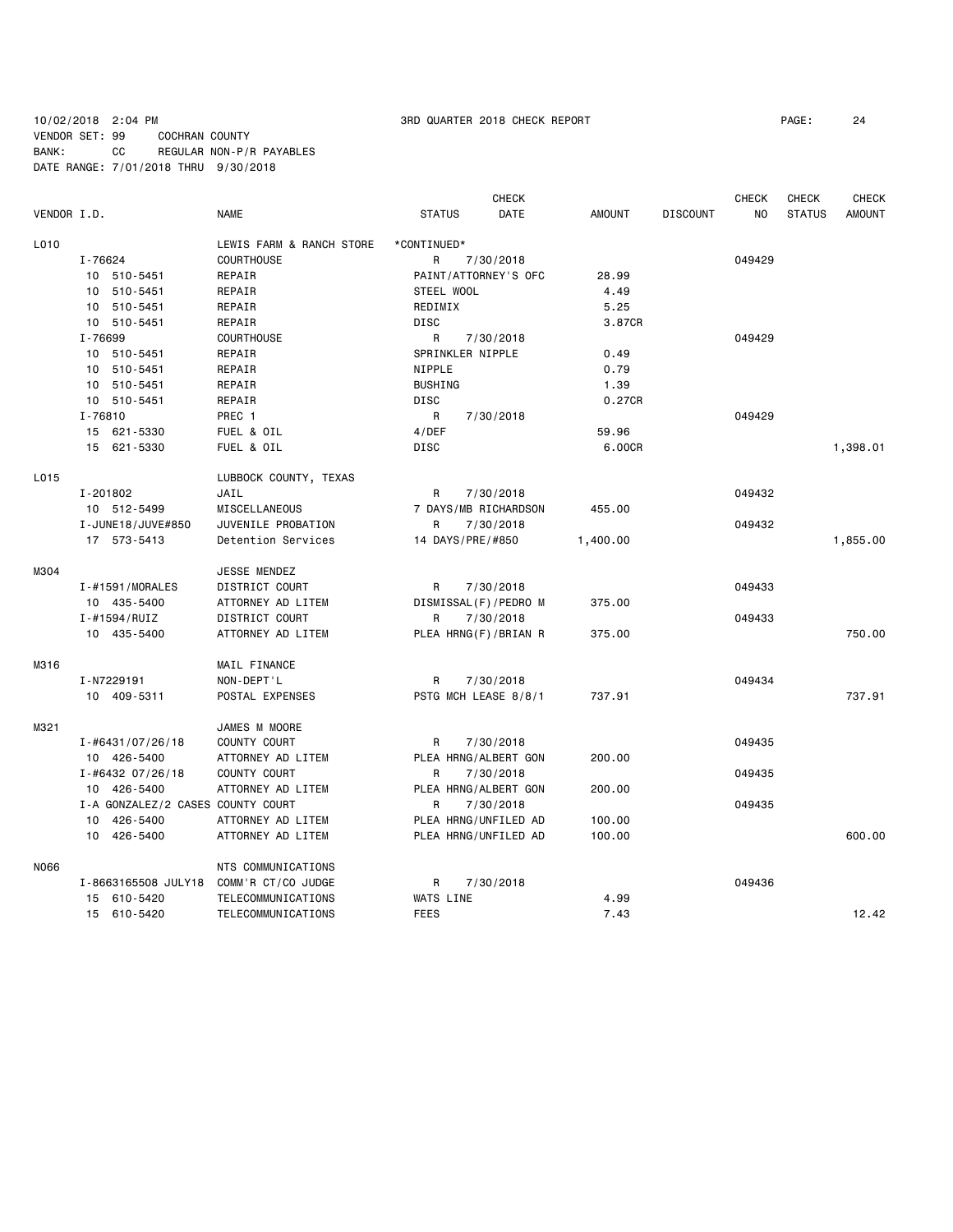10/02/2018 2:04 PM 3RD QUARTER 2018 CHECK REPORT PAGE: 25

VENDOR SET: 99 COCHRAN COUNTY BANK: CC REGULAR NON-P/R PAYABLES

DATE RANGE: 7/01/2018 THRU 9/30/2018

|             |            |                     |                                |                      | <b>CHECK</b>         |               |                 | <b>CHECK</b>   | <b>CHECK</b>  | <b>CHECK</b>  |
|-------------|------------|---------------------|--------------------------------|----------------------|----------------------|---------------|-----------------|----------------|---------------|---------------|
| VENDOR I.D. |            |                     | <b>NAME</b>                    | <b>STATUS</b>        | DATE                 | <b>AMOUNT</b> | <b>DISCOUNT</b> | N <sub>0</sub> | <b>STATUS</b> | <b>AMOUNT</b> |
| 0041        |            |                     | OMNIBASE SERVICES OF TEXAS, LP |                      |                      |               |                 |                |               |               |
|             |            | I-2ND QTR FEES 2018 | FTA FEES                       | R                    | 7/30/2018            |               |                 | 049437         |               |               |
|             |            | 10 000-2206.003     | Omni Collection Fee            | 2ND QTR FEES 2018    |                      | 20.00         |                 |                |               | 20.00         |
| P017        |            |                     | POSTMASTER                     |                      |                      |               |                 |                |               |               |
|             |            | I-ATTORNEY 7/24/18  | COUNTY ATTORNEY                | R                    | 7/30/2018            |               |                 | 049438         |               |               |
|             |            | 10 475-5311         | POSTAL EXPENSES                | 1 ROLL OF STAMPS     |                      | 50.00         |                 |                |               | 50.00         |
| P255        |            |                     | POLYMATH INTERSCIENCES, LLC    |                      |                      |               |                 |                |               |               |
|             | $I - 2602$ |                     | SHERIFF                        | R                    | 7/30/2018            |               |                 | 049439         |               |               |
|             | 10         | 560-5335            | CANINE CARE & SUPPLIES         |                      | SCENTLOGIX-K9 SIGNAT | 1,519.99      |                 |                |               |               |
|             | 10         | 560-5335            | CANINE CARE & SUPPLIES         | METH/COKE/HERO/MDMA/ |                      |               |                 |                |               |               |
|             |            | 10 560-5335         | CANINE CARE & SUPPLIES         | SHIPPING             |                      | 25.49         |                 |                |               | 1,545.48      |
| S124        |            |                     | SHARE CORP.                    |                      |                      |               |                 |                |               |               |
|             | I-59576    |                     | PREC 1                         | R                    | 7/30/2018            |               |                 | 049440         |               |               |
|             |            | 15 621-5356         | ROAD MATERIALS & SUPPLIES      | 12/GLASS CLEANER     |                      | 97.80         |                 |                |               |               |
|             |            | 15 621-5356         | ROAD MATERIALS & SUPPLIES      | 12/GREEN CLEAN       |                      | 131.00        |                 |                |               |               |
|             |            | 15 621-5356         | ROAD MATERIALS & SUPPLIES      | 12/CHERRY GRIT       |                      | 114.00        |                 |                |               |               |
|             |            | 15 621-5356         | ROAD MATERIALS & SUPPLIES      | 12/PULSE CINNAMON    |                      | 150.00        |                 |                |               |               |
|             |            | 15 621-5356         | ROAD MATERIALS & SUPPLIES      | FREIGHT              |                      | 71.91         |                 |                |               | 564.71        |
| S242        |            |                     | SAM'S CLUB                     |                      |                      |               |                 |                |               |               |
|             |            | I-000982 071918     | JAIL/NON-DEPT'L                | R                    | 7/30/2018            |               |                 | 049441         |               |               |
|             |            | 10 512-5333         | FOOD-PRISONERS                 | JALAPENO SLICES      |                      | 4.98          |                 |                |               |               |
|             |            | 10 512-5333         | FOOD-PRISONERS                 | 4/CHEESE SAUCE       |                      | 22.72         |                 |                |               |               |
|             |            | 10 512-5333         | FOOD-PRISONERS                 | 12/DRINK BOXES       |                      | 107.76        |                 |                |               |               |
|             |            | 10 512-5333         | FOOD-PRISONERS                 | 2/CORN CHIPS         |                      | 19.96         |                 |                |               |               |
|             |            | 10 409-5300         | COUNTY-WIDE SUPPLIES           | 8"FOAM PLATES        |                      | 12.78         |                 |                |               |               |
|             |            | 10 512-5392         | MISCELLANEOUS SUPPLIES         | <b>8"FOAM PLATES</b> |                      | 12.78         |                 |                |               |               |
|             |            | 10 512-5333         | FOOD-PRISONERS                 | 5/LAYS CHIPS         |                      | 24.90         |                 |                |               |               |
|             |            | 10 512-5333         | FOOD-PRISONERS                 | 2/WOLF CHILI         |                      | 18.54         |                 |                |               | 224.42        |
| S281        |            |                     | <b>STAPLES</b>                 |                      |                      |               |                 |                |               |               |
|             |            | C-2121575771        | JAIL                           | R                    | 7/30/2018            |               |                 | 049442         |               |               |
|             |            | 10 512-5310         | OFFICE SUPPLIES                |                      | RET/HP 64A BLK TONER | 193.99CR      |                 |                |               |               |
|             |            | I-2119276441        | JAIL                           | R                    | 7/30/2018            |               |                 | 049442         |               |               |
|             |            | 10 512-5310         | OFFICE SUPPLIES                |                      | 2/6PK ELECTRONIC DUS | 103.58        |                 |                |               |               |
|             |            | 10 512-5310         | OFFICE SUPPLIES                | 100/4.7GB CD'S       |                      | 29.99         |                 |                |               |               |
|             |            | 10 512-5310         | OFFICE SUPPLIES                |                      | HP 64A BLK TONER CAR | 193.99        |                 |                |               |               |
|             |            | 10 512-5310         | OFFICE SUPPLIES                | COUPON               |                      | 36.60CR       |                 |                |               | 96.97         |
| S416        |            |                     | SOS WASTE DISPOSAL, INC        |                      |                      |               |                 |                |               |               |
|             | I-48494    |                     | PREC 3/PREC 4                  | R                    | 7/30/2018            |               |                 | 049443         |               |               |
|             |            | 15 623-5440         | UTILITIES                      | DUMPSTER SVC AUG 18  |                      | 57.25         |                 |                |               |               |
|             |            | 15 624-5440         | UTILITIES                      | DUMPSTER SVC AUG 18  |                      | 55.25         |                 |                |               | 112.50        |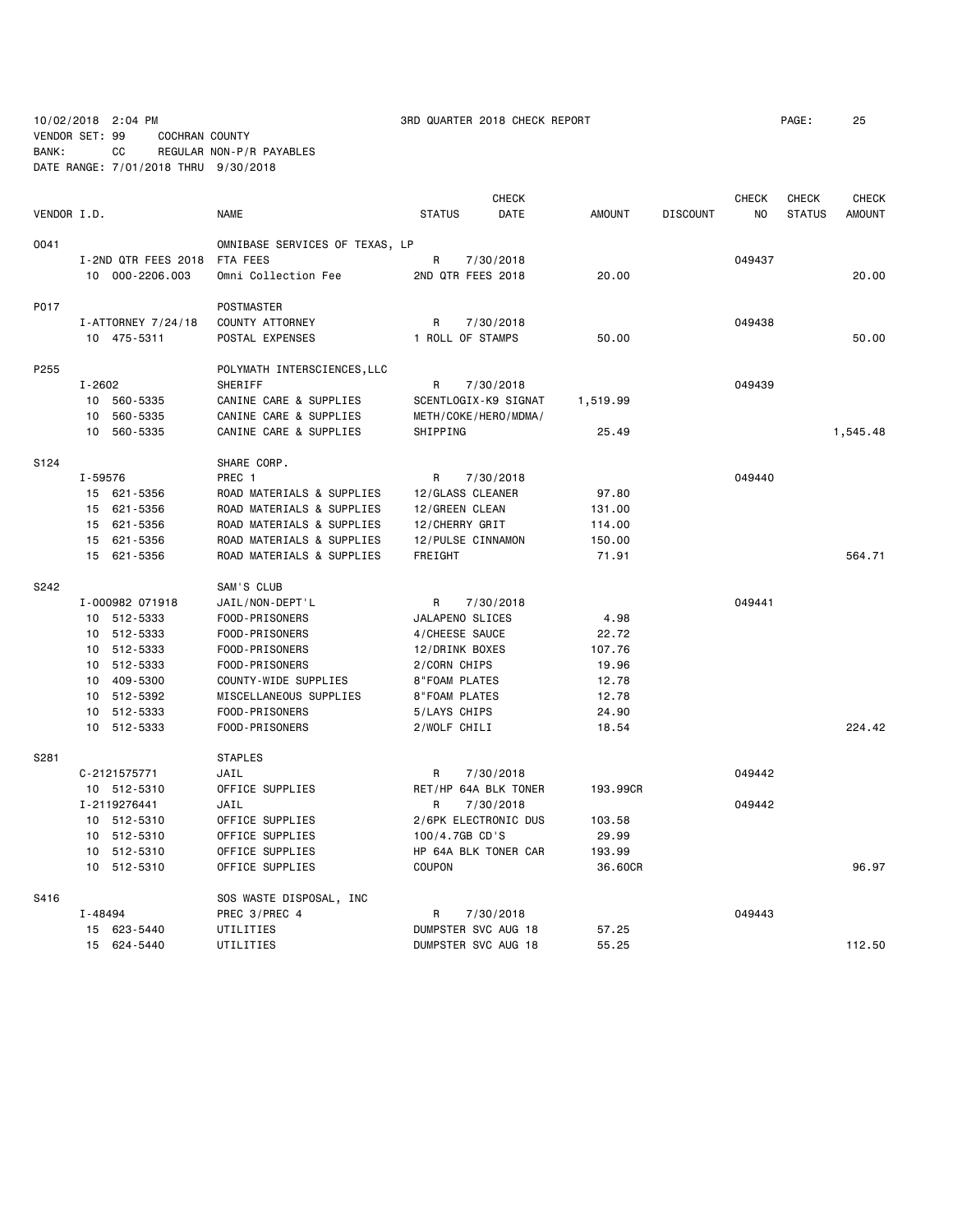10/02/2018 2:04 PM 3RD QUARTER 2018 CHECK REPORT PAGE: 26 VENDOR SET: 99 COCHRAN COUNTY BANK: CC REGULAR NON-P/R PAYABLES DATE RANGE: 7/01/2018 THRU 9/30/2018

|             |                          |                                         |                      | <b>CHECK</b> |               |                 | <b>CHECK</b> | <b>CHECK</b>  | <b>CHECK</b>  |
|-------------|--------------------------|-----------------------------------------|----------------------|--------------|---------------|-----------------|--------------|---------------|---------------|
| VENDOR I.D. |                          | <b>NAME</b>                             | <b>STATUS</b>        | DATE         | <b>AMOUNT</b> | <b>DISCOUNT</b> | NO           | <b>STATUS</b> | <b>AMOUNT</b> |
| T009        |                          | TEXAS ASSOCIATION OF COUNTIES           |                      |              |               |                 |              |               |               |
|             | I-89TH W TX/SILHAN       | COMMISSIONERS COURT                     | R                    | 7/30/2018    |               |                 | 049444       |               |               |
|             | 15 610-5427              | COMM-CONTINUING EDUCATION               | REG/W TX CJCA CONF/E |              | 200.00        |                 |              |               |               |
|             | 15 610-5427              | COMM-CONTINUING EDUCATION               | ONSITE REGIS         |              | 25.00         |                 |              |               | 225.00        |
| T021        |                          | TEXAS DIST/CO ATT. ASSN.                |                      |              |               |                 |              |               |               |
|             | I - AOVERMAN / DUES ' 18 | <b>ATTORNEY</b>                         | R                    | 7/30/2018    |               |                 | 049445       |               |               |
|             | 10 475-5481              | DUES AND REGISTRATION                   | 2018 DUES/ANGELA OVE |              | 75.00         |                 |              |               | 75.00         |
| T083        |                          |                                         |                      |              |               |                 |              |               |               |
|             |                          | TYLER TECHNOLOGIES, INC                 |                      |              |               |                 | 049446       |               |               |
|             | I-025-229239             | TREASURER                               | R                    | 7/30/2018    |               |                 |              |               |               |
|             | 10 497-5310              | OFFICE SUPPLIES                         | INSTALL & CONFIGURE  |              | 600.00        |                 |              |               |               |
|             | I-025-229582             | TREASURER                               | R                    | 7/30/2018    |               |                 | 049446       |               |               |
|             | 10 497-5310              | OFFICE SUPPLIES                         | DELL OPTIPLEX 3050 M |              | 905.00        |                 |              |               |               |
|             | 10 497-5310              | OFFICE SUPPLIES                         | ID/00330-51178-49419 |              |               |                 |              |               |               |
|             | 10 497-5310              | OFFICE SUPPLIES                         | 23"MONITOR W/NEW SYS |              | 190.00        |                 |              |               |               |
|             | 10 497-5310              | OFFICE SUPPLIES                         | MICROSOFT OFFICE 201 |              | 270.00        |                 |              |               |               |
|             | I-025-230788             | NON-DEPT'L                              | R.                   | 7/30/2018    |               |                 | 049446       |               |               |
|             | 10 409-5411              | MAINTENANCE CONTRACTS                   | MONTHLY NETWORK MAIN |              | 220.50        |                 |              |               | 2,185.50      |
| T087        |                          | TEXAS DEPARTMENT OF HEALTH              |                      |              |               |                 |              |               |               |
|             | I-2006010                | <b>CLERK</b>                            | R                    | 7/30/2018    |               |                 | 049447       |               |               |
|             | 10 403-5310              | OFFICE SUPPLIES                         | 15 REMOTE BIRTH ACCE |              | 27.45         |                 |              |               | 27.45         |
| T091        |                          | <b>TXTAG</b>                            |                      |              |               |                 |              |               |               |
|             | I-312083983 07/18        | AUDITOR/JUVENILE PROBATION              | R                    | 7/30/2018    |               |                 | 049448       |               |               |
|             | 10 495-5427              | CONTINUING EDUCATION                    | SH 130 CAMERON PLAZA |              | 2.39          |                 |              |               |               |
|             | 10 495-5427              | CONTINUING EDUCATION                    | SH 130 MUSTANG CREEK |              | 2.39          |                 |              |               |               |
|             | 17 573-5427              | TRAVEL & TRAINING                       | LOOP 1 MERRILLTOWN P |              | 1.45          |                 |              |               |               |
|             | 17 573-5427              | TRAVEL & TRAINING                       | MAILING FEE          |              | 1.15          |                 |              |               | 7.38          |
| T092        |                          | TEXAS TECH UNIVERSITY                   |                      |              |               |                 |              |               |               |
|             | $I - #1560 / VILLEGAS$   | DISTRICT COURT                          | R                    | 7/30/2018    |               |                 | 049449       |               |               |
|             | 10 435-5400              | ATTORNEY AD LITEM                       | PLEA HRNG(F)/LAURA V |              | 300.00        |                 |              |               | 300.00        |
| T148        |                          |                                         |                      |              |               |                 |              |               |               |
|             |                          | TASCOSA OFFICE MACHINES INC             |                      |              |               |                 |              |               |               |
|             | $I - 61286$              | <b>CLERK</b>                            | R                    | 7/30/2018    |               |                 | 049450       |               |               |
|             | 10 403-5411              | MAINTENANCE CONTRACTS                   | 1,629 COPIES 6/10-7/ |              | 24.44         |                 |              |               | 24.44         |
| T300        |                          | THE CHANGE COMPANIES                    |                      |              |               |                 |              |               |               |
|             |                          | I-PROP#14544/PO#8038 JUVENILE PROBATION | R                    | 7/30/2018    |               |                 | 049451       |               |               |
|             | 17 573-5499              | OPERATING EXPENSES                      | 25/WHAT GOT ME HERE? |              | 135.00        |                 |              |               |               |
|             | 17 573-5499              | OPERATING EXPENSES                      | WHAT GOT ME HERE-FG  |              | 35.00         |                 |              |               |               |
|             | 17 573-5499              | OPERATING EXPENSES                      | 30 MIN PHONE ORIENTA |              |               |                 |              |               |               |
|             | 17 573-5499              | OPERATING EXPENSES                      | SHIPPING             |              | 12.75         |                 |              |               | 182.75        |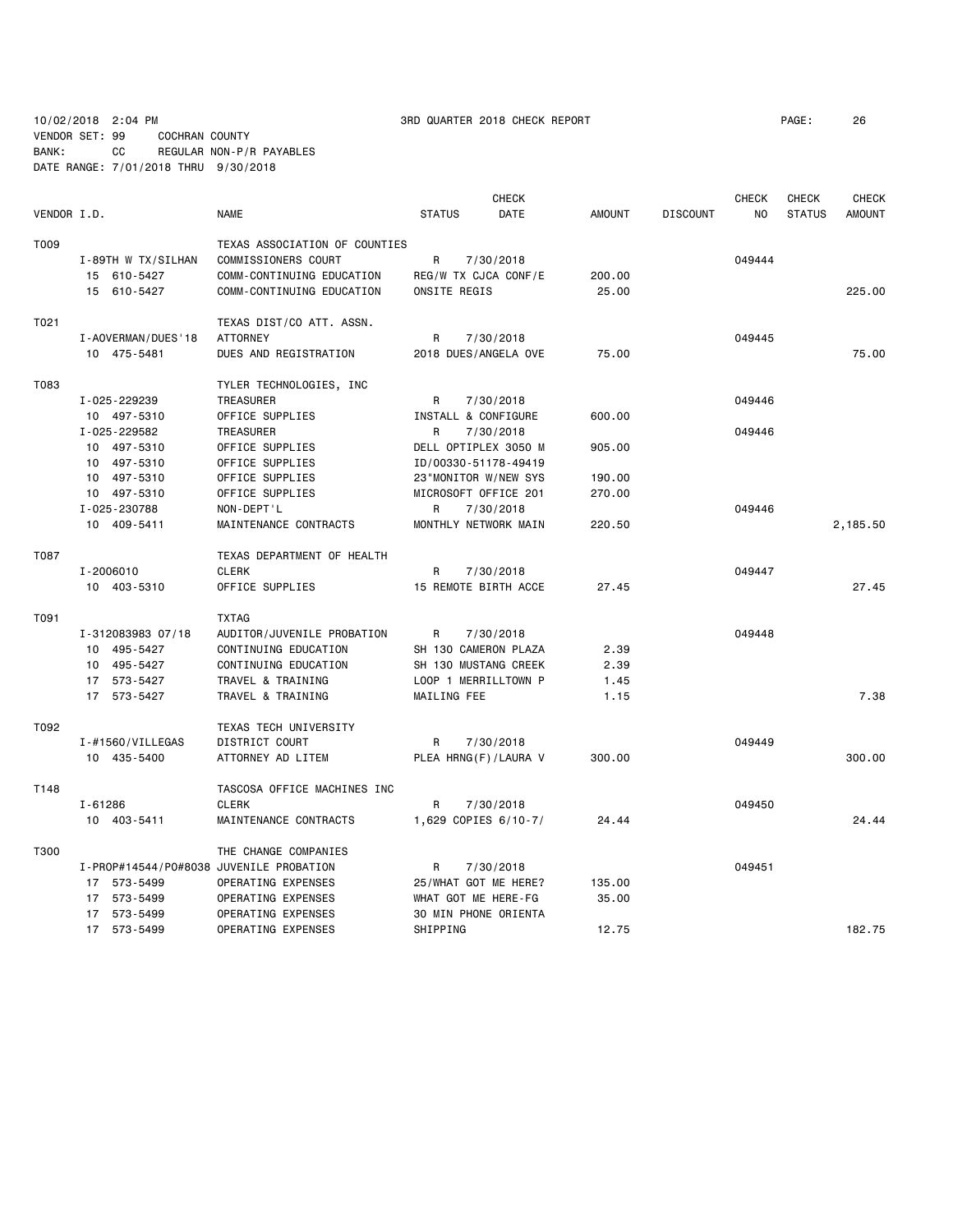|             |                               |                                               |                      | <b>CHECK</b> |               |                 | CHECK  | CHECK         | CHECK         |
|-------------|-------------------------------|-----------------------------------------------|----------------------|--------------|---------------|-----------------|--------|---------------|---------------|
| VENDOR I.D. |                               | <b>NAME</b>                                   | <b>STATUS</b>        | DATE         | <b>AMOUNT</b> | <b>DISCOUNT</b> | NO     | <b>STATUS</b> | <b>AMOUNT</b> |
| U036        |                               | UNIFIRST HOLDINGS, INC.                       |                      |              |               |                 |        |               |               |
|             | I-831 2371523                 | JAIL/SHERIFF                                  | R                    | 7/30/2018    |               |                 | 049452 |               |               |
|             | 10 512-5392                   | MISCELLANEOUS SUPPLIES                        | 3x5 MAT              |              | 4.40          |                 |        |               |               |
|             | 512-5392<br>10                | MISCELLANEOUS SUPPLIES                        | 2/WET MOPS           |              | 3.30          |                 |        |               |               |
|             | 10 512-5392                   | MISCELLANEOUS SUPPLIES                        | 200 MICROFIBER TOWEL |              | 38.00         |                 |        |               |               |
|             | 10 512-5205                   | <b>UNIFORMS</b>                               | UNIFORM SVC/ELIDA    |              | 12.43         |                 |        |               |               |
|             | 10 560-5205                   | UNIFORMS                                      | DEFE CHG             |              | 13.10         |                 |        |               |               |
|             | I-831 2372837                 | JAIL/SHERIFF                                  | R                    | 7/30/2018    |               |                 | 049452 |               |               |
|             | 10 512-5392                   | MISCELLANEOUS SUPPLIES                        | 3x5 MAT              |              | 4.40          |                 |        |               |               |
|             | 10 512-5392                   | MISCELLANEOUS SUPPLIES                        | 2 WET MOPS           |              | 3.30          |                 |        |               |               |
|             | 512-5392<br>10                | MISCELLANEOUS SUPPLIES                        | 200 MICROFIBER TOWEL |              | 38.00         |                 |        |               |               |
|             | 10 512-5205                   | <b>UNIFORMS</b>                               | UNIFORM SVC/ELIDA    |              | 12.43         |                 |        |               |               |
|             | 10 560-5205                   | UNIFORMS                                      | DEFE CHG             |              | 13.10         |                 |        |               |               |
|             | I-831 2374120                 | JAIL/SHERIFF                                  | R                    | 7/30/2018    |               |                 | 049452 |               |               |
|             | 10 512-5392                   | MISCELLANEOUS SUPPLIES                        | 3x5 MAT              |              | 4.40          |                 |        |               |               |
|             | 512-5392<br>10                | MISCELLANEOUS SUPPLIES                        | 2 WET MOPS           |              | 3.30          |                 |        |               |               |
|             | 10<br>512-5392                | MISCELLANEOUS SUPPLIES                        | 200 MICROFIBER TOWEL |              | 38.00         |                 |        |               |               |
|             | 10<br>512-5205                | UNIFORMS                                      | UNIFORM SVC/ELIDA    |              | 12.43         |                 |        |               |               |
|             | 10<br>560-5205                | UNIFORMS                                      | DEFE CHG             |              | 13.10         |                 |        |               | 213.69        |
|             |                               |                                               |                      |              |               |                 |        |               |               |
| <b>WOO7</b> |                               | THOMSON REUTERS-WEST PAYMENT C                |                      |              |               |                 |        |               |               |
|             | I-838470350                   | ATTORNEY/LAW LIBRARY                          | R                    | 7/30/2018    |               |                 | 049453 |               |               |
|             | 10 475-5590                   | LAW LIBRARY MTRLS/UPDATES                     | DATABASE CHG JUNE18  |              | 315.00        |                 |        |               |               |
|             | I-838556505                   | ATTORNEY/LAW LIBRARY                          | R                    | 7/30/2018    |               |                 | 049453 |               |               |
|             | 10 475-5590                   | LAW LIBRARY MTRLS/UPDATES                     | BOOKS&BOUND VOL JULY |              | 577.08        |                 |        |               |               |
|             | I-838565778                   | <b>ATTORNEY</b>                               | R                    | 7/30/2018    |               |                 | 049453 |               |               |
|             | 10 475-5590                   | LAW LIBRARY MTRLS/UPDATES                     | BOOKS&BOUND VOL JULY |              | 115.29        |                 |        |               | 1,007.37      |
| WO10        |                               | WEST TEXAS GAS INC                            |                      |              |               |                 |        |               |               |
|             | I-020036001501 7/18 PARK/SHOP |                                               | R                    | 7/30/2018    |               |                 | 049454 |               |               |
|             | 660-5440<br>10                | UTILITIES & IRRIGATION                        | CUSTOMER CHG 6/8-7/2 |              | 10.00         |                 |        |               |               |
|             | 660-5440<br>10                | UTILITIES & IRRIGATION                        | GRIP CHG             |              | 4.13          |                 |        |               |               |
|             | I-020036002501 7/18           | PARK/SHOWBARN                                 | R                    | 7/30/2018    |               |                 | 049454 |               |               |
|             | 10 660-5440                   | UTILITIES & IRRIGATION                        | .2MCF $6/8 - 6/27$   |              | 0.52          |                 |        |               |               |
|             | 10<br>660-5440                | UTILITIES & IRRIGATION                        | COST OF GAS(2.334)   |              | 0.46          |                 |        |               |               |
|             | 660-5440<br>10                | UTILITIES & IRRIGATION                        | <b>CUSTOMER CHG</b>  |              | 13.70         |                 |        |               |               |
|             | 660-5440<br>10                | UTILITIES & IRRIGATION                        | GRIP CHARGE          |              | 10.98         |                 |        |               |               |
|             | I-020049022001 7/18           | PREC 3                                        | R                    | 7/30/2018    |               |                 | 049454 |               |               |
|             | 623-5440<br>15                | UTILITIES                                     | CUSTOMER CHG 6/7-6/2 |              | 13.70         |                 |        |               |               |
|             | 15 623-5440                   | UTILITIES                                     | GRIP CHG             |              | 10.98         |                 |        |               | 64.47         |
|             |                               |                                               |                      |              |               |                 |        |               |               |
| W055        | I-266-0638 JULY 18            | WINDSTREAM COMMUNICATIONS SW<br><b>MUSEUM</b> | R                    | 7/30/2018    |               |                 | 049455 |               |               |
|             | 10 652-5420                   | TELECOMMUNICATIONS                            | SERVICES             |              | 134.94        |                 |        |               |               |
|             | 652-5420<br>10                | TELECOMMUNICATIONS                            | DISC                 |              | 35.00CR       |                 |        |               |               |
|             | 10<br>652-5420                | TELECOMMUNICATIONS                            | <b>FEES</b>          |              | 32.35         |                 |        |               |               |
|             | 652-5420<br>10                | TELECOMMUNICATIONS                            | PICC CHG             |              | 1.16          |                 |        |               |               |
|             | 10 652-5420                   | <b>TELECOMMUNICATIONS</b>                     | LONG DISTANCE SVC    |              | 8.34          |                 |        |               |               |
|             | I-266-5051 JULY 18            | LIBRARY                                       | R                    | 7/30/2018    |               |                 | 049455 |               |               |
|             |                               |                                               |                      |              |               |                 |        |               |               |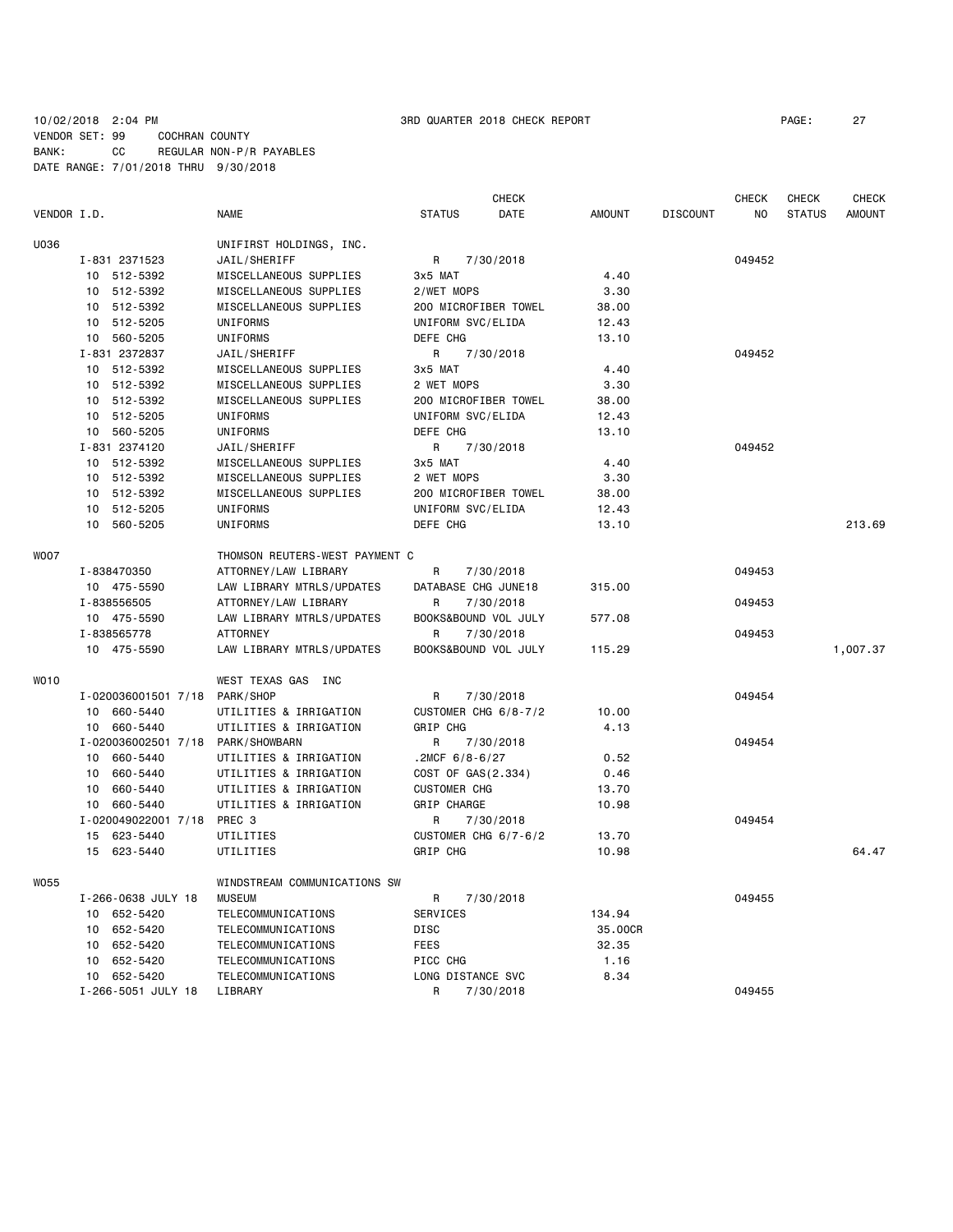# 10/02/2018 2:04 PM 3RD QUARTER 2018 CHECK REPORT PAGE: 28 VENDOR SET: 99 COCHRAN COUNTY BANK: CC REGULAR NON-P/R PAYABLES DATE RANGE: 7/01/2018 THRU 9/30/2018

CHECK CHECK CHECK CHECK

| VENDOR I.D. |                    | <b>NAME</b>                    | <b>STATUS</b>        | DATE      | <b>AMOUNT</b> | <b>DISCOUNT</b> | ΝO     | <b>STATUS</b> | <b>AMOUNT</b> |
|-------------|--------------------|--------------------------------|----------------------|-----------|---------------|-----------------|--------|---------------|---------------|
| W055        |                    | WINDSTREAM COMMUNICATIONS SW   | *CONTINUED*          |           |               |                 |        |               |               |
|             | I-266-5051 JULY 18 | LIBRARY                        | R                    | 7/30/2018 |               |                 | 049455 |               |               |
|             | 10 650-5420        | TELECOMMUNICATIONS             | SERVICES/2 LINES     |           | 126.12        |                 |        |               |               |
|             | 10 650-5420        | TELECOMMUNICATIONS             | <b>FEES</b>          |           | 38.95         |                 |        |               |               |
|             | 10 650-5420        | TELECOMMUNICATIONS             | LONG DISTANCE SVC    |           | 0.63          |                 |        |               |               |
|             | I-266-5074 JULY 18 | ADULT PROBATION                | R                    | 7/30/2018 |               |                 | 049455 |               |               |
|             | 10 570-5420        | TELECOMMUNICATIONS             | SERVICES             |           | 43.78         |                 |        |               |               |
|             | 10 570-5420        | TELECOMMUNICATIONS             | FEES                 |           | 17.13         |                 |        |               |               |
|             | I-266-5161 JULY 18 | TREASURER                      | R                    | 7/30/2018 |               |                 | 049455 |               |               |
|             | 10 497-5420        | TELECOMMUNICATIONS             | SERVICES             |           | 31.83         |                 |        |               |               |
|             | 10 497-5420        | TELECOMMUNICATIONS             | <b>FEES</b>          |           | 17.11         |                 |        |               |               |
|             | 10 497-5420        | TELECOMMUNICATIONS             | LONG DISTANCE SVC    |           | 1.26          |                 |        |               |               |
|             | I-266-5171 JULY 18 | TAX A/C                        | R                    | 7/30/2018 |               |                 | 049455 |               |               |
|             | 10 499-5420        | TELECOMMUNICATIONS             | SERVICES/3 LINES     |           | 246.58        |                 |        |               |               |
|             | 10 499-5420        | TELECOMMUNICATIONS             | <b>FEES</b>          |           | 64.59         |                 |        |               |               |
|             | 10 499-5420        | TELECOMMUNICATIONS             | LONG DISTANCE SVC    |           | 10.04         |                 |        |               |               |
|             | I-266-5181 JULY18  | <b>ELECTIONS</b>               | R                    | 7/30/2018 |               |                 | 049455 |               |               |
|             | 10 490-5420        | TELECOMMUNICATIONS             | SERVICES             |           | 35.58         |                 |        |               |               |
|             | 10 490-5420        | TELECOMMUNICATIONS             | <b>FEES</b>          |           | 20.69         |                 |        |               |               |
|             | 10 490-5420        | TELECOMMUNICATIONS             | LONG DISTANCE SVC    |           | 7.68          |                 |        |               |               |
|             | I-266-5211 JULY 18 | <b>SHERIFF</b>                 | R                    | 7/30/2018 |               |                 | 049455 |               |               |
|             | 10 560-5420        | TELECOMMUNICATIONS             | SERVICES/3 LINES     |           | 111.54        |                 |        |               |               |
|             | 10 560-5420        | TELECOMMUNICATIONS             | <b>FEES</b>          |           | 58.42         |                 |        |               |               |
|             | 10 560-5420        | TELECOMMUNICATIONS             | LONG DISTANCE SVC    |           | 10.40         |                 |        |               |               |
|             | I-266-5302 JULY 18 | JUSTICE OF PEACE               | R                    | 7/30/2018 |               |                 | 049455 |               |               |
|             | 10 455-5420        | TELECOMMUNICATIONS             | SERVICES             |           | 31.83         |                 |        |               |               |
|             | 10 455-5420        | TELECOMMUNICATIONS             | <b>FEES</b>          |           | 17.11         |                 |        |               |               |
|             | 10 455-5420        | <b>TELECOMMUNICATIONS</b>      | LONG DISTANCE SVC    |           | 2.83          |                 |        |               |               |
|             | I-266-5411 JULY 18 | JUVENILE PROBATION             | R                    | 7/30/2018 |               |                 | 049455 |               |               |
|             | 17 573-5499        | OPERATING EXPENSES             | SERVICES             |           | 31.83         |                 |        |               |               |
|             | 17 573-5499        | OPERATING EXPENSES             | <b>FEES</b>          |           | 17.11         |                 |        |               |               |
|             | 17 573-5499        | OPERATING EXPENSES             | LONG DISTANCE SVC    |           | 3.38          |                 |        |               |               |
|             | I-266-5412 JULY 18 | DIST CT/NON-DEP/CONSTABLE/ELEC | R                    | 7/30/2018 |               |                 | 049455 |               |               |
|             | 10 435-5420        | TELECOMMUNICATIONS             | SERVICES             |           | 23.36         |                 |        |               |               |
|             | 10 435-5420        | TELECOMMUNICATIONS             | INTERNET             |           | 130.00        |                 |        |               |               |
|             | 10 435-5420        | TELECOMMUNICATIONS             | <b>FEES</b>          |           | 15.66         |                 |        |               |               |
|             | 10 435-5420        | TELECOMMUNICATIONS             | PICC CHG             |           | 1.16          |                 |        |               |               |
|             | 409-5420<br>10     | TELECOMMUNICATIONS             | COURTHOUSE INTERNET  |           | 130.00        |                 |        |               |               |
|             | 409-5420<br>10     | TELECOMMUNICATIONS             | <b>FEES</b>          |           | 13.70         |                 |        |               |               |
|             | 490-5420<br>10     | TELECOMMUNICATIONS             | LOCAL MESASURED CALL |           | 0.30          |                 |        |               |               |
|             | 550-5420<br>10     | TELECOMMUNICATIONS             | SERVICES             |           | 23.37         |                 |        |               |               |
|             | 550-5420<br>10     | TELECOMMUNICATIONS             | <b>FEES</b>          |           | 9.79          |                 |        |               |               |
|             | 10 550-5420        | TELECOMMUNICATIONS             | LONG DISTANCE SVC    |           | 1.06          |                 |        |               |               |
|             | I-266-5450 JULY 18 | <b>CLERK</b>                   | R                    | 7/30/2018 |               |                 | 049455 |               |               |
|             | 10 403-5420        | TELECOMMUNICATIONS             | SERVICES/3 LINES     |           | 96.59         |                 |        |               |               |
|             | 10 403-5420        | TELECOMMUNICATIONS             | FEES                 |           | 73.17         |                 |        |               |               |
|             | 10 403-5420        | TELECOMMUNICATIONS             | LONG DISTANCE SVC    |           | 14.12         |                 |        |               |               |
|             | I-266-5508 JULY 18 | CO JUDGE/COMM'R CT             | R                    | 7/30/2018 |               |                 | 049455 |               |               |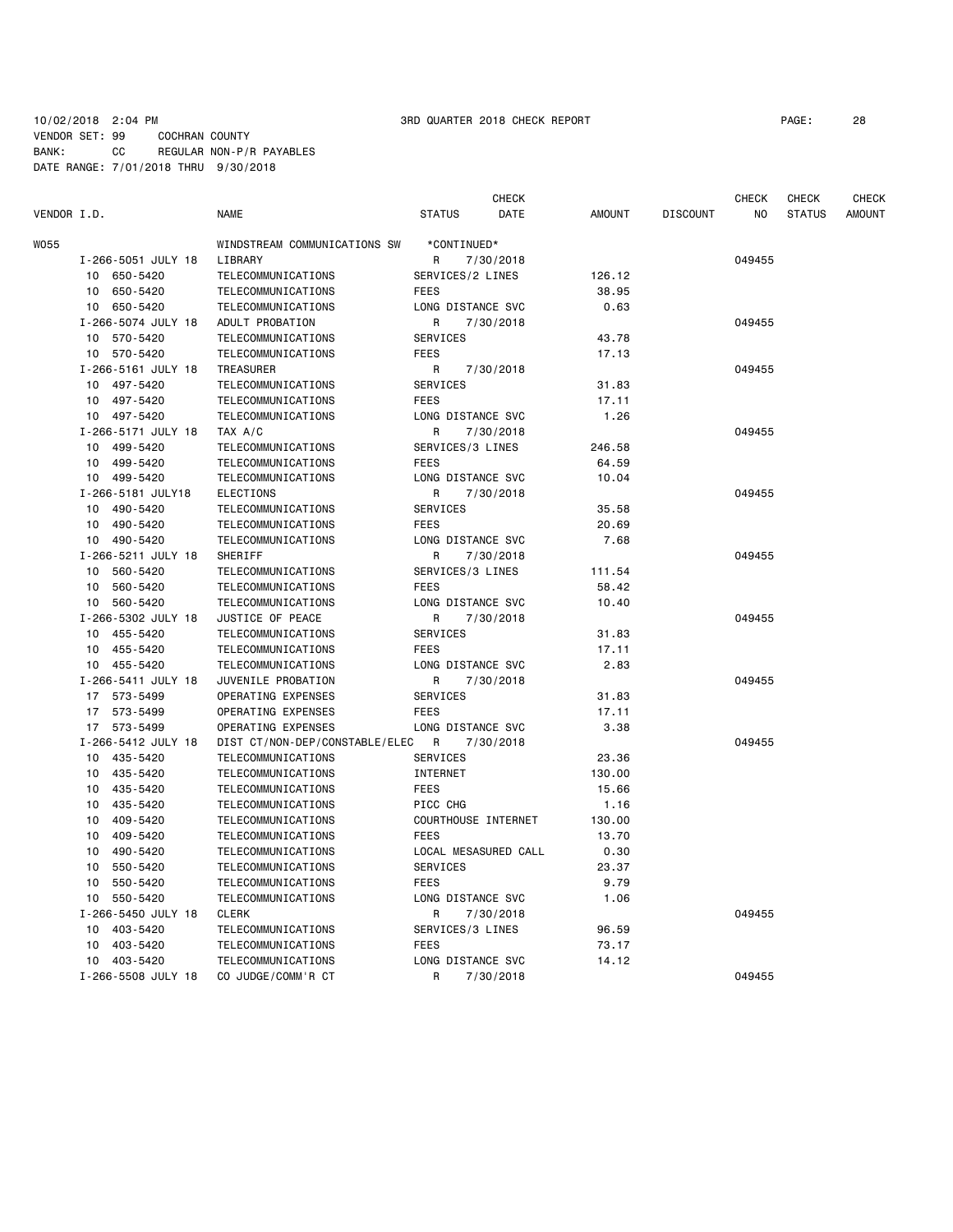# 10/02/2018 2:04 PM 3RD QUARTER 2018 CHECK REPORT PAGE: 29 VENDOR SET: 99 COCHRAN COUNTY BANK: CC REGULAR NON-P/R PAYABLES DATE RANGE: 7/01/2018 THRU 9/30/2018

|             |                    |                              |                      | <b>CHECK</b> |               |                 | <b>CHECK</b> | <b>CHECK</b>  | <b>CHECK</b>  |
|-------------|--------------------|------------------------------|----------------------|--------------|---------------|-----------------|--------------|---------------|---------------|
| VENDOR I.D. |                    | <b>NAME</b>                  | <b>STATUS</b>        | DATE         | <b>AMOUNT</b> | <b>DISCOUNT</b> | NO           | <b>STATUS</b> | <b>AMOUNT</b> |
| W055        |                    | WINDSTREAM COMMUNICATIONS SW | *CONTINUED*          |              |               |                 |              |               |               |
|             | I-266-5508 JULY 18 | CO JUDGE/COMM'R CT           | R                    | 7/30/2018    |               |                 | 049455       |               |               |
|             | 15 610-5420        | TELECOMMUNICATIONS           | SERVICES/2 LINES     |              | 64.76         |                 |              |               |               |
|             | 610-5420<br>15     | TELECOMMUNICATIONS           | <b>FEES</b>          |              | 54.25         |                 |              |               |               |
|             | 15 610-5420        | TELECOMMUNICATIONS           | LONG DISTANCE SVC    |              | 0.40          |                 |              |               |               |
|             | I-266-5700 JULY 18 | <b>SHERIFF</b>               | R                    | 7/30/2018    |               |                 | 049455       |               |               |
|             | 560-5420<br>10     | TELECOMMUNICATIONS           | <b>SERVICES</b>      |              | 43.38         |                 |              |               |               |
|             | 560-5420<br>10     | <b>TELECOMMUNICATIONS</b>    | <b>FEES</b>          |              | 13.89         |                 |              |               |               |
|             | 560-5420<br>10     | TELECOMMUNICATIONS           | LONG DISTANCE SVC    |              | 1.70          |                 |              |               |               |
|             | I-266-5822 JULY 18 | AUDITOR/NON-DEPT'L           | R                    | 7/30/2018    |               |                 | 049455       |               |               |
|             | 409-5420<br>10     | TELECOMMUNICATIONS           | 266-5629 FAX LINE/IN |              | 150.89        |                 |              |               |               |
|             | 409-5420<br>10     | TELECOMMUNICATIONS           | STATIC IP            |              | 15.00         |                 |              |               |               |
|             | 409-5420<br>10     | TELECOMMUNICATIONS           | <b>FEES</b>          |              | 19.70         |                 |              |               |               |
|             | 409-5420<br>10     | TELECOMMUNICATIONS           | PICC CHG/FAX         |              | 1.16          |                 |              |               |               |
|             | 409-5420<br>10     | TELECOMMUNICATIONS           | FAX LONG DISTANCE    |              | 0.38          |                 |              |               |               |
|             | 495-5420<br>10     | <b>TELECOMMUNICATIONS</b>    | SERVICES             |              | 20.89         |                 |              |               |               |
|             | 495-5420<br>10     | TELECOMMUNICATIONS           | INTERNET             |              | 130.00        |                 |              |               |               |
|             | 10<br>495-5420     | TELECOMMUNICATIONS           | <b>FEES</b>          |              | 19.71         |                 |              |               |               |
|             | 10<br>495-5420     | TELECOMMUNICATIONS           | PICC CHG             |              | 1.16          |                 |              |               |               |
|             | 10<br>495-5420     | TELECOMMUNICATIONS           | LONG DISTANCE SVC    |              | 1.83          |                 |              |               |               |
|             | I-266-8661 JULY 18 | <b>ATTORNEY</b>              | R                    | 7/30/2018    |               |                 | 049455       |               |               |
|             | 475-5420<br>10     | TELECOMMUNICATIONS           | SERVICES/2 LINES     |              | 75.21         |                 |              |               |               |
|             | 475-5420<br>10     | TELECOMMUNICATIONS           | <b>FEES</b>          |              | 39.08         |                 |              |               |               |
|             | 475-5420<br>10     | <b>TELECOMMUNICATIONS</b>    | HI SPEED ADJ 7/13-7/ |              | 24.00CR       |                 |              |               |               |
|             | 10 475-5420        | TELECOMMUNICATIONS           | CENTRAL OFFICE CONNE |              | 40.00         |                 |              |               |               |
|             | 10 475-5420        | TELECOMMUNICATIONS           | SERVICE ORDER CHANGE |              | 31.50         |                 |              |               |               |
|             | I-266-8888 JULY 18 | SHERIFF                      | R                    | 7/30/2018    |               |                 | 049455       |               |               |
|             | 560-5420<br>10     | TELECOMMUNICATIONS           | SERVICES/FAX LINE    |              | 32.38         |                 |              |               |               |
|             | 10<br>560-5420     | TELECOMMUNICATIONS           | <b>FEES</b>          |              | 13.87         |                 |              |               |               |
|             | 560-5420<br>10     | <b>TELECOMMUNICATIONS</b>    | LONG DISTANCE        |              | 1.40          |                 |              |               | 2,369.03      |
| W062        |                    | WAL-MART COMMUNITY           |                      |              |               |                 |              |               |               |
|             | C-CM#002998 070218 | JAIL                         | R                    | 7/30/2018    |               |                 | 049457       |               |               |
|             | 10 512-5392        | MISCELLANEOUS SUPPLIES       | RETURN 24" PHILLIPS  |              | 98,00CR       |                 |              |               |               |
|             | I-019830 071918    | JAIL                         | R                    | 7/30/2018    |               |                 | 049457       |               |               |
|             | 10 512-5391        | MEDICAL CARE-PRISONERS       | 2/ANTACID            |              | 7.64          |                 |              |               |               |
|             | 512-5333<br>10     | FOOD-PRISONERS               | CREAM OF TARTAR      |              | 2.48          |                 |              |               |               |
|             | 10 512-5333        | FOOD-PRISONERS               | <b>BAKING POWDER</b> |              | 3.23          |                 |              |               |               |
|             | I-2744 070818      | JAIL                         | R                    | 7/30/2018    |               |                 | 049457       |               |               |
|             | 10 512-5333        | FOOD-PRISONERS               | 3 BAGS/APPLES        |              | 15.30         |                 |              |               |               |
|             | 512-5333<br>10     | FOOD-PRISONERS               | 3 BAGS/ORANGES       |              | 14.64         |                 |              |               |               |
|             | 512-5333<br>10     | FOOD-PRISONERS               | 2/RANCH DRESSING     |              | 7.76          |                 |              |               |               |
|             | 512-5333<br>10     | FOOD-PRISONERS               | <b>TOMATOES</b>      |              | 3.45          |                 |              |               |               |
|             | 512-5333<br>10     | FOOD-PRISONERS               | 2/SALAD              |              | 5.88          |                 |              |               |               |
|             | 512-5333<br>10     | FOOD-PRISONERS               | FLOUR TORTILLAS      |              | 3.58          |                 |              |               |               |
|             | 10 512-5392        | MISCELLANEOUS SUPPLIES       | 32"SANYO TV #ME2A181 |              | 128.00        |                 |              |               |               |
|             | I-4870 071718      | JAIL/SHERIFF                 | R                    | 7/30/2018    |               |                 | 049457       |               |               |
|             | 10 512-5333        | FOOD-PRISONERS               | 3/FRUIT COCKTAIL     |              | 23.76         |                 |              |               |               |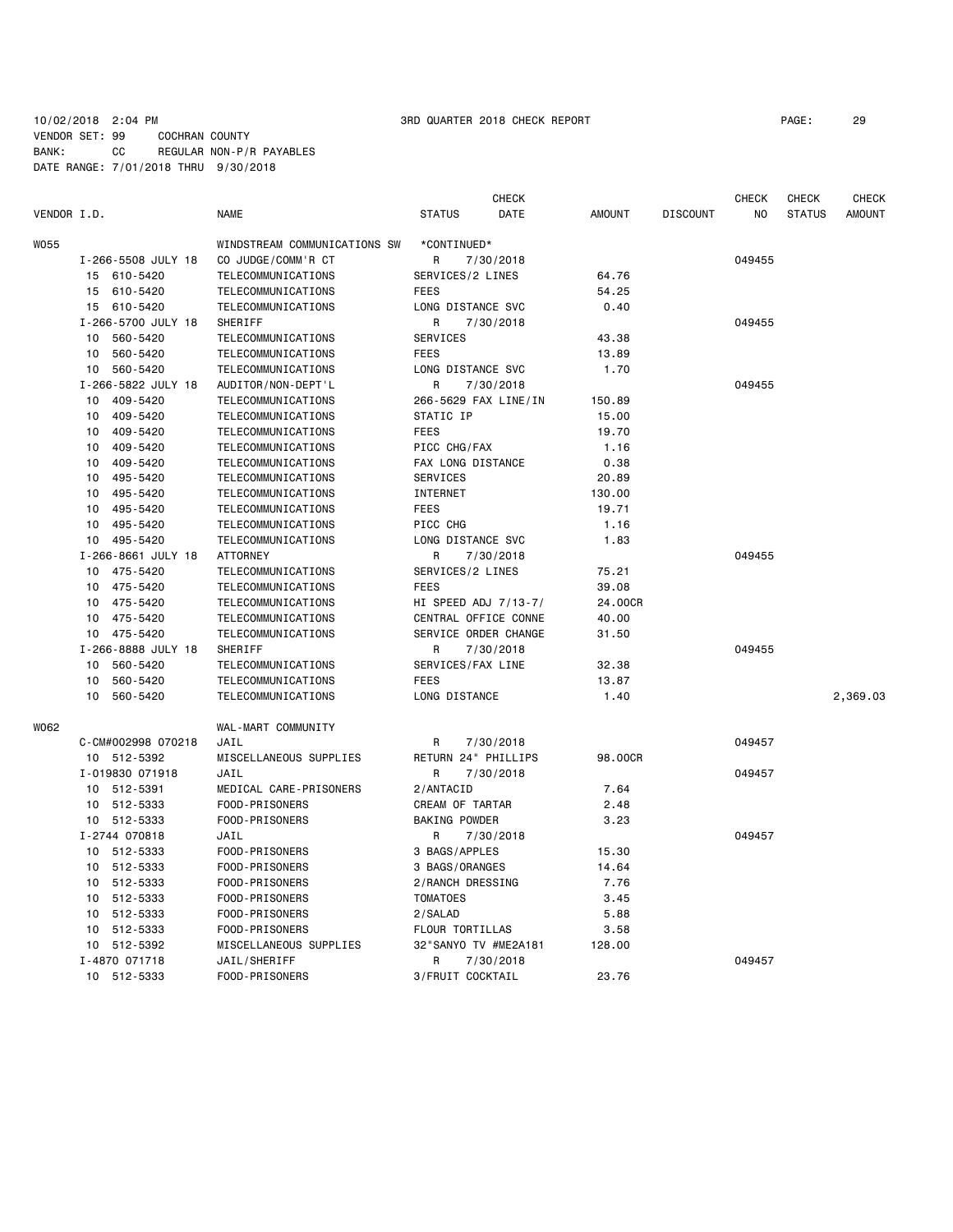# 10/02/2018 2:04 PM 3RD QUARTER 2018 CHECK REPORT PAGE: 30 VENDOR SET: 99 COCHRAN COUNTY BANK: CC REGULAR NON-P/R PAYABLES DATE RANGE: 7/01/2018 THRU 9/30/2018

|             |            |               |                                        |                   | CHECK                |               |                 | <b>CHECK</b> | CHECK         | <b>CHECK</b>  |
|-------------|------------|---------------|----------------------------------------|-------------------|----------------------|---------------|-----------------|--------------|---------------|---------------|
| VENDOR I.D. |            |               | NAME                                   | <b>STATUS</b>     | DATE                 | <b>AMOUNT</b> | <b>DISCOUNT</b> | NO           | <b>STATUS</b> | <b>AMOUNT</b> |
| W062        |            |               | WAL-MART COMMUNITY<br>*CONTINUED*      |                   |                      |               |                 |              |               |               |
|             |            | I-4870 071718 | JAIL/SHERIFF                           | R                 | 7/30/2018            |               |                 | 049457       |               |               |
|             |            | 10 512-5333   | FOOD-PRISONERS                         | 3/SLICE PEACHES   |                      | 19.44         |                 |              |               |               |
|             |            | 10 512-5333   | FOOD-PRISONERS                         | EGGS              |                      | 9.70          |                 |              |               |               |
|             |            | 10 512-5333   | FOOD-PRISONERS                         | <b>SUGAR</b>      |                      | 11.26         |                 |              |               |               |
|             | 10         | 512-5333      | FOOD-PRISONERS                         | RICE              |                      | 8.43          |                 |              |               |               |
|             | 10         | 512-5333      | FOOD-PRISONERS                         | 2/CORN TORTILLAS  |                      | 3.56          |                 |              |               |               |
|             | 10         | 560-5335      | CANINE CARE & SUPPLIES                 | RUBBER TOY/K-9    |                      | 6.82          |                 |              |               |               |
|             |            | 10 560-5335   | CANINE CARE & SUPPLIES                 |                   | 2/MILK BONE SOFT & C | 21.46         |                 |              |               | 198.39        |
| W164        |            |               | <b>WARREN CAT</b>                      |                   |                      |               |                 |              |               |               |
|             |            | I-PS020354767 | PREC 2                                 | R                 | 7/30/2018            |               |                 | 049458       |               |               |
|             |            | 15 622-5451   | REPAIRS                                | LUBE FILTER       |                      | 17.17         |                 |              |               |               |
|             |            | 15 622-5451   | REPAIRS                                | <b>ELEMENT</b>    |                      | 41.21         |                 |              |               |               |
|             |            | I-PS020354768 | PREC <sub>2</sub>                      | R                 |                      |               |                 | 049458       |               |               |
|             |            |               |                                        | FILTER AS-LU      | 7/30/2018            | 31.97         |                 |              |               |               |
|             |            | 15 622-5451   | REPAIRS                                |                   |                      |               |                 |              |               |               |
|             |            | I-PS020355392 | PREC 4                                 | R                 | 7/30/2018            |               |                 | 049458       |               |               |
|             |            | 15 624-5451   | REPAIRS                                | 12/FILTER         |                      | 274.68        |                 |              |               |               |
|             |            | 15 624-5451   | REPAIRS                                | 12/CAP&PROBE      |                      | 19.68         |                 |              |               |               |
|             |            | 15 624-5451   | REPAIRS                                | 12/OIL SAMPLE     |                      | 180.00        |                 |              |               |               |
|             |            | 15 624-5451   | REPAIRS                                | 8/15W40 DEO       |                      | 110.64        |                 |              |               |               |
|             |            | 15 624-5451   | REPAIRS                                | 4/ELEMENT PRI     |                      | 341.88        |                 |              |               | 1,017.23      |
| W193        |            |               | WESTWARD AUTOMOTIVE REPAIR LLC         |                   |                      |               |                 |              |               |               |
|             | I-648      |               | CONSTABLE                              | R                 | 7/30/2018            |               |                 | 049459       |               |               |
|             |            | 10 550-5451   | REPAIR                                 |                   | OIL CHANGE/CHASSIS L | 20.00         |                 |              |               |               |
|             | $I - 653$  |               | SHERIFF                                | R                 | 7/30/2018            |               |                 | 049459       |               |               |
|             | 10         | 560-5451      | MACHINERY-NON-OFFICE REPAIR            |                   | RPL BATTERY/JAIL P/U | 35.00         |                 |              |               |               |
|             | 10         | 560-5451      | MACHINERY-NON-OFFICE REPAIR            | <b>BATTERY</b>    |                      | 135.99        |                 |              |               | 190.99        |
| W227        |            |               | WRENNS MILL ENTERPRISES, LLC           |                   |                      |               |                 |              |               |               |
|             | $I - 2483$ |               | <b>CEMETERY</b>                        | R                 | 7/30/2018            |               |                 | 049460       |               |               |
|             |            | 10 516-5332   | CUSTODIAL SUPPLIES                     | 2/LOWERING CRANKS |                      | 45.90         |                 |              |               |               |
|             |            | 10 516-5332   | CUSTODIAL SUPPLIES                     | SHIPPING          |                      | 20.76         |                 |              |               | 66.66         |
| W235        |            |               | VANDY NELSON dba                       |                   |                      |               |                 |              |               |               |
|             | I-2788     |               | CRTHSE/ACT BLDG/LIBRARY                | R                 | 7/30/2018            |               |                 | 049461       |               |               |
|             |            | 10 510-5332   | CUSTODIAL SUPPLIES                     | <b>SPRAY BUGS</b> |                      | 70.00         |                 |              |               |               |
|             |            | 10 662-5332   | CUSTODIAL SUPPLIES                     | <b>SPRAY BUGS</b> |                      | 45.00         |                 |              |               |               |
|             |            | 10 650-5332   | CUSTODIAL SUPPLIES                     | <b>SPRAY BUGS</b> |                      | 35.00         |                 |              |               | 150.00        |
| X001        |            |               | <b>XCEL ENERGY</b>                     |                   |                      |               |                 |              |               |               |
|             |            |               | I-54-1324315-7 JUL18 ALMOST ALL DEPT'S | R                 | 7/30/2018            |               |                 | 049462       |               |               |
|             |            | 30 518-5440   | UTILITIES                              |                   | 300210167 RUNWAY LIG | 68.12         |                 |              |               |               |
|             | 10         | 510-5440      | UTILITIES                              |                   | 300240736 COURTHOUSE | 1,718.05      |                 |              |               |               |
|             | 10         | 660-5440      | UTILITIES & IRRIGATION                 |                   | 300265059 SOFTBALL P | 11.28         |                 |              |               |               |
|             | 10         | 580-5440      | UTILITIES [TOWER]                      | 300282806 TOWER   |                      | 121.43        |                 |              |               |               |
|             |            | 15 621-5440   | UTILITIES                              |                   | 300294119 PREC 1 SHO | 74.22         |                 |              |               |               |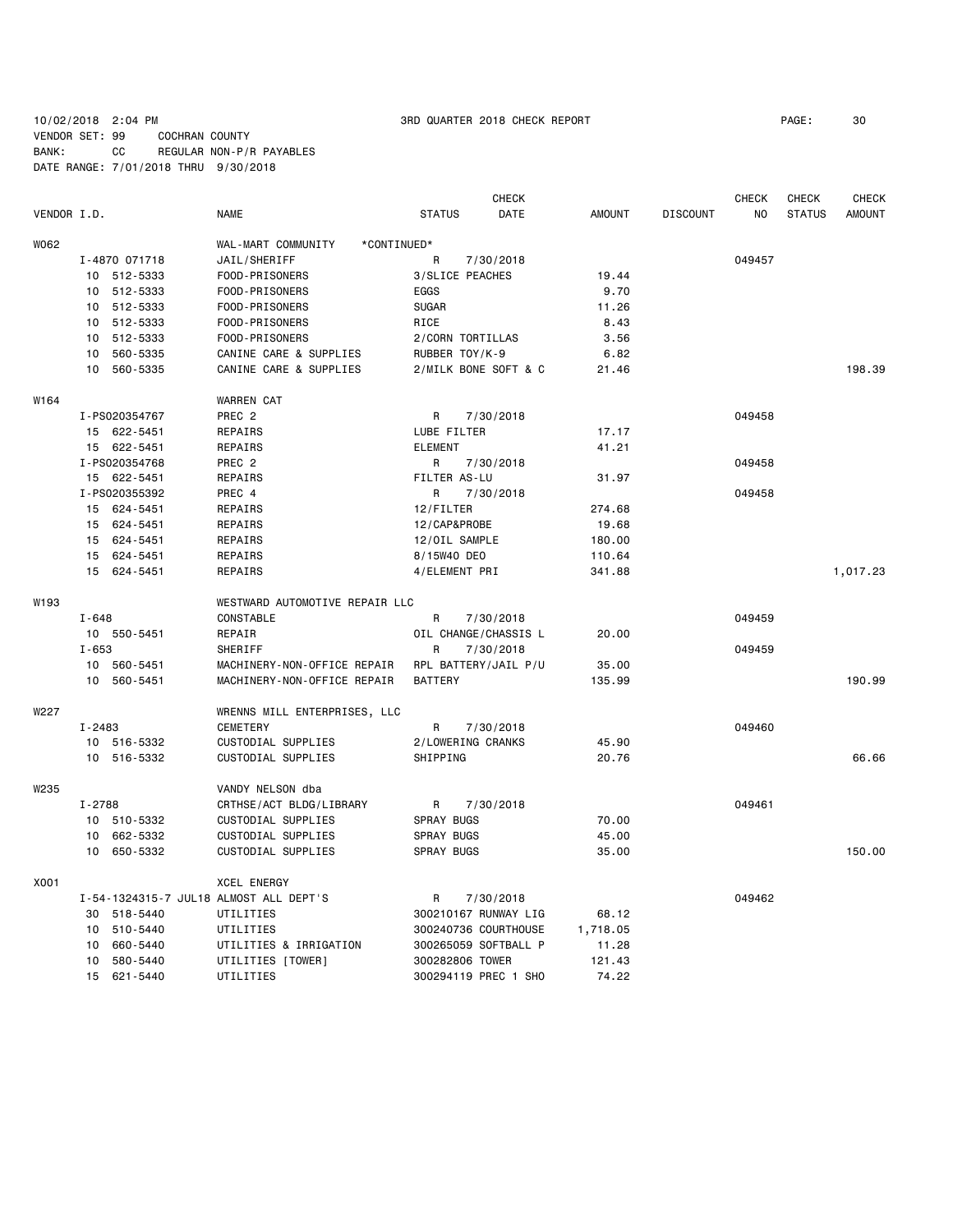# 10/02/2018 2:04 PM 3RD QUARTER 2018 CHECK REPORT PAGE: 31 VENDOR SET: 99 COCHRAN COUNTY BANK: CC REGULAR NON-P/R PAYABLES DATE RANGE: 7/01/2018 THRU 9/30/2018

|             |                             |                                        | <b>CHECK</b>          |               |                 | <b>CHECK</b> | <b>CHECK</b>  | <b>CHECK</b>  |
|-------------|-----------------------------|----------------------------------------|-----------------------|---------------|-----------------|--------------|---------------|---------------|
| VENDOR I.D. |                             | <b>NAME</b>                            | <b>STATUS</b><br>DATE | <b>AMOUNT</b> | <b>DISCOUNT</b> | NO           | <b>STATUS</b> | <b>AMOUNT</b> |
| X001        |                             | <b>XCEL ENERGY</b>                     | *CONTINUED*           |               |                 |              |               |               |
|             |                             | I-54-1324315-7 JUL18 ALMOST ALL DEPT'S | R<br>7/30/2018        |               |                 | 049462       |               |               |
|             | 10 650-5440                 | UTILITIES                              | 300338546 LIBRARY     | 324.19        |                 |              |               |               |
|             | 652-5440<br>10              | UTILITIES                              | 300342232 MUSEUM      | 90.48         |                 |              |               |               |
|             | 662-5440<br>10              | UTILITIES                              | 300390484 ACTIVITY B  | 699.25        |                 |              |               |               |
|             | 660-5440<br>10              | UTILITIES & IRRIGATION                 | 300410370 PARK        | 421.94        |                 |              |               |               |
|             | 10<br>660-5440              | UTILITIES & IRRIGATION                 | 300457515 PARK/SHOP   | 25.61         |                 |              |               |               |
|             | 10<br>516-5440              | UTILITIES                              | 300555198 CEMETERY    | 185.79        |                 |              |               |               |
|             | 660-5440<br>10              | UTILITIES & IRRIGATION                 | 300587052 SHOWBARN    | 213.01        |                 |              |               |               |
|             | 10 660-5440                 | UTILITIES & IRRIGATION                 | 300587753 RODEO GROU  | 52.38         |                 |              |               |               |
|             | 10 409-5440                 | UTILITIES                              | 300588989 ANNEX       | 18.24         |                 |              |               |               |
|             | 10 516-5440                 | UTILITIES                              | 300603417 CEMETERY    | 148.97        |                 |              |               |               |
|             | 10 516-5440                 | UTILITIES                              | 300637038 CEMETERY S  | 312.77        |                 |              |               | 4,485.73      |
| X001        |                             | <b>XCEL ENERGY</b>                     |                       |               |                 |              |               |               |
|             | I-54-1829977-7 JUL18 PREC 2 |                                        | R<br>7/30/2018        |               |                 | 049463       |               |               |
|             | 15 622-5440                 | UTILITIES                              | 264KWH6/13-7/13       | 34.91         |                 |              |               |               |
|             | 15 622-5440                 | UTILITIES                              | AREA LIGHT 6/13-7/12  | 15.31         |                 |              |               | 50.22         |
| D196        |                             | JORGE DE LA CRUZ, SHERIFF              |                       |               |                 |              |               |               |
|             | I-R/B CASH BOND             | SHERIFF                                | R<br>7/31/2018        |               |                 | 049465       |               |               |
|             | 18 000-4349.113             | PERSONAL BOND FEES                     | R/B FEE ACCT/A MASSE  | 1,500.00      |                 |              |               | 1,500.00      |
| <b>B001</b> |                             | BAILEY CO. ELECTRIC COOP               |                       |               |                 |              |               |               |
|             | I-408787                    | PREC 4                                 | 8/13/2018<br>R        |               |                 | 049466       |               |               |
|             | 15 624-5440                 | UTILITIES                              | 510KWH 6/20-7/19      | 76.26         |                 |              |               |               |
|             | 15 624-5440                 | UTILITIES                              | AREA LIGHT            | 11.65         |                 |              |               |               |
|             | I-408788                    | PREC <sub>3</sub>                      | R<br>8/13/2018        |               |                 | 049466       |               |               |
|             | 15 623-5440                 | UTILITIES                              | 183KWH 6/15-7/16      | 43.39         |                 |              |               |               |
|             | 15 623-5440                 | UTILITIES                              | 2 AREA LIGHTS         | 24.10         |                 |              |               |               |
|             | I-408789                    | NON-DEPT'L/SHERIFF POSSE               | 8/13/2018<br>R        |               |                 | 049466       |               |               |
|             | 10 409-5440                 | UTILITIES                              | ELEC SVC 6/5-7/3      | 32.50         |                 |              |               | 187.90        |
| B119        |                             | CHERYL BUTLER                          |                       |               |                 |              |               |               |
|             | I-ELEC LAW SEM'18           | ELECTIONS                              | R<br>8/13/2018        |               |                 | 049467       |               |               |
|             | 10 490-5427                 | CONTINUING EDUCATION                   | 838 MI TO/FR AUSTIN   | 456.71        |                 |              |               |               |
|             | 10 490-5427                 | CONTINUING EDUCATION                   | MEALS 7/29-8/1        | 113.90        |                 |              |               |               |
|             | 490-5427<br>10              | CONTINUING EDUCATION                   | 3 NITES/DOUBLETREE @  | 438.00        |                 |              |               |               |
|             | 10 490-5427                 | CONTINUING EDUCATION                   | LODGING TAX           | 65.70         |                 |              |               | 1,074.31      |
| B248        |                             | BAILEY COUNTY SHERIFF'S OFFICE         |                       |               |                 |              |               |               |
|             | I-JULY 2018                 | JAIL                                   | R<br>8/13/2018        |               |                 | 049468       |               |               |
|             | 10 512-5499                 | MISCELLANEOUS                          | 31 DAYS/MIKEAL RICHA  | 1,240.00      |                 |              |               |               |
|             | I-JUN18/MEDS/MBR            | JAIL                                   | 8/13/2018<br>R        |               |                 | 049468       |               |               |
|             | 10 512-5391                 | MEDICAL CARE-PRISONERS                 | RX#1/MIKEAL RICHARDS  | 28.02         |                 |              |               |               |
|             | 10 512-5391                 | MEDICAL CARE-PRISONERS                 | RX#2/MIKEAL RICHARDS  | 37.35         |                 |              |               | 1,305.37      |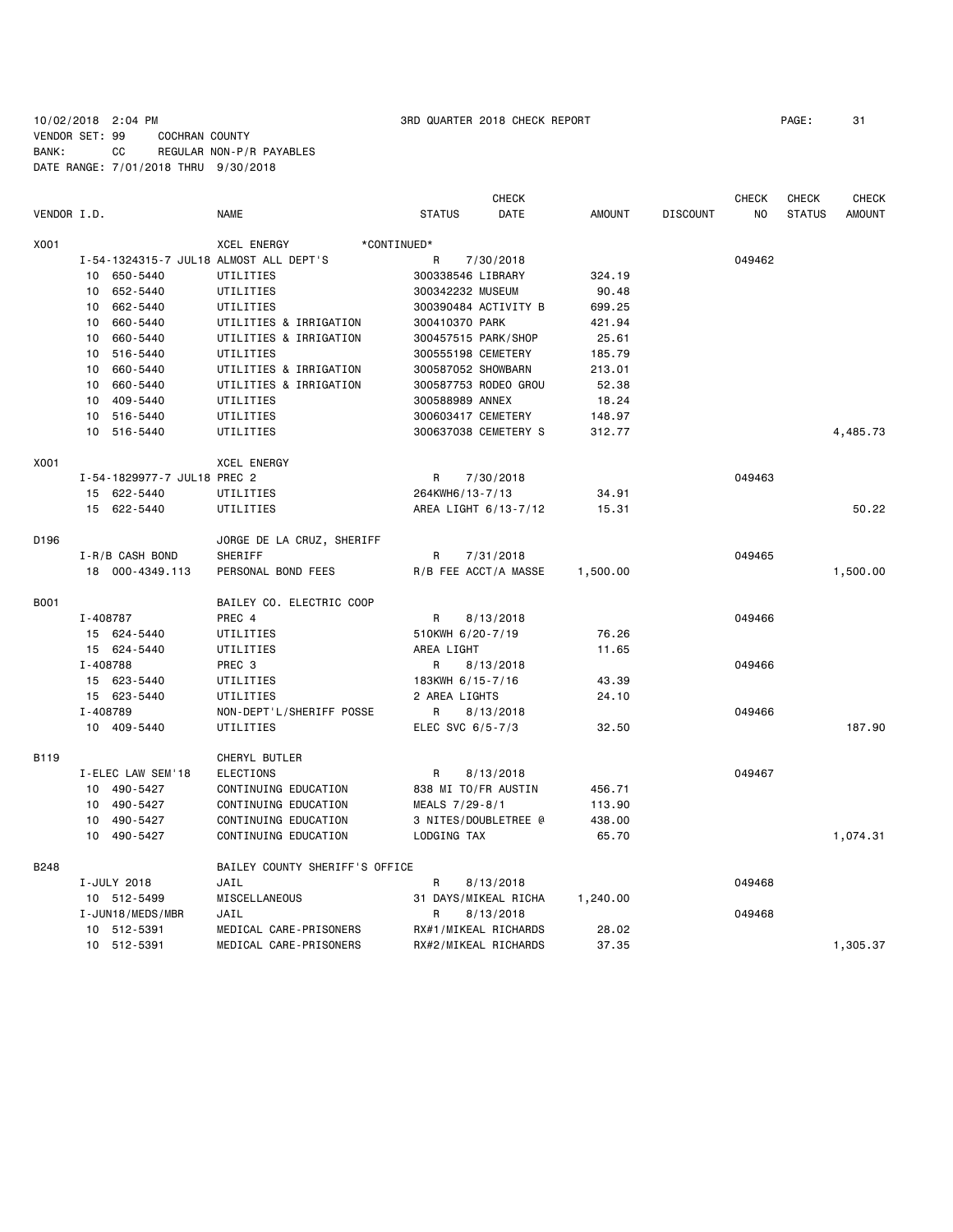10/02/2018 2:04 PM 3RD QUARTER 2018 CHECK REPORT PAGE: 32 VENDOR SET: 99 COCHRAN COUNTY BANK: CC REGULAR NON-P/R PAYABLES DATE RANGE: 7/01/2018 THRU 9/30/2018

|             |                   |                                | CHECK                   |               |                 | CHECK  | CHECK         | CHECK         |
|-------------|-------------------|--------------------------------|-------------------------|---------------|-----------------|--------|---------------|---------------|
| VENDOR I.D. |                   | NAME                           | <b>STATUS</b><br>DATE   | <b>AMOUNT</b> | <b>DISCOUNT</b> | NO     | <b>STATUS</b> | <b>AMOUNT</b> |
| C007        |                   | CITY OF MORTON                 |                         |               |                 |        |               |               |
|             | I-073118          | LIB/MUS/ACT BLDG/CRTHSE/PREC 1 | R<br>8/13/2018          |               |                 | 049469 |               |               |
|             | 10 650-5440       | UTILITIES                      | LIBRARY GAS             | 19.00         |                 |        |               |               |
|             | 10<br>650-5440    | UTILITIES                      | LIBRARY WATER           | 28.00         |                 |        |               |               |
|             | 650-5440<br>10    | UTILITIES                      | LIBRARY GARBAGE         | 51.50         |                 |        |               |               |
|             | 650-5440<br>10    | UTILITIES                      | LIBRARY SEWER           | 18.00         |                 |        |               |               |
|             | 10<br>652-5440    | UTILITIES                      | <b>MUSEUM GAS</b>       | 19.00         |                 |        |               |               |
|             | 652-5440<br>10    | UTILITIES                      | <b>MUSEUM WATER</b>     | 28.00         |                 |        |               |               |
|             | 652-5440<br>10    | UTILITIES                      | MUSEUM GARBAGE          | 28.00         |                 |        |               |               |
|             | 652-5440<br>10    | UTILITIES                      | <b>MUSEUM SEWER</b>     | 16.00         |                 |        |               |               |
|             | 662-5440<br>10    | UTILITIES                      | ACTIVITY BLDG GAS       | 36.00         |                 |        |               |               |
|             | 662-5440<br>10    | UTILITIES                      | ACT. BLDG WATER         | 37.75         |                 |        |               |               |
|             | 662-5440<br>10    | UTILITIES                      | ACT. BLDG GARBAGE       | 77.00         |                 |        |               |               |
|             | 10<br>662-5440    | UTILITIES                      | ACT. BLDG SEWER         | 48.00         |                 |        |               |               |
|             | 10 510-5440       | UTILITIES                      | COURTHOUSE GAS          | 36.00         |                 |        |               |               |
|             | 510-5440<br>10    | UTILITIES                      | <b>COURTHOUSE WATER</b> | 753.50        |                 |        |               |               |
|             | 10<br>510-5440    | UTILITIES                      | CRTHSE GARBAGE          | 334.50        |                 |        |               |               |
|             | 510-5440<br>10    | UTILITIES                      | <b>COURTHOUSE SEWER</b> | 54.00         |                 |        |               |               |
|             | 621-5440<br>15    | UTILITIES                      | PREC 1 GAS              | 19.00         |                 |        |               |               |
|             | 15 621-5440       | UTILITIES                      | PREC 1 WATER            | 37.75         |                 |        |               |               |
|             | 15 621-5440       | UTILITIES                      | PREC 1 GARBAGE          | 51.50         |                 |        |               | 1,692.50      |
| C008        |                   | CITY OF WHITEFACE              |                         |               |                 |        |               |               |
|             | $I - 4097/18$     | PREC <sub>2</sub>              | R<br>8/13/2018          |               |                 | 049470 |               |               |
|             | 15 622-5440       | UTILITIES                      | GAS SVC 6/18-7/16       | 16.25         |                 |        |               |               |
|             | 15 622-5440       | UTILITIES                      | WATER SVC 1K GAL        | 26.00         |                 |        |               |               |
|             | 15 622-5440       | UTILITIES                      | GARBAGE SVC             | 54.37         |                 |        |               |               |
|             | 15 622-5440       | UTILITIES                      | SEWER SVC               | 22.50         |                 |        |               | 119.12        |
| C015        |                   | COCHRAN COUNTY SENIOR          |                         |               |                 |        |               |               |
|             | I-AUG '18 INSTLMT | SENIOR CITIZENS                | R<br>8/13/2018          |               |                 | 049471 |               |               |
|             | 10 663-5418       | SENIOR CITIZENS CONTRACT       | AUGUST 2018             | 6,250.00      |                 |        |               | 6,250.00      |
| C031        |                   | COUNTY & DISTRICT CLERKS ASSN  |                         |               |                 |        |               |               |
|             | I-DUES 7/18-19    | CO/DIST CLERK                  | R<br>8/13/2018          |               |                 | 049472 |               |               |
|             | 10 403-5481       | DUES AND REGISTRATION          | 18-19 DUES/SHANNA DE    | 125.00        |                 |        |               | 125.00        |
| C035        |                   | COX AUTO SUPPLY CO             |                         |               |                 |        |               |               |
|             | I-397419          | PREC 4                         | R<br>8/13/2018          |               |                 | 049473 |               |               |
|             | 15 624-5451       | REPAIRS                        | $1/4X1/8$ BUSHING       | 2.19          |                 |        |               |               |
|             | I-397776          | PREC 4                         | R<br>8/13/2018          |               |                 | 049473 |               |               |
|             | 15 624-5451       | REPAIRS                        | AIR FILTER              | 17.99         |                 |        |               |               |
|             | 15 624-5451       | REPAIRS                        | OIL FILTER              | 6.98          |                 |        |               |               |
|             | I-397837          | ACTIVITY BLDG                  | R<br>8/13/2018          |               |                 | 049473 |               |               |
|             | 10 662-5332       | CUSTODIAL SUPPLIES             | 2/KEYS MADE/SHAY        | 2.00          |                 |        |               |               |
|             | I-397967          | PREC 4                         | R<br>8/13/2018          |               |                 | 049473 |               |               |
|             | 15 624-5451       | REPAIRS                        | 12/DEXOS OW-20          | 59.88         |                 |        |               |               |
|             | 15 624-5356       | ROAD MATERIALS & SUPPLIES      | FLEXIBLE RET TOOL       | 9.99          |                 |        |               |               |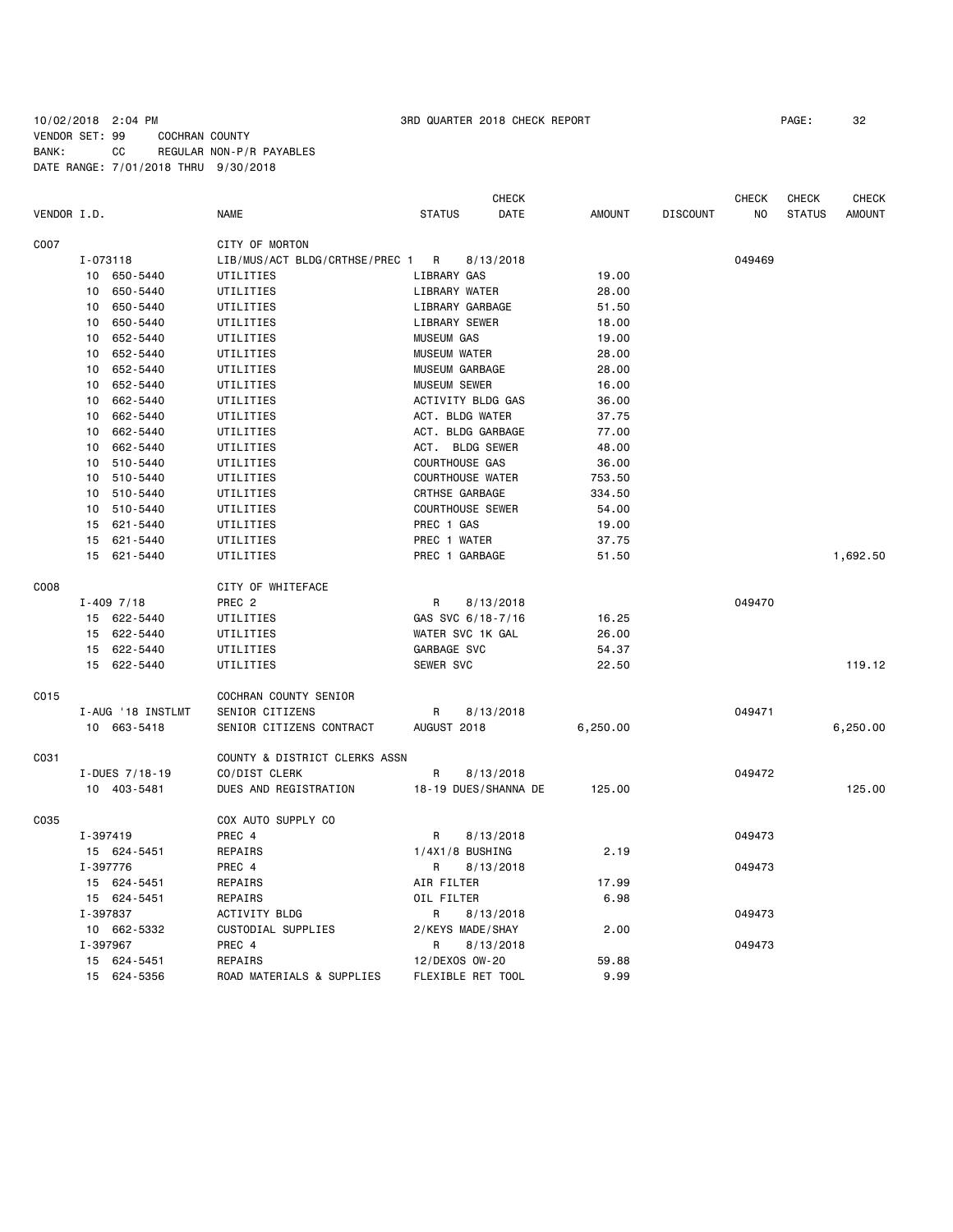### 10/02/2018 2:04 PM 3RD QUARTER 2018 CHECK REPORT PAGE: 33 VENDOR SET: 99 COCHRAN COUNTY BANK: CC REGULAR NON-P/R PAYABLES DATE RANGE: 7/01/2018 THRU 9/30/2018

|             |             |                                   | <b>CHECK</b>          |               |                 | <b>CHECK</b> | <b>CHECK</b>  | CHECK         |
|-------------|-------------|-----------------------------------|-----------------------|---------------|-----------------|--------------|---------------|---------------|
| VENDOR I.D. |             | <b>NAME</b>                       | <b>STATUS</b><br>DATE | <b>AMOUNT</b> | <b>DISCOUNT</b> | NO.          | <b>STATUS</b> | <b>AMOUNT</b> |
| C035        |             | COX AUTO SUPPLY CO<br>*CONTINUED* |                       |               |                 |              |               |               |
|             | I-397967    | PREC 4                            | R<br>8/13/2018        |               |                 | 049473       |               |               |
|             | 15 624-5356 | ROAD MATERIALS & SUPPLIES         | MAGNETIC TOOL         | 14.98         |                 |              |               |               |
|             | I-398037    | <b>COURTHOUSE</b>                 | R<br>8/13/2018        |               |                 | 049473       |               |               |
|             | 10 510-5451 | REPAIR                            | 3/MASKING TAPE        | 28.47         |                 |              |               |               |
|             | I-398039    | <b>COURTHOUSE</b>                 | R<br>8/13/2018        |               |                 | 049473       |               |               |
|             | 10 510-5451 | REPAIR                            | PLASTIC SHEETING      | 8.49          |                 |              |               |               |
|             | 10 510-5451 | REPAIR                            | PAPER MASKING TAPE    | 3.25          |                 |              |               |               |
|             | I-398108    | PREC <sub>2</sub>                 | 8/13/2018<br>R.       |               |                 | 049473       |               |               |
|             | 15 622-5451 | REPAIRS                           | OIL STABILIZER        | 14.99         |                 |              |               |               |
|             | 15 622-5451 | REPAIRS                           | OIL FILTER            | 7.99          |                 |              |               |               |
|             | 15 622-5451 | REPAIRS                           | FUEL FILTER           | 14.99         |                 |              |               |               |
|             | 15 622-5451 | REPAIRS                           | AIR FILTER            | 24.87         |                 |              |               |               |
|             | I-398118    | <b>CONSTABLE</b>                  | R<br>8/13/2018        |               |                 | 049473       |               |               |
|             | 10 550-5451 | REPAIR                            | AIR FILTER            | 29.98         |                 |              |               |               |
|             | 10 550-5451 | REPAIR                            | OIL FILTER            | 7.99          |                 |              |               |               |
|             | 10 550-5451 | REPAIR                            | 7/AMSOIL 5W20         | 83.93         |                 |              |               |               |
|             | I-398352    | <b>ATTORNEY</b>                   | R<br>8/13/2018        |               |                 | 049473       |               |               |
|             | 10 475-5310 | OFFICE SUPPLIES                   | 4/KEYS                | 4.00          |                 |              |               |               |
|             | I-398451    | <b>COURTHOUSE</b>                 | R<br>8/13/2018        |               |                 | 049473       |               |               |
|             | 10 510-5451 | REPAIR                            | 2/PHONE JACKS         | 7.98          |                 |              |               |               |
|             | I-398505    | PREC 4                            | R<br>8/13/2018        |               |                 | 049473       |               |               |
|             | 15 624-5356 | ROAD MATERIALS & SUPPLIES         | <b>IMPACT WRENCH</b>  | 208.14        |                 |              |               |               |
|             | 15 624-5356 | ROAD MATERIALS & SUPPLIES         | 1/4 MALE PLUG P-STYL  | 3.99          |                 |              |               |               |
|             | 15 624-5356 | ROAD MATERIALS & SUPPLIES         | TEFLON TAPE           | 1.59          |                 |              |               |               |
|             | I-398838    | NON-DEPT'L                        | R<br>8/13/2018        |               |                 | 049473       |               |               |
|             | 10 409-5300 | COUNTY-WIDE SUPPLIES              | POWERSTRIP            | 19.99         |                 |              |               |               |
|             | I-398949    | <b>COURTHOUSE</b>                 | R<br>8/13/2018        |               |                 | 049473       |               |               |
|             | 10 510-5451 | REPAIR                            | 2GL/PAINT FOR VAULT   | 47.98         |                 |              |               |               |
|             | 10 510-5451 | REPAIR                            | 2/PAINT ROLLERS       | 7.98          |                 |              |               |               |
|             | 10 510-5451 | REPAIR                            | STEEL WOOL            | 3.99          |                 |              |               |               |
|             | I-399052    | PREC <sub>3</sub>                 | R<br>8/13/2018        |               |                 | 049473       |               |               |
|             | 15 623-5330 | FUEL AND OIL                      | 14/DEF                | 209.86        |                 |              |               |               |
|             | I-399054    | PREC <sub>2</sub>                 | R<br>8/13/2018        |               |                 | 049473       |               |               |
|             | 15 622-5356 | ROAD MATERIALS & SUPPLIES         | 2/SPRAYWAY            | 9.98          |                 |              |               |               |
|             | I-399126    | PREC <sub>3</sub>                 | R<br>8/13/2018        |               |                 | 049473       |               |               |
|             | 15 623-5451 | REPAIRS                           | 2/CONTACT CLEANER     | 41.98         |                 |              |               |               |
|             | 15 623-5451 | REPAIRS                           | CARB CLEANER          | 4.69          |                 |              |               |               |
|             | 15 623-5451 | REPAIRS                           | <b>FLOAT</b>          | 12.99         |                 |              |               |               |
|             | 15 623-5451 | REPAIRS                           | DRAIN PLUG            | 2.49          |                 |              |               |               |
|             | 15 623-5451 | REPAIRS                           | 4/PUSH RIVET          | 3.20          |                 |              |               |               |
|             | 15 624-5451 | REPAIRS                           | VALVE                 | 2.99          |                 |              |               |               |
|             | 15 623-5451 | REPAIRS                           | GAL CAP               | 0.65          |                 |              |               |               |
|             | 15 623-5451 | REPAIRS                           | PRIMER BULB           | 0.35          |                 |              |               |               |
|             | I-399223    | SHERIFF                           | R<br>8/13/2018        |               |                 | 049473       |               |               |
|             | 10 560-5451 | MACHINERY-NON-OFFICE REPAIR       | 22" ADVANTAGE BEAM    | 11.99         |                 |              |               | 945.77        |
|             |             |                                   |                       |               |                 |              |               |               |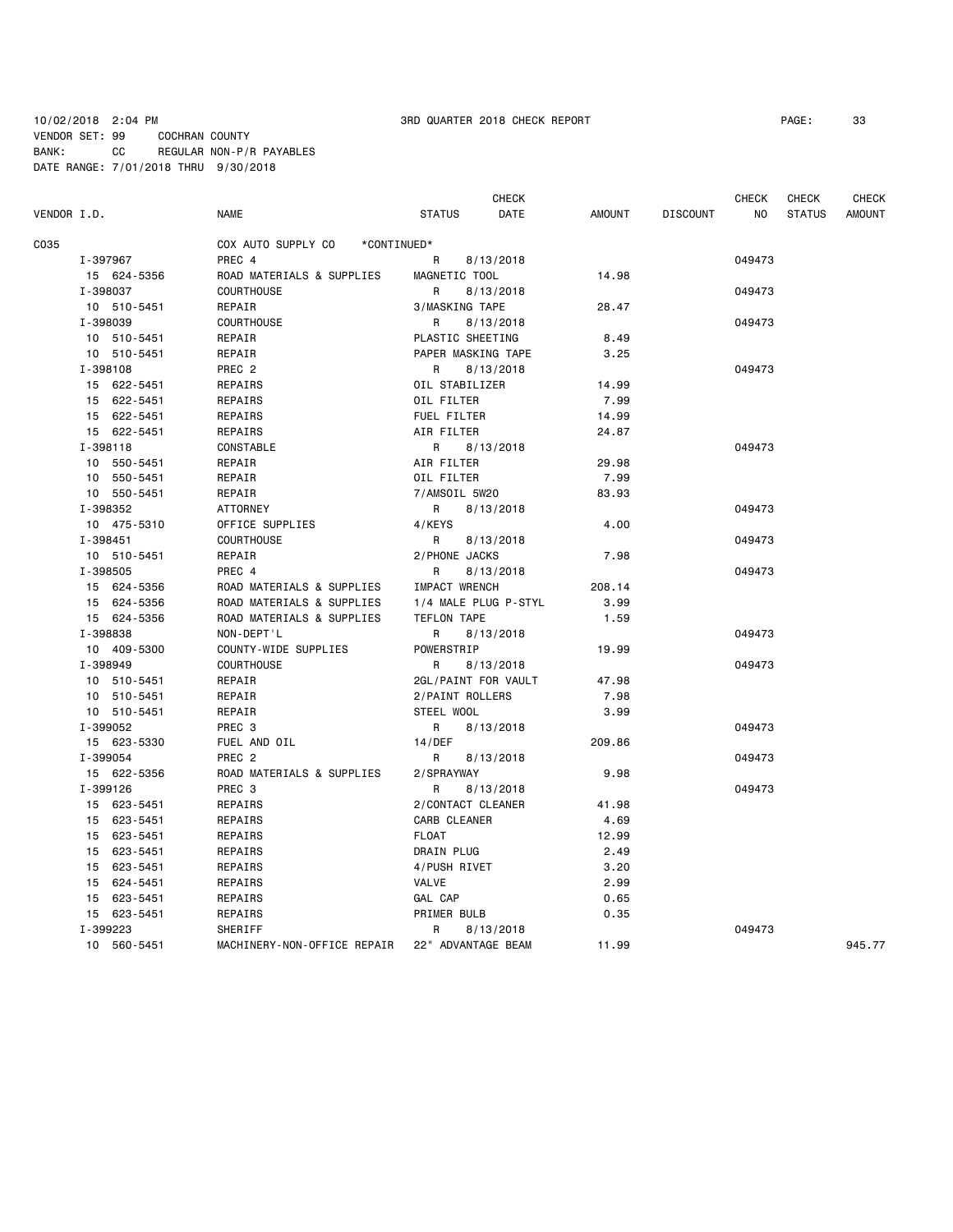10/02/2018 2:04 PM 3RD QUARTER 2018 CHECK REPORT PAGE: 34 VENDOR SET: 99 COCHRAN COUNTY BANK: CC REGULAR NON-P/R PAYABLES DATE RANGE: 7/01/2018 THRU 9/30/2018

|             |                   |                                | CHECK                       |               |                 | CHECK  | CHECK         | <b>CHECK</b>  |
|-------------|-------------------|--------------------------------|-----------------------------|---------------|-----------------|--------|---------------|---------------|
| VENDOR I.D. |                   | <b>NAME</b>                    | <b>STATUS</b><br>DATE       | <b>AMOUNT</b> | <b>DISCOUNT</b> | NO.    | <b>STATUS</b> | <b>AMOUNT</b> |
| C065        |                   | CITY OF WHITEFACE F D          |                             |               |                 |        |               |               |
|             | I-JUN/JULY 2018   | PUBLIC SAFETY*OTHER            | 8/13/2018<br>R              |               |                 | 049475 |               |               |
|             | 10 580-5414       | FIRE PROTECTION CONTRACTS      | 2MI E OF MRTN/1780;G        | 350.00        |                 |        |               |               |
|             | 580-5414<br>10    | FIRE PROTECTION CONTRACTS      | 114/596; GRASS 6/9          | 350.00        |                 |        |               |               |
|             | 580-5414<br>10    | FIRE PROTECTION CONTRACTS      | CR44/596;GRASS 6/9          | 350.00        |                 |        |               |               |
|             | 580-5414<br>10    | FIRE PROTECTION CONTRACTS      | 1585/1780;6/18, NO CA       |               |                 |        |               |               |
|             | 580-5414<br>10    | FIRE PROTECTION CONTRACTS      | 1780/301; GRASS 7/9         | 350.00        |                 |        |               |               |
|             | 580-5414<br>10    | FIRE PROTECTION CONTRACTS      | CR120/2080/STRUCTURE        | 350.00        |                 |        |               |               |
|             | 580-5414<br>10    | FIRE PROTECTION CONTRACTS      | CR120/2080/STRUCTURE        | 350.00        |                 |        |               |               |
|             | 10<br>580-5414    | FIRE PROTECTION CONTRACTS      | 214/1585; GRASS 7/23        | 350.00        |                 |        |               | 2,450.00      |
| C367        |                   | COMPUTER TRANSITION SERVICES,  |                             |               |                 |        |               |               |
|             | I-168532          | NON-DEPT'L                     | R<br>8/13/2018              |               |                 | 049476 |               |               |
|             | 10 409-5420       | <b>TELECOMMUNICATIONS</b>      | 15/TREND MICRO AUG18        | 24.00         |                 |        |               |               |
|             | I-168758HD        | <b>COURTHOUSE</b>              | R<br>8/13/2018              |               |                 | 049476 |               |               |
|             | 10 510-5411       | MAINTENANCE CONTRACTS          | HELP DESK AUG 18            | 733.90        |                 |        |               |               |
|             | I-169033          | SHERIFF                        | R<br>8/13/2018              |               |                 | 049476 |               |               |
|             | 560-5452<br>10    | OFFICE EQUIPMENT REPAIR        | 2HRS/TRAVEL 7/23            | 89.00         |                 |        |               |               |
|             | 560-5452<br>10    | OFFICE EQUIPMENT REPAIR        | 2HRS/TRAVEL 7/30            | 97.00         |                 |        |               |               |
|             | 560-5452<br>10    | OFFICE EQUIPMENT REPAIR        | 1.25HRS/KYLOR, RPR WA       | 111.25        |                 |        |               |               |
|             | 560-5452<br>10    | OFFICE EQUIPMENT REPAIR        | 2.75HRS/MIKE, RPR WAT       | 266.75        |                 |        |               |               |
|             | 560-5452<br>10    | OFFICE EQUIPMENT REPAIR        | <b>PARTS</b>                | 45.98         |                 |        |               |               |
|             | 10<br>560-5452    | OFFICE EQUIPMENT REPAIR        | 118MI/TO/FR MRTN; 7/2       | 64.31         |                 |        |               |               |
|             | 10 560-5452       | OFFICE EQUIPMENT REPAIR        | 118MI/TO/FR MRTN; 7/3       | 64.31         |                 |        |               |               |
|             | I-INV50677        | SHERIFF                        | 8/13/2018<br>R              |               |                 | 049476 |               |               |
|             | 10 560-5452       | OFFICE EQUIPMENT REPAIR        | <b>3FT CAT6 NTWRK PATCH</b> | 7.00          |                 |        |               | 1,503.50      |
| C371        |                   | COCHRAN COUNTY TAX A/C         |                             |               |                 |        |               |               |
|             | I-08CHEV #0069/18 | PREC <sub>3</sub>              | R<br>8/13/2018              |               |                 | 049477 |               |               |
|             | 15 623-5451       | <b>REPAIRS</b>                 | ST INSP FEE/08 CHEV         | 7.50          |                 |        |               | 7.50          |
| C392        |                   | CONDUENT GOVERNMENT RECORDS SV |                             |               |                 |        |               |               |
|             | I-1475581         | CO/DIST CLERK                  | R<br>8/13/2018              |               |                 | 049478 |               |               |
|             | 10 403-5416       | FILMING & INDEXING             | 20/20 LAND REC              | 1,250.00      |                 |        |               |               |
|             | 10 403-5416       | FILMING & INDEXING             | FREIGHT                     | 30.74         |                 |        |               |               |
|             | I-1477134         | CO/DIST CLERK                  | R<br>8/13/2018              |               |                 | 049478 |               |               |
|             | 10 403-5416       | FILMING & INDEXING             | ORR/HAL SYS CORP;SOV        | 3,575.38      |                 |        |               | 4,856.12      |
| C407        |                   | ROBERT K. IVES dba             |                             |               |                 |        |               |               |
|             | I-I-1407919       | SHERIFF                        | R<br>8/13/2018              |               |                 | 049479 |               |               |
|             | 10 560-5310       | OFFICE SUPPLIES                | K-9 VP STANDRD LICEN        | 99.00         |                 |        |               | 99.00         |
| D016        |                   | DELL MARKETING LP              |                             |               |                 |        |               |               |
|             | I-10259193921     | <b>ATTORNEY</b>                | 8/13/2018<br>R              |               |                 | 049480 |               |               |
|             | 475-5310<br>10    | OFFICE SUPPLIES                | DELL ULTRASHARP 24"         | 248.49        |                 |        |               |               |
|             | 475-5310<br>10    | OFFICE SUPPLIES                | TAG#JPSS5N2                 |               |                 |        |               |               |
|             | 475-5310<br>10    | OFFICE SUPPLIES                | EXT USB SLIM DVD/DW3        | 41.39         |                 |        |               |               |
|             | 475-5310<br>10    | OFFICE SUPPLIES                | OPTIPLEX 5060 MICROF        | 729.48        |                 |        |               |               |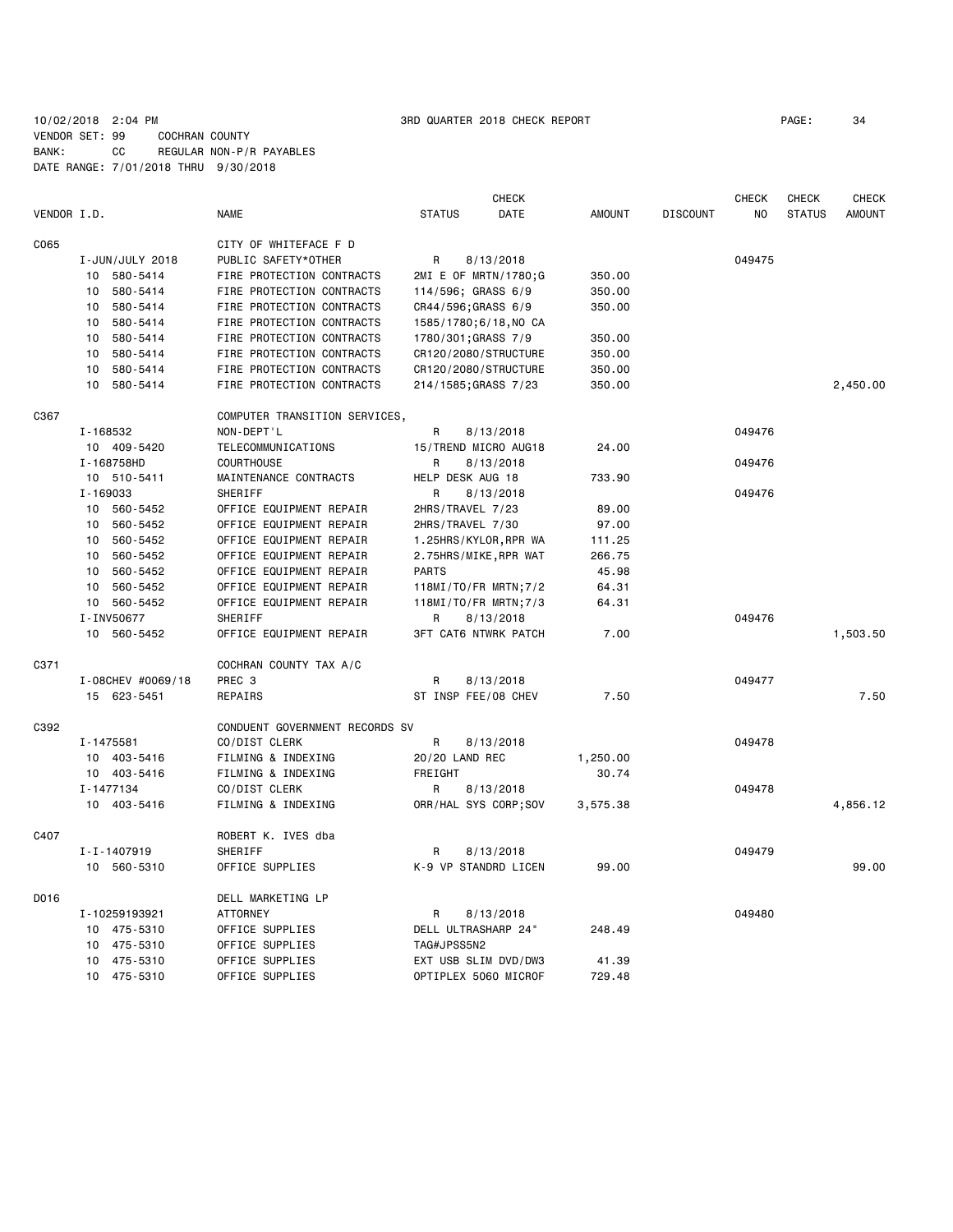VENDOR SET: 99 COCHRAN COUNTY BANK: CC REGULAR NON-P/R PAYABLES

DATE RANGE: 7/01/2018 THRU 9/30/2018

|             |    |                      |                                  |                     | <b>CHECK</b>          |               |                 | <b>CHECK</b>   | <b>CHECK</b>  | <b>CHECK</b>  |
|-------------|----|----------------------|----------------------------------|---------------------|-----------------------|---------------|-----------------|----------------|---------------|---------------|
| VENDOR I.D. |    |                      | <b>NAME</b>                      | <b>STATUS</b>       | DATE                  | <b>AMOUNT</b> | <b>DISCOUNT</b> | N <sub>O</sub> | <b>STATUS</b> | <b>AMOUNT</b> |
| D016        |    |                      | DELL MARKETING LP<br>*CONTINUED* |                     |                       |               |                 |                |               |               |
|             |    | I-10259193921        | <b>ATTORNEY</b>                  | R                   | 8/13/2018             |               |                 | 049480         |               |               |
|             |    | 10 475-5310          | OFFICE SUPPLIES                  | TAG#9FV7KQ2         |                       |               |                 |                |               | 1,019.36      |
| D023        |    |                      | PHILIP J. DAVIS, PH.D.           |                     |                       |               |                 |                |               |               |
|             |    | I-J.REEVES'18        | SHERIFF                          | R                   | 8/13/2018             |               |                 | 049481         |               |               |
|             |    | 10 560-5499          | MISCELLANEOUS                    |                     | TCOLE EXAM/JARED REE  | 195.00        |                 |                |               | 195.00        |
| D196        |    |                      | JORGE DE LA CRUZ, SHERIFF        |                     |                       |               |                 |                |               |               |
|             |    | I-073118/GROC        | JAIL                             | R                   | 8/13/2018             |               |                 | 049482         |               |               |
|             |    | 10 512-5333          | FOOD-PRISONERS                   | 2/BUTTER FAM\$ 7/26 |                       | 2.50          |                 |                |               |               |
|             |    | 10 512-5333          | FOOD-PRISONERS                   | CAYENNE PEPPER      |                       | 1.00          |                 |                |               |               |
|             |    | 10 512-5333          | FOOD-PRISONERS                   | 2/CRUSHED PEPPER    |                       | 2.00          |                 |                |               |               |
|             |    | 10 512-5333          | FOOD-PRISONERS                   | 2/CHILI POWDER      |                       | 2.00          |                 |                |               |               |
|             |    | 10 512-5333          | FOOD-PRISONERS                   |                     | 10/BREAD/ALLSUPS 7/2  | 7.95          |                 |                |               |               |
|             |    | 10 512-5333          | FOOD-PRISONERS                   |                     | 7/MUFFIN MIX/FAM \$7  | 3.50          |                 |                |               |               |
|             |    | 10 512-5333          | FOOD-PRISONERS                   | 4/CAKE MIX          |                       | 1.20          |                 |                |               |               |
|             | 10 | 512-5333             | FOOD-PRISONERS                   | 4/CAKE MIX          |                       | 3.00          |                 |                |               |               |
|             |    | 10 512-5333          | FOOD-PRISONERS                   | 2/CAKE MIX          |                       | 1.50          |                 |                |               |               |
|             | 10 | 512-5333             | FOOD-PRISONERS                   | 3/TOMATO SAUCE      |                       | 2.25          |                 |                |               |               |
|             |    | 10 512-5392          | MISCELLANEOUS SUPPLIES           | LADY DEODORANT      |                       | 0.50          |                 |                |               |               |
|             |    | 10 512-5392          | MISCELLANEOUS SUPPLIES           | 3/ARRID DEODORANT   |                       | 1.50          |                 |                |               |               |
|             |    | 10 512-5392          | MISCELLANEOUS SUPPLIES           | 17/LADY SPEED STICK |                       | 8.50          |                 |                |               |               |
|             |    | 10 512-5392          | MISCELLANEOUS SUPPLIES           |                     | 2/POWERSTICK DEODORA  | 1.00          |                 |                |               |               |
|             |    | 10 512-5333          | FOOD-PRISONERS                   |                     | 2/STRAWBERRY FROSTIN  | 2.00          |                 |                |               |               |
|             |    | 10 512-5333          | FOOD-PRISONERS                   |                     | TOMATOES/ALLSUPS 7/2  | 0.99          |                 |                |               |               |
|             |    | 10 512-5333          | FOOD-PRISONERS                   | LETTUCE             |                       | 1.59          |                 |                |               |               |
|             |    | 10 512-5333          | FOOD-PRISONERS                   | MILK/ALLSUPS 7/28   |                       | 2.99          |                 |                |               |               |
|             |    | 10 512-5333          | FOOD-PRISONERS                   | MILK/ALLSUPS 7/29   |                       | 2.99          |                 |                |               |               |
|             |    | 10 512-5333          | FOOD-PRISONERS                   | 2/MILK/ALLSUPS 7/30 |                       | 5.98          |                 |                |               | 54.94         |
| D196        |    |                      | JORGE DE LA CRUZ, SHERIFF        |                     |                       |               |                 |                |               |               |
|             |    | $I-PSTG/GUNS 8/6/18$ | SHERIFF                          | R                   | 8/13/2018             |               |                 | 049483         |               |               |
|             |    | 10 560-5311          | POSTAL EXPENSES                  |                     | SHIP 9 GUNS TO GT DI  | 47.04         |                 |                |               | 47.04         |
| D196        |    |                      | JORGE DE LA CRUZ, SHERIFF        |                     |                       |               |                 |                |               |               |
|             |    | I-XPORT/073118       | SHERIFF/JAIL                     | R                   | 8/13/2018             |               |                 | 049484         |               |               |
|             |    | 10 512-5499          | MISCELLANEOUS                    |                     | XPORT/ELIDA&EDDIE 2/  | 3.01          |                 |                |               |               |
|             |    | 10 560-5330          | FUEL AND OIL                     |                     | FUEL/XPORT ELIDA 073  | 20.00         |                 |                |               | 23.01         |
| E075        |    |                      | <b>WEX BANK</b>                  |                     |                       |               |                 |                |               |               |
|             |    | I-55249566           | CONSTABLE/SHERIFF/JUV PROB       | R                   | 8/13/2018             |               |                 | 049485         |               |               |
|             |    | 10 560-5427          | CONTINUING EDUCATION             |                     | 11.873GL/UNL 6/29 TH  | 27.98         |                 |                |               |               |
|             |    | 10 550-5330          | FUEL & OIL                       |                     | 22.688GL/UNL 6/29; WH | 56.18         |                 |                |               |               |
|             |    | 17 573-5499          | OPERATING EXPENSES               |                     | 17.007GL/UNL 7/10;LV  | 37.52         |                 |                |               |               |
|             | 10 | 550-5330             | FUEL & OIL                       |                     | 24.002GL/UNL 7/11; WH | 59.43         |                 |                |               |               |
|             |    | 17 573-5499          | OPERATING EXPENSES               |                     | 16.101GL/ETH 7/18;MO  | 38.11         |                 |                |               |               |
|             | 10 | 550-5330             | FUEL & OIL                       |                     | 20.505GL/UNL 7/18;MO  | 50.59         |                 |                |               |               |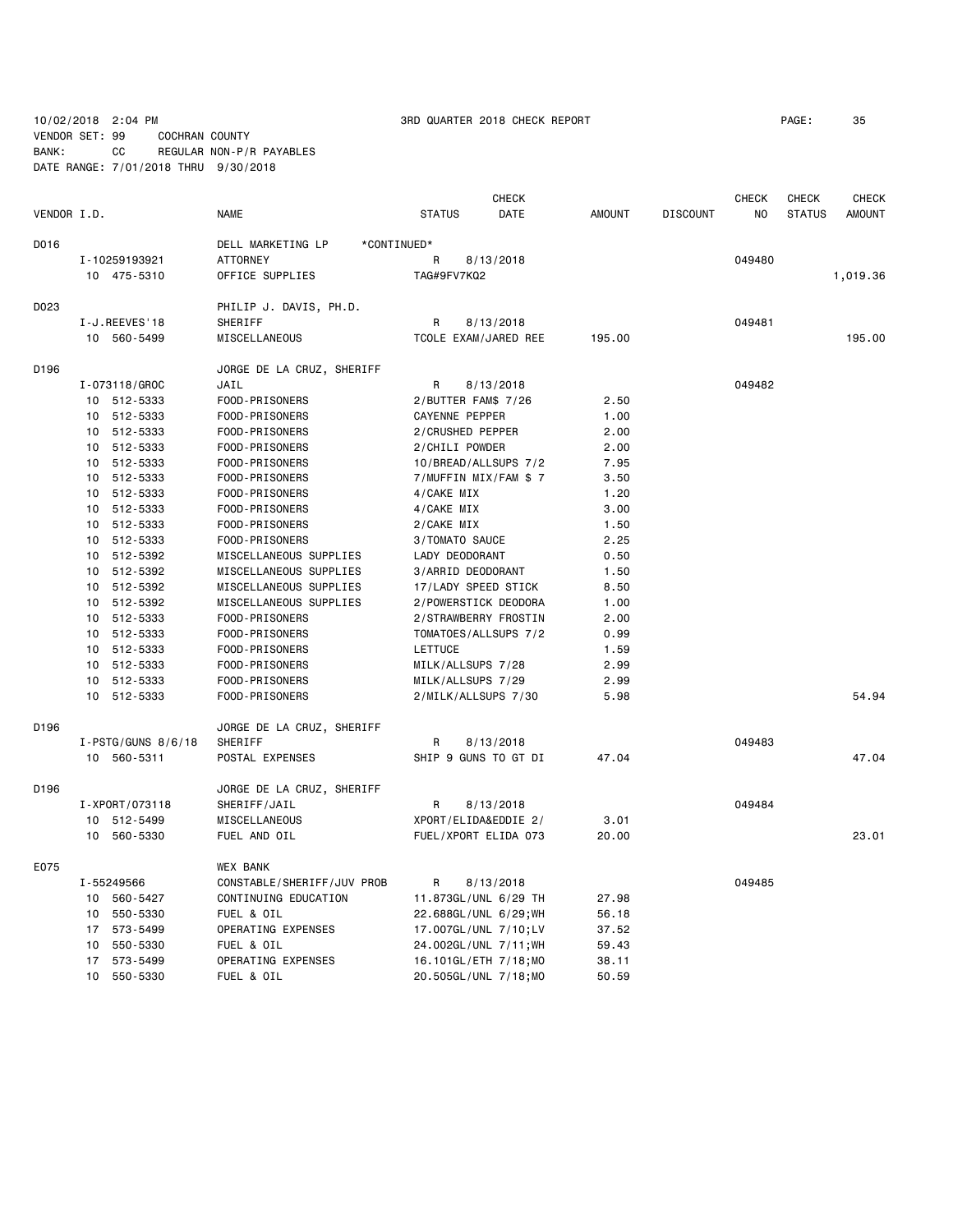# 10/02/2018 2:04 PM 3RD QUARTER 2018 CHECK REPORT PAGE: 36 VENDOR SET: 99 COCHRAN COUNTY BANK: CC REGULAR NON-P/R PAYABLES DATE RANGE: 7/01/2018 THRU 9/30/2018

|             |                      |                                | <b>CHECK</b>          |               |                 | <b>CHECK</b> | <b>CHECK</b>  | <b>CHECK</b>  |
|-------------|----------------------|--------------------------------|-----------------------|---------------|-----------------|--------------|---------------|---------------|
| VENDOR I.D. |                      | NAME                           | DATE<br><b>STATUS</b> | <b>AMOUNT</b> | <b>DISCOUNT</b> | NO           | <b>STATUS</b> | <b>AMOUNT</b> |
| E075        |                      | <b>WEX BANK</b><br>*CONTINUED* |                       |               |                 |              |               |               |
|             | I-55249566           | CONSTABLE/SHERIFF/JUV PROB     | R<br>8/13/2018        |               |                 | 049485       |               |               |
|             | 10 560-5427          | CONTINUING EDUCATION           | 17.502GL/UNL 7/21,JD  | 44.74         |                 |              |               |               |
|             | 10 560-5427          | CONTINUING EDUCATION           | 13.001GL/UNL 7/1, THE | 43.11         |                 |              |               |               |
|             | 10 550-5330          | FUEL & OIL                     | 22.007GL/UNL 7/26; WH | 54.49         |                 |              |               |               |
|             | 10 560-5427          | CONTINUING EDUCATION           | 16.672GL/UNL 7/25, JD | 41.95         |                 |              |               |               |
|             | 17 573-5499          | OPERATING EXPENSES             | 17.603GL/UNL 7/30; MO | 41.67         |                 |              |               |               |
|             | 10 550-5330          | FUEL & OIL                     | REBATE                | 0.59CR        |                 |              |               | 495.18        |
| F010        |                      | FIVE-AREA TELEPHONE CO-OP      |                       |               |                 |              |               |               |
|             | I-927-5510 AUG 18    | PREC 4                         | R<br>8/13/2018        |               |                 | 049486       |               |               |
|             | 15 624-5420          | <b>TELECOMMUNICATIONS</b>      | <b>BASIC SVC</b>      | 32.25         |                 |              |               |               |
|             | 15 624-5420          | TELECOMMUNICATIONS             | <b>FEES</b>           | 10.58         |                 |              |               |               |
|             | 15 624-5420          | TELECOMMUNICATIONS             | LONG DISTANCE SVC     | 2.88          |                 |              |               | 45.71         |
| F014        |                      | FRONTIER AMBULANCE CORP.       |                       |               |                 |              |               |               |
|             | I-2018 SUBSIDY Q3    | PUBLIC SAFETY*OTHER            | R<br>8/13/2018        |               |                 | 049487       |               |               |
|             | 10 580-5404          | MEDICAL-E.M.S. SUBSIDIES       | 2018 SUBSIDY 3RD QTR  | 6,250.00      |                 |              |               | 6,250.00      |
| F073        |                      | FRONTIER VALLEY INC.           |                       |               |                 |              |               |               |
|             | I-380799             | JAIL                           | R<br>8/13/2018        |               |                 | 049488       |               |               |
|             | 10 512-5451          | REPAIR                         | RPL EXHAUST FAN       | 109.00        |                 |              |               |               |
|             | 10 512-5451          | REPAIR                         | 1/3HP MOTOR           | 181.50        |                 |              |               | 290.50        |
| G005        |                      | GENERAL FUND                   |                       |               |                 |              |               |               |
|             | I-VEH LEASE $#12/12$ | JUVENILE PROBATION             | R<br>8/13/2018        |               |                 | 049489       |               |               |
|             | 17 573-5464          | VEHICLE LEASE                  | VEHICLE LEASE AUG 20  | 833.00        |                 |              |               | 833.00        |
| G031        |                      | GRAINGER                       |                       |               |                 |              |               |               |
|             | I-9865534037         | <b>COURTHOUSE</b>              | R<br>8/13/2018        |               |                 | 049490       |               |               |
|             | 10 409-5300          | COUNTY-WIDE SUPPLIES           | PRTBL DAYTON A/C, 115 | 353.34        |                 |              |               |               |
|             | 10 409-5300          | COUNTY-WIDE SUPPLIES           | SN:24058950202851802  |               |                 |              |               | 353.34        |
| G074        |                      | GRAVES, HUMPHRIES, STAHL,LTD   |                       |               |                 |              |               |               |
|             | I-FEES JUL 18        | JUSTICE OF PEACE               | R<br>8/13/2018        |               |                 | 049491       |               |               |
|             | 10 000-2206.002      | COLLECTION AGENCY FEES         | COLLECTION FEES JULY  | 315.67        |                 |              |               | 315.67        |
| J082        |                      | JOHN DEERE FINANCIAL           |                       |               |                 |              |               |               |
|             | $I - 612011$         | PREC 4                         | R<br>8/13/2018        |               |                 | 049492       |               |               |
|             | 15 624-5451          | REPAIRS                        | 6/PLUS 50II           | 101.04        |                 |              |               |               |
|             | 15 624-5451          | REPAIRS                        | AIR FILTER            | 133.21        |                 |              |               |               |
|             | I-613999             | <b>CEMETERY</b>                | 8/13/2018<br>R        |               |                 | 049492       |               |               |
|             | 10 516-5451          | REPAIR                         | 2/FILTER ELE          | 35.40         |                 |              |               |               |
|             | 10 516-5451          | REPAIR                         | 2/FILTER ELE          | 42.00         |                 |              |               |               |
|             | 10 516-5451          | REPAIR                         | WHEEL&TIRE            | 53.89         |                 |              |               |               |
|             | 10 516-5451          | REPAIR                         | FREIGHT               | 20.54         |                 |              |               | 386.08        |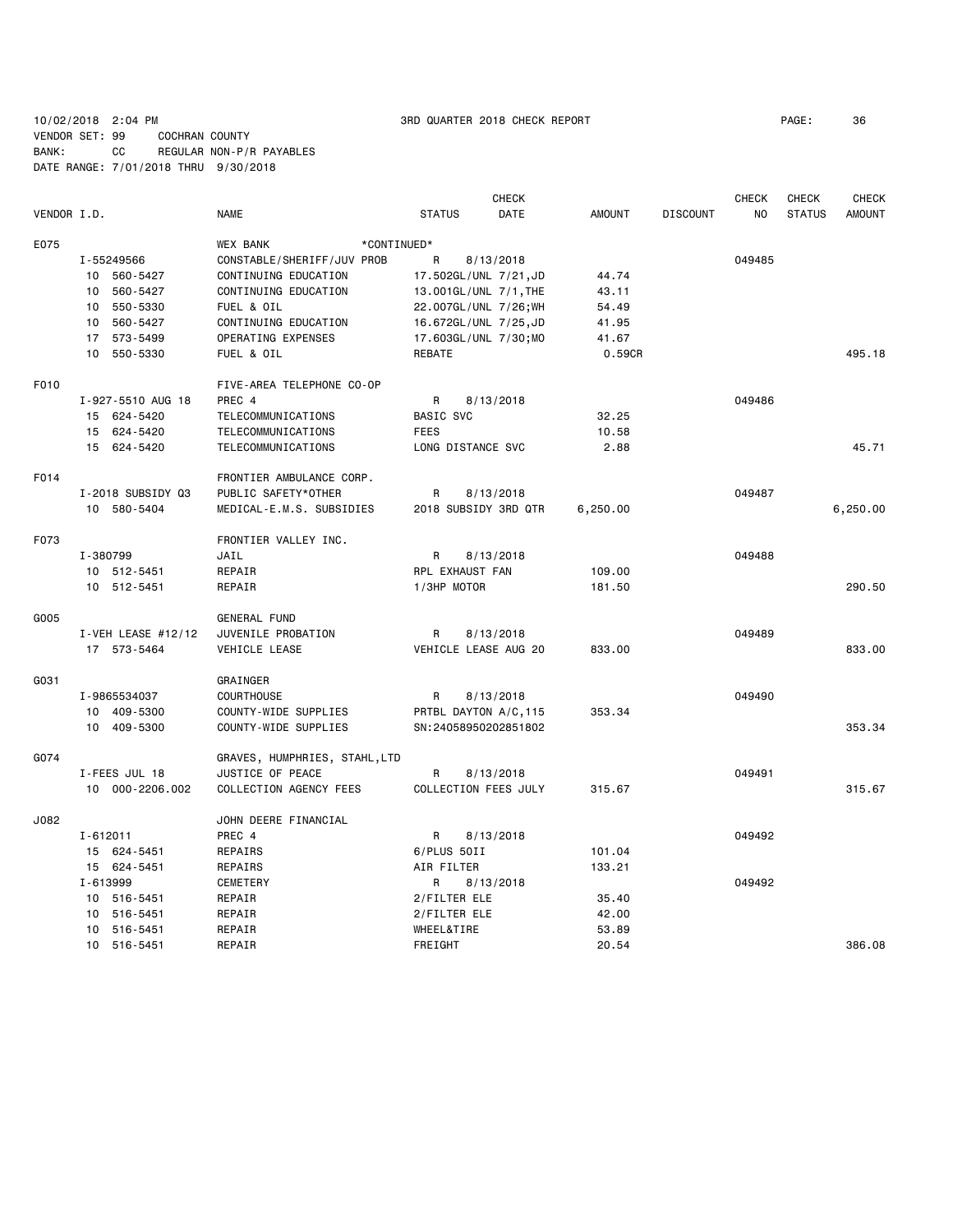10/02/2018 2:04 PM 3RD QUARTER 2018 CHECK REPORT PAGE: 37

VENDOR SET: 99 COCHRAN COUNTY BANK: CC REGULAR NON-P/R PAYABLES DATE RANGE: 7/01/2018 THRU 9/30/2018

|             | <b>CHECK</b>                        |                                |                     |                       |               | <b>CHECK</b>    | <b>CHECK</b> | <b>CHECK</b>  |               |
|-------------|-------------------------------------|--------------------------------|---------------------|-----------------------|---------------|-----------------|--------------|---------------|---------------|
| VENDOR I.D. |                                     | <b>NAME</b>                    | <b>STATUS</b>       | DATE                  | <b>AMOUNT</b> | <b>DISCOUNT</b> | NO           | <b>STATUS</b> | <b>AMOUNT</b> |
| L189        |                                     | HOCKLEY COUNTY PUBLISHING CO.I |                     |                       |               |                 |              |               |               |
|             | I-071118/QTRLY RPT                  | COMMISSIONERS COURT            | R                   | 8/13/2018             |               |                 | 049493       |               |               |
|             | 15 610-5430                         | LEGAL NOTICES                  |                     | TREAS QTRLY REPORT 7  | 207.90        |                 |              |               |               |
|             | I-072918/EFF TAX RT                 | COMMISSIONERS COURT            | R                   | 8/13/2018             |               |                 | 049493       |               |               |
|             | 15 610-5430                         | LEGAL NOTICES                  |                     | NTC EFF TAX RATE 7/2  | 211.20        |                 |              |               | 419.10        |
| N082        |                                     | NETDATA                        |                     |                       |               |                 |              |               |               |
|             | I-iTICKET JUL 18                    | JUSTICE OF PEACE               | R                   | 8/13/2018             |               |                 | 049494       |               |               |
|             | 10 455-5499                         | MISCELLANEOUS                  | <b>JULY 2018</b>    |                       | 4.00          |                 |              |               | 4.00          |
| N095        |                                     | NEOFUNDS BY NEOPOST            |                     |                       |               |                 |              |               |               |
|             | $I - 8/2/18$                        | <b>CLERK</b>                   | R                   | 8/13/2018             |               |                 | 049495       |               |               |
|             | 10 403-5311                         | POSTAL EXPENSES                |                     | POSTAGE ADDED TO MTR  | 1,000.00      |                 |              |               | 1,000.00      |
| P073        |                                     | THE PENWORTHY COMPANY          |                     |                       |               |                 |              |               |               |
|             | I-0542486-IN                        | LIBRARY                        | R                   | 8/13/2018             |               |                 | 049496       |               |               |
|             | 10 650-5590                         | <b>BOOKS</b>                   | BABYSITTING MODE    |                       | 14.89         |                 |              |               |               |
|             | 10 650-5590                         | <b>BOOKS</b>                   | BAD KITTY TAKES THE |                       | 17.96         |                 |              |               |               |
|             | 10 650-5590                         | <b>BOOKS</b>                   |                     | BOMBING OF PEARL HAR  | 15.96         |                 |              |               |               |
|             | 650-5590<br>10                      | <b>BOOKS</b>                   | <b>EMBER STONE</b>  |                       | 15.96         |                 |              |               |               |
|             | 650-5590<br>10                      | <b>BOOKS</b>                   |                     | I SURVIVED THE BLIZZ  | 15.96         |                 |              |               |               |
|             | 650-5590<br>10                      | <b>BOOKS</b>                   |                     | MISS NEWMAN ISN'T HU  | 15.36         |                 |              |               |               |
|             | 650-5590<br>10                      | <b>BOOKS</b>                   |                     | MISS TRACY IS SPACEY  | 15.36         |                 |              |               |               |
|             | 650-5590<br>10                      | <b>BOOKS</b>                   | ON THE PROWL!       |                       | 14.36         |                 |              |               |               |
|             | 10<br>650-5590                      | <b>BOOKS</b>                   |                     | SHARK ATTACKS OF 191  | 15.96         |                 |              |               |               |
|             | 10 650-5590                         | <b>BOOKS</b>                   |                     | WHAT IF YOU HAD ANIM  | 15.96         |                 |              |               | 157.73        |
| P216        |                                     | PLAINS MOTOR SUPPLY            |                     |                       |               |                 |              |               |               |
|             | I-406874                            | PREC 4                         | R                   | 8/13/2018             |               |                 | 049497       |               |               |
|             | 15 624-5451                         | REPAIRS                        | VALVE CONTROL       |                       | 155.24        |                 |              |               | 155.24        |
| R012        |                                     | ROAD & BRIDGE FUND             |                     |                       |               |                 |              |               |               |
|             | I-R/B TIRE/GEBOS                    | <b>CEMETERY</b>                | R                   | 8/13/2018             |               |                 | 049498       |               |               |
|             | 10 516-5454                         | TIRES                          |                     | TURFSAVER 13x5.00-6;  | 15.99         |                 |              |               |               |
|             | 10 516-5454                         | TIRES                          |                     | TUBE 410/350-6; INV21 | 4.99          |                 |              |               | 20.98         |
| R269        |                                     | REGIONAL PUBLIC DEFENDER       |                     |                       |               |                 |              |               |               |
|             | I-2019 AGRMT/PUB DEF DISTRICT COURT |                                | R                   | 8/13/2018             |               |                 | 049499       |               |               |
|             | 10 435-5400                         | ATTORNEY AD LITEM              |                     | CO SHARE 2019 REGION  | 1,000.00      |                 |              |               | 1,000.00      |
| S005        |                                     | DORIS SEALY, COUNTY TREAS      |                     |                       |               |                 |              |               |               |
|             | $I - R/B$ CHAIR'18                  | TREASURER                      | R                   | 8/13/2018             |               |                 | 049500       |               |               |
|             | 10 497-5310                         | OFFICE SUPPLIES                | R/B HIGH BACK CHAIR |                       | 139.99        |                 |              |               | 139.99        |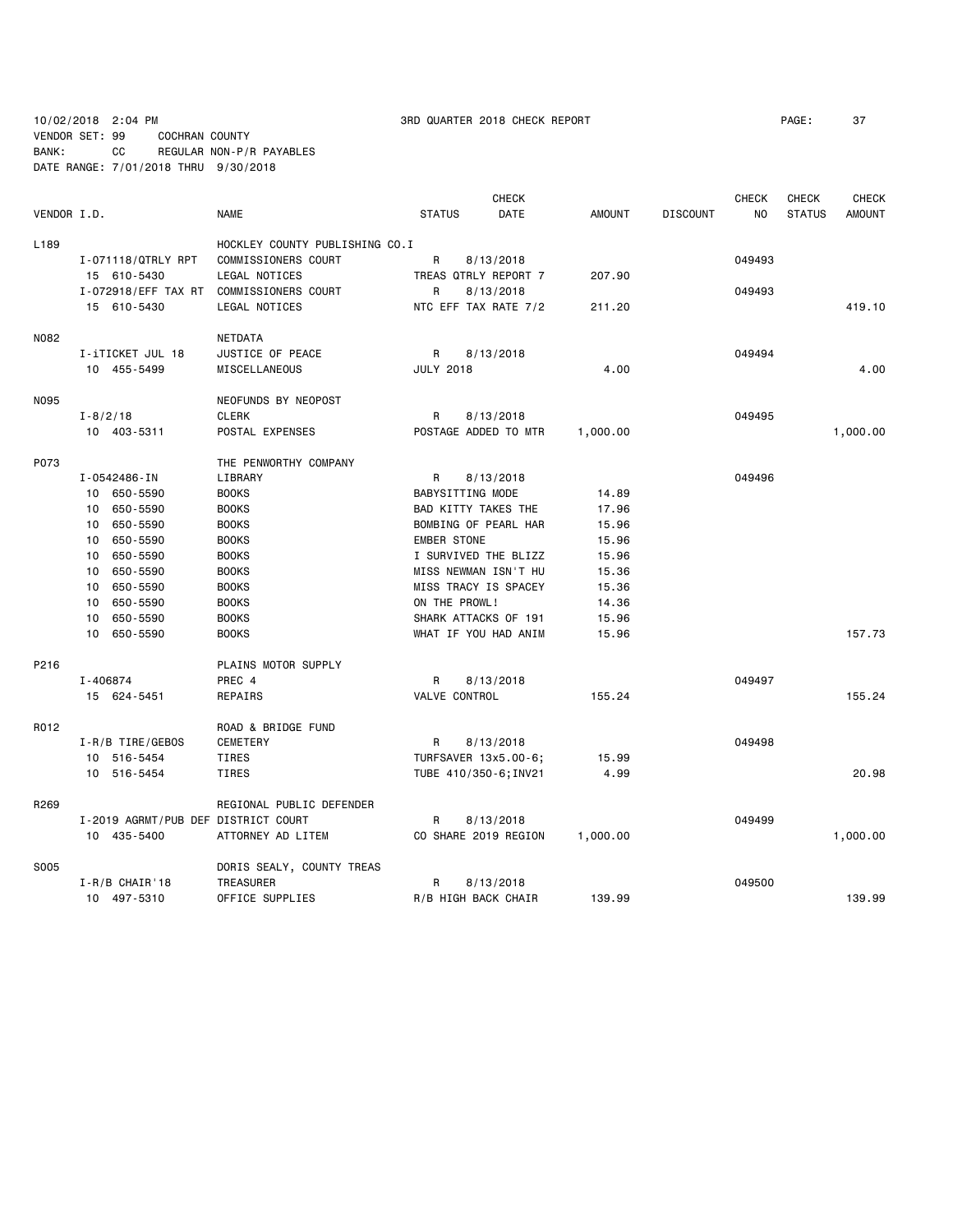### 10/02/2018 2:04 PM 3RD QUARTER 2018 CHECK REPORT PAGE: 38 VENDOR SET: 99 COCHRAN COUNTY BANK: CC REGULAR NON-P/R PAYABLES DATE RANGE: 7/01/2018 THRU 9/30/2018

|             |                |                              |                     | <b>CHECK</b>          |          |                 | <b>CHECK</b> | <b>CHECK</b>  | <b>CHECK</b>  |
|-------------|----------------|------------------------------|---------------------|-----------------------|----------|-----------------|--------------|---------------|---------------|
| VENDOR I.D. |                | <b>NAME</b>                  | <b>STATUS</b>       | DATE                  | AMOUNT   | <b>DISCOUNT</b> | NO.          | <b>STATUS</b> | <b>AMOUNT</b> |
| S047        |                | SHELL FLEET PLUS             |                     |                       |          |                 |              |               |               |
|             | I-065177891807 | <b>EXTENSION SVC</b>         | R                   | 8/13/2018             |          |                 | 049501       |               |               |
|             | 10 665-5330    | FUEL AND OIL                 |                     | 18.083GL/UNL, WICHITA | 47.00    |                 |              |               |               |
|             | 10 665-5330    | FUEL AND OIL                 |                     | 17.981GL/UNL, HENRIET | 48.55    |                 |              |               |               |
|             | 10 665-5330    | FUEL AND OIL                 | CR FED TAX          |                       | 6.60CR   |                 |              |               | 88.95         |
| S058        |                | SCOTT-MERRIMAN, INC.         |                     |                       |          |                 |              |               |               |
|             | I-062071       | <b>CLERK</b>                 | R                   | 8/13/2018             |          |                 | 049502       |               |               |
|             | 10 403-5310    | OFFICE SUPPLIES              |                     | 250/MARRIAGE LICENSE  | 519.80   |                 |              |               |               |
|             | 10 403-5310    | OFFICE SUPPLIES              | SHIPPING            |                       | 27.84    |                 |              |               | 547.64        |
| S071        |                | SCRIPT OFFICE PRODUCTS, INC. |                     |                       |          |                 |              |               |               |
|             | $I - 55165$    | AUDITOR                      | R                   | 8/13/2018             |          |                 | 049503       |               |               |
|             | 10 495-5310    | OFFICE SUPPLIES              | SIGN HERE FLAGS     |                       | 5.58     |                 |              |               |               |
|             | 10 495-5310    | OFFICE SUPPLIES              |                     | 4/BLUE ENERGEL PEN R  | 5.16     |                 |              |               |               |
|             | I-55222        | <b>TREASURER</b>             | R                   | 8/13/2018             |          |                 | 049503       |               |               |
|             | 10 497-5310    | OFFICE SUPPLIES              | DATE STAMP          |                       | 20.95    |                 |              |               |               |
|             | I-55229        | <b>CLERK</b>                 | R                   | 8/13/2018             |          |                 | 049503       |               |               |
|             | 10 403-5310    | OFFICE SUPPLIES              | 4/CORRECTION TAPE   |                       | 15.80    |                 |              |               |               |
|             | 10 403-5310    | OFFICE SUPPLIES              | DVD'S               |                       | 44.00    |                 |              |               |               |
|             | $I - 55231$    | JUVENILE PROBATION           | R                   | 8/13/2018             |          |                 | 049503       |               |               |
|             | 17 573-5499    | OPERATING EXPENSES           | STAPLER             |                       | 16.95    |                 |              |               |               |
|             | 17 573-5499    | OPERATING EXPENSES           | <b>TAPE</b>         |                       | 3.90     |                 |              |               |               |
|             | I-55235        |                              |                     |                       |          |                 |              |               |               |
|             |                | AUDITOR                      | R                   | 8/13/2018             |          |                 | 049503       |               |               |
|             | 10 495-5310    | OFFICE SUPPLIES              |                     | 2/FINGERTIP MOISTENE  | 10.30    |                 |              |               |               |
|             | 10 495-5310    | OFFICE SUPPLIES              |                     | VOID AFTER 90 DAYS S  | 21.73    |                 |              |               |               |
|             | I-55236        | TREASURER                    | R                   | 8/13/2018             |          |                 | 049503       |               |               |
|             | 10 497-5310    | OFFICE SUPPLIES              |                     | ADLSCRIPTOR II/TYPEW  | 331.63   |                 |              |               |               |
|             | $I - 55251$    | TAX A/C                      | R                   | 8/13/2018             |          |                 | 049503       |               |               |
|             | 10 499-5310    | OFFICE SUPPLIES              | 4"BINDER            |                       | 11.95    |                 |              |               |               |
|             | 10 499-5310    | OFFICE SUPPLIES              | 2"BINDER            |                       | 7.95     |                 |              |               |               |
|             | 10 499-5408    | TAX ROLL                     | 4/5"BINDER          |                       | 204.28   |                 |              |               |               |
|             | 10 499-5310    | OFFICE SUPPLIES              | 10RM/3 HOLE PUNCHED |                       | 99.50    |                 |              |               |               |
|             | $I - 55258$    | <b>ATTORNEY</b>              | R                   | 8/13/2018             |          |                 | 049503       |               |               |
|             | 10 475-5310    | OFFICE SUPPLIES              |                     | DMI01735036 EXEC DBL  | 1,378.95 |                 |              |               |               |
|             | 10 475-5310    | OFFICE SUPPLIES              |                     | BSXVL1035BLI VINYL W  | 251.95   |                 |              |               |               |
|             | 10 475-5310    | OFFICE SUPPLIES              | BLUE ENERGEL PEN    |                       | 2.95     |                 |              |               |               |
|             | I-55260        | AUDITOR/NON-DEPT'L           | R                   | 8/13/2018             |          |                 | 049503       |               |               |
|             | 10 409-5300    | COUNTY-WIDE SUPPLIES         | SHREDDER OIL        |                       | 9.95     |                 |              |               |               |
|             | 10 495-5310    | OFFICE SUPPLIES              | RED INK PAD         |                       | 10.93    |                 |              |               |               |
|             | $I - 55261$    | <b>ATTORNEY</b>              | R                   | 8/13/2018             |          |                 | 049503       |               |               |
|             | 10 475-5310    | OFFICE SUPPLIES              | 2/BLUE PEN REFILLS  |                       | 2.58     |                 |              |               |               |
|             | $I - 55265$    | <b>ATTORNEY</b>              | R                   | 8/13/2018             |          |                 | 049503       |               |               |
|             | 10 475-5310    | OFFICE SUPPLIES              | <b>BOXES</b>        |                       | 32.45    |                 |              |               |               |
|             | 10 475-5310    | OFFICE SUPPLIES              | LEAD                |                       | 1.19     |                 |              |               |               |
|             | 10 475-5310    | OFFICE SUPPLIES              | PENCIL              |                       | 5.95     |                 |              |               |               |
|             | 10 475-5310    | OFFICE SUPPLIES              | <b>ERASER</b>       |                       | 2.25     |                 |              |               |               |
|             | 10 475-5310    | OFFICE SUPPLIES              | STORAGE BOXES       |                       | 37.95    |                 |              |               |               |
|             | I-55290        | TAX A/C                      | R                   | 8/13/2018             |          |                 | 049503       |               |               |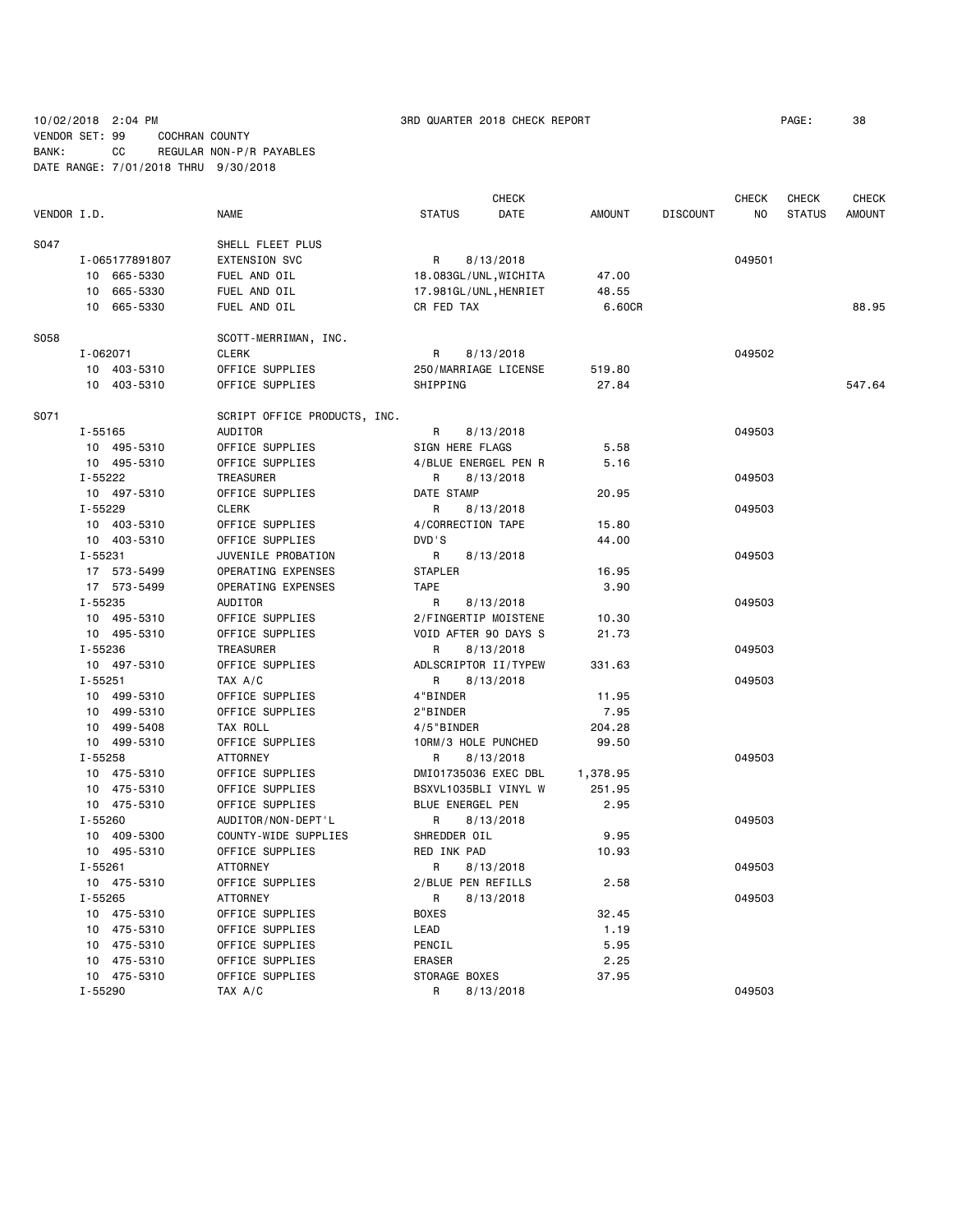### 10/02/2018 2:04 PM 3RD QUARTER 2018 CHECK REPORT PAGE: 39 VENDOR SET: 99 COCHRAN COUNTY BANK: CC REGULAR NON-P/R PAYABLES DATE RANGE: 7/01/2018 THRU 9/30/2018

|             |                              |                                                    |                      | <b>CHECK</b> |               |                 | <b>CHECK</b> | <b>CHECK</b>  | <b>CHECK</b>  |
|-------------|------------------------------|----------------------------------------------------|----------------------|--------------|---------------|-----------------|--------------|---------------|---------------|
| VENDOR I.D. |                              | <b>NAME</b>                                        | <b>STATUS</b>        | DATE         | <b>AMOUNT</b> | <b>DISCOUNT</b> | NO           | <b>STATUS</b> | <b>AMOUNT</b> |
| S071        |                              | SCRIPT OFFICE PRODUCTS                             | *CONTINUED*          |              |               |                 |              |               |               |
|             | I-55290                      | TAX A/C                                            | R                    | 8/13/2018    |               |                 | 049503       |               |               |
|             | 10 499-5310                  | OFFICE SUPPLIES                                    | WIRELESS MOUSE       |              | 22.95         |                 |              |               |               |
|             | $I - 55293$                  | <b>CLERK</b>                                       | R                    | 8/13/2018    |               |                 | 049503       |               |               |
|             | 10 403-5451                  | REPAIRS                                            | DRUM UNIT/COPIER     |              | 104.99        |                 |              |               |               |
|             | $I - 55315$                  | AUDITOR/COUNTY COURT                               | R                    | 8/13/2018    |               |                 | 049503       |               |               |
|             | 10 495-5310                  | OFFICE SUPPLIES                                    | 1/2 BX COPY PAPER    |              | 24.25         |                 |              |               |               |
|             | 10 426-5310                  | OFFICE SUPPLIES                                    | 1/2 BX COPY PAPER    |              | 24.25         |                 |              |               |               |
|             | I-55316                      | JUVENILE PROBATION                                 | R                    | 8/13/2018    |               |                 | 049503       |               |               |
|             | 17 573-5499                  | OPERATING EXPENSES                                 | 2RM/COPY PAPER       |              | 11.90         |                 |              |               |               |
|             | I-55363                      | AUDITOR                                            | R                    | 8/13/2018    |               |                 | 049503       |               |               |
|             | 10 495-5310                  | OFFICE SUPPLIES                                    | 1BX/COPY PAPER       |              | 48.50         |                 |              |               | 2,773.62      |
| S081        |                              | SIGNS ON THE GO                                    |                      |              |               |                 |              |               |               |
|             | I-118116/CAUTION K-9 SHERIFF |                                                    | R                    | 8/13/2018    |               |                 | 049505       |               |               |
|             | 10 560-5335                  | CANINE CARE & SUPPLIES                             | CAUTION K9 UNIT/#855 |              | 25.00         |                 |              |               | 25.00         |
| S431        |                              | SATELLITE TRACKING OF PEOPLE L                     |                      |              |               |                 |              |               |               |
|             | I-STPINV00049758             | JUVENILE PROBATION                                 | V                    | 8/13/2018    |               |                 | 049506       |               | 175.50        |
| S431        |                              | SATELLITE TRACKING OF PEOPLE L                     |                      |              |               |                 |              |               |               |
|             | M-CHECK                      | SATELLITE TRACKING OF PEUNPOST                     | V                    | 8/30/2018    |               |                 | 049506       |               | 175.50CR      |
| T087        |                              | TEXAS DEPARTMENT OF HEALTH                         |                      |              |               |                 |              |               |               |
|             | I-2006214                    | <b>CLERK</b>                                       | R                    | 8/13/2018    |               |                 | 049507       |               |               |
|             | 10 403-5310                  | OFFICE SUPPLIES                                    | 14 REMOTE BIRTH ACCE |              | 25.62         |                 |              |               | 25.62         |
| T175        |                              | TEXAS JAIL ASSOCIATION                             |                      |              |               |                 |              |               |               |
|             | I-DUES/2018 ROSA             | SHERIFF                                            | R                    | 8/13/2018    |               |                 | 049508       |               |               |
|             | 10 560-5481                  | DUES AND REGISTRATION                              | MEMBERSHIP FEE/ROSA  |              | 30.00         |                 |              |               | 30.00         |
| T295        |                              | TRUECORE BEHAVIORAL SOLUTIONS,                     |                      |              |               |                 |              |               |               |
|             | I-COCHRAN 0718-B             | JUVENILE PROBATION                                 | R                    | 8/13/2018    |               |                 | 049509       |               |               |
|             | 17 573-5413.001              | Inter-Cnty Contr TELECOUNSEL'GTele-cons'g Jul'18 F |                      |              | 361.16        |                 |              |               | 361.16        |
| T301        |                              | RUGGED COMPUTING, INC.dba                          |                      |              |               |                 |              |               |               |
|             | I-100019088                  | SHERIFF                                            | R                    | 8/13/2018    |               |                 | 049510       |               |               |
|             | 10 560-5310                  | OFFICE SUPPLIES                                    | PANASONIC CF-31 IN-C |              | 647.99        |                 |              |               |               |
|             | 560-5310<br>10               | OFFICE SUPPLIES                                    | PK-K9PFK-FX7YC/T.GAL |              |               |                 |              |               |               |
|             | 10 560-5310                  | OFFICE SUPPLIES                                    | SHIPPING             |              | 39.90         |                 |              |               | 687.89        |
| U040        |                              | US FOODS INC                                       |                      |              |               |                 |              |               |               |
|             | I-4492705                    | NON-DEPT'L                                         | R                    | 8/13/2018    |               |                 | 049511       |               |               |
|             | 10 409-5300                  | COUNTY-WIDE SUPPLIES                               | 1CS/TEA              |              | 17.54         |                 |              |               |               |
|             | 10 409-5300                  | COUNTY-WIDE SUPPLIES                               | 1/DECANTER CLR W/BLK |              | 23.00         |                 |              |               |               |
|             | 10 409-5300                  | COUNTY-WIDE SUPPLIES                               | 2CS/COFFEE           |              | 70.20         |                 |              |               | 110.74        |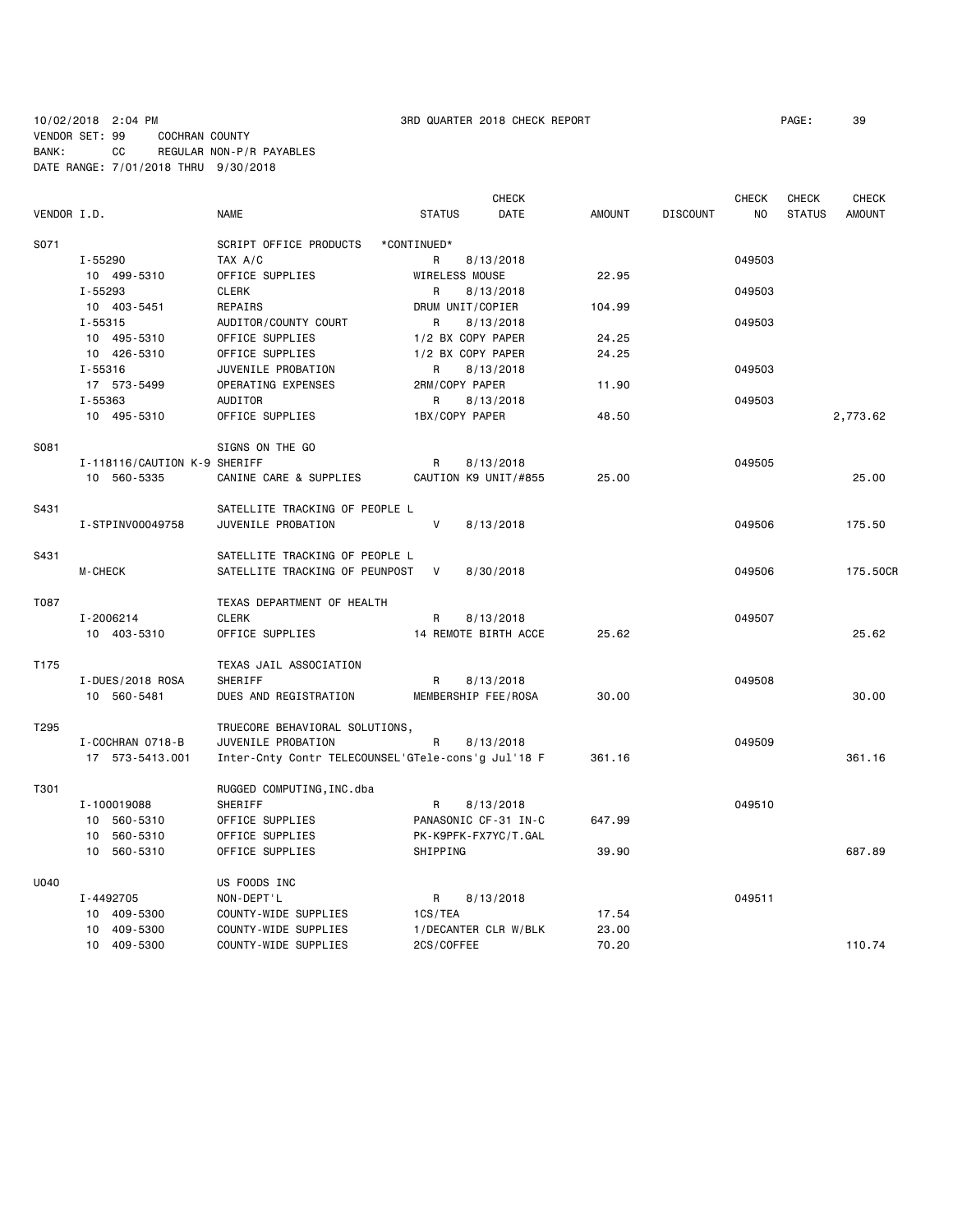10/02/2018 2:04 PM 3RD QUARTER 2018 CHECK REPORT PAGE: 40 VENDOR SET: 99 COCHRAN COUNTY BANK: CC REGULAR NON-P/R PAYABLES

DATE RANGE: 7/01/2018 THRU 9/30/2018

**CHECK CHECK CHECK CHECK CHECK CHECK CHECK** VENDOR I.D. NAME STATUS DATE AMOUNT DISCOUNT NO STATUS AMOUNT WO55 WINDSTREAM COMMUNICATIONS SW I-266-5215/JULY 18 EXTENSION SVC R 8/13/2018 049512 10 665-5420 TELECOMMUNICATIONS SERVICES/3 LINES 146.38 10 665-5420 TELECOMMUNICATIONS FEES 58.42 10 665-5420 TELECOMMUNICATIONS LONG DISTANCE SVC 0.71 205.51 WO70 R D WALLACE OIL CO INC I-12520010 JUL18 CEMETERY R 8/13/2018 049513 10 516-5451 REPAIR ST INSP/2010 FORD #7 10.00 10 516-5330 FUEL & OIL 27.45GL/REG ETH 7/3 66.32 10 516-5330 FUEL & OIL 26.002GL/REG ETH 7/3 65.43 I-12520019 JUL18 PARK/AIRPORT R 8/13/2018 049513 30 518-5330 FUEL & OIL 24.005GL/REG ETH 7/1 60.40 10 660-5330 FUEL AND OIL 26.002GL/REG ETH 7/2 65.43 I-12520021 JUL18 PREC 3 R 8/13/2018 049513 15 623-5330 FUEL AND OIL 24.1GL/UNL 7/3 59.65 15 623-5330 FUEL AND OIL 758GL/DYED DIESEL 7/ 1,902.58 15 623-5330 FUEL AND OIL 3/POWER SVC 35.85 15 623-5330 FUEL AND OIL 365GL/DYED DIESEL 7/ 938.05 15 623-5330 FUEL AND OIL 2/POWER SVC 23.90 15 623-5330 FUEL AND OIL 29.1GL/UNL 7/21 72.02 15 623-5451 REPAIRS ST INSP&FORM/#0069 ' 10.00 15 623-5330 FUEL AND OIL 916.1GL/DYED DIESEL 2,345.22 15 623-5330 FUEL AND OIL 4/POWER SVC 47.80 15 623-5330 FUEL AND OIL 102.7GL/REG ETH 7/2 233.33 15 623-5330 FUEL AND OIL 40.5GL/REG ETH 7/31 92.02 I-12520030 JUL18 PREC 1 R 8/13/2018 CASES 2049513 15 621-5330 FUEL & OIL 44.7GL/DYED DIESEL 7 109.96 15 621-5330 FUEL & OIL 64.6GL/DYED DIESEL 7 162.79 15 621-5330 FUEL & OIL 65.7GL/DYED DIESEL 7 165.57 15 621-5330 FUEL & OIL 75.4GL/DYED DIESEL 7 190.01 15 621-5330 FUEL & OIL 89.2GL/DYED DIESEL 7 224.78 15 621-5330 FUEL & OIL 64.6GL/DYED DIESEL 7 162.79 15 621-5330 FUEL & OIL 63.7GL/DYED DIESEL 7 160.52 15 621-5330 FUEL & OIL 67GL/DYED DIESEL 7/2 168.84 15 621-5330 FUEL & OIL 52.6GL/DYED DIESEL 7 132.55 15 621-5330 FUEL & OIL 49.1GL/DYED DIESEL 7 123.74 15 621-5330 FUEL & OIL 47.8GL/DYED DIESEL 7 120.46 15 621-5330 FUEL & OIL 80.7GL/DYED DIESEL 7 203.36 15 621-5330 FUEL & OIL 82GL/DYED DIESEL 7/3 204.18 15 621-5330 FUEL & OIL 25.64GL/REG ETH 7/16 64.52 15 621-5330 FUEL & OIL 1.979GL/REG ETH 7/24 4.78 15 621-5330 FUEL & OIL 25.178GL/REG ETH 7/2 60.85 I-12520032 JUL18 PREC 2 R 8/13/2018 049513 15 622-5451 REPAIRS 7GL/15W-40 114.80 15 622-5330 FUEL AND OIL 871GL/DYED DIESEL 7/ 2,238.48 15 622-5451 REPAIRS 9GL/ROTELLA 15W40 151.47 15 622-5330 FUEL AND OIL 3/DEF 31.50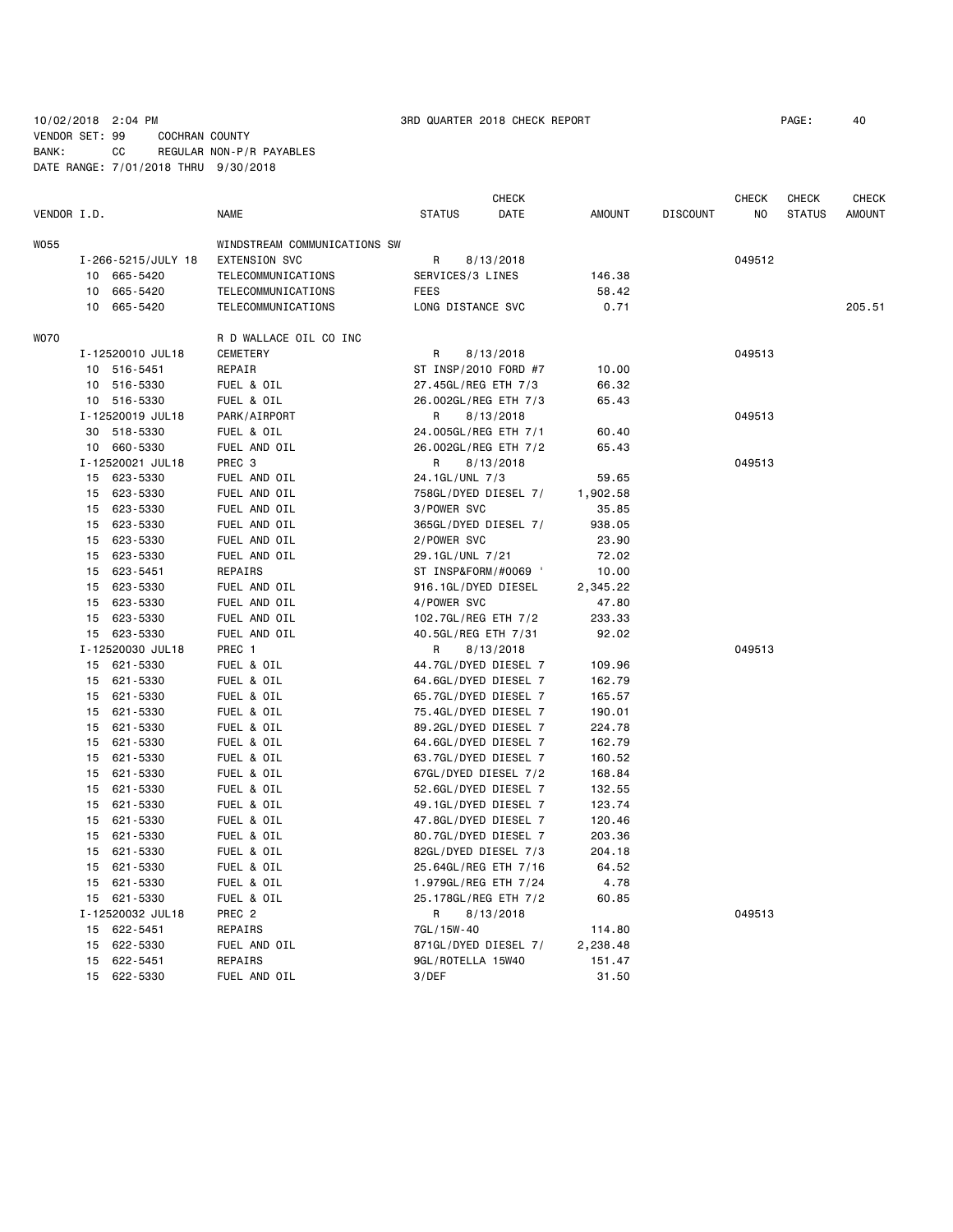### 10/02/2018 2:04 PM 3RD QUARTER 2018 CHECK REPORT PAGE: 41 VENDOR SET: 99 COCHRAN COUNTY BANK: CC REGULAR NON-P/R PAYABLES DATE RANGE: 7/01/2018 THRU 9/30/2018

|             |                     |                        | <b>CHECK</b>          |               |                 | <b>CHECK</b> | <b>CHECK</b>  | <b>CHECK</b>  |
|-------------|---------------------|------------------------|-----------------------|---------------|-----------------|--------------|---------------|---------------|
| VENDOR I.D. |                     | <b>NAME</b>            | <b>STATUS</b><br>DATE | <b>AMOUNT</b> | <b>DISCOUNT</b> | NO.          | <b>STATUS</b> | <b>AMOUNT</b> |
| <b>WO70</b> |                     | R D WALLACE OIL CO INC | *CONTINUED*           |               |                 |              |               |               |
|             | I-12520032 JUL18    | PREC <sub>2</sub>      | R<br>8/13/2018        |               |                 | 049513       |               |               |
|             | 15 622-5330         | FUEL AND OIL           | 23.513GL/REG ETH 7/5  | 65.01         |                 |              |               |               |
|             | 622-5330<br>15      | FUEL AND OIL           | 15GL/REG ETH 7/13     | 41.47         |                 |              |               |               |
|             | 15 622-5330         | FUEL AND OIL           | 22.016GL/REG ETH 7/1  | 60.86         |                 |              |               |               |
|             | 15 622-5330         | FUEL AND OIL           | 14.003GL/REG ETH 7/2  | 38.72         |                 |              |               |               |
|             | I-12520041 JUL18    | PREC 4                 | 8/13/2018<br>R        |               |                 | 049513       |               |               |
|             | 15 624-5451         | REPAIRS                | ST INSP&FORM/#8624    | 10.00         |                 |              |               |               |
|             | 15 624-5451         | <b>REPAIRS</b>         | TOTAL SYN 0/20        | 70.20         |                 |              |               |               |
|             | 624-5330<br>15      | FUEL AND OIL           | 841.1GL/DYED DIESEL   | 2,161.63      |                 |              |               |               |
|             | 624-5330<br>15      | FUEL AND OIL           | 3/POWER SVC           | 35.85         |                 |              |               |               |
|             | 624-5330<br>15      | FUEL AND OIL           | 10/DEF                | 107.50        |                 |              |               |               |
|             | 624-5330<br>15      | FUEL AND OIL           | 27.801GL/REG ETH 7/1  | 69.95         |                 |              |               |               |
|             | 15 624-5330         | FUEL AND OIL           | 23.001GL/PREMIUM ETH  | 60.17         |                 |              |               |               |
|             | 15 624-5330         | FUEL AND OIL           | TAX ADJ               | 0.11          |                 |              |               |               |
|             | I-12520043 JUL18    | SHERIFF                | R<br>8/13/2018        |               |                 | 049513       |               |               |
|             | 10 560-5330         | FUEL AND OIL           | 1,307.409GL/REG ETH   | 3,120.79      |                 |              |               |               |
|             | I-12520241 JUL18    | <b>EXTENSION SVC</b>   | 8/13/2018<br>R        |               |                 | 049513       |               |               |
|             | 10 665-5330         | FUEL AND OIL           | 22.319GL/REG ETH 7/8  | 53.92         |                 |              |               |               |
|             | 10 665-5330         | FUEL AND OIL           | 21.318GL/REG ETH 7/1  | 53.63         |                 |              |               |               |
|             | I-12520250 JUL18    | JUVENILE PROBATION     | 8/13/2018<br>R        |               |                 | 049513       |               |               |
|             | 17 573-5499         | OPERATING EXPENSES     | ST INSP&FORM/#7220 7  | 10.00         |                 |              |               |               |
|             | I-12520261 JUL18    | <b>VETERANS SVC</b>    | R<br>8/13/2018        |               |                 | 049513       |               |               |
|             | 10 405-5330         | FUEL AND OIL           | 26.001GL/REG ETH 6/2  | 63.84         |                 |              |               | 16,847.60     |
| A178        |                     | AMAZON                 |                       |               |                 |              |               |               |
|             | C-895568465667/ATTY | <b>ATTORNEY</b>        | R<br>8/30/2018        |               |                 | 049538       |               |               |
|             | 10 475-5310         | OFFICE SUPPLIES        | REF/HALTER ED-600/DE  | 169,99CR      |                 |              |               |               |
|             | 10 475-5310         | OFFICE SUPPLIES        | REF/SHIPPING/DAMAGED  | 27.20CR       |                 |              |               |               |
|             | I-456938555867      | <b>PARK</b>            | 8/30/2018<br>R        |               |                 | 049538       |               |               |
|             | 10 660-5332         | CUSTODIAL SUPPLIES     | 5GL/TIRE BEAD SEATER  | 75.00         |                 |              |               |               |
|             | I-463867853538      | LIBRARY                | R<br>8/30/2018        |               |                 | 049538       |               |               |
|             | 10 650-5590         | <b>BOOKS</b>           | BEAUTY'S RELEASE      | 16.00         |                 |              |               |               |
|             | 650-5499<br>10      | MISCELLANEOUS          | <b>POPCORN</b>        | 27.98         |                 |              |               |               |
|             | 650-5590<br>10      | <b>BOOKS</b>           | LOST (HOUSE OF NIGHT  | 13.28         |                 |              |               |               |
|             | 650-5590<br>10      | <b>BOOKS</b>           | THE LAST TIME I LIED  | 15.60         |                 |              |               |               |
|             | 10<br>650-5590      | <b>BOOKS</b>           | THE LIGHTNING THIEF   | 9.89          |                 |              |               |               |
|             | 650-5590<br>10      | <b>BOOKS</b>           | BEAUTY'S PUNISHMENT   | 16.00         |                 |              |               |               |
|             | 650-5590<br>10      | <b>BOOKS</b>           | DOUBLE BLIND          | 20.28         |                 |              |               |               |
|             | 10 650-5590         | <b>BOOKS</b>           | THREE MINUTES         | 18.35         |                 |              |               |               |
|             | I-64576/SHREDDER    | SHERIFF                | 8/30/2018<br>R        |               |                 | 049538       |               |               |
|             | 10 560-5310         | OFFICE SUPPLIES        | FELLOWES SHREDDER/#C  | 1,549.00      |                 |              |               |               |
|             | I-786868884848      | SHERIFF                | R<br>8/30/2018        |               |                 | 049538       |               |               |
|             | 10 560-5335         | CANINE CARE & SUPPLIES | 2/"SHERIFF K-9" PATC  | 29.00         |                 |              |               |               |
|             | 560-5335<br>10      | CANINE CARE & SUPPLIES | SHIPPING              | 5.90          |                 |              |               |               |
|             | I-84659869978       | NON-DEPT'L/ATTORNEY    | 8/30/2018<br>R        |               |                 | 049538       |               |               |
|             | 409-5420<br>10      | TELECOMMUNICATIONS     | NETGEAR FIREWALL/PHO  | 159.95        |                 |              |               |               |
|             | 10 409-5420         | TELECOMMUNICATIONS     | SHIPPING              | 9.96          |                 |              |               |               |
|             |                     |                        |                       |               |                 |              |               |               |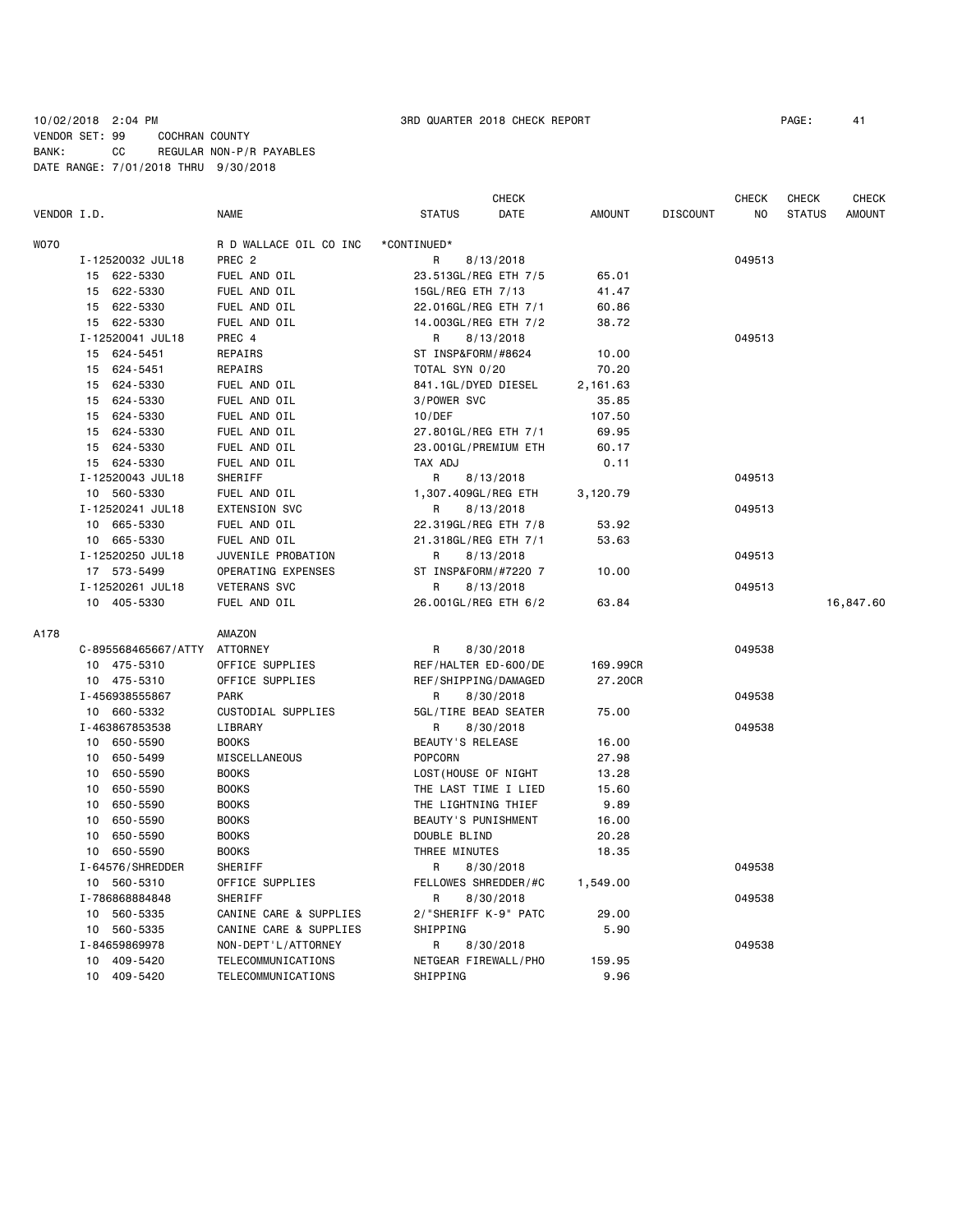10/02/2018 2:04 PM 3RD QUARTER 2018 CHECK REPORT PAGE: 42 VENDOR SET: 99 COCHRAN COUNTY BANK: CC REGULAR NON-P/R PAYABLES DATE RANGE: 7/01/2018 THRU 9/30/2018

|             |                 |                           |                        | <b>CHECK</b> |               |                 | <b>CHECK</b> | <b>CHECK</b>  | <b>CHECK</b>  |
|-------------|-----------------|---------------------------|------------------------|--------------|---------------|-----------------|--------------|---------------|---------------|
| VENDOR I.D. |                 | <b>NAME</b>               | <b>STATUS</b>          | DATE         | <b>AMOUNT</b> | <b>DISCOUNT</b> | NO           | <b>STATUS</b> | <b>AMOUNT</b> |
| A178        |                 | AMAZON                    | *CONTINUED*            |              |               |                 |              |               |               |
|             | I-84659869978   | NON-DEPT'L/ATTORNEY       | R                      | 8/30/2018    |               |                 | 049538       |               |               |
|             | 10 475-5310     | OFFICE SUPPLIES           | AVERY ADDRESS LABELS   |              | 25.36         |                 |              |               |               |
|             | 10 409-5300     | COUNTY-WIDE SUPPLIES      | 374PC LETTERS/MSG BO   |              | 14.49         |                 |              |               |               |
|             | I-993759335834  | ATTORNEY                  | R                      | 8/30/2018    |               |                 | 049538       |               |               |
|             | 10 475-5310     | OFFICE SUPPLIES           | HALTER ED-600 DESK E   |              | 169.99        |                 |              |               |               |
|             | 10 475-5310     | OFFICE SUPPLIES           | SHIPPING               |              | 27.20         |                 |              |               | 2,006.04      |
| B026        |                 | BLEDSOE WATER SUPPLY CORP |                        |              |               |                 |              |               |               |
|             | $I - 3004$ 8/18 | PREC <sub>3</sub>         | R                      | 8/30/2018    |               |                 | 049540       |               |               |
|             | 15 623-5440     | UTILITIES                 | 1,595GL WATER JULY18   |              | 20.10         |                 |              |               | 20.10         |
| B286        |                 | BRENT'S TINT & OFFROAD    |                        |              |               |                 |              |               |               |
|             | I-3347          | SHERIFF                   | R                      | 8/30/2018    |               |                 | 049541       |               |               |
|             | 10 560-5571     | CAPITAL OUTLAY            | TINT/'18 CHEVY $P/U$ # |              | 150.00        |                 |              |               |               |
|             | 10 560-5571     | CAPITAL OUTLAY            | STEP BARS              |              | 199.00        |                 |              |               | 349.00        |
| C022        |                 | COMMERCIAL PRINTING COMPA |                        |              |               |                 |              |               |               |
|             | I-20823         | SHERIFF                   | R                      | 8/30/2018    |               |                 | 049542       |               |               |
|             | 10 560-5310     | OFFICE SUPPLIES           | 500/2-SIDED GENERIC    |              | 73.00         |                 |              |               | 73.00         |
| C064        |                 | CITY OF MORTON F D        |                        |              |               |                 |              |               |               |
|             | I-APRIL 2018    | PUBLIC SAFETY*OTHER       | R                      | 8/30/2018    |               |                 | 049543       |               |               |
|             | 10 580-5414     | FIRE PROTECTION CONTRACTS | CR197; GRASS 4/2       |              | 350.00        |                 |              |               |               |
|             | 10 580-5414     | FIRE PROTECTION CONTRACTS | S214/1585; GRASS 4/12  |              | 350.00        |                 |              |               |               |
|             | 580-5414<br>10  | FIRE PROTECTION CONTRACTS | 1585/S OF WF; GRASS 4  |              | 350.00        |                 |              |               |               |
|             | 580-5414<br>10  | FIRE PROTECTION CONTRACTS | W114/CR155;GRASS 4/1   |              | 350.00        |                 |              |               |               |
|             | 10<br>580-5414  | FIRE PROTECTION CONTRACTS | CR1330/CR195; GRASS 4  |              |               |                 |              |               |               |
|             | 10 580-5414     | FIRE PROTECTION CONTRACTS | S214/E1585; OIL TANK   |              | 350.00        |                 |              |               |               |
|             | I-JULY 2018     | PUBLIC SAFETY*OTHER       | R                      | 8/30/2018    |               |                 | 049543       |               |               |
|             | 10 580-5414     | FIRE PROTECTION CONTRACTS | 1780/301; GRASS 7/9    |              | 350.00        |                 |              |               |               |
|             | 10 580-5414     | FIRE PROTECTION CONTRACTS | 2080/CR120; HOUSE 7/2  |              | 350.00        |                 |              |               |               |
|             | 580-5414<br>10  | FIRE PROTECTION CONTRACTS | 2080/CR120;GRASS 7/2   |              | 350.00        |                 |              |               |               |
|             | 580-5414<br>10  | FIRE PROTECTION CONTRACTS | 1585/214;GRASS 7/23    |              | 350.00        |                 |              |               |               |
|             | 10 580-5414     | FIRE PROTECTION CONTRACTS | CR105/CR34; GRASS 7/3  |              | 350.00        |                 |              |               |               |
|             | I-JUNE 2018     | PUBLIC SAFETY*OTHER       | R                      | 8/30/2018    |               |                 | 049543       |               |               |
|             | 10 580-5414     | FIRE PROTECTION CONTRACTS | 596/CR44 GRASS; 6/9    |              | 350.00        |                 |              |               |               |
|             | 10 580-5414     | FIRE PROTECTION CONTRACTS | 596/CR44 TREES;6/9     |              | 350.00        |                 |              |               |               |
|             | I-MAY 2018      | PUBLIC SAFETY*OTHER       | R                      | 8/30/2018    |               |                 | 049543       |               |               |
|             | 10 580-5414     | FIRE PROTECTION CONTRACTS | E125/CR 165-177; GRAS  |              | 350.00        |                 |              |               |               |
|             | 580-5414<br>10  | FIRE PROTECTION CONTRACTS | CR44/N214; FARM 5/11   |              | 350.00        |                 |              |               |               |
|             | 10<br>580-5414  | FIRE PROTECTION CONTRACTS | CR 57/1585; GRASS 5/1  |              | 350.00        |                 |              |               |               |
|             | 10 580-5414     | FIRE PROTECTION CONTRACTS | 3 E OF LEHMAN/125;GR   |              | 350.00        |                 |              |               | 5,600.00      |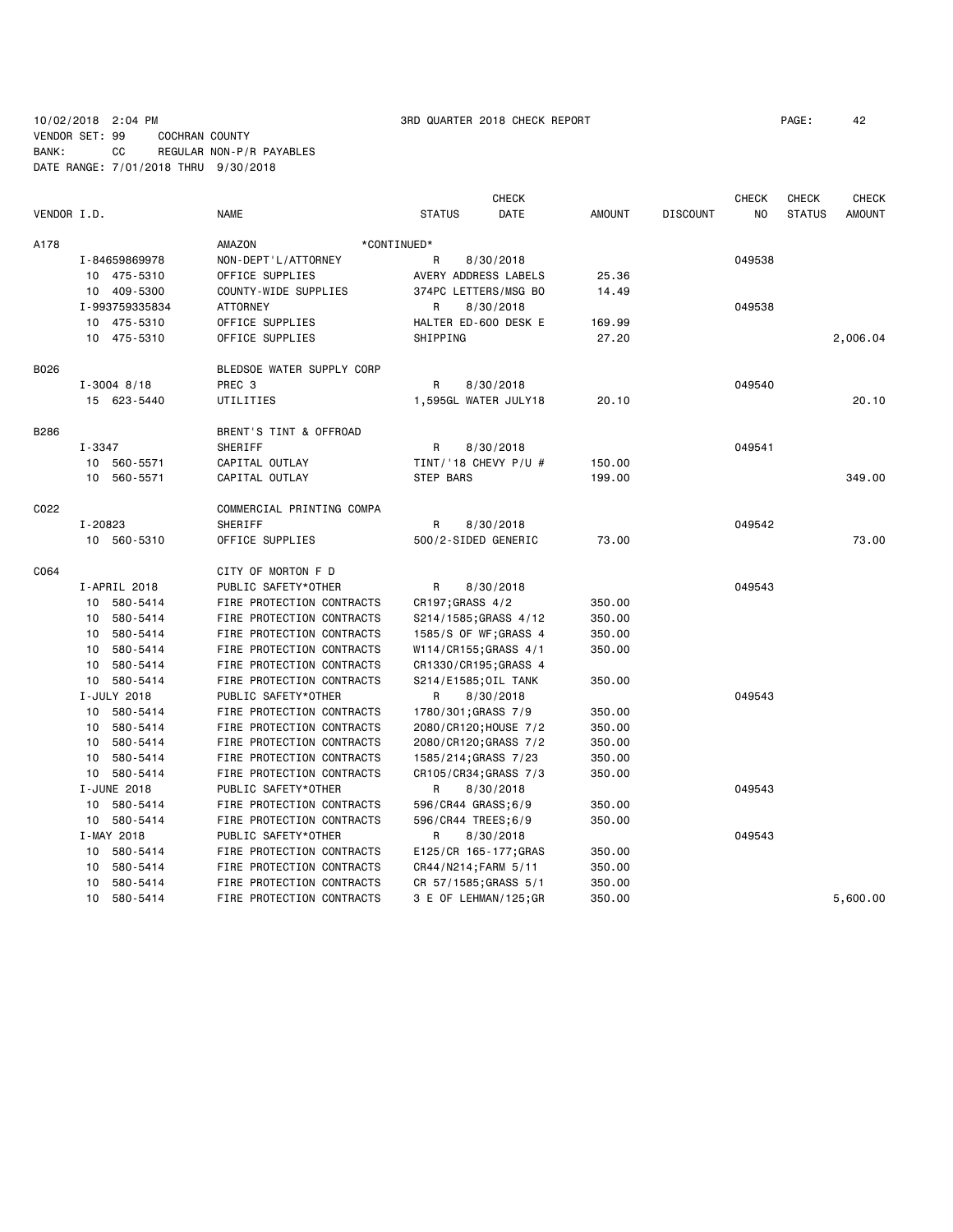### VENDOR SET: 99 COCHRAN COUNTY BANK: CC REGULAR NON-P/R PAYABLES

DATE RANGE: 7/01/2018 THRU 9/30/2018

|             |              |               |                                |                     | <b>CHECK</b>          |               |                 | <b>CHECK</b> | <b>CHECK</b>  | <b>CHECK</b>  |
|-------------|--------------|---------------|--------------------------------|---------------------|-----------------------|---------------|-----------------|--------------|---------------|---------------|
| VENDOR I.D. |              |               | <b>NAME</b>                    | <b>STATUS</b>       | DATE                  | <b>AMOUNT</b> | <b>DISCOUNT</b> | NO.          | <b>STATUS</b> | <b>AMOUNT</b> |
| C340        |              |               | COUNTY INFORMATION RESOURCE AG |                     |                       |               |                 |              |               |               |
|             |              | I-S0P009439   | NON-DEPT'L                     | R                   | 8/30/2018             |               |                 | 049544       |               |               |
|             |              | 10 409-5420   | <b>TELECOMMUNICATIONS</b>      | 29 EMAIL ACCTS JULY |                       | 58.00         |                 |              |               | 58.00         |
| C367        |              |               | COMPUTER TRANSITION SERVICES,  |                     |                       |               |                 |              |               |               |
|             | $C - 169173$ |               | NON-DEPT'L                     | R                   | 8/30/2018             |               |                 | 049545       |               |               |
|             |              | 10 409-5451   | REPAIRS                        |                     | REF MILEAGE/90MI @.5  | 49.05CR       |                 |              |               |               |
|             | $I - 169113$ |               | SHERIFF/ATTORNEY/NON-DEPT'L    | R                   | 8/30/2018             |               |                 | 049545       |               |               |
|             |              | 10 475-5411   | MAINTENANCE CONTRACTS          |                     | 1.5HRS/SETUP WRKSTN/  | 145.50        |                 |              |               |               |
|             | 10           | 475-5411      | MAINTENANCE CONTRACTS          | .75HRS/TRAVEL       |                       | 36.38         |                 |              |               |               |
|             | 10           | 560-5452      | OFFICE EQUIPMENT REPAIR        | .75HRS/TRAVEL       |                       | 36.37         |                 |              |               |               |
|             |              | 10 560-5452   | OFFICE EQUIPMENT REPAIR        |                     | 1.75HRS/CK OMNIX,CAM  | 169.75        |                 |              |               |               |
|             | 10           | 560-5452      | OFFICE EQUIPMENT REPAIR        |                     | 1HR/CK WATCHGUARD/LI  | 97.00         |                 |              |               |               |
|             | 10           | 560-5451      | MACHINERY-NON-OFFICE REPAIR    | 2.5HRS TO/FR MORTON |                       | 111.26        |                 |              |               |               |
|             | 10           | 560-5452      | OFFICE EQUIPMENT REPAIR        |                     | USB TO ETHERNET ADAP  | 30.76         |                 |              |               |               |
|             | 10           | 409-5451      | REPAIRS                        |                     | 162MI TO/FR MORTON 8  | 88.29         |                 |              |               |               |
|             | 10           | 409-5451      | REPAIRS                        |                     | 129MI LVND/MRTN, TO L | 70.31         |                 |              |               |               |
|             | 10           | 409-5451      | REPAIRS                        |                     | SEE ALSO CM #C-16917  |               |                 |              |               | 736.57        |
| C384        |              |               | CHEMAQUA                       |                     |                       |               |                 |              |               |               |
|             |              | I-3237905     | <b>COURTHOUSE</b>              | R                   | 8/30/2018             |               |                 | 049546       |               |               |
|             |              | 10 510-5411   | MAINTENANCE CONTRACTS          |                     | WATER TREATMENT AUG1  | 120.00        |                 |              |               | 120,00        |
| C402        |              |               | CSI, LUBBOCK                   |                     |                       |               |                 |              |               |               |
|             | I-3757       |               | ATTORNEY/COURTHOUSE            | R                   | 8/30/2018             |               |                 | 049547       |               |               |
|             |              | 10 475-5420   | TELECOMMUNICATIONS             |                     | 3HRS/RUN FAX LINE FR  | 255.00        |                 |              |               |               |
|             |              | 10 510-5451   | REPAIR                         |                     | 3HRS/FIX CABLE FOR D  | 255.00        |                 |              |               |               |
|             |              | 10 510-5451   | REPAIR                         | CABLE CAT 6         |                       | 37.70         |                 |              |               |               |
|             |              | 10 510-5451   | REPAIR                         |                     | SURFACE MOUNT RACEWA  | 19.50         |                 |              |               |               |
|             | 10           | 510-5451      | REPAIR                         | SURFACE MOUNT BOX   |                       | 6.35          |                 |              |               |               |
|             |              | 10 510-5451   | REPAIR                         |                     | PANDUIT CAT 6 MODULE  | 10.05         |                 |              |               |               |
|             |              | 10 510-5451   | REPAIR                         | MINI-COM WALL PLATE |                       | 2.40          |                 |              |               |               |
|             | 10           | 510-5451      | REPAIR                         |                     | MINI-COM BLANK INSER  | 0.30          |                 |              |               |               |
|             | 10           | 510-5451      | REPAIR                         | 2/TRAVEL            |                       | 170.00        |                 |              |               | 756.30        |
| D016        |              |               | DELL MARKETING LP              |                     |                       |               |                 |              |               |               |
|             |              | I-10259583623 | <b>ATTORNEY</b>                | R                   | 8/30/2018             |               |                 | 049548       |               |               |
|             |              | 10 475-5310   | OFFICE SUPPLIES                |                     | LOGITECH KEYBOARD/MO  | 53.56         |                 |              |               |               |
|             |              | I-10262658412 | <b>ATTORNEY</b>                | R                   | 8/30/2018             |               |                 | 049548       |               |               |
|             |              | 10 475-5310   | OFFICE SUPPLIES                | DELL ULTRASHARP 24" |                       | 248.49        |                 |              |               |               |
|             |              | 10 475-5310   | OFFICE SUPPLIES                | BKVZ5N2             |                       |               |                 |              |               |               |
|             | 10           | 475-5310      | OFFICE SUPPLIES                |                     | EXT USB SLIM DVD/DW3  | 41.39         |                 |              |               |               |
|             | 10           | 475-5310      | OFFICE SUPPLIES                |                     | LOGITECH MK550 KEYBO  | 53.94         |                 |              |               |               |
|             | 10           | 475-5310      | OFFICE SUPPLIES                |                     | OPTIPLEX 5060 MICROF  | 729.48        |                 |              |               |               |
|             |              | 10 475-5310   | OFFICE SUPPLIES                | TAG#HN088R2         |                       |               |                 |              |               | 1,126.86      |

### 10/02/2018 2:04 PM 3RD QUARTER 2018 CHECK REPORT PAGE: 43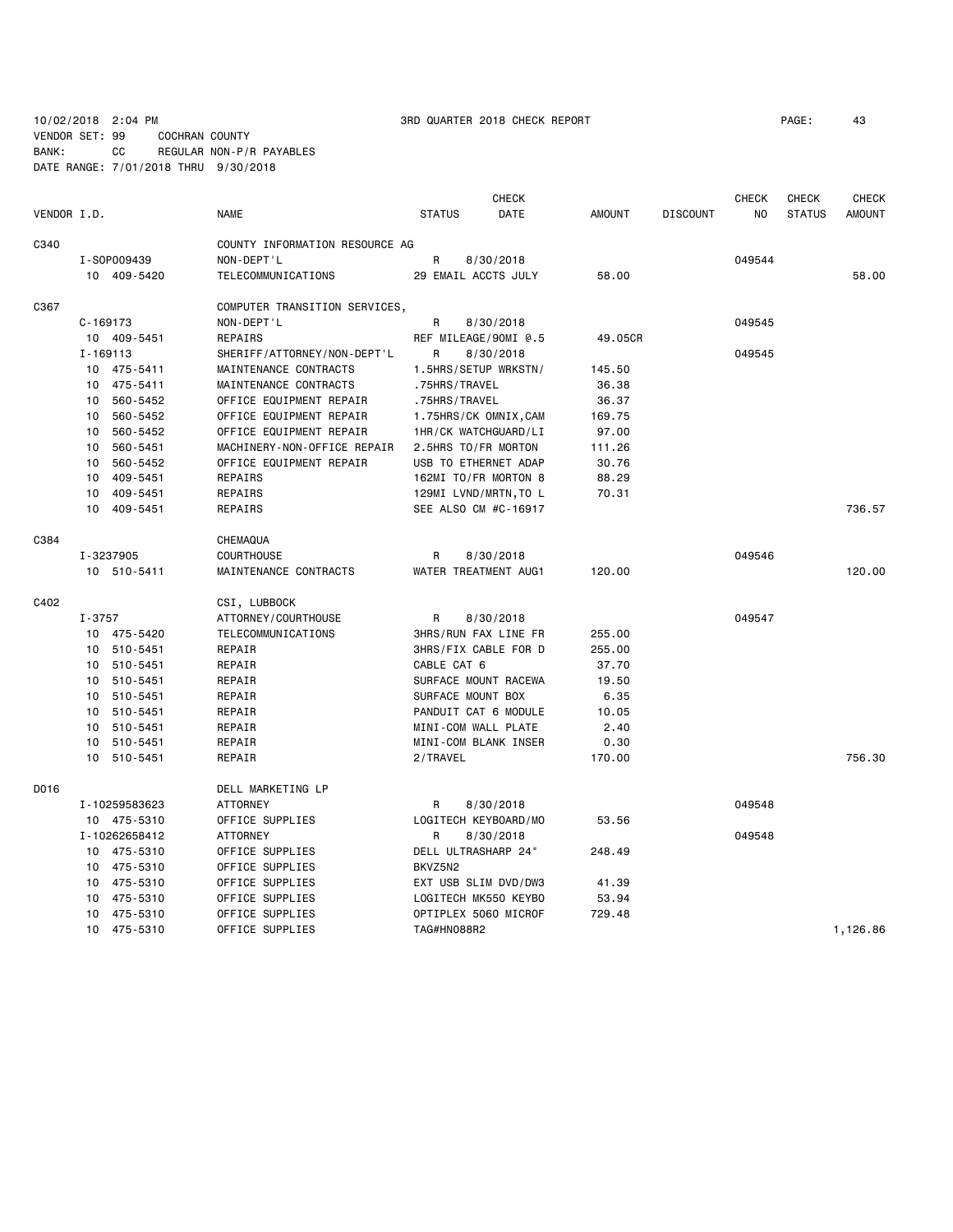### 10/02/2018 2:04 PM 3RD QUARTER 2018 CHECK REPORT PAGE: 44 VENDOR SET: 99 COCHRAN COUNTY

BANK: CC REGULAR NON-P/R PAYABLES DATE RANGE: 7/01/2018 THRU 9/30/2018

|             |                     |                           |                       | <b>CHECK</b> |               |                 | <b>CHECK</b> | <b>CHECK</b>  | <b>CHECK</b>  |
|-------------|---------------------|---------------------------|-----------------------|--------------|---------------|-----------------|--------------|---------------|---------------|
| VENDOR I.D. |                     | <b>NAME</b>               | <b>STATUS</b>         | DATE         | <b>AMOUNT</b> | <b>DISCOUNT</b> | NO           | <b>STATUS</b> | <b>AMOUNT</b> |
| D023        |                     | PHILIP J. DAVIS, PH.D.    |                       |              |               |                 |              |               |               |
|             | I-R.OCHOA'18        | SHERIFF                   | R                     | 8/30/2018    |               |                 | 049549       |               |               |
|             | 10 560-5499         | MISCELLANEOUS             | TCOLE EXAM/RUBEN OCH  |              | 195.00        |                 |              |               | 195.00        |
| D048        |                     | DATA-LINE OFFICE SYSTEMS  |                       |              |               |                 |              |               |               |
|             | I-IN88782           | <b>EXTENSION SVC</b>      | R                     | 8/30/2018    |               |                 | 049550       |               |               |
|             | 10 665-5411         | MAINTENANCE CONTRACTS     | COPIER MAINT 8/5-9/4  |              | 33.00         |                 |              |               |               |
|             | I-IN89309           | LIBRARY                   | R                     | 8/30/2018    |               |                 | 049550       |               |               |
|             | 10 650-5411         | MAINTENANCE CONTRACTS     | COPIER MAINT 8/21-9/  |              | 37.50         |                 |              |               |               |
|             | 650-5411<br>10      | MAINTENANCE CONTRACTS     | 133 COLOR COPIES 7/2  |              | 13.30         |                 |              |               | 83.80         |
| D196        |                     | JORGE DE LA CRUZ, SHERIFF |                       |              |               |                 |              |               |               |
|             | I-082318            | JAIL                      | R                     | 8/30/2018    |               |                 | 049551       |               |               |
|             | 10 512-5392         | MISCELLANEOUS SUPPLIES    | PALMOLIVE/FAM\$ 7/30  |              | 5.00          |                 |              |               |               |
|             | 512-5333<br>10      | FOOD-PRISONERS            | 10LBS/POTATOES/ALLSU  |              | 2.99          |                 |              |               |               |
|             | 10 512-5333         | FOOD-PRISONERS            | 2/MILK/ALLSUPS 8/3    |              | 5.98          |                 |              |               |               |
|             | 10 512-5333         | FOOD-PRISONERS            | 4/EGGS/ALLSUPS 8/4    |              | 11.96         |                 |              |               |               |
|             | 512-5333<br>10      | FOOD-PRISONERS            | 12/BREAD/ALLSUPS 8/6  |              | 9.54          |                 |              |               |               |
|             | 512-5333<br>10      | FOOD-PRISONERS            | 2/MILK/ALLSUPS        |              | 5.98          |                 |              |               |               |
|             | 512-5392<br>10      | MISCELLANEOUS SUPPLIES    | OVEN CLEANER/FAM\$ 8/ |              | 2.50          |                 |              |               |               |
|             | 512-5392<br>10      | MISCELLANEOUS SUPPLIES    | GLOVES/FAM\$          |              | 2.25          |                 |              |               |               |
|             | 512-5333<br>10      | FOOD-PRISONERS            | 2/MILK/ALLSUPS 8/8    |              | 5.98          |                 |              |               |               |
|             | 512-5333<br>10      | FOOD-PRISONERS            | 2/MILK/ALLSUPS 8/10   |              | 5.98          |                 |              |               |               |
|             | 512-5333<br>10      | FOOD-PRISONERS            | 2/TORTILLAS/ALLSUPS   |              | 3.98          |                 |              |               |               |
|             | 512-5333<br>10      | FOOD-PRISONERS            | 3/EGGS/ALLSUPS 8/11   |              | 8.97          |                 |              |               |               |
|             | 512-5333<br>10      | FOOD-PRISONERS            | VEG OIL/ALLSUPS 8/12  |              | 6.89          |                 |              |               |               |
|             | 512-5333<br>10      | FOOD-PRISONERS            | 10/BREAD/ALLSUPS 8/1  |              | 5.00          |                 |              |               |               |
|             | 10<br>512-5333      | FOOD-PRISONERS            | 3/MILK/ALLSUPS        |              | 10.47         |                 |              |               |               |
|             | 512-5333<br>10      | FOOD-PRISONERS            | 12/BREAD/ALLSUPS 8/1  |              | 6.00          |                 |              |               |               |
|             | 512-5333<br>10      | FOOD-PRISONERS            | 2/TOMATOES/ALLSUPS    |              | 1.98          |                 |              |               |               |
|             | 10 512-5333         | FOOD-PRISONERS            | LETTUCE/ALLSUPS       |              | 1.09          |                 |              |               |               |
|             | 512-5333<br>10      | FOOD-PRISONERS            | 2/EGGS/ALLSUPS        |              | 5.98          |                 |              |               |               |
|             | 512-5333<br>10      | FOOD-PRISONERS            | 2/MILK/ALLSUPS 8/15   |              | 6.98          |                 |              |               |               |
|             | 512-5333<br>10      | FOOD-PRISONERS            | 2/MILK/ALLSUPS 8/16   |              | 6.98          |                 |              |               |               |
|             | 512-5333<br>10      | FOOD-PRISONERS            | 2/FLOUR/FAM\$ 8/17    |              | 4.00          |                 |              |               |               |
|             | 512-5392<br>10      | MISCELLANEOUS SUPPLIES    | 2/BROOMS/FAM\$        |              | 9.00          |                 |              |               |               |
|             | 512-5333<br>10      | FOOD-PRISONERS            | 2/MILK/ALLSUPS 8/19   |              | 6.98          |                 |              |               |               |
|             | 10 512-5333         | FOOD-PRISONERS            | 3/EGGS/ALLSUPS 8/21   |              | 8.97          |                 |              |               |               |
|             | 10 512-5333         | FOOD-PRISONERS            | MILK/ALLSUPS 8/22     |              | 3.49          |                 |              |               |               |
|             | I-CRTHSE SEC 081018 | SHERIFF                   | R                     | 8/30/2018    |               |                 | 049551       |               |               |
|             | 560-5499<br>10      | MISCELLANEOUS             | 4DZ/DONUTS/SECURITY   |              | 39.96         |                 |              |               | 194.88        |
| F097        |                     | NATHAN D FOOS dba         |                       |              |               |                 |              |               |               |
|             | I-0312              | <b>COURTHOUSE</b>         | R                     | 8/30/2018    |               |                 | 049552       |               |               |
|             | 510-5451<br>10      | REPAIR                    | 15HRS/ATTEMPT RPR 2N  |              | 1,350.00      |                 |              |               |               |
|             | 10<br>510-5451      | REPAIR                    | COIL CLEANING CHARGE  |              | 20.00         |                 |              |               |               |
|             | 510-5451<br>10      | REPAIR                    | SUPPLIES              |              | 60.07         |                 |              |               |               |
|             | $I - 0315$          | COURTHOUSE/JAIL           | R                     | 8/30/2018    |               |                 | 049552       |               |               |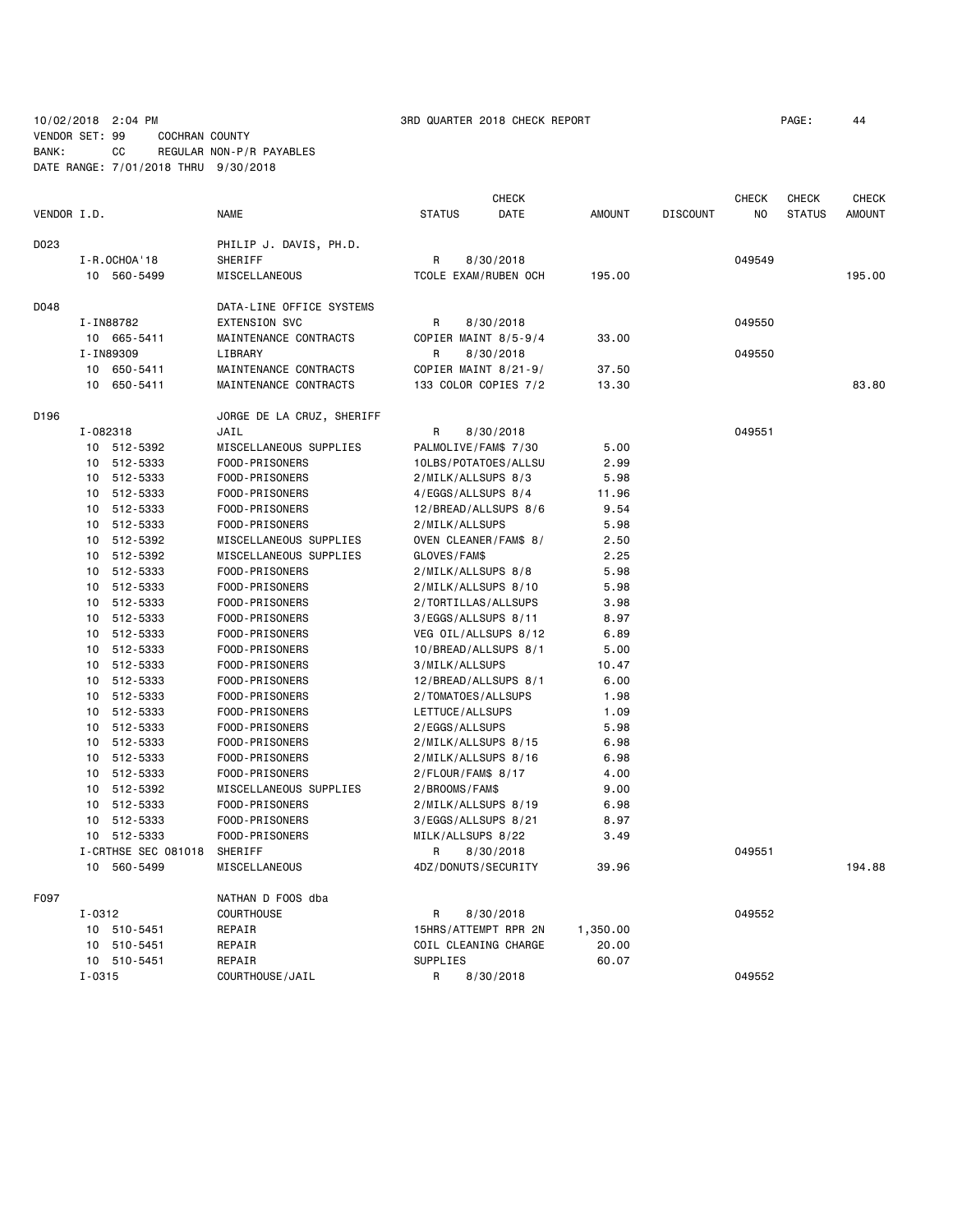10/02/2018 2:04 PM 3RD QUARTER 2018 CHECK REPORT PAGE: 45 VENDOR SET: 99 COCHRAN COUNTY BANK: CC REGULAR NON-P/R PAYABLES

DATE RANGE: 7/01/2018 THRU 9/30/2018

**CHECK CHECK CHECK CHECK CHECK CHECK CHECK** VENDOR I.D. NAME STATUS DATE AMOUNT DISCOUNT NO STATUS AMOUNT F097 NATHAN D FOOS dba \*CONTINUED\* I-0315 COURTHOUSE/JAIL R 8/30/2018 049552 10 512-5451 REPAIR 2HRS/RPR LEAK 2ND FL 180.00 10 510-5451 REPAIR 1HR/ELIDAS A/C 90.00 I-0322 COURTHOUSE R 8/30/2018 049552 10 510-5451 REPAIR 2HRS/UNSTP MOP SINK, 180.00 10 510-5451 REPAIR ZURN VACUUM BREAKER 33.89 10 510-5451 REPAIR SINK MACHINE FEE 25.00 1,938.96 F231 **FIRST TEE OF THE SE NEW MEXICO**  I-JUV BRD 082818 JUVENILE PROBATION R 8/30/2018 049553 17 573-5499 OPERATING EXPENSES EQUIPMENT & TRAINING 3,100.00 3,100.00 G265 GOVERNMENT FORMS AND SUPPLIES, I-0311104 CO/DIST CLERK R 8/30/2018 COMPUSED A R 8/30/2018 10 403-5310 OFFICE SUPPLIES 3/OPR BINDER VOL 359 412.50 10 403-5310 OFFICE SUPPLIES FREIGHT 26.98 439.48 G270 GARZA COUNTY LAW ENFORCEMENT C I-JULY 2018 JAIL R 8/30/2018 049555 10 512-5499 MISCELLANEOUS 31 DAYS/TUCKER MATTH 1,395.00 10 512-5499 MISCELLANEOUS 29 DAYS/EDUARDO MEND 1,305.00 10 512-5499 MISCELLANEOUS 13 DAYS/ANTHONY MILL 585.00 10 512-5499 MISCELLANEOUS 31 DAYS/ISIAH MORIN 1,395.00 10 512-5499 MISCELLANEOUS 31 DAYS/JESUS PONCE 1,395.00 10 512-5499 MISCELLANEOUS 13 DAYS/MICHAEL RICH 585.00 10 512-5499 MISCELLANEOUS 13 DAYS/BENITO SMITH 585.00 7,245.00 H126 HOLLAND'S OFFICE TECHNOLOGIES I-00130179 NON-DEPT'L R 8/30/2018 049556 10 409-5300 COUNTY-WIDE SUPPLIES M2540dw/sn VCJ831597 750.00 10 409-5300 COUNTY-WIDE SUPPLIES TRADE IN/FS1128 KYOC 50.00CR I-00130255 ATTORNEY R 8/30/2018 049556 10 475-5310 OFFICE SUPPLIES M2540dw/sn VCJ831599 750.00 10 499-5310 OFFICE SUPPLIES TRADE IN/HP LJ9050 50.00CR 1,400.00 H152 HARRIS LOCAL GOVERNMENT I-MN00010184 TAX A/C R 8/30/2018 049557 10 499-5411 MAINTENANCE CONTRACTS 4TH QTR'18 ONLINE CO 7,388.87 7,388.87 H264 PAT HENRY I-IMP DRIVING 8/18 COMMISSIONERS COURT R 8/30/2018 COURT RESEARCHERS COURT 15 610-5427 COMM-CONTINUING EDUCATION 788MI TO/FR HRSHOE B 429.46 15 610-5427 COMM-CONTINUING EDUCATION MEALS 8/1-2/18 48.59 478.05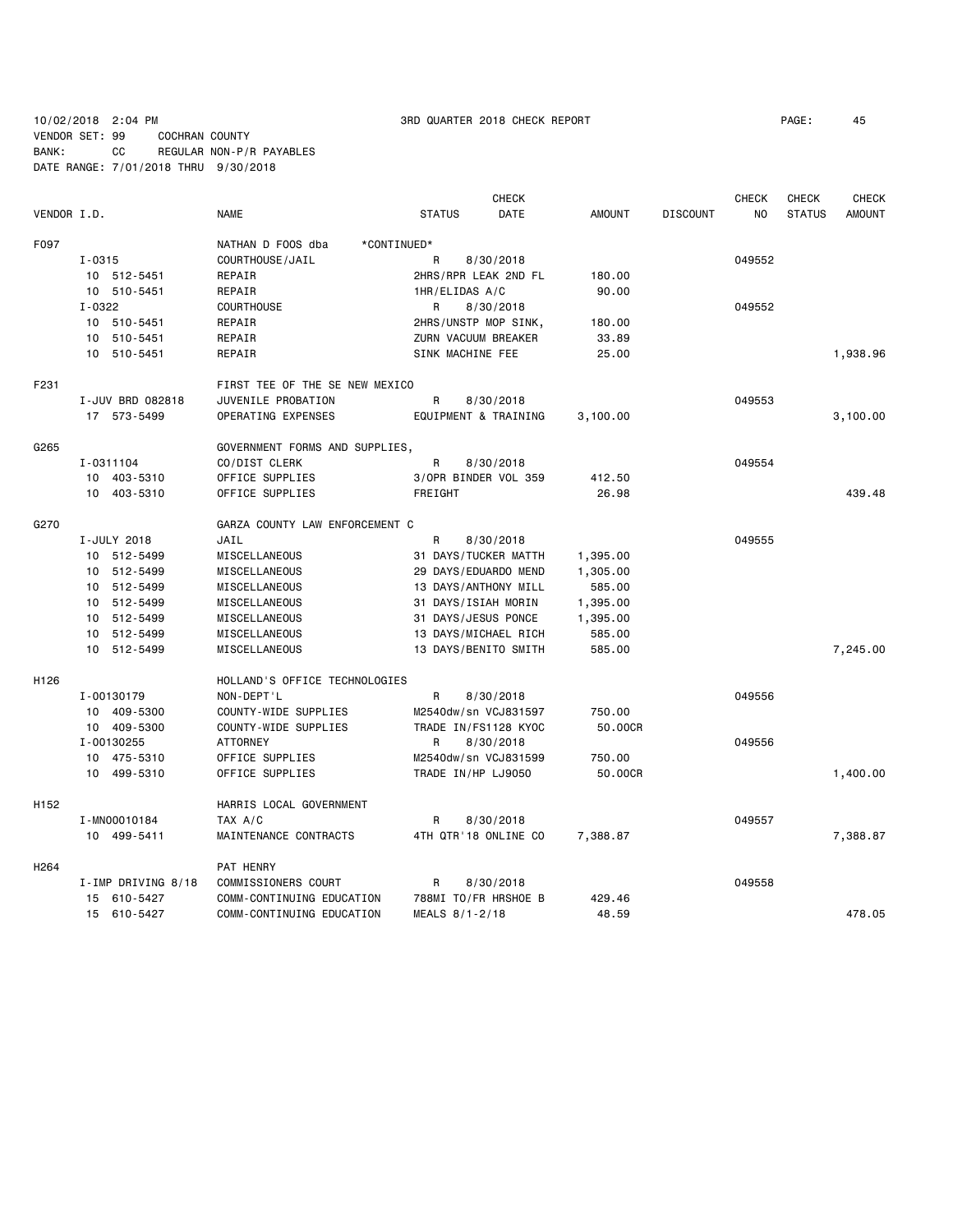### 10/02/2018 2:04 PM 3RD QUARTER 2018 CHECK REPORT PAGE: 46 VENDOR SET: 99 COCHRAN COUNTY BANK: CC REGULAR NON-P/R PAYABLES DATE RANGE: 7/01/2018 THRU 9/30/2018

|                  |                                    |                                |                        | <b>CHECK</b> |               |                 | <b>CHECK</b> | <b>CHECK</b>  | <b>CHECK</b>  |
|------------------|------------------------------------|--------------------------------|------------------------|--------------|---------------|-----------------|--------------|---------------|---------------|
| VENDOR I.D.      |                                    | <b>NAME</b>                    | <b>STATUS</b>          | <b>DATE</b>  | <b>AMOUNT</b> | <b>DISCOUNT</b> | NO.          | <b>STATUS</b> | <b>AMOUNT</b> |
| H318             |                                    | AGP PHARMACY, LLC dba          |                        |              |               |                 |              |               |               |
|                  | I-491442                           | JAIL/MEDS                      | R                      | 8/30/2018    |               |                 | 049559       |               |               |
|                  | 10 512-5391                        | MEDICAL CARE-PRISONERS         | RX#1 MENDOZA, EDUARDO  |              | 22.30         |                 |              |               |               |
|                  | I-492298                           | JAIL/MEDS                      | R                      | 8/30/2018    |               |                 | 049559       |               |               |
|                  | 10 512-5391                        | MEDICAL CARE-PRISONERS         | RX#1 SMITHWICK, BENIT  |              | 16.90         |                 |              |               | 39.20         |
| I028             |                                    | ICS JAIL SUPPLIES INC.         |                        |              |               |                 |              |               |               |
|                  | I-W2077400                         | JAIL                           | R                      | 8/30/2018    |               |                 | 049560       |               |               |
|                  | 10 512-5392                        | MISCELLANEOUS SUPPLIES         | 2CS/ROLL ON DEODORAN   |              | 57.60         |                 |              |               |               |
|                  | 10 512-5392                        | MISCELLANEOUS SUPPLIES         | FREIGHT                |              | 20.99         |                 |              |               |               |
|                  | 10 512-5392                        | MISCELLANEOUS SUPPLIES         | <b>BMSM COUPON</b>     |              | 32,61CR       |                 |              |               | 45.98         |
| J057             |                                    | MT LIBRARY SERVICES dba        |                        |              |               |                 |              |               |               |
|                  | I-422104                           | LIBRARY                        | R                      | 8/30/2018    |               |                 | 049561       |               |               |
|                  | 10 650-5590                        | <b>BOOKS</b>                   | INTERMEDIATE RDRS/1    |              | 221.20        |                 |              |               |               |
|                  | 10<br>650-5590                     | <b>BOOKS</b>                   | UPPR ELEM, JR HI       |              | 221.20        |                 |              |               |               |
|                  | 650-5590<br>10                     | <b>BOOKS</b>                   | INDEP RDRS             |              | 177.60        |                 |              |               |               |
|                  | 650-5590<br>10                     | <b>BOOKS</b>                   | KINDER                 |              | 221.20        |                 |              |               |               |
|                  | 650-5590<br>10                     | <b>BOOKS</b>                   | PRIMARY                |              | 189.60        |                 |              |               |               |
|                  | 650-5590<br>10                     | <b>BOOKS</b>                   | MATURE YOUNG ADULTS    |              | 228.20        |                 |              |               |               |
|                  | 10 650-5590                        | <b>BOOKS</b>                   | YOUNG ADULTS           |              | 195.60        |                 |              |               | 1,454.60      |
| MO <sub>11</sub> |                                    | MCWHORTER'S LTD                |                        |              |               |                 |              |               |               |
|                  | I-4021574                          | SHERIFF                        | R                      | 8/30/2018    |               |                 | 049562       |               |               |
|                  | 10 560-5454                        | TIRES                          | FLAT, R/R, UNIT 926/RA |              | 16.65         |                 |              |               | 16.65         |
| N066             |                                    | NTS COMMUNICATIONS             |                        |              |               |                 |              |               |               |
|                  | I-8663165508 AUG18                 | COMM'R CT/CO JUDGE             | R                      | 8/30/2018    |               |                 | 049563       |               |               |
|                  | 15 610-5420                        | TELECOMMUNICATIONS             | <b>WATS LINE</b>       |              | 4.99          |                 |              |               |               |
|                  | 15 610-5420                        | TELECOMMUNICATIONS             | <b>FEES</b>            |              | 7.43          |                 |              |               | 12.42         |
| 0013             |                                    | OLD REPUBLIC SURETY COMPA      |                        |              |               |                 |              |               |               |
|                  | I-LP002133874 C018                 | <b>COUNTY CLERK</b>            | R                      | 8/30/2018    |               |                 | 049564       |               |               |
|                  | 10 403-5480                        | <b>BONDS &amp; NOTARY FEES</b> | CO CLERK RNWL/SHANA    |              | 50.00         |                 |              |               |               |
|                  | I-LP02133875 DIST18 DISTRICT CLERK |                                | R                      | 8/30/2018    |               |                 | 049564       |               |               |
|                  | 10 403-5480                        | <b>BONDS &amp; NOTARY FEES</b> | DIST CLERK RNWL/SHAN   |              | 50.00         |                 |              |               |               |
|                  | I-W150323682/OCH0A18 SHERIFF       |                                | R                      | 8/30/2018    |               |                 | 049564       |               |               |
|                  | 10 560-5480                        | <b>BONDS &amp; NOTARY FEES</b> | NOTARY BOND/18 RUBEN   |              | 50.00         |                 |              |               | 150.00        |
| P232             |                                    | THE POLICE AND SHERIFFS PRESS, |                        |              |               |                 |              |               |               |
|                  | I-109603                           | SHERIFF                        | R                      | 8/30/2018    |               |                 | 049565       |               |               |
|                  | 10 560-5310                        | OFFICE SUPPLIES                | ID CARD/RUBEN OCHOA    |              | 15.00         |                 |              |               |               |
|                  | 10 560-5310                        | OFFICE SUPPLIES                | SHIPPING               |              | 2.49          |                 |              |               | 17.49         |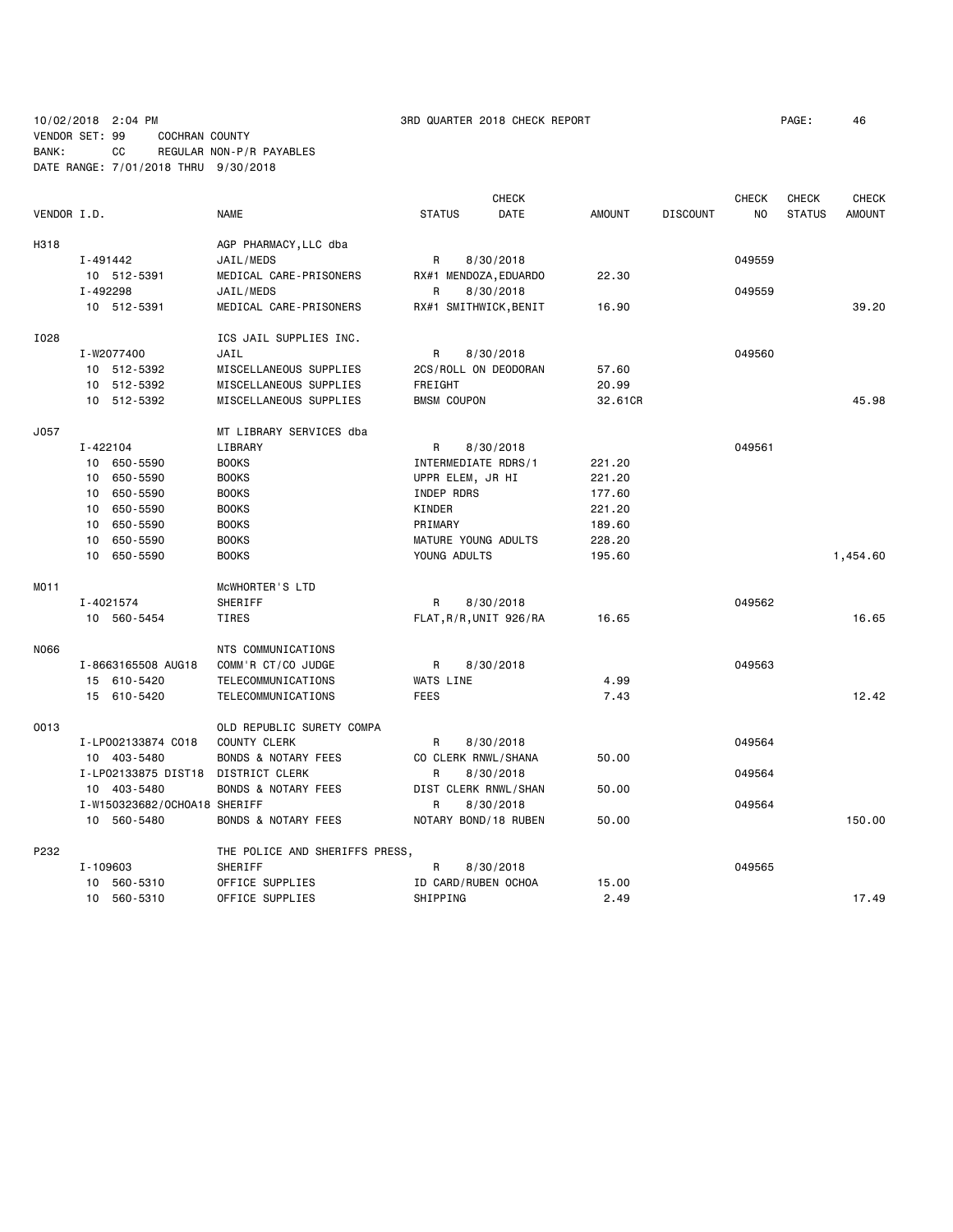### 10/02/2018 2:04 PM 3RD QUARTER 2018 CHECK REPORT PAGE: 47 VENDOR SET: 99 COCHRAN COUNTY BANK: CC REGULAR NON-P/R PAYABLES DATE RANGE: 7/01/2018 THRU 9/30/2018

|             |                 |               |                             |                       | <b>CHECK</b>         |               |                 | <b>CHECK</b>   | <b>CHECK</b>  | <b>CHECK</b>  |
|-------------|-----------------|---------------|-----------------------------|-----------------------|----------------------|---------------|-----------------|----------------|---------------|---------------|
| VENDOR I.D. |                 |               | <b>NAME</b>                 | <b>STATUS</b>         | DATE                 | <b>AMOUNT</b> | <b>DISCOUNT</b> | N <sub>O</sub> | <b>STATUS</b> | <b>AMOUNT</b> |
| S016        |                 |               | SOUTH PLAINS ASSN. OF GOV   |                       |                      |               |                 |                |               |               |
|             | I-1003          |               | SHERIFF                     | R                     | 8/30/2018            |               |                 | 049566         |               |               |
|             |                 | 10 560-5427   | CONTINUING EDUCATION        | COURT OFFICER SECURI  |                      |               |                 |                |               |               |
|             | 10              | 560-5427      | CONTINUING EDUCATION        | COURT OFFICER SECURI  |                      |               |                 |                |               |               |
|             | 10              | 560-5427      | CONTINUING EDUCATION        | COURT OFFICER SECURI  |                      |               |                 |                |               |               |
|             | 10              | 560-5427      | CONTINUING EDUCATION        | COURT OFFICER SECURI  |                      | 30.00         |                 |                |               |               |
|             | 10              | 560-5427      | CONTINUING EDUCATION        | COURT OFFICER SECURI  |                      | 30.00         |                 |                |               |               |
|             | 10              | 560-5427      | CONTINUING EDUCATION        | COURT OFFICER SECURI  |                      | 30.00         |                 |                |               |               |
|             | 10              | 560-5427      | CONTINUING EDUCATION        | COURT OFFICER SECURI  |                      | 30.00         |                 |                |               |               |
|             | 10              | 560-5427      | CONTINUING EDUCATION        | COURT OFFICER SECURI  |                      | 30.00         |                 |                |               | 150.00        |
| S063        |                 |               | ANGEL RAMIREZ, dba          |                       |                      |               |                 |                |               |               |
|             | I-011002        |               | PREC <sub>2</sub>           | R                     | 8/30/2018            |               |                 | 049567         |               |               |
|             |                 | 15 622-5454   | TIRES                       | 140M R/F AXLE DISMT/  |                      | 90.00         |                 |                |               |               |
|             |                 | 15 622-5454   | TIRES                       | O RING                |                      | 15.00         |                 |                |               | 105.00        |
| S222        |                 |               | SOUTH PLAINS COMMUNICATIONS |                       |                      |               |                 |                |               |               |
|             |                 | I-0115346-IN  | SHERIFF                     | R                     | 8/30/2018            |               |                 | 049568         |               |               |
|             |                 | 10 560-5571   | CAPITAL OUTLAY              | FULL PKG INSTL 5/31,  |                      | 2,325.00      |                 |                |               |               |
|             | 10              | 560-5571      | CAPITAL OUTLAY              | 2018 CHEVY PU/#6350   |                      |               |                 |                |               |               |
|             | 10              | 560-5571      | CAPITAL OUTLAY              | WHELEN BRKT SET LIGH  |                      | 80.00         |                 |                |               |               |
|             | 10              | 560-5571      | CAPITAL OUTLAY              | FUSE/FUSE BLOCK       |                      | 15.00         |                 |                |               |               |
|             |                 | 10 560-5571   | CAPITAL OUTLAY              |                       | 4PT FUSE BLOCK FOR C | 15.00         |                 |                |               |               |
|             | I-0115502-IN    | SHERIFF       | R                           | 8/30/2018             |                      |               | 049568          |                |               |               |
|             |                 | 10 560-5452   | OFFICE EQUIPMENT REPAIR     |                       | 3HRS/CONSOLE RPR/LIG | 270.00        |                 |                |               |               |
|             |                 | 10 560-5452   | OFFICE EQUIPMENT REPAIR     | 104MI/TO FR LBK @.75  |                      | 78.00         |                 |                |               |               |
|             |                 | I-0115535-IN  | SHERIFF                     | R                     | 8/30/2018            |               |                 | 049568         |               |               |
|             | 10              | 560-5451      | MACHINERY-NON-OFFICE REPAIR | RPR RADIO/NO POWER/R  |                      | 90.00         |                 |                |               |               |
|             | 10              | 560-5451      | MACHINERY-NON-OFFICE REPAIR | FUSE / '17 DODGE#4119 |                      | 2.50          |                 |                |               | 2,875.50      |
| S242        |                 |               | SAM'S CLUB                  |                       |                      |               |                 |                |               |               |
|             |                 | I-1505 082118 | JAIL/NON-DEPT'L             | R                     | 8/30/2018            |               |                 | 049569         |               |               |
|             |                 | 10 512-5333   | FOOD-PRISONERS              | <b>FRIES</b>          |                      | 19.98         |                 |                |               |               |
|             |                 | 10 512-5333   | FOOD-PRISONERS              | <b>FLOUR</b>          |                      | 7.83          |                 |                |               |               |
|             |                 | 10 512-5333   | FOOD-PRISONERS              | ONION RINGS           |                      | 17.98         |                 |                |               |               |
|             |                 | 10 512-5333   | FOOD-PRISONERS              | 2/PANCAKE MIX         |                      | 11.96         |                 |                |               |               |
|             | 10              | 512-5333      | FOOD-PRISONERS              | CRM OF MSHRM SOUP     |                      | 8.98          |                 |                |               |               |
|             | 10              | 512-5333      | FOOD-PRISONERS              | <b>CHICKEN BREAST</b> |                      | 9.98          |                 |                |               |               |
|             | 10              | 512-5333      | FOOD-PRISONERS              | CRM OF CHICKEN SOUP   |                      | 8.98          |                 |                |               |               |
|             | 10              | 512-5333      | FOOD-PRISONERS              | 2/PINEAPPLE           |                      | 11.96         |                 |                |               |               |
|             | 10              | 512-5333      | FOOD-PRISONERS              | PNUT BUTTER           |                      | 9.98          |                 |                |               |               |
|             | 10              | 512-5333      | FOOD-PRISONERS              | <b>BAG OF CHICKEN</b> |                      | 12.98         |                 |                |               |               |
|             | 10              | 512-5333      | FOOD-PRISONERS              | 2/SLICED PEACHES      |                      | 12.96         |                 |                |               |               |
|             | 10              | 512-5333      | FOOD-PRISONERS              | 2/FRUIT COCKTAIL      |                      | 13.96         |                 |                |               |               |
|             | 10              | 512-5333      | FOOD-PRISONERS              | 2/FROZEN VEG          |                      | 12.96         |                 |                |               |               |
|             | 10              | 512-5333      | FOOD-PRISONERS              | 3/TILAPIA             |                      | 29.91         |                 |                |               |               |
|             | 10              | 512-5333      | FOOD-PRISONERS              | SAUSAGE               |                      | 17.76         |                 |                |               |               |
|             | 10 <sup>°</sup> | 512-5333      | FOOD-PRISONERS              | AMERICAN CHEESE       |                      | 7.48          |                 |                |               |               |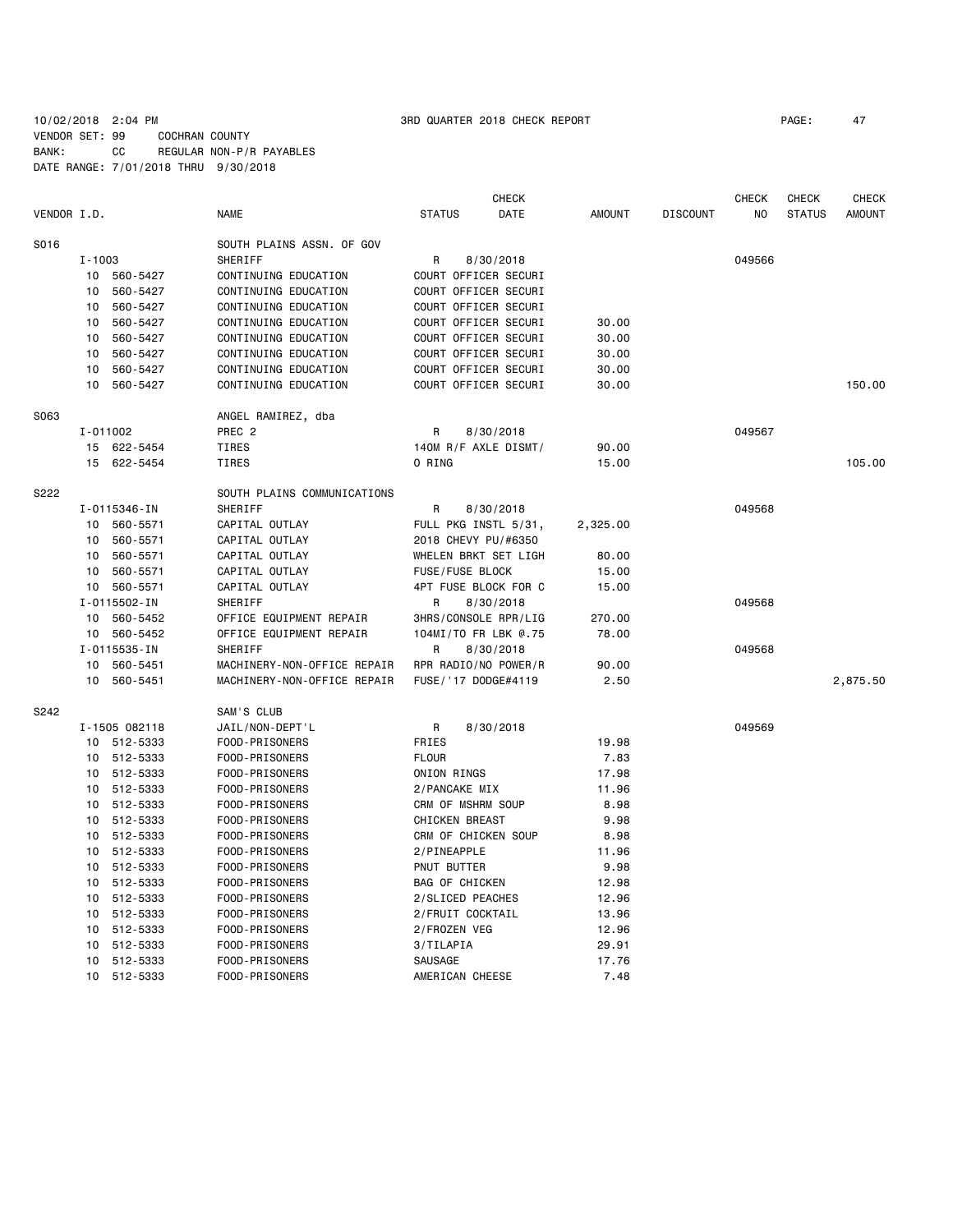### 10/02/2018 2:04 PM 3RD QUARTER 2018 CHECK REPORT PAGE: 48 VENDOR SET: 99 COCHRAN COUNTY BANK: CC REGULAR NON-P/R PAYABLES DATE RANGE: 7/01/2018 THRU 9/30/2018

|             |               |                        | <b>CHECK</b>          |               |                 | <b>CHECK</b>   | <b>CHECK</b>  | <b>CHECK</b>  |
|-------------|---------------|------------------------|-----------------------|---------------|-----------------|----------------|---------------|---------------|
| VENDOR I.D. |               | <b>NAME</b>            | <b>STATUS</b><br>DATE | <b>AMOUNT</b> | <b>DISCOUNT</b> | N <sub>0</sub> | <b>STATUS</b> | <b>AMOUNT</b> |
| S242        |               | SAM'S CLUB             | *CONTINUED*           |               |                 |                |               |               |
|             | I-1505 082118 | JAIL/NON-DEPT'L        | R<br>8/30/2018        |               |                 | 049569         |               |               |
|             | 10 512-5333   | FOOD-PRISONERS         | <b>SYRUP</b>          | 6.82          |                 |                |               |               |
| 10          | 512-5392      | MISCELLANEOUS SUPPLIES | 2/FORKS               | 19.94         |                 |                |               |               |
| 10          | 409-5300      | COUNTY-WIDE SUPPLIES   | 2/HALF/HALF           | 17.44         |                 |                |               |               |
|             | 10 512-5333   | FOOD-PRISONERS         | MIXED FRUIT           | 9.98          |                 |                |               |               |
| 10          | 512-5392      | MISCELLANEOUS SUPPLIES | <b>FOAM PLATES</b>    | 12.78         |                 |                |               |               |
|             | 10 512-5333   | FOOD-PRISONERS         | 2/SALAD               | 3.96          |                 |                |               |               |
| 10          | 512-5333      | FOOD-PRISONERS         | SHREDDED CHEESE       | 11.52         |                 |                |               |               |
|             | 10 512-5333   | FOOD-PRISONERS         | SAUSAGE               | 6.22          |                 |                |               |               |
|             | 10 512-5392   | MISCELLANEOUS SUPPLIES | 2/SPOONS              | 19.94         |                 |                |               |               |
|             | 10 512-5333   | FOOD-PRISONERS         | <b>BACON</b>          | 37.22         |                 |                |               |               |
|             | 10 512-5333   | FOOD-PRISONERS         | PINTO BEANS           | 7.58          |                 |                |               |               |
| 10          | 512-5333      | FOOD-PRISONERS         | 2/CANOLA OIL          | 15.96         |                 |                |               |               |
| 10          | 512-5333      | FOOD-PRISONERS         | POWDERED SUGAR        | 4.48          |                 |                |               |               |
|             | 10 512-5333   | FOOD-PRISONERS         | RANCH DRESSING        | 9.98          |                 |                |               |               |
| 10          | 512-5333      | FOOD-PRISONERS         | MINI WHEATS           | 6.98          |                 |                |               |               |
|             | 10 512-5333   | FOOD-PRISONERS         | 2/POPCORN             | 22.96         |                 |                |               |               |
|             | 10 512-5333   | FOOD-PRISONERS         | HONEY BUNCHES OF OAT  | 5.62          |                 |                |               |               |
| 10          | 512-5333      | FOOD-PRISONERS         | <b>CHEERIOS</b>       | 6.88          |                 |                |               |               |
|             | 10 512-5333   | FOOD-PRISONERS         | <b>FROSTED FLAKES</b> | 6.98          |                 |                |               |               |
| 10          | 512-5333      | FOOD-PRISONERS         | WOLF CHILI            | 9.27          |                 |                |               |               |
|             | 10 512-5392   | MISCELLANEOUS SUPPLIES | 9/LYSOL               | 143.82        |                 |                |               |               |
| 10          | 512-5392      | MISCELLANEOUS SUPPLIES | 2/COMET               | 13.56         |                 |                |               |               |
| 10          | 512-5392      | MISCELLANEOUS SUPPLIES | 4/DISINFECTANT        | 25.44         |                 |                |               |               |
|             | 10 512-5392   | MISCELLANEOUS SUPPLIES | DISH SOAP             | 6.98          |                 |                |               |               |
| 10          | 512-5392      | MISCELLANEOUS SUPPLIES | TOILET PAPER          | 19.98         |                 |                |               |               |
|             | 10 512-5392   | MISCELLANEOUS SUPPLIES | PAPER TOWELS          | 26.52         |                 |                |               |               |
| 10          | 512-5333      | FOOD-PRISONERS         | 4/CHIPS               | 19.92         |                 |                |               | 714.37        |
| S281        |               | <b>STAPLES</b>         |                       |               |                 |                |               |               |
|             | C-2132644301  | SHERIFF/JAIL           | R<br>8/30/2018        |               |                 | 049570         |               |               |
|             | 10 560-5310   | OFFICE SUPPLIES        | RET/1/2 SHREDDER      | 158.40CR      |                 |                |               |               |
|             | 10 512-5310   | OFFICE SUPPLIES        | RET/1/2 SHREDDER      | 158.39CR      |                 |                |               |               |
|             | I-2127895211  | JAIL/SHERIFF           | R<br>8/30/2018        |               |                 | 049570         |               |               |
|             | 10 512-5310   | OFFICE SUPPLIES        | DRY ERASE MARKERS     | 7.49          |                 |                |               |               |
|             | 10 512-5310   | OFFICE SUPPLIES        | G2/BLUE PENS          | 39.99         |                 |                |               |               |
| 10          | 560-5310      | OFFICE SUPPLIES        | 3/HOLE PUNCH          | 12.59         |                 |                |               |               |
| 10          | 560-5310      | OFFICE SUPPLIES        | 3/ASSORTED COLOR DIV  | 7.77          |                 |                |               |               |
| 10          | 512-5310      | OFFICE SUPPLIES        | <b>COUPONS</b>        | 7.40CR        |                 |                |               |               |
|             | 10 560-5310   | OFFICE SUPPLIES        | <b>COUPONS</b>        | 4.00CR        |                 |                |               |               |
|             | I-2134811291  | SHERIFF/JAIL           | R<br>8/30/2018        |               |                 | 049570         |               |               |
|             | 10 560-5310   | OFFICE SUPPLIES        | 1/2 SHREDDER          | 158.40        |                 |                |               |               |
|             | 10 512-5310   | OFFICE SUPPLIES        | 1/2 SHREDDER          | 158.39        |                 |                |               | 56.44         |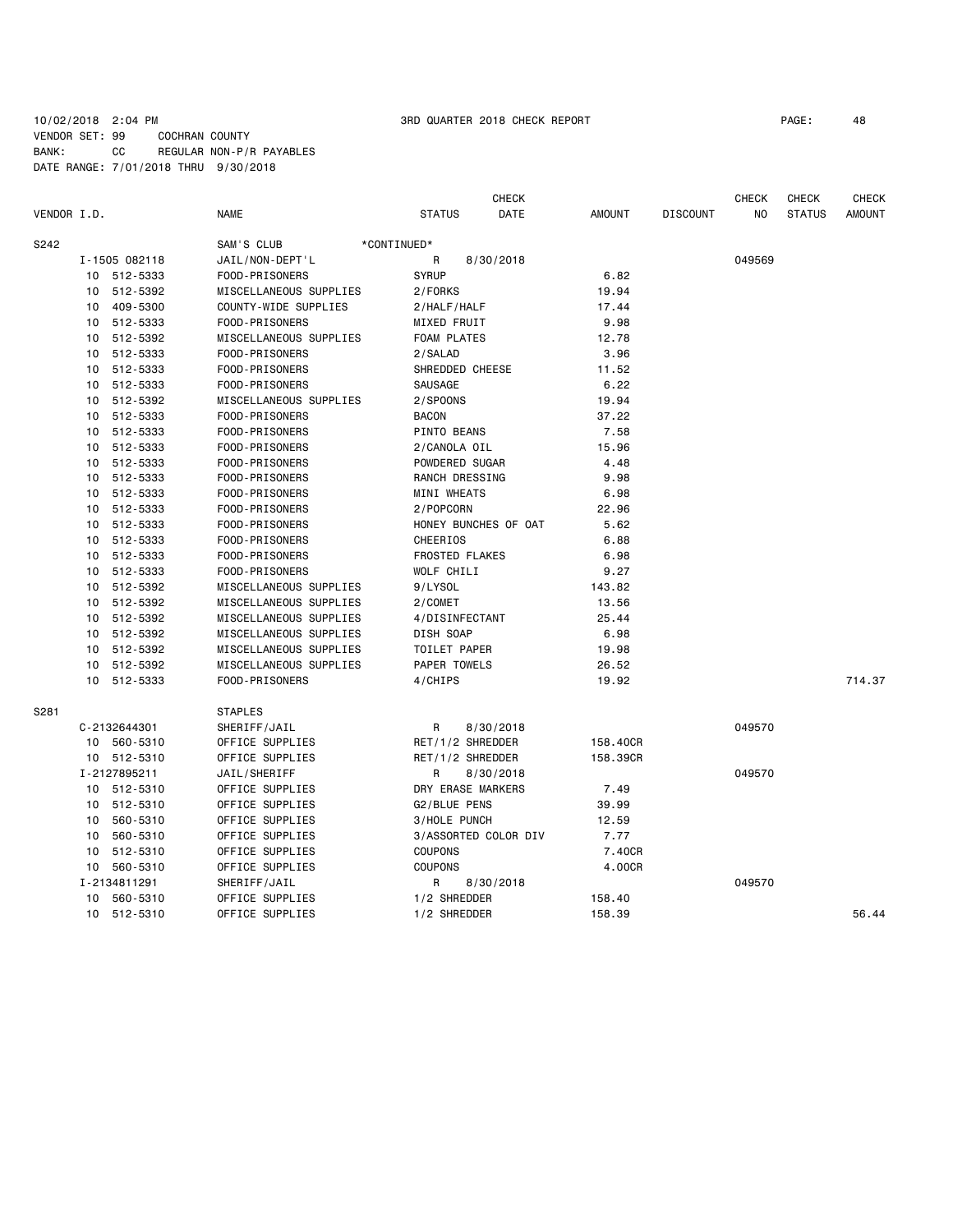10/02/2018 2:04 PM 3RD QUARTER 2018 CHECK REPORT PAGE: 49 VENDOR SET: 99 COCHRAN COUNTY BANK: CC REGULAR NON-P/R PAYABLES

DATE RANGE: 7/01/2018 THRU 9/30/2018

| VENDOR I.D. |                              | <b>NAME</b>                    | <b>STATUS</b> | <b>CHECK</b><br>DATE | <b>AMOUNT</b> | <b>DISCOUNT</b> | <b>CHECK</b><br>NO | <b>CHECK</b><br><b>STATUS</b> | <b>CHECK</b><br><b>AMOUNT</b> |
|-------------|------------------------------|--------------------------------|---------------|----------------------|---------------|-----------------|--------------------|-------------------------------|-------------------------------|
| S306        |                              | CATHY SOSEBEE & ASSOCIATES     |               |                      |               |                 |                    |                               |                               |
|             | I-220311                     | <b>DISTRICT COURT</b>          | R             | 8/30/2018            |               |                 | 049571             |                               |                               |
|             | 29 435-5499                  | GOV'T CODE 51.601(c) ITEMS     |               | COURT REPORTING SVC/ | 265.40        |                 |                    |                               | 265.40                        |
| S398        |                              | SECRETARY OF STATE             |               |                      |               |                 |                    |                               |                               |
|             | I-NOTR FEE/R OCHOA18 SHERIFF |                                | R             | 8/30/2018            |               |                 | 049572             |                               |                               |
|             | 10 560-5480                  | <b>BONDS &amp; NOTARY FEES</b> |               | FILING FEE/RUBEN OCH | 21.00         |                 |                    |                               | 21.00                         |
| S416        |                              | SOS WASTE DISPOSAL, INC        |               |                      |               |                 |                    |                               |                               |
|             | I-49888                      | PREC 3/PREC 4                  | R             | 8/30/2018            |               |                 | 049573             |                               |                               |
|             | 15 623-5440                  | UTILITIES                      |               | DUMPSTER SVC SEP 18  | 57.25         |                 |                    |                               |                               |
|             | 15 624-5440                  | UTILITIES                      |               | DUMPSTER SVC SEP 18  | 55.25         |                 |                    |                               | 112.50                        |
| S431        |                              | SATELLITE TRACKING OF PEOPLE L |               |                      |               |                 |                    |                               |                               |
|             | I-RE/STPINV00047934          | JUVENILE PROBATION             | R             | 8/30/2018            |               |                 | 049574             |                               |                               |
|             | 17 573-5413                  | Detention Services             |               | 14 DAYS BLUETAG/#102 | 63,00         |                 |                    |                               |                               |
|             | I-RE/STPINV00048538          | JUVENILE PROBATION             | R             | 8/30/2018            |               |                 | 049574             |                               |                               |
|             | 17 573-5413                  | Detention Services             | 30 DAYS/#1025 |                      | 135.00        |                 |                    |                               |                               |
|             | 17 573-5413                  | Detention Services             | 12 DAYS/#850  |                      | 54.00         |                 |                    |                               |                               |
|             | I-RE/STPINV00049758          | JUVENILE PROBATION             | R             | 8/30/2018            |               |                 | 049574             |                               |                               |
|             | 17 573-5413                  | Detention Services             | 9 DAYS/#1025  |                      | 40.50         |                 |                    |                               |                               |
|             | 17 573-5413                  | Detention Services             | 30 DAYS/#850  |                      | 135.00        |                 |                    |                               | 427.50                        |
| S435        |                              | SS OUTFITTERS                  |               |                      |               |                 |                    |                               |                               |
|             | I-CONSTABLE 082218           | CONSTABLE                      | R             | 8/30/2018            |               |                 | 049575             |                               |                               |
|             | 10 550-5334                  | OTHER SUPPLIES                 |               | 1000 ROUNDS REM 165G | 285.00        |                 |                    |                               |                               |
|             | 10 550-5334                  | OTHER SUPPLIES                 |               | 2/FEDERAL 12GA SLUGS | 12.00         |                 |                    |                               |                               |
|             | 10 550-5334                  | OTHER SUPPLIES                 |               | 2/REM 12GA 00 BUCK S | 13.00         |                 |                    |                               | 310.00                        |
| T083        |                              | TYLER TECHNOLOGIES, INC        |               |                      |               |                 |                    |                               |                               |
|             | I-025-233838                 | NON-DEPT'L                     | R             | 8/30/2018            |               |                 | 049576             |                               |                               |
|             | 10 409-5411                  | MAINTENANCE CONTRACTS          |               | MONTHLY NETWORK MAIN | 220.50        |                 |                    |                               | 220.50                        |
| T148        |                              | TASCOSA OFFICE MACHINES INC    |               |                      |               |                 |                    |                               |                               |
|             | $I - 68063$                  | <b>CLERK</b>                   | R             | 8/30/2018            |               |                 | 049577             |                               |                               |
|             | 10 403-5411                  | MAINTENANCE CONTRACTS          |               | 2,765 COPIES 7/10-8/ | 41.48         |                 |                    |                               | 41.48                         |
| T288        |                              | TEXAS A&M ENGINEERING EXT SVC  |               |                      |               |                 |                    |                               |                               |
|             | I-JR7245558                  | SHERIFF/JAIL                   | R             | 8/30/2018            |               |                 | 049578             |                               |                               |
|             | 10 560-5427                  | CONTINUING EDUCATION           |               | BASIC JAIL CERT/M RA | 150.00        |                 |                    |                               | 150.00                        |
| U019        |                              | UNITED SUPERMARKETS, INC       |               |                      |               |                 |                    |                               |                               |
|             | C-0817 081318/RETURN JAIL    |                                | R             | 8/30/2018            |               |                 | 049579             |                               |                               |
|             | 10 512-5333                  | FOOD-PRISONERS                 |               | DISC APPLIED/INV#047 | 46.30CR       |                 |                    |                               |                               |
|             | I-0388 052218                | JAIL/MEDS                      | R             | 8/30/2018            |               |                 | 049579             |                               |                               |
|             | 10 512-5391                  | MEDICAL CARE-PRISONERS         | RX#1/MORIN    |                      | 14.37         |                 |                    |                               |                               |
|             | 10 512-5391                  | MEDICAL CARE-PRISONERS         | RX#2/MORIN    |                      | 13.08         |                 |                    |                               |                               |
|             | I-0474 081318                | JAIL                           | R             | 8/30/2018            |               |                 | 049579             |                               |                               |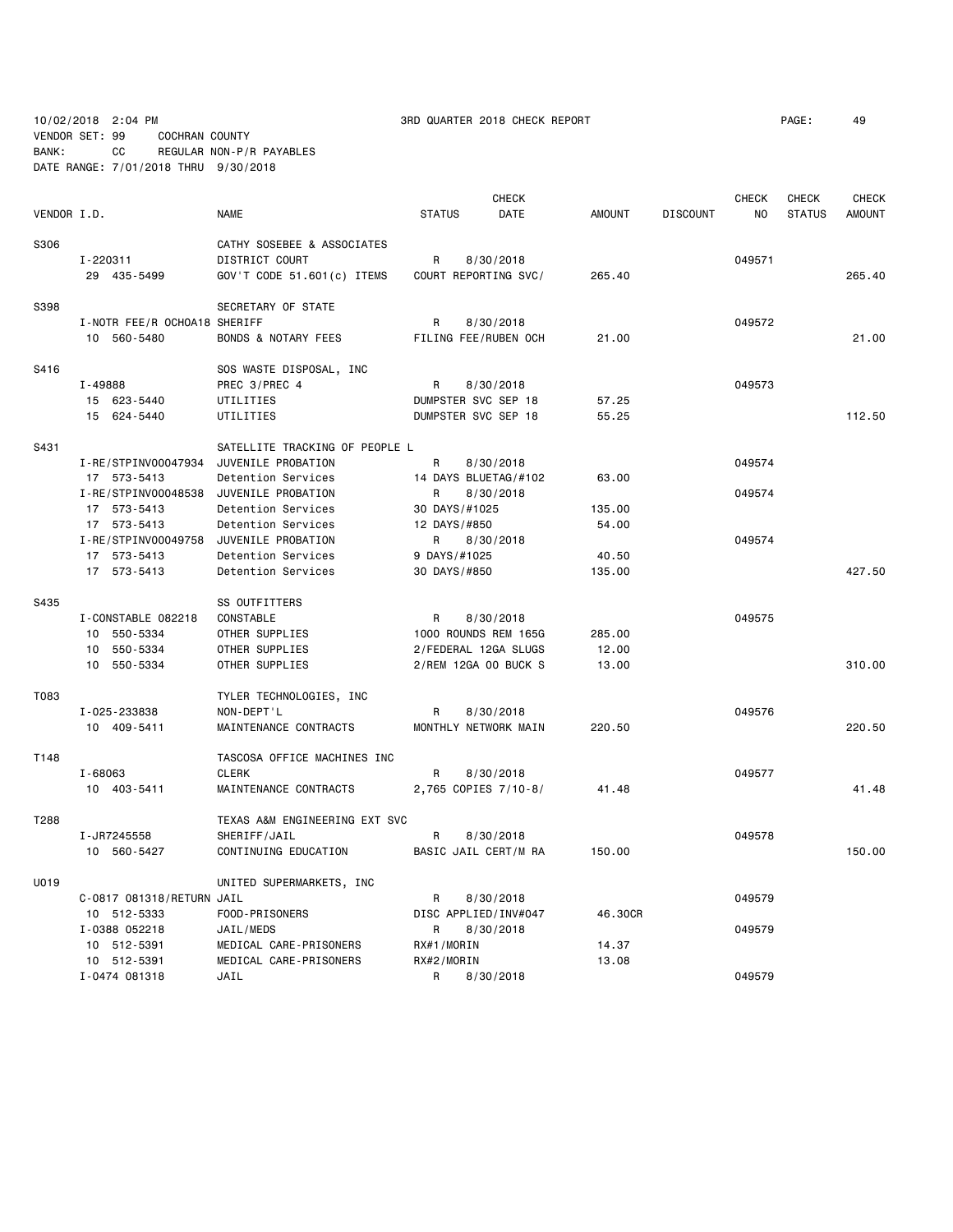### 10/02/2018 2:04 PM 3RD QUARTER 2018 CHECK REPORT PAGE: 50 VENDOR SET: 99 COCHRAN COUNTY BANK: CC REGULAR NON-P/R PAYABLES DATE RANGE: 7/01/2018 THRU 9/30/2018

|                |                          |                       | <b>CHECK</b> |               |                 | <b>CHECK</b> | <b>CHECK</b>  | <b>CHECK</b>  |
|----------------|--------------------------|-----------------------|--------------|---------------|-----------------|--------------|---------------|---------------|
| VENDOR I.D.    | <b>NAME</b>              | <b>STATUS</b>         | DATE         | <b>AMOUNT</b> | <b>DISCOUNT</b> | NO           | <b>STATUS</b> | <b>AMOUNT</b> |
| U019           | UNITED SUPERMARKETS, INC | *CONTINUED*           |              |               |                 |              |               |               |
| I-0474 081318  | JAIL                     | R                     | 8/30/2018    |               |                 | 049579       |               |               |
| 10 512-5333    | FOOD-PRISONERS           | 2/FRUIT COCKTAIL      |              | 15.98         |                 |              |               |               |
| 512-5333<br>10 | FOOD-PRISONERS           | 2/PEACHES             |              | 12.56         |                 |              |               |               |
| 512-5333<br>10 | FOOD-PRISONERS           | CHOC PUDDING          |              | 6.49          |                 |              |               |               |
| 512-5333<br>10 | FOOD-PRISONERS           | PICKLES               |              | 4.99          |                 |              |               |               |
| 512-5333<br>10 | FOOD-PRISONERS           | <b>JALAPENOS</b>      |              | 7.99          |                 |              |               |               |
| 512-5333<br>10 | FOOD-PRISONERS           | 2/PWDRD SUGAR         |              | 4.58          |                 |              |               |               |
| 10<br>512-5333 | FOOD-PRISONERS           | 4/SUGAR               |              | 55.96         |                 |              |               |               |
| 512-5333<br>10 | FOOD-PRISONERS           | 2/10LB BAG POTATOES   |              | 7.98          |                 |              |               |               |
| 512-5333<br>10 | FOOD-PRISONERS           | 2/SALAD               |              | 7.98          |                 |              |               |               |
| 512-5333<br>10 | FOOD-PRISONERS           | <b>HOUSE TOMATOES</b> |              | 5.53          |                 |              |               |               |
| 512-5333<br>10 | FOOD-PRISONERS           | <b>JALAPENOS</b>      |              | 1.38          |                 |              |               |               |
| 512-5333<br>10 | FOOD-PRISONERS           | <b>BRISKET</b>        |              | 23.30         |                 |              |               |               |
| 10<br>512-5333 | FOOD-PRISONERS           | <b>BRISKET</b>        |              | 21.41         |                 |              |               |               |
| 10<br>512-5333 | FOOD-PRISONERS           | 4/PORK CHOPS          |              | 5.96          |                 |              |               |               |
| 10<br>512-5333 | FOOD-PRISONERS           | 4/FLOUR TORTILLAS     |              | 15.96         |                 |              |               |               |
| 512-5333<br>10 | FOOD-PRISONERS           | 2/HOT SAUSAGE         |              | 11.38         |                 |              |               |               |
| 512-5333<br>10 | FOOD-PRISONERS           | BNLSS SKNLSS CHICKEN  |              | 75.47         |                 |              |               |               |
| 512-5333<br>10 | FOOD-PRISONERS           | <b>DISC</b>           |              | 37.36CR       |                 |              |               |               |
| 512-5333<br>10 | FOOD-PRISONERS           | <b>GROUND BEEF</b>    |              | 238.73        |                 |              |               |               |
| 512-5333<br>10 | FOOD-PRISONERS           | <b>DISC</b>           |              | 118.97CR      |                 |              |               |               |
| 10<br>512-5333 | FOOD-PRISONERS           | <b>GREEN CHILE</b>    |              | 2.49          |                 |              |               |               |
| 512-5333<br>10 | <b>FOOD-PRISONERS</b>    | 2/POPCORN             |              | 13.98         |                 |              |               |               |
| 512-5333<br>10 | FOOD-PRISONERS           | 6/PIZZAS              |              | 19.47         |                 |              |               |               |
| 512-5333<br>10 | FOOD-PRISONERS           | 2/HUSHPUPPY           |              | 5.00          |                 |              |               |               |
| 512-5333<br>10 | FOOD-PRISONERS           | 3/HASHBROWNS          |              | 11.97         |                 |              |               |               |
| 512-5333<br>10 | FOOD-PRISONERS           | WHIPPED TOPPING       |              | 2.39          |                 |              |               |               |
| 512-5333<br>10 | FOOD-PRISONERS           | 3/FISH FILLET         |              | 17.97         |                 |              |               |               |
| 10<br>512-5333 | FOOD-PRISONERS           | 2/COTTAGE CHEESE      |              | 5.38          |                 |              |               |               |
| 10<br>512-5333 | FOOD-PRISONERS           | EGGS                  |              | 5.49          |                 |              |               |               |
| 512-5333<br>10 | FOOD-PRISONERS           | <b>BUTTER</b>         |              | 11.56         |                 |              |               |               |
| I-1068 071018  | JAIL/MEDS                | R                     | 8/30/2018    |               |                 | 049579       |               |               |
| 10 512-5391    | MEDICAL CARE-PRISONERS   | RX#1/HOLLAND          |              | 58.01         |                 |              |               |               |
| I-5037 071718  | JAIL/MEDS                | R                     | 8/30/2018    |               |                 | 049579       |               |               |
| 10 512-5391    | MEDICAL CARE-PRISONERS   | RX#1/HOLLAND          |              | 44.88         |                 |              |               |               |
| 10 512-5391    | MEDICAL CARE-PRISONERS   | RX#2/HOLLAND          |              | 15.28         |                 |              |               |               |
| I-6908 081318  | JAIL/MEDS                | R                     | 8/30/2018    |               |                 | 049579       |               |               |
| 10 512-5391    | MEDICAL CARE-PRISONERS   | RX#1/HERNANDEZ        |              | 16.35         |                 |              |               |               |
| I-7533 082218  | JAIL/MEDS                | R                     | 8/30/2018    |               |                 | 049579       |               |               |
| 10 512-5391    | MEDICAL CARE-PRISONERS   | RX#1/MORIN            |              | 65.41         |                 |              |               |               |
| I-8134 071818  | JAIL                     | R                     | 8/30/2018    |               |                 | 049579       |               |               |
| 10<br>512-5333 | FOOD-PRISONERS           | 8/VEG MEDLEY-RETURNE  |              | 23.92CR       |                 |              |               |               |
| 512-5333<br>10 | FOOD-PRISONERS           | 2/PINTO BEANS         |              | 24.98         |                 |              |               |               |
| 512-5333<br>10 | FOOD-PRISONERS           | 10/MANWICH            |              | 10.00         |                 |              |               |               |
| 512-5333<br>10 | FOOD-PRISONERS           | RANCH DRESSING        |              | 7.99          |                 |              |               |               |
| 10<br>512-5333 | FOOD-PRISONERS           | 2/CHOC PUDDING        |              | 12.98         |                 |              |               |               |
| 10<br>512-5333 | FOOD-PRISONERS           | 2/MAHATMA             |              | 10.98         |                 |              |               |               |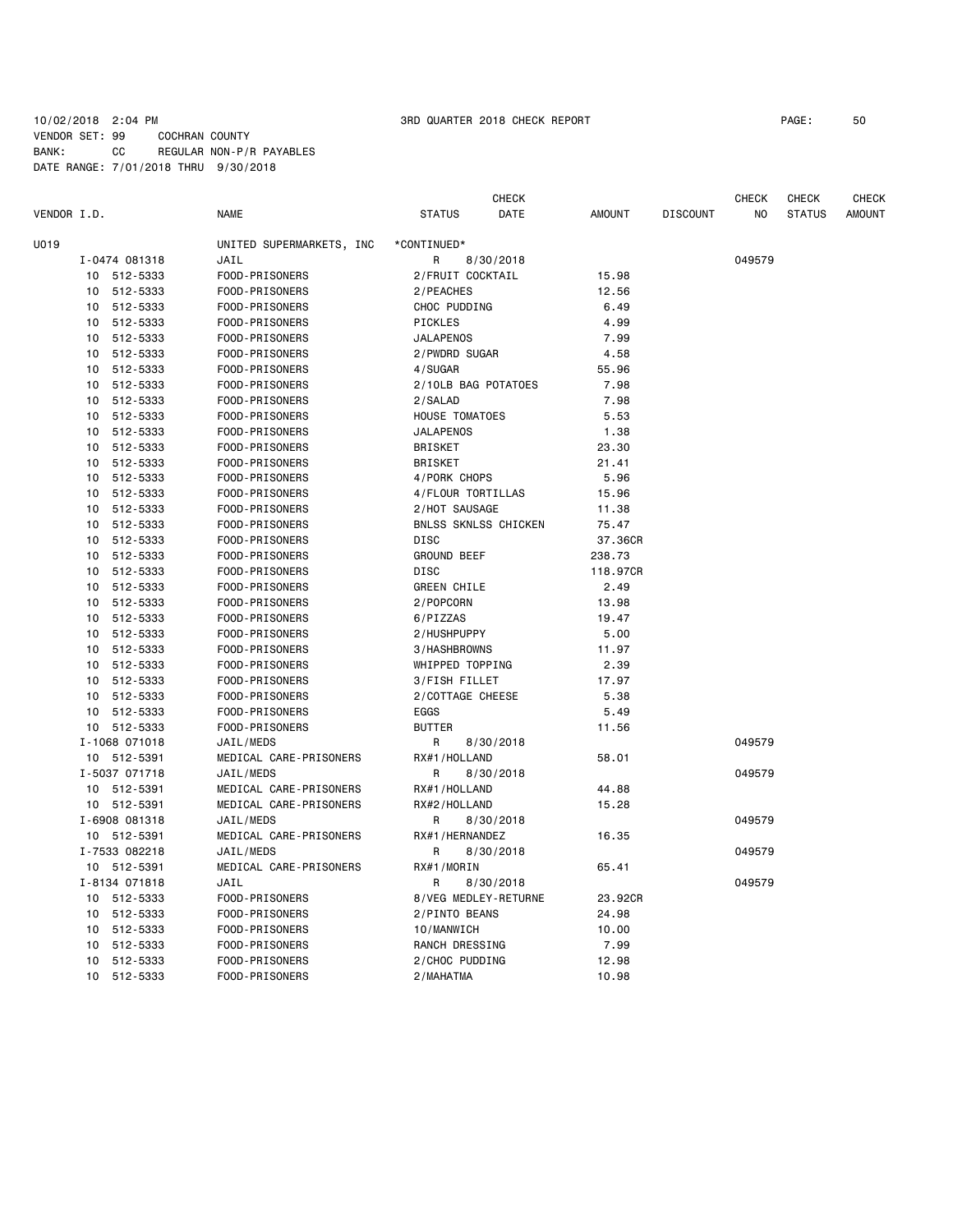### 10/02/2018 2:04 PM 3RD QUARTER 2018 CHECK REPORT PAGE: 51 VENDOR SET: 99 COCHRAN COUNTY BANK: CC REGULAR NON-P/R PAYABLES DATE RANGE: 7/01/2018 THRU 9/30/2018

| VENDOR I.D. |    |               | <b>NAME</b>              | <b>STATUS</b>    | <b>CHECK</b><br>DATE | <b>AMOUNT</b> | <b>DISCOUNT</b> | CHECK<br>NO | <b>CHECK</b><br><b>STATUS</b> | <b>CHECK</b><br><b>AMOUNT</b> |
|-------------|----|---------------|--------------------------|------------------|----------------------|---------------|-----------------|-------------|-------------------------------|-------------------------------|
| U019        |    |               | UNITED SUPERMARKETS, INC | *CONTINUED*      |                      |               |                 |             |                               |                               |
|             |    | I-8134 071818 | JAIL                     | R                | 8/30/2018            |               |                 | 049579      |                               |                               |
|             |    | 10 512-5333   | FOOD-PRISONERS           | 2/MIRACLE WHIP   |                      | 7.98          |                 |             |                               |                               |
|             | 10 | 512-5333      | FOOD-PRISONERS           | 2/RAGU SAUCE     |                      | 6.98          |                 |             |                               |                               |
|             | 10 | 512-5333      | FOOD-PRISONERS           | 5/ROTEL          |                      | 5.00          |                 |             |                               |                               |
|             | 10 | 512-5333      | FOOD-PRISONERS           | <b>OATMEAL</b>   |                      | 2.99          |                 |             |                               |                               |
|             | 10 | 512-5333      | FOOD-PRISONERS           | 2/BBQ SAUCE      |                      | 3.18          |                 |             |                               |                               |
|             | 10 | 512-5333      | FOOD-PRISONERS           | 4/CANOLA OIL     |                      | 33.96         |                 |             |                               |                               |
|             | 10 | 512-5333      | FOOD-PRISONERS           | 2/KETCHUP        |                      | 5.38          |                 |             |                               |                               |
|             | 10 | 512-5333      | FOOD-PRISONERS           | 2/SPAGHETTI      |                      | 3.98          |                 |             |                               |                               |
|             | 10 | 512-5333      | FOOD-PRISONERS           | PEANUT BUTTER    |                      | 7.49          |                 |             |                               |                               |
|             | 10 | 512-5333      | FOOD-PRISONERS           | 2/POTATOES       |                      | 6.38          |                 |             |                               |                               |
|             | 10 | 512-5333      | FOOD-PRISONERS           | 2/SUGAR          |                      | 27.98         |                 |             |                               |                               |
|             | 10 | 512-5333      | FOOD-PRISONERS           | 2/SALAD          |                      | 7.98          |                 |             |                               |                               |
|             | 10 | 512-5333      | FOOD-PRISONERS           | <b>TOMATOES</b>  |                      | 9.11          |                 |             |                               |                               |
|             | 10 | 512-5333      | FOOD-PRISONERS           | <b>JALAPENOS</b> |                      | 1.88          |                 |             |                               |                               |
|             | 10 | 512-5333      | FOOD-PRISONERS           | 2/0RANGES        |                      | 10.00         |                 |             |                               |                               |
|             | 10 | 512-5333      | FOOD-PRISONERS           | 2/APPLES         |                      | 10.00         |                 |             |                               |                               |
|             | 10 | 512-5333      | FOOD-PRISONERS           | 8/VEG MEDLEY     |                      | 23.92         |                 |             |                               |                               |
|             | 10 | 512-5333      | FOOD-PRISONERS           | WHITE ONIONS     |                      | 4.38          |                 |             |                               |                               |
|             | 10 | 512-5333      | FOOD-PRISONERS           |                  | 12/GROUND BEEF CHUBS | 143.88        |                 |             |                               |                               |
|             | 10 | 512-5333      | FOOD-PRISONERS           | 10/RED FRANKS    |                      | 9.90          |                 |             |                               |                               |
|             | 10 | 512-5333      | FOOD-PRISONERS           | 3/CRACKLINS      |                      | 11.97         |                 |             |                               |                               |
|             | 10 | 512-5333      | FOOD-PRISONERS           |                  | 2/WHITE CORN TORTILL | 6.78          |                 |             |                               |                               |
|             | 10 | 512-5333      | FOOD-PRISONERS           | 4/CHICKEN BREAST |                      | 40.50         |                 |             |                               |                               |
|             | 10 | 512-5333      | FOOD-PRISONERS           |                  | 2/AMERICAN CHEESE    | 12.00         |                 |             |                               |                               |
|             | 10 | 512-5333      | FOOD-PRISONERS           | 2/CHEESE         |                      | 13.98         |                 |             |                               |                               |
|             | 10 | 512-5333      | FOOD-PRISONERS           | 2/HOTLINKS       |                      | 17.94         |                 |             |                               |                               |
|             | 10 | 512-5333      | FOOD-PRISONERS           | 8/CHICKEN DRUMS  |                      | 36.73         |                 |             |                               |                               |
|             | 10 | 512-5333      | FOOD-PRISONERS           |                  | 6/FLOUR TORTILLAS    | 14.94         |                 |             |                               |                               |
|             | 10 | 512-5333      | FOOD-PRISONERS           | 2/CORN TORTILLAS |                      | 7.98          |                 |             |                               |                               |
|             | 10 | 512-5333      | FOOD-PRISONERS           | 7/0/M BACON      |                      | 42.00         |                 |             |                               |                               |
|             | 10 | 512-5333      | FOOD-PRISONERS           | 2/OWENS SAUSAGE  |                      | 19.98         |                 |             |                               |                               |
|             | 10 | 512-5333      | FOOD-PRISONERS           | BONE-IN SIRL     |                      | 8.88          |                 |             |                               |                               |
|             | 10 | 512-5333      | FOOD-PRISONERS           | 5/PORK CHOPS     |                      | 41.11         |                 |             |                               |                               |
|             | 10 | 512-5333      | FOOD-PRISONERS           | 8/CALI VEG MIX   |                      | 21.52         |                 |             |                               |                               |
|             | 10 | 512-5333      | FOOD-PRISONERS           | 2/EGGS           |                      | 12.98         |                 |             |                               |                               |
|             | 10 | 512-5333      | FOOD-PRISONERS           | <b>DISC</b>      |                      | 70.86CR       |                 |             |                               |                               |
|             |    | I-8875 072718 | JAIL                     | R                | 8/30/2018            |               |                 | 049579      |                               |                               |
|             |    | 10 512-5333   | FOOD-PRISONERS           | 2/HB HELPER      |                      | 2.00          |                 |             |                               |                               |
|             | 10 | 512-5333      | FOOD-PRISONERS           | 5/SUDDENLY SALAD |                      | 5.00          |                 |             |                               |                               |
|             | 10 | 512-5333      | FOOD-PRISONERS           | 6/MAC N CHEESE   |                      | 6.54          |                 |             |                               |                               |
|             | 10 | 512-5333      | FOOD-PRISONERS           | 10/CAKE MIX      |                      | 10.00         |                 |             |                               |                               |
|             | 10 | 512-5333      | FOOD-PRISONERS           |                  | 2/FIESTA RED PEPPER  | 5.98          |                 |             |                               |                               |
|             | 10 | 512-5333      | FOOD-PRISONERS           | 23/HB HELPER     |                      | 23.00         |                 |             |                               |                               |
|             | 10 | 512-5333      | FOOD-PRISONERS           | 20/MANWICH       |                      | 20.00         |                 |             |                               |                               |
|             | 10 | 512-5333      | FOOD-PRISONERS           |                  | 10/HUNTS PASTA SAUCE | 10.00         |                 |             |                               |                               |
|             | 10 | 512-5333      | FOOD-PRISONERS           |                  | 2/RANCH DRESSING     | 15.98         |                 |             |                               |                               |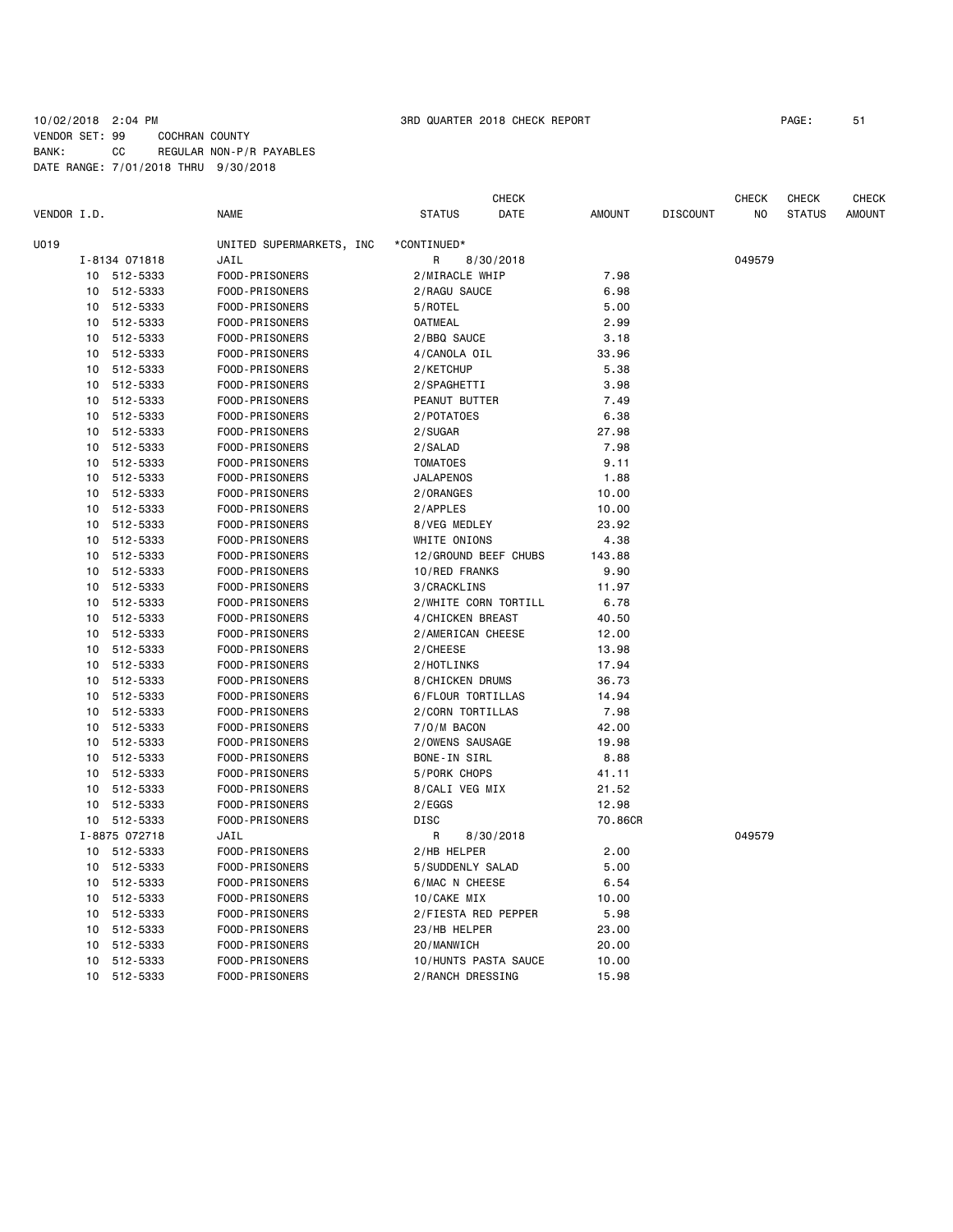### 10/02/2018 2:04 PM 3RD QUARTER 2018 CHECK REPORT PAGE: 52 VENDOR SET: 99 COCHRAN COUNTY BANK: CC REGULAR NON-P/R PAYABLES DATE RANGE: 7/01/2018 THRU 9/30/2018

|             |                             |                          | <b>CHECK</b>                 |                |                 | CHECK  | CHECK         | CHECK         |
|-------------|-----------------------------|--------------------------|------------------------------|----------------|-----------------|--------|---------------|---------------|
| VENDOR I.D. |                             | <b>NAME</b>              | <b>STATUS</b><br>DATE        | <b>AMOUNT</b>  | <b>DISCOUNT</b> | NO     | <b>STATUS</b> | <b>AMOUNT</b> |
| U019        |                             | UNITED SUPERMARKETS, INC | *CONTINUED*                  |                |                 |        |               |               |
|             | I-8875 072718               | JAIL                     | 8/30/2018<br>R               |                |                 | 049579 |               |               |
|             | 10 512-5333                 | FOOD-PRISONERS           | 2/SPICE                      | 17.18          |                 |        |               |               |
|             | 512-5333<br>10              | FOOD-PRISONERS           | 10/ROTEL                     | 10.00          |                 |        |               |               |
|             | 512-5333<br>10              | FOOD-PRISONERS           | 20/CRM SOUP                  | 19.80          |                 |        |               |               |
|             | 512-5333<br>10              | FOOD-PRISONERS           | 10/0ATMEAL                   | 10.00          |                 |        |               |               |
|             | 10<br>512-5333              | FOOD-PRISONERS           | 8/SPECIAL K CEREAL           | 20.00          |                 |        |               |               |
|             | 512-5333<br>10              | FOOD-PRISONERS           | 2/PWDRD SUGAR                | 4.58           |                 |        |               |               |
|             | 512-5333<br>10              | FOOD-PRISONERS           | 10/TUNA FISH                 | 10.00          |                 |        |               |               |
|             | 512-5333<br>10              | FOOD-PRISONERS           | 2/SALAD                      | 7.98           |                 |        |               |               |
|             | 512-5333<br>10              | FOOD-PRISONERS           | <b>TOMATOES</b>              | 8.04           |                 |        |               |               |
|             | 512-5333<br>10              | FOOD-PRISONERS           | 2/LETTUCE                    | 2.58           |                 |        |               |               |
|             | 10 512-5333                 | FOOD-PRISONERS           | 4/BACON                      | 31.96          |                 |        |               |               |
|             | 10<br>512-5333              | FOOD-PRISONERS           | 4/CHICKEN BREAST             | 37.58          |                 |        |               |               |
|             | 10 512-5333                 | FOOD-PRISONERS           | 2/KFT CHEESE                 | 25.98          |                 |        |               |               |
|             | 512-5333<br>10              | FOOD-PRISONERS           | 2/CHEESE                     | 17.98          |                 |        |               |               |
|             | 10 <sup>°</sup><br>512-5333 | FOOD-PRISONERS           | 4/CHICKEN DRUMS              | 20.27          |                 |        |               |               |
|             | 10<br>512-5333              | FOOD-PRISONERS           | 4/CHICKEN THIGHS             | 16.33          |                 |        |               |               |
|             | 512-5333<br>10              | FOOD-PRISONERS           | 7/HAM                        | 34.93          |                 |        |               |               |
|             | 512-5333<br>10              | FOOD-PRISONERS           |                              | 17.45          |                 |        |               |               |
|             | 512-5333<br>10              |                          | 5/HAM/CHEESE<br>4/PORK CHOPS |                |                 |        |               |               |
|             | 512-5333<br>10              | FOOD-PRISONERS           |                              | 43.91<br>17.16 |                 |        |               |               |
|             | 512-5333<br>10              | FOOD-PRISONERS           | 4/TORTILLAS                  | 19.96          |                 |        |               |               |
|             |                             | FOOD-PRISONERS           | 4/FISH                       |                |                 |        |               |               |
|             | 512-5333<br>10              | FOOD-PRISONERS           | 4/SHRIMP                     | 27.96          |                 |        |               |               |
|             | 10<br>512-5333              | FOOD-PRISONERS           | 6/VEG MIX                    | 16.14          |                 |        |               |               |
|             | 512-5333<br>10              | FOOD-PRISONERS           | 2/HASHBROWNS                 | 7.98           |                 |        |               |               |
|             | 512-5333<br>10              | FOOD-PRISONERS           | 4/FROZEN FRUIT               | 43.96          |                 |        |               |               |
|             | 10<br>512-5333              | FOOD-PRISONERS           | 6/BUTTER                     | 17.34          |                 |        |               |               |
|             | 10<br>512-5333              | FOOD-PRISONERS           | DISC                         | 60.56CR        |                 |        |               |               |
|             | I-9835 072018               | JAIL/MEDS                | R<br>8/30/2018               |                |                 | 049579 |               |               |
|             | 10 512-5391                 | MEDICAL CARE-PRISONERS   | RX#1/MORIN                   | 37.41          |                 |        |               |               |
|             | 10 512-5391                 | MEDICAL CARE-PRISONERS   | RX#2/MORIN                   | 65.41          |                 |        |               | 1,905.68      |
| U036        |                             | UNIFIRST HOLDINGS, INC.  |                              |                |                 |        |               |               |
|             | I-831 2375433               | JAIL/SHERIFF             | 8/30/2018<br>R               |                |                 | 049581 |               |               |
|             | 10 512-5392                 | MISCELLANEOUS SUPPLIES   | 3x5 MAT                      | 4.40           |                 |        |               |               |
|             | 10 512-5392                 | MISCELLANEOUS SUPPLIES   | 2/WET MOPS                   | 3.30           |                 |        |               |               |
|             | 512-5392<br>10              | MISCELLANEOUS SUPPLIES   | 200/MICROFIBER TOWEL         | 38.00          |                 |        |               |               |
|             | 560-5205<br>10              | UNIFORMS                 | MIN CHARGE                   | 6.30           |                 |        |               |               |
|             | 10 560-5205                 | UNIFORMS                 | DEFE CHARGE                  | 13.10          |                 |        |               |               |
|             | I-831 2376743               | JAIL/SHERIFF             | R<br>8/30/2018               |                |                 | 049581 |               |               |
|             | 10 512-5392                 | MISCELLANEOUS SUPPLIES   | 3x5 MAT                      | 4.40           |                 |        |               |               |
|             | 512-5392<br>10              | MISCELLANEOUS SUPPLIES   | 2/WET MOPS                   | 3.30           |                 |        |               |               |
|             | 512-5392<br>10              | MISCELLANEOUS SUPPLIES   | 200/MICROFIBER TOWEL         | 38.00          |                 |        |               |               |
|             | 560-5205<br>10              | UNIFORMS                 | MIN CHARGE                   | 6.30           |                 |        |               |               |
|             | 560-5205<br>10              | UNIFORMS                 | DEFE CHARGE                  | 13.10          |                 |        |               |               |
|             | I-831 2378065               | JAIL/SHERIFF             | R<br>8/30/2018               |                |                 | 049581 |               |               |
|             | 10 512-5392                 | MISCELLANEOUS SUPPLIES   | 3x5 MAT                      | 4.40           |                 |        |               |               |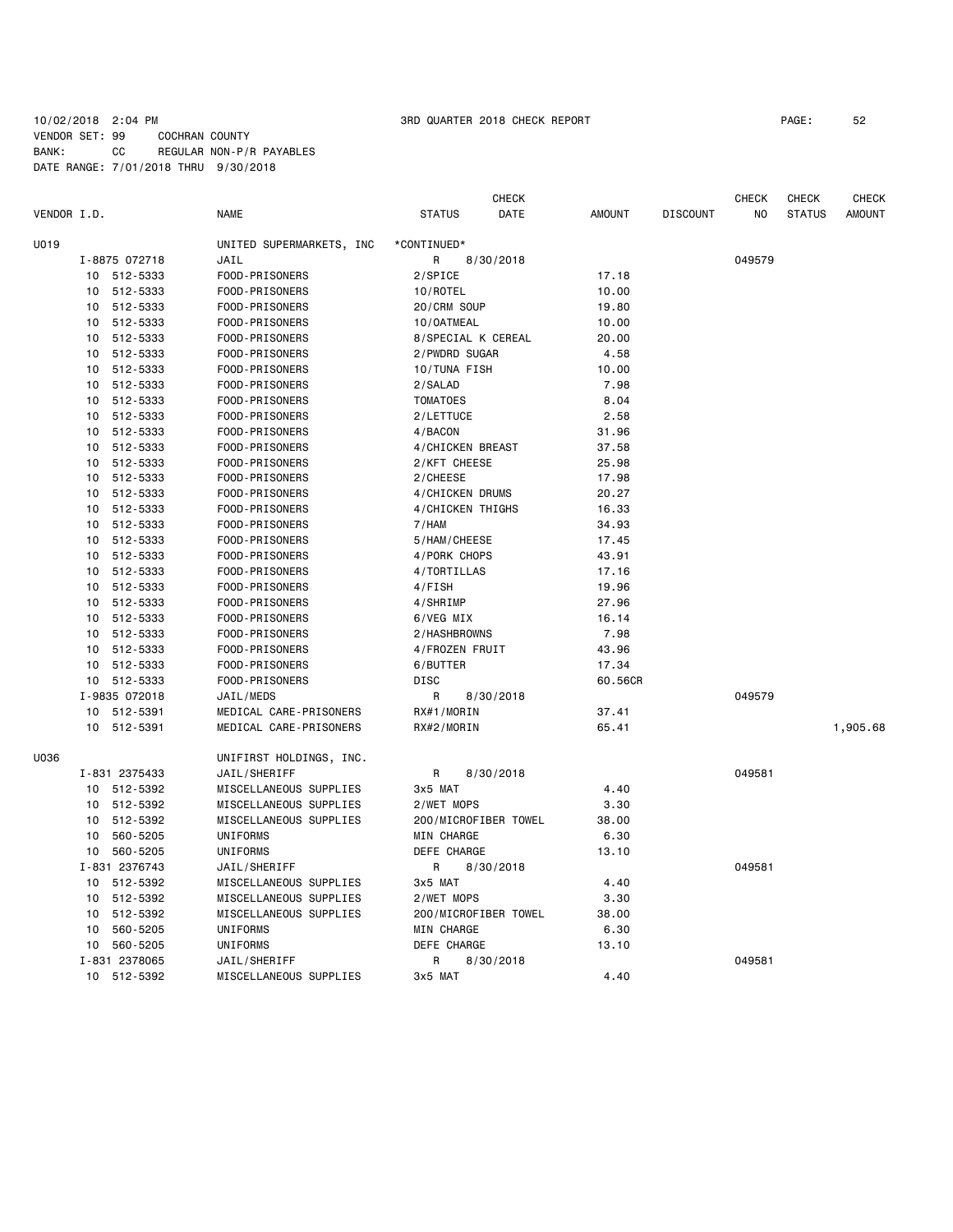10/02/2018 2:04 PM 3RD QUARTER 2018 CHECK REPORT PAGE: 53 VENDOR SET: 99 COCHRAN COUNTY BANK: CC REGULAR NON-P/R PAYABLES DATE RANGE: 7/01/2018 THRU 9/30/2018

|             |                             |                                |                       | <b>CHECK</b> |               |                 | <b>CHECK</b> | <b>CHECK</b>  | <b>CHECK</b>  |
|-------------|-----------------------------|--------------------------------|-----------------------|--------------|---------------|-----------------|--------------|---------------|---------------|
| VENDOR I.D. |                             | <b>NAME</b>                    | <b>STATUS</b>         | DATE         | <b>AMOUNT</b> | <b>DISCOUNT</b> | NO           | <b>STATUS</b> | <b>AMOUNT</b> |
| U036        |                             | UNIFIRST HOLDINGS, INC         | *CONTINUED*           |              |               |                 |              |               |               |
|             | I-831 2378065               | JAIL/SHERIFF                   | R                     | 8/30/2018    |               |                 | 049581       |               |               |
|             | 10 512-5392                 | MISCELLANEOUS SUPPLIES         | 2/WET MOPS            |              | 3.30          |                 |              |               |               |
|             | 512-5392<br>10              | MISCELLANEOUS SUPPLIES         | 200/MICROFIBER TOWEL  |              | 38.00         |                 |              |               |               |
|             | 10 560-5205                 | UNIFORMS                       | <b>MIN CHARGE</b>     |              | 6.30          |                 |              |               |               |
|             | 560-5205<br>10              | UNIFORMS                       | DEFE CHARGE           |              | 13.10         |                 |              |               |               |
|             | I-831 2379370               | JAIL/SHERIFF                   | R                     | 8/30/2018    |               |                 | 049581       |               |               |
|             | 10 512-5392                 | MISCELLANEOUS SUPPLIES         | 3x5 MAT               |              | 4.40          |                 |              |               |               |
|             | 10 <sup>1</sup><br>512-5392 | MISCELLANEOUS SUPPLIES         | 2/WET MOPS            |              | 3.30          |                 |              |               |               |
|             | 512-5392<br>10              | MISCELLANEOUS SUPPLIES         | 200/MICROFIBER TOWEL  |              | 38.00         |                 |              |               |               |
|             | 560-5205<br>10              | UNIFORMS                       | MIN CHARGE            |              | 5.75          |                 |              |               |               |
|             | 560-5205<br>10              | UNIFORMS                       | DEFE CHARGE           |              | 13.10         |                 |              |               |               |
|             | I-831 2380685               | JAIL/SHERIFF                   | R                     | 8/30/2018    |               |                 | 049581       |               |               |
|             | 10 512-5392                 | MISCELLANEOUS SUPPLIES         | 3x5 MAT               |              | 4.40          |                 |              |               |               |
|             | 10 512-5392                 | MISCELLANEOUS SUPPLIES         | 2/WET MOPS            |              | 3.30          |                 |              |               |               |
|             | 10 512-5392                 | MISCELLANEOUS SUPPLIES         | 200/MICROFIBER TOWEL  |              | 38.00         |                 |              |               |               |
|             | 10<br>560-5205              | UNIFORMS                       | <b>MIN CHARGE</b>     |              | 5.75          |                 |              |               |               |
|             | 560-5205<br>10              | UNIFORMS                       | DEFE CHARGE           |              | 13.10         |                 |              |               | 324.40        |
| <b>V035</b> |                             | VARIVERGE, LLC                 |                       |              |               |                 |              |               |               |
|             | I-21910                     | TAX A/C                        | R                     | 8/30/2018    |               |                 | 049582       |               |               |
|             | 10 499-5311                 | POSTAL EXPENSES                | POSTAGE DEPOSIT/2018  |              | 3,000.00      |                 |              |               | 3,000.00      |
|             |                             |                                |                       |              |               |                 |              |               |               |
| WO07        |                             | THOMSON REUTERS-WEST PAYMENT C |                       |              |               |                 |              |               |               |
|             | I-838746214                 | <b>ATTORNEY</b>                | R                     | 8/30/2018    |               |                 | 049583       |               |               |
|             | 10 475-5590                 | LAW LIBRARY MTRLS/UPDATES      | BOOKS&BOUND VOL AUG   |              | 115.29        |                 |              |               | 115.29        |
| W010        |                             | WEST TEXAS GAS INC             |                       |              |               |                 |              |               |               |
|             | I-020036001501 8/18         | PARK/SHOP                      | R                     | 8/30/2018    |               |                 | 049584       |               |               |
|             | 660-5440<br>10              | UTILITIES & IRRIGATION         | CUSTOMER CHG 6/27-7/  |              | 10.00         |                 |              |               |               |
|             | 10 660-5440                 | UTILITIES & IRRIGATION         | GRIP CHG              |              | 4.13          |                 |              |               |               |
|             | I-020036025018/18           | PARK/SHOWBARN                  | R                     | 8/30/2018    |               |                 | 049584       |               |               |
|             | 10 660-5440                 | UTILITIES & IRRIGATION         | .1MCF $6/27 - 7/30$   |              | 0.26          |                 |              |               |               |
|             | 660-5440<br>10              | UTILITIES & IRRIGATION         | COST OF GAS $(2.144)$ |              | 0.21          |                 |              |               |               |
|             | 10 660-5440                 | UTILITIES & IRRIGATION         | <b>CUSTOMER CHG</b>   |              | 13.70         |                 |              |               |               |
|             | 10 660-5440                 | UTILITIES & IRRIGATION         | GRIP CHARGE           |              | 10.98         |                 |              |               |               |
|             | I-020049022001 8/18         | PREC 3                         | R                     | 8/30/2018    |               |                 | 049584       |               |               |
|             | 15<br>623-5440              | UTILITIES                      | CUSTOMER CHG 6/28-7/  |              | 13.70         |                 |              |               |               |
|             | 623-5440<br>15              | UTILITIES                      | GRIP CHG              |              | 10.98         |                 |              |               | 63.96         |
| <b>W055</b> |                             | WINDSTREAM COMMUNICATIONS SW   |                       |              |               |                 |              |               |               |
|             | I-266-0638 AUG 18           | <b>MUSEUM</b>                  | R                     | 8/30/2018    |               |                 | 049585       |               |               |
|             | 652-5420<br>10              | TELECOMMUNICATIONS             | SERVICES              |              | 134.94        |                 |              |               |               |
|             | 652-5420<br>10              | TELECOMMUNICATIONS             | DISC                  |              | 35.00CR       |                 |              |               |               |
|             | 652-5420<br>10              | TELECOMMUNICATIONS             | <b>FEES</b>           |              | 32.35         |                 |              |               |               |
|             | 652-5420<br>10              | TELECOMMUNICATIONS             | PICC CHG              |              | 1.16          |                 |              |               |               |
|             | 10 652-5420                 | TELECOMMUNICATIONS             | LONG DISTANCE SVC     |              | 8.34          |                 |              |               |               |
|             | I-266-5051 AUG 18           | LIBRARY                        | R                     | 8/30/2018    |               |                 | 049585       |               |               |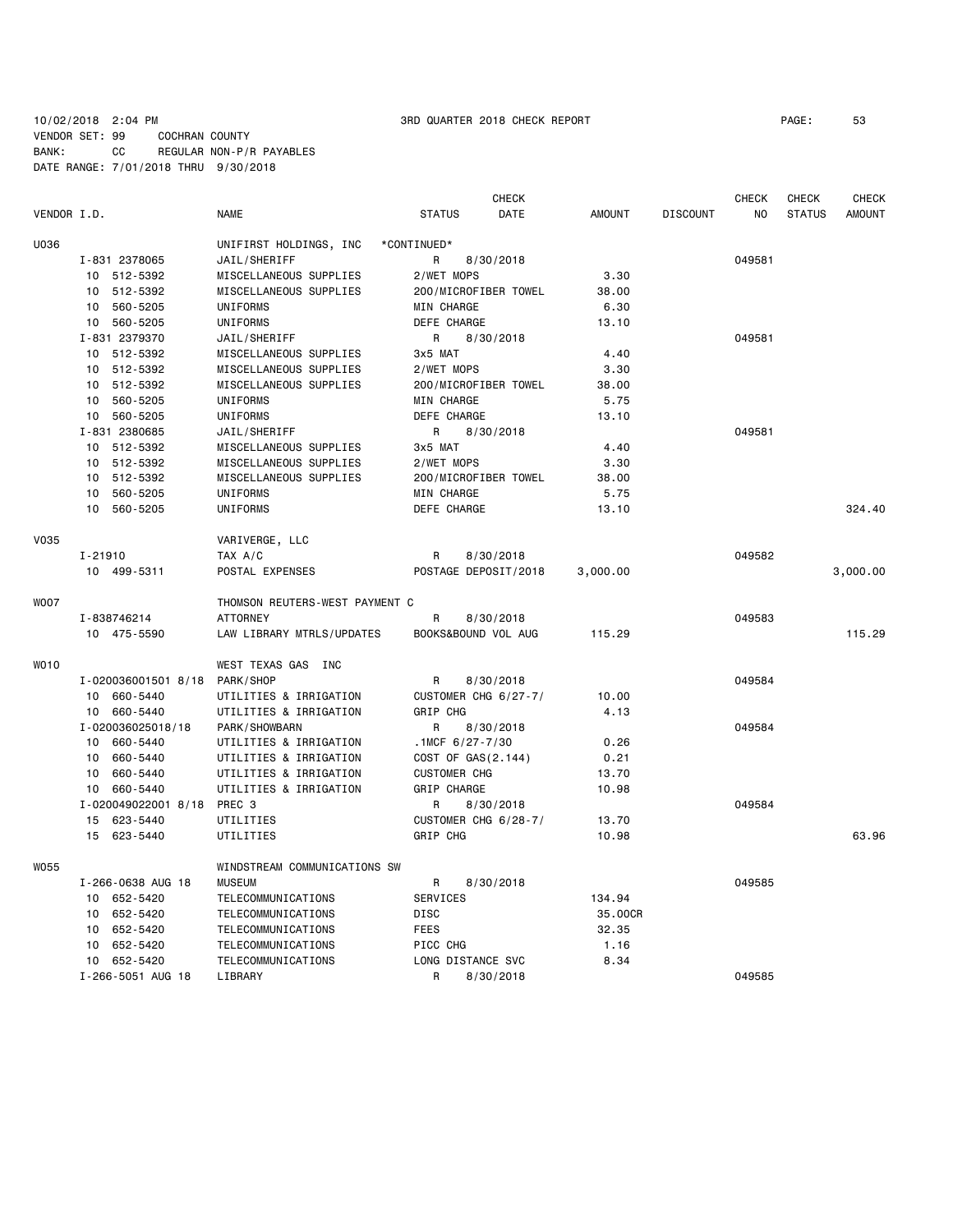### 10/02/2018 2:04 PM 3RD QUARTER 2018 CHECK REPORT PAGE: 54 VENDOR SET: 99 COCHRAN COUNTY BANK: CC REGULAR NON-P/R PAYABLES DATE RANGE: 7/01/2018 THRU 9/30/2018

|             |                   |                              |                     |                   | <b>CHECK</b> |               |                 | <b>CHECK</b> | <b>CHECK</b>  | <b>CHECK</b>  |
|-------------|-------------------|------------------------------|---------------------|-------------------|--------------|---------------|-----------------|--------------|---------------|---------------|
| VENDOR I.D. |                   | <b>NAME</b>                  | <b>STATUS</b>       |                   | DATE         | <b>AMOUNT</b> | <b>DISCOUNT</b> | NO           | <b>STATUS</b> | <b>AMOUNT</b> |
| W055        |                   | WINDSTREAM COMMUNICATIONS SW | *CONTINUED*         |                   |              |               |                 |              |               |               |
|             | I-266-5051 AUG 18 | LIBRARY                      | R                   | 8/30/2018         |              |               |                 | 049585       |               |               |
| 10          | 650-5420          | TELECOMMUNICATIONS           | SERVICES/2 LINES    |                   |              | 126.12        |                 |              |               |               |
| 10          | 650-5420          | TELECOMMUNICATIONS           | <b>FEES</b>         |                   |              | 38.95         |                 |              |               |               |
| 10          | 650-5420          | TELECOMMUNICATIONS           |                     | LONG DISTANCE SVC |              | 0.21          |                 |              |               |               |
|             | I-266-5074 AUG 18 | ADULT PROBATION              | R                   | 8/30/2018         |              |               |                 | 049585       |               |               |
| 10          | 570-5420          | <b>TELECOMMUNICATIONS</b>    | <b>SERVICES</b>     |                   |              | 43.78         |                 |              |               |               |
| 10          | 570-5420          | TELECOMMUNICATIONS           | <b>FEES</b>         |                   |              | 17.13         |                 |              |               |               |
|             | I-266-5161 AUG 18 | <b>TREASURER</b>             | R                   | 8/30/2018         |              |               |                 | 049585       |               |               |
| 10          | 497-5420          | TELECOMMUNICATIONS           | <b>SERVICES</b>     |                   |              | 31.83         |                 |              |               |               |
| 10          | 497-5420          | TELECOMMUNICATIONS           | <b>FEES</b>         |                   |              | 17.11         |                 |              |               |               |
| 10          | 497-5420          | <b>TELECOMMUNICATIONS</b>    |                     | LONG DISTANCE SVC |              | 0.05          |                 |              |               |               |
|             | I-266-5171 AUG 18 | TAX A/C                      | R                   | 8/30/2018         |              |               |                 | 049585       |               |               |
| 10          | 499-5420          | <b>TELECOMMUNICATIONS</b>    | SERVICES/3 LINES    |                   |              | 248.08        |                 |              |               |               |
| 10          | 499-5420          | <b>TELECOMMUNICATIONS</b>    | <b>FEES</b>         |                   |              | 64.59         |                 |              |               |               |
| 10          | 499-5420          | <b>TELECOMMUNICATIONS</b>    | LONG DISTANCE SVC   |                   |              | 10.18         |                 |              |               |               |
|             | I-266-5181 AUG 18 | <b>ELECTIONS</b>             | R                   | 8/30/2018         |              |               |                 | 049585       |               |               |
| 10          | 490-5420          | TELECOMMUNICATIONS           | SERVICES            |                   |              | 35.58         |                 |              |               |               |
| 10          | 490-5420          | TELECOMMUNICATIONS           | <b>FEES</b>         |                   |              | 20.69         |                 |              |               |               |
| 10          | 490-5420          | <b>TELECOMMUNICATIONS</b>    |                     | LONG DISTANCE SVC |              | 7.68          |                 |              |               |               |
|             | I-266-5211 AUG 18 | SHERIFF                      | R                   | 8/30/2018         |              |               |                 | 049585       |               |               |
| 10          | 560-5420          | TELECOMMUNICATIONS           | SERVICES/3 LINES    |                   |              | 111.54        |                 |              |               |               |
| 10          | 560-5420          | <b>TELECOMMUNICATIONS</b>    | <b>FEES</b>         |                   |              | 58.42         |                 |              |               |               |
| 10          | 560-5420          | TELECOMMUNICATIONS           |                     | LONG DISTANCE SVC |              | 10.50         |                 |              |               |               |
|             | I-266-5302 AUG 18 | JUSTICE OF PEACE             | R                   | 8/30/2018         |              |               |                 | 049585       |               |               |
| 10          | 455-5420          | TELECOMMUNICATIONS           | <b>SERVICES</b>     |                   |              | 31.83         |                 |              |               |               |
| 10          | 455-5420          | <b>TELECOMMUNICATIONS</b>    | <b>FEES</b>         |                   |              | 17.11         |                 |              |               |               |
| 10          | 455-5420          | TELECOMMUNICATIONS           |                     | LONG DISTANCE SVC |              | 2.74          |                 |              |               |               |
|             | I-266-5411 AUG 18 | JUVENILE PROBATION           | R                   | 8/30/2018         |              |               |                 | 049585       |               |               |
| 17 573-5499 |                   | OPERATING EXPENSES           | <b>SERVICES</b>     |                   |              | 31.83         |                 |              |               |               |
| 17          | 573-5499          | OPERATING EXPENSES           | <b>FEES</b>         |                   |              | 17.11         |                 |              |               |               |
| 17          | 573-5499          | OPERATING EXPENSES           |                     | LONG DISTANCE SVC |              | 3.65          |                 |              |               |               |
|             | I-266-5412 AUG 18 | DIST CT/NON-DEPT'L/CONSTABLE | R                   | 8/30/2018         |              |               |                 | 049585       |               |               |
| 10          | 435-5420          | TELECOMMUNICATIONS           | <b>SERVICES</b>     |                   |              | 23.37         |                 |              |               |               |
| 10          | 435-5420          | <b>TELECOMMUNICATIONS</b>    | <b>INTERNET</b>     |                   |              | 130.00        |                 |              |               |               |
| 10          | 435-5420          | TELECOMMUNICATIONS           | <b>FEES</b>         |                   |              | 15.66         |                 |              |               |               |
| 10          | 435-5420          | <b>TELECOMMUNICATIONS</b>    | PICC CHG            |                   |              | 1.16          |                 |              |               |               |
| 10          | 409-5420          | TELECOMMUNICATIONS           | COURTHOUSE INTERNET |                   |              | 130.00        |                 |              |               |               |
| 10          | 409-5420          | TELECOMMUNICATIONS           | <b>FEES</b>         |                   |              | 13.70         |                 |              |               |               |
| 10          | 550-5420          | TELECOMMUNICATIONS           | <b>SERVICES</b>     |                   |              | 23.36         |                 |              |               |               |
| 10          | 550-5420          | TELECOMMUNICATIONS           | <b>FEES</b>         |                   |              | 9.79          |                 |              |               |               |
| 10          | 550-5420          | <b>TELECOMMUNICATIONS</b>    |                     | LONG DISTANCE SVC |              | 2.40          |                 |              |               |               |
|             | I-266-5450 AUG 18 | <b>CLERK</b>                 | R                   | 8/30/2018         |              |               |                 | 049585       |               |               |
| 10          | 403-5420          | TELECOMMUNICATIONS           | SERVICES/3 LINES    |                   |              | 96.59         |                 |              |               |               |
| 10          | 403-5420          | TELECOMMUNICATIONS           | <b>FEES</b>         |                   |              | 73.17         |                 |              |               |               |
| 10          | 403-5420          | TELECOMMUNICATIONS           |                     | LONG DISTANCE SVC |              | 11.69         |                 |              |               |               |
|             | I-266-5508 AUG 18 | CO JUDGE/COMM'R CT           | R                   | 8/30/2018         |              |               |                 | 049585       |               |               |
| 15 610-5420 |                   | TELECOMMUNICATIONS           |                     | SERVICES/2 LINES  |              | 64.76         |                 |              |               |               |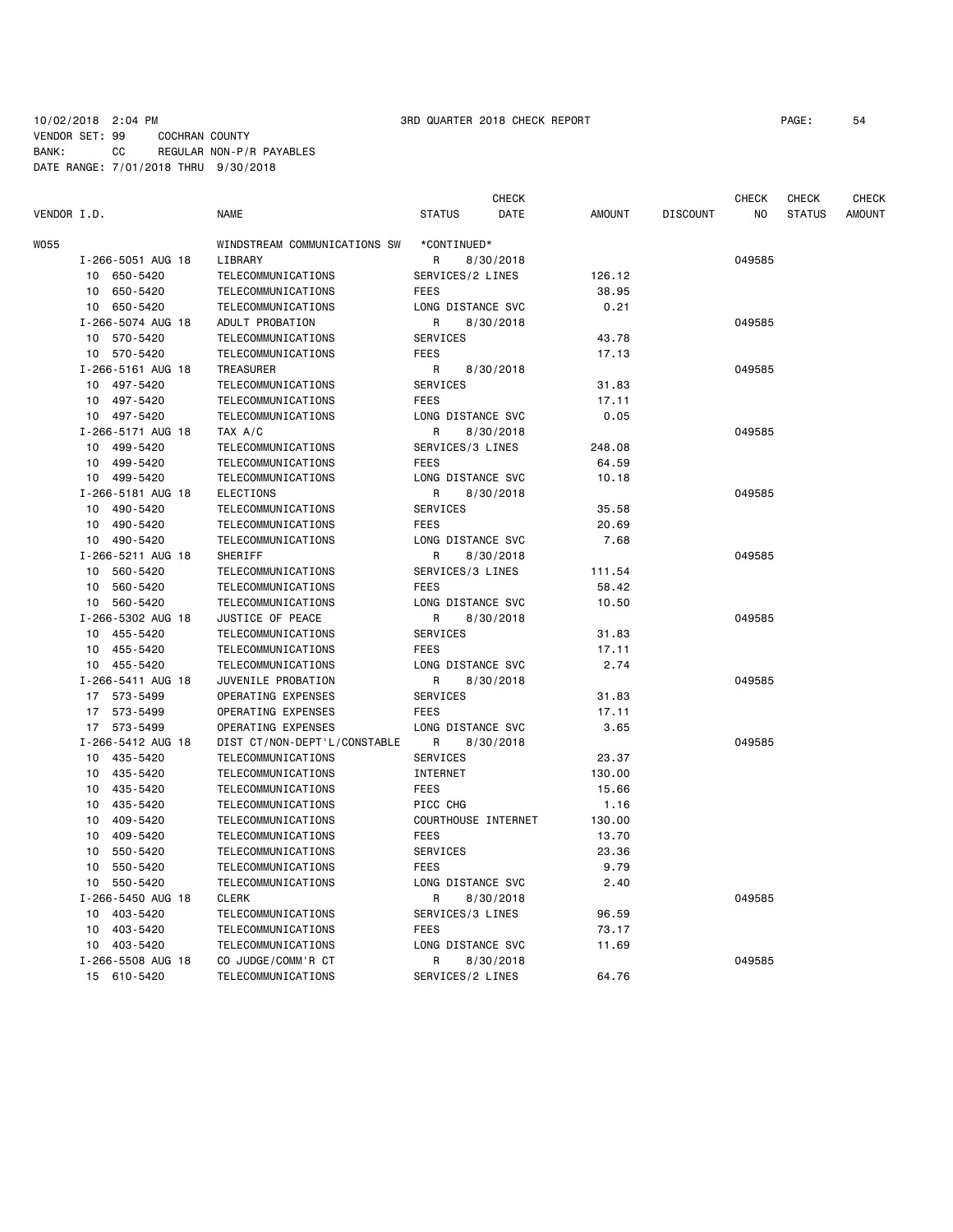### 10/02/2018 2:04 PM 3RD QUARTER 2018 CHECK REPORT PAGE: 55 VENDOR SET: 99 COCHRAN COUNTY BANK: CC REGULAR NON-P/R PAYABLES DATE RANGE: 7/01/2018 THRU 9/30/2018

|                   |                   |                              |                      | <b>CHECK</b> |               |                 | <b>CHECK</b> | <b>CHECK</b>  | CHECK         |
|-------------------|-------------------|------------------------------|----------------------|--------------|---------------|-----------------|--------------|---------------|---------------|
| VENDOR I.D.       |                   | <b>NAME</b>                  | <b>STATUS</b>        | DATE         | <b>AMOUNT</b> | <b>DISCOUNT</b> | NO.          | <b>STATUS</b> | <b>AMOUNT</b> |
| <b>W055</b>       |                   | WINDSTREAM COMMUNICATIONS SW | *CONTINUED*          |              |               |                 |              |               |               |
|                   | I-266-5508 AUG 18 | CO JUDGE/COMM'R CT           | R                    | 8/30/2018    |               |                 | 049585       |               |               |
|                   | 15 610-5420       | TELECOMMUNICATIONS           | <b>FEES</b>          |              | 54.25         |                 |              |               |               |
|                   | 15 610-5420       | TELECOMMUNICATIONS           | LONG DISTANCE SVC    |              | 1.42          |                 |              |               |               |
|                   | I-266-5700 AUG 18 | SHERIFF                      | R                    | 8/30/2018    |               |                 | 049585       |               |               |
|                   | 560-5420<br>10    | TELECOMMUNICATIONS           | <b>SERVICES</b>      |              | 43.38         |                 |              |               |               |
|                   | 560-5420<br>10    | TELECOMMUNICATIONS           | <b>FEES</b>          |              | 13.89         |                 |              |               |               |
|                   | 10 560-5420       | TELECOMMUNICATIONS           | LONG DISTANCE SVC    |              | 2.51          |                 |              |               |               |
|                   | I-266-5822 AUG 18 | AUDITOR/NON-DEPT'L           | R                    | 8/30/2018    |               |                 | 049585       |               |               |
|                   | 409-5420<br>10    | TELECOMMUNICATIONS           | 266-5629 FAX LINE/IN |              | 150.89        |                 |              |               |               |
|                   | 409-5420<br>10    | TELECOMMUNICATIONS           | STATIC IP            |              | 15.00         |                 |              |               |               |
|                   | 409-5420<br>10    | TELECOMMUNICATIONS           | <b>FEES</b>          |              | 19.71         |                 |              |               |               |
|                   | 10<br>409-5420    | TELECOMMUNICATIONS           | PICC CHG             |              | 1.16          |                 |              |               |               |
|                   | 409-5420<br>10    | TELECOMMUNICATIONS           | FAX LONG DISTANCE    |              | 0.43          |                 |              |               |               |
|                   | 495-5420<br>10    | TELECOMMUNICATIONS           | <b>SERVICES</b>      |              | 20.89         |                 |              |               |               |
|                   | 495-5420<br>10    | TELECOMMUNICATIONS           | INTERNET             |              | 130.00        |                 |              |               |               |
|                   | 495-5420<br>10    | TELECOMMUNICATIONS           | PICC CHG             |              | 1.16          |                 |              |               |               |
|                   | 495-5420<br>10    | TELECOMMUNICATIONS           | <b>FEES</b>          |              | 19.70         |                 |              |               |               |
|                   | 10 495-5420       | TELECOMMUNICATIONS           | LONG DISTANCE SVC    |              | 0.35          |                 |              |               |               |
| I-266-8661 AUG 18 |                   | <b>ATTORNEY</b>              | R                    | 8/30/2018    |               |                 | 049585       |               |               |
|                   | 475-5420<br>10    | TELECOMMUNICATIONS           | SERVICES/2 LINES     |              | 75.21         |                 |              |               |               |
|                   | 475-5420<br>10    | TELECOMMUNICATIONS           | <b>FEES</b>          |              | 38.95         |                 |              |               |               |
|                   | 10 475-5420       | TELECOMMUNICATIONS           | LONG DISTANCE SVC    |              | 0.10          |                 |              |               |               |
|                   | I-266-8888 AUG 18 | SHERIFF                      | R                    | 8/30/2018    |               |                 | 049585       |               |               |
|                   | 560-5420<br>10    | TELECOMMUNICATIONS           | SERVICES/FAX LINE    |              | 32.38         |                 |              |               |               |
|                   | 560-5420<br>10    | TELECOMMUNICATIONS           | <b>FEES</b>          |              | 13.87         |                 |              |               |               |
|                   | 560-5420<br>10    | TELECOMMUNICATIONS           | LONG DISTANCE SVC    |              | 0.36          |                 |              |               | 2,319.76      |
| W062              |                   | WAL-MART COMMUNITY           |                      |              |               |                 |              |               |               |
|                   | I-4244 081918     | JAIL                         | R                    | 8/30/2018    |               |                 | 049587       |               |               |
|                   | 10 512-5392       | MISCELLANEOUS SUPPLIES       | SUN DETERGENT        |              | 10.47         |                 |              |               |               |
|                   | I-5020 081518     | SHERIFF/JAIL                 | R                    | 8/30/2018    |               |                 | 049587       |               |               |
|                   | 10 512-5392       | MISCELLANEOUS SUPPLIES       | PAPER TOWELS         |              | 14.97         |                 |              |               |               |
|                   | 10 512-5310       | OFFICE SUPPLIES              | 2/BLANK KEYS         |              | 3.56          |                 |              |               |               |
|                   | 560-5334<br>10    | OTHER SUPPLIES               | VEH SOAP             |              | 3.88          |                 |              |               |               |
|                   | 512-5392<br>10    | MISCELLANEOUS SUPPLIES       | SHOWER LINER         |              | 4.96          |                 |              |               |               |
|                   | 560-5334<br>10    | OTHER SUPPLIES               | <b>2PK SPONGES</b>   |              | 4.97          |                 |              |               |               |
|                   | 560-5334<br>10    | OTHER SUPPLIES               | ARMOR ALL            |              | 12.97         |                 |              |               |               |
|                   | I-5470 082518     | JAIL/SHERIFF                 | R                    | 8/30/2018    |               |                 | 049587       |               |               |
|                   | 512-5333<br>10    | FOOD-PRISONERS               | 60CT EGGS            |              | 9.12          |                 |              |               |               |
|                   | 560-5335<br>10    | CANINE CARE & SUPPLIES       | 12LBS CRAVE DOG FOOD |              | 27.66         |                 |              |               |               |
|                   | 560-5335<br>10    | CANINE CARE & SUPPLIES       | 2/MILK BONE TREATS   |              | 22.92         |                 |              |               |               |
|                   | I-8167 081918     | JAIL                         | R                    | 8/30/2018    |               |                 | 049587       |               |               |
|                   | 10 512-5333       | FOOD-PRISONERS               | 2CS/HATCH CHILE      |              | 39.00         |                 |              |               | 154.48        |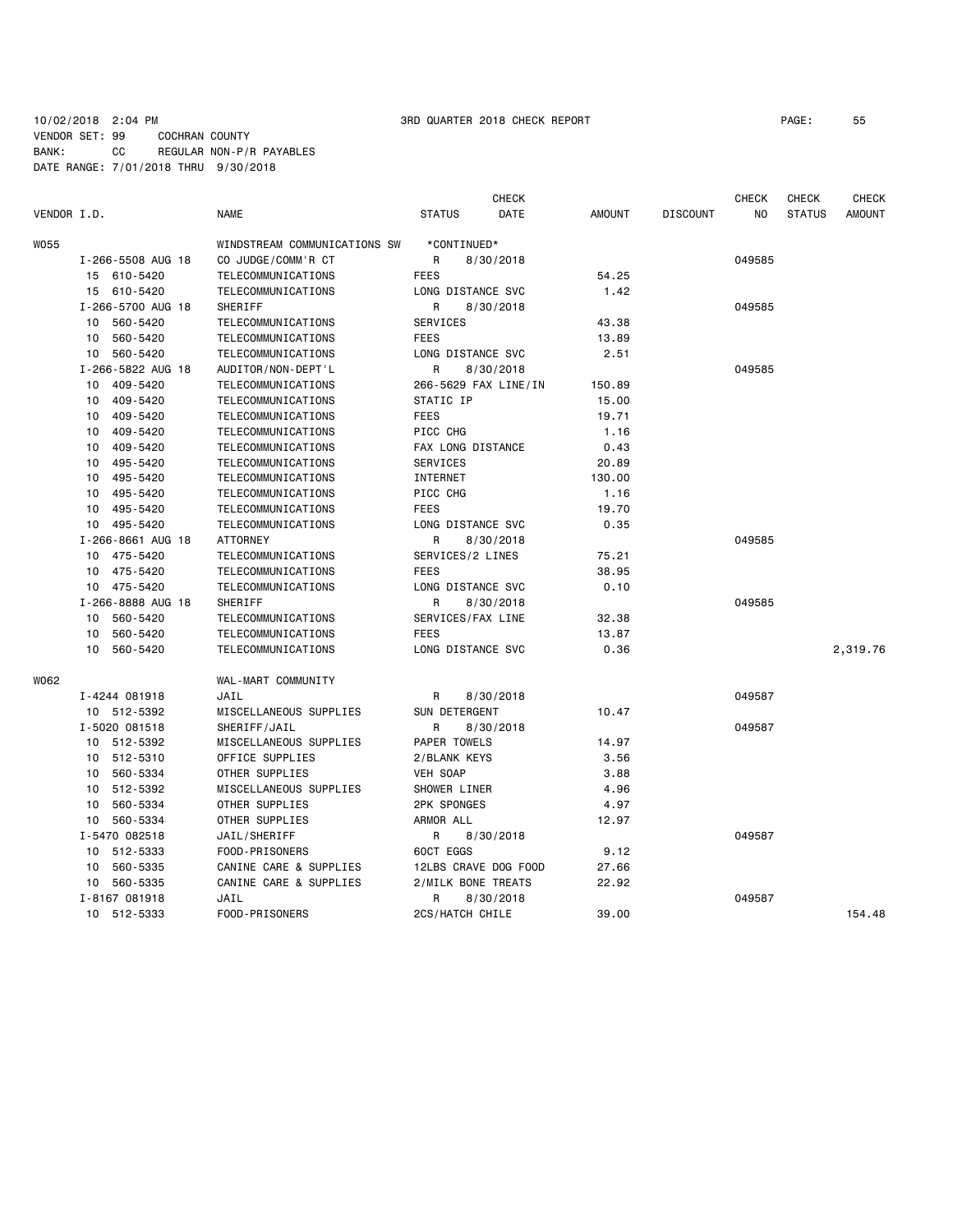10/02/2018 2:04 PM 3RD QUARTER 2018 CHECK REPORT PAGE: 56 VENDOR SET: 99 COCHRAN COUNTY BANK: CC REGULAR NON-P/R PAYABLES DATE RANGE: 7/01/2018 THRU 9/30/2018

|                                          | <b>CHECK</b>          |               |                 | <b>CHECK</b>   | <b>CHECK</b>  | <b>CHECK</b>  |
|------------------------------------------|-----------------------|---------------|-----------------|----------------|---------------|---------------|
| VENDOR I.D.<br><b>NAME</b>               | <b>STATUS</b><br>DATE | <b>AMOUNT</b> | <b>DISCOUNT</b> | N <sub>O</sub> | <b>STATUS</b> | <b>AMOUNT</b> |
| W227<br>WRENNS MILL ENTERPRISES, LLC     |                       |               |                 |                |               |               |
| $I - 2575$<br><b>CEMETERY</b>            | R<br>8/30/2018        |               |                 | 049588         |               |               |
| 10 516-5332<br>CUSTODIAL SUPPLIES        | 2/VELVET NOSE MAUL    | 260,00        |                 |                |               |               |
| 10 516-5332<br>CUSTODIAL SUPPLIES        | SHIPPING              | 55.00         |                 |                |               | 315.00        |
| W235<br>VANDY NELSON dba                 |                       |               |                 |                |               |               |
| $I - 2818$<br>CRTHSE/ACT BLDG/LIBRARY    | R<br>8/30/2018        |               |                 | 049589         |               |               |
| 10 510-5332<br>CUSTODIAL SUPPLIES        | <b>SPRAY BUGS</b>     | 70.00         |                 |                |               |               |
| 10 662-5332<br>CUSTODIAL SUPPLIES        | <b>SPRAY BUGS</b>     | 45.00         |                 |                |               |               |
| 10 650-5332<br>CUSTODIAL SUPPLIES        | <b>SPRAY BUGS</b>     | 35.00         |                 |                |               | 150.00        |
|                                          |                       |               |                 |                |               |               |
| X001<br><b>XCEL ENERGY</b>               |                       |               |                 |                |               |               |
| I-54-1324315-7 AUG18 ALMOST ALL DEPT'S   | R<br>8/30/2018        |               |                 | 049590         |               |               |
| 30 518-5440<br>UTILITIES                 | 300210167 RUNWAY LIG  | 62.06         |                 |                |               |               |
| 10 510-5440<br>UTILITIES                 | 300240736 COURTHOUSE  | 1,653.55      |                 |                |               |               |
| 10 660-5440<br>UTILITIES & IRRIGATION    | 300265059 SOFTBALL P  | 11.28         |                 |                |               |               |
| 10<br>580-5440<br>UTILITIES [TOWER]      | 300282806 TOWER       | 111.11        |                 |                |               |               |
| 621-5440<br>UTILITIES<br>15              | 300294119 PREC 1 SHO  | 64.11         |                 |                |               |               |
| 10 650-5440<br>UTILITIES                 | 300338546 LIBRARY     | 277.27        |                 |                |               |               |
| 10 652-5440<br>UTILITIES                 | 300342232 MUSEUM      | 19.04         |                 |                |               |               |
| 662-5440<br>UTILITIES<br>10              | 300390484 ACTIVITY B  | 745.93        |                 |                |               |               |
| 10 660-5440<br>UTILITIES & IRRIGATION    | 300410370 PARK        | 330.50        |                 |                |               |               |
| 10<br>660-5440<br>UTILITIES & IRRIGATION | 300457515 PARK/SHOP   | 25.42         |                 |                |               |               |
| 516-5440<br>UTILITIES<br>10              | 300555198 CEMETERY    | 158.65        |                 |                |               |               |
| 10 660-5440<br>UTILITIES & IRRIGATION    | 300587052 SHOWBARN    | 159.49        |                 |                |               |               |
| 660-5440<br>UTILITIES & IRRIGATION<br>10 | 300587753 RODEO GROU  | 11.28         |                 |                |               |               |
| 409-5440<br>UTILITIES<br>10              | 300588989 ANNEX       | 24.85         |                 |                |               |               |
| 10 516-5440<br>UTILITIES                 | 300603417 CEMETERY    | 112.83        |                 |                |               |               |
| 10 516-5440<br>UTILITIES                 | 300637038 CEMETERY S  | 272.53        |                 |                |               | 4,039.90      |
| X001<br><b>XCEL ENERGY</b>               |                       |               |                 |                |               |               |
| I-54-1829977-7 AUG18 PREC 2              | R<br>8/30/2018        |               |                 | 049591         |               |               |
| 15 622-5440<br>UTILITIES                 | 273KWH 7/13-8/13      | 35.70         |                 |                |               |               |
| 15 622-5440<br>UTILITIES                 | AREA LIGHT 7/13-8/12  | 15.33         |                 |                |               | 51.03         |
| Y001<br>YELLOWHOUSE MACHINERY CO.        |                       |               |                 |                |               |               |
| I-354789<br>PREC 4                       | R<br>8/30/2018        |               |                 | 049592         |               |               |
| 15 624-5451<br>REPAIRS                   | 10/DURA-MAX           | 721.20        |                 |                |               | 721.20        |
| G005<br><b>GENERAL FUND</b>              |                       |               |                 |                |               |               |
| $I-R/B$ LOCAL FY17-18<br>JUVENILE FUND   | R<br>8/31/2018        |               |                 | 049593         |               |               |
| 17 000-4333.311<br>COUNTY FUNDING        | R/B LOCAL FUNDS FYE   | 7,945.56      |                 |                |               | 7,945.56      |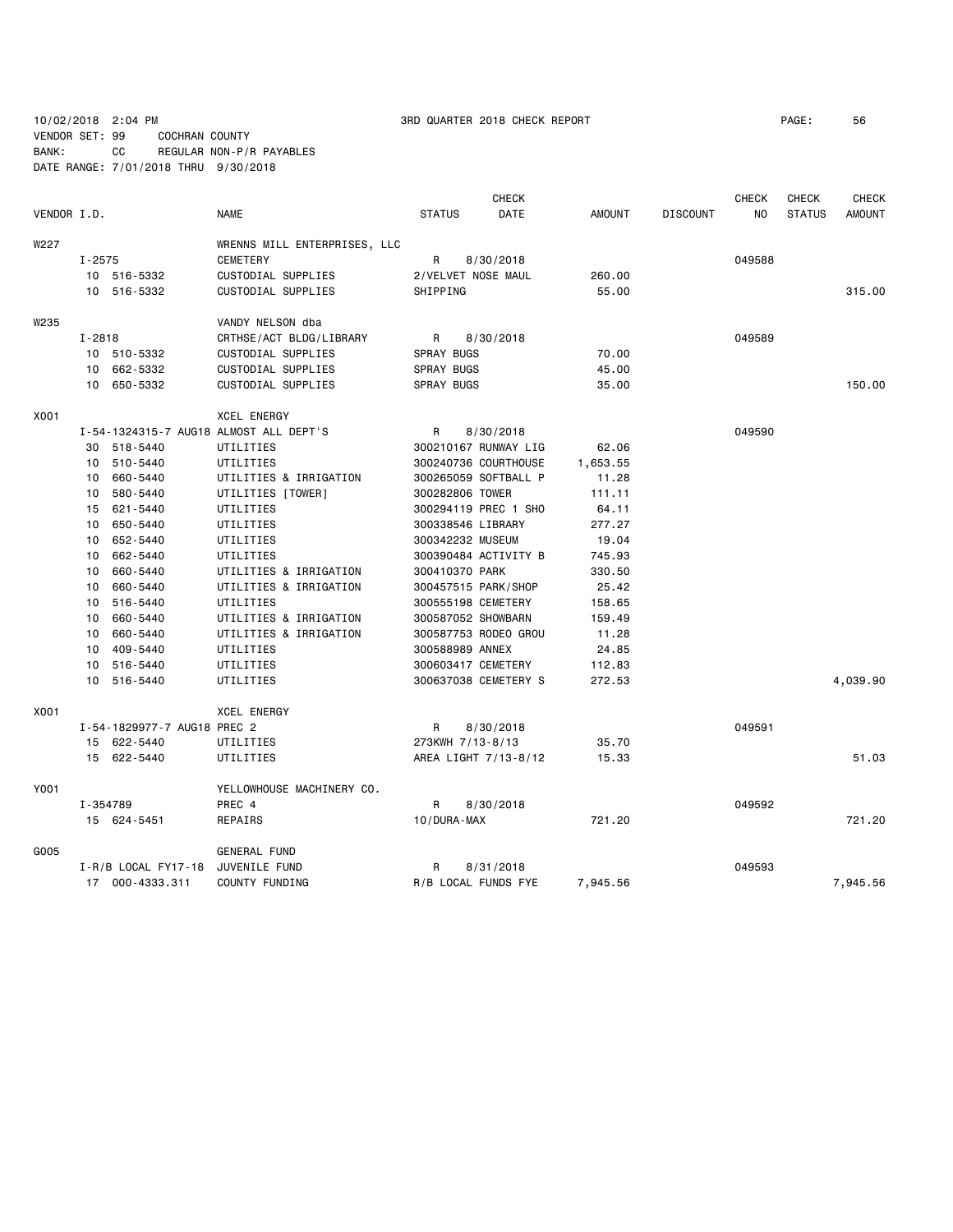10/02/2018 2:04 PM 3RD QUARTER 2018 CHECK REPORT PAGE: 57 VENDOR SET: 99 COCHRAN COUNTY BANK: CC REGULAR NON-P/R PAYABLES DATE RANGE: 7/01/2018 THRU 9/30/2018

|             |                   |                                | <b>CHECK</b>                  |               |                 | CHECK  | CHECK         | <b>CHECK</b>  |
|-------------|-------------------|--------------------------------|-------------------------------|---------------|-----------------|--------|---------------|---------------|
| VENDOR I.D. |                   | <b>NAME</b>                    | <b>STATUS</b><br>DATE         | <b>AMOUNT</b> | <b>DISCOUNT</b> | NO     | <b>STATUS</b> | <b>AMOUNT</b> |
| A007        |                   | ALBERT GONZALEZ, dba           |                               |               |                 |        |               |               |
|             | I-29951           | CEMETERY                       | R<br>9/10/2018                |               |                 | 049594 |               |               |
|             | 10 516-5454       | TIRES                          | 1/23/1050-12 D265 TU          | 96.00         |                 |        |               |               |
|             | 10 516-5454       | TIRES                          | <b>STEM</b>                   | 1.00          |                 |        |               |               |
|             | 10 516-5454       | TIRES                          | TIRE CHANGE                   | 10.00         |                 |        |               | 107.00        |
| A020        |                   | AMERICAN EQUIP & TRAILER, INC  |                               |               |                 |        |               |               |
|             | I-LI83830         | PREC 1                         | R<br>9/10/2018                |               |                 | 049595 |               |               |
|             | 15 621-5451       | REPAIRS                        | PULL ROD W/HARDWARE           | 155.00        |                 |        |               |               |
|             | 15 621-5451       | REPAIRS                        | FREIGHT                       | 86.85         |                 |        |               | 241.85        |
| B001        |                   | BAILEY CO. ELECTRIC COOP       |                               |               |                 |        |               |               |
|             | I-410786          | PREC 4                         | R<br>9/10/2018                |               |                 | 049596 |               |               |
|             | 15 624-5440       | UTILITIES                      | 490KWH 7/19-8/20              | 74.25         |                 |        |               |               |
|             | 15 624-5440       | UTILITIES                      | AREA LIGHT                    | 11.65         |                 |        |               |               |
|             | I-410787          | PREC <sub>3</sub>              | R<br>9/10/2018                |               |                 | 049596 |               |               |
|             | 15 623-5440       | UTILITIES                      | 225KWH 7/16-8/15              | 47.61         |                 |        |               |               |
|             | 15 623-5440       | UTILITIES                      | 2 AREA LIGHTS                 | 24,10         |                 |        |               |               |
|             | I-410788          |                                | R                             |               |                 | 049596 |               |               |
|             | 10 409-5440       | NON-DEPT'L/SHERIFF POSSE       | 9/10/2018<br>ELEC SVC 7/3-8/3 |               |                 |        |               | 190.11        |
|             |                   | UTILITIES                      |                               | 32.50         |                 |        |               |               |
| B026        |                   | BLEDSOE WATER SUPPLY CORP      |                               |               |                 |        |               |               |
|             | $I - 3004$ 9/18   | PREC 3                         | R<br>9/10/2018                |               |                 | 049597 |               |               |
|             | 15 623-5440       | UTILITIES                      | 320GL WATER AUG18             | 22.11         |                 |        |               | 22.11         |
| B029        |                   | BRUCKNER'S TRUCK SALES, INC    |                               |               |                 |        |               |               |
|             | I-409249L         | PREC 4                         | R<br>9/10/2018                |               |                 | 049598 |               |               |
|             | 15 624-5451       | REPAIRS                        | AIR SPRING KIT                | 85.86         |                 |        |               | 85.86         |
| B197        |                   | BRETT BUTLER                   |                               |               |                 |        |               |               |
|             | I-31831           | <b>COURTHOUSE</b>              | R<br>9/10/2018                |               |                 | 049599 |               |               |
|             | 10 409-5420       | TELECOMMUNICATIONS             | ONSITE CALL                   | 85.00         |                 |        |               |               |
|             | 10 409-5420       | TELECOMMUNICATIONS             | 1HR/RPR 2ND FLR PHON          | 150.00        |                 |        |               |               |
|             | 10 403-5310       | OFFICE SUPPLIES                | UPDATE BIOS/WARRANTY          |               |                 |        |               | 235.00        |
| <b>B248</b> |                   | BAILEY COUNTY SHERIFF'S OFFICE |                               |               |                 |        |               |               |
|             | I-JULY18/MEDS/MBR | JAIL                           | R<br>9/10/2018                |               |                 | 049600 |               |               |
|             | 10 512-5391       | MEDICAL CARE-PRISONERS         | RX#1/MIKEAL RICHARDS          | 28.02         |                 |        |               |               |
|             | 10 512-5391       | MEDICAL CARE-PRISONERS         | RX#2/MIKEAL RICHARDS          | 37.35         |                 |        |               | 65.37         |
| C007        |                   | CITY OF MORTON                 |                               |               |                 |        |               |               |
|             | I-083118          | LIB/MUS/ACT BLDG/CRTHSE/PREC 1 | $\mathsf{R}$<br>9/10/2018     |               |                 | 049601 |               |               |
|             | 10 650-5440       | UTILITIES                      | LIBRARY GAS                   | 19.00         |                 |        |               |               |
|             | 10 650-5440       | UTILITIES                      | LIBRARY WATER                 | 28.00         |                 |        |               |               |
|             | 10 650-5440       | UTILITIES                      | LIBRARY GARBAGE               | 51.50         |                 |        |               |               |
|             | 10 650-5440       | UTILITIES                      | LIBRARY SEWER                 | 18.00         |                 |        |               |               |
|             | 10 652-5440       | UTILITIES                      | <b>MUSEUM GAS</b>             | 19.00         |                 |        |               |               |
|             | 10 652-5440       | UTILITIES                      | <b>MUSEUM WATER</b>           | 28,00         |                 |        |               |               |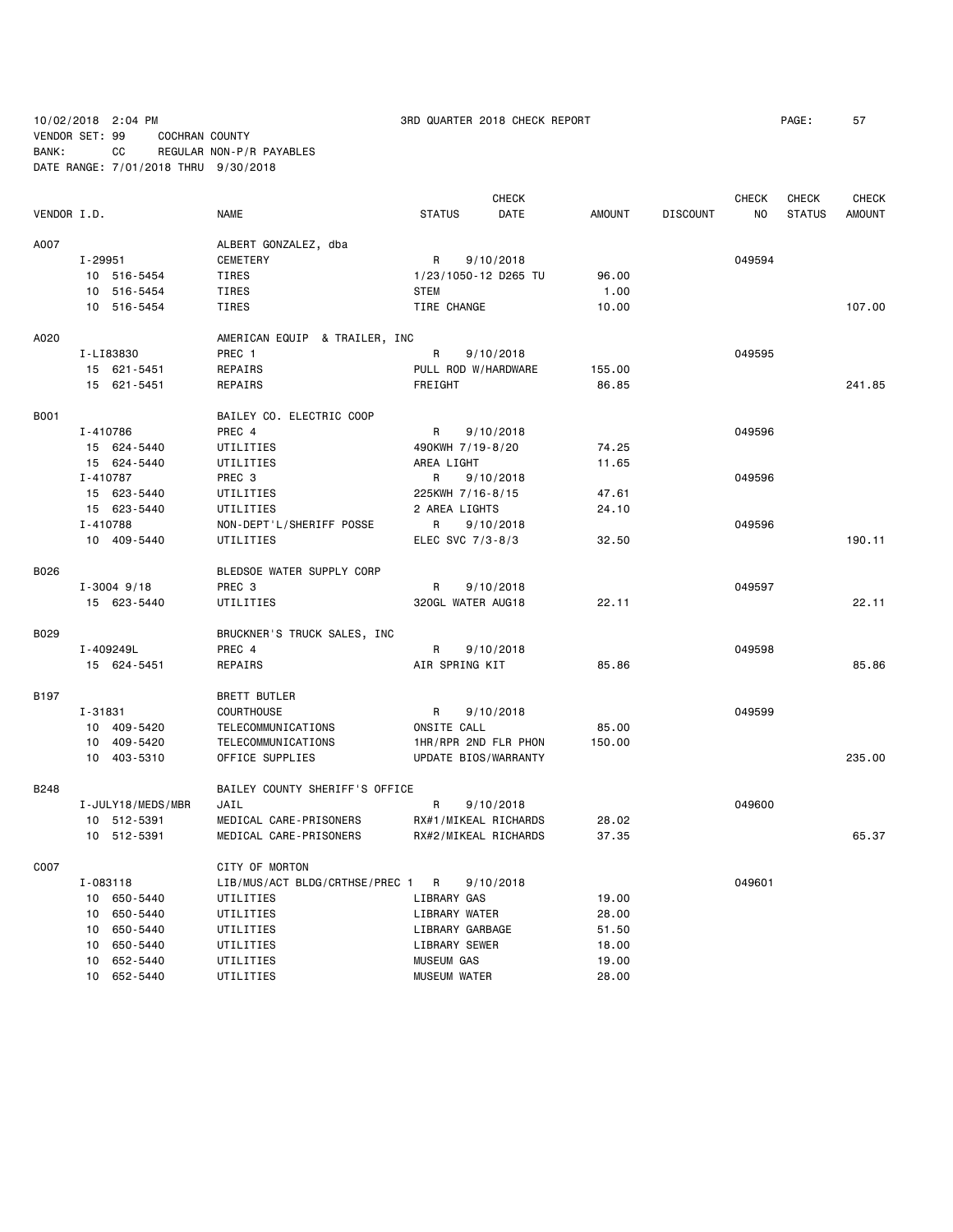## 10/02/2018 2:04 PM 3RD QUARTER 2018 CHECK REPORT PAGE: 58 VENDOR SET: 99 COCHRAN COUNTY

BANK: CC REGULAR NON-P/R PAYABLES DATE RANGE: 7/01/2018 THRU 9/30/2018

|             |                  |                                  | CHECK                   |               |                 | CHECK  | CHECK         | <b>CHECK</b>  |
|-------------|------------------|----------------------------------|-------------------------|---------------|-----------------|--------|---------------|---------------|
| VENDOR I.D. |                  | <b>NAME</b>                      | <b>STATUS</b><br>DATE   | <b>AMOUNT</b> | <b>DISCOUNT</b> | NO.    | <b>STATUS</b> | <b>AMOUNT</b> |
| C007        |                  | CITY OF MORTON<br>*CONTINUED*    |                         |               |                 |        |               |               |
|             | I-083118         | LIB/MUS/ACT BLDG/CRTHSE/PREC 1 R | 9/10/2018               |               |                 | 049601 |               |               |
|             | 10 652-5440      | UTILITIES                        | MUSEUM GARBAGE          | 28.00         |                 |        |               |               |
|             | 652-5440<br>10   | UTILITIES                        | <b>MUSEUM SEWER</b>     | 16.00         |                 |        |               |               |
|             | 662-5440<br>10   | UTILITIES                        | ACTIVITY BLDG GAS       | 36.00         |                 |        |               |               |
|             | 10<br>662-5440   | UTILITIES                        | ACT. BLDG WATER         | 34.50         |                 |        |               |               |
|             | 10<br>662-5440   | UTILITIES                        | ACT. BLDG GARBAGE       | 77.00         |                 |        |               |               |
|             | 10<br>662-5440   | UTILITIES                        | ACT. BLDG SEWER         | 48.00         |                 |        |               |               |
|             | 510-5440<br>10   | UTILITIES                        | COURTHOUSE GAS          | 44.50         |                 |        |               |               |
|             | 510-5440<br>10   | UTILITIES                        | <b>COURTHOUSE WATER</b> | 605.00        |                 |        |               |               |
|             | 510-5440<br>10   | UTILITIES                        | CRTHSE GARBAGE          | 334.50        |                 |        |               |               |
|             |                  |                                  | <b>COURTHOUSE SEWER</b> |               |                 |        |               |               |
|             | 510-5440<br>10   | UTILITIES                        |                         | 54.00         |                 |        |               |               |
|             | 15<br>621-5440   | UTILITIES                        | PREC 1 GAS              | 19.00         |                 |        |               |               |
|             | 621-5440<br>15   | UTILITIES                        | PREC 1 WATER            | 28.00         |                 |        |               |               |
|             | 15<br>621-5440   | UTILITIES                        | PREC 1 GARBAGE          | 51.50         |                 |        |               | 1,539.50      |
| C008        |                  | CITY OF WHITEFACE                |                         |               |                 |        |               |               |
|             | $I - 409 8/18$   | PREC <sub>2</sub>                | R<br>9/10/2018          |               |                 | 049602 |               |               |
|             | 15 622-5440      | UTILITIES                        | GAS SVC 7/16-8/15       | 16.25         |                 |        |               |               |
|             | 622-5440<br>15   | UTILITIES                        | <b>WATER SVC</b>        | 26.00         |                 |        |               |               |
|             | 15 622-5440      | UTILITIES                        | GARBAGE SVC             | 54.37         |                 |        |               |               |
|             | 15 622-5440      | UTILITIES                        | SEWER SVC               | 22.50         |                 |        |               | 119.12        |
| C015        |                  | COCHRAN COUNTY SENIOR            |                         |               |                 |        |               |               |
|             | I-SEP'18 INSTLMT | SENIOR CITIZENS                  | 9/10/2018<br>R          |               |                 | 049603 |               |               |
|             | 10 663-5418      | SENIOR CITIZENS CONTRACT         | SEPTEMBER 2018          | 6,250.00      |                 |        |               | 6,250.00      |
| C035        |                  | COX AUTO SUPPLY CO               |                         |               |                 |        |               |               |
|             |                  |                                  |                         |               |                 |        |               |               |
|             | I-399379         | <b>CEMETERY</b>                  | R<br>9/10/2018          |               |                 | 049604 |               |               |
|             | 10 516-5451      | REPAIR                           | 2 CYCLE OIL             | 14.99         |                 |        |               |               |
|             | 10 516-5451      | REPAIR                           | 4/CLIP PIN              | 3.16          |                 |        |               |               |
|             | 10 516-5451      | REPAIR                           | CLIP PIN                | 1.99          |                 |        |               |               |
|             | 10 516-5332      | CUSTODIAL SUPPLIES               | SCREWDRIVER SET         | 9.99          |                 |        |               |               |
|             | I-399730         | SHERIFF                          | R<br>9/10/2018          |               |                 | 049604 |               |               |
|             | 10 560-5334      | OTHER SUPPLIES                   | GORILLA TAPE            | 15.99         |                 |        |               |               |
|             | I-399959         | PREC 4                           | R<br>9/10/2018          |               |                 | 049604 |               |               |
|             | 15 624-5451      | REPAIRS                          | DELCO BATTERY           | 137.98        |                 |        |               |               |
|             | 15 624-5451      | REPAIRS                          | STATE BATT FEE          | 3.00          |                 |        |               |               |
|             | 15 624-5451      | REPAIRS                          | 2/SLIME FLAT REPAIR     | 21.98         |                 |        |               |               |
|             | I-399964         | PREC 4                           | R<br>9/10/2018          |               |                 | 049604 |               |               |
|             | 15 624-5356      | ROAD MATERIALS & SUPPLIES        | <b>CLAMP METER</b>      | 74.99         |                 |        |               |               |
|             | 15 624-5356      | ROAD MATERIALS & SUPPLIES        | <b>WASH BRUSH</b>       | 19.99         |                 |        |               |               |
|             | 15 624-5356      | ROAD MATERIALS & SUPPLIES        | WASH-N-WAX              | 9.99          |                 |        |               |               |
|             | I-400020         | <b>VETERANS VAN</b>              | R<br>9/10/2018          |               |                 | 049604 |               |               |
|             | 10 405-5451      | REPAIRS                          | AIR FRESH               | 5.98          |                 |        |               |               |
|             | I-400191         | PREC <sub>2</sub>                | R<br>9/10/2018          |               |                 | 049604 |               |               |
|             | 15 622-5451      | REPAIRS                          | SPRAY PAINT             | 4.59          |                 |        |               |               |
|             | I-400326         | SHERIFF                          | R<br>9/10/2018          |               |                 | 049604 |               |               |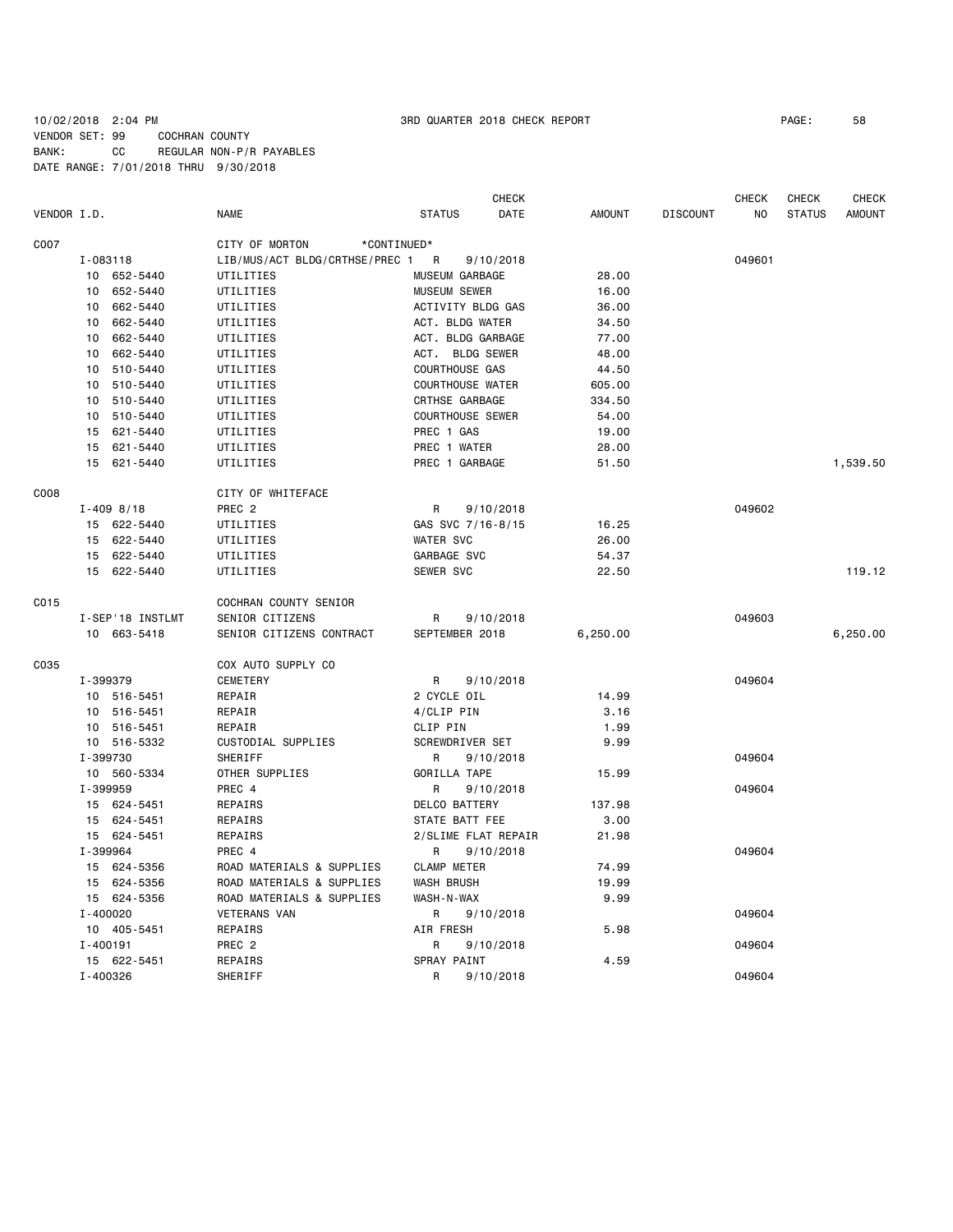### 10/02/2018 2:04 PM 3RD QUARTER 2018 CHECK REPORT PAGE: 59 VENDOR SET: 99 COCHRAN COUNTY BANK: CC REGULAR NON-P/R PAYABLES DATE RANGE: 7/01/2018 THRU 9/30/2018

|                                        |                |                                   |                       | CHECK     |               |                 | <b>CHECK</b> | <b>CHECK</b>  | CHECK         |
|----------------------------------------|----------------|-----------------------------------|-----------------------|-----------|---------------|-----------------|--------------|---------------|---------------|
| VENDOR I.D.                            |                | <b>NAME</b>                       | <b>STATUS</b>         | DATE      | <b>AMOUNT</b> | <b>DISCOUNT</b> | <b>NO</b>    | <b>STATUS</b> | <b>AMOUNT</b> |
| C035                                   |                | COX AUTO SUPPLY CO<br>*CONTINUED* |                       |           |               |                 |              |               |               |
|                                        | I-400326       | SHERIFF                           | R                     | 9/10/2018 |               |                 | 049604       |               |               |
|                                        | 10 560-5334    | OTHER SUPPLIES                    | CAR SOAP              |           | 4.49          |                 |              |               |               |
|                                        | I-400583       | <b>PARK</b>                       | R                     | 9/10/2018 |               |                 | 049604       |               |               |
|                                        | 10 660-5451    | REPAIR                            | <b>BREAK PADS</b>     |           | 62.98         |                 |              |               |               |
|                                        | I-400664       | PREC 3                            | R                     | 9/10/2018 |               |                 | 049604       |               |               |
|                                        | 15 623-5356    | ROAD MATERIALS & SUPPLIES         | 3/0FF                 |           | 20.97         |                 |              |               |               |
|                                        | I-400691       | <b>SHERIFF</b>                    | R.                    | 9/10/2018 |               |                 | 049604       |               |               |
|                                        | 10 560-5334    | OTHER SUPPLIES                    | <b>GRINDING WHEEL</b> |           | 2.39          |                 |              |               |               |
|                                        | I-400693       | SHERIFF                           | R                     | 9/10/2018 |               |                 | 049604       |               |               |
| 10 560-5334<br>10 560-5334<br>I-400694 |                | OTHER SUPPLIES                    | RET/GRINDING WHEEL    |           | 2.39CR        |                 |              |               |               |
|                                        |                | OTHER SUPPLIES                    | GRINDING WHEEL        |           | 8.59          |                 |              |               |               |
|                                        |                | <b>SHERIFF</b>                    | R.                    | 9/10/2018 |               |                 | 049604       |               |               |
|                                        | 10 560-5451    | MACHINERY-NON-OFFICE REPAIR       | 14QTS/MOBIL1 OIL      |           | 139.86        |                 |              |               |               |
|                                        | 10 560-5451    | MACHINERY-NON-OFFICE REPAIR       | OIL FILTER            |           | 6.98          |                 |              |               |               |
|                                        | 10 560-5451    | MACHINERY-NON-OFFICE REPAIR       | AIR FILTER            |           | 22.98         |                 |              |               |               |
|                                        | 560-5451<br>10 | MACHINERY-NON-OFFICE REPAIR       | OIL FILTER            |           | 6.99          |                 |              |               |               |
|                                        | 10 560-5451    | MACHINERY-NON-OFFICE REPAIR       | AIR FILTER            |           | 34.89         |                 |              |               |               |
| 10                                     | 560-5451       | MACHINERY-NON-OFFICE REPAIR       | OIL FILTER            |           | 6.98          |                 |              |               |               |
|                                        | 560-5451<br>10 | MACHINERY-NON-OFFICE REPAIR       | AIR FILTER            |           | 23.99         |                 |              |               |               |
|                                        | 10<br>560-5451 | MACHINERY-NON-OFFICE REPAIR       | 8/0W-20 DEXOS OIL     |           | 47.92         |                 |              |               |               |
|                                        | 560-5451<br>10 | MACHINERY-NON-OFFICE REPAIR       | 3/WASHER FLUID        |           | 11.97         |                 |              |               |               |
|                                        | 10<br>560-5451 | MACHINERY-NON-OFFICE REPAIR       | OIL FILTER            |           | 6.98          |                 |              |               |               |
|                                        | 560-5451<br>10 | MACHINERY-NON-OFFICE REPAIR       | AIR FILTER            |           | 23.99         |                 |              |               |               |
|                                        | 10<br>560-5451 | MACHINERY-NON-OFFICE REPAIR       | 8/0W20 DEXOS OIL      |           | 47.92         |                 |              |               |               |
|                                        | 560-5451<br>10 | MACHINERY-NON-OFFICE REPAIR       | OIL FILTER            |           | 6.98          |                 |              |               |               |
|                                        | 560-5451<br>10 | MACHINERY-NON-OFFICE REPAIR       | AIR FILTER            |           | 34.89         |                 |              |               |               |
|                                        | 10 560-5451    | MACHINERY-NON-OFFICE REPAIR       | 7QTS/MOBIL1 OIL       |           | 69.93         |                 |              |               |               |
|                                        | I-401367       | <b>ACTIVITY BLDG</b>              | R.                    | 9/10/2018 |               |                 | 049604       |               |               |
|                                        | 10 662-5332    | CUSTODIAL SUPPLIES                | WEEDEATER TWINE       |           | 6.99          |                 |              |               |               |
|                                        | 10 662-5332    | CUSTODIAL SUPPLIES                | <b>TRUFUEL</b>        |           | 7.49          |                 |              |               |               |
|                                        | I-401389       | PREC <sub>3</sub>                 | R                     | 9/10/2018 |               |                 | 049604       |               |               |
|                                        | 15 623-5451    | REPAIRS                           | 2GL/85/140            |           | 43.96         |                 |              |               | 973.34        |
| C057                                   |                | CITY BANK AS DEPOSITORY           |                       |           |               |                 |              |               |               |
|                                        | I-4TH QTR 2018 | NON-DEPT'L/APPRAISAL DIST         | R                     | 9/10/2018 |               |                 | 049606       |               |               |
|                                        | 10 409-5406    | APPRAISAL DISTRICT                | 4TH QTR ASSESSMENT--  |           | 25,888.97     |                 |              |               | 25,888.97     |
| C367                                   |                | COMPUTER TRANSITION SERVICES,     |                       |           |               |                 |              |               |               |
|                                        | I-169291       | NON-DEPT'L                        | R                     | 9/10/2018 |               |                 | 049607       |               |               |
|                                        | 10 409-5420    | TELECOMMUNICATIONS                | 15 TREND MICRO SEP 1  |           | 24.00         |                 |              |               |               |
|                                        | I-169609HD     | <b>COURTHOUSE</b>                 | R                     | 9/10/2018 |               |                 | 049607       |               |               |
|                                        | 10 510-5411    | MAINTENANCE CONTRACTS             | HELP DESK SEP 18      |           | 733.90        |                 |              |               | 757.90        |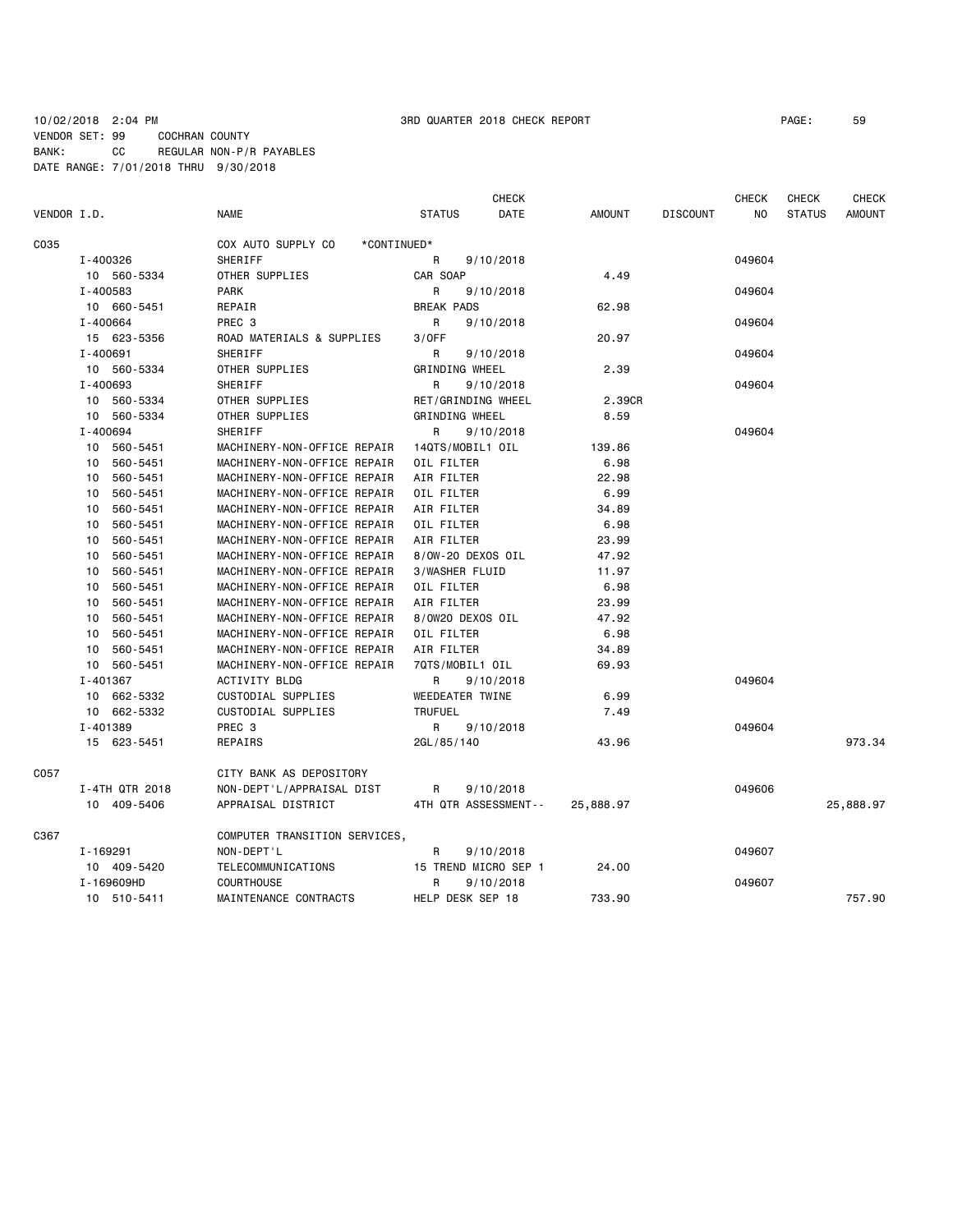10/02/2018 2:04 PM 3RD QUARTER 2018 CHECK REPORT PAGE: 60

VENDOR SET: 99 COCHRAN COUNTY BANK: CC REGULAR NON-P/R PAYABLES DATE RANGE: 7/01/2018 THRU 9/30/2018

|             |          |                | <b>CHECK</b>                   |                   |                       |               |                 | <b>CHECK</b> | <b>CHECK</b>  | <b>CHECK</b>  |
|-------------|----------|----------------|--------------------------------|-------------------|-----------------------|---------------|-----------------|--------------|---------------|---------------|
| VENDOR I.D. |          |                | <b>NAME</b>                    | <b>STATUS</b>     | DATE                  | <b>AMOUNT</b> | <b>DISCOUNT</b> | NO           | <b>STATUS</b> | <b>AMOUNT</b> |
| C392        |          |                | CONDUENT GOVERNMENT RECORDS SV |                   |                       |               |                 |              |               |               |
|             |          | I-1481251      | CO/DIST CLERK                  | R                 | 9/10/2018             |               |                 | 049608       |               |               |
|             |          | 10 403-5416    | FILMING & INDEXING             | 20/20 LAND REC    |                       | 1,250.00      |                 |              |               |               |
|             |          | 10 403-5416    | FILMING & INDEXING             | FREIGHT           |                       | 30.71         |                 |              |               | 1,280.71      |
|             |          |                |                                |                   |                       |               |                 |              |               |               |
| D016        |          |                | DELL MARKETING LP              |                   |                       |               |                 |              |               |               |
|             |          | I-10257073533  | <b>ATTORNEY</b>                | R                 | 9/10/2018             |               |                 | 049609       |               |               |
|             |          | 10 475-5310    | OFFICE SUPPLIES                |                   | 1YR SUBS/OFFICE 365   | 85.14         |                 |              |               | 85.14         |
| D196        |          |                | JORGE DE LA CRUZ, SHERIFF      |                   |                       |               |                 |              |               |               |
|             | I-090318 |                | JAIL/NON-DEPT'L                | R                 | 9/10/2018             |               |                 | 049610       |               |               |
|             |          | 10 512-5333    | FOOD-PRISONERS                 |                   | 6/BANANAS/ALLSUPS 8/  | 1.50          |                 |              |               |               |
|             |          | 10 512-5333    | FOOD-PRISONERS                 |                   | 12/BREAD/ALLSUPS 8/2  | 6.00          |                 |              |               |               |
|             |          | 10 512-5333    | FOOD-PRISONERS                 | 2/MILK/ALLSUPS    |                       | 6.98          |                 |              |               |               |
|             |          | 10 409-5300    | COUNTY-WIDE SUPPLIES           |                   | 200Z CUPS/SAM'S 8/24  | 26.28         |                 |              |               |               |
|             | 10       | 512-5333       | FOOD-PRISONERS                 |                   | 2/EGGS/ALLSUPS 8/25   | 5.98          |                 |              |               |               |
|             | 10       | 512-5310       | OFFICE SUPPLIES                |                   | DRY ERSE BOARD/HOBBY  | 27.05         |                 |              |               |               |
|             | 10       | 512-5333       | FOOD-PRISONERS                 | MILK/ALLSUPS 8/27 |                       | 3.49          |                 |              |               |               |
|             |          | 10 512-5333    | FOOD-PRISONERS                 |                   | 2/MILK/ALLSUPS 8/29   | 6.98          |                 |              |               |               |
|             |          | 10 512-5333    | FOOD-PRISONERS                 |                   | 2/LETTUCE/ALLSUPS 8/  | 3.18          |                 |              |               |               |
|             |          | 10 512-5333    | FOOD-PRISONERS                 |                   | 2/BBQ SAUCE/FAM\$ 8/3 | 4.50          |                 |              |               |               |
|             | 10       | 512-5333       | FOOD-PRISONERS                 |                   | 2/COOKING SPRAY/FAM\$ | 4.50          |                 |              |               |               |
|             | 10       | 512-5333       | FOOD-PRISONERS                 |                   | BELL PEPPER/ALLSUPS   | 0.65          |                 |              |               |               |
|             | 10       | 512-5333       | FOOD-PRISONERS                 | LEMONS/ALLSUPS    |                       | 2.69          |                 |              |               |               |
|             | 10       | 512-5333       | FOOD-PRISONERS                 | ONIONS/ALLSUPS    |                       | 0.99          |                 |              |               |               |
|             |          | 10 512-5333    | FOOD-PRISONERS                 |                   | 12/BREAD/ALLSUPS 9/1  | 6.00          |                 |              |               |               |
|             |          | 10 512-5333    | FOOD-PRISONERS                 | 2/MILK/ALLSUPS    |                       | 6.98          |                 |              |               |               |
|             |          | 10 512-5333    | FOOD-PRISONERS                 |                   | 2/INST POTATOES/FAM\$ | 4.00          |                 |              |               |               |
|             |          | I-090618/GROC  | JAIL                           | R                 | 9/10/2018             |               |                 | 049610       |               |               |
|             |          | 10 512-5333    | FOOD-PRISONERS                 |                   | 2/EGGS/ALLSUPS 9/2    | 5.98          |                 |              |               |               |
|             |          | 10 512-5333    | FOOD-PRISONERS                 |                   | LETTUCE/ALLSUPS 9/3   | 1.59          |                 |              |               |               |
|             |          | 10 512-5333    | FOOD-PRISONERS                 |                   | 2/VEG OIL/FAM\$ 9/4   | 12.50         |                 |              |               |               |
|             | 10       | 512-5333       | FOOD-PRISONERS                 |                   | 2/MILK/ALLSUPS 9/4    | 6.98          |                 |              |               |               |
|             |          | 10 512-5333    | FOOD-PRISONERS                 |                   | 4/BAR-S FRANKS/ALLSU  | 5.16          |                 |              |               |               |
|             | 10       | 512-5333       | FOOD-PRISONERS                 | 3/TOMATOES        |                       | 2.97          |                 |              |               |               |
|             |          | 10 512-5333    | FOOD-PRISONERS                 | MILK              |                       | 3.49          |                 |              |               |               |
|             |          | 10 512-5333    | FOOD-PRISONERS                 |                   | LETTUCE/ALLSUPS 9/6   | 1.59          |                 |              |               |               |
|             |          | I-TRANS/090318 | JAIL                           | R                 | 9/10/2018             |               |                 | 049610       |               |               |
|             |          | 10 512-5499    | MISCELLANEOUS                  |                   | MEALS/HESTER/HOLLAND  | 7.99          |                 |              |               | 166.00        |
|             |          |                |                                |                   |                       |               |                 |              |               |               |
| E075        |          |                | <b>WEX BANK</b>                |                   |                       |               |                 |              |               |               |
|             |          | I-55635183     | CONSTABLE/JUV PROB/SHERIFF     | R                 | 9/10/2018             |               |                 | 049611       |               |               |
|             |          | 17 573-5499    | OPERATING EXPENSES             |                   | 16.101GL/UNL;MORTON   | 38.11         |                 |              |               |               |
|             |          | 10 550-5330    | FUEL & OIL                     |                   | 23.24GL/UNL; WHTFC 8/ | 57.55         |                 |              |               |               |
|             | 10       | 560-5330       | FUEL AND OIL                   |                   | 12.413GL/UNL MORTON,  | 30.74         |                 |              |               |               |
|             |          | 10 550-5330    | FUEL & OIL                     |                   | 23.642GL/UNL; WHTFC 8 | 58.53         |                 |              |               |               |
|             |          | 17 573-5499    | OPERATING EXPENSES             |                   | 18.6GL/UNL;MORTON 8/  | 44.03         |                 |              |               |               |
|             |          | 17 573-5427    | TRAVEL & TRAINING              |                   | 15.631GL/UNL; AMA 8/2 | 37.14         |                 |              |               |               |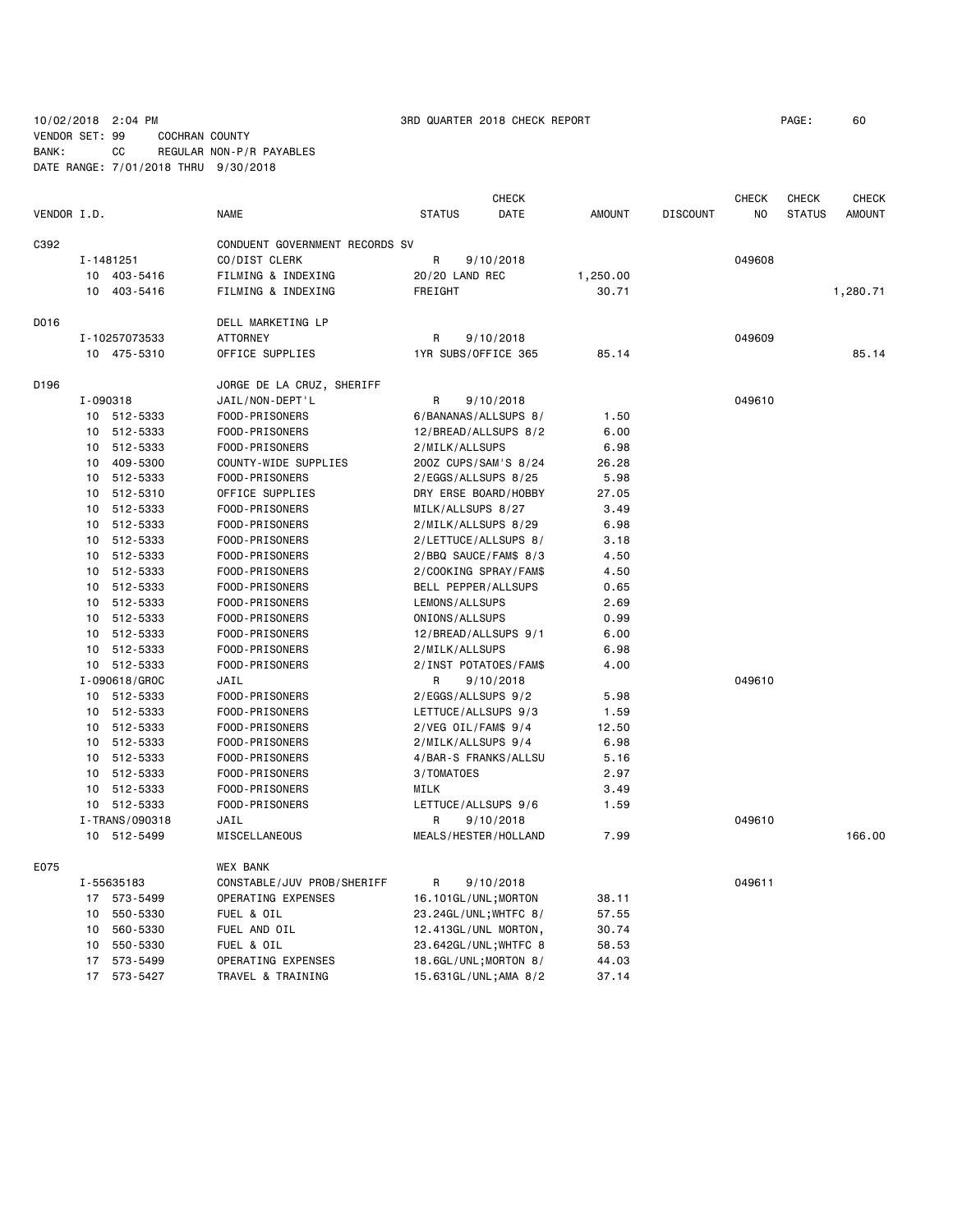# 10/02/2018 2:04 PM 3RD QUARTER 2018 CHECK REPORT PAGE: 61

VENDOR SET: 99 COCHRAN COUNTY BANK: CC REGULAR NON-P/R PAYABLES DATE RANGE: 7/01/2018 THRU 9/30/2018

|                  |                    | <b>CHECK</b><br><b>CHECK</b>   |                      |           |               |                 | CHECK  | <b>CHECK</b>  |               |
|------------------|--------------------|--------------------------------|----------------------|-----------|---------------|-----------------|--------|---------------|---------------|
| VENDOR I.D.      |                    | <b>NAME</b>                    | <b>STATUS</b>        | DATE      | <b>AMOUNT</b> | <b>DISCOUNT</b> | NO     | <b>STATUS</b> | <b>AMOUNT</b> |
| E075             |                    | <b>WEX BANK</b><br>*CONTINUED* |                      |           |               |                 |        |               |               |
|                  | I-55635183         | CONSTABLE/JUV PROB/SHERIFF     | R                    | 9/10/2018 |               |                 | 049611 |               |               |
|                  | 10 550-5330        | FUEL & OIL                     | 20.501GL/UNL; MORTON |           | 50.58         |                 |        |               |               |
|                  | 17 573-5499        | OPERATING EXPENSES             | 19GL/UNL; MORTON 8/7 |           | 44.97         |                 |        |               | 361.65        |
| F010             |                    | FIVE-AREA TELEPHONE CO-OP      |                      |           |               |                 |        |               |               |
|                  | I-927-5510 SEP 18  | PREC 4                         | R                    | 9/10/2018 |               |                 | 049612 |               |               |
|                  | 15 624-5420        | TELECOMMUNICATIONS             | <b>BASIC SVC</b>     |           | 32.25         |                 |        |               |               |
|                  | 15 624-5420        | TELECOMMUNICATIONS             | <b>FEES</b>          |           | 10.58         |                 |        |               |               |
|                  | 15 624-5420        | <b>TELECOMMUNICATIONS</b>      | LONG DISTANCE SVC    |           | 0.48          |                 |        |               | 43.31         |
| F073             |                    | FRONTIER VALLEY INC.           |                      |           |               |                 |        |               |               |
|                  | I-380898           | CEMETERY                       | R                    | 9/10/2018 |               |                 | 049613 |               |               |
|                  | 10 516-5451        | REPAIR                         | 3/RAINBIRD IMPACT SP |           | 90.00         |                 |        |               | 90.00         |
|                  |                    |                                |                      |           |               |                 |        |               |               |
| F211             |                    | <b>FLATLAND TIRES</b>          |                      |           |               |                 |        |               |               |
|                  | I-2169538          | SHERIFF                        | R                    | 9/10/2018 |               |                 | 049614 |               |               |
|                  | 10 560-5454        | TIRES                          | MOUNT&BAL 4 TIRES/#7 |           | 110.00        |                 |        |               | 110.00        |
| F232             |                    | FLEET SAFETY EQUIPMENT         |                      |           |               |                 |        |               |               |
|                  | I-529949           | SHERIFF                        | R                    | 9/10/2018 |               |                 | 049615 |               |               |
|                  | 10 560-5335        | CANINE CARE & SUPPLIES         | AMEALAC EZ RIDER K9  |           | 2,039.00      |                 |        |               |               |
|                  | 10 560-5335        | CANINE CARE & SUPPLIES         | FREIGHT              |           | 327.00        |                 |        |               | 2,366.00      |
| G074             |                    | GRAVES, HUMPHRIES, STAHL, LTD  |                      |           |               |                 |        |               |               |
|                  | I-FEES AUG 18      | JUSTICE OF PEACE               | R                    | 9/10/2018 |               |                 | 049616 |               |               |
|                  | 10 000-2206.002    | COLLECTION AGENCY FEES         | COLLECTION FEES AUGU |           | 316.63        |                 |        |               | 316.63        |
| G098             |                    | GALL'S, LLC                    |                      |           |               |                 |        |               |               |
|                  | I-010615953        | SHERIFF                        | R                    | 9/10/2018 |               |                 | 049617 |               |               |
|                  | 10 560-5334        | OTHER SUPPLIES                 | 2/BODY CAMERAS       |           | 799.98        |                 |        |               |               |
|                  | 10 560-5205        | UNIFORMS                       | XL SHIRT/JORGE       |           | 19.99         |                 |        |               | 819.97        |
| H <sub>242</sub> |                    | DANA HEFLIN                    |                      |           |               |                 |        |               |               |
|                  | I-WORKSHOP 8/30/18 | LIBRARY                        | R                    | 9/10/2018 |               |                 | 049618 |               |               |
|                  | 10 650-5427        | CONTINUING EDUCATION           | 55.6MI TO/FR SPC@54. |           | 30.30         |                 |        |               | 30.30         |
| J049             |                    | JUVENILE PROBATION FUND        |                      |           |               |                 |        |               |               |
|                  | I-LOCAL MATCH 9/18 | JUVENILE PROBATION             | R                    | 9/10/2018 |               |                 | 049619 |               |               |
|                  | 10 571-5472        | LOCAL SUPPORT-JUV BOARD        | LOCAL FUNDS MATCH SE |           | 4,174.00      |                 |        |               | 4,174.00      |
| J082             |                    | JOHN DEERE FINANCIAL           |                      |           |               |                 |        |               |               |
|                  | I-618277           | PREC <sub>2</sub>              | R                    | 9/10/2018 |               |                 | 049620 |               |               |
|                  | 15 622-5451        | REPAIRS                        | PIN                  |           | 49.05         |                 |        |               |               |
|                  | 15 622-5451        | REPAIRS                        | PIN FASTEN           |           | 6.06          |                 |        |               |               |
|                  | 15 622-5451        | REPAIRS                        | COTTER PIN           |           | 0.28          |                 |        |               |               |
|                  | $I - 622676$       | PREC <sub>2</sub>              | R                    | 9/10/2018 |               |                 | 049620 |               |               |
|                  | 15 622-5451        | <b>REPAIRS</b>                 | 8/NUTS               |           | 27.28         |                 |        |               |               |
|                  |                    |                                |                      |           |               |                 |        |               |               |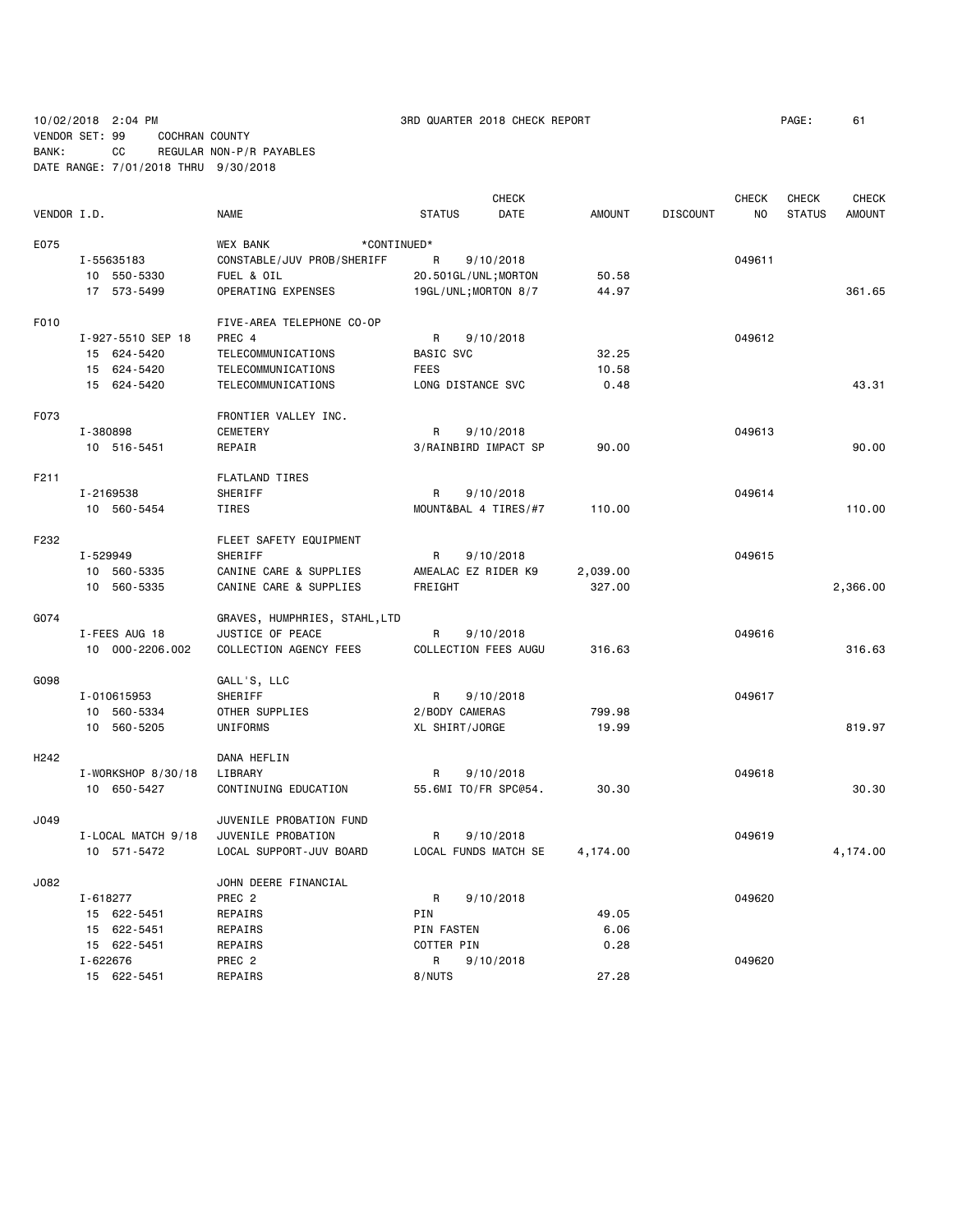### 10/02/2018 2:04 PM 3RD QUARTER 2018 CHECK REPORT PAGE: 62 VENDOR SET: 99 COCHRAN COUNTY BANK: CC REGULAR NON-P/R PAYABLES DATE RANGE: 7/01/2018 THRU 9/30/2018

|             |                |                                  |                    | <b>CHECK</b>         |               |                 | <b>CHECK</b>   | CHECK         | CHECK         |
|-------------|----------------|----------------------------------|--------------------|----------------------|---------------|-----------------|----------------|---------------|---------------|
| VENDOR I.D. |                | <b>NAME</b>                      | <b>STATUS</b>      | DATE                 | <b>AMOUNT</b> | <b>DISCOUNT</b> | N <sub>O</sub> | <b>STATUS</b> | <b>AMOUNT</b> |
| J082        |                | JOHN DEERE FINANCIAL *CONTINUED* |                    |                      |               |                 |                |               |               |
|             | I-622676       | PREC <sub>2</sub>                | R                  | 9/10/2018            |               |                 | 049620         |               |               |
|             | 15 622-5451    | REPAIRS                          | 8/BOLTS            |                      | 36.32         |                 |                |               |               |
|             | I-624464       | <b>PARK</b>                      | R                  | 9/10/2018            |               |                 | 049620         |               |               |
|             | 10 660-5451    | REPAIR                           |                    | COTTER PIN/JDHX20/SH | 0.55          |                 |                |               |               |
|             | 10 660-5451    | REPAIR                           | PAN                |                      | 852.38        |                 |                |               |               |
|             | 660-5451<br>10 | REPAIR                           | 2/BLADE            |                      | 87.58         |                 |                |               |               |
|             | 10<br>660-5451 | REPAIR                           | <b>SEALANT</b>     |                      | 8.63          |                 |                |               |               |
|             | 660-5451<br>10 | REPAIR                           | 2/BOLTS            |                      | 62.66         |                 |                |               |               |
|             | 660-5451<br>10 | REPAIR                           | 2/WASHERS          |                      | 6.02          |                 |                |               |               |
|             | 10<br>660-5451 | REPAIR                           | 2/LOCK NUTS        |                      | 13.70         |                 |                |               |               |
|             | 660-5451<br>10 | REPAIR                           | WASHER             |                      | 5.81          |                 |                |               |               |
|             | 10<br>660-5451 | REPAIR                           | <b>NUT</b>         |                      | 13.81         |                 |                |               |               |
|             | 10<br>660-5451 | REPAIR                           | <b>PLATE</b>       |                      | 46.18         |                 |                |               |               |
|             | 660-5451<br>10 | REPAIR                           | 2/BERRYMAN B12     |                      | 10.00         |                 |                |               |               |
|             | 10 660-5451    | REPAIR                           | <b>LABOR</b>       |                      | 525.00        |                 |                |               |               |
|             | 10<br>660-5451 | REPAIR                           | MISC CHARGES       |                      | 29.55         |                 |                |               |               |
|             | 10 660-5451    | REPAIR                           | FREIGHT            |                      | 10.00         |                 |                |               |               |
|             | I-626472       | <b>PARK</b>                      | R                  | 9/10/2018            |               |                 | 049620         |               |               |
|             | 10 660-5451    | REPAIR                           | 2/SCREWS           |                      | 3.92          |                 |                |               |               |
|             | I-627080       | PREC 4                           | R                  | 9/10/2018            |               |                 | 049620         |               |               |
|             | 15 624-5451    | REPAIRS                          | AIR FILTER         |                      | 133.21        |                 |                |               | 1,927.99      |
|             |                |                                  |                    |                      |               |                 |                |               |               |
| L010        |                | LEWIS FARM & RANCH STORE INC     |                    |                      |               |                 |                |               |               |
|             | I-76873        | <b>MUSEUM</b>                    | R                  | 9/10/2018            |               |                 | 049621         |               |               |
|             | 10 652-5332    | CUSTODIAL SUPPLIES               | GRAPHITE           |                      | 3.99          |                 |                |               |               |
|             | 10 652-5332    | CUSTODIAL SUPPLIES               | <b>DISC</b>        |                      | 0.40CR        |                 |                |               |               |
|             | I-77322        | COURTHOUSE                       | R                  | 9/10/2018            |               |                 | 049621         |               |               |
|             | 10 510-5332    | CUSTODIAL SUPPLIES               | VINEGAR            |                      | 3.99          |                 |                |               |               |
|             | 10 510-5332    | CUSTODIAL SUPPLIES               | BAKING SODA        |                      | 3.99          |                 |                |               |               |
|             | 10 510-5332    | CUSTODIAL SUPPLIES               | DISC               |                      | 0.80CR        |                 |                |               |               |
|             | I-77503        | ACTIVITY BLDG                    | R                  | 9/10/2018            |               |                 | 049621         |               |               |
|             | 10 662-5332    | CUSTODIAL SUPPLIES               | 2/ODOR NEUTRALIZER |                      | 13.98         |                 |                |               |               |
|             | 10 662-5332    | CUSTODIAL SUPPLIES               | <b>DISC</b>        |                      | 1.40CR        |                 |                |               |               |
|             | I-77534        | JAIL                             | R                  | 9/10/2018            |               |                 | 049621         |               |               |
|             | 10 512-5392    | MISCELLANEOUS SUPPLIES           | 4/DAWN             |                      | 14.36         |                 |                |               |               |
|             | 10 512-5392    | MISCELLANEOUS SUPPLIES           | 2/MR CLEAN         |                      | 7.98          |                 |                |               |               |
|             | 10 512-5392    | MISCELLANEOUS SUPPLIES           | ARM&HAMMER         |                      | 18.99         |                 |                |               |               |
|             | 10 512-5392    | MISCELLANEOUS SUPPLIES           | DISC               |                      | 4.13CR        |                 |                |               |               |
|             | I-77632        | <b>COURTHOUSE</b>                | R                  | 9/10/2018            |               |                 | 049621         |               |               |
|             | 10 510-5332    | CUSTODIAL SUPPLIES               | POWERSHOT          |                      | 5.59          |                 |                |               |               |
|             | 10 510-5332    | CUSTODIAL SUPPLIES               | DISC               |                      | 0.56CR        |                 |                |               |               |
|             | I-77832        | JAIL                             | R                  | 9/10/2018            |               |                 | 049621         |               |               |
|             | 10 512-5392    | MISCELLANEOUS SUPPLIES           | 2/BULBS            |                      | 4.98          |                 |                |               |               |
|             | 10 512-5392    | MISCELLANEOUS SUPPLIES           | DISC               |                      | 0.50CR        |                 |                |               |               |
|             | I-77842        | <b>COURTHOUSE</b>                | R                  | 9/10/2018            |               |                 | 049621         |               |               |
|             | 10 510-5332    | CUSTODIAL SUPPLIES               | <b>BROOM</b>       |                      | 5.99          |                 |                |               |               |
|             | 10 510-5332    | CUSTODIAL SUPPLIES               | DISC               |                      | 0.60CR        |                 |                |               |               |
|             | I-78064        | ACTIVITY BLDG                    | R                  | 9/10/2018            |               |                 | 049621         |               |               |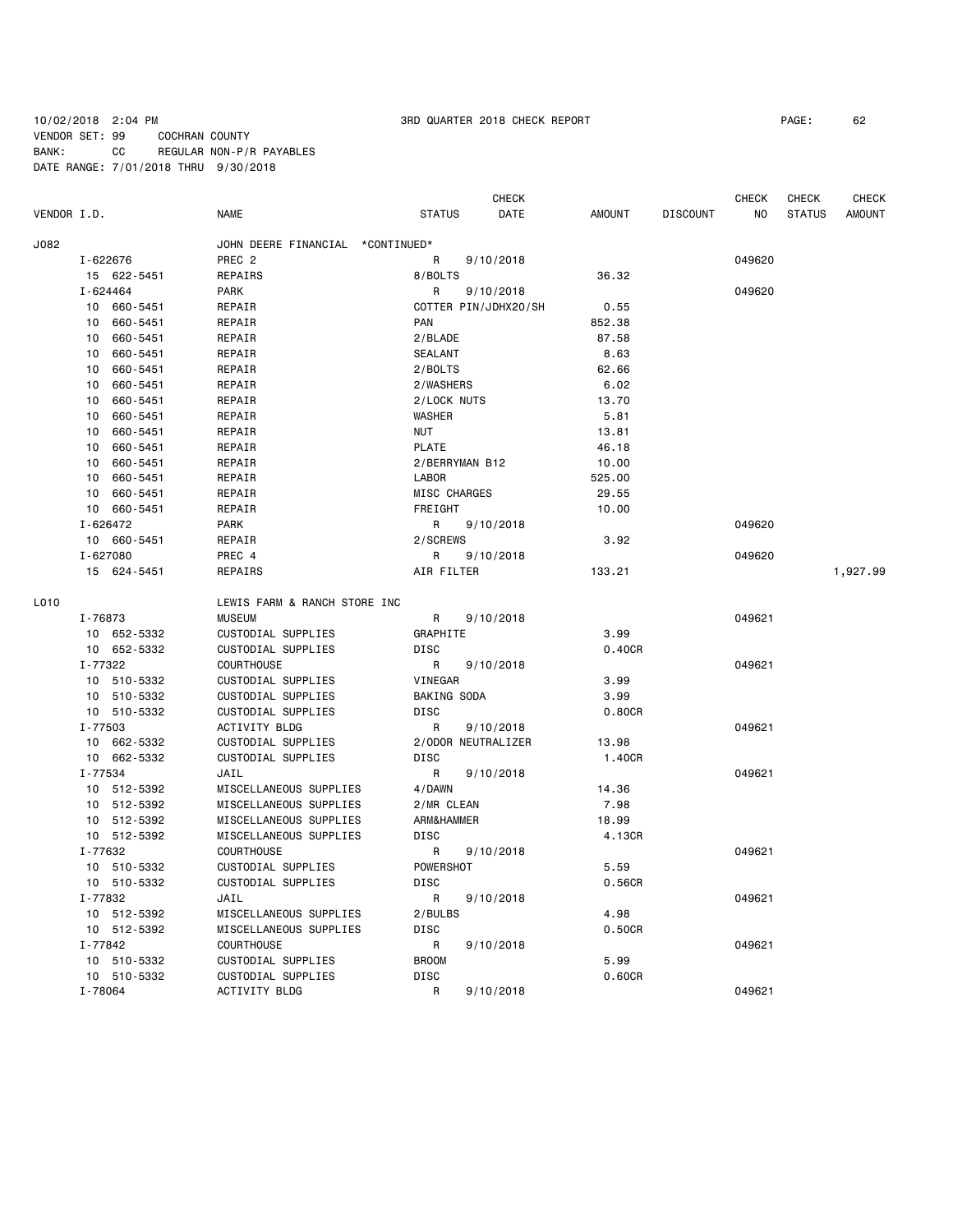10/02/2018 2:04 PM 3RD QUARTER 2018 CHECK REPORT PAGE: 63 VENDOR SET: 99 COCHRAN COUNTY BANK: CC REGULAR NON-P/R PAYABLES DATE RANGE: 7/01/2018 THRU 9/30/2018

|                  |             |             |                                |                   | <b>CHECK</b>         |               |                 | CHECK  | CHECK         | CHECK         |
|------------------|-------------|-------------|--------------------------------|-------------------|----------------------|---------------|-----------------|--------|---------------|---------------|
| VENDOR I.D.      |             |             | <b>NAME</b>                    | <b>STATUS</b>     | DATE                 | <b>AMOUNT</b> | <b>DISCOUNT</b> | NO.    | <b>STATUS</b> | <b>AMOUNT</b> |
| L010             |             |             | LEWIS FARM & RANCH STORE       | *CONTINUED*       |                      |               |                 |        |               |               |
|                  | I-78064     |             | ACTIVITY BLDG                  | R                 | 9/10/2018            |               |                 | 049621 |               |               |
|                  |             | 10 662-5332 | CUSTODIAL SUPPLIES             | TRASH BAGS        |                      | 19.99         |                 |        |               |               |
|                  |             | 10 662-5332 | CUSTODIAL SUPPLIES             | 2/SOAP            |                      | 3.98          |                 |        |               |               |
|                  |             | 10 662-5332 | CUSTODIAL SUPPLIES             | DISC              |                      | 2.40CR        |                 |        |               |               |
|                  | I-78154     |             | ACTIVITY BLDG                  | $\mathsf{R}$      | 9/10/2018            |               |                 | 049621 |               |               |
|                  |             | 10 662-5332 | CUSTODIAL SUPPLIES             | <b>VELCRO</b>     |                      | 3.49          |                 |        |               |               |
|                  | I-78183     |             | PREC 1                         | R                 | 9/10/2018            |               |                 | 049621 |               |               |
|                  | 15 621-5356 |             | ROAD MATERIALS & SUPPLIES      | 2.5GL/WEED KILLER |                      | 40.00         |                 |        |               |               |
|                  | I-78191     |             | PREC 1                         | R                 | 9/10/2018            |               |                 | 049621 |               |               |
|                  |             | 15 621-5356 | ROAD MATERIALS & SUPPLIES      | CABLE TIES        |                      | 8.95          |                 |        |               |               |
|                  |             | 15 621-5356 | ROAD MATERIALS & SUPPLIES      | <b>DISC</b>       |                      | 0.90CR        |                 |        |               |               |
|                  | $I - 78217$ |             | PREC <sub>3</sub>              | $\mathsf{R}$      | 9/10/2018            |               |                 | 049621 |               |               |
|                  |             | 15 623-5356 | ROAD MATERIALS & SUPPLIES      | 2/0FF             |                      | 13.10         |                 |        |               |               |
|                  |             | 15 623-5356 | ROAD MATERIALS & SUPPLIES      | WD-40             |                      | 5.59          |                 |        |               |               |
|                  |             | 15 623-5356 | ROAD MATERIALS & SUPPLIES      | WD-40             |                      | 6.99          |                 |        |               |               |
|                  |             | 15 623-5356 | ROAD MATERIALS & SUPPLIES      | <b>DISC</b>       |                      | 2.57CR        |                 |        |               |               |
|                  | I-78358     |             | JAIL                           | R                 | 9/10/2018            |               |                 | 049621 |               |               |
|                  |             | 10 512-5392 | MISCELLANEOUS SUPPLIES         | 2/TISSUE          |                      | 23.98         |                 |        |               |               |
|                  |             | 10 512-5392 | MISCELLANEOUS SUPPLIES         | <b>DISC</b>       |                      | 2.40CR        |                 |        |               |               |
|                  | I-78433     |             | ACTIVITY BLDG                  | R                 | 9/10/2018            |               |                 | 049621 |               |               |
|                  |             | 10 662-5332 | CUSTODIAL SUPPLIES             | 24/A/C FILTERS    |                      | 119.76        |                 |        |               |               |
|                  |             | 10 662-5332 | CUSTODIAL SUPPLIES             | MAGNET            |                      | 11.95         |                 |        |               |               |
|                  |             | 10 662-5332 | CUSTODIAL SUPPLIES             | <b>DISC</b>       |                      | 13.17CR       |                 |        |               |               |
|                  | I-78495     |             | SHERIFF                        | R                 | 9/10/2018            |               |                 | 049621 |               |               |
|                  |             | 10 560-5310 | OFFICE SUPPLIES                | STAPLE GUN        |                      | 18.99         |                 |        |               |               |
|                  |             | 10 560-5310 | OFFICE SUPPLIES                | <b>STAPLES</b>    |                      | 3.59          |                 |        |               |               |
|                  |             | 10 560-5310 | OFFICE SUPPLIES                | <b>DISC</b>       |                      | 2.26CR        |                 |        |               |               |
|                  | I-78519     |             | <b>PARK</b>                    | R                 | 9/10/2018            |               |                 | 049621 |               |               |
|                  |             | 10 660-5451 | REPAIR                         | EDGER BLADE       |                      | 6.59          |                 |        |               |               |
|                  |             | 10 660-5451 | REPAIR                         | SPARK PLUG        |                      | 6.59          |                 |        |               |               |
|                  |             | 10 660-5332 | CUSTODIAL SUPPLIES             | WD-40             |                      | 6.99          |                 |        |               |               |
|                  | 10          | 660-5451    | REPAIR                         | $B - 12$          |                      | 3.49          |                 |        |               |               |
|                  |             | 10 660-5332 | CUSTODIAL SUPPLIES             | DISC              |                      | 0.70CR        |                 |        |               |               |
|                  |             | 10 660-5451 | REPAIR                         | <b>DISC</b>       |                      | 1.67CR        |                 |        |               | 353.40        |
| L018             |             |             | LUBBOCK GRADER BLADE, INC      |                   |                      |               |                 |        |               |               |
|                  | I-64457     |             | PREC <sub>2</sub>              | R                 | 9/10/2018            |               |                 | 049623 |               |               |
|                  |             | 15 622-5451 | REPAIRS                        | 30/BOLTS W/NUTS   |                      | 41.40         |                 |        |               | 41.40         |
| L <sub>189</sub> |             |             | HOCKLEY COUNTY PUBLISHING CO.I |                   |                      |               |                 |        |               |               |
|                  |             | I-083018    | COMMISSIONERS COURT            | R                 | 9/10/2018            |               |                 | 049624 |               |               |
|                  |             | 15 610-5430 | LEGAL NOTICES                  | TNT NOTICE 8/1/18 |                      | 415.80        |                 |        |               |               |
|                  |             | 15 610-5430 | LEGAL NOTICES                  |                   | NTC PROP TAX RATE 8/ | 207.90        |                 |        |               |               |
|                  |             | 15 610-5430 | LEGAL NOTICES                  |                   | NTR PROP TAX RATE/CW | 207.90        |                 |        |               | 831.60        |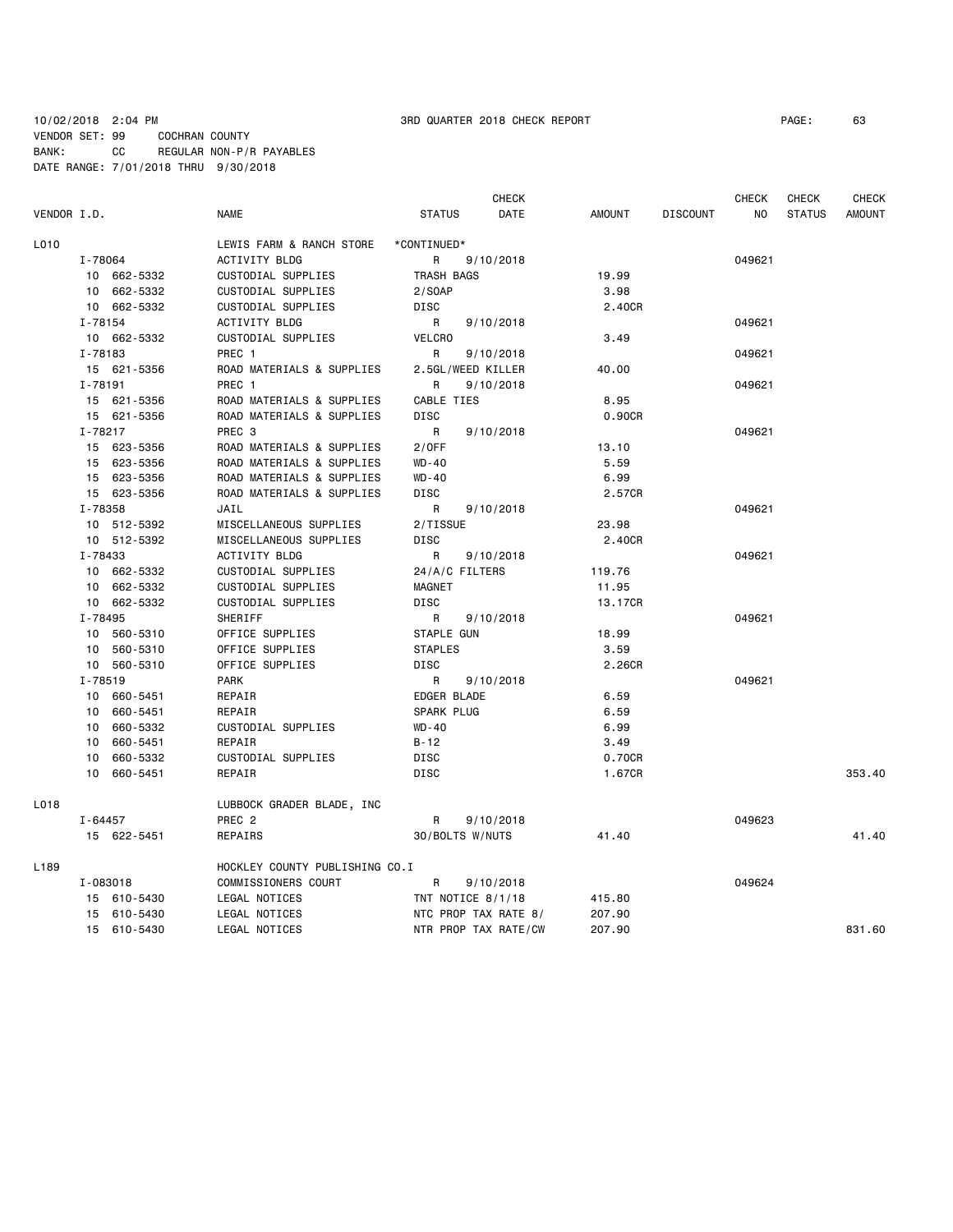10/02/2018 2:04 PM 3RD QUARTER 2018 CHECK REPORT PAGE: 64 VENDOR SET: 99 COCHRAN COUNTY BANK: CC REGULAR NON-P/R PAYABLES DATE RANGE: 7/01/2018 THRU 9/30/2018

|             |                    |                                                    |                 | <b>CHECK</b>         |               |                 | <b>CHECK</b> | <b>CHECK</b>  | <b>CHECK</b>  |
|-------------|--------------------|----------------------------------------------------|-----------------|----------------------|---------------|-----------------|--------------|---------------|---------------|
| VENDOR I.D. |                    | <b>NAME</b>                                        | <b>STATUS</b>   | DATE                 | <b>AMOUNT</b> | <b>DISCOUNT</b> | NO.          | <b>STATUS</b> | <b>AMOUNT</b> |
| M006        |                    | MARTIN'S FLAG COMPANY                              |                 |                      |               |                 |              |               |               |
|             | $I - 15226$        | <b>COURTHOUSE</b>                                  | R               | 9/10/2018            |               |                 | 049625       |               |               |
|             | 10 510-5332        | CUSTODIAL SUPPLIES                                 |                 | 3-4x6 FT. U.S.FLAGS  | 140.70        |                 |              |               |               |
|             | 10 510-5332        | CUSTODIAL SUPPLIES                                 |                 | 3-4x6 FT. TEXAS STAT | 119.40        |                 |              |               |               |
|             | 10 510-5332        | CUSTODIAL SUPPLIES                                 | SHIPPING        |                      | 13.94         |                 |              |               | 274.04        |
| M053        |                    | MYATT BLUME & OSBURN, LTD LLP                      |                 |                      |               |                 |              |               |               |
|             | I-16712/'17 AUDIT  | NON-DEPT'L                                         | R               | 9/10/2018            |               |                 | 049626       |               |               |
|             | 10 409-5401        | OUTSIDE AUDIT                                      |                 | ANNUAL AUDIT-CALENDA | 18,500.00     |                 |              |               | 18,500.00     |
| N015        |                    | NINTH ADM. JUDICIAL REGION                         |                 |                      |               |                 |              |               |               |
|             | I-2018 ASSESSSMENT | <b>DISTRICT COURT</b>                              | R               | 9/10/2018            |               |                 | 049627       |               |               |
|             | 10 435-5415        | <b>ASSESSMENT</b>                                  | 2018 ASSESSMENT |                      | 330.75        |                 |              |               | 330.75        |
| N082        |                    | <b>NETDATA</b>                                     |                 |                      |               |                 |              |               |               |
|             | I-iTICKET AUG 18   | JUSTICE OF PEACE                                   | R               | 9/10/2018            |               |                 | 049628       |               |               |
|             | 10 455-5499        | MISCELLANEOUS                                      | AUGUST 2018     |                      | 8,00          |                 |              |               | 8,00          |
| <b>N098</b> |                    | HENRY NEUFELD                                      |                 |                      |               |                 |              |               |               |
|             | I-DW#18014         | ACTIVITY BLDG                                      | R               | 9/10/2018            |               |                 | 049629       |               |               |
|             | 10 000-4370.101    | RENT-ACTIVITY BUILDING                             |                 | REF DEP FOR 8/25/18  | 150.00        |                 |              |               | 150.00        |
| P246        |                    | FELICIA PHEA                                       |                 |                      |               |                 |              |               |               |
|             | I-DW#17926         | <b>ACTIVITY BLDG</b>                               | R               | 9/10/2018            |               |                 | 049630       |               |               |
|             | 10 000-4370.101    | RENT-ACTIVITY BUILDING                             |                 | REF DEP FOR 8/4/18   | 150.00        |                 |              |               | 150.00        |
| S047        |                    | SHELL FLEET PLUS                                   |                 |                      |               |                 |              |               |               |
|             | I-065177891808     | <b>EXTENSION SVC</b>                               | R               | 9/10/2018            |               |                 | 049631       |               |               |
|             | 10 665-5427        | CO AGENT-TRAVEL-OUT OF COUNTY 14.471GL/UNL/RUIDOSO |                 |                      | 38.45         |                 |              |               | 38.45         |
| S071        |                    | SCRIPT OFFICE PRODUCTS, INC.                       |                 |                      |               |                 |              |               |               |
|             | I-55362            | <b>CLERK</b>                                       | R               | 9/10/2018            |               |                 | 049632       |               |               |
|             | 10 403-5310        | OFFICE SUPPLIES                                    | 1CS/COPY PAPER  |                      | 48.50         |                 |              |               |               |
|             | I-55385            | CONSTABLE                                          | R               | 9/10/2018            |               |                 | 049632       |               |               |
|             | 10 550-5310        | OFFICE SUPPLIES                                    | BRTTN360 TONER  |                      | 82.99         |                 |              |               |               |
|             | $I - 55410$        | TREASURER                                          | R               | 9/10/2018            |               |                 | 049632       |               |               |
|             | 10 497-5310        | OFFICE SUPPLIES                                    | <b>BOXES</b>    |                      | 43.95         |                 |              |               |               |
|             | $I - 55447$        | <b>ATTORNEY</b>                                    | R.              | 9/10/2018            |               |                 | 049632       |               |               |
|             | 10 475-5310        | OFFICE SUPPLIES                                    |                 | CORRIDOR SIGN"COUNTY | 40.85         |                 |              |               | 216.29        |
| S379        |                    | SOUTH PLAINS FORENSIC PATHOLOGY                    |                 |                      |               |                 |              |               |               |
|             | I-4649             | JUSTICE OF PEACE                                   | R               | 9/10/2018            |               |                 | 049633       |               |               |
|             | 10 455-5405        | <b>AUTOPSY</b>                                     |                 | LEV1/RAUL RODRIGUEZ  | 2,200.00      |                 |              |               | 2,200.00      |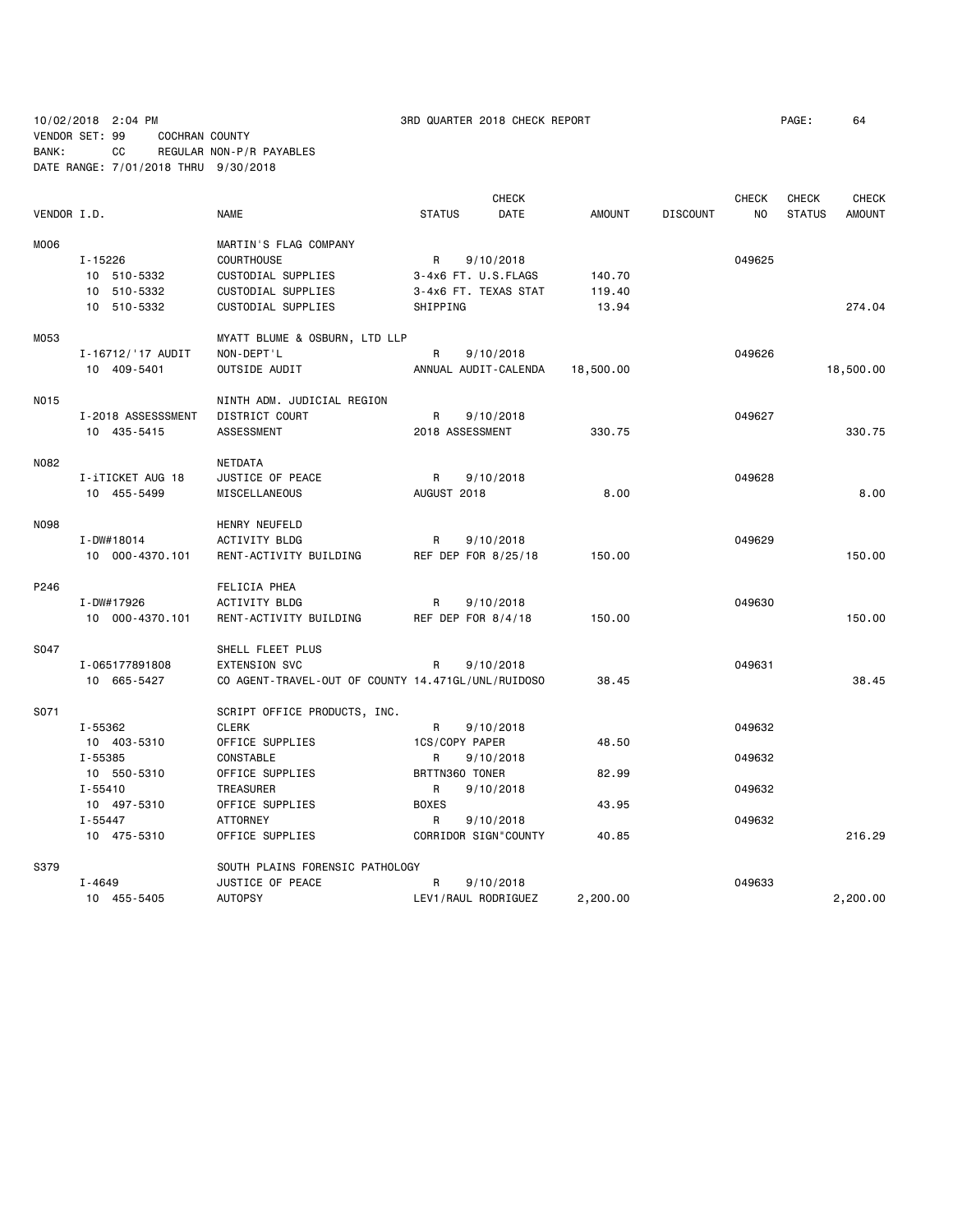10/02/2018 2:04 PM 3RD QUARTER 2018 CHECK REPORT PAGE: 65

VENDOR SET: 99 COCHRAN COUNTY BANK: CC REGULAR NON-P/R PAYABLES DATE RANGE: 7/01/2018 THRU 9/30/2018

|             |                   |                                |                      | <b>CHECK</b> |               |                 | <b>CHECK</b> | <b>CHECK</b>  | <b>CHECK</b>  |
|-------------|-------------------|--------------------------------|----------------------|--------------|---------------|-----------------|--------------|---------------|---------------|
| VENDOR I.D. |                   | <b>NAME</b>                    | <b>STATUS</b>        | <b>DATE</b>  | <b>AMOUNT</b> | <b>DISCOUNT</b> | <b>NO</b>    | <b>STATUS</b> | <b>AMOUNT</b> |
| T051        |                   | TAC RISK MANAGEMENT POOL       |                      |              |               |                 |              |               |               |
|             | I-4TH QTR 2018    | WORKERS COMP/ALL DEPTS         | R<br>9/10/2018       |              |               |                 | 049634       |               |               |
|             | 10 000-2500.10    | RESERVE FOR W/C, UNEMPLYMNT    | 4TH QTR WORKERS COMP |              | 5,943.00      |                 |              |               | 5,943.00      |
| T087        |                   | TEXAS DEPARTMENT OF HEALTH     |                      |              |               |                 |              |               |               |
|             | I-2006556         | <b>CLERK</b>                   | R                    | 9/10/2018    |               |                 | 049635       |               |               |
|             | 10 403-5310       | OFFICE SUPPLIES                | 15 REMOTE BIRTH ACCE |              | 27.45         |                 |              |               | 27.45         |
| T225        |                   | TEXAS STATE LIBRARY AND ARCHIV |                      |              |               |                 |              |               |               |
|             | I-TS190754        | LIBRARY                        | R                    | 9/10/2018    |               |                 | 049636       |               |               |
|             | 10 650-5499       | MISCELLANEOUS                  | FY19 TEXSHARE MEMBER |              | 89.00         |                 |              |               | 89.00         |
| U036        |                   | UNIFIRST HOLDINGS, INC.        |                      |              |               |                 |              |               |               |
|             | I-831 2282006     | JAIL/SHERIFF                   | R                    | 9/10/2018    |               |                 | 049637       |               |               |
|             | 10 512-5392       | MISCELLANEOUS SUPPLIES         | 3x5 MAT              |              | 4.40          |                 |              |               |               |
|             | 10 512-5392       | MISCELLANEOUS SUPPLIES         | 2/WET MOPS           |              | 3.30          |                 |              |               |               |
|             | 10 512-5392       | MISCELLANEOUS SUPPLIES         | 200/MICROFIBER TOWEL |              | 38.00         |                 |              |               |               |
|             | 10 560-5205       | UNIFORMS                       | MIN CHARGE           |              | 5.75          |                 |              |               |               |
|             | 10 560-5205       | UNIFORMS                       | DEFE CHARGE          |              | 13.10         |                 |              |               | 64.55         |
| W055        |                   | WINDSTREAM COMMUNICATIONS SW   |                      |              |               |                 |              |               |               |
|             | I-266-5212 AUG 18 | <b>EXTENSION SVC</b>           | R                    | 9/10/2018    |               |                 | 049638       |               |               |
|             | 10 665-5420       | TELECOMMUNICATIONS             | SERVICES/3 LINES     |              | 143.38        |                 |              |               |               |
|             | 10 665-5420       | TELECOMMUNICATIONS             | <b>FEES</b>          |              | 58.41         |                 |              |               |               |
|             | 10 665-5420       | TELECOMMUNICATIONS             | LONG DISTANCE SVC    |              | 1.48          |                 |              |               | 203.27        |
| W164        |                   | <b>WARREN CAT</b>              |                      |              |               |                 |              |               |               |
|             | I-PS020357708     | PREC <sub>2</sub>              | R                    | 9/10/2018    |               |                 | 049639       |               |               |
|             | 15 622-5451       | REPAIRS                        | 2/5GL OIL            |              | 169.70        |                 |              |               |               |
|             | 15 622-5451       | REPAIRS                        | <b>ELEMENT</b>       |              | 79.56         |                 |              |               | 249.26        |
| A007        |                   | ALBERT GONZALEZ, dba           |                      |              |               |                 |              |               |               |
|             | I-30075           | <b>CEMETERY</b>                | R                    | 9/27/2018    |               |                 | 049664       |               |               |
|             | 10 516-5454       | TIRES                          | 20x800x8 DEESTONE TU |              | 62.00         |                 |              |               |               |
|             | 10 516-5454       | TIRES                          | <b>STEM</b>          |              | 1.00          |                 |              |               |               |
|             | 10 516-5454       | TIRES                          | TIRE CHANGE          |              | 10.00         |                 |              |               | 73.00         |
| A133        |                   | ALLIED COMPLIANCE SERVICE      |                      |              |               |                 |              |               |               |
|             | I-LB19498         | COMMISSIONERS COURT            | R                    | 9/27/2018    |               |                 | 049665       |               |               |
|             | 15 610-5499       | MISCELLANEOUS                  | DOT RANDOM TEST 8/22 |              | 60.00         |                 |              |               |               |
|             | 15 610-5499       | MISCELLANEOUS                  | DOT ALCOHOL SCREENIN |              | 33.00         |                 |              |               |               |
|             | 15 610-5499       | MISCELLANEOUS                  | ON SITE FEE          |              | 70.00         |                 |              |               | 163.00        |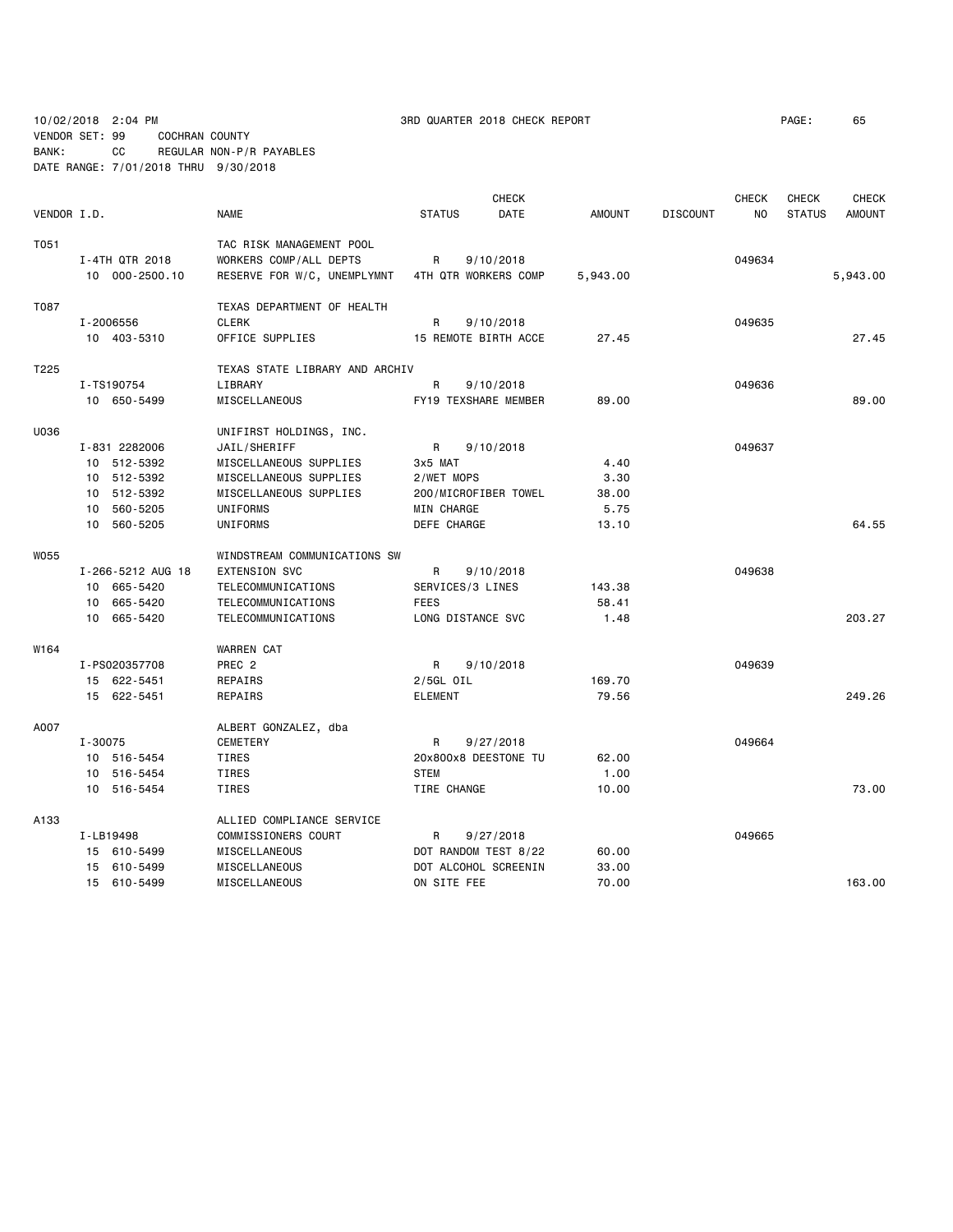### 10/02/2018 2:04 PM 3RD QUARTER 2018 CHECK REPORT PAGE: 66 VENDOR SET: 99 COCHRAN COUNTY BANK: CC REGULAR NON-P/R PAYABLES DATE RANGE: 7/01/2018 THRU 9/30/2018

|                               |             |                     |                                                    |                       | <b>CHECK</b>          |               |                 | <b>CHECK</b> | <b>CHECK</b>  | <b>CHECK</b>  |
|-------------------------------|-------------|---------------------|----------------------------------------------------|-----------------------|-----------------------|---------------|-----------------|--------------|---------------|---------------|
| VENDOR I.D.                   |             |                     | <b>NAME</b>                                        | <b>STATUS</b>         | DATE                  | <b>AMOUNT</b> | <b>DISCOUNT</b> | NO.          | <b>STATUS</b> | <b>AMOUNT</b> |
| A178                          |             |                     | AMAZON                                             |                       |                       |               |                 |              |               |               |
|                               |             | I-464564944856      | LIBRARY                                            | R                     | 9/27/2018             |               |                 | 049666       |               |               |
|                               |             | 10 650-5590         | <b>BOOKS</b>                                       | THESE REBEL WAVES     |                       | 12.32         |                 |              |               |               |
|                               | 10 650-5590 |                     | <b>BOOKS</b>                                       |                       | CATWOMAN: SOULSTEALER | 14.98         |                 |              |               |               |
|                               | 10          | 650-5590            | <b>BOOKS</b>                                       | <b>TEXAS RANGER</b>   |                       | 30.00         |                 |              |               |               |
|                               | 10          | 650-5590            | <b>BOOKS</b>                                       |                       | INFERNAL: A DARK PARA | 13.99         |                 |              |               |               |
|                               | 10          | 650-5590            | <b>BOOKS</b>                                       | TAILSPIN              |                       | 16.20         |                 |              |               |               |
|                               |             | 10 650-5590         | <b>BOOKS</b>                                       | COLD BLOOD            |                       | 12.99         |                 |              |               |               |
|                               | 10          | 650-5590            | <b>BOOKS</b>                                       | <b>DEADLY SECRETS</b> |                       | 9.89          |                 |              |               |               |
|                               | 10          | 650-5590            | <b>BOOKS</b>                                       | <b>THRAWN</b>         |                       | 17.39         |                 |              |               |               |
|                               | 10          | 650-5590            | <b>BOOKS</b>                                       | LAST BREATH           |                       | 10.99         |                 |              |               |               |
|                               | 10          | 650-5590            | <b>BOOKS</b>                                       | FEARED                |                       | 19.58         |                 |              |               |               |
|                               |             | 10 650-5590         | <b>BOOKS</b>                                       | SHIPPING              |                       | 1.08          |                 |              |               |               |
|                               |             | I-578883759343      | LIBRARY                                            | R.                    | 9/27/2018             |               |                 | 049666       |               |               |
|                               |             | 10 650-5590         | <b>BOOKS</b>                                       |                       | THE POLITICALLY INCO  | 10.74         |                 |              |               |               |
|                               |             | 10 650-5590         | <b>BOOKS</b>                                       | SHIPPING              |                       | 4.50          |                 |              |               |               |
|                               |             | I-637355494858      | NON-DEPT'L                                         | R                     | 9/27/2018             |               |                 | 049666       |               |               |
|                               |             | 10 409-5300         | COUNTY-WIDE SUPPLIES                               |                       | INVISIBLE NAIL HANGE  | 8.99          |                 |              |               |               |
| I-665743396384<br>10 512-5310 |             |                     | SHERIFF/JAIL                                       | R                     | 9/27/2018             |               |                 | 049666       |               |               |
|                               |             |                     | OFFICE SUPPLIES                                    |                       | 4PK/WALKIE TALKIES    | 45.99         |                 |              |               |               |
|                               |             | 10 560-5335         | CANINE CARE & SUPPLIES                             | NAIL GRINDER/DUKE     |                       | 19.52         |                 |              |               |               |
|                               |             | I-798777394696      | JAIL                                               | R                     | 9/27/2018             |               |                 | 049666       |               |               |
|                               |             | 10 512-5310         | OFFICE SUPPLIES                                    | <b>DESK EXTENDER</b>  |                       | 169.99        |                 |              |               |               |
|                               |             | I-887857874874      | JAIL                                               | R<br>9/27/2018        |                       |               |                 | 049666       |               |               |
|                               |             | 10 512-5392         | MISCELLANEOUS SUPPLIES                             | ELECTRIC SKILLET      |                       | 49.99         |                 |              |               |               |
|                               |             | 10 512-5392         | MISCELLANEOUS SUPPLIES                             | DISC                  |                       | 1.54CR        |                 |              |               | 467.59        |
| <b>B248</b>                   |             |                     | BAILEY COUNTY SHERIFF'S OFFICE                     |                       |                       |               |                 |              |               |               |
|                               |             | I-AUG 2018          | JAIL                                               | R                     | 9/27/2018             |               |                 | 049667       |               |               |
|                               |             | 10 512-5499         | MISCELLANEOUS                                      |                       | 31 DAYS/MIKEAL RICHA  | 1,240.00      |                 |              |               |               |
|                               |             | I-AUG18/MEDS/MBR    | JAIL                                               | R                     | 9/27/2018             |               |                 | 049667       |               |               |
|                               |             | 10 512-5391         | MEDICAL CARE-PRISONERS                             |                       | RX#1/MIKEAL RICHARDS  | 27.15         |                 |              |               |               |
|                               |             | 10 512-5391         | MEDICAL CARE-PRISONERS                             |                       | RX#2/MIKEAL RICHARDS  | 37.35         |                 |              |               | 1,304.50      |
| <b>B279</b>                   |             |                     | KENDRA BILBREY                                     |                       |                       |               |                 |              |               |               |
|                               |             | I-TRI-STATE FAIR'18 | <b>EXTENSION SVC</b>                               | R                     | 9/27/2018             |               |                 | 049668       |               |               |
|                               |             | 10 665-5427         | CO AGENT-TRAVEL-OUT OF COUNTY 1 NITE/AMARILLO 9/21 |                       |                       | 89.10         |                 |              |               |               |
|                               |             | 10 665-5427         | CO AGENT-TRAVEL-OUT OF COUNTY CITY/CO TAX          |                       |                       | 8.02          |                 |              |               | 97.12         |
| B296                          |             |                     | BUSINESS FORM SOLUTIONS LLC                        |                       |                       |               |                 |              |               |               |
|                               | $I - 29545$ |                     | TAX A/C                                            | R                     | 9/27/2018             |               |                 | 049669       |               |               |
|                               |             | 10 499-5310         | OFFICE SUPPLIES                                    |                       | 8,000 #10 ENV PRTD    | 335.20        |                 |              |               |               |
|                               |             | 10 499-5310         | OFFICE SUPPLIES                                    | FREIGHT               |                       | 14.56         |                 |              |               | 349.76        |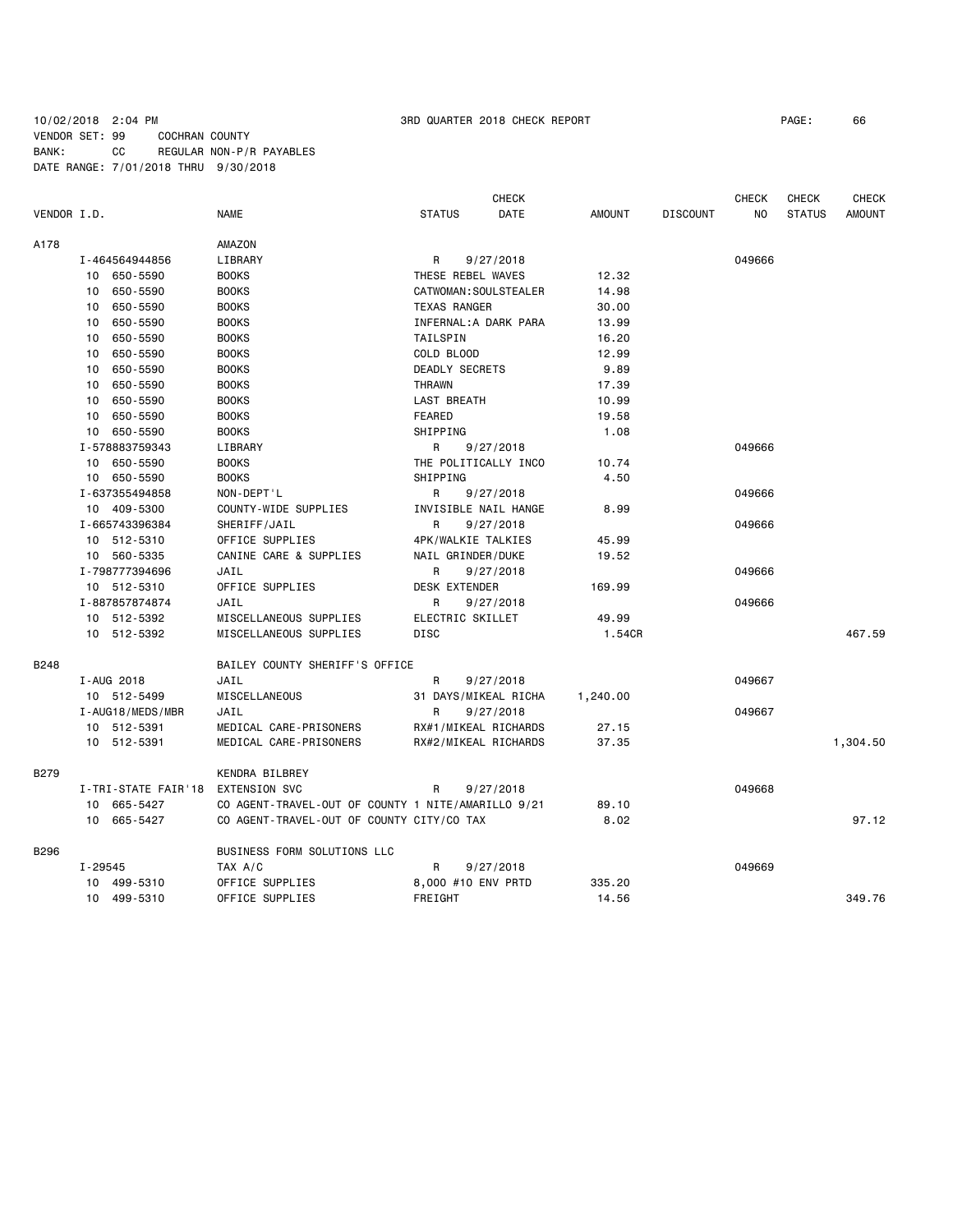10/02/2018 2:04 PM 3RD QUARTER 2018 CHECK REPORT PAGE: 67

VENDOR SET: 99 COCHRAN COUNTY BANK: CC REGULAR NON-P/R PAYABLES

DATE RANGE: 7/01/2018 THRU 9/30/2018

|             |                     |                                              |                     | <b>CHECK</b>           |               |                 | <b>CHECK</b> | <b>CHECK</b>  | <b>CHECK</b>  |
|-------------|---------------------|----------------------------------------------|---------------------|------------------------|---------------|-----------------|--------------|---------------|---------------|
| VENDOR I.D. |                     | <b>NAME</b>                                  | <b>STATUS</b>       | DATE                   | <b>AMOUNT</b> | <b>DISCOUNT</b> | NO           | <b>STATUS</b> | <b>AMOUNT</b> |
| C018        |                     | COCHRAN CO. FARM BUREAU                      |                     |                        |               |                 |              |               |               |
|             | I-DW#18096          | <b>ACTIVITY BLDG</b>                         | R                   | 9/27/2018              |               |                 | 049670       |               |               |
|             | 10 000-4370.101     | RENT-ACTIVITY BUILDING                       | REF DEP FOR 9/18/18 |                        | 150.00        |                 |              |               | 150.00        |
| C084        |                     | CLERK, SEVENTH COURT OF APPEAL               |                     |                        |               |                 |              |               |               |
|             | I-AUG 18            | STATE FEES                                   | R                   | 9/27/2018              |               |                 | 049671       |               |               |
|             | 90 000-2379.002     | 7th Crt of Appeal Gov't22.2081DISTRICT COURT |                     |                        | 5.00          |                 |              |               | 5.00          |
| C340        |                     | COUNTY INFORMATION RESOURCE AG               |                     |                        |               |                 |              |               |               |
|             | I-S0P009569         | NON-DEPT'L                                   | R                   | 9/27/2018              |               |                 | 049672       |               |               |
|             | 10 409-5420         | TELECOMMUNICATIONS                           |                     | 29 EMAIL ACCTS AUG 2   | 58,00         |                 |              |               | 58.00         |
| C371        |                     | COCHRAN COUNTY TAX A/C                       |                     |                        |               |                 |              |               |               |
|             | I-ST INSP/00 PETE18 | PREC 4                                       | R                   | 9/27/2018              |               |                 | 049673       |               |               |
|             | 15 624-5451         | REPAIRS                                      |                     | ST INSP/2000 PETERBI   | 7.50          |                 |              |               |               |
|             | I-ST INSP/05 MACK18 | PREC 4                                       | R                   | 9/27/2018              |               |                 | 049673       |               |               |
|             | 15 624-5451         | REPAIRS                                      |                     | ST INSP/2005 MACK#68   | 7.50          |                 |              |               | 15.00         |
| C384        |                     | CHEMAQUA                                     |                     |                        |               |                 |              |               |               |
|             | I-3272896           | COURTHOUSE                                   | R                   | 9/27/2018              |               |                 | 049674       |               |               |
|             | 10 510-5411         | MAINTENANCE CONTRACTS                        |                     | WATER TREATMENT SEP1   | 120.00        |                 |              |               | 120,00        |
| C385        |                     | CCTV SECURITY PROS LLC                       |                     |                        |               |                 |              |               |               |
|             | $I - 1484$          | JAIL                                         | R                   | 9/27/2018              |               |                 | 049675       |               |               |
|             | 10 512-5451         | REPAIR                                       |                     | RPL CAM CONS/LIGHTNI   | 1,249.99      |                 |              |               |               |
|             | 10 512-5451         | REPAIR                                       | <b>DISC</b>         |                        | 312.50CR      |                 |              |               | 937.49        |
| C392        |                     | CONDUENT GOVERNMENT RECORDS SV               |                     |                        |               |                 |              |               |               |
|             | I-1484063           | <b>CLERK</b>                                 | R                   | 9/27/2018              |               |                 | 049676       |               |               |
|             | 10 403-5416         | FILMING & INDEXING                           | 4/RECEIPT PAPER     |                        | 23.32         |                 |              |               |               |
|             | 10 403-5416         | FILMING & INDEXING                           | FREIGHT             |                        | 15.96         |                 |              |               | 39.28         |
| D048        |                     | DATA-LINE OFFICE SYSTEMS                     |                     |                        |               |                 |              |               |               |
|             | I-IN90137           | <b>EXTENSION SVC</b>                         | R                   | 9/27/2018              |               |                 | 049677       |               |               |
|             | 10 665-5411         | MAINTENANCE CONTRACTS                        |                     | COPIER MAINT 9/5-10/   | 33.00         |                 |              |               |               |
|             | I-IN90733           | LIBRARY                                      | R                   | 9/27/2018              |               |                 | 049677       |               |               |
|             | 10 650-5411         | MAINTENANCE CONTRACTS                        |                     | COPIER MAINT 9/21-10   | 37.50         |                 |              |               |               |
|             | 10 650-5411         | MAINTENANCE CONTRACTS                        |                     | 248 COLOR COPIES 8/2   | 24.80         |                 |              |               | 95.30         |
| D196        |                     | JORGE DE LA CRUZ, SHERIFF                    |                     |                        |               |                 |              |               |               |
|             | I-R/B TRNG/REGINA   | JORGE DE LA CRUZ, SHERIFF                    | R                   | 9/27/2018              |               |                 | 049678       |               |               |
|             | 10 560-5427         | CONTINUING EDUCATION                         |                     | 2NITES/AMA REGINA 9/   | 119.76        |                 |              |               |               |
|             | 10 560-5427         | CONTINUING EDUCATION                         | LODGING TAX         |                        | 20.10         |                 |              |               |               |
|             | 10 560-5427         | CONTINUING EDUCATION                         |                     | MEALS/DEF TACT/REGIN   | 42.87         |                 |              |               |               |
|             | I-XPORT/090718      | SHERIFF/JAIL                                 | R                   | 9/27/2018              |               |                 | 049678       |               |               |
|             | 10 512-5499         | MISCELLANEOUS                                |                     | XPORT/FAIR, ROSA, BROD | 25.63         |                 |              |               | 258.36        |
|             | 10 560-5330         | FUEL AND OIL                                 |                     | FUEL/XPORT TO/FR SIE   | 50.00         |                 |              |               |               |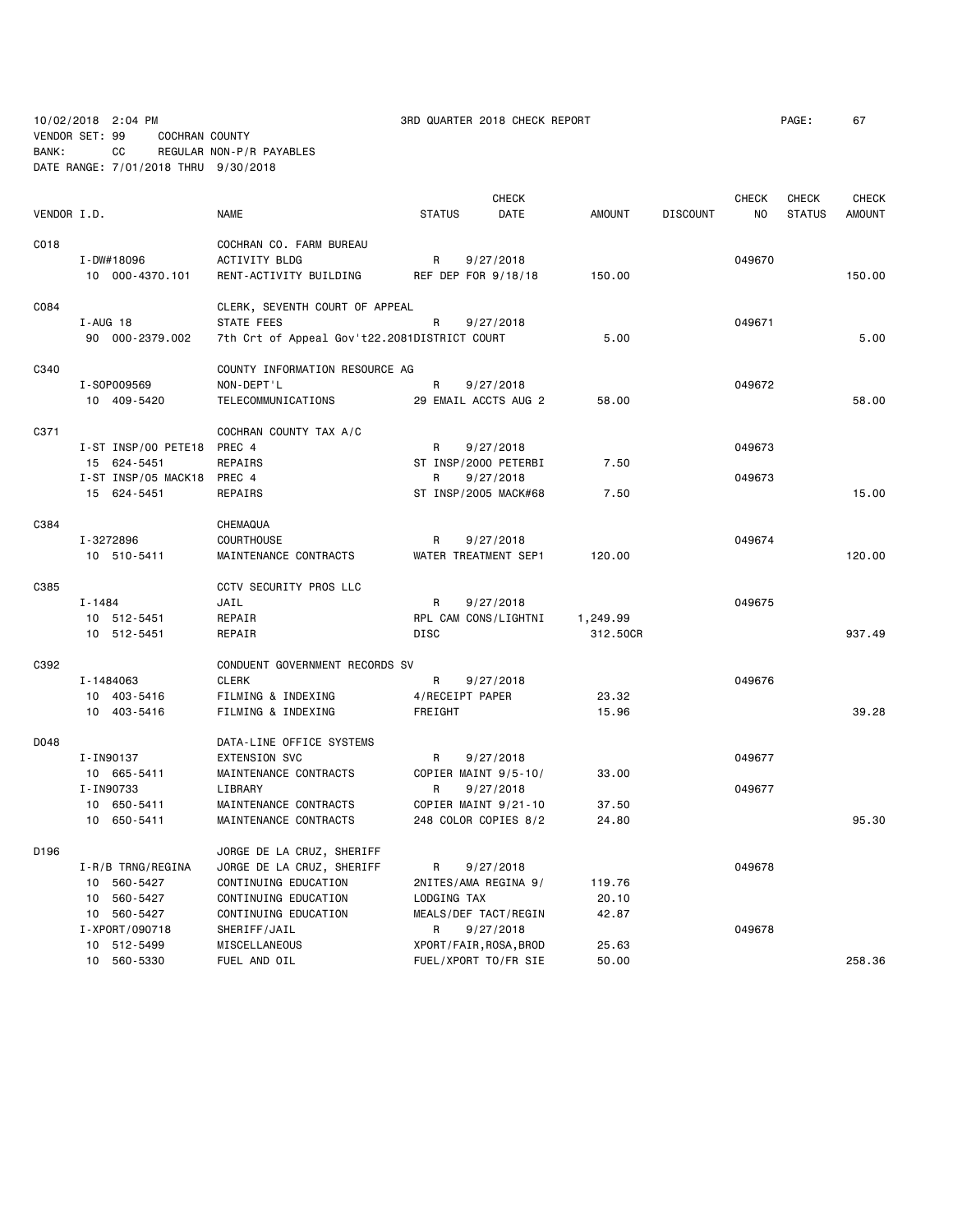### 10/02/2018 2:04 PM 3RD QUARTER 2018 CHECK REPORT PAGE: 68 VENDOR SET: 99 COCHRAN COUNTY BANK: CC REGULAR NON-P/R PAYABLES DATE RANGE: 7/01/2018 THRU 9/30/2018

|             |                    |                                | <b>CHECK</b>          |               |                 |                | <b>CHECK</b>  | <b>CHECK</b>  |
|-------------|--------------------|--------------------------------|-----------------------|---------------|-----------------|----------------|---------------|---------------|
| VENDOR I.D. |                    | <b>NAME</b>                    | DATE<br><b>STATUS</b> | <b>AMOUNT</b> | <b>DISCOUNT</b> | N <sub>O</sub> | <b>STATUS</b> | <b>AMOUNT</b> |
| E017        |                    | ELLIS AND SON INC              |                       |               |                 |                |               |               |
|             | I-DOMETRICE PATTON | JUSTICE OF PEACE               | R<br>9/27/2018        |               |                 | 049679         |               |               |
|             | 10 455-5405        | <b>AUTOPSY</b>                 | RMVL/DOMETRICE PATTO  | 95.00         |                 |                |               |               |
|             | 10 455-5405        | <b>AUTOPSY</b>                 | BODY BAG              | 60.00         |                 |                |               |               |
|             | 455-5405<br>10     | <b>AUTOPSY</b>                 | TRNSPORT TO LBK       | 87.50         |                 |                |               |               |
|             | 10 455-5405        | <b>AUTOPSY</b>                 | TRNSPORT TO MORTON    | 87.50         |                 |                |               |               |
|             | I-PILAR SABALA     | JUSTICE OF PEACE               | R<br>9/27/2018        |               |                 | 049679         |               |               |
|             | 10 455-5405        | <b>AUTOPSY</b>                 | TRNSPT FR AUT/PILAR   | 87.50         |                 |                |               |               |
|             | I-RICKY MENDOZA    | JUSTICE OF PEACE               | R<br>9/27/2018        |               |                 | 049679         |               |               |
|             | 10 455-5405        | <b>AUTOPSY</b>                 | RMVL/RICKY MENDOZA    | 95.00         |                 |                |               |               |
|             | 10 455-5405        | <b>AUTOPSY</b>                 | BODY BAG              | 60.00         |                 |                |               |               |
|             | 10 455-5405        | <b>AUTOPSY</b>                 | TRNSPORT TO LBK       | 87.50         |                 |                |               | 660.00        |
| F097        |                    | NATHAN D FOOS dba              |                       |               |                 |                |               |               |
|             | $I - 0330$         | <b>COURTHOUSE</b>              | R<br>9/27/2018        |               |                 | 049680         |               |               |
|             | 10 510-5451        | REPAIR                         | 1HR/UNSTOP TAX OFC A  | 90.00         |                 |                |               |               |
|             | 10 510-5451        | REPAIR                         | N2 PURGE TOOL FEE     | 7.50          |                 |                |               |               |
|             | I-0332             | <b>ACTIVITY BLDG</b>           | R<br>9/27/2018        |               |                 | 049680         |               |               |
|             | 10 662-5451        | REPAIR                         | 4.5HRS/RPR A/C BAD P  | 405.00        |                 |                |               |               |
|             | 10 662-5451        | REPAIR                         | ASPEN A/C PUMP        | 279.99        |                 |                |               |               |
|             | 10 662-5451        | REPAIR                         | SUPPLIES              | 25.00         |                 |                |               | 807.49        |
| F211        |                    | <b>FLATLAND TIRES</b>          |                       |               |                 |                |               |               |
|             | I-2169609          | PREC 4                         | R<br>9/27/2018        |               |                 | 049681         |               |               |
|             | 15 624-5454        | TIRES                          | DISPOSE TIRE/SEMI     | 50.00         |                 |                |               | 50.00         |
| G031        |                    | GRAINGER                       |                       |               |                 |                |               |               |
|             | I-9899454715       | <b>COURTHOUSE</b>              | R<br>9/27/2018        |               |                 | 049682         |               |               |
|             | 10 510-5332        | CUSTODIAL SUPPLIES             | MOP BUCKET&WRINGER 8  | 85.72         |                 |                |               |               |
|             | I-9912854206       | SHERIFF                        | 9/27/2018<br>R        |               |                 | 049682         |               |               |
|             | 10 560-5310        | OFFICE SUPPLIES                | 4/KEY FOB/WIRELESS    | 166.96        |                 |                |               |               |
|             | I-9915548987       | SHERIFF                        | 9/27/2018<br>R        |               |                 | 049682         |               |               |
|             | 10 560-5310        | OFFICE SUPPLIES                | 3/KEY FOB/WIRELESS    | 125.22        |                 |                |               | 377.90        |
| G270        |                    | GARZA COUNTY LAW ENFORCEMENT C |                       |               |                 |                |               |               |
|             | I-AUG 2018         | JAIL                           | R<br>9/27/2018        |               |                 | 049683         |               |               |
|             | 10 512-5499        | MISCELLANEOUS                  | 31 DAYS/TUCKER MATTH  | 1,395.00      |                 |                |               |               |
|             | 10 512-5499        | MISCELLANEOUS                  | 31 DAYS/ANTHONY MILL  | 1,395.00      |                 |                |               |               |
|             | 10 512-5499        | MISCELLANEOUS                  | 31 DAYS/ISIAH MORIN   | 1,395.00      |                 |                |               |               |
|             | 10 512-5499        | MISCELLANEOUS                  | 31 DAYS/JESUS PONCE   | 1,395.00      |                 |                |               |               |
|             | 10 512-5499        | MISCELLANEOUS                  | 31 DAYS/MICHAEL RICH  | 1,395.00      |                 |                |               |               |
|             | 10 512-5499        | MISCELLANEOUS                  | 31 DAYS/BENITO SMITH  | 1,395.00      |                 |                |               | 8,370.00      |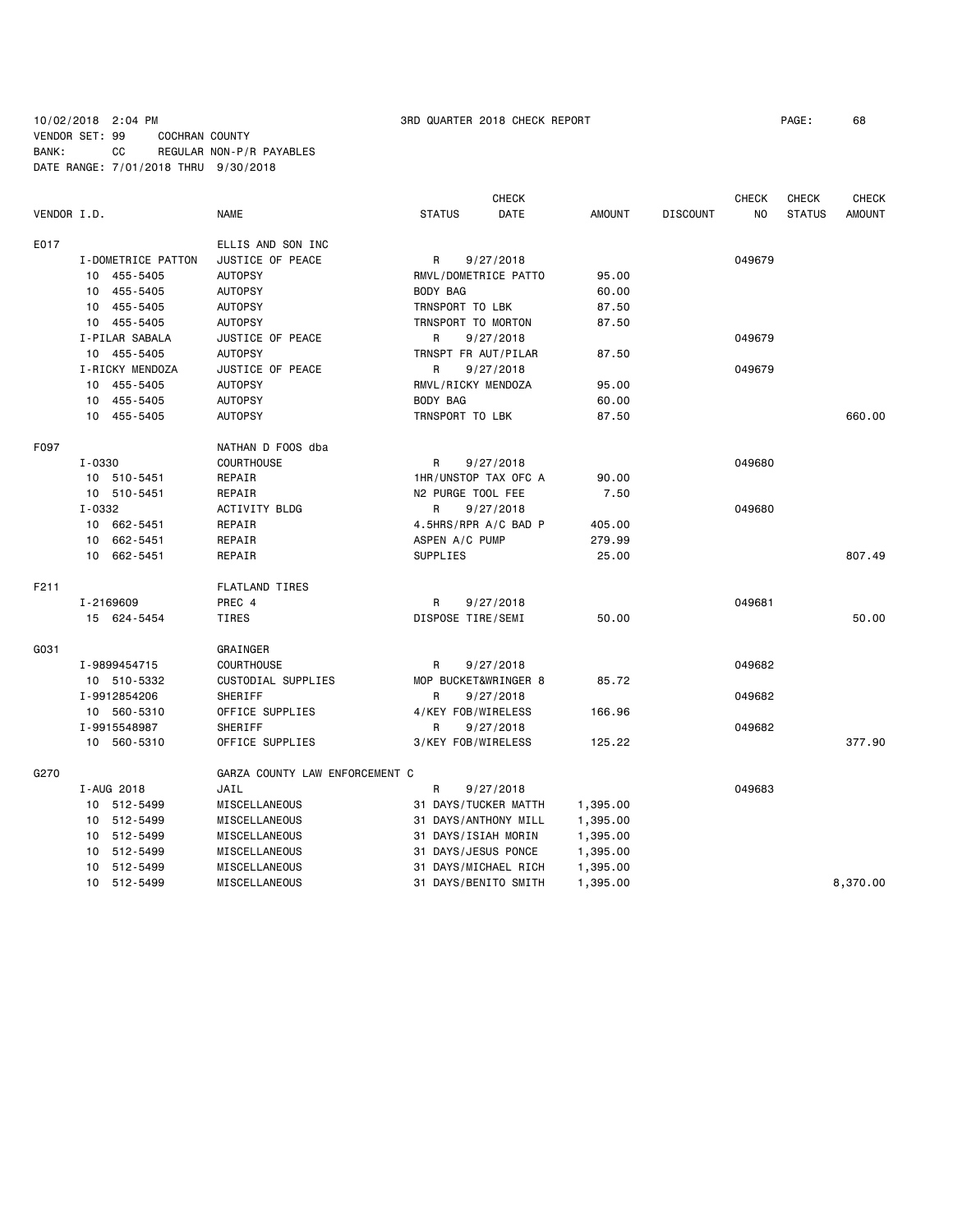10/02/2018 2:04 PM 3RD QUARTER 2018 CHECK REPORT PAGE: 69

VENDOR SET: 99 COCHRAN COUNTY BANK: CC REGULAR NON-P/R PAYABLES DATE RANGE: 7/01/2018 THRU 9/30/2018

|                  |                    |                                 |                      | <b>CHECK</b> |               |                 | <b>CHECK</b>   | <b>CHECK</b>  | CHECK         |
|------------------|--------------------|---------------------------------|----------------------|--------------|---------------|-----------------|----------------|---------------|---------------|
| VENDOR I.D.      |                    | <b>NAME</b>                     | <b>STATUS</b>        | DATE         | <b>AMOUNT</b> | <b>DISCOUNT</b> | N <sub>O</sub> | <b>STATUS</b> | <b>AMOUNT</b> |
| I111             |                    | INTERSTATE BILLING SVC, INC     |                      |              |               |                 |                |               |               |
|                  | C-3006255821       | PREC 4                          | R                    | 9/27/2018    |               |                 | 049684         |               |               |
|                  | 15 624-5451        | REPAIRS                         | ISSUED CREDIT/RET IT |              | 61.18CR       |                 |                |               |               |
|                  | I-3011945951       | PREC 4                          | R                    | 9/27/2018    |               |                 | 049684         |               |               |
|                  | 15 624-5451        | REPAIRS                         | SWITCH-TURN SIGNAL   |              | 105.00        |                 |                |               | 43.82         |
| L174             |                    | LIBRARIAN'S CHOICE              |                      |              |               |                 |                |               |               |
|                  | I-1309314          | LIBRARY                         | R                    | 9/27/2018    |               |                 | 049685         |               |               |
|                  | 10 650-5590        | <b>BOOKS</b>                    | DEADLY PANDAS        |              |               |                 |                |               |               |
|                  | 650-5590<br>10     | <b>BOOKS</b>                    | PERILOUS PUMAS       |              |               |                 |                |               |               |
|                  | 10<br>650-5590     | <b>BOOKS</b>                    | VICIOUS MONKEYS      |              |               |                 |                |               |               |
|                  | 650-5590<br>10     | <b>BOOKS</b>                    | ASSASSIN BUG KILL!   |              | 16.95         |                 |                |               |               |
|                  | 10<br>650-5590     | <b>BOOKS</b>                    | BULLET ANTS STING!   |              | 16.95         |                 |                |               |               |
|                  | 10<br>650-5590     | <b>BOOKS</b>                    | GIANT WETAS SHOCK!   |              | 16.95         |                 |                |               |               |
|                  | 10 650-5590        | <b>BOOKS</b>                    | SHIPPING             |              | 4.83          |                 |                |               | 55.68         |
| L <sub>189</sub> |                    | HOCKLEY COUNTY PUBLISHING CO.I  |                      |              |               |                 |                |               |               |
|                  | I-082918/BWS NTC   | COMMISSIONERS COURT/BWS         | R                    | 9/27/2018    |               |                 | 049686         |               |               |
|                  | 15 610-5430        | LEGAL NOTICES                   | 2/ENG SVC/BLEDSOE WA |              | 198.00        |                 |                |               |               |
|                  | 15 610-5430        | LEGAL NOTICES                   | PUBLIC HRNG/BLEDSOE  |              | 99.00         |                 |                |               | 297.00        |
| M284             |                    | MYR KIDS                        |                      |              |               |                 |                |               |               |
|                  | I-DW#18094         | ACTIVITY BLDG                   | R                    | 9/27/2018    |               |                 | 049687         |               |               |
|                  | 10 000-4370.101    | RENT-ACTIVITY BUILDING          | REF DEP FOR 9/9/18   |              | 150.00        |                 |                |               | 150.00        |
| N066             |                    | NTS COMMUNICATIONS              |                      |              |               |                 |                |               |               |
|                  | I-8663165508 SEP18 | COMM'R CT/CO JUDGE              | R                    | 9/27/2018    |               |                 | 049688         |               |               |
|                  | 15 610-5420        | TELECOMMUNICATIONS              | <b>WATS LINE</b>     |              | 4.99          |                 |                |               |               |
|                  | 15 610-5420        | TELECOMMUNICATIONS              | <b>FEES</b>          |              | 7.43          |                 |                |               | 12.42         |
| N096             |                    | <b>BRENDA NOCK</b>              |                      |              |               |                 |                |               |               |
|                  | I-MILEAGE 9/21/18  | JUSTICE OF PEACE                | R                    | 9/27/2018    |               |                 | 049689         |               |               |
|                  | 10 455-5427        | CONTINUING EDUCATION            | 52 MI@54.5c/26x2(FR  |              | 28.34         |                 |                |               | 28.34         |
| P007             |                    | PAYROLL CLEARING ACCT           |                      |              |               |                 |                |               |               |
|                  | I-3RD QTR 2018     | WORKERS COMP/ALL DEPTS          | R                    | 9/27/2018    |               |                 | 049690         |               |               |
|                  | 400-5204<br>10     | WORKERS' COMPENSATION           | W/C QTRLY DEPOSIT-CN |              | 47.85         |                 |                |               |               |
|                  | 403-5204<br>10     | WORKERS' COMPENSATION           | W/C QTRLY DEPOSIT-CL |              | 72.66         |                 |                |               |               |
|                  | 435-5204<br>10     | WORKERS' COMPENSATION           | W/C QTRLY DEPOSIT-DI |              | 11.25         |                 |                |               |               |
|                  | 455-5204<br>10     | WORKERS' COMPENSATION           | W/C QRTLY DEPOSIT-J. |              | 33.44         |                 |                |               |               |
|                  | 10 475-5204        | WORKERS' COMPENSATION           | W/C QTRLY DEPOSIT-CN |              | 10.77         |                 |                |               |               |
|                  | 10 476-5204        | WORKERS' COMPENSATION           | W/C QTRLY DEPOSIT-DI |              | 1.09          |                 |                |               |               |
|                  | 490-5204<br>10     | WORKERS' COMPENSATION           | W/C QTRLY DEPOSIT-EL |              | 7.85          |                 |                |               |               |
|                  | 10<br>495-5204     | WORKERS' COMPENSATION           | W/C QTRLY DEPOSIT-AU |              | 58.82         |                 |                |               |               |
|                  | 10<br>497-5204     | WORKERS' COMPENSATION           | W/C QTRLY DEPOSIT-TR |              | 41.34         |                 |                |               |               |
|                  | 499-5204<br>10     | WORKERS'<br>COMPENSATION        | W/C QTRLY DEPOSIT-TA |              | 87.05         |                 |                |               |               |
|                  | 10<br>510-5204     | <b>WORKERS'</b><br>COMPENSATION | W/C QTRLY DEPOSIT-CO |              | 240.10        |                 |                |               |               |
|                  | 10<br>512-5204     | <b>WORKERS'</b><br>COMPENSATION | W/C QTRLY DEPOSIT-JA |              | 531.96        |                 |                |               |               |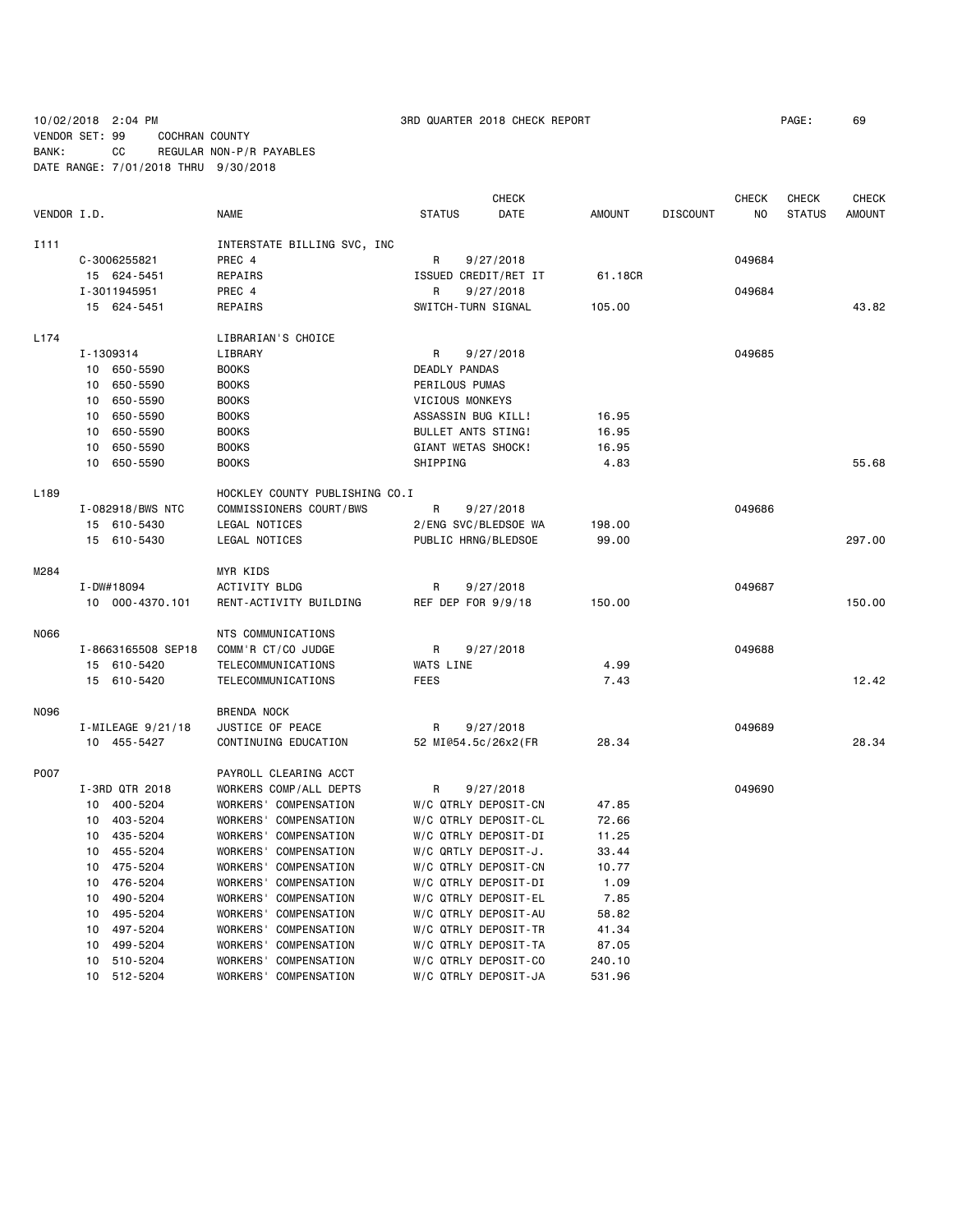### 10/02/2018 2:04 PM 3RD QUARTER 2018 CHECK REPORT PAGE: 70 VENDOR SET: 99 COCHRAN COUNTY BANK: CC REGULAR NON-P/R PAYABLES DATE RANGE: 7/01/2018 THRU 9/30/2018

|             |                   |                                |                                |                 | CHECK                 |               |                 | <b>CHECK</b> | <b>CHECK</b>  | <b>CHECK</b>  |
|-------------|-------------------|--------------------------------|--------------------------------|-----------------|-----------------------|---------------|-----------------|--------------|---------------|---------------|
| VENDOR I.D. |                   | <b>NAME</b>                    |                                | <b>STATUS</b>   | <b>DATE</b>           | <b>AMOUNT</b> | <b>DISCOUNT</b> | NO.          | <b>STATUS</b> | <b>AMOUNT</b> |
| P007        |                   |                                | PAYROLL CLEARING ACCT          | *CONTINUED*     |                       |               |                 |              |               |               |
|             | I-3RD QTR 2018    |                                | WORKERS COMP/ALL DEPTS         | R               | 9/27/2018             |               |                 | 049690       |               |               |
|             | 10 516-5204       |                                | WORKERS' COMPENSATION          |                 | W/C QTRLY DEPOSIT-CE  | 301.39        |                 |              |               |               |
|             | 10 550-5204       |                                | WORKERS' COMPENSATION          |                 | W/C QTRLY DEPOSIT-CO  | 148.47        |                 |              |               |               |
|             | 10 560-5204       |                                | WORKERS' COMPENSATION          |                 | W/C QTRLY DEPOSIT-SH  | 1,717.97      |                 |              |               |               |
|             | 17 573-5204       |                                | WORKERS' COMPENSATION          |                 | W/C QTRLY DEPOSIT-JU  | 79.71         |                 |              |               |               |
|             | 650-5204<br>10    |                                | WORKERS' COMPENSATION          |                 | W/C QTRLY DEPOSIT-LI  | 39.69         |                 |              |               |               |
|             | 652-5204<br>10    |                                | WORKERS' COMPENSATION          |                 | W/C QTRLY DEPOSIT-MU  | 13.69         |                 |              |               |               |
|             | 10 660-5204       |                                | WORKERS' COMPENSATION          |                 | W/C QTRLY DEPOSIT-PA  | 195.10        |                 |              |               |               |
|             | 662-5204<br>10    |                                | WORKERS' COMPENSATION          |                 | W/C QTRLY DEPOSIT-AC  | 258.41        |                 |              |               |               |
|             | 665-5204<br>10    |                                | WORKERS' COMPENSATION          |                 | W/C QTRLY DEPOSIT-EX  | 31.04         |                 |              |               |               |
|             | 15 610-5204       |                                | WORKERS' COMPENSATION          |                 | W/C QTRLY DEPOSIT-CO  | 169.23        |                 |              |               |               |
|             | 15 621-5204       |                                | WORKERS' COMPENSATION          |                 | W/C QTRLY DEPOSIT-PR  | 530.22        |                 |              |               |               |
|             | 15 622-5204       |                                | WORKERS' COMPENSATION          |                 | W/C QTRLY DEPOSIT-PR  | 539.27        |                 |              |               |               |
|             | 15 623-5204       |                                | WORKERS' COMPENSATION          |                 | W/C QTRLY DEPOSIT-PR  | 549.28        |                 |              |               |               |
|             | 15 624-5204       |                                | WORKERS' COMPENSATION          |                 | W/C QTRLY DEPOSIT-PR  | 553.10        |                 |              |               |               |
|             | 30 518-5204       |                                | WORKERS' COMPENSATION          |                 | W/C QTRLY DEPOSIT-AI  | 83.61         |                 |              |               | 6,354.36      |
| P229        |                   |                                | PANHANDLE AREA JUVENILE PROBAT |                 |                       |               |                 |              |               |               |
|             | I-DUES '18-'19    |                                | JUVENILE PROBATION             | R               | 9/27/2018             |               |                 | 049691       |               |               |
|             | 17 573-5499       |                                | OPERATING EXPENSES             |                 | ANNUAL DUES/BRYANT S  | 20,00         |                 |              |               | 20,00         |
| P232        |                   |                                | THE POLICE AND SHERIFFS PRESS, |                 |                       |               |                 |              |               |               |
|             | I-110880          |                                | SHERIFF                        | R               | 9/27/2018             |               |                 | 049692       |               |               |
|             | 10 560-5310       |                                | OFFICE SUPPLIES                |                 | ID CARD/JARED REEVES  | 15.00         |                 |              |               |               |
|             | 10 560-5310       |                                | OFFICE SUPPLIES                | SHIPPING        |                       | 2.50          |                 |              |               | 17.50         |
| R034        |                   |                                | ROBERTSON HEATING & AIR, INC   |                 |                       |               |                 |              |               |               |
|             | $I - 49148$       |                                | ACT BLDG                       | R               | 9/27/2018             |               |                 | 049693       |               |               |
|             | 10 662-5451       |                                | REPAIR                         | 1LB 410-A FREON |                       | 40.00         |                 |              |               |               |
|             | 10 662-5451       |                                | REPAIR                         |                 | RPR A/C, CHG FREON/FO | 150.00        |                 |              |               | 190.00        |
| R272        |                   |                                | RICKER LAW FIRM, PC            |                 |                       |               |                 |              |               |               |
|             | I-CPS#4499 090418 |                                | DISTRICT COURT                 | R               | 9/27/2018             |               |                 | 049694       |               |               |
|             | 10 435-5400       |                                | ATTORNEY AD LITEM              |                 | PERM REVIEW HRNG/(C)  | 300.00        |                 |              |               |               |
|             | I-CPS#4501 090418 |                                | DISTRICT COURT                 | R               | 9/27/2018             |               |                 | 049694       |               |               |
|             | 10 435-5400       |                                | ATTORNEY AD LITEM              |                 | PERM REVIEW HRNG/(C)  | 300.00        |                 |              |               | 600.00        |
| S005        |                   |                                | DORIS SEALY, COUNTY TREAS      |                 |                       |               |                 |              |               |               |
|             |                   | I-R/B 70TH CONF/2018 TREASURER |                                | R               | 9/27/2018             |               |                 | 049695       |               |               |
|             | 10 497-5427       |                                | CONTINUING EDUCATION           |                 | 4 NITES/ODESSA 9/16-  | 380.00        |                 |              |               |               |
|             | 10 497-5427       |                                | CONTINUING EDUCATION           | LODGING TAX     |                       | 57.00         |                 |              |               | 437.00        |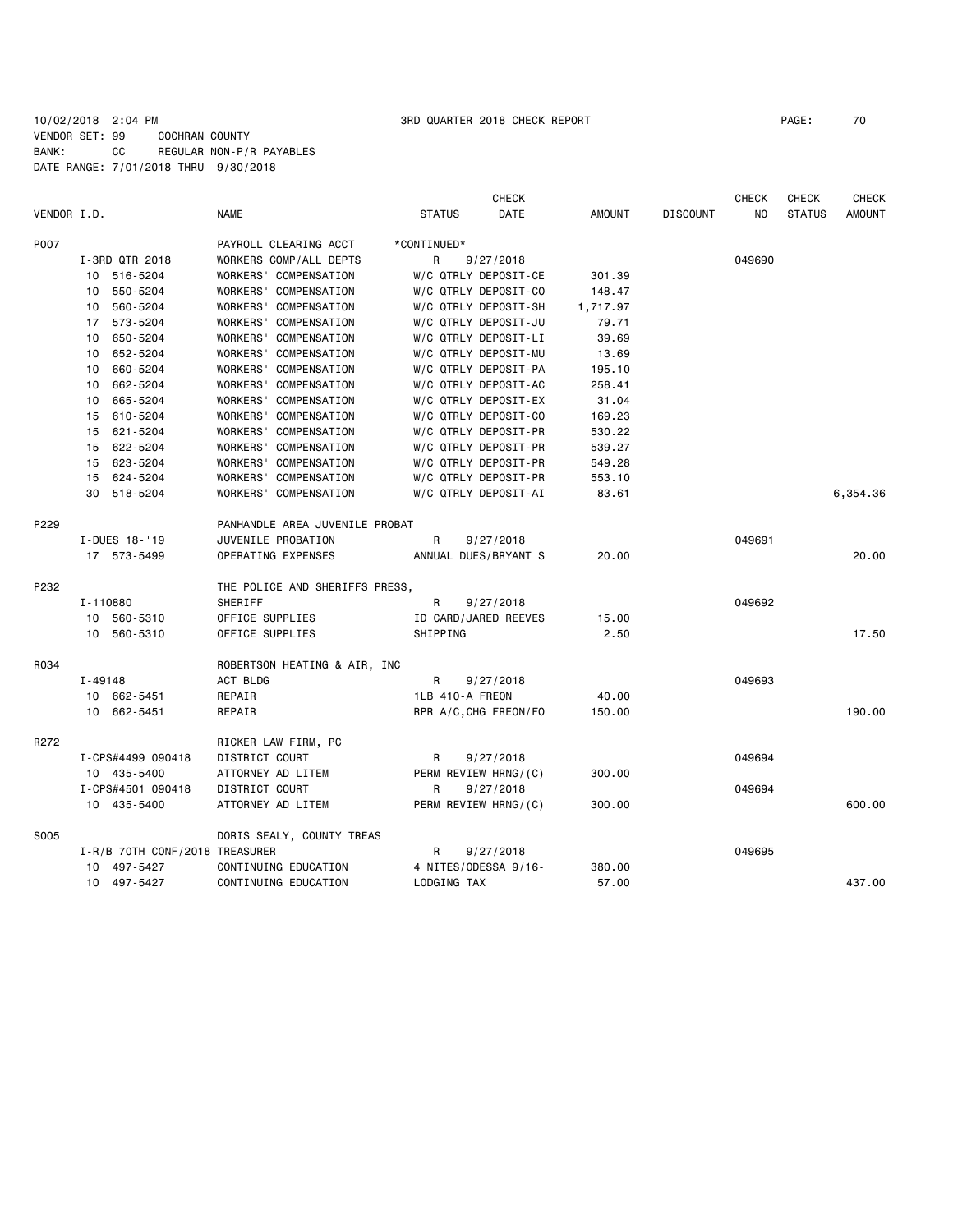VENDOR SET: 99 COCHRAN COUNTY

BANK: CC REGULAR NON-P/R PAYABLES

**CHECK CHECK CHECK CHECK CHECK CHECK CHECK** VENDOR I.D. NAME STATUS DATE AMOUNT DISCOUNT NO STATUS AMOUNT S016 SOUTH PLAINS ASSN. OF GOV I-1006 SHERIFF R 9/27/2018 049696 10 560-5427 CONTINUING EDUCATION JAILER STATE EXAM/RA 50.00 50.00 S016 SOUTH PLAINS ASSN. OF GOV I-1007 SHERIFF R 9/27/2018 049697 10 560-5427 CONTINUING EDUCATION COURT OFFICER SECURI 30.00 30.00 S073 SIRCHIE ACQUISITION COMPANY, L I-0364086-IN SHERIFF R 9/27/2018 049698 10 560-5334 OTHER SUPPLIES 25/EVIDENCE BOX,GUN 33.61 10 560-5334 OTHER SUPPLIES 16/GLASS COLLECTION 20.86 10 560-5334 OTHER SUPPLIES 2/COBALT-THIOCYANATE 26.68 10 560-5334 OTHER SUPPLIES SHIPPING 15.90 97.05 S222 SOUTH PLAINS COMMUNICATIONS I-0115604-IN SHERIFF R 9/27/2018 049699 10 560-5451 MACHINERY-NON-OFFICE REPAIR 7.5HRS/RPR CONSOLE 7 675.00 10 560-5451 MACHINERY-NON-OFFICE REPAIR NETWORK SWITCH/IN-CA 67.40 10 560-5451 MACHINERY-NON-OFFICE REPAIR 2/DIGITAL GATEWAYS 1,390.00 10 560-5451 MACHINERY-NON-OFFICE REPAIR 4/GATEWAY POWER SUPP 80.64 10 560-5451 MACHINERY-NON-OFFICE REPAIR 211MI/TO/FR SITE 158.25 I-0115607-IN SHERIFF R 9/27/2018 049699 10 512-5451 REPAIR 3HRS/RPR XTL 5000/LT 360.00 10 512-5451 REPAIR MILEAGE TO/FR MORTON 78.75 2,810.04 S281 STAPLES I-2159888001 SHERIFF R 9/27/2018 049700 10 560-5310 OFFICE SUPPLIES 2/METALLIC PAPER 25.98 I-2160353991 SHERIFF R 9/27/2018 049700 10 560-5310 OFFICE SUPPLIES AAA BATT 27.49 10 560-5310 OFFICE SUPPLIES AA BATT 26.99 10 560-5310 OFFICE SUPPLIES 2/SHREDDER OIL 19.98 10 560-5310 OFFICE SUPPLIES 2/CS PAPER 122.98 0FFICE SUPPLIES JUMBO PAPERCLIPS 9.59 10 560-5310 OFFICE SUPPLIES PAPERCLIPS 4.89 10 560-5310 OFFICE SUPPLIES 3/DIVIDERS 8.97 10 560-5310 OFFICE SUPPLIES SCISSORS 8.79 10 560-5310 OFFICE SUPPLIES COUPONS 63.65CR 192.01 S416 SOS WASTE DISPOSAL, INC I-51195 PREC 3/PREC 4 R 9/27/2018 049701 15 623-5440 UTILITIES DUMPSTER SVC OCT 18 57.25 15 624-5440 UTILITIES DUMPSTER SVC OCT 18 55.25 112.50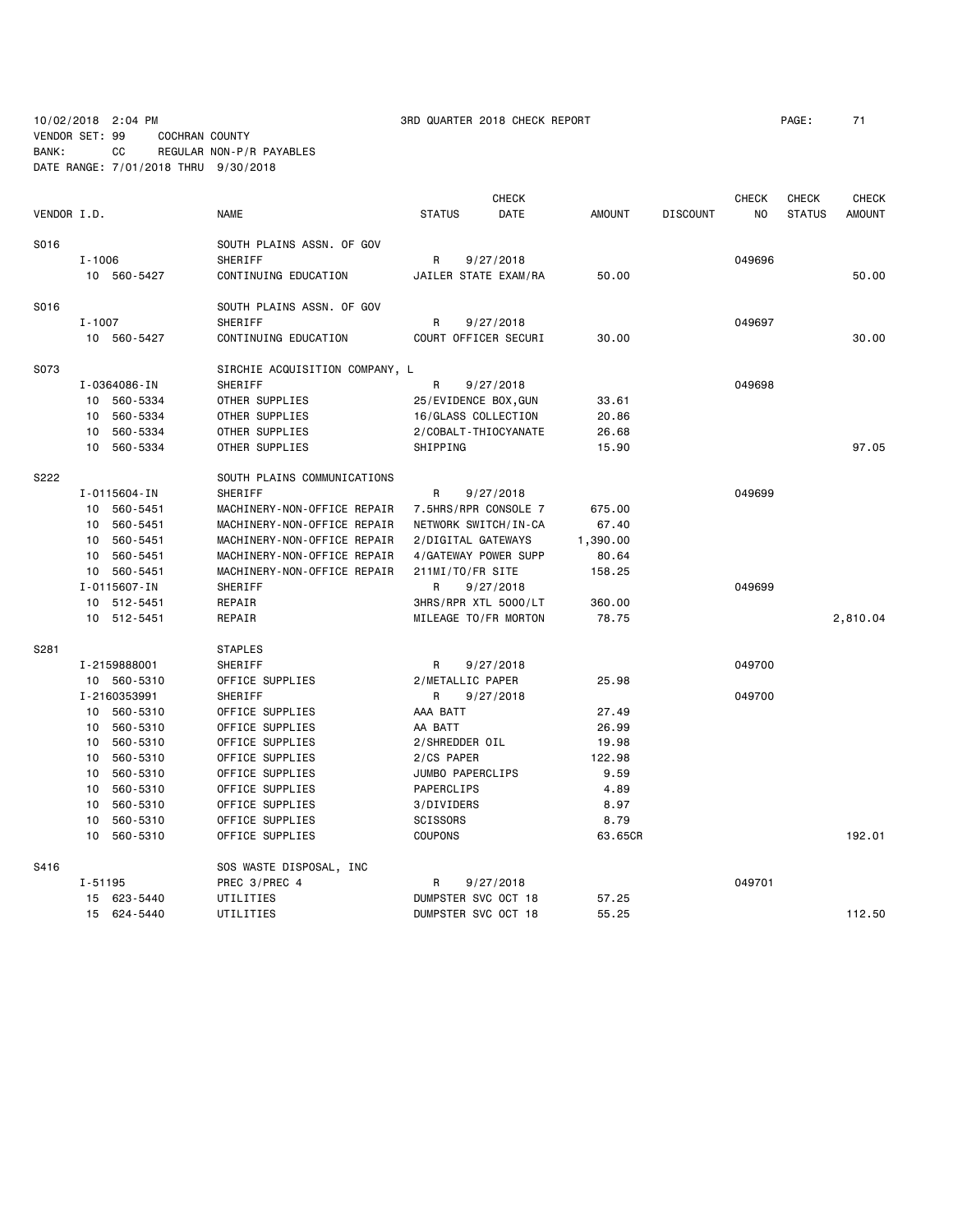### 10/02/2018 2:04 PM 3RD QUARTER 2018 CHECK REPORT PAGE: 72 VENDOR SET: 99 COCHRAN COUNTY BANK: CC REGULAR NON-P/R PAYABLES DATE RANGE: 7/01/2018 THRU 9/30/2018

|             |                              |                              | <b>CHECK</b>         |                      |               | <b>CHECK</b>    | CHECK  | <b>CHECK</b>  |               |
|-------------|------------------------------|------------------------------|----------------------|----------------------|---------------|-----------------|--------|---------------|---------------|
| VENDOR I.D. |                              | <b>NAME</b>                  | <b>STATUS</b>        | DATE                 | <b>AMOUNT</b> | <b>DISCOUNT</b> | NO     | <b>STATUS</b> | <b>AMOUNT</b> |
| T021        |                              | TEXAS DIST/CO ATT. ASSN.     |                      |                      |               |                 |        |               |               |
|             | I-144925                     | <b>ATTORNEY</b>              | 9/27/2018<br>R       |                      |               |                 | 049702 |               |               |
|             | 10 475-5427                  | CONTINUING EDUCATION         |                      | '18 ELEC PROSECUTOR, | 175.00        |                 |        |               | 175.00        |
| T050        |                              | TAC UNEMPLOYMENT FUND        |                      |                      |               |                 |        |               |               |
|             | I-3RD QTR 2018               | UNEMPLOYMENT - - ALL DEPTS   | R                    | 9/27/2018            |               |                 | 049703 |               |               |
|             | 10<br>400-5206               | UNEMPLOYMENT                 | QTRLY UNEMPLYMNT-CO  |                      |               |                 |        |               |               |
|             | 403-5206<br>10               | UNEMPLOYMENT                 |                      | QTRLY UNEMPLYMNT-CLE | 6.97          |                 |        |               |               |
|             | 435-5206<br>10               | UNEMPLOYMENT                 |                      | QTRLY UNEMPLYMNT-DIS | 1.40          |                 |        |               |               |
|             | 455-5206<br>10               | UNEMPLOYMENT                 | QTRLY UNEMPLYMNT-JP  |                      | 0.37          |                 |        |               |               |
|             | 10<br>475-5206               | UNEMPLOYMENT                 | QTRLY UNEMPLYMNT-CO  |                      | 5.05          |                 |        |               |               |
|             | 476-5206<br>10               | UNEMPLOYMENT                 |                      | QTRLY UNEMPLYMNT-DIS | 0.78          |                 |        |               |               |
|             | 490-5206<br>10 <sup>1</sup>  | UNEMPLOYMENT                 |                      | QTRLY UNEMPLYMNT-ELE | 1.44          |                 |        |               |               |
|             | 10<br>495-5206               | UNEMPLOYMENT                 | QTRLY UNEMPLYMNT-CO  |                      | 10.81         |                 |        |               |               |
|             | 497-5206<br>10               | UNEMPLOYMENT                 |                      | QTRLY UNEMPLYMNT-TRE | 1.30          |                 |        |               |               |
|             | 10<br>499-5206               | UNEMPLOYMENT                 |                      | QTRLY UNEMPLYMNT-TAX | 10.15         |                 |        |               |               |
|             | 10<br>510-5206               | UNEMPLOYMENT                 |                      | QTRLY UNEMPLYMNT-CRT | 4.51          |                 |        |               |               |
|             | 10<br>512-5206               | UNEMPLOYMENT                 |                      | QTRLY UNEMPLYMNT-JAI | 16.83         |                 |        |               |               |
|             | 516-5206<br>10               | UNEMPLOYMENT                 |                      | QTRLY UNEMPLYMNT-CEM | 5.39          |                 |        |               |               |
|             | 10<br>560-5206               | UNEMPLOYMENT                 |                      | QTRLY UNEMPLYMNT-SHE | 54.27         |                 |        |               |               |
|             | 10<br>650-5206               | UNEMPLOYMENT                 |                      | QTRLY UNEMPLYMNT-LIB | 4.78          |                 |        |               |               |
|             | 660-5206<br>10               | UNEMPLOYMENT                 |                      | QTRLY UNEMPLYMNT-PAR | 4.97          |                 |        |               |               |
|             | 662-5206<br>10               | UNEMPLOYMENT                 |                      | QTRLY UNEMPLYMNT-ACT | 5.36          |                 |        |               |               |
|             | 10<br>665-5206               | UNEMPLOYMENT                 |                      | QTRLY UNEMPLYMNT-EXT | 7.72          |                 |        |               |               |
|             | 621-5206<br>15               |                              |                      | QTRLY UNEMPLYMNT-PRE | 10.43         |                 |        |               |               |
|             | 622-5206                     | UNEMPLOYMENT<br>UNEMPLOYMENT |                      | QTRLY UNEMPLYMNT-PRE | 10.79         |                 |        |               |               |
|             | 15                           |                              |                      |                      |               |                 |        |               |               |
|             | 623-5206<br>15               | UNEMPLOYMENT                 |                      | QTRLY UNEMPLYMNT-PRE | 10.80         |                 |        |               |               |
|             | 15<br>624-5206               | UNEMPLOYMENT                 |                      | QTRLY UNEMPLYMNT-PRE | 10.88         |                 |        |               |               |
|             | 17<br>573-5206               | UNEMPLOYMENT INSURANCE       |                      | QTRLY UNEMPLYMNT-JUV | 5.07          |                 |        |               | 190.07        |
| T083        |                              | TYLER TECHNOLOGIES, INC      |                      |                      |               |                 |        |               |               |
|             | I-025-236559                 | NON-DEPT'L                   | R                    | 9/27/2018            |               |                 | 049704 |               |               |
|             | 10 409-5411                  | MAINTENANCE CONTRACTS        | MONTHLY NETWORK MAIN |                      | 220.50        |                 |        |               | 220.50        |
| T148        |                              | TASCOSA OFFICE MACHINES INC  |                      |                      |               |                 |        |               |               |
|             | I-73719                      | <b>CLERK</b>                 | R                    | 9/27/2018            |               |                 | 049705 |               |               |
|             | 10 403-5411                  | MAINTENANCE CONTRACTS        |                      | 1,099 COPIES 8/10-9/ | 16.49         |                 |        |               | 16.49         |
| T192        |                              | <b>TEXAS HIGHWAYS</b>        |                      |                      |               |                 |        |               |               |
|             | I-OCT18-19/12 ISSUES LIBRARY |                              | R                    | 9/27/2018            |               |                 | 049706 |               |               |
|             | 10 650-5590                  | <b>BOOKS</b>                 |                      | 12 ISSUES OCT 2018-1 | 24.95         |                 |        |               | 24.95         |
|             |                              |                              |                      |                      |               |                 |        |               |               |
| U019        |                              | UNITED SUPERMARKETS, INC     |                      |                      |               |                 |        |               |               |
|             | I-1584 081418                | JAIL/MEDS                    | R                    | 9/27/2018            |               |                 | 049707 |               |               |
|             | 10 512-5391                  | MEDICAL CARE-PRISONERS       | RX#1/MORIN           |                      | 13.08         |                 |        |               |               |
|             | I-2626 090718                | JAIL                         | R                    | 9/27/2018            |               |                 | 049707 |               |               |
|             | 10 512-5333                  | FOOD-PRISONERS               | 4/PASTA              |                      | 5.00          |                 |        |               |               |
|             | 10 512-5333                  | FOOD-PRISONERS               | <b>BLK PEPPER</b>    |                      | 8.49          |                 |        |               |               |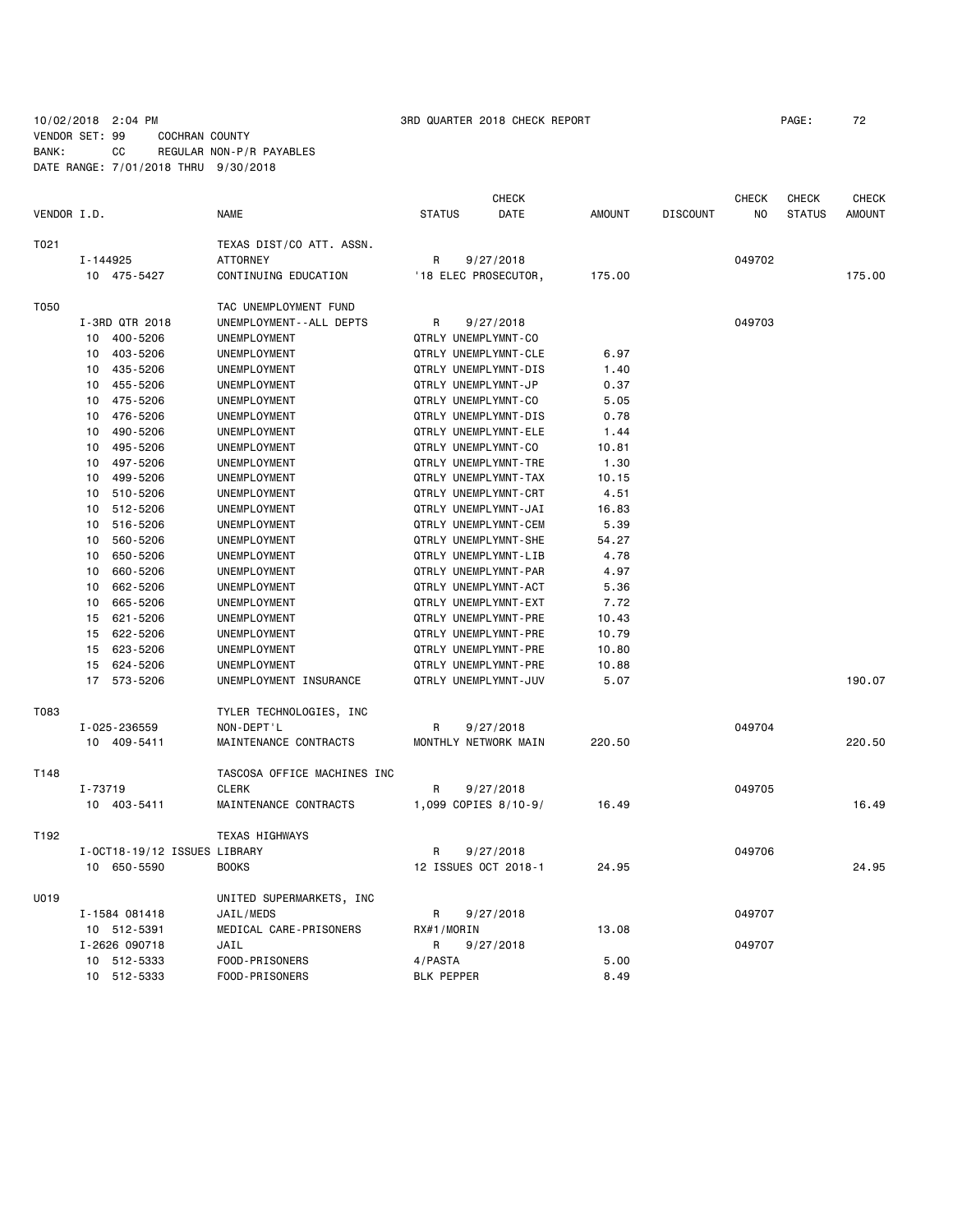## 10/02/2018 2:04 PM 3RD QUARTER 2018 CHECK REPORT PAGE: 73 VENDOR SET: 99 COCHRAN COUNTY BANK: CC REGULAR NON-P/R PAYABLES DATE RANGE: 7/01/2018 THRU 9/30/2018

|             |                             |                          | <b>CHECK</b>          |               |                 | <b>CHECK</b> | CHECK         | CHECK         |
|-------------|-----------------------------|--------------------------|-----------------------|---------------|-----------------|--------------|---------------|---------------|
| VENDOR I.D. |                             | <b>NAME</b>              | <b>STATUS</b><br>DATE | <b>AMOUNT</b> | <b>DISCOUNT</b> | ΝO           | <b>STATUS</b> | <b>AMOUNT</b> |
| U019        |                             | UNITED SUPERMARKETS, INC | *CONTINUED*           |               |                 |              |               |               |
|             | I-2626 090718               | JAIL                     | R<br>9/27/2018        |               |                 | 049707       |               |               |
|             | 10 512-5333                 | FOOD-PRISONERS           | CHILI POWDER          | 7.99          |                 |              |               |               |
|             | 512-5333<br>10              | FOOD-PRISONERS           | SEASONALL             | 5.99          |                 |              |               |               |
|             | 512-5333<br>10              | FOOD-PRISONERS           | $12$ /PEAS            | 9.48          |                 |              |               |               |
|             | 512-5333<br>10              | FOOD-PRISONERS           | 3/RANCH STYLE BEANS   | 5.97          |                 |              |               |               |
|             | 512-5333<br>10              | FOOD-PRISONERS           | 2/JELLY               | 3.98          |                 |              |               |               |
|             | 512-5333<br>10              | FOOD-PRISONERS           | 8/MAC N CHEESE        | 4.00          |                 |              |               |               |
|             | 512-5333<br>10              | FOOD-PRISONERS           | 5/BBQ SAUCE           | 5.00          |                 |              |               |               |
|             | 512-5333<br>10              | FOOD-PRISONERS           | COOKING SPRAY         | 2.49          |                 |              |               |               |
|             | 512-5333<br>10              | FOOD-PRISONERS           | 12/CORN               | 8.28          |                 |              |               |               |
|             | 512-5333<br>10              | FOOD-PRISONERS           | 4/CHIPS               | 6.00          |                 |              |               |               |
|             | 512-5333<br>10              | FOOD-PRISONERS           | 2/POTATOES            | 6.38          |                 |              |               |               |
|             | 512-5333<br>10              | FOOD-PRISONERS           | ONIONS                | 2.27          |                 |              |               |               |
|             | 10 512-5333                 | FOOD-PRISONERS           | 3/BEEF CHUBS          | 37.47         |                 |              |               |               |
|             | 512-5333<br>10              | FOOD-PRISONERS           | 6/BEEF FRANKS         | 5.94          |                 |              |               |               |
|             | 10 <sup>1</sup><br>512-5333 | FOOD-PRISONERS           | 2/SAUSAGE             | 12.00         |                 |              |               |               |
|             | 10<br>512-5333              | FOOD-PRISONERS           | 2/CHEESE              | 17.98         |                 |              |               |               |
|             | 10<br>512-5333              | FOOD-PRISONERS           | 2/DRUMS               | 10.27         |                 |              |               |               |
|             | 512-5333<br>10              | FOOD-PRISONERS           | 2/THIGHS              | 9.19          |                 |              |               |               |
|             | 512-5333<br>10              | FOOD-PRISONERS           | PORK CHOPS            | 67.71         |                 |              |               |               |
|             | 10<br>512-5333              | FOOD-PRISONERS           | <b>DISC</b>           | 33.39CR       |                 |              |               |               |
|             | 512-5333<br>10 <sup>1</sup> | FOOD-PRISONERS           | 2/TORTILLAS           | 8.58          |                 |              |               |               |
|             | 10 512-5333                 | FOOD-PRISONERS           | 5/BISCUTS             | 6.45          |                 |              |               |               |
|             | I-7632 082318               | JAIL/MEDS                | R<br>9/27/2018        |               |                 | 049707       |               |               |
|             | 512-5391<br>10              | MEDICAL CARE-PRISONERS   | RX#1/HOLLAND          | 44.88         |                 |              |               |               |
|             | 10 512-5391                 | MEDICAL CARE-PRISONERS   | RX#2/HOLLAND          | 25.35         |                 |              |               |               |
|             | I-8201 083118               | JAIL/MEDS                | R<br>9/27/2018        |               |                 | 049707       |               |               |
|             | 10 512-5391                 | MEDICAL CARE-PRISONERS   | RX#1/MORIN            | 11.71         |                 |              |               | 318.54        |
|             |                             |                          |                       |               |                 |              |               |               |
| U036        |                             | UNIFIRST HOLDINGS, INC.  |                       |               |                 |              |               |               |
|             | I-831 2383321               | JAIL/SHERIFF             | R<br>9/27/2018        |               |                 | 049708       |               |               |
|             | 10 512-5392                 | MISCELLANEOUS SUPPLIES   | 3x5 MAT               | 4.40          |                 |              |               |               |
|             | 10 512-5392                 | MISCELLANEOUS SUPPLIES   | 2/WET MOPS            | 3.30          |                 |              |               |               |
|             | 512-5392<br>10              | MISCELLANEOUS SUPPLIES   | 200/MICROFIBER TOWEL  | 38.00         |                 |              |               |               |
|             | 560-5205<br>10              | UNIFORMS                 | MIN CHARGE            | 5.75          |                 |              |               |               |
|             | 10 560-5205                 | UNIFORMS                 | DEFE CHARGE           | 13,10         |                 |              |               |               |
|             | I-831 2384638               | JAIL/SHERIFF             | 9/27/2018<br>R        |               |                 | 049708       |               |               |
|             | 10 512-5392                 | MISCELLANEOUS SUPPLIES   | 3x5 MAT               | 4.40          |                 |              |               |               |
|             | 512-5392<br>10              | MISCELLANEOUS SUPPLIES   | 3x5 ANTI-FATIGUE MAT  | 5.75          |                 |              |               |               |
|             | 512-5392<br>10              | MISCELLANEOUS SUPPLIES   | 2/WET MOPS            | 3.30          |                 |              |               |               |
|             | 512-5392<br>10              | MISCELLANEOUS SUPPLIES   | 200/MICROFIBER TOWEL  | 38.00         |                 |              |               |               |
|             | 560-5205<br>10              | UNIFORMS                 | DEFE CHARGE           | 13.10         |                 |              |               |               |
|             | I-831 2385962               | JAIL/SHERIFF             | R<br>9/27/2018        |               |                 | 049708       |               |               |
|             | 512-5392<br>10              | MISCELLANEOUS SUPPLIES   | 3x5 MAT               | 4.40          |                 |              |               |               |
|             | 512-5392<br>10              | MISCELLANEOUS SUPPLIES   | 3x5 ANTI-FATIGUE MAT  | 5.75          |                 |              |               |               |
|             | 10<br>512-5392              | MISCELLANEOUS SUPPLIES   | 2/WET MOPS            | 3.30          |                 |              |               |               |
|             | 10 512-5392                 | MISCELLANEOUS SUPPLIES   | 200/MICROFIBER TOWEL  | 38,00         |                 |              |               |               |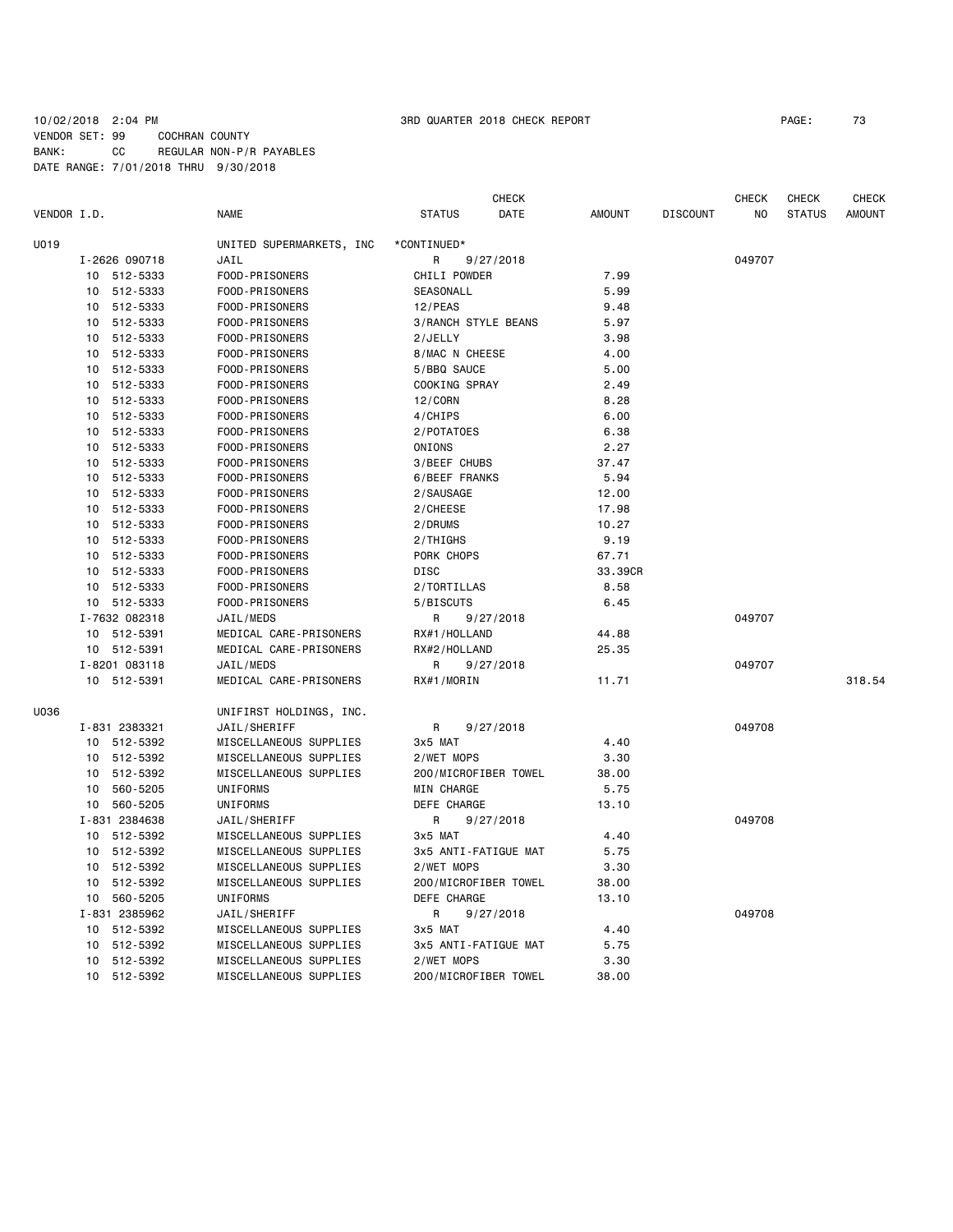VENDOR SET: 99 COCHRAN COUNTY BANK: CC REGULAR NON-P/R PAYABLES

DATE RANGE: 7/01/2018 THRU 9/30/2018

**CHECK CHECK CHECK CHECK CHECK CHECK CHECK** VENDOR I.D. NAME STATUS DATE AMOUNT DISCOUNT NO STATUS AMOUNT U036 UNIFIRST HOLDINGS, INC \*CONTINUED\* I-831 2385962 JAIL/SHERIFF R 9/27/2018 049708 10 560-5205 UNIFORMS DEFE CHARGE 13.10 193.65 U040 US FOODS INC I-5335201 NON-DEPT'L R 9/27/2018 049709 10 409-5300 COUNTY-WIDE SUPPLIES 4CS/TEA 70.16 10 409-5300 COUNTY-WIDE SUPPLIES 2CS/COFFEE 71.22 71.22 141.38 WOO7 THOMSON REUTERS-WEST PAYMENT C I-838647855 ATTORNEY/LAW LIBRARY R 9/27/2018 049710 10 475-5590 LAW LIBRARY MTRLS/UPDATES DATABASE CHG AUG18 315.00 I-838737610 ATTORNEY/LAW LIBRARY R 9/27/2018 049710 10 475-5590 LAW LIBRARY MTRLS/UPDATES BOOKS&BOUND VOL AUG1 577.08 I-838827398 ATTORNEY/LAW LIBRARY R 9/27/2018 049710 10 475-5590 LAW LIBRARY MTRLS/UPDATES DATABASE CHG SEP18 315.00 I-838910353 ATTORNEY/LAW LIBRARY R 9/27/2018 049710 10 475-5590 LAW LIBRARY MTRLS/UPDATES BOOKS&BOUND VOL SEP1 577.08 I-838919959 ATTORNEY R 9/27/2018 049710 10 475-5590 LAW LIBRARY MTRLS/UPDATES BOOKS&BOUND VOL SEP1 115.29 1,899.45 WO10 WEST TEXAS GAS INC I-020036001501 9/18 PARK/SHOP R 9/27/2018 049711 10 660-5440 UTILITIES & IRRIGATION CUSTOMER CHG 7/30-9/ 10.00 10 660-5440 UTILITIES & IRRIGATION GRIP CHG 4.13 I-020036002501 9/18 PARK/SHOWBARN R 9/27/2018 049711 10 660-5440 UTILITIES & IRRIGATION .2MCF 7/30-9/4 0.49 10 660-5440 UTILITIES & IRRIGATION COST OF GAS(2.607) 0.52 10 660-5440 UTILITIES & IRRIGATION CUSTOMER CHG 13.70 10 660-5440 UTILITIES & IRRIGATION GRIP CHG 10.98 I-020049022001 9/18 PREC 3 R 9/27/2018 049711 15 623-5440 UTILITIES CUSTOMER CHG 7/30-9/ 13.70 15 623-5440 UTILITIES GRIP CHG 10.98 64.50 W058 BRIAN S WALSH I-#1547/MONTEZ DISTRICT COURT R 9/27/2018 049712 10 435-5400 ATTORNEY AD LITEM 29.15HRS/TRIAL(F)/DA 2,186.25 2,186.25 WO62 WAL-MART COMMUNITY C-8667 092218 JAIL R 9/27/2018 049713 10 512-5310 OFFICE SUPPLIES RET/DRY ERASE BOARD 8.87CR I-3649 082318 JAIL R 9/27/2018 049713 10 512-5310 OFFICE SUPPLIES DRY ERASE BOARD 8.87 I-4816 090418 JAIL R 9/27/2018 049713 10 512-5333 FOOD-PRISONERS 60CT EGGS 9.12 10 512-5333 FOOD-PRISONERS 2/MIRACLE WHIP 6.96 10 512-5333 FOOD-PRISONERS 2/COOKING SPRAY 3.94 10 512-5333 FOOD-PRISONERS SUGAR 11.26 31.28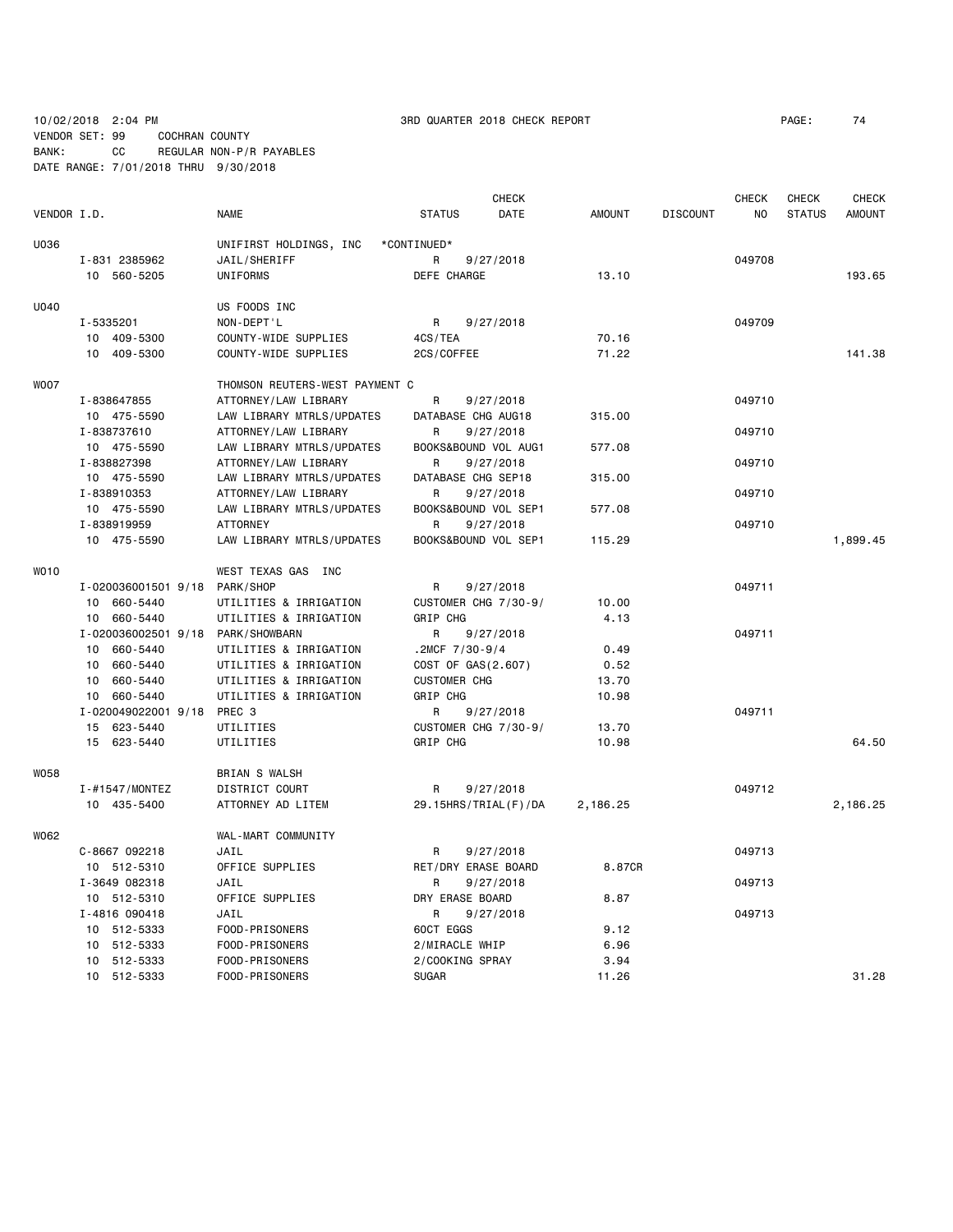### 10/02/2018 2:04 PM 3RD QUARTER 2018 CHECK REPORT PAGE: 75 VENDOR SET: 99 COCHRAN COUNTY BANK: CC REGULAR NON-P/R PAYABLES DATE RANGE: 7/01/2018 THRU 9/30/2018

|             |                            |                                                     | CHECK                 |                |                 | CHECK  | CHECK         | <b>CHECK</b>  |
|-------------|----------------------------|-----------------------------------------------------|-----------------------|----------------|-----------------|--------|---------------|---------------|
| VENDOR I.D. |                            | NAME                                                | <b>STATUS</b><br>DATE | <b>AMOUNT</b>  | <b>DISCOUNT</b> | ΝO     | <b>STATUS</b> | <b>AMOUNT</b> |
| <b>WO70</b> |                            | R D WALLACE OIL CO INC                              |                       |                |                 |        |               |               |
|             | I-12520010 AUG18           | <b>CEMETERY</b>                                     | 9/27/2018<br>R        |                |                 | 049714 |               |               |
|             | 10 516-5330                | FUEL & OIL                                          | 297.2GL/DYED DIESEL   | 760.83         |                 |        |               |               |
|             | I-12520019 AUG18           | <b>PARK</b>                                         | 9/27/2018<br>R        |                |                 | 049714 |               |               |
|             | 10 660-5330                | FUEL AND OIL                                        | 250.2GL/DYED DIESEL   | 640.51         |                 |        |               |               |
|             | 660-5330<br>10             | FUEL AND OIL                                        | 24.3GL/UNL 8/7        | 61.07          |                 |        |               |               |
|             | 10 660-5330                | FUEL AND OIL                                        | 26GL/UNL 8/20         | 62.75          |                 |        |               |               |
|             | 10 660-5330                | FUEL AND OIL                                        | 25GL/UNL 8/30         | 61.08          |                 |        |               |               |
|             | I-12520021 AUG18           | PREC <sub>3</sub>                                   | R<br>9/27/2018        |                |                 | 049714 |               |               |
|             | 15 623-5330                | FUEL AND OIL                                        | 1900GL/DYED DIESEL 8  | 4,864.00       |                 |        |               |               |
|             | 15 623-5330                | FUEL AND OIL                                        | POWER SVC             | 84.00          |                 |        |               |               |
|             | 15 623-5330                | FUEL AND OIL                                        | 106GL/REG ETH 8/31    | 225.68         |                 |        |               |               |
|             | 15 623-5330                | FUEL AND OIL                                        | ST TAX                | 21.20          |                 |        |               |               |
|             | I-12520030 AUG18           | PREC 1                                              | R<br>9/27/2018        |                |                 | 049714 |               |               |
|             | 15 621-5330                | FUEL & OIL                                          | 30.8GL/DYED DIESEL 8  | 77.31          |                 |        |               |               |
|             | 15 621-5330                | FUEL & OIL                                          | 70.2GL/DYED DIESEL 8  | 176.20         |                 |        |               |               |
|             | 15 621-5330                | FUEL & OIL                                          | 63GL/DYED DIESEL 8/3  | 158.13         |                 |        |               |               |
|             | 15 621-5330                | FUEL & OIL                                          | 48.6GL/DYED DIESEL 8  | 121.99         |                 |        |               |               |
|             | 15 621-5330                | FUEL & OIL                                          | 91.4GL/DYED DIESEL 8  | 229.41         |                 |        |               |               |
|             | 15<br>621-5451             | <b>REPAIRS</b>                                      | 10/DEF 8/7            | 107.50         |                 |        |               |               |
|             | 15 621-5451                | REPAIRS                                             | 12/R134A 8/8          | 69.00          |                 |        |               |               |
|             | 621-5330<br>15             | FUEL & OIL                                          | 74.5GL/DYED DIESEL 8  | 187.00         |                 |        |               |               |
|             | 15<br>621-5330             | FUEL & OIL                                          | 74GL/DYED DIESEL 8/1  | 185.74         |                 |        |               |               |
|             | 621-5330<br>15             | FUEL & OIL                                          | 70GL/DYED DIESEL 8/1  | 175.70         |                 |        |               |               |
|             | 621-5330<br>15             | FUEL & OIL                                          | 28.5GL/UNL 8/20 W/TA  | 73.11          |                 |        |               |               |
|             | 621-5330<br>15             | FUEL & OIL                                          | 82.5GL/DYED DIESEL 8  | 207.08         |                 |        |               |               |
|             | 621-5330<br>15             | FUEL & OIL                                          | 46.9GL/DYED DIESEL 8  | 117.72         |                 |        |               |               |
|             | 15 621-5330                | FUEL & OIL                                          | 47GL/DYED DIESEL 8/2  | 117.97         |                 |        |               |               |
|             | 621-5330<br>15             | FUEL & OIL                                          | 27.2GL/DYED DIESEL 8  | 68.27          |                 |        |               |               |
|             | 15 621-5330                | FUEL & OIL                                          | 78GL/DYED DIESEL 8/2  | 195.78         |                 |        |               |               |
|             | 15<br>621-5330             | FUEL & OIL                                          | 34.5GL/DYED DIESEL 8  | 86.60          |                 |        |               |               |
|             | 15 621-5330                | FUEL & OIL                                          | 58.9GL/DYED DIESEL 8  | 147.84         |                 |        |               |               |
|             | 15 621-5330                | FUEL & OIL                                          | 29GL/UNL 8/9          | 67.08          |                 |        |               |               |
|             | I-12520043 AUG18           | SHERIFF                                             | R<br>9/27/2018        |                |                 | 049714 |               |               |
|             | 10 560-5330                | FUEL AND OIL                                        | 1,226.820GL/UNL AUGU  | 3,039.15       |                 |        |               |               |
|             | I-12520239 AUG18           | NON-DEPT'L                                          | R<br>9/27/2018        |                |                 | 049714 |               |               |
|             | 15 610-5428                | CO. JUDGE-CONTINUING EDUCATION12.15GL/UNL 8/24; HEN |                       | 29.31          |                 |        |               |               |
|             | I-12520241 AUG18           | <b>EXTENSION SVC</b>                                | R<br>9/27/2018        |                |                 | 049714 |               |               |
|             | 10 665-5330                | FUEL AND OIL                                        | 31.86GL/UNL 8/2       | 80.05          |                 |        |               |               |
|             | 10 665-5330                | FUEL AND OIL                                        | 9.70GL/UNL 8/15       | 23.40          |                 |        |               |               |
|             | 10 665-5330                | FUEL AND OIL                                        | 25.67GL/UNL 8/23      | 61.93          |                 |        |               |               |
|             | I-12520250 AUG18           | JUVENILE PROBATION                                  | 9/27/2018<br>R        |                |                 | 049714 |               |               |
|             | 17 573-5499                | OPERATING EXPENSES                                  | 23.78GL/UNL 8/1       | 59.77          |                 |        |               |               |
|             | 17 573-5499                | OPERATING EXPENSES                                  | 26.36GL/UNL 8/5       | 66.23          |                 |        |               |               |
|             | 17 573-5499                |                                                     |                       |                |                 |        |               |               |
|             |                            | OPERATING EXPENSES                                  | 23.65GL/UNL 8/9       | 59.44          |                 |        |               |               |
|             | 17 573-5499<br>17 573-5499 | OPERATING EXPENSES<br>OPERATING EXPENSES            | 23.74GL/UNL 8/13      | 57.30<br>55.51 |                 |        |               |               |
|             |                            |                                                     | 23GL/UNL 8/16         |                |                 |        |               |               |
|             | 17<br>573-5499             | OPERATING EXPENSES                                  | 25.22GL/UNL 8/18      | 60.85          |                 |        |               | 12,943.49     |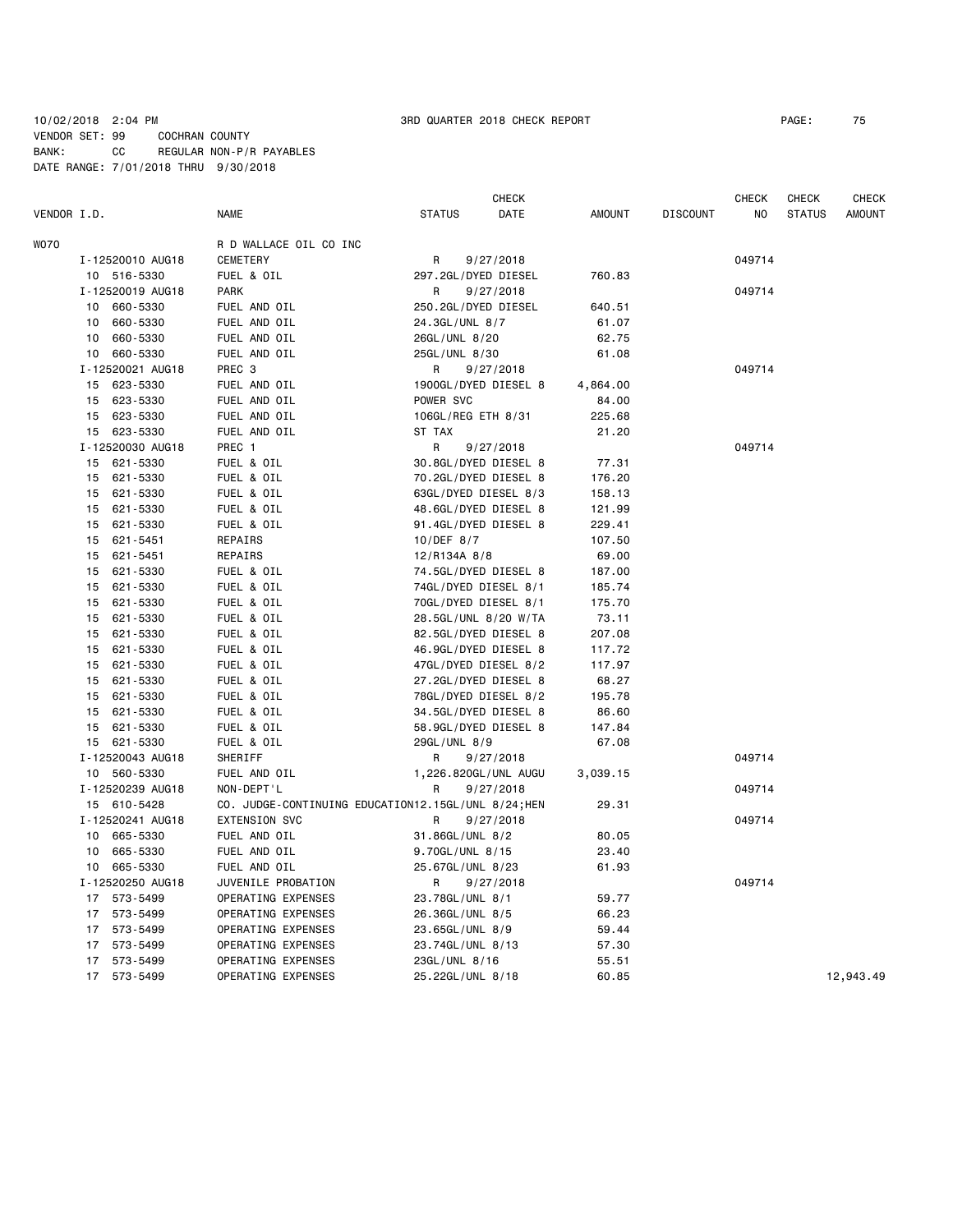VENDOR SET: 99 COCHRAN COUNTY BANK: CC REGULAR NON-P/R PAYABLES

DATE RANGE: 7/01/2018 THRU 9/30/2018

| VENDOR I.D. |                |                             | <b>NAME</b>                            | <b>STATUS</b>     | <b>CHECK</b><br>DATE | <b>AMOUNT</b> | <b>DISCOUNT</b> | <b>CHECK</b><br>NO. | <b>CHECK</b><br><b>STATUS</b> | <b>CHECK</b><br><b>AMOUNT</b> |
|-------------|----------------|-----------------------------|----------------------------------------|-------------------|----------------------|---------------|-----------------|---------------------|-------------------------------|-------------------------------|
| W098        |                |                             | WEST TEXAS JUVENILE CHIEF'S ASSN       |                   |                      |               |                 |                     |                               |                               |
|             | I-WNTR TRNG/18 |                             | JUVENILE PROBATION                     | R                 | 9/27/2018            |               |                 | 049715              |                               |                               |
|             |                | 17 573-5427                 | TRAVEL & TRAINING                      |                   | REGIS/WTJCA; B SEARS | 100.00        |                 |                     |                               | 100.00                        |
| W193        |                |                             | WESTWARD AUTOMOTIVE REPAIR LLC         |                   |                      |               |                 |                     |                               |                               |
|             | $I - 676$      |                             | SHERIFF                                | R                 | 9/27/2018            |               |                 | 049716              |                               |                               |
|             |                | 10 560-5451                 | MACHINERY-NON-OFFICE REPAIR            |                   | OIL CHG/'18 CHEVY #5 | 20.00         |                 |                     |                               | 20,00                         |
| W235        |                |                             | VANDY NELSON dba                       |                   |                      |               |                 |                     |                               |                               |
|             | I-2803         |                             | CRTHSE/ACT BLDG/LIBRARY                | R                 | 9/27/2018            |               |                 | 049717              |                               |                               |
|             |                | 10 510-5332                 | CUSTODIAL SUPPLIES                     | <b>SPRAY BUGS</b> |                      | 70.00         |                 |                     |                               |                               |
|             |                | 10 662-5332                 | CUSTODIAL SUPPLIES                     | <b>SPRAY BUGS</b> |                      | 45.00         |                 |                     |                               |                               |
|             |                | 10 650-5332                 | CUSTODIAL SUPPLIES                     | <b>SPRAY BUGS</b> |                      | 35,00         |                 |                     |                               | 150.00                        |
| X001        |                |                             | <b>XCEL ENERGY</b>                     |                   |                      |               |                 |                     |                               |                               |
|             |                |                             | I-54-1324315-7 OCT18 ALMOST ALL DEPT'S | R                 | 9/27/2018            |               |                 | 049718              |                               |                               |
|             |                | 30 518-5440                 | UTILITIES                              |                   | 300210167 RUNWAY LIG | 66.34         |                 |                     |                               |                               |
|             |                | 10 510-5440                 | UTILITIES                              |                   | 300240736 COURTHOUSE | 1,662.54      |                 |                     |                               |                               |
|             |                | 10 660-5440                 | UTILITIES & IRRIGATION                 |                   | 300265059 SOFTBALL P | 11.28         |                 |                     |                               |                               |
|             | 10             | 580-5440                    | UTILITIES [TOWER]                      | 300282806 TOWER   |                      | 125.66        |                 |                     |                               |                               |
|             |                | 15 621-5440                 | UTILITIES                              |                   | 300294119 PREC 1 SHO | 60.69         |                 |                     |                               |                               |
|             | 10             | 650-5440                    | UTILITIES                              | 300338546 LIBRARY |                      | 239.16        |                 |                     |                               |                               |
|             | 10             | 652-5440                    | UTILITIES                              | 300342232 MUSEUM  |                      | 39.93         |                 |                     |                               |                               |
|             | 10             | 662-5440                    | UTILITIES                              |                   | 300390484 ACTIVITY B | 727.69        |                 |                     |                               |                               |
|             |                | 10 660-5440                 | UTILITIES & IRRIGATION                 | 300410370 PARK    |                      | 93.74         |                 |                     |                               |                               |
|             | 10             | 660-5440                    | UTILITIES & IRRIGATION                 |                   | 300457515 PARK/SHOP  | 25.46         |                 |                     |                               |                               |
|             | 10             | 516-5440                    | UTILITIES                              |                   | 300555198 CEMETERY   | 11.28         |                 |                     |                               |                               |
|             |                | 10 660-5440                 | UTILITIES & IRRIGATION                 |                   | 300587052 SHOWBARN   | 140.49        |                 |                     |                               |                               |
|             | 10             | 660-5440                    | UTILITIES & IRRIGATION                 |                   | 300587753 RODEO GROU | 11.28         |                 |                     |                               |                               |
|             |                | 10 409-5440                 | UTILITIES                              | 300588989 ANNEX   |                      | 19.83         |                 |                     |                               |                               |
|             |                | 10 516-5440                 | UTILITIES                              |                   | 300603417 CEMETERY   | 18.57         |                 |                     |                               |                               |
|             |                | 10 516-5440                 | UTILITIES                              |                   | 300637038 CEMETERY S | 11.28         |                 |                     |                               | 3,265.22                      |
| X001        |                |                             | <b>XCEL ENERGY</b>                     |                   |                      |               |                 |                     |                               |                               |
|             |                | I-54-1829977-7 SEP18 PREC 2 |                                        | R                 | 9/27/2018            |               |                 | 049719              |                               |                               |
|             |                | 15 622-5440                 | UTILITIES                              | 241KWH 8/13-9/12  |                      | 32.87         |                 |                     |                               |                               |
|             |                | 15 622-5440                 | UTILITIES                              |                   | AREA LIGHT 8/13-9/11 | 15.31         |                 |                     |                               | 48.18                         |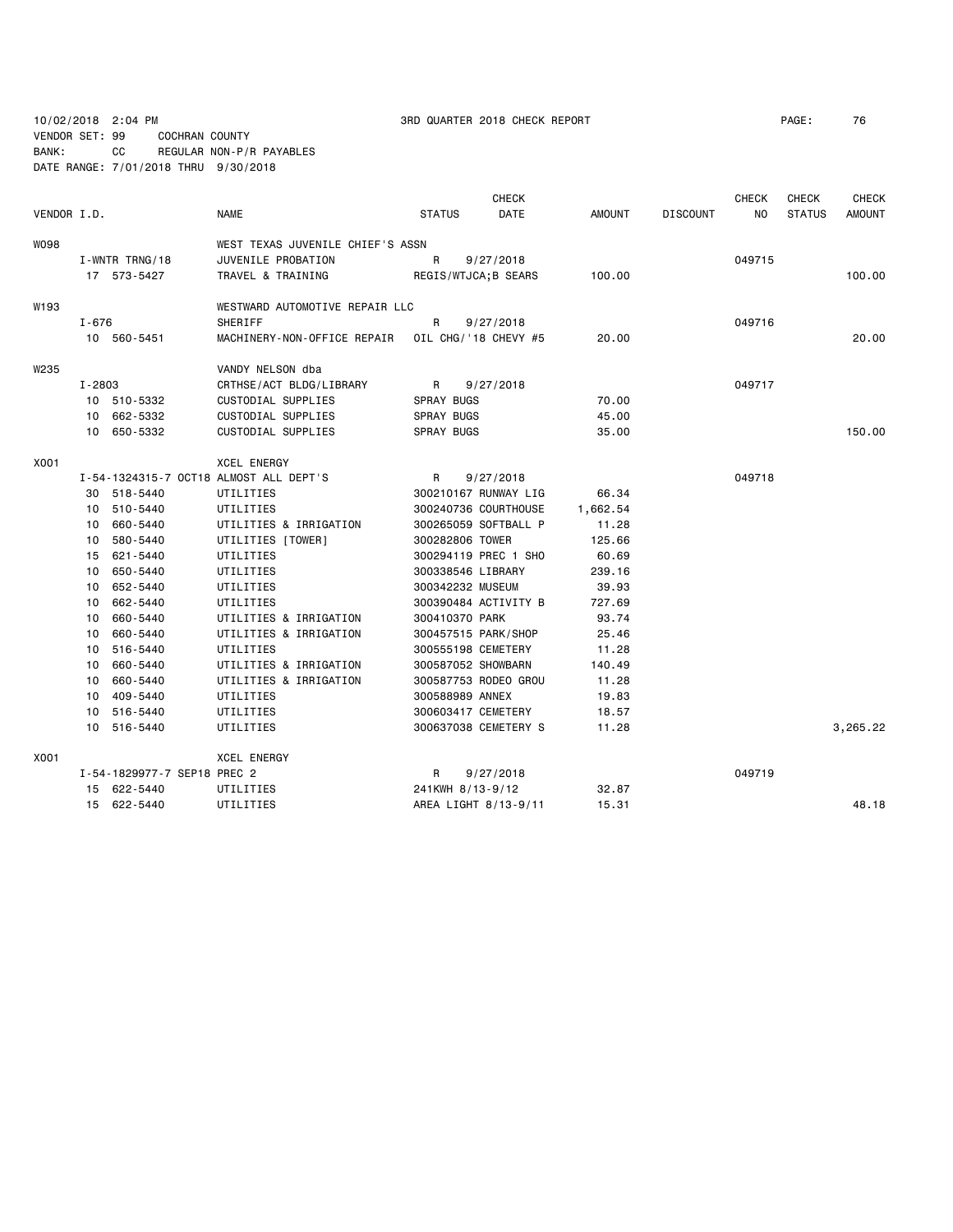10/02/2018 2:04 PM 3RD QUARTER 2018 CHECK REPORT PAGE: 77 VENDOR SET: 99 COCHRAN COUNTY BANK: CC REGULAR NON-P/R PAYABLES DATE RANGE: 7/01/2018 THRU 9/30/2018

|                 |                     |               | <b>CHECK</b> |                | <b>CHECK</b>           | <b>CHECK</b><br><b>CHECK</b> |
|-----------------|---------------------|---------------|--------------|----------------|------------------------|------------------------------|
| VENDOR I.D.     | <b>NAME</b>         | <b>STATUS</b> | DATE         | <b>AMOUNT</b>  | <b>DISCOUNT</b><br>NO. | STATUS<br><b>AMOUNT</b>      |
|                 |                     |               |              |                |                        |                              |
| * * TOTALS * *  | N <sub>O</sub>      |               |              | INVOICE AMOUNT | <b>DISCOUNTS</b>       | CHECK AMOUNT                 |
| REGULAR CHECKS: | 339                 |               |              | 345,446.87     | 0.00                   | 345,082.37                   |
| HAND CHECKS:    | 0                   |               |              | 0.00           | 0.00                   | 0.00                         |
| DRAFTS:         | 0                   |               |              | 0.00           | 0.00                   | 0.00                         |
| EFT:            | 0                   |               |              | 0.00           | 0.00                   | 0.00                         |
| NON CHECKS:     | 0                   |               |              | 0.00           | 0.00                   | 0.00                         |
| VOID CHECKS:    | 4 VOID DEBITS       |               | 0.00         |                |                        |                              |
|                 | <b>VOID CREDITS</b> |               | 677,50CR     | 677,50CR       | 0.00                   |                              |

TOTAL ERRORS: 0

|                 | G/L ACCOUNT  | <b>NAME</b>                    | <b>AMOUNT</b> |
|-----------------|--------------|--------------------------------|---------------|
|                 |              |                                |               |
| 10              | 000-2206.002 | COLLECTION AGENCY FEES         | 636.91        |
| 10              | 000-2206.003 | Omni Collection Fee            | 20,00         |
| 10              | 000-2500.10  | RESERVE FOR W/C, UNEMPLYMNT    | 5,943.00      |
| 10              | 000-4370.101 | RENT-ACTIVITY BUILDING         | 750.00        |
| 10              | 000-4380.200 | OTHER [MISCELLANEOUS]          | 500.00        |
| 10              | 400-5204     | WORKERS' COMPENSATION          | 47.85         |
| 10              | 403-5204     | WORKERS' COMPENSATION          | 72.66         |
| 10              | 403-5206     | UNEMPLOYMENT                   | 6.97          |
| 10              | 403-5310     | OFFICE SUPPLIES                | 2,119.96      |
| 10              | 403-5311     | POSTAL EXPENSES                | 1,095.85      |
| 10              | $403 - 5411$ | MAINTENANCE CONTRACTS          | 82.41         |
| 10              | 403-5416     | FILMING & INDEXING             | 6,273.68      |
| 10              | 403-5420     | TELECOMMUNICATIONS             | 365.33        |
| 10              | 403-5451     | REPAIRS                        | 104.99        |
| 10 <sup>1</sup> | 403-5480     | <b>BONDS &amp; NOTARY FEES</b> | 100,00        |
| 10              | 403-5481     | DUES AND REGISTRATION          | 125.00        |
| 10              | 405-5330     | FUEL AND OIL                   | 63.84         |
| 10              | 405-5451     | REPAIRS                        | 5.98          |
| 10              | 409-5300     | COUNTY-WIDE SUPPLIES           | 1,678.09      |
| 10              | 409-5311     | POSTAL EXPENSES                | 737.91        |
| 10              | 409-5401     | OUTSIDE AUDIT                  | 18,500.00     |
| 10              | 409-5406     | APPRAISAL DISTRICT             | 51,777.94     |
| 10 <sup>1</sup> | 409-5411     | MAINTENANCE CONTRACTS          | 661.50        |
| 10              | 409-5420     | TELECOMMUNICATIONS             | 1,307.03      |
| 10              | 409-5440     | UTILITIES                      | 160.42        |
| 10              | 409-5451     | REPAIRS                        | 119.55        |
| 10              | 409-5499     | MISCELLANEOUS                  | 400.00        |
| 10              | 426-5310     | OFFICE SUPPLIES                | 24.25         |
| 10              | 426-5400     | ATTORNEY AD LITEM              | 600.00        |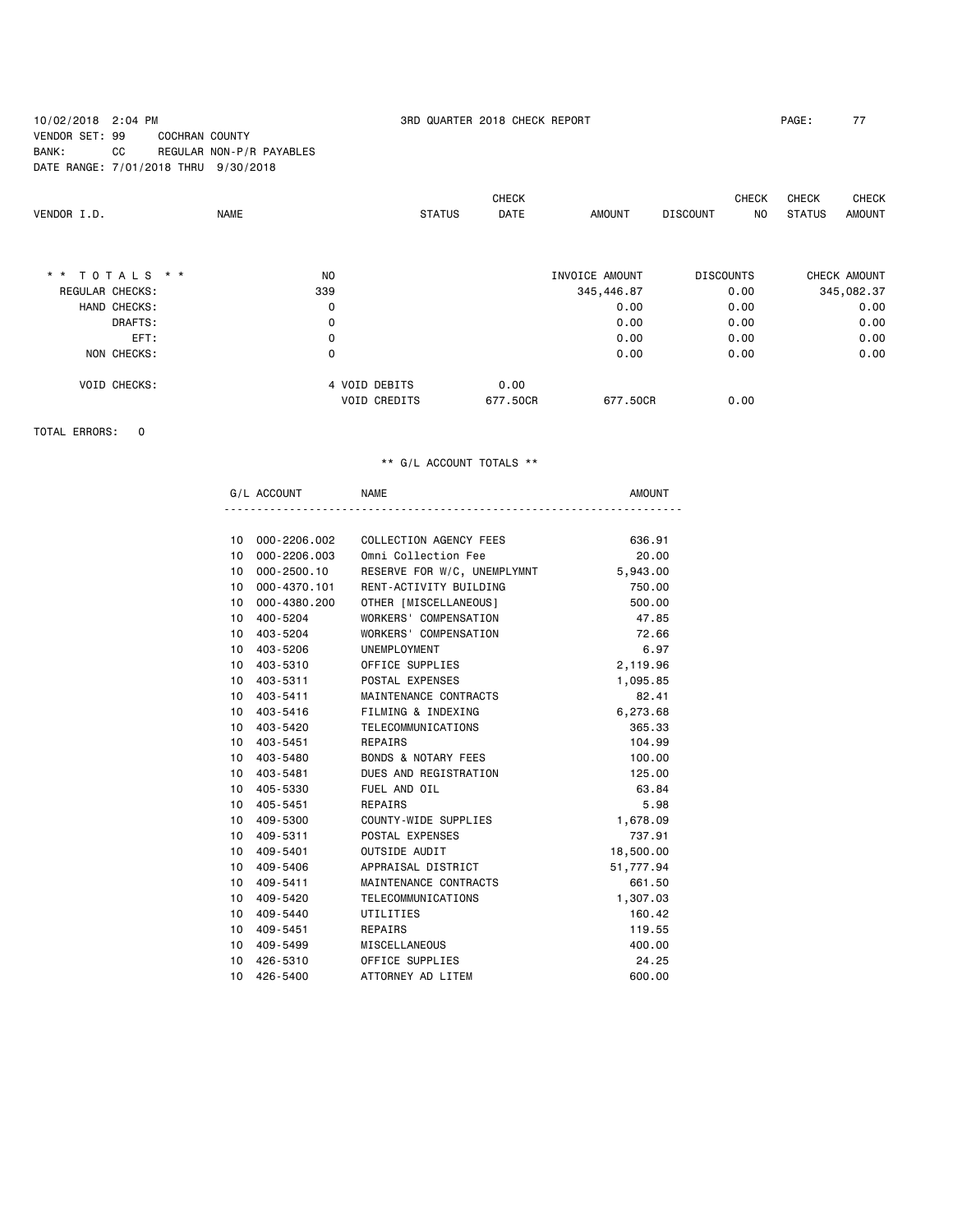10/02/2018 2:04 PM 3RD QUARTER 2018 CHECK REPORT PAGE: 78 VENDOR SET: 99 COCHRAN COUNTY BANK: CC REGULAR NON-P/R PAYABLES DATE RANGE: 7/01/2018 THRU 9/30/2018

|                 | G/L ACCOUNT | <b>NAME</b>                    | <b>AMOUNT</b> |
|-----------------|-------------|--------------------------------|---------------|
|                 |             |                                |               |
| 10              | 435-5204    | WORKERS' COMPENSATION          | 11.25         |
| 10 <sup>1</sup> | 435-5206    | UNEMPLOYMENT                   | 1.40          |
| 10 <sup>1</sup> | 435-5400    | ATTORNEY AD LITEM              | 5,211.25      |
| 10              | 435-5415    | <b>ASSESSMENT</b>              | 330.75        |
| 10 <sup>1</sup> | 435-5420    | TELECOMMUNICATIONS             | 340.37        |
| 10 <sup>1</sup> | 435-5491    | <b>GRAND JURY</b>              | 955.00        |
| 10 <sup>1</sup> | 435-5492    | PETIT JURY                     | 1,739.00      |
| 10              | 435-5499    | MISCELLANEOUS                  | 403.88        |
| 10              | 455-5204    | WORKERS' COMPENSATION          | 33.44         |
| 10              | 455-5206    | UNEMPLOYMENT                   | 0.37          |
| 10              | 455-5310    | OFFICE SUPPLIES                | 104.99        |
| 10              | 455-5405    | <b>AUTOPSY</b>                 | 2,860.00      |
| 10              | 455-5420    | TELECOMMUNICATIONS             | 103.45        |
| 10 <sup>1</sup> | 455-5427    | CONTINUING EDUCATION           | 1,011.34      |
| 10              | 455-5499    | MISCELLANEOUS                  | 38.00         |
| 10 <sup>1</sup> | 475-5204    | WORKERS' COMPENSATION          | 10.77         |
| 10              | 475-5206    | UNEMPLOYMENT                   | 5.05          |
| 10              | 475-5310    | OFFICE SUPPLIES                | 4,767.79      |
| 10              | 475-5311    | POSTAL EXPENSES                | 50.00         |
| 10              | 475-5411    | MAINTENANCE CONTRACTS          | 181.88        |
| 10              | 475-5420    | TELECOMMUNICATIONS             | 531.05        |
| 10              | 475-5427    | CONTINUING EDUCATION           | 175.00        |
| 10              | 475-5480    | <b>BONDS &amp; NOTARY FEES</b> | 50.00         |
| 10 <sup>1</sup> | 475-5481    | DUES AND REGISTRATION          | 75.00         |
| 10              | 475-5590    | LAW LIBRARY MTRLS/UPDATES      | 3,022.11      |
| 10              | 476-5204    | WORKERS' COMPENSATION          | 1.09          |
| 10              | 476-5206    | UNEMPLOYMENT                   | 0.78          |
| 10              | 490-5204    | WORKERS' COMPENSATION          | 7.85          |
| 10              | 490-5206    | UNEMPLOYMENT                   | 1.44          |
| 10              | 490-5420    | TELECOMMUNICATIONS             | 128.20        |
| 10              | 490-5427    | CONTINUING EDUCATION           | 1,074.31      |
| 10              | 495-5204    | WORKERS' COMPENSATION          | 58.82         |
| 10              | 495-5206    | <b>UNEMPLOYMENT</b>            | 10.81         |
| 10              | 495-5310    | OFFICE SUPPLIES                | 617.25        |
| 10              | 495-5420    | TELECOMMUNICATIONS             | 345.69        |
| 10              | 495-5427    | CONTINUING EDUCATION           | 4.78          |
| 10              | 497-5204    | WORKERS' COMPENSATION          | 41.34         |
| 10              | 497-5206    | UNEMPLOYMENT                   | 1.30          |
| 10              | 497-5310    | OFFICE SUPPLIES                | 2,569.74      |
| 10              | 497-5311    | POSTAL EXPENSES                | 20.10         |
| 10              | 497-5420    | TELECOMMUNICATIONS             | 99.19         |
| 10              | 497-5427    | CONTINUING EDUCATION           | 1,430.48      |
| 10              | 499-5204    | WORKERS' COMPENSATION          | 87.05         |
| 10              | 499-5206    | UNEMPLOYMENT                   | 10.15         |
| 10              | 499-5310    | OFFICE SUPPLIES                | 471.96        |
| 10              | 499-5311    | POSTAL EXPENSES                | 3,000.00      |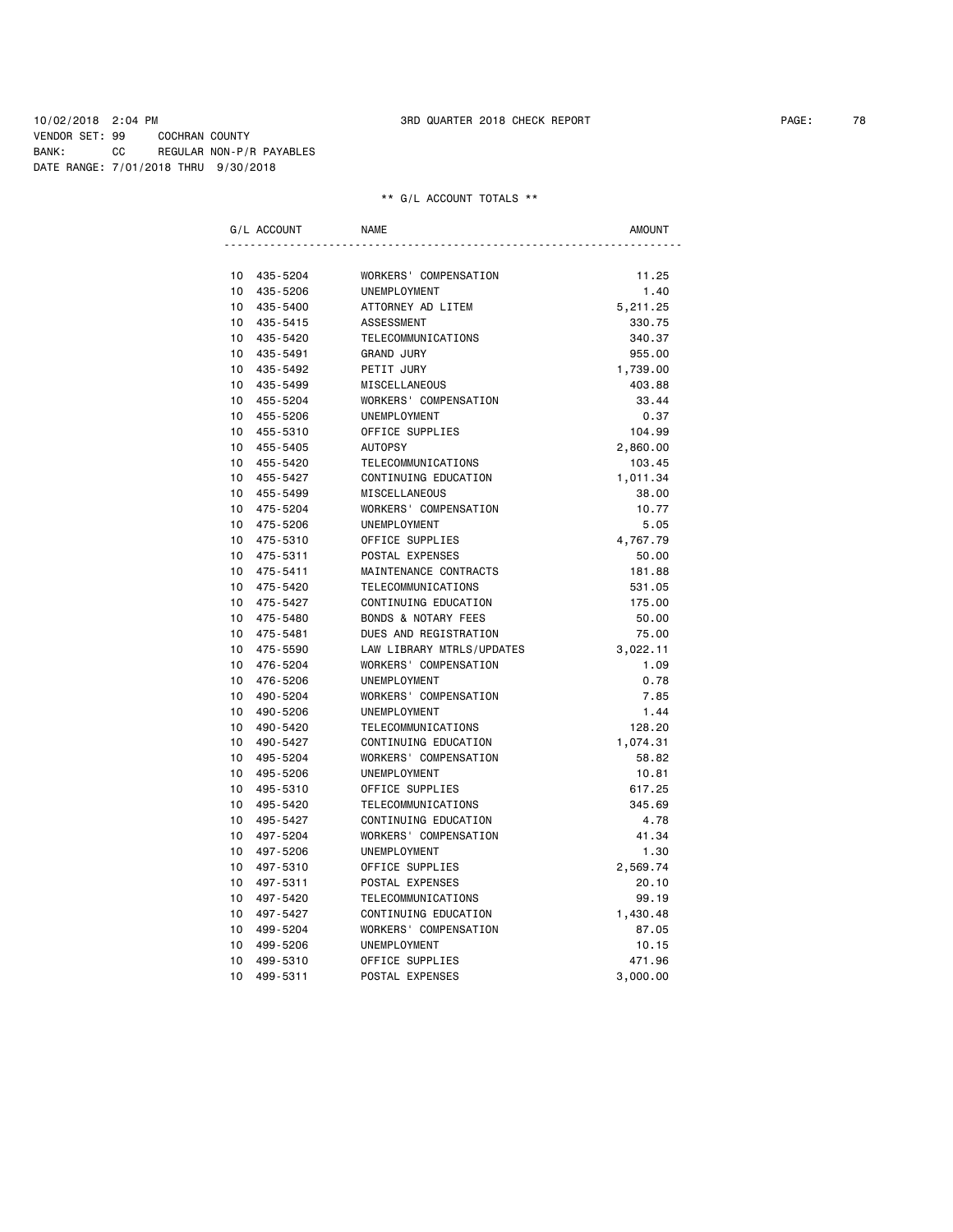10/02/2018 2:04 PM 3RD QUARTER 2018 CHECK REPORT PAGE: 79 VENDOR SET: 99 COCHRAN COUNTY BANK: CC REGULAR NON-P/R PAYABLES DATE RANGE: 7/01/2018 THRU 9/30/2018

|                 | G/L ACCOUNT | <b>NAME</b>                    | <b>AMOUNT</b> |
|-----------------|-------------|--------------------------------|---------------|
|                 |             |                                |               |
|                 | 10 499-5408 | TAX ROLL                       | 204.28        |
| 10              | 499-5411    | MAINTENANCE CONTRACTS          | 7,388.87      |
| 10              | 499-5420    | TELECOMMUNICATIONS             | 644.06        |
| 10              | 510-5204    | WORKERS' COMPENSATION          | 240.10        |
|                 | 10 510-5206 | <b>UNEMPLOYMENT</b>            | 4.51          |
|                 | 10 510-5332 | CUSTODIAL SUPPLIES             | 1,198.78      |
|                 | 10 510-5411 | MAINTENANCE CONTRACTS          | 4,640.52      |
|                 | 10 510-5440 | UTILITIES                      | 8,981.14      |
|                 | 10 510-5451 | REPAIR                         | 4,828.02      |
|                 | 10 512-5204 | WORKERS' COMPENSATION          | 531.96        |
|                 | 10 512-5205 | UNIFORMS                       | 49.72         |
|                 | 10 512-5206 | UNEMPLOYMENT                   | 16.83         |
|                 | 10 512-5310 | OFFICE SUPPLIES                | 1,122.56      |
|                 | 10 512-5333 | FOOD-PRISONERS                 | 3,113.18      |
|                 | 10 512-5391 | MEDICAL CARE-PRISONERS         | 737.15        |
|                 | 10 512-5392 | MISCELLANEOUS SUPPLIES         | 2,020.82      |
|                 | 10 512-5451 | REPAIR                         | 2,517.94      |
|                 | 10 512-5499 | MISCELLANEOUS                  | 20, 101.29    |
|                 | 10 516-5204 | WORKERS' COMPENSATION          | 301.39        |
| $10-10$         | 516-5206    | UNEMPLOYMENT                   | 5.39          |
| 10 <sup>1</sup> | 516-5330    | FUEL & OIL                     | 956.20        |
| 10 <sup>1</sup> | 516-5332    | CUSTODIAL SUPPLIES             | 425.84        |
| 10              | 516-5440    | UTILITIES                      | 1,232.67      |
| 10              | 516-5451    | REPAIR                         | 398.92        |
| $10-10$         | 516-5454    | <b>TIRES</b>                   | 200.98        |
|                 | 10 550-5204 | WORKERS' COMPENSATION          | 148.47        |
| 10              | 550-5310    | OFFICE SUPPLIES                | 82.99         |
| 10              | 550-5330    | FUEL & OIL                     | 601.94        |
| 10              | 550-5334    | OTHER SUPPLIES                 | 310.00        |
| 10              | 550-5420    | TELECOMMUNICATIONS             | 69.77         |
| 10              | 550-5451    | REPAIR                         | 141.90        |
| 10              | 560-5204    | WORKERS' COMPENSATION          | 1,717.97      |
| 10 <sup>1</sup> | 560-5205    | <b>UNIFORMS</b>                | 232.19        |
| 10              | 560-5206    | UNEMPLOYMENT                   | 54.27         |
| 10              | 560-5310    | OFFICE SUPPLIES                | 2,964.75      |
| 10              | 560-5311    | POSTAL EXPENSES                | 47.04         |
| 10              | 560-5330    | FUEL AND OIL                   | 8,595.26      |
| 10              | 560-5334    | OTHER SUPPLIES                 | 949.91        |
| 10              | 560-5335    | CANINE CARE & SUPPLIES         | 4,483.15      |
| 10              | 560-5420    | TELECOMMUNICATIONS             | 573.83        |
| 10              | 560-5427    | CONTINUING EDUCATION           | 979.03        |
| 10              | 560-5451    | MACHINERY-NON-OFFICE REPAIR    | 3,655.14      |
| 10              | 560-5452    | OFFICE EQUIPMENT REPAIR        | 1,427.48      |
| 10              | 560-5454    | <b>TIRES</b>                   | 221.15        |
| 10              | 560-5480    | <b>BONDS &amp; NOTARY FEES</b> | 71.00         |
| 10              | 560-5481    | DUES AND REGISTRATION          | 30.00         |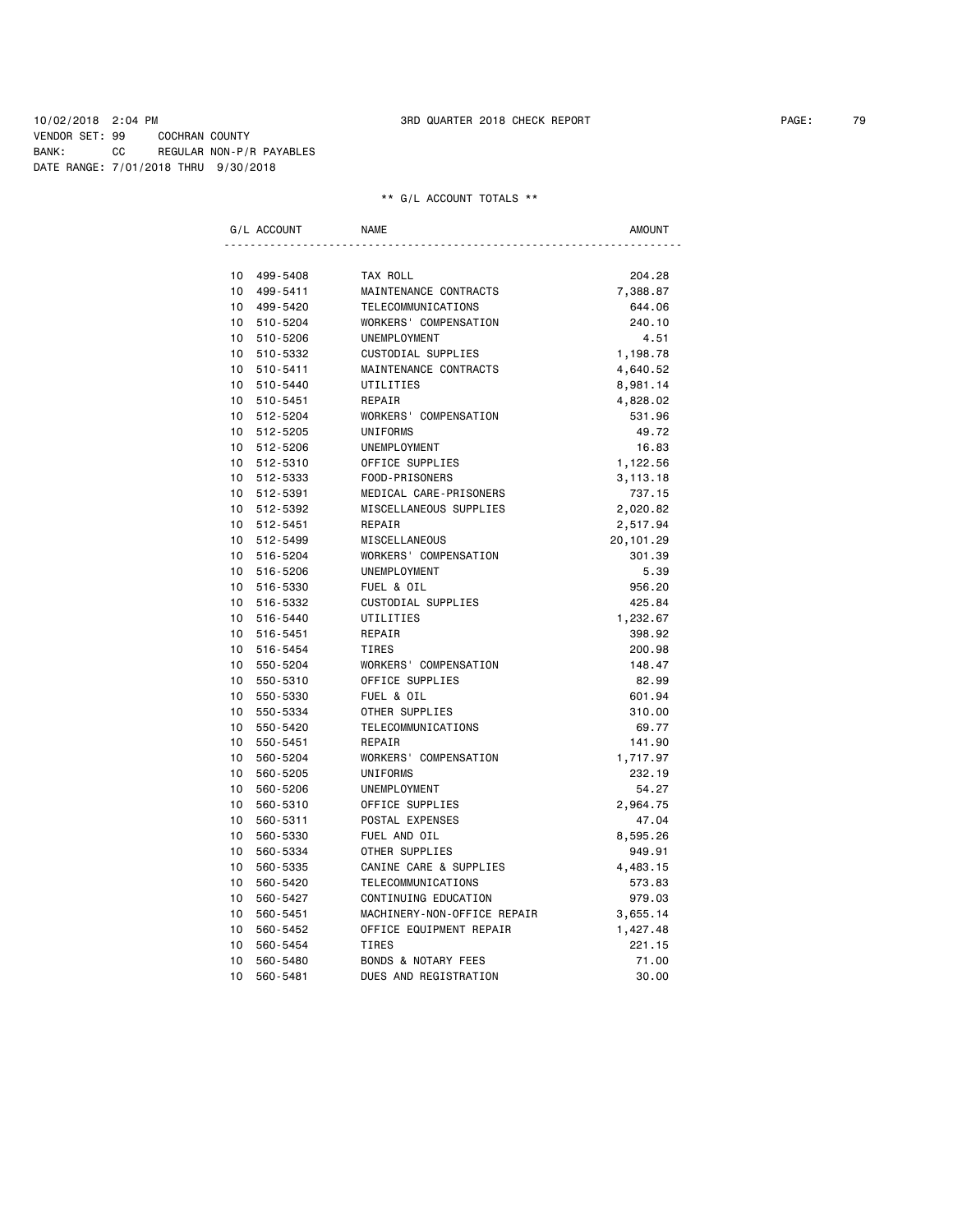10/02/2018 2:04 PM 3RD QUARTER 2018 CHECK REPORT PAGE: 80 VENDOR SET: 99 COCHRAN COUNTY BANK: CC REGULAR NON-P/R PAYABLES DATE RANGE: 7/01/2018 THRU 9/30/2018

|                 | G/L ACCOUNT | <b>NAME</b>                   | AMOUNT     |
|-----------------|-------------|-------------------------------|------------|
|                 |             |                               |            |
| 10 <sup>1</sup> | 560-5499    | MISCELLANEOUS                 | 429.96     |
| 10 <sup>1</sup> | 560-5571    | CAPITAL OUTLAY                | 3,106.17   |
| 10 <sup>1</sup> | 570-5420    | TELECOMMUNICATIONS            | 121.82     |
| $10-10$         | 571-5472    | LOCAL SUPPORT-JUV BOARD       | 4,174.00   |
| 10 <sup>1</sup> | 580-5404    | MEDICAL-E.M.S. SUBSIDIES      | 6,250.00   |
| $10-10$         | 580-5414    | FIRE PROTECTION CONTRACTS     | 8,050.00   |
| $10-10$         | 580-5440    | UTILITIES [TOWER]             | 358.20     |
|                 | 10 650-5204 | WORKERS' COMPENSATION         | 39.69      |
| 10 <sub>1</sub> | 650-5206    | UNEMPLOYMENT                  | 4.78       |
| $10-10$         | 650-5310    | OFFICE SUPPLIES               | 38.79      |
| 10              | 650-5332    | CUSTODIAL SUPPLIES            | 105.00     |
| 10              | 650-5411    | MAINTENANCE CONTRACTS         | 164.60     |
| 10 <sup>1</sup> | 650-5420    | TELECOMMUNICATIONS            | 330.98     |
| 10 <sup>1</sup> | 650-5427    | CONTINUING EDUCATION          | 30.30      |
| 10 <sup>1</sup> | 650-5440    | UTILITIES                     | 1,190.12   |
| 10 <sub>1</sub> | 650-5499    | MISCELLANEOUS                 | 116.98     |
| 10 <sub>1</sub> | 650-5590    | <b>BOOKS</b>                  | 2,847.41   |
| 10              | 652-5204    | WORKERS' COMPENSATION         | 13.69      |
| 10              | 652-5332    | CUSTODIAL SUPPLIES            | 3.59       |
| 10              | 652-5420    | TELECOMMUNICATIONS            | 283.58     |
| $10-10$         | 652-5440    | UTILITIES                     | 422.45     |
| 10 <sup>1</sup> | 660-5204    | WORKERS' COMPENSATION         | 195.10     |
| $10-10$         | 660-5206    | UNEMPLOYMENT                  | 4.97       |
| 10              | 660-5330    | FUEL AND OIL                  | 890.84     |
| 10 <sup>1</sup> | 660-5332    | CUSTODIAL SUPPLIES            | 59.37      |
| 10              | 660-5440    | UTILITIES & IRRIGATION        | 1,663.33   |
| 10              | 660-5451    | REPAIR                        | 1,867.11   |
| 10 <sup>1</sup> | 662-5204    | WORKERS' COMPENSATION         | 258.41     |
| 10 <sup>1</sup> | 662-5206    | UNEMPLOYMENT                  | 5.36       |
| $10-10$         | 662-5332    | CUSTODIAL SUPPLIES            | 558.83     |
| 10              | 662-5440    | UTILITIES                     | 2,782.12   |
| 10 <sup>1</sup> | 662-5451    | REPAIR                        | 942.77     |
| 10              | 663-5418    | SENIOR CITIZENS CONTRACT      | 18,750.00  |
| 10              | 665-5204    | WORKERS' COMPENSATION         | 31.04      |
| 10              | 665-5206    | UNEMPLOYMENT                  | 7.72       |
| 10              | 665-5330    | FUEL AND OIL                  | 661.97     |
| 10              | 665-5411    | MAINTENANCE CONTRACTS         | 99.00      |
| 10              | 665-5420    | TELECOMMUNICATIONS            | 408.78     |
| 10              | 665-5427    | CO AGENT-TRAVEL-OUT OF COUNTY | 685.75     |
| 10              | 665-5451    | REPAIRS                       | 73.72      |
|                 |             | *** FUND TOTAL ***            | 273,525.25 |
|                 | 15 610-5204 | WORKERS' COMPENSATION         | 169.23     |
| 15              | 610-5310    | OFFICE SUPPLIES               | 130.08     |
| 15              | 610-5420    | TELECOMMUNICATIONS            | 277.10     |
| 15              | 610-5427    | COMM-CONTINUING EDUCATION     | 703.05     |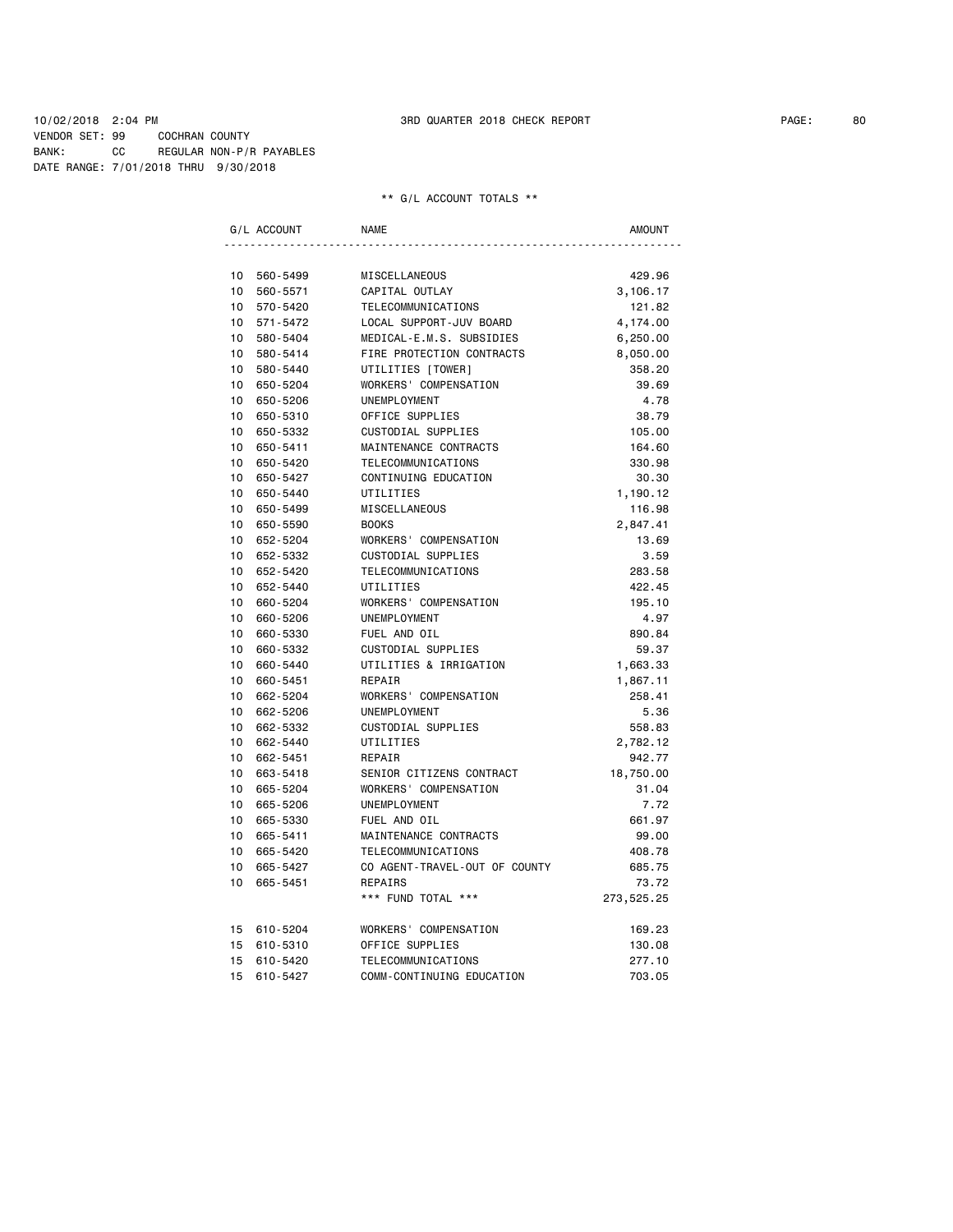10/02/2018 2:04 PM 3RD QUARTER 2018 CHECK REPORT PAGE: 81 VENDOR SET: 99 COCHRAN COUNTY BANK: CC REGULAR NON-P/R PAYABLES DATE RANGE: 7/01/2018 THRU 9/30/2018

|                  | G/L ACCOUNT     | <b>NAME</b>                    | <b>AMOUNT</b> |
|------------------|-----------------|--------------------------------|---------------|
|                  |                 |                                |               |
|                  | 15 610-5428     | CO. JUDGE-CONTINUING EDUCATION | 29.31         |
|                  | 15 610-5430     | LEGAL NOTICES                  | 1,888.26      |
|                  | 15 610-5499     | <b>MISCELLANEOUS</b>           | 163.00        |
|                  | 15 621-5204     | WORKERS' COMPENSATION          | 530.22        |
|                  | 15 621-5206     | <b>UNEMPLOYMENT</b>            | 10.43         |
|                  | 15 621-5330     | FUEL & OIL                     | 5,411.05      |
|                  | 15 621-5356     | ROAD MATERIALS & SUPPLIES      | 708.40        |
|                  | 15 621-5440     | UTILITIES                      | 510.77        |
|                  | 15 621-5451     | REPAIRS                        | 688.89        |
|                  | 15 621-5454     | TIRES                          | 20.98         |
|                  | 15 622-5204     | WORKERS' COMPENSATION          | 539.27        |
|                  | 15 622-5206     | UNEMPLOYMENT                   | 10.79         |
|                  | 15 622-5330     | FUEL AND OIL                   | 5,279.33      |
|                  | 15 622-5356     | ROAD MATERIALS & SUPPLIES      | 22.14         |
|                  | 15 622-5440     | UTILITIES                      | 506.79        |
|                  | 15 622-5451     | REPAIRS                        | 919.85        |
|                  | 15 622-5454     | <b>TIRES</b>                   | 1,148.14      |
|                  | 15 623-5204     | WORKERS' COMPENSATION          | 549.28        |
|                  | 15 623-5206     | UNEMPLOYMENT                   | 10.80         |
|                  | 15 623-5330     | FUEL AND OIL                   | 11,961.03     |
|                  | 15 623-5356     | ROAD MATERIALS & SUPPLIES      | 643.47        |
|                  | 15 623-5440     | UTILITIES                      | 508.46        |
|                  | 15 623-5451     | REPAIRS                        | 134.10        |
|                  | 15 624-5204     | WORKERS' COMPENSATION          | 553.10        |
|                  | 15 624-5206     | UNEMPLOYMENT                   | 10.88         |
|                  | 15 624-5330     | FUEL AND OIL                   | 2,621.04      |
|                  | 15 624-5356     | ROAD MATERIALS & SUPPLIES      | 460.07        |
|                  | 15 624-5420     | TELECOMMUNICATIONS             | 135.25        |
|                  | 15 624-5440     | UTILITIES                      | 424.45        |
|                  | 15 624-5451     | REPAIRS                        | 3,557.42      |
|                  | 15 624-5454     | TIRES                          | 67.00         |
|                  |                 | *** FUND TOTAL ***             | 41,303.43     |
|                  | 17 000-4333.311 | COUNTY FUNDING                 | 7,945.56      |
|                  | 17 573-5204     | WORKERS' COMPENSATION          | 79.71         |
| 17               | 573-5206        | UNEMPLOYMENT INSURANCE         | 5.07          |
| 17               | 573-5413        | Detention Services             | 1,827.50      |
| 17               | 573-5413.001    | Inter-Cnty Contr TELECOUNSEL'G | 361.16        |
|                  | 17 573-5413.003 | Grant C Placements             | 361.16        |
| 17               | 573-5427        | TRAVEL & TRAINING              | 688.26        |
| 17               | 573-5464        | VEHICLE LEASE                  | 1,666.00      |
| 17 <sup>17</sup> | 573-5499        | OPERATING EXPENSES             | 4,200.54      |
|                  |                 | *** FUND TOTAL ***             | 17, 134.96    |
| 18               | 000-4349.113    | PERSONAL BOND FEES             | 1,500.00      |
|                  |                 | *** FUND TOTAL ***             | 1,500.00      |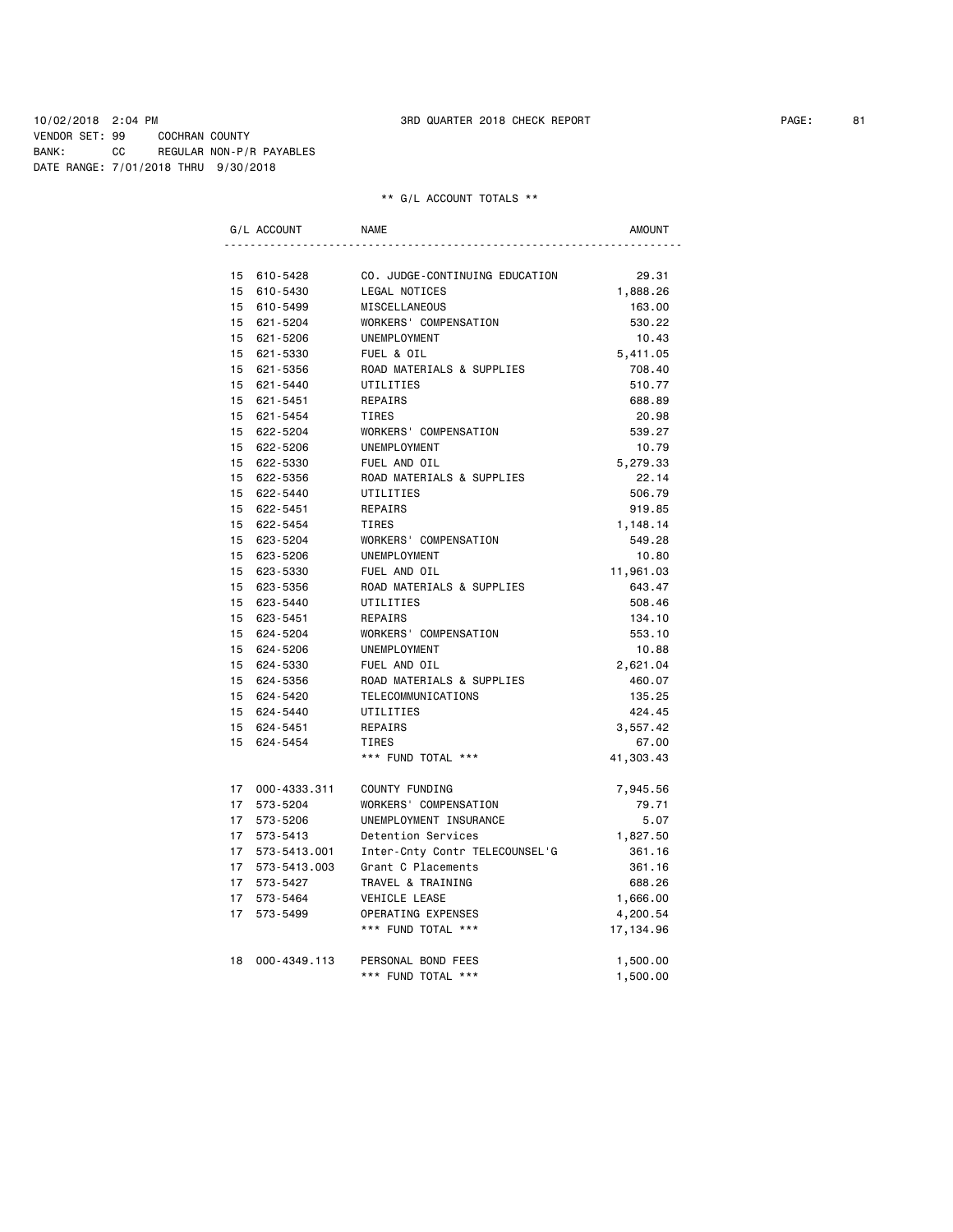10/02/2018 2:04 PM 3RD QUARTER 2018 CHECK REPORT PAGE: 82 VENDOR SET: 99 COCHRAN COUNTY BANK: CC REGULAR NON-P/R PAYABLES DATE RANGE: 7/01/2018 THRU 9/30/2018

## \*\* G/L ACCOUNT TOTALS \*\*

|                         |         | G/L ACCOUNT  | <b>NAME</b>                                      | AMOUNT         |                  |              |
|-------------------------|---------|--------------|--------------------------------------------------|----------------|------------------|--------------|
|                         |         | 29 435-5499  |                                                  | 447.40         |                  |              |
|                         |         |              | GOV'T CODE 51.601(c) ITEMS<br>*** FUND TOTAL *** | 447.40         |                  |              |
|                         |         |              |                                                  |                |                  |              |
|                         |         | 30 518-5204  | WORKERS' COMPENSATION                            | 83.61          |                  |              |
|                         |         | 30 518-5330  | FUEL & OIL                                       | 189.51         |                  |              |
|                         |         | 30 518-5440  | UTILITIES                                        | 196.52         |                  |              |
|                         |         |              | *** FUND TOTAL ***                               | 469.64         |                  |              |
|                         |         | 90 000-2342  | Arrest Fees - State Officers                     | 33.34          |                  |              |
|                         | 90      | 000-2342.001 | Omni FTA                                         | 200.00         |                  |              |
|                         | 90      | 000-2347.001 | Truancy Prvtn & Diver. 102.015                   | 146.35         |                  |              |
|                         | 90      | 000-2355     | MVF CCP 102.002                                  | 5.31           |                  |              |
|                         | 90      | 000-2357     | 50% Overweight Fine                              | 1,100.00       |                  |              |
|                         | 90      | 000-2358.001 | State CCC Date 010104 Forward                    | 3,651.28       |                  |              |
|                         | 90      | 000-2361     | 50% of Time Payment to State                     | 97.30          |                  |              |
|                         | 90      | 000-2363.001 | Divorce & Family Gov't 133.151                   | 135.00         |                  |              |
|                         | 90      | 000-2363.002 | Other Than Divorce/Family 10B                    | 400.00         |                  |              |
|                         | 90      | 000-2363.003 | Indigent Defense Fee                             | 223.42         |                  |              |
|                         | 90      | 000-2363.004 | Co Filing Fee Ind Lgl Serv.                      | 190.92         |                  |              |
|                         | 90      | 000-2363.005 | ELE. FILING FEE DIS CLK                          | 305.00         |                  |              |
|                         | 90      | 000-2363.006 | ELE FILING FEE COUNTY CLERK                      | 30.00          |                  |              |
|                         | 90      | 000-2363.007 | ELE FILING FEE JP                                | 80.00          |                  |              |
|                         | 90      | 000-2367     | STF-Sub 95% C(Trans CD542.40                     | 1,545.36       |                  |              |
|                         | 90      | 000-2368     | BB Bond Fee (Gov CD 41.258)                      | 690.00         |                  |              |
|                         | 90      | 000-2369     | EMS Trauma Sec49.02 SB1131                       | 67.97          |                  |              |
|                         | 90      | 000-2370     | DNA Test Gov CD 411.147                          | 28.69          |                  |              |
|                         | 90      | 000-2372     | Birth Cert. Gov118.015                           | 57.60          |                  |              |
|                         | 90      | 000-2373     | Marriage License Gov 118.011                     | 120.00         |                  |              |
|                         | 90      | 000-2376     | Co. CrtCriminal Judicial Fund                    | 40.00          |                  |              |
|                         | 90      | 000-2376.001 | CRIM ELECTRONIC EFF DIS CLK                      | 7.02           |                  |              |
|                         | 90      | 000-2376.002 | CRIMINAL ELECTRONIC EFF CO.                      | 80.17          |                  |              |
|                         | 90      | 000-2378     | JRF Jury Reimb Fee CCP102.0045                   | 339.17         |                  |              |
|                         | 90      | 000-2379     | Judicial Support Fee/L133.105                    | 952.54         |                  |              |
|                         | 90      | 000-2379.001 | Drug Court Fee CCP102.0178                       | 65.25          |                  |              |
|                         | 90      | 000-2379.002 | 7th Crt of Appeal Gov't22.2081                   | 15.00          |                  |              |
|                         | 90      | 000-2380.001 | CJCPT PERSONAL TRAINGSEC51.971                   | 95.00          |                  |              |
|                         |         |              | *** FUND TOTAL ***                               | 10,701.69      |                  |              |
|                         |         | ΝO           |                                                  | INVOICE AMOUNT | <b>DISCOUNTS</b> | CHECK AMOUNT |
| VENDOR SET: 99 BANK: CC | TOTALS: | 343          |                                                  | 345,082.37     | 0.00             | 345,082.37   |

BANK: CC TOTALS: 343 343 345,082.37 0.00 345,082.37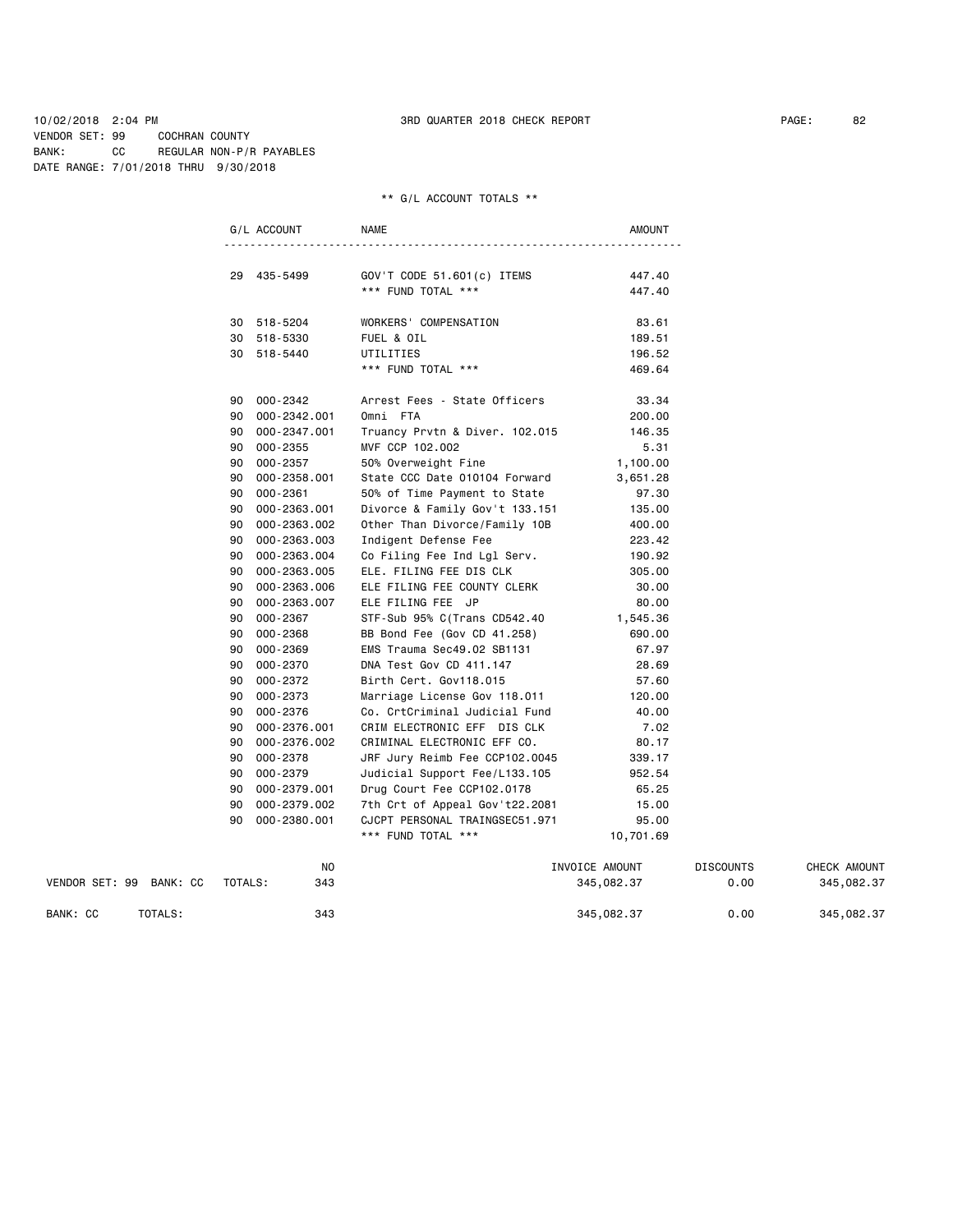## 10/02/2018 2:04 PM 3RD QUARTER 2018 CHECK REPORT PAGE: 83 VENDOR SET: 99 COCHRAN COUNTY BANK: PR PAYROLL PAYABLES DATE RANGE: 7/01/2018 THRU 9/30/2018

|             |    |                   |                                |               |                      | <b>CHECK</b>  | <b>CHECK</b><br><b>CHECK</b> |        |               |               |
|-------------|----|-------------------|--------------------------------|---------------|----------------------|---------------|------------------------------|--------|---------------|---------------|
| VENDOR I.D. |    |                   | <b>NAME</b>                    | <b>STATUS</b> | DATE                 | <b>AMOUNT</b> | <b>DISCOUNT</b>              | NO     | <b>STATUS</b> | <b>AMOUNT</b> |
| A067        |    |                   | AMERICAN FAMILY LIFE ASSURANCE |               |                      |               |                              |        |               |               |
|             |    | I-08 201807200650 | MONTHLY PREMIUM                | R             | 7/31/2018            |               |                              | 049387 |               |               |
|             | 10 | 000-2500.4        | INSURANCE PAYABLE              |               | MONTHLY PREMIUM      | 488.04        |                              |        |               |               |
|             | 15 | $000 - 2500.4$    | INSURANCE PAYABLE              |               | MONTHLY PREMIUM      | 335.39        |                              |        |               |               |
|             |    | I-08A201807200650 | MONTHLY PREMIUM                | R             | 7/31/2018            |               |                              | 049387 |               |               |
|             |    | 10 000-2500.4     | INSURANCE PAYABLE              |               | MONTHLY PREMIUM      | 200.46        |                              |        |               | 1,023.89      |
| C091        |    |                   | <b>HUMANA</b>                  |               |                      |               |                              |        |               |               |
|             |    | I-17A201807200650 | VISION MONTHLY PREMIUM         | R             | 7/31/2018            |               |                              | 049388 |               |               |
|             |    | 10 000-2500.4     | INSURANCE PAYABLE              |               | VISION MONTHLY PREMI | 40.46         |                              |        |               | 40.46         |
| C253        |    |                   | COCHRAN COUNTY MONEY MKT       |               |                      |               |                              |        |               |               |
|             |    | I-01 201807200650 | RETIREMENT CONTRIBUTIONS       | R             | 7/31/2018            |               |                              | 049389 |               |               |
|             | 10 | $000 - 2500.3$    | <b>TCDRS PAYABLE</b>           |               | RETIREMENT CONTRIBUT | 9,300.52      |                              |        |               |               |
|             | 10 | 400-5203          | RETIREMENT                     |               | RETIREMENT CONTRIBUT | 730.64        |                              |        |               |               |
|             | 10 | 403-5203          | RETIREMENT                     |               | RETIREMENT CONTRIBUT | 1,228.72      |                              |        |               |               |
|             | 10 | 435-5203          | RETIREMENT                     |               | RETIREMENT CONTRIBUT | 220.51        |                              |        |               |               |
|             | 10 | 455-5203          | RETIREMENT                     |               | RETIREMENT CONTRIBUT | 565.64        |                              |        |               |               |
|             | 10 | 475-5203          | RETIREMENT                     |               | RETIREMENT CONTRIBUT | 1,303.04      |                              |        |               |               |
|             | 10 | 476-5203          | RETIREMENT                     |               | RETIREMENT CONTRIBUT | 132.34        |                              |        |               |               |
|             | 10 | 490-5203.001      | RETIREMENT                     |               | RETIREMENT CONTRIBUT | 129.64        |                              |        |               |               |
|             | 10 | 495-5203          | RETIREMENT                     |               | RETIREMENT CONTRIBUT | 936.52        |                              |        |               |               |
|             | 10 | 497-5203          | RETIREMENT                     |               | RETIREMENT CONTRIBUT | 602.66        |                              |        |               |               |
|             | 10 | 499-5203          | RETIREMENT                     |               | RETIREMENT CONTRIBUT | 1,385.23      |                              |        |               |               |
|             | 10 | 510-5203          | RETIREMENT                     |               | RETIREMENT CONTRIBUT | 377.00        |                              |        |               |               |
|             | 10 | 512-5203          | RETIREMENT                     |               | RETIREMENT CONTRIBUT | 1,928.66      |                              |        |               |               |
|             | 10 | 516-5203          | RETIREMENT                     |               | RETIREMENT CONTRIBUT | 467.09        |                              |        |               |               |
|             | 10 | 550-5203          | RETIREMENT                     |               | RETIREMENT CONTRIBUT | 408.34        |                              |        |               |               |
|             | 10 | 560-5203          | RETIREMENT                     |               | RETIREMENT CONTRIBUT | 5,232.59      |                              |        |               |               |
|             | 10 | 650-5203          | RETIREMENT                     |               | RETIREMENT CONTRIBUT | 429.71        |                              |        |               |               |
|             | 10 | 652-5203          | RETIREMENT                     |               | RETIREMENT CONTRIBUT | 22.27         |                              |        |               |               |
|             | 10 | 660-5203          | RETIREMENT                     |               | RETIREMENT CONTRIBUT | 309.66        |                              |        |               |               |
|             | 10 | 662-5203          | RETIREMENT                     |               | RETIREMENT CONTRIBUT | 420.46        |                              |        |               |               |
|             | 10 | 665-5203          | RETIREMENT                     |               | RETIREMENT CONTRIBUT | 441.70        |                              |        |               |               |
|             | 15 | $000 - 2500.3$    | <b>TCDRS PAYABLE</b>           |               | RETIREMENT CONTRIBUT | 3,240.28      |                              |        |               |               |
|             | 15 | 610-5203          | RETIREMENT                     |               | RETIREMENT CONTRIBUT | 2,238.93      |                              |        |               |               |
|             | 15 | 621-5203          | RETIREMENT                     |               | RETIREMENT CONTRIBUT | 909.00        |                              |        |               |               |
|             | 15 | 622-5203          | RETIREMENT                     |               | RETIREMENT CONTRIBUT | 978.86        |                              |        |               |               |
|             | 15 | 623-5203          | RETIREMENT                     |               | RETIREMENT CONTRIBUT | 946.78        |                              |        |               |               |
|             | 15 | 624-5203          | RETIREMENT                     |               | RETIREMENT CONTRIBUT | 944.12        |                              |        |               |               |
|             | 17 | $000 - 2500.3$    | <b>TCDRS PAYABLE</b>           |               | RETIREMENT CONTRIBUT | 242.07        |                              |        |               |               |
|             | 17 | 573-5203          | RETIREMENT                     |               | RETIREMENT CONTRIBUT | 449.55        |                              |        |               |               |
|             | 30 | $000 - 2500.3$    | <b>TCDRS</b>                   |               | RETIREMENT CONTRIBUT | 71.46         |                              |        |               |               |
|             | 30 | 518-5203          | RETIREMENT                     |               | RETIREMENT CONTRIBUT | 132.71        |                              |        |               | 36,726.70     |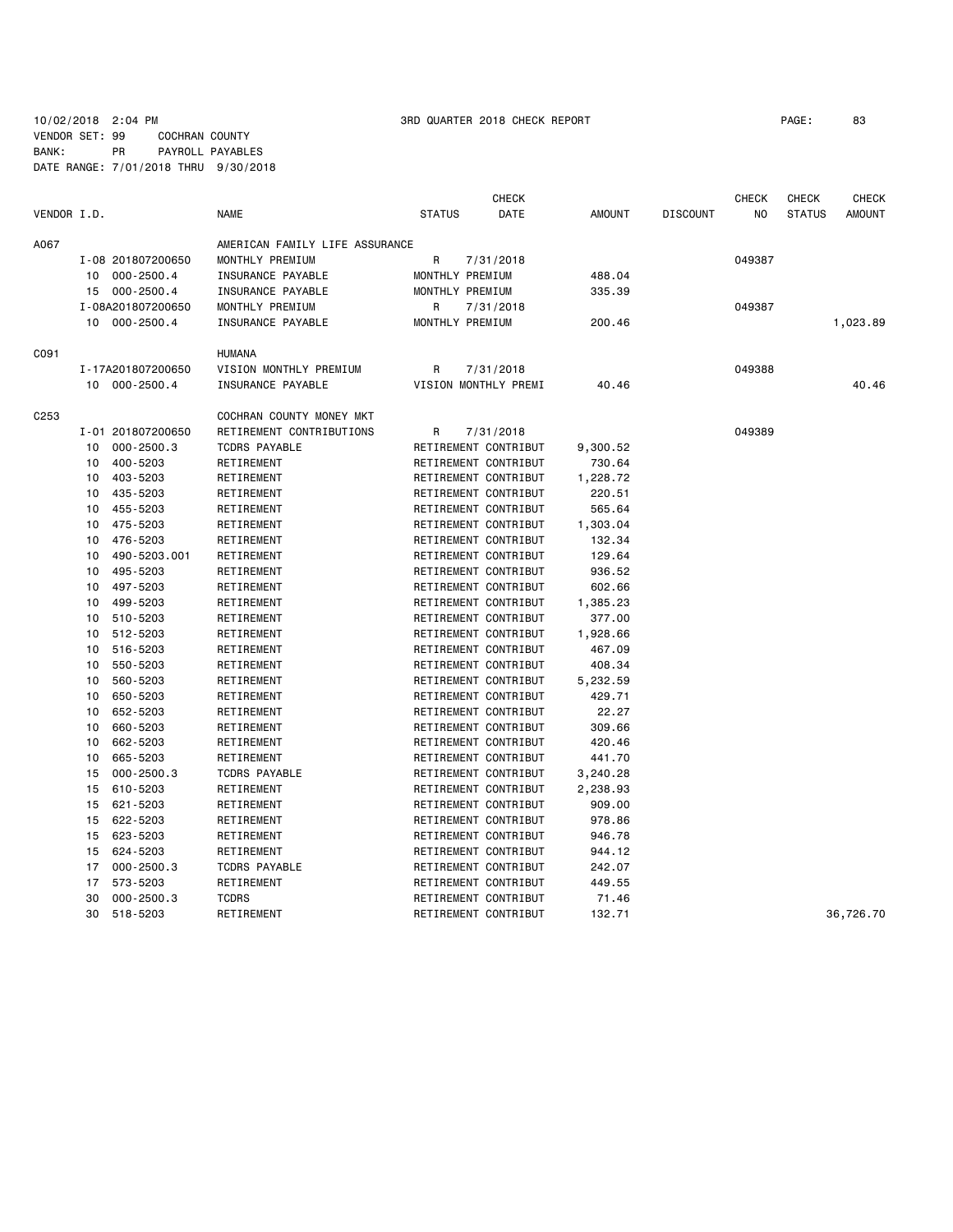10/02/2018 2:04 PM 3RD QUARTER 2018 CHECK REPORT PAGE: 84 VENDOR SET: 99 COCHRAN COUNTY BANK: PR PAYROLL PAYABLES DATE RANGE: 7/01/2018 THRU 9/30/2018

|             |                             |                                |                | <b>CHECK</b>         |               |                 | <b>CHECK</b> | <b>CHECK</b>  | <b>CHECK</b>  |
|-------------|-----------------------------|--------------------------------|----------------|----------------------|---------------|-----------------|--------------|---------------|---------------|
| VENDOR I.D. |                             | <b>NAME</b>                    | <b>STATUS</b>  | <b>DATE</b>          | <b>AMOUNT</b> | <b>DISCOUNT</b> | NO.          | <b>STATUS</b> | <b>AMOUNT</b> |
| C300        |                             | COCHRAN COUNTY SCHOOLS FEDERAL |                |                      |               |                 |              |               |               |
|             | I-18A201807200650           | MONTHLY PREMUIM                | R              | 7/31/2018            |               |                 | 049390       |               |               |
|             | $000 - 2500.4$<br>10        | INSURANCE PAYABLE              |                | MONTHLY PREMUIM      | 8,941.19      |                 |              |               |               |
|             | $000 - 2500.4$<br>15        | INSURANCE PAYABLE              |                | MONTHLY PREMUIM      | 2,968.13      |                 |              |               |               |
|             | 30<br>$000 - 2500.4$        | AFLAC                          |                | MONTHLY PREMUIM      | 78.45         |                 |              |               | 11,987.77     |
|             |                             |                                |                |                      |               |                 |              |               |               |
| <b>N017</b> |                             | NATIONAL FARM LIFE             |                |                      |               |                 | 049391       |               |               |
|             | I-05 201807200650           | NFL PREMIUM                    | R              | 7/31/2018            |               |                 |              |               |               |
|             | 10 000-2500.4               | INSURANCE PAYABLE              | NFL PREMIUM    |                      | 40.90         |                 |              |               |               |
|             | I-05A201807200650           | AFTER TAX PREM                 | R              | 7/31/2018            |               |                 | 049391       |               |               |
|             | $000 - 2500.4$<br>10        | INSURANCE PAYABLE              | AFTER TAX PREM |                      | 114.21        |                 |              |               |               |
|             | 15 000-2500.4               | INSURANCE PAYABLE              | AFTER TAX PREM |                      | 127.67        |                 |              |               | 282.78        |
| <b>N060</b> |                             | NATIONWIDE RETIREMENT SOL      |                |                      |               |                 |              |               |               |
|             | I-04 201807200650           | DEFERRED COMP WITHHELD         | R              | 7/31/2018            |               |                 | 049392       |               |               |
|             | $000 - 2500.7$<br>10        | PEBSCO DEF COMP PAYABLE        |                | DEFERRED COMP WITHHE | 2,464.14      |                 |              |               |               |
|             | 15 000-2500.7               | PEBSCO DEF COMP PAYABLE        |                | DEFERRED COMP WITHHE | 25.00         |                 |              |               |               |
|             | 30<br>$000 - 2500.7$        | D.C.                           |                | DEFERRED COMP WITHHE | 10.86         |                 |              |               | 2,500.00      |
| N081        |                             | NATIONAL FAMILY CARE LIFE INSU |                |                      |               |                 |              |               |               |
|             | I-21 201807200650           | NATIONAL FAMILY CARE           | R              | 7/31/2018            |               |                 | 049393       |               |               |
|             | 10 000-2500.4               | INSURANCE PAYABLE              |                | NATIONAL FAMILY CARE | 59,00         |                 |              |               | 59.00         |
| 0029        |                             | OFFICE OF THE ATTORNEY GE      |                |                      |               |                 |              |               |               |
|             | I-09 201807200650           | CAUSE# 2002517527 &2003521159  | R              |                      |               |                 | 049394       |               |               |
|             |                             | CHILD SUPPORT PAYABLE          |                | 7/31/2018            |               |                 |              |               |               |
|             | 10 000-2500.8               |                                |                | CAUSE# 2002517527 &2 | 1,267.00      |                 |              |               | 1,267.00      |
| 0029        |                             | OFFICE OF THE ATTORNEY GE      |                |                      |               |                 |              |               |               |
|             | I-CDH201807200650           | CAUSE#233-534019-13            | R              | 7/31/2018            |               |                 | 049395       |               |               |
|             | 10 000-2500.8               | CHILD SUPPORT PAYABLE          |                | CAUSE#233-534019-13  | 557.87        |                 |              |               | 557.87        |
| P187        |                             | COCHRAN COUNTY PAYROLL TAX     |                |                      |               |                 |              |               |               |
|             | I-T1 201807200650           | FEDERAL INCOME TAX W/H         | R              | 7/31/2018            |               |                 | 049396       |               |               |
|             | $000 - 2500.1$<br>10        | WITHHOLDING TAX PAYABLE        |                | FEDERAL INCOME TAX W | 10,815.22     |                 |              |               |               |
|             | $000 - 2500.1$<br>15        | WITHHOLDING TAX PAYABLE        |                | FEDERAL INCOME TAX W | 3,729.22      |                 |              |               |               |
|             | 17<br>$000 - 2500.1$        | WITHHOLDING TAX PAYABLE        |                | FEDERAL INCOME TAX W | 242.92        |                 |              |               |               |
|             | 30<br>$000 - 2500.1$        | FEDERAL WITHOLDING             |                | FEDERAL INCOME TAX W | 114.40        |                 |              |               |               |
|             | I-T3 201807200650           | FICA TAX                       | R              | 7/31/2018            |               |                 | 049396       |               |               |
|             | 10<br>$000 - 2500.2$        | FICA PAYABLE                   | FICA TAX       |                      | 8,118.20      |                 |              |               |               |
|             | 10<br>400-5201              | SOCIAL SECURITY                | FICA TAX       |                      | 348.46        |                 |              |               |               |
|             | 403-5201<br>10              | SOCIAL SECURITY                | FICA TAX       |                      | 514.70        |                 |              |               |               |
|             | 10<br>435-5201              | SOCIAL SECURITY                | FICA TAX       |                      | 105.17        |                 |              |               |               |
|             | 10<br>455-5201              | SOCIAL SECURITY                | FICA TAX       |                      | 269.77        |                 |              |               |               |
|             | 10<br>475-5201              | SOCIAL SECURITY                | FICA TAX       |                      | 621.45        |                 |              |               |               |
|             | 476-5201<br>10              | SOCIAL SECURITY                | FICA TAX       |                      | 63.12         |                 |              |               |               |
|             | 10<br>490-5201.001          | SOCIAL SECURITY FICA           | FICA TAX       |                      | 61.83         |                 |              |               |               |
|             | 10 <sup>1</sup><br>495-5201 | SOCIAL SECURITY                | FICA TAX       |                      | 406.39        |                 |              |               |               |
|             |                             |                                |                |                      |               |                 |              |               |               |

10 497-5201 SOCIAL SECURITY FICA TAX 303.04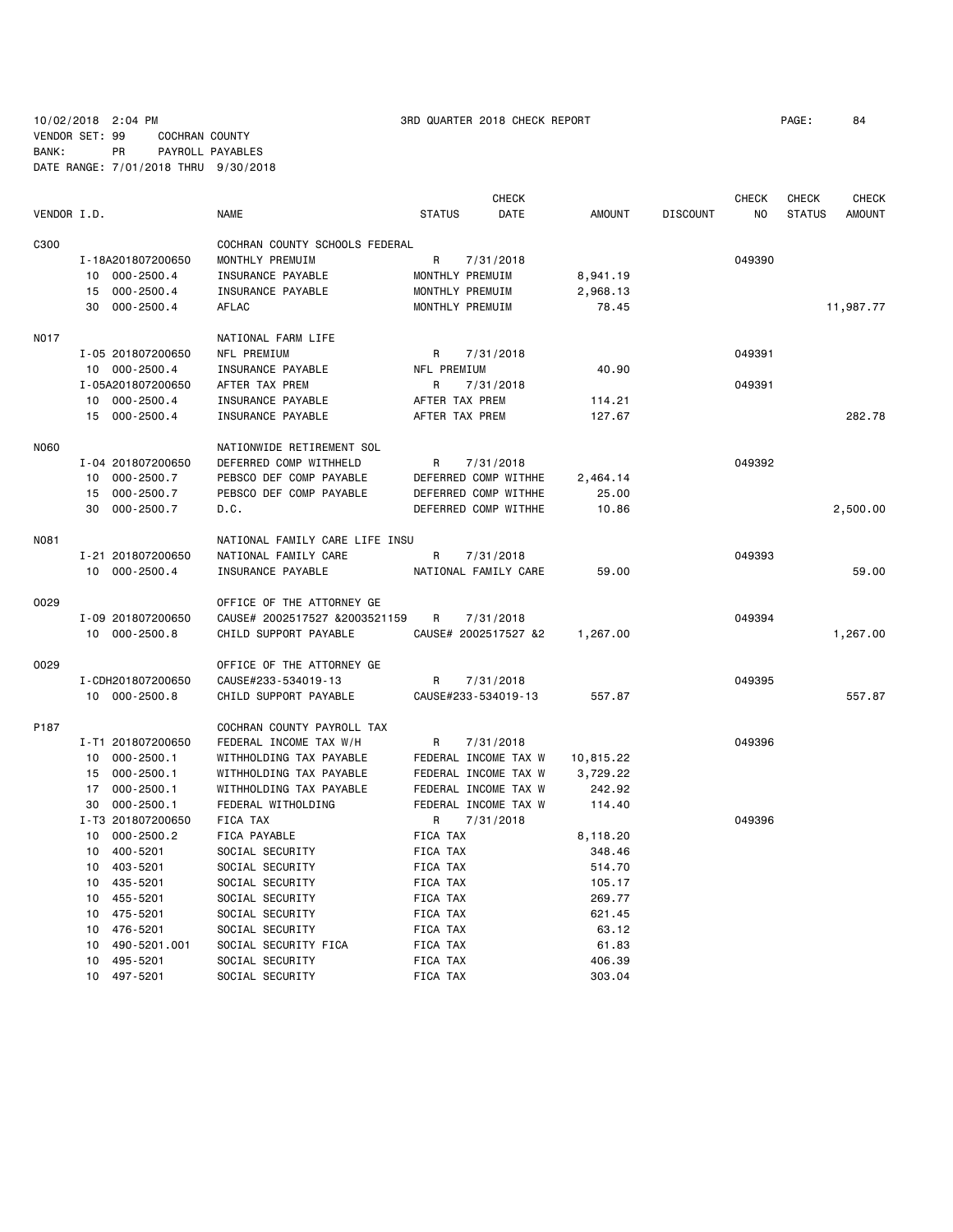## 10/02/2018 2:04 PM 3RD QUARTER 2018 CHECK REPORT PAGE: 85 VENDOR SET: 99 COCHRAN COUNTY BANK: PR PAYROLL PAYABLES DATE RANGE: 7/01/2018 THRU 9/30/2018

|             |    |                   |                            |               | CHECK     |               |                 | CHECK  | CHECK         | CHECK         |
|-------------|----|-------------------|----------------------------|---------------|-----------|---------------|-----------------|--------|---------------|---------------|
| VENDOR I.D. |    |                   | NAME                       | <b>STATUS</b> | DATE      | <b>AMOUNT</b> | <b>DISCOUNT</b> | ΝO     | <b>STATUS</b> | <b>AMOUNT</b> |
| P187        |    |                   | COCHRAN COUNTY PAYROLL TAX | *CONTINUED*   |           |               |                 |        |               |               |
|             |    | I-T3 201807200650 | FICA TAX                   | R             | 7/31/2018 |               |                 | 049396 |               |               |
|             | 10 | 499-5201          | SOCIAL SECURITY            | FICA TAX      |           | 653.88        |                 |        |               |               |
|             | 10 | 510-5201          | SOCIAL SECURITY            | FICA TAX      |           | 179.80        |                 |        |               |               |
|             | 10 | 512-5201          | SOCIAL SECURITY            | FICA TAX      |           | 912.80        |                 |        |               |               |
|             | 10 | 516-5201          | SOCIAL SECURITY            | FICA TAX      |           | 226.88        |                 |        |               |               |
|             | 10 | 550-5201          | SOCIAL SECURITY            | FICA TAX      |           | 194.75        |                 |        |               |               |
|             | 10 | 560-5201          | SOCIAL SECURITY            | FICA TAX      |           | 2,417.22      |                 |        |               |               |
|             | 10 | 650-5201          | SOCIAL SECURITY            | FICA TAX      |           | 204.94        |                 |        |               |               |
|             | 10 | 652-5201          | SOCIAL SECURITY            | FICA TAX      |           | 10.62         |                 |        |               |               |
|             | 10 | 660-5201          | SOCIAL SECURITY            | FICA TAX      |           | 150.41        |                 |        |               |               |
|             | 10 | 662-5201          | SOCIAL SECURITY            | FICA TAX      |           | 200.53        |                 |        |               |               |
|             | 10 | 665-5201          | SOCIAL SECURITY            | FICA TAX      |           | 272.45        |                 |        |               |               |
|             | 15 | $000 - 2500.2$    | FICA PAYABLE               | FICA TAX      |           | 2,849.20      |                 |        |               |               |
|             | 15 | 610-5201          | SOCIAL SECURITY            | FICA TAX      |           | 1,067.81      |                 |        |               |               |
|             | 15 | 621-5201          | SOCIAL SECURITY            | FICA TAX      |           | 433.52        |                 |        |               |               |
|             | 15 | 622-5201          | SOCIAL SECURITY            | FICA TAX      |           | 463.30        |                 |        |               |               |
|             | 15 | 623-5201          | SOCIAL SECURITY            | FICA TAX      |           | 448.72        |                 |        |               |               |
|             | 15 | 624-5201          | SOCIAL SECURITY            | FICA TAX      |           | 435.85        |                 |        |               |               |
|             | 17 | $000 - 2500.2$    | FICA PAYABLE               | FICA TAX      |           | 216.63        |                 |        |               |               |
|             | 17 | 573-5201          | SOCIAL SECURITY            | FICA TAX      |           | 216.63        |                 |        |               |               |
|             | 30 | $000 - 2500.2$    | FICA                       | FICA TAX      |           | 64.46         |                 |        |               |               |
|             | 30 | 518-5201          | SOCIAL SECURITY            | FICA TAX      |           | 64.45         |                 |        |               |               |
|             |    | I-T4 201807200650 | MEDICARE TAX               | R             | 7/31/2018 |               |                 | 049396 |               |               |
|             | 10 | $000 - 2500.2$    | FICA PAYABLE               | MEDICARE TAX  |           | 1,898.60      |                 |        |               |               |
|             | 10 | 400-5201          | SOCIAL SECURITY            | MEDICARE TAX  |           | 81.49         |                 |        |               |               |
|             | 10 | 403-5201          | SOCIAL SECURITY            | MEDICARE TAX  |           | 120.37        |                 |        |               |               |
|             | 10 | 435-5201          | SOCIAL SECURITY            | MEDICARE TAX  |           | 24.59         |                 |        |               |               |
|             | 10 | 455-5201          | SOCIAL SECURITY            | MEDICARE TAX  |           | 63.09         |                 |        |               |               |
|             | 10 | 475-5201          | SOCIAL SECURITY            | MEDICARE TAX  |           | 145.34        |                 |        |               |               |
|             | 10 | 476-5201          | SOCIAL SECURITY            | MEDICARE TAX  |           | 14.76         |                 |        |               |               |
|             | 10 | 490-5201.001      | SOCIAL SECURITY FICA       | MEDICARE TAX  |           | 14.46         |                 |        |               |               |
|             | 10 | 495-5201          | SOCIAL SECURITY            | MEDICARE TAX  |           | 95.05         |                 |        |               |               |
|             | 10 | 497-5201          | SOCIAL SECURITY            | MEDICARE TAX  |           | 70.87         |                 |        |               |               |
|             | 10 | 499-5201          | SOCIAL SECURITY            | MEDICARE TAX  |           | 152.92        |                 |        |               |               |
|             | 10 | 510-5201          | SOCIAL SECURITY            | MEDICARE TAX  |           | 42.05         |                 |        |               |               |
|             | 10 | 512-5201          | SOCIAL SECURITY            | MEDICARE TAX  |           | 213.47        |                 |        |               |               |
|             | 10 | 516-5201          | SOCIAL SECURITY            | MEDICARE TAX  |           | 53.06         |                 |        |               |               |
|             | 10 | 550-5201          | SOCIAL SECURITY            | MEDICARE TAX  |           | 45.55         |                 |        |               |               |
|             | 10 | 560-5201          | SOCIAL SECURITY            | MEDICARE TAX  |           | 565.32        |                 |        |               |               |
|             | 10 | 650-5201          | SOCIAL SECURITY            | MEDICARE TAX  |           | 47.92         |                 |        |               |               |
|             | 10 | 652-5201          | SOCIAL SECURITY            | MEDICARE TAX  |           | 2.48          |                 |        |               |               |
|             | 10 | 660-5201          | SOCIAL SECURITY            | MEDICARE TAX  |           | 35.17         |                 |        |               |               |
|             | 10 | 662-5201          | SOCIAL SECURITY            | MEDICARE TAX  |           | 46.91         |                 |        |               |               |
|             | 10 | 665-5201          | SOCIAL SECURITY            | MEDICARE TAX  |           | 63.72         |                 |        |               |               |
|             | 15 | $000 - 2500.2$    | FICA PAYABLE               | MEDICARE TAX  |           | 666.34        |                 |        |               |               |
|             | 15 | 610-5201          | SOCIAL SECURITY            | MEDICARE TAX  |           | 249.73        |                 |        |               |               |
|             | 15 | 621-5201          | SOCIAL SECURITY            | MEDICARE TAX  |           | 101.39        |                 |        |               |               |
|             |    |                   |                            |               |           |               |                 |        |               |               |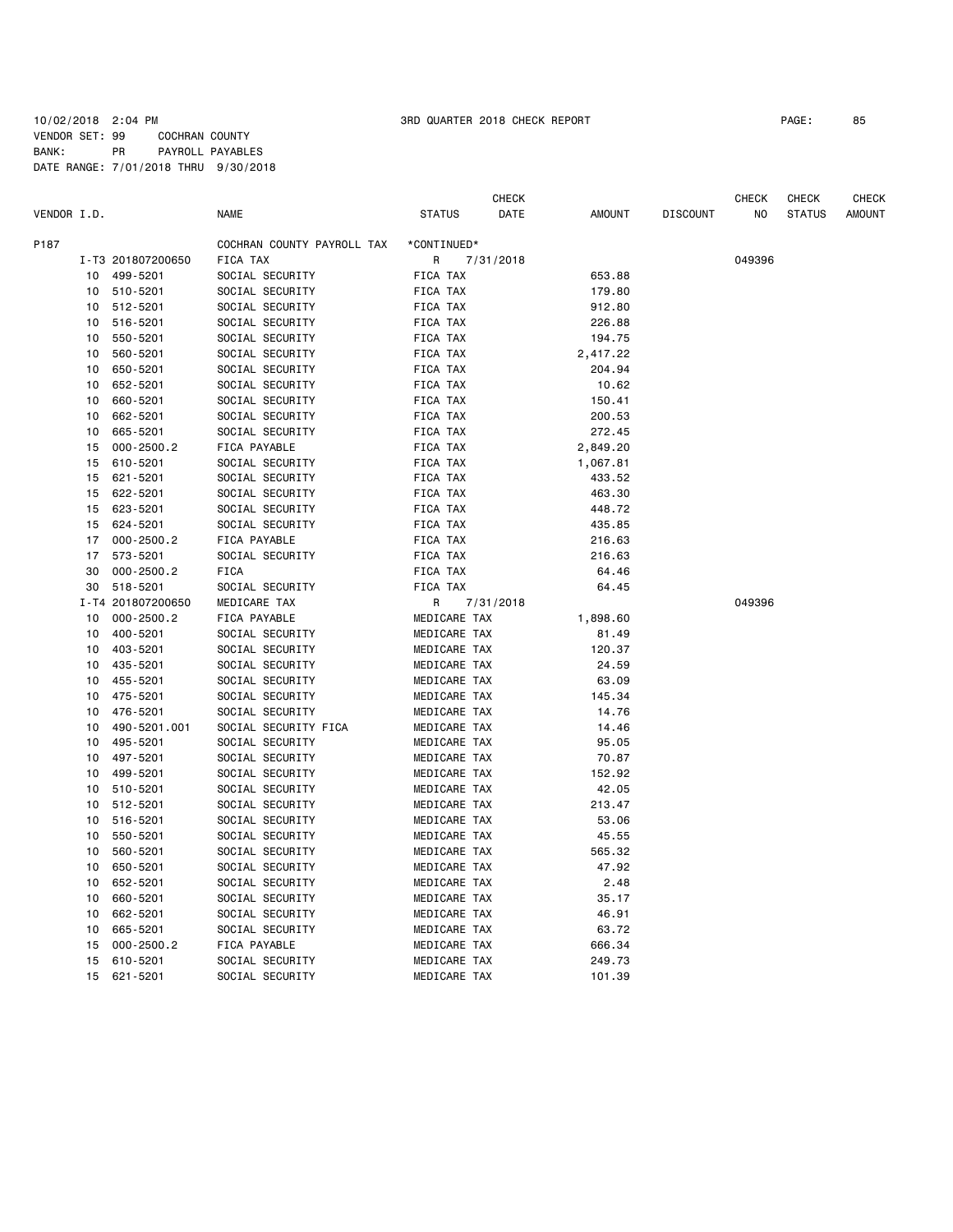|             |    |                   |                            |                          | <b>CHECK</b>         |               |                 | <b>CHECK</b> | <b>CHECK</b>  | CHECK     |
|-------------|----|-------------------|----------------------------|--------------------------|----------------------|---------------|-----------------|--------------|---------------|-----------|
| VENDOR I.D. |    |                   | <b>NAME</b>                | <b>STATUS</b>            | DATE                 | <b>AMOUNT</b> | <b>DISCOUNT</b> | NO           | <b>STATUS</b> | AMOUNT    |
| P187        |    |                   | COCHRAN COUNTY PAYROLL TAX | *CONTINUED*              |                      |               |                 |              |               |           |
|             |    | I-T4 201807200650 | MEDICARE TAX               | R                        | 7/31/2018            |               |                 | 049396       |               |           |
|             | 15 | 622-5201          | SOCIAL SECURITY            | MEDICARE TAX             |                      | 108.35        |                 |              |               |           |
|             | 15 | 623-5201          | SOCIAL SECURITY            | MEDICARE TAX             |                      | 104.94        |                 |              |               |           |
|             | 15 | 624-5201          | SOCIAL SECURITY            | MEDICARE TAX             |                      | 101.93        |                 |              |               |           |
|             | 17 | $000 - 2500.2$    | FICA PAYABLE               | MEDICARE TAX             |                      | 50.66         |                 |              |               |           |
|             | 17 | 573-5201          | SOCIAL SECURITY            | MEDICARE TAX             |                      | 50.66         |                 |              |               |           |
|             | 30 | $000 - 2500.2$    | FICA                       | MEDICARE TAX             |                      | 15.07         |                 |              |               |           |
|             | 30 | 518-5201          | SOCIAL SECURITY            | MEDICARE TAX             |                      | 15.08         |                 |              |               | 42,660.08 |
| T218        |    |                   | TEXAS ASS'N OF COUNTIES    |                          |                      |               |                 |              |               |           |
|             |    | I-11 201807200650 | EMPLOYEE PREMIUMS          | R                        | 7/31/2018            |               |                 | 049397       |               |           |
|             | 10 | 400-5202          | GROUP INSURANCE            | EMPLOYEE PREMIUMS        |                      | 723.93        |                 |              |               |           |
|             | 10 | 403-5202          | GROUP INSURANCE            | EMPLOYEE PREMIUMS        |                      | 1,678.84      |                 |              |               |           |
|             | 10 | 455-5202          | GROUP INSURANCE            | EMPLOYEE PREMIUMS        |                      | 839.42        |                 |              |               |           |
|             | 10 | 475-5202          | GROUP INSURANCE            | EMPLOYEE PREMIUMS        |                      | 1,678.84      |                 |              |               |           |
|             | 10 | 495-5202          | GROUP INSURANCE            | EMPLOYEE PREMIUMS        |                      | 1,678.84      |                 |              |               |           |
|             | 10 | 497-5202          | GROUP INSURANCE            | <b>EMPLOYEE PREMIUMS</b> |                      | 839.42        |                 |              |               |           |
|             | 10 | 499-5202          | GROUP INSURANCE            | EMPLOYEE PREMIUMS        |                      | 2,518.26      |                 |              |               |           |
|             | 10 | 510-5202          | GROUP INSURANCE            | EMPLOYEE PREMIUMS        |                      | 839.42        |                 |              |               |           |
|             | 10 | 512-5202          | GROUP INSURANCE            | EMPLOYEE PREMIUMS        |                      | 2,518.26      |                 |              |               |           |
|             | 10 | 516-5202          | GROUP INSURANCE [50%]      | EMPLOYEE PREMIUMS        |                      | 861.11        |                 |              |               |           |
|             | 10 | 550-5202          | GROUP INSURANCE            | EMPLOYEE PREMIUMS        |                      | 839.42        |                 |              |               |           |
|             | 10 | 560-5202          | GROUP INSURANCE            | EMPLOYEE PREMIUMS        |                      | 8,394.20      |                 |              |               |           |
|             | 10 | 650-5202          | GROUP INSURANCE            | EMPLOYEE PREMIUMS        |                      | 879.63        |                 |              |               |           |
|             | 10 | 652-5202          | GROUP INSURANCE            | EMPLOYEE PREMIUMS        |                      | 40.21         |                 |              |               |           |
|             | 10 | 660-5202          | GROUP INSURANCE [35%]      | EMPLOYEE PREMIUMS        |                      | 572.42        |                 |              |               |           |
|             | 10 | 662-5202          | GROUP INSURANCE            | EMPLOYEE PREMIUMS        |                      | 759.00        |                 |              |               |           |
|             | 10 | 665-5202          | GROUP INSURANCE            | EMPLOYEE PREMIUMS        |                      | 839.42        |                 |              |               |           |
|             | 15 | 610-5202          | GROUP INSURANCE            | EMPLOYEE PREMIUMS        |                      | 3,473.17      |                 |              |               |           |
|             | 15 | 621-5202          | GROUP INSURANCE            | EMPLOYEE PREMIUMS        |                      | 1,678.84      |                 |              |               |           |
|             | 15 | 622-5202          | GROUP INSURANCE            | EMPLOYEE PREMIUMS        |                      | 1,678.84      |                 |              |               |           |
|             | 15 | 623-5202          | GROUP INSURANCE            | EMPLOYEE PREMIUMS        |                      | 1,678.84      |                 |              |               |           |
|             | 15 | 624-5202          | GROUP INSURANCE            | EMPLOYEE PREMIUMS        |                      | 1,678.84      |                 |              |               |           |
|             | 17 | 573-5202          | GROUP HEALTH INSURANCE     | EMPLOYEE PREMIUMS        |                      | 839.42        |                 |              |               |           |
|             | 30 | 518-5202          | GROUP INSURANCE [15%]      | <b>EMPLOYEE PREMIUMS</b> |                      | 245.31        |                 |              |               |           |
|             |    | I-12 201807200650 | GROUP LIFE INSURANCE       | R                        | 7/31/2018            |               |                 | 049397       |               |           |
|             | 10 | 400-5202          | GROUP INSURANCE            |                          | GROUP LIFE INSURANCE | 2.50          |                 |              |               |           |
|             | 10 | 403-5202          | GROUP INSURANCE            |                          | GROUP LIFE INSURANCE | 5.78          |                 |              |               |           |
|             | 10 | 455-5202          | GROUP INSURANCE            |                          | GROUP LIFE INSURANCE | 2.89          |                 |              |               |           |
|             | 10 | 475-5202          | <b>GROUP INSURANCE</b>     |                          | GROUP LIFE INSURANCE | 5.78          |                 |              |               |           |
|             | 10 | 495-5202          | <b>GROUP INSURANCE</b>     |                          | GROUP LIFE INSURANCE | 5.78          |                 |              |               |           |
|             | 10 | 497-5202          | GROUP INSURANCE            |                          | GROUP LIFE INSURANCE | 2.89          |                 |              |               |           |
|             | 10 | 499-5202          | <b>GROUP INSURANCE</b>     |                          | GROUP LIFE INSURANCE | 8.67          |                 |              |               |           |
|             | 10 | 510-5202          | GROUP INSURANCE            |                          | GROUP LIFE INSURANCE | 2.89          |                 |              |               |           |
|             | 10 | 512-5202          | GROUP INSURANCE            |                          | GROUP LIFE INSURANCE | 8.67          |                 |              |               |           |
|             | 10 | 516-5202          | GROUP INSURANCE [50%]      |                          | GROUP LIFE INSURANCE | 2.97          |                 |              |               |           |
|             | 10 | 550-5202          | GROUP INSURANCE            |                          | GROUP LIFE INSURANCE | 2.89          |                 |              |               |           |
|             |    |                   |                            |                          |                      |               |                 |              |               |           |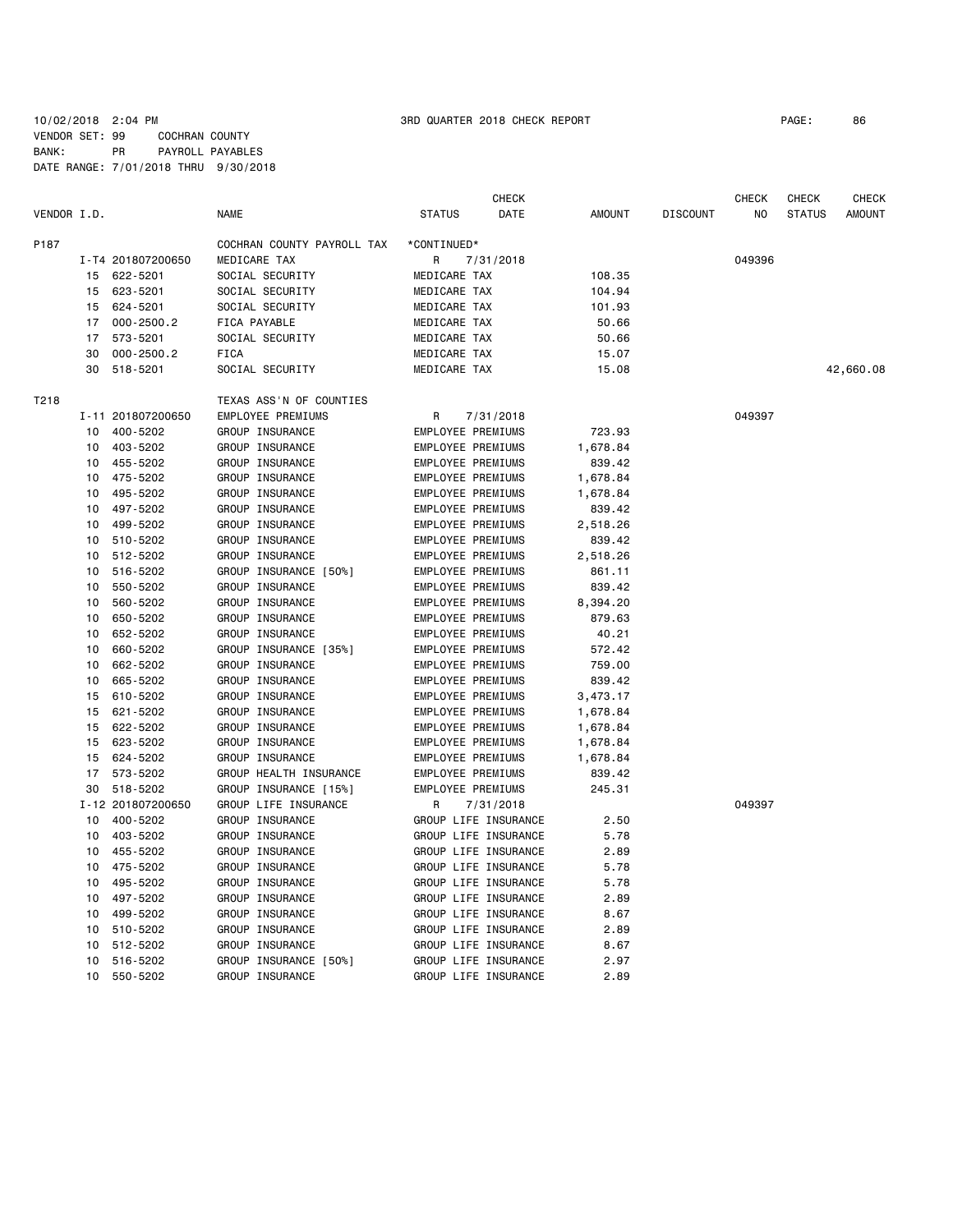## 10/02/2018 2:04 PM 3RD QUARTER 2018 CHECK REPORT PAGE: 87 VENDOR SET: 99 COCHRAN COUNTY BANK: PR PAYROLL PAYABLES DATE RANGE: 7/01/2018 THRU 9/30/2018

|                  |                    |                                | <b>CHECK</b>                 |               |                 | <b>CHECK</b>   | <b>CHECK</b>  | CHECK         |
|------------------|--------------------|--------------------------------|------------------------------|---------------|-----------------|----------------|---------------|---------------|
| VENDOR I.D.      |                    | <b>NAME</b>                    | <b>STATUS</b><br><b>DATE</b> | <b>AMOUNT</b> | <b>DISCOUNT</b> | N <sub>0</sub> | <b>STATUS</b> | <b>AMOUNT</b> |
| T218             |                    | TEXAS ASS'N OF COUNTIES        | *CONTINUED*                  |               |                 |                |               |               |
|                  | I-12 201807200650  | GROUP LIFE INSURANCE           | R<br>7/31/2018               |               |                 | 049397         |               |               |
|                  | 560-5202<br>10     | GROUP INSURANCE                | GROUP LIFE INSURANCE         | 28.94         |                 |                |               |               |
|                  | 650-5202<br>10     | GROUP INSURANCE                | GROUP LIFE INSURANCE         | 3.03          |                 |                |               |               |
|                  | 652-5202<br>10     | GROUP INSURANCE                | GROUP LIFE INSURANCE         | 0.14          |                 |                |               |               |
|                  | 660-5202<br>10     | GROUP INSURANCE [35%]          | GROUP LIFE INSURANCE         | 1.97          |                 |                |               |               |
|                  | 662-5202<br>10     | GROUP INSURANCE                | GROUP LIFE INSURANCE         | 2.61          |                 |                |               |               |
|                  | 665-5202<br>10     | GROUP INSURANCE                | GROUP LIFE INSURANCE         | 2.89          |                 |                |               |               |
|                  | 610-5202<br>15     | GROUP INSURANCE                | GROUP LIFE INSURANCE         | 11.95         |                 |                |               |               |
|                  | 621-5202<br>15     | GROUP INSURANCE                | GROUP LIFE INSURANCE         | 5.78          |                 |                |               |               |
|                  | 622-5202<br>15     | GROUP INSURANCE                | GROUP LIFE INSURANCE         | 5.78          |                 |                |               |               |
|                  | 623-5202<br>15     | GROUP INSURANCE                | GROUP LIFE INSURANCE         | 5.78          |                 |                |               |               |
|                  | 624-5202<br>15     | GROUP INSURANCE                | GROUP LIFE INSURANCE         | 4.77          |                 |                |               |               |
|                  | 17 573-5202        | GROUP HEALTH INSURANCE         | GROUP LIFE INSURANCE         | 2.89          |                 |                |               |               |
|                  | 518-5202<br>30     | GROUP INSURANCE [15%]          | GROUP LIFE INSURANCE         | 0.84          |                 |                |               |               |
|                  | I-15 201807200650  | DEPENDENT HEALTH PREM WITHHELD | R<br>7/31/2018               |               |                 | 049397         |               |               |
|                  | 10 000-2500.4      | INSURANCE PAYABLE              | DEPENDENT HEALTH PRE         | 2,756.76      |                 |                |               | 40,659.74     |
| C <sub>253</sub> |                    | COCHRAN COUNTY MONEY MKT       |                              |               |                 |                |               |               |
|                  | I-201807200651     | NON DPT SUPP DEATH             | R<br>7/31/2018               |               |                 | 049398         |               |               |
|                  | 10 409-5207        | SUPPLEMENTAL DEATH BENEFITS    | NON-DEP SUPP DEATH J         | 1,560.88      |                 |                |               | 1,560.88      |
| A067             |                    | AMERICAN FAMILY LIFE ASSURANCE |                              |               |                 |                |               |               |
|                  | I-08 201808240652  | MONTHLY PREMIUM                | R<br>8/31/2018               |               |                 | 049526         |               |               |
|                  | 10 000-2500.4      | INSURANCE PAYABLE              | MONTHLY PREMIUM              | 488.04        |                 |                |               |               |
|                  | 15 000-2500.4      | INSURANCE PAYABLE              | MONTHLY PREMIUM              | 335.39        |                 |                |               |               |
|                  | I-08A201808240652  | MONTHLY PREMIUM                | R<br>8/31/2018               |               |                 | 049526         |               |               |
|                  | 10 000-2500.4      | INSURANCE PAYABLE              | MONTHLY PREMIUM              | 200.46        |                 |                |               | 1,023.89      |
| C091             |                    | <b>HUMANA</b>                  |                              |               |                 |                |               |               |
|                  | I-17A201808240652  | VISION MONTHLY PREMIUM         | R<br>8/31/2018               |               |                 | 049527         |               |               |
|                  | 10 000-2500.4      | INSURANCE PAYABLE              | VISION MONTHLY PREMI         | 40.46         |                 |                |               | 40.46         |
| C <sub>253</sub> |                    | COCHRAN COUNTY MONEY MKT       |                              |               |                 |                |               |               |
|                  | I-01 201808240652  | RETIREMENT CONTRIBUTIONS       | 8/31/2018<br>R               |               |                 | 049528         |               |               |
|                  | 000-2500.3<br>10   | <b>TCDRS PAYABLE</b>           | RETIREMENT CONTRIBUT         | 9,044.94      |                 |                |               |               |
|                  | 400-5203<br>10     | RETIREMENT                     | RETIREMENT CONTRIBUT         | 730.64        |                 |                |               |               |
|                  | 403-5203<br>10     | RETIREMENT                     | RETIREMENT CONTRIBUT         | 1,124.92      |                 |                |               |               |
|                  | 435-5203<br>10     | RETIREMENT                     | RETIREMENT CONTRIBUT         | 168.30        |                 |                |               |               |
|                  | 455-5203<br>10     | RETIREMENT                     | RETIREMENT CONTRIBUT         | 500.64        |                 |                |               |               |
|                  | 475-5203<br>10     | RETIREMENT                     | RETIREMENT CONTRIBUT         | 1,302.52      |                 |                |               |               |
|                  | 476-5203<br>10     | RETIREMENT                     | RETIREMENT CONTRIBUT         | 132.34        |                 |                |               |               |
|                  | 490-5203.001<br>10 | RETIREMENT                     | RETIREMENT CONTRIBUT         | 122.30        |                 |                |               |               |
|                  | 495-5203<br>10     | RETIREMENT                     | RETIREMENT CONTRIBUT         | 935.92        |                 |                |               |               |
|                  | 497-5203<br>10     | RETIREMENT                     | RETIREMENT CONTRIBUT         | 640.10        |                 |                |               |               |
|                  | 499-5203<br>10     | RETIREMENT                     | RETIREMENT CONTRIBUT         | 1,392.77      |                 |                |               |               |
|                  | 10<br>510-5203     | RETIREMENT                     | RETIREMENT CONTRIBUT         | 377.00        |                 |                |               |               |

10 512-5203 RETIREMENT RETIREMENT CONTRIBUT 1,460.88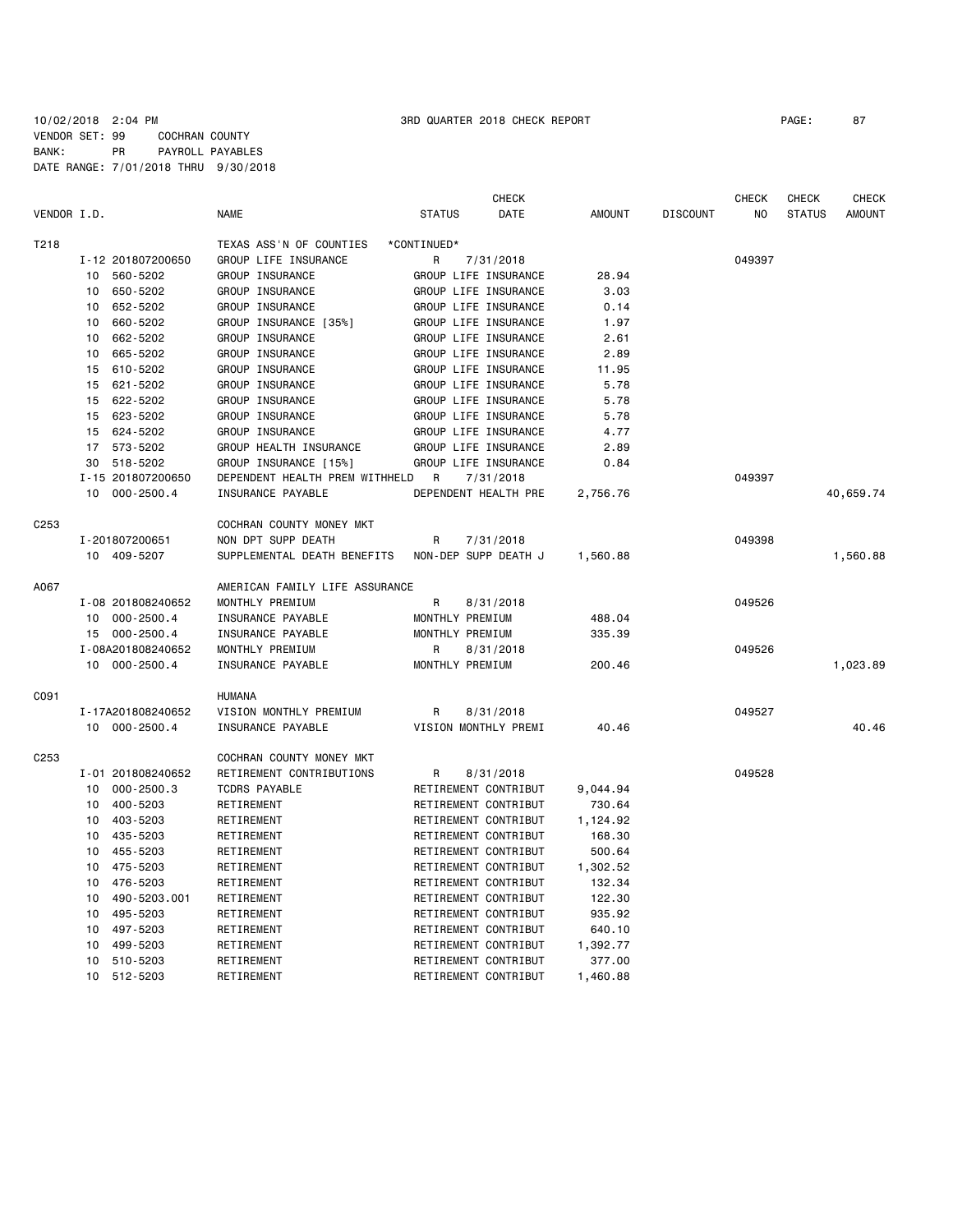## 10/02/2018 2:04 PM 3RD QUARTER 2018 CHECK REPORT PAGE: 88 VENDOR SET: 99 COCHRAN COUNTY BANK: PR PAYROLL PAYABLES DATE RANGE: 7/01/2018 THRU 9/30/2018

|             |    |                   |                                |                      | <b>CHECK</b> |               |                 | <b>CHECK</b>   | <b>CHECK</b>  | <b>CHECK</b>  |
|-------------|----|-------------------|--------------------------------|----------------------|--------------|---------------|-----------------|----------------|---------------|---------------|
| VENDOR I.D. |    |                   | <b>NAME</b>                    | <b>STATUS</b>        | <b>DATE</b>  | <b>AMOUNT</b> | <b>DISCOUNT</b> | N <sub>O</sub> | <b>STATUS</b> | <b>AMOUNT</b> |
| C253        |    |                   | COCHRAN COUNTY MONEY MKT       | *CONTINUED*          |              |               |                 |                |               |               |
|             |    | I-01 201808240652 | RETIREMENT CONTRIBUTIONS       | R                    | 8/31/2018    |               |                 | 049528         |               |               |
|             | 10 | 516-5203          | RETIREMENT                     | RETIREMENT CONTRIBUT |              | 463.06        |                 |                |               |               |
|             | 10 | 550-5203          | RETIREMENT                     | RETIREMENT CONTRIBUT |              | 408.34        |                 |                |               |               |
|             | 10 | 560-5203          | RETIREMENT                     | RETIREMENT CONTRIBUT |              | 5,277.20      |                 |                |               |               |
|             | 10 | 650-5203          | RETIREMENT                     | RETIREMENT CONTRIBUT |              | 452.23        |                 |                |               |               |
|             | 10 | 652-5203          | RETIREMENT                     | RETIREMENT CONTRIBUT |              | 22.27         |                 |                |               |               |
|             | 10 | 660-5203          | RETIREMENT                     | RETIREMENT CONTRIBUT |              | 306.84        |                 |                |               |               |
|             | 10 | 662-5203          | RETIREMENT                     | RETIREMENT CONTRIBUT |              | 420.46        |                 |                |               |               |
|             | 10 | 665-5203          | RETIREMENT                     | RETIREMENT CONTRIBUT |              | 559.03        |                 |                |               |               |
|             | 15 | $000 - 2500.3$    | <b>TCDRS PAYABLE</b>           | RETIREMENT CONTRIBUT |              | 3,208.62      |                 |                |               |               |
|             | 15 | 610-5203          | RETIREMENT                     | RETIREMENT CONTRIBUT |              | 2,238.93      |                 |                |               |               |
|             | 15 | 621-5203          | RETIREMENT                     | RETIREMENT CONTRIBUT |              | 909.00        |                 |                |               |               |
|             | 15 | 622-5203          | RETIREMENT                     | RETIREMENT CONTRIBUT |              | 920.07        |                 |                |               |               |
|             | 15 | 623-5203          | RETIREMENT                     | RETIREMENT CONTRIBUT |              | 946.78        |                 |                |               |               |
|             | 15 | 624-5203          | RETIREMENT                     | RETIREMENT CONTRIBUT |              | 944.12        |                 |                |               |               |
|             | 17 | $000 - 2500.3$    | <b>TCDRS PAYABLE</b>           | RETIREMENT CONTRIBUT |              | 242.07        |                 |                |               |               |
|             | 17 | 573-5203          | RETIREMENT                     | RETIREMENT CONTRIBUT |              | 449.55        |                 |                |               |               |
|             | 30 | $000 - 2500.3$    | <b>TCDRS</b>                   | RETIREMENT CONTRIBUT |              | 70.81         |                 |                |               |               |
|             | 30 | 518-5203          | RETIREMENT                     | RETIREMENT CONTRIBUT |              | 131.51        |                 |                |               | 35,904.16     |
| C300        |    |                   | COCHRAN COUNTY SCHOOLS FEDERAL |                      |              |               |                 |                |               |               |
|             |    | I-18A201808240652 | MONTHLY PREMUIM                | R                    | 8/31/2018    |               |                 | 049529         |               |               |
|             | 10 | $000 - 2500.4$    | INSURANCE PAYABLE              | MONTHLY PREMUIM      |              | 8,941.25      |                 |                |               |               |
|             | 15 | $000 - 2500.4$    | INSURANCE PAYABLE              | MONTHLY PREMUIM      |              | 2,968.13      |                 |                |               |               |
|             | 30 | $000 - 2500.4$    | AFLAC                          | MONTHLY PREMUIM      |              | 78.39         |                 |                |               | 11,987.77     |
| <b>NO17</b> |    |                   | NATIONAL FARM LIFE             |                      |              |               |                 |                |               |               |
|             |    | I-05 201808240652 | NFL PREMIUM                    | R                    | 8/31/2018    |               |                 | 049530         |               |               |
|             |    | 10 000-2500.4     | INSURANCE PAYABLE              | NFL PREMIUM          |              | 40.90         |                 |                |               |               |
|             |    | I-05A201808240652 | AFTER TAX PREM                 | R                    | 8/31/2018    |               |                 | 049530         |               |               |
|             | 10 | $000 - 2500.4$    | INSURANCE PAYABLE              | AFTER TAX PREM       |              | 114.21        |                 |                |               |               |
|             | 15 | $000 - 2500.4$    | INSURANCE PAYABLE              | AFTER TAX PREM       |              | 127.67        |                 |                |               | 282.78        |
| <b>N060</b> |    |                   | NATIONWIDE RETIREMENT SOL      |                      |              |               |                 |                |               |               |
|             |    | I-04 201808240652 | DEFERRED COMP WITHHELD         | R                    | 8/31/2018    |               |                 | 049531         |               |               |
|             | 10 | $000 - 2500.7$    | PEBSCO DEF COMP PAYABLE        | DEFERRED COMP WITHHE |              | 2,464.14      |                 |                |               |               |
|             | 15 | $000 - 2500.7$    | PEBSCO DEF COMP PAYABLE        | DEFERRED COMP WITHHE |              | 25.00         |                 |                |               |               |
|             | 30 | $000 - 2500.7$    | D.C.                           | DEFERRED COMP WITHHE |              | 10.86         |                 |                |               | 2,500.00      |
| N081        |    |                   | NATIONAL FAMILY CARE LIFE INSU |                      |              |               |                 |                |               |               |
|             |    | I-21 201808240652 | NATIONAL FAMILY CARE           | R                    | 8/31/2018    |               |                 | 049532         |               |               |
|             | 10 | $000 - 2500.4$    | INSURANCE PAYABLE              | NATIONAL FAMILY CARE |              | 59.00         |                 |                |               | 59.00         |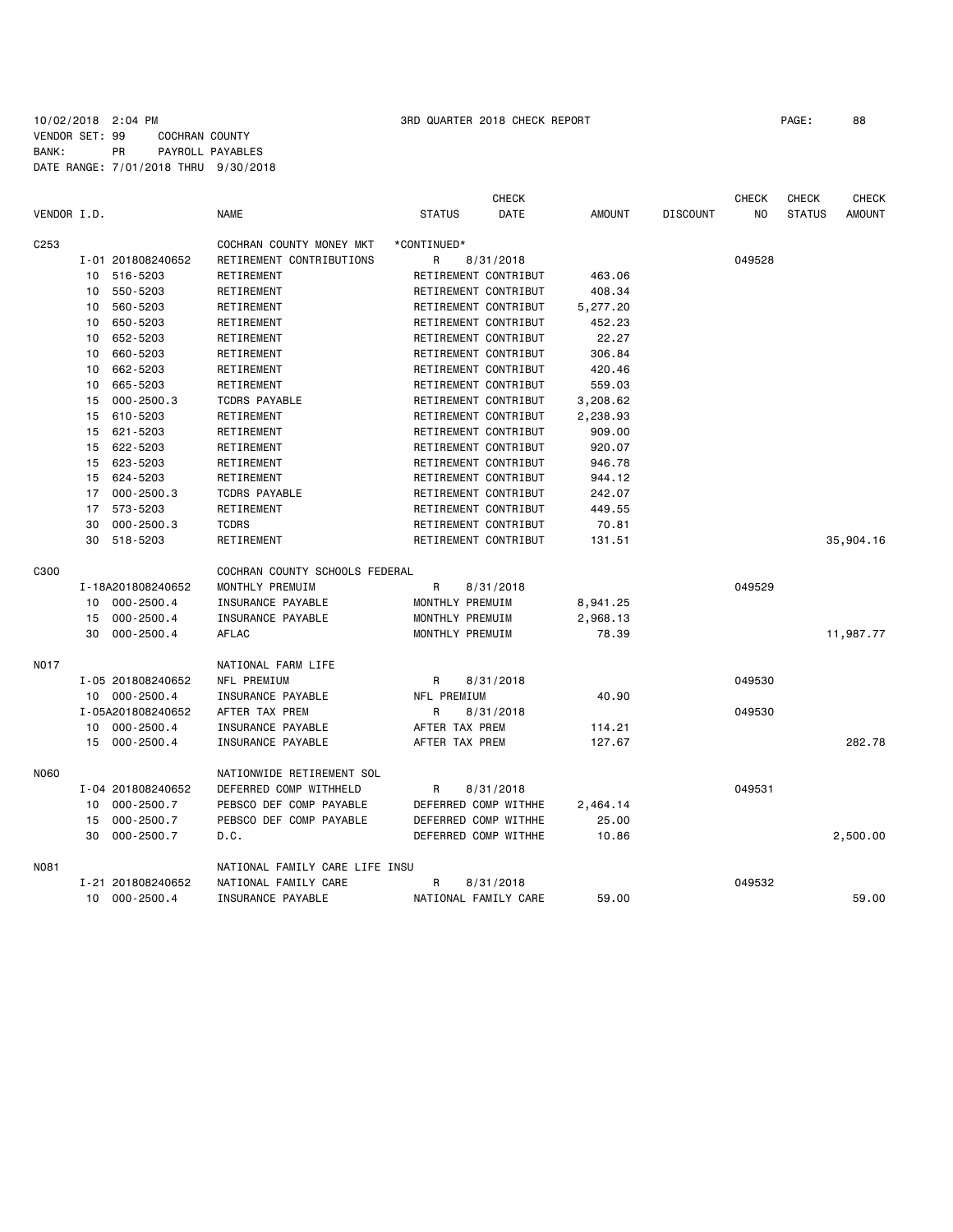10/02/2018 2:04 PM 3RD QUARTER 2018 CHECK REPORT PAGE: 89 VENDOR SET: 99 COCHRAN COUNTY

BANK: PR PAYROLL PAYABLES DATE RANGE: 7/01/2018 THRU 9/30/2018

| VENDOR I.D. |    |                                    | <b>NAME</b>                                                                         | <b>STATUS</b> | <b>CHECK</b><br>DATE              | <b>AMOUNT</b> | <b>DISCOUNT</b> | <b>CHECK</b><br>NO | <b>CHECK</b><br><b>STATUS</b> | <b>CHECK</b><br><b>AMOUNT</b> |
|-------------|----|------------------------------------|-------------------------------------------------------------------------------------|---------------|-----------------------------------|---------------|-----------------|--------------------|-------------------------------|-------------------------------|
| 0029        |    | I-09 201808240652<br>10 000-2500.8 | OFFICE OF THE ATTORNEY GE<br>CAUSE# 2002517527 &2003521159<br>CHILD SUPPORT PAYABLE | R             | 8/31/2018<br>CAUSE# 2002517527 &2 | 1,267.00      |                 | 049533             |                               | 1,267.00                      |
| 0029        |    |                                    | OFFICE OF THE ATTORNEY GE                                                           |               |                                   |               |                 |                    |                               |                               |
|             |    | I-CDH201808240652                  | CAUSE#233-534019-13                                                                 | R             | 8/31/2018                         |               |                 | 049534             |                               |                               |
|             |    | 10 000-2500.8                      | CHILD SUPPORT PAYABLE                                                               |               | CAUSE#233-534019-13               | 557.87        |                 |                    |                               | 557.87                        |
| P187        |    |                                    | COCHRAN COUNTY PAYROLL TAX                                                          |               |                                   |               |                 |                    |                               |                               |
|             |    | I-T1 201808240652                  | FEDERAL INCOME TAX W/H                                                              | R             | 8/31/2018                         |               |                 | 049535             |                               |                               |
|             | 10 | $000 - 2500.1$                     | WITHHOLDING TAX PAYABLE                                                             |               | FEDERAL INCOME TAX W              | 9,789.80      |                 |                    |                               |                               |
|             | 15 | $000 - 2500.1$                     | WITHHOLDING TAX PAYABLE                                                             |               | FEDERAL INCOME TAX W              | 3,678.75      |                 |                    |                               |                               |
|             | 17 | $000 - 2500.1$                     | WITHHOLDING TAX PAYABLE                                                             |               | FEDERAL INCOME TAX W              | 245.80        |                 |                    |                               |                               |
|             | 30 | $000 - 2500.1$                     | FEDERAL WITHOLDING                                                                  |               | FEDERAL INCOME TAX W              | 113.27        |                 |                    |                               |                               |
|             |    | I-T3 201808240652                  | FICA TAX                                                                            | R             | 8/31/2018                         |               |                 | 049535             |                               |                               |
|             | 10 | $000 - 2500.2$                     | FICA PAYABLE                                                                        | FICA TAX      |                                   | 7,902.64      |                 |                    |                               |                               |
|             | 10 | 400-5201                           | SOCIAL SECURITY                                                                     | FICA TAX      |                                   | 348.46        |                 |                    |                               |                               |
|             | 10 | 403-5201                           | SOCIAL SECURITY                                                                     | FICA TAX      |                                   | 465.20        |                 |                    |                               |                               |
|             | 10 | 435-5201                           | SOCIAL SECURITY                                                                     | FICA TAX      |                                   | 80.27         |                 |                    |                               |                               |
|             | 10 | 455-5201                           | SOCIAL SECURITY                                                                     | FICA TAX      |                                   | 238.77        |                 |                    |                               |                               |
|             | 10 | 475-5201                           | SOCIAL SECURITY                                                                     | FICA TAX      |                                   | 621.20        |                 |                    |                               |                               |
|             | 10 | 476-5201                           | SOCIAL SECURITY                                                                     | FICA TAX      |                                   | 63.12         |                 |                    |                               |                               |
|             | 10 | 490-5201.001                       | SOCIAL SECURITY FICA                                                                | FICA TAX      |                                   | 58.33         |                 |                    |                               |                               |
|             | 10 | 495-5201                           | SOCIAL SECURITY                                                                     | FICA TAX      |                                   | 406.09        |                 |                    |                               |                               |
|             | 10 | 497-5201                           | SOCIAL SECURITY                                                                     | FICA TAX      |                                   | 331.32        |                 |                    |                               |                               |
|             | 10 | 499-5201                           | SOCIAL SECURITY                                                                     | FICA TAX      |                                   | 657.47        |                 |                    |                               |                               |
|             | 10 | 510-5201                           | SOCIAL SECURITY                                                                     | FICA TAX      |                                   | 179.80        |                 |                    |                               |                               |
|             | 10 | 512-5201                           | SOCIAL SECURITY                                                                     | FICA TAX      |                                   | 689.69        |                 |                    |                               |                               |
|             | 10 | 516-5201                           | SOCIAL SECURITY                                                                     | FICA TAX      |                                   | 224.76        |                 |                    |                               |                               |
|             | 10 | 550-5201                           | SOCIAL SECURITY                                                                     | FICA TAX      |                                   | 194.75        |                 |                    |                               |                               |
|             | 10 | 560-5201                           | SOCIAL SECURITY                                                                     | FICA TAX      |                                   | 2,438.48      |                 |                    |                               |                               |
|             | 10 | 650-5201                           | SOCIAL SECURITY                                                                     | FICA TAX      |                                   | 215.68        |                 |                    |                               |                               |
|             | 10 | 652-5201                           | SOCIAL SECURITY                                                                     | FICA TAX      |                                   | 10.62         |                 |                    |                               |                               |
|             | 10 | 660-5201                           | SOCIAL SECURITY                                                                     | FICA TAX      |                                   | 148.94        |                 |                    |                               |                               |
|             | 10 | 662-5201                           | SOCIAL SECURITY                                                                     | FICA TAX      |                                   | 200.53        |                 |                    |                               |                               |
|             | 10 | 665-5201                           | SOCIAL SECURITY                                                                     | FICA TAX      |                                   | 329.16        |                 |                    |                               |                               |
|             | 15 | $000 - 2500.2$                     | FICA PAYABLE                                                                        | FICA TAX      |                                   | 2,821.15      |                 |                    |                               |                               |
|             | 15 | 610-5201                           | SOCIAL SECURITY                                                                     | FICA TAX      |                                   | 1,067.81      |                 |                    |                               |                               |
|             | 15 | 621-5201                           | SOCIAL SECURITY                                                                     | FICA TAX      |                                   | 433.52        |                 |                    |                               |                               |
|             | 15 | 622-5201                           | SOCIAL SECURITY                                                                     | FICA TAX      |                                   | 435.25        |                 |                    |                               |                               |
|             | 15 | 623-5201                           | SOCIAL SECURITY                                                                     | FICA TAX      |                                   | 448.72        |                 |                    |                               |                               |
|             | 15 | 624-5201                           | SOCIAL SECURITY                                                                     | FICA TAX      |                                   | 435.85        |                 |                    |                               |                               |
|             | 17 | $000 - 2500.2$                     | FICA PAYABLE                                                                        | FICA TAX      |                                   | 218.12        |                 |                    |                               |                               |
|             | 17 | 573-5201                           | SOCIAL SECURITY                                                                     | FICA TAX      |                                   | 218.12        |                 |                    |                               |                               |
|             | 30 | $000 - 2500.2$                     | <b>FICA</b>                                                                         | FICA TAX      |                                   | 63.83         |                 |                    |                               |                               |
|             | 30 | 518-5201                           | SOCIAL SECURITY                                                                     | FICA TAX      |                                   | 63.83         |                 |                    |                               |                               |
|             |    | I-T4 201808240652                  | MEDICARE TAX                                                                        | R             | 8/31/2018                         |               |                 | 049535             |                               |                               |
|             | 10 | $000 - 2500.2$                     | FICA PAYABLE                                                                        | MEDICARE TAX  |                                   | 1,848.18      |                 |                    |                               |                               |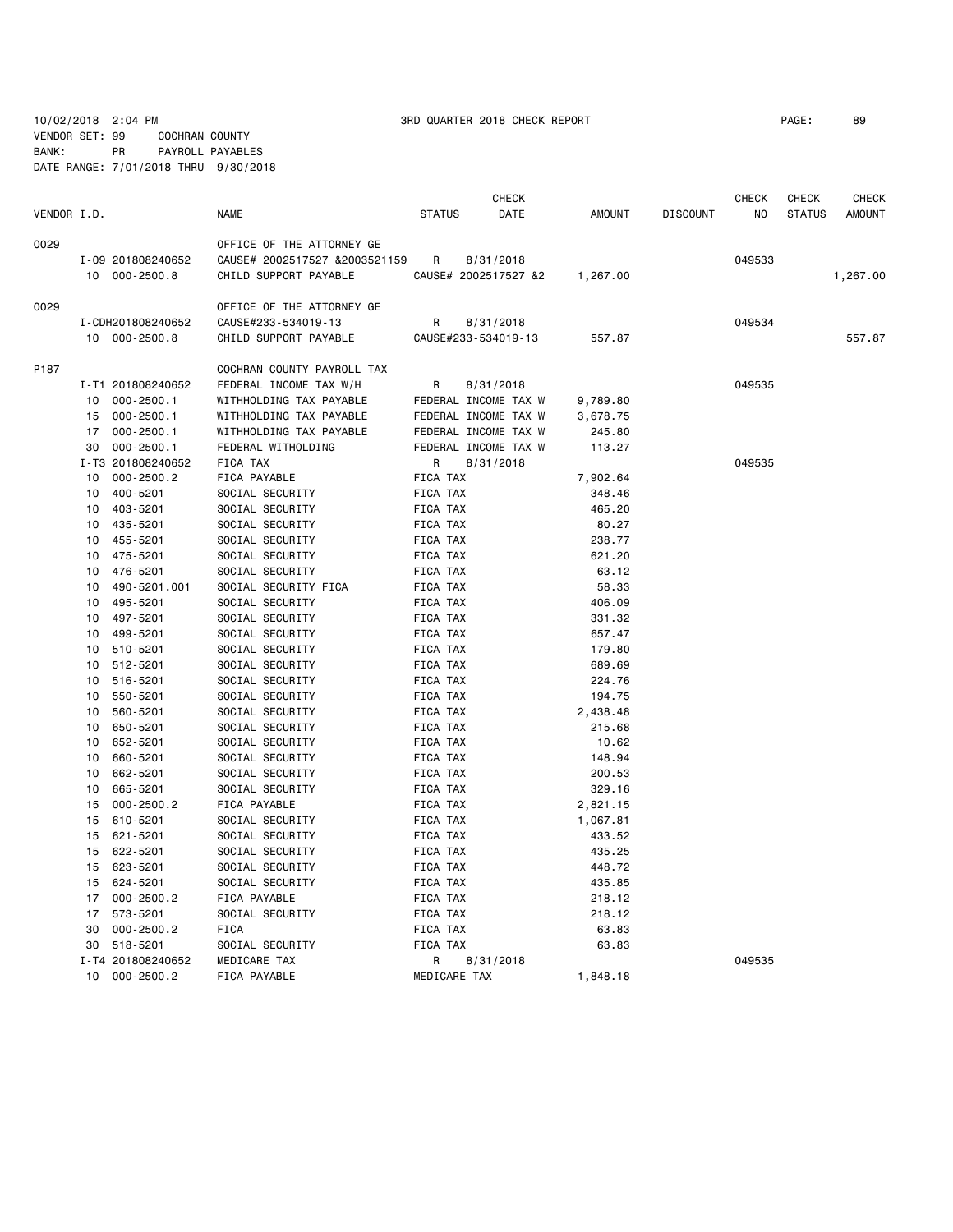## 10/02/2018 2:04 PM 3RD QUARTER 2018 CHECK REPORT PAGE: 90 VENDOR SET: 99 COCHRAN COUNTY BANK: PR PAYROLL PAYABLES DATE RANGE: 7/01/2018 THRU 9/30/2018

|             |    |                            |                                 |                              | CHECK     |                |                 | CHECK  | CHECK         | CHECK         |
|-------------|----|----------------------------|---------------------------------|------------------------------|-----------|----------------|-----------------|--------|---------------|---------------|
| VENDOR I.D. |    |                            | NAME                            | <b>STATUS</b>                | DATE      | <b>AMOUNT</b>  | <b>DISCOUNT</b> | NO.    | <b>STATUS</b> | <b>AMOUNT</b> |
| P187        |    |                            | COCHRAN COUNTY PAYROLL TAX      | *CONTINUED*                  |           |                |                 |        |               |               |
|             |    | I-T4 201808240652          | MEDICARE TAX                    | R                            | 8/31/2018 |                |                 | 049535 |               |               |
|             | 10 | 400-5201                   | SOCIAL SECURITY                 | MEDICARE TAX                 |           | 81.49          |                 |        |               |               |
|             | 10 | 403-5201                   | SOCIAL SECURITY                 | MEDICARE TAX                 |           | 108.80         |                 |        |               |               |
|             | 10 | 435-5201                   | SOCIAL SECURITY                 | MEDICARE TAX                 |           | 18.77          |                 |        |               |               |
|             | 10 | 455-5201                   | SOCIAL SECURITY                 | MEDICARE TAX                 |           | 55.84          |                 |        |               |               |
|             | 10 | 475-5201                   | SOCIAL SECURITY                 | MEDICARE TAX                 |           | 145.28         |                 |        |               |               |
|             | 10 | 476-5201                   | SOCIAL SECURITY                 | MEDICARE TAX                 |           | 14.76          |                 |        |               |               |
|             | 10 | 490-5201.001               | SOCIAL SECURITY FICA            | MEDICARE TAX                 |           | 13.64          |                 |        |               |               |
|             | 10 | 495-5201                   | SOCIAL SECURITY                 | MEDICARE TAX                 |           | 94.98          |                 |        |               |               |
|             | 10 | 497-5201                   | SOCIAL SECURITY                 | MEDICARE TAX                 |           | 77.49          |                 |        |               |               |
|             | 10 | 499-5201                   | SOCIAL SECURITY                 | MEDICARE TAX                 |           | 153.76         |                 |        |               |               |
|             | 10 | 510-5201                   | SOCIAL SECURITY                 | MEDICARE TAX                 |           | 42.05          |                 |        |               |               |
|             | 10 | 512-5201                   | SOCIAL SECURITY                 | MEDICARE TAX                 |           | 161.30         |                 |        |               |               |
|             | 10 | 516-5201                   | SOCIAL SECURITY                 | MEDICARE TAX                 |           | 52.57          |                 |        |               |               |
|             | 10 | 550-5201                   | SOCIAL SECURITY                 | MEDICARE TAX                 |           | 45.55          |                 |        |               |               |
|             | 10 | 560-5201                   | SOCIAL SECURITY                 | MEDICARE TAX                 |           | 570.27         |                 |        |               |               |
|             | 10 | 650-5201                   | SOCIAL SECURITY                 | MEDICARE TAX                 |           | 50.43          |                 |        |               |               |
|             | 10 | 652-5201                   | SOCIAL SECURITY                 | MEDICARE TAX                 |           | 2.48           |                 |        |               |               |
|             | 10 | 660-5201                   | SOCIAL SECURITY                 | MEDICARE TAX                 |           | 34.83          |                 |        |               |               |
|             | 10 | 662-5201                   | SOCIAL SECURITY                 | MEDICARE TAX                 |           | 46.91          |                 |        |               |               |
|             | 10 | 665-5201                   | SOCIAL SECURITY                 | MEDICARE TAX                 |           | 76.98          |                 |        |               |               |
|             | 15 | $000 - 2500.2$             | FICA PAYABLE                    | MEDICARE TAX                 |           | 659.78         |                 |        |               |               |
|             | 15 | 610-5201                   | SOCIAL SECURITY                 | MEDICARE TAX                 |           | 249.73         |                 |        |               |               |
|             | 15 | 621-5201                   | SOCIAL SECURITY                 | MEDICARE TAX                 |           | 101.39         |                 |        |               |               |
|             | 15 | 622-5201                   | SOCIAL SECURITY                 | MEDICARE TAX                 |           | 101.79         |                 |        |               |               |
|             | 15 | 623-5201                   | SOCIAL SECURITY                 | MEDICARE TAX                 |           | 104.94         |                 |        |               |               |
|             | 15 | 624-5201                   | SOCIAL SECURITY                 | MEDICARE TAX                 |           | 101.93         |                 |        |               |               |
|             | 17 |                            |                                 |                              |           |                |                 |        |               |               |
|             | 17 | $000 - 2500.2$<br>573-5201 | FICA PAYABLE<br>SOCIAL SECURITY | MEDICARE TAX<br>MEDICARE TAX |           | 51.01          |                 |        |               |               |
|             | 30 | $000 - 2500.2$             | <b>FICA</b>                     | MEDICARE TAX                 |           | 51.01<br>14.93 |                 |        |               |               |
|             | 30 |                            |                                 |                              |           |                |                 |        |               |               |
|             |    | 518-5201                   | SOCIAL SECURITY                 | MEDICARE TAX                 |           | 14.93          |                 |        |               | 40,986.90     |
| T218        |    |                            | TEXAS ASS'N OF COUNTIES         |                              |           |                |                 |        |               |               |
|             |    | I-11 201808240652          | EMPLOYEE PREMIUMS               | R                            | 8/31/2018 |                |                 | 049536 |               |               |
|             | 10 | 400-5202                   | GROUP INSURANCE                 | EMPLOYEE PREMIUMS            |           | 680.81         |                 |        |               |               |
|             | 10 | 403-5202                   | GROUP INSURANCE                 | EMPLOYEE PREMIUMS            |           | 1,578.84       |                 |        |               |               |
|             | 10 | 455-5202                   | GROUP INSURANCE                 | EMPLOYEE PREMIUMS            |           | 789.42         |                 |        |               |               |
|             | 10 | 475-5202                   | GROUP INSURANCE                 | EMPLOYEE PREMIUMS            |           | 1,578.84       |                 |        |               |               |
|             | 10 | 495-5202                   | GROUP INSURANCE                 | EMPLOYEE PREMIUMS            |           | 1,578.84       |                 |        |               |               |
|             | 10 | 497-5202                   | GROUP INSURANCE                 | EMPLOYEE PREMIUMS            |           | 789.42         |                 |        |               |               |
|             | 10 | 499-5202                   | GROUP INSURANCE                 | EMPLOYEE PREMIUMS            |           | 2,368.26       |                 |        |               |               |
|             | 10 | 510-5202                   | GROUP INSURANCE                 | EMPLOYEE PREMIUMS            |           | 789.42         |                 |        |               |               |
|             | 10 | 512-5202                   | GROUP INSURANCE                 | EMPLOYEE PREMIUMS            |           | 2,865.59       |                 |        |               |               |
|             | 10 | 516-5202                   | GROUP INSURANCE [50%]           | EMPLOYEE PREMIUMS            |           | 810.16         |                 |        |               |               |
|             | 10 | 550-5202                   | GROUP INSURANCE                 | EMPLOYEE PREMIUMS            |           | 789.42         |                 |        |               |               |
|             | 10 | 560-5202                   | GROUP INSURANCE                 | EMPLOYEE PREMIUMS            |           | 8,186.29       |                 |        |               |               |
|             | 10 | 650-5202                   | GROUP INSURANCE                 | EMPLOYEE PREMIUMS            |           | 827.23         |                 |        |               |               |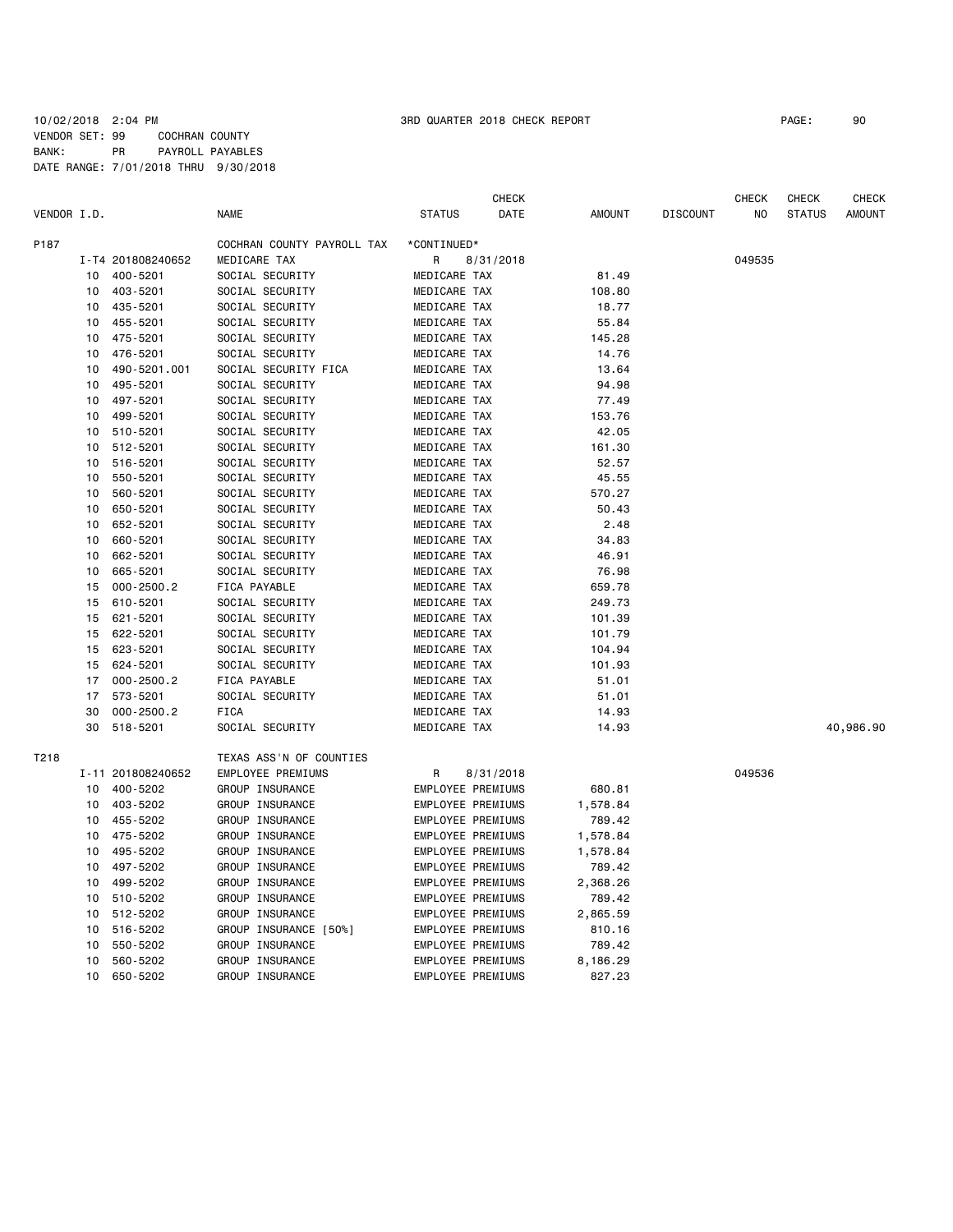|             |    |                   |                                |               | CHECK                |               |                 | CHECK  | <b>CHECK</b>  | <b>CHECK</b>  |
|-------------|----|-------------------|--------------------------------|---------------|----------------------|---------------|-----------------|--------|---------------|---------------|
| VENDOR I.D. |    |                   | <b>NAME</b>                    | <b>STATUS</b> | DATE                 | <b>AMOUNT</b> | <b>DISCOUNT</b> | NO.    | <b>STATUS</b> | <b>AMOUNT</b> |
| T218        |    |                   | TEXAS ASS'N OF COUNTIES        | *CONTINUED*   |                      |               |                 |        |               |               |
|             |    | I-11 201808240652 | EMPLOYEE PREMIUMS              | R             | 8/31/2018            |               |                 | 049536 |               |               |
|             | 10 | 652-5202          | GROUP INSURANCE                |               | EMPLOYEE PREMIUMS    | 37.81         |                 |        |               |               |
|             | 10 | 660-5202          | GROUP INSURANCE [35%]          |               | EMPLOYEE PREMIUMS    | 538.08        |                 |        |               |               |
|             | 10 | 662-5202          | GROUP INSURANCE                |               | EMPLOYEE PREMIUMS    | 713.80        |                 |        |               |               |
|             | 10 | 665-5202          | GROUP INSURANCE                |               | EMPLOYEE PREMIUMS    | 789.42        |                 |        |               |               |
|             | 15 | 610-5202          | GROUP INSURANCE                |               | EMPLOYEE PREMIUMS    | 3,266.29      |                 |        |               |               |
|             | 15 | 621-5202          | GROUP INSURANCE                |               | EMPLOYEE PREMIUMS    | 1,578.84      |                 |        |               |               |
|             | 15 | 622-5202          | GROUP INSURANCE                |               | EMPLOYEE PREMIUMS    | 1,578.84      |                 |        |               |               |
|             | 15 | 623-5202          | GROUP INSURANCE                |               | EMPLOYEE PREMIUMS    | 1,578.84      |                 |        |               |               |
|             | 15 | 624-5202          | GROUP INSURANCE                |               | EMPLOYEE PREMIUMS    | 1,578.84      |                 |        |               |               |
|             | 17 | 573-5202          | GROUP HEALTH INSURANCE         |               | EMPLOYEE PREMIUMS    | 789.42        |                 |        |               |               |
|             | 30 | 518-5202          | GROUP INSURANCE [15%]          |               | EMPLOYEE PREMIUMS    | 230.60        |                 |        |               |               |
|             |    | I-12 201808240652 | GROUP LIFE INSURANCE           | R             | 8/31/2018            |               |                 | 049536 |               |               |
|             | 10 | 400-5202          | GROUP INSURANCE                |               | GROUP LIFE INSURANCE | 2.50          |                 |        |               |               |
|             | 10 | 403-5202          | GROUP INSURANCE                |               | GROUP LIFE INSURANCE | 5.78          |                 |        |               |               |
|             | 10 | 455-5202          | GROUP INSURANCE                |               | GROUP LIFE INSURANCE | 2.89          |                 |        |               |               |
|             | 10 | 475-5202          | GROUP INSURANCE                |               | GROUP LIFE INSURANCE | 5.78          |                 |        |               |               |
|             | 10 | 495-5202          | GROUP INSURANCE                |               | GROUP LIFE INSURANCE | 5.78          |                 |        |               |               |
|             | 10 | 497-5202          | GROUP INSURANCE                |               | GROUP LIFE INSURANCE | 2.89          |                 |        |               |               |
|             | 10 | 499-5202          | GROUP INSURANCE                |               | GROUP LIFE INSURANCE | 8.67          |                 |        |               |               |
|             | 10 | 510-5202          | GROUP INSURANCE                |               | GROUP LIFE INSURANCE | 2.89          |                 |        |               |               |
|             | 10 | 512-5202          | GROUP INSURANCE                |               | GROUP LIFE INSURANCE | 10.49         |                 |        |               |               |
|             | 10 | 516-5202          | GROUP INSURANCE [50%]          |               | GROUP LIFE INSURANCE | 2.97          |                 |        |               |               |
|             | 10 | 550-5202          | GROUP INSURANCE                |               | GROUP LIFE INSURANCE | 2.89          |                 |        |               |               |
|             | 10 | 560-5202          | GROUP INSURANCE                |               | GROUP LIFE INSURANCE | 30.01         |                 |        |               |               |
|             | 10 | 650-5202          | GROUP INSURANCE                |               | GROUP LIFE INSURANCE | 3.03          |                 |        |               |               |
|             | 10 | 652-5202          | GROUP INSURANCE                |               | GROUP LIFE INSURANCE | 0.14          |                 |        |               |               |
|             | 10 | 660-5202          | GROUP INSURANCE [35%]          |               | GROUP LIFE INSURANCE | 1.97          |                 |        |               |               |
|             | 10 | 662-5202          | GROUP INSURANCE                |               | GROUP LIFE INSURANCE | 2.61          |                 |        |               |               |
|             | 10 | 665-5202          | GROUP INSURANCE                |               | GROUP LIFE INSURANCE | 2.89          |                 |        |               |               |
|             | 15 | 610-5202          | GROUP INSURANCE                |               | GROUP LIFE INSURANCE | 11.95         |                 |        |               |               |
|             | 15 | 621-5202          | GROUP INSURANCE                |               | GROUP LIFE INSURANCE | 5.78          |                 |        |               |               |
|             | 15 | 622-5202          | GROUP INSURANCE                |               | GROUP LIFE INSURANCE | 5.78          |                 |        |               |               |
|             | 15 | 623-5202          | GROUP INSURANCE                |               | GROUP LIFE INSURANCE | 5.78          |                 |        |               |               |
|             | 15 | 624-5202          | GROUP INSURANCE                |               | GROUP LIFE INSURANCE | 4.77          |                 |        |               |               |
|             | 17 | 573-5202          | GROUP HEALTH INSURANCE         |               | GROUP LIFE INSURANCE | 2.89          |                 |        |               |               |
|             | 30 | 518-5202          | GROUP INSURANCE [15%]          |               | GROUP LIFE INSURANCE | 0.84          |                 |        |               |               |
|             |    | I-15 201808240652 | DEPENDENT HEALTH PREM WITHHELD | <b>R</b>      | 8/31/2018            |               |                 | 049536 |               |               |
|             |    | 10 000-2500.4     | INSURANCE PAYABLE              |               | DEPENDENT HEALTH PRE | 2,756.76      |                 |        |               | 39,202.05     |
| C253        |    |                   | COCHRAN COUNTY MONEY MKT       |               |                      |               |                 |        |               |               |
|             |    | I-201808240653    | NON-DEPT SUPP DEATH            | R             | 8/31/2018            |               |                 | 049537 |               |               |
|             |    | 10 409-5207       | SUPPLEMENTAL DEATH BENEFITS    |               | NON-DEPT SUPP DEATH  | 1,525.92      |                 |        |               | 1,525.92      |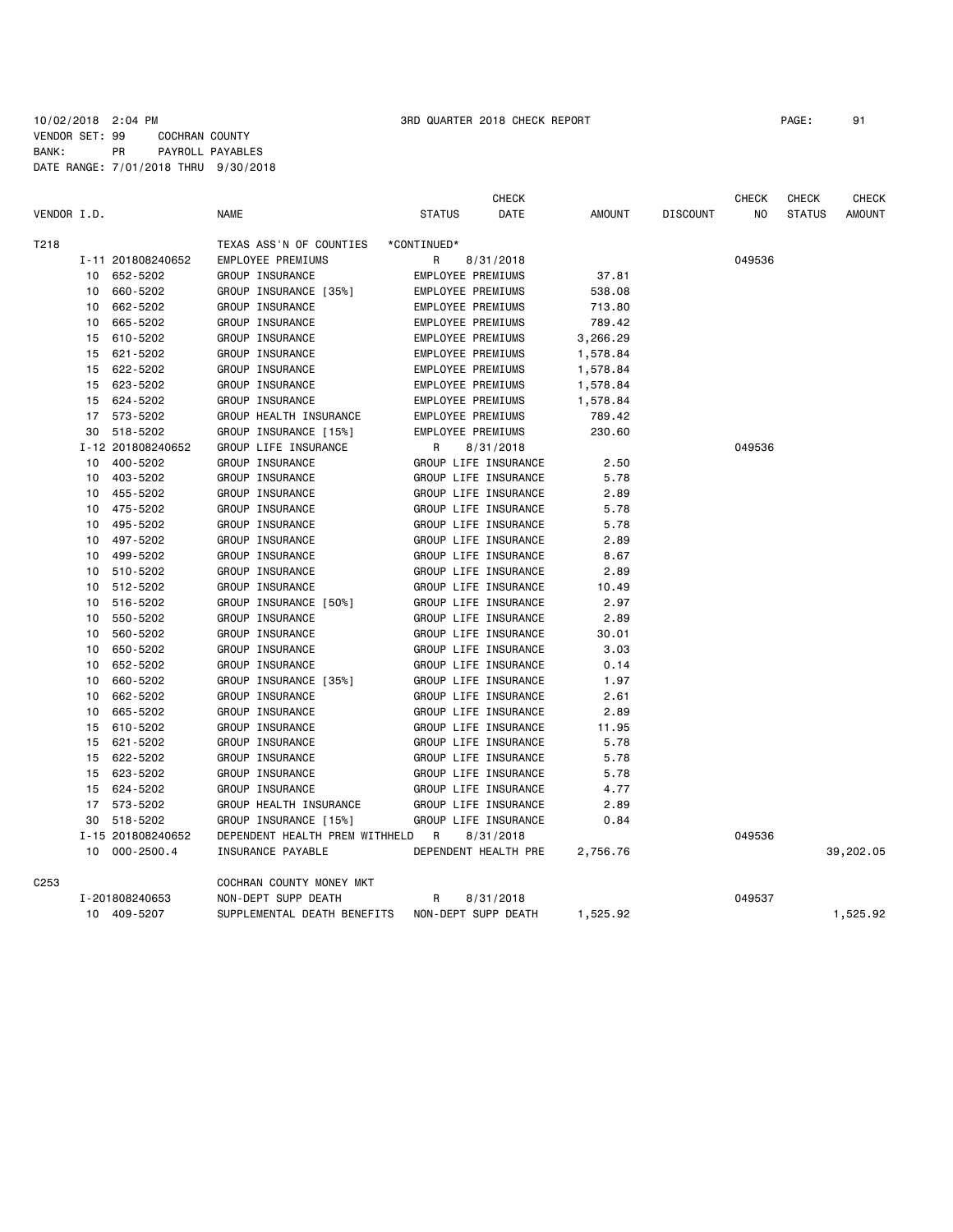## 10/02/2018 2:04 PM 3RD QUARTER 2018 CHECK REPORT PAGE: 92 VENDOR SET: 99 COCHRAN COUNTY BANK: PR PAYROLL PAYABLES DATE RANGE: 7/01/2018 THRU 9/30/2018

| VENDOR I.D.<br><b>NAME</b><br><b>STATUS</b><br>DATE<br><b>AMOUNT</b><br><b>DISCOUNT</b><br>NO<br><b>STATUS</b><br><b>AMOUNT</b><br>A067<br>AMERICAN FAMILY LIFE ASSURANCE<br>MONTHLY PREMIUM<br>R<br>I-08 201809240654<br>9/28/2018<br>049652<br>$000 - 2500.4$<br>INSURANCE PAYABLE<br>MONTHLY PREMIUM<br>488.04<br>10<br>$000 - 2500.4$<br>INSURANCE PAYABLE<br>MONTHLY PREMIUM<br>335.39<br>15<br>I-08A201809240654<br>MONTHLY PREMIUM<br>R<br>9/28/2018<br>049652<br>10 000-2500.4<br>MONTHLY PREMIUM<br>200.46<br>1,023.89<br>INSURANCE PAYABLE<br><b>HUMANA</b><br>C091<br>VISION MONTHLY PREMIUM<br>049653<br>I-17A201809240654<br>R<br>9/28/2018<br>10 000-2500.4<br>INSURANCE PAYABLE<br>VISION MONTHLY PREMI<br>40.46<br>40.46<br>C <sub>253</sub><br>COCHRAN COUNTY MONEY MKT<br>RETIREMENT CONTRIBUTIONS<br>I-01 201809240654<br>R<br>9/28/2018<br>049654<br>$000 - 2500.3$<br><b>TCDRS PAYABLE</b><br>RETIREMENT CONTRIBUT<br>8,710.31<br>10<br>400-5203<br>10<br>RETIREMENT<br>RETIREMENT CONTRIBUT<br>730.64<br>403-5203<br>RETIREMENT<br>RETIREMENT CONTRIBUT<br>10<br>1,128.08<br>RETIREMENT CONTRIBUT<br>435-5203<br>RETIREMENT<br>10<br>168.30<br>RETIREMENT CONTRIBUT<br>455-5203<br>RETIREMENT<br>532.73<br>10<br>10<br>475-5203<br>RETIREMENT<br>RETIREMENT CONTRIBUT<br>1,309.88<br>RETIREMENT CONTRIBUT<br>476-5203<br>RETIREMENT<br>132.34<br>10<br>490-5203.001<br>RETIREMENT<br>RETIREMENT CONTRIBUT<br>122.82<br>10<br>495-5203<br>RETIREMENT<br>RETIREMENT CONTRIBUT<br>939.57<br>10<br>497-5203<br>RETIREMENT<br>RETIREMENT CONTRIBUT<br>647.25<br>10<br>499-5203<br>RETIREMENT CONTRIBUT<br>10<br>RETIREMENT<br>1,385.23<br>510-5203<br>10<br>RETIREMENT<br>RETIREMENT CONTRIBUT<br>377.00<br>512-5203<br>RETIREMENT CONTRIBUT<br>10<br>RETIREMENT<br>1,356.87<br>516-5203<br>RETIREMENT<br>RETIREMENT CONTRIBUT<br>10<br>463.06<br>550-5203<br>RETIREMENT CONTRIBUT<br>408.34<br>10<br>RETIREMENT<br>560-5203<br>RETIREMENT<br>RETIREMENT CONTRIBUT<br>4,815.59<br>10<br>650-5203<br>RETIREMENT CONTRIBUT<br>427.07<br>RETIREMENT<br>10<br>RETIREMENT CONTRIBUT<br>652-5203<br>RETIREMENT<br>22.27<br>10<br>660-5203<br>RETIREMENT CONTRIBUT<br>10<br>RETIREMENT<br>306.84<br>662-5203<br>RETIREMENT<br>RETIREMENT CONTRIBUT<br>420.46<br>10<br>665-5203<br>RETIREMENT CONTRIBUT<br>482.00<br>10<br>RETIREMENT<br>$000 - 2500.3$<br><b>TCDRS PAYABLE</b><br>RETIREMENT CONTRIBUT<br>3,217.61<br>15<br>610-5203<br>RETIREMENT CONTRIBUT<br>15<br>RETIREMENT<br>2,238.93<br>15<br>621-5203<br>RETIREMENT<br>RETIREMENT CONTRIBUT<br>909.00<br>622-5203<br>RETIREMENT CONTRIBUT<br>936.76<br>15<br>RETIREMENT<br>623-5203<br>RETIREMENT CONTRIBUT<br>946.78<br>15<br>RETIREMENT<br>624-5203<br>RETIREMENT<br>RETIREMENT CONTRIBUT<br>944.12<br>15<br>$000 - 2500.3$<br><b>TCDRS PAYABLE</b><br>RETIREMENT CONTRIBUT<br>242.07<br>17<br>RETIREMENT CONTRIBUT<br>573-5203<br>RETIREMENT<br>449.55<br>17<br>$000 - 2500.3$<br><b>TCDRS</b><br>RETIREMENT CONTRIBUT<br>30<br>70.81<br>30<br>518-5203<br>RETIREMENT<br>RETIREMENT CONTRIBUT<br>131.51<br>34,973.79 |  |  | <b>CHECK</b> |  | <b>CHECK</b> | <b>CHECK</b> | <b>CHECK</b> |
|--------------------------------------------------------------------------------------------------------------------------------------------------------------------------------------------------------------------------------------------------------------------------------------------------------------------------------------------------------------------------------------------------------------------------------------------------------------------------------------------------------------------------------------------------------------------------------------------------------------------------------------------------------------------------------------------------------------------------------------------------------------------------------------------------------------------------------------------------------------------------------------------------------------------------------------------------------------------------------------------------------------------------------------------------------------------------------------------------------------------------------------------------------------------------------------------------------------------------------------------------------------------------------------------------------------------------------------------------------------------------------------------------------------------------------------------------------------------------------------------------------------------------------------------------------------------------------------------------------------------------------------------------------------------------------------------------------------------------------------------------------------------------------------------------------------------------------------------------------------------------------------------------------------------------------------------------------------------------------------------------------------------------------------------------------------------------------------------------------------------------------------------------------------------------------------------------------------------------------------------------------------------------------------------------------------------------------------------------------------------------------------------------------------------------------------------------------------------------------------------------------------------------------------------------------------------------------------------------------------------------------------------------------------------------------------------------------------------------------------------------------------------------------------------------------------------------------------------------------------------------------------------------------------------------------------------------------------------------------------------------------------------------------------------------------------------------------------------|--|--|--------------|--|--------------|--------------|--------------|
|                                                                                                                                                                                                                                                                                                                                                                                                                                                                                                                                                                                                                                                                                                                                                                                                                                                                                                                                                                                                                                                                                                                                                                                                                                                                                                                                                                                                                                                                                                                                                                                                                                                                                                                                                                                                                                                                                                                                                                                                                                                                                                                                                                                                                                                                                                                                                                                                                                                                                                                                                                                                                                                                                                                                                                                                                                                                                                                                                                                                                                                                                            |  |  |              |  |              |              |              |
|                                                                                                                                                                                                                                                                                                                                                                                                                                                                                                                                                                                                                                                                                                                                                                                                                                                                                                                                                                                                                                                                                                                                                                                                                                                                                                                                                                                                                                                                                                                                                                                                                                                                                                                                                                                                                                                                                                                                                                                                                                                                                                                                                                                                                                                                                                                                                                                                                                                                                                                                                                                                                                                                                                                                                                                                                                                                                                                                                                                                                                                                                            |  |  |              |  |              |              |              |
|                                                                                                                                                                                                                                                                                                                                                                                                                                                                                                                                                                                                                                                                                                                                                                                                                                                                                                                                                                                                                                                                                                                                                                                                                                                                                                                                                                                                                                                                                                                                                                                                                                                                                                                                                                                                                                                                                                                                                                                                                                                                                                                                                                                                                                                                                                                                                                                                                                                                                                                                                                                                                                                                                                                                                                                                                                                                                                                                                                                                                                                                                            |  |  |              |  |              |              |              |
|                                                                                                                                                                                                                                                                                                                                                                                                                                                                                                                                                                                                                                                                                                                                                                                                                                                                                                                                                                                                                                                                                                                                                                                                                                                                                                                                                                                                                                                                                                                                                                                                                                                                                                                                                                                                                                                                                                                                                                                                                                                                                                                                                                                                                                                                                                                                                                                                                                                                                                                                                                                                                                                                                                                                                                                                                                                                                                                                                                                                                                                                                            |  |  |              |  |              |              |              |
|                                                                                                                                                                                                                                                                                                                                                                                                                                                                                                                                                                                                                                                                                                                                                                                                                                                                                                                                                                                                                                                                                                                                                                                                                                                                                                                                                                                                                                                                                                                                                                                                                                                                                                                                                                                                                                                                                                                                                                                                                                                                                                                                                                                                                                                                                                                                                                                                                                                                                                                                                                                                                                                                                                                                                                                                                                                                                                                                                                                                                                                                                            |  |  |              |  |              |              |              |
|                                                                                                                                                                                                                                                                                                                                                                                                                                                                                                                                                                                                                                                                                                                                                                                                                                                                                                                                                                                                                                                                                                                                                                                                                                                                                                                                                                                                                                                                                                                                                                                                                                                                                                                                                                                                                                                                                                                                                                                                                                                                                                                                                                                                                                                                                                                                                                                                                                                                                                                                                                                                                                                                                                                                                                                                                                                                                                                                                                                                                                                                                            |  |  |              |  |              |              |              |
|                                                                                                                                                                                                                                                                                                                                                                                                                                                                                                                                                                                                                                                                                                                                                                                                                                                                                                                                                                                                                                                                                                                                                                                                                                                                                                                                                                                                                                                                                                                                                                                                                                                                                                                                                                                                                                                                                                                                                                                                                                                                                                                                                                                                                                                                                                                                                                                                                                                                                                                                                                                                                                                                                                                                                                                                                                                                                                                                                                                                                                                                                            |  |  |              |  |              |              |              |
|                                                                                                                                                                                                                                                                                                                                                                                                                                                                                                                                                                                                                                                                                                                                                                                                                                                                                                                                                                                                                                                                                                                                                                                                                                                                                                                                                                                                                                                                                                                                                                                                                                                                                                                                                                                                                                                                                                                                                                                                                                                                                                                                                                                                                                                                                                                                                                                                                                                                                                                                                                                                                                                                                                                                                                                                                                                                                                                                                                                                                                                                                            |  |  |              |  |              |              |              |
|                                                                                                                                                                                                                                                                                                                                                                                                                                                                                                                                                                                                                                                                                                                                                                                                                                                                                                                                                                                                                                                                                                                                                                                                                                                                                                                                                                                                                                                                                                                                                                                                                                                                                                                                                                                                                                                                                                                                                                                                                                                                                                                                                                                                                                                                                                                                                                                                                                                                                                                                                                                                                                                                                                                                                                                                                                                                                                                                                                                                                                                                                            |  |  |              |  |              |              |              |
|                                                                                                                                                                                                                                                                                                                                                                                                                                                                                                                                                                                                                                                                                                                                                                                                                                                                                                                                                                                                                                                                                                                                                                                                                                                                                                                                                                                                                                                                                                                                                                                                                                                                                                                                                                                                                                                                                                                                                                                                                                                                                                                                                                                                                                                                                                                                                                                                                                                                                                                                                                                                                                                                                                                                                                                                                                                                                                                                                                                                                                                                                            |  |  |              |  |              |              |              |
|                                                                                                                                                                                                                                                                                                                                                                                                                                                                                                                                                                                                                                                                                                                                                                                                                                                                                                                                                                                                                                                                                                                                                                                                                                                                                                                                                                                                                                                                                                                                                                                                                                                                                                                                                                                                                                                                                                                                                                                                                                                                                                                                                                                                                                                                                                                                                                                                                                                                                                                                                                                                                                                                                                                                                                                                                                                                                                                                                                                                                                                                                            |  |  |              |  |              |              |              |
|                                                                                                                                                                                                                                                                                                                                                                                                                                                                                                                                                                                                                                                                                                                                                                                                                                                                                                                                                                                                                                                                                                                                                                                                                                                                                                                                                                                                                                                                                                                                                                                                                                                                                                                                                                                                                                                                                                                                                                                                                                                                                                                                                                                                                                                                                                                                                                                                                                                                                                                                                                                                                                                                                                                                                                                                                                                                                                                                                                                                                                                                                            |  |  |              |  |              |              |              |
|                                                                                                                                                                                                                                                                                                                                                                                                                                                                                                                                                                                                                                                                                                                                                                                                                                                                                                                                                                                                                                                                                                                                                                                                                                                                                                                                                                                                                                                                                                                                                                                                                                                                                                                                                                                                                                                                                                                                                                                                                                                                                                                                                                                                                                                                                                                                                                                                                                                                                                                                                                                                                                                                                                                                                                                                                                                                                                                                                                                                                                                                                            |  |  |              |  |              |              |              |
|                                                                                                                                                                                                                                                                                                                                                                                                                                                                                                                                                                                                                                                                                                                                                                                                                                                                                                                                                                                                                                                                                                                                                                                                                                                                                                                                                                                                                                                                                                                                                                                                                                                                                                                                                                                                                                                                                                                                                                                                                                                                                                                                                                                                                                                                                                                                                                                                                                                                                                                                                                                                                                                                                                                                                                                                                                                                                                                                                                                                                                                                                            |  |  |              |  |              |              |              |
|                                                                                                                                                                                                                                                                                                                                                                                                                                                                                                                                                                                                                                                                                                                                                                                                                                                                                                                                                                                                                                                                                                                                                                                                                                                                                                                                                                                                                                                                                                                                                                                                                                                                                                                                                                                                                                                                                                                                                                                                                                                                                                                                                                                                                                                                                                                                                                                                                                                                                                                                                                                                                                                                                                                                                                                                                                                                                                                                                                                                                                                                                            |  |  |              |  |              |              |              |
|                                                                                                                                                                                                                                                                                                                                                                                                                                                                                                                                                                                                                                                                                                                                                                                                                                                                                                                                                                                                                                                                                                                                                                                                                                                                                                                                                                                                                                                                                                                                                                                                                                                                                                                                                                                                                                                                                                                                                                                                                                                                                                                                                                                                                                                                                                                                                                                                                                                                                                                                                                                                                                                                                                                                                                                                                                                                                                                                                                                                                                                                                            |  |  |              |  |              |              |              |
|                                                                                                                                                                                                                                                                                                                                                                                                                                                                                                                                                                                                                                                                                                                                                                                                                                                                                                                                                                                                                                                                                                                                                                                                                                                                                                                                                                                                                                                                                                                                                                                                                                                                                                                                                                                                                                                                                                                                                                                                                                                                                                                                                                                                                                                                                                                                                                                                                                                                                                                                                                                                                                                                                                                                                                                                                                                                                                                                                                                                                                                                                            |  |  |              |  |              |              |              |
|                                                                                                                                                                                                                                                                                                                                                                                                                                                                                                                                                                                                                                                                                                                                                                                                                                                                                                                                                                                                                                                                                                                                                                                                                                                                                                                                                                                                                                                                                                                                                                                                                                                                                                                                                                                                                                                                                                                                                                                                                                                                                                                                                                                                                                                                                                                                                                                                                                                                                                                                                                                                                                                                                                                                                                                                                                                                                                                                                                                                                                                                                            |  |  |              |  |              |              |              |
|                                                                                                                                                                                                                                                                                                                                                                                                                                                                                                                                                                                                                                                                                                                                                                                                                                                                                                                                                                                                                                                                                                                                                                                                                                                                                                                                                                                                                                                                                                                                                                                                                                                                                                                                                                                                                                                                                                                                                                                                                                                                                                                                                                                                                                                                                                                                                                                                                                                                                                                                                                                                                                                                                                                                                                                                                                                                                                                                                                                                                                                                                            |  |  |              |  |              |              |              |
|                                                                                                                                                                                                                                                                                                                                                                                                                                                                                                                                                                                                                                                                                                                                                                                                                                                                                                                                                                                                                                                                                                                                                                                                                                                                                                                                                                                                                                                                                                                                                                                                                                                                                                                                                                                                                                                                                                                                                                                                                                                                                                                                                                                                                                                                                                                                                                                                                                                                                                                                                                                                                                                                                                                                                                                                                                                                                                                                                                                                                                                                                            |  |  |              |  |              |              |              |
|                                                                                                                                                                                                                                                                                                                                                                                                                                                                                                                                                                                                                                                                                                                                                                                                                                                                                                                                                                                                                                                                                                                                                                                                                                                                                                                                                                                                                                                                                                                                                                                                                                                                                                                                                                                                                                                                                                                                                                                                                                                                                                                                                                                                                                                                                                                                                                                                                                                                                                                                                                                                                                                                                                                                                                                                                                                                                                                                                                                                                                                                                            |  |  |              |  |              |              |              |
|                                                                                                                                                                                                                                                                                                                                                                                                                                                                                                                                                                                                                                                                                                                                                                                                                                                                                                                                                                                                                                                                                                                                                                                                                                                                                                                                                                                                                                                                                                                                                                                                                                                                                                                                                                                                                                                                                                                                                                                                                                                                                                                                                                                                                                                                                                                                                                                                                                                                                                                                                                                                                                                                                                                                                                                                                                                                                                                                                                                                                                                                                            |  |  |              |  |              |              |              |
|                                                                                                                                                                                                                                                                                                                                                                                                                                                                                                                                                                                                                                                                                                                                                                                                                                                                                                                                                                                                                                                                                                                                                                                                                                                                                                                                                                                                                                                                                                                                                                                                                                                                                                                                                                                                                                                                                                                                                                                                                                                                                                                                                                                                                                                                                                                                                                                                                                                                                                                                                                                                                                                                                                                                                                                                                                                                                                                                                                                                                                                                                            |  |  |              |  |              |              |              |
|                                                                                                                                                                                                                                                                                                                                                                                                                                                                                                                                                                                                                                                                                                                                                                                                                                                                                                                                                                                                                                                                                                                                                                                                                                                                                                                                                                                                                                                                                                                                                                                                                                                                                                                                                                                                                                                                                                                                                                                                                                                                                                                                                                                                                                                                                                                                                                                                                                                                                                                                                                                                                                                                                                                                                                                                                                                                                                                                                                                                                                                                                            |  |  |              |  |              |              |              |
|                                                                                                                                                                                                                                                                                                                                                                                                                                                                                                                                                                                                                                                                                                                                                                                                                                                                                                                                                                                                                                                                                                                                                                                                                                                                                                                                                                                                                                                                                                                                                                                                                                                                                                                                                                                                                                                                                                                                                                                                                                                                                                                                                                                                                                                                                                                                                                                                                                                                                                                                                                                                                                                                                                                                                                                                                                                                                                                                                                                                                                                                                            |  |  |              |  |              |              |              |
|                                                                                                                                                                                                                                                                                                                                                                                                                                                                                                                                                                                                                                                                                                                                                                                                                                                                                                                                                                                                                                                                                                                                                                                                                                                                                                                                                                                                                                                                                                                                                                                                                                                                                                                                                                                                                                                                                                                                                                                                                                                                                                                                                                                                                                                                                                                                                                                                                                                                                                                                                                                                                                                                                                                                                                                                                                                                                                                                                                                                                                                                                            |  |  |              |  |              |              |              |
|                                                                                                                                                                                                                                                                                                                                                                                                                                                                                                                                                                                                                                                                                                                                                                                                                                                                                                                                                                                                                                                                                                                                                                                                                                                                                                                                                                                                                                                                                                                                                                                                                                                                                                                                                                                                                                                                                                                                                                                                                                                                                                                                                                                                                                                                                                                                                                                                                                                                                                                                                                                                                                                                                                                                                                                                                                                                                                                                                                                                                                                                                            |  |  |              |  |              |              |              |
|                                                                                                                                                                                                                                                                                                                                                                                                                                                                                                                                                                                                                                                                                                                                                                                                                                                                                                                                                                                                                                                                                                                                                                                                                                                                                                                                                                                                                                                                                                                                                                                                                                                                                                                                                                                                                                                                                                                                                                                                                                                                                                                                                                                                                                                                                                                                                                                                                                                                                                                                                                                                                                                                                                                                                                                                                                                                                                                                                                                                                                                                                            |  |  |              |  |              |              |              |
|                                                                                                                                                                                                                                                                                                                                                                                                                                                                                                                                                                                                                                                                                                                                                                                                                                                                                                                                                                                                                                                                                                                                                                                                                                                                                                                                                                                                                                                                                                                                                                                                                                                                                                                                                                                                                                                                                                                                                                                                                                                                                                                                                                                                                                                                                                                                                                                                                                                                                                                                                                                                                                                                                                                                                                                                                                                                                                                                                                                                                                                                                            |  |  |              |  |              |              |              |
|                                                                                                                                                                                                                                                                                                                                                                                                                                                                                                                                                                                                                                                                                                                                                                                                                                                                                                                                                                                                                                                                                                                                                                                                                                                                                                                                                                                                                                                                                                                                                                                                                                                                                                                                                                                                                                                                                                                                                                                                                                                                                                                                                                                                                                                                                                                                                                                                                                                                                                                                                                                                                                                                                                                                                                                                                                                                                                                                                                                                                                                                                            |  |  |              |  |              |              |              |
|                                                                                                                                                                                                                                                                                                                                                                                                                                                                                                                                                                                                                                                                                                                                                                                                                                                                                                                                                                                                                                                                                                                                                                                                                                                                                                                                                                                                                                                                                                                                                                                                                                                                                                                                                                                                                                                                                                                                                                                                                                                                                                                                                                                                                                                                                                                                                                                                                                                                                                                                                                                                                                                                                                                                                                                                                                                                                                                                                                                                                                                                                            |  |  |              |  |              |              |              |
|                                                                                                                                                                                                                                                                                                                                                                                                                                                                                                                                                                                                                                                                                                                                                                                                                                                                                                                                                                                                                                                                                                                                                                                                                                                                                                                                                                                                                                                                                                                                                                                                                                                                                                                                                                                                                                                                                                                                                                                                                                                                                                                                                                                                                                                                                                                                                                                                                                                                                                                                                                                                                                                                                                                                                                                                                                                                                                                                                                                                                                                                                            |  |  |              |  |              |              |              |
|                                                                                                                                                                                                                                                                                                                                                                                                                                                                                                                                                                                                                                                                                                                                                                                                                                                                                                                                                                                                                                                                                                                                                                                                                                                                                                                                                                                                                                                                                                                                                                                                                                                                                                                                                                                                                                                                                                                                                                                                                                                                                                                                                                                                                                                                                                                                                                                                                                                                                                                                                                                                                                                                                                                                                                                                                                                                                                                                                                                                                                                                                            |  |  |              |  |              |              |              |
|                                                                                                                                                                                                                                                                                                                                                                                                                                                                                                                                                                                                                                                                                                                                                                                                                                                                                                                                                                                                                                                                                                                                                                                                                                                                                                                                                                                                                                                                                                                                                                                                                                                                                                                                                                                                                                                                                                                                                                                                                                                                                                                                                                                                                                                                                                                                                                                                                                                                                                                                                                                                                                                                                                                                                                                                                                                                                                                                                                                                                                                                                            |  |  |              |  |              |              |              |
|                                                                                                                                                                                                                                                                                                                                                                                                                                                                                                                                                                                                                                                                                                                                                                                                                                                                                                                                                                                                                                                                                                                                                                                                                                                                                                                                                                                                                                                                                                                                                                                                                                                                                                                                                                                                                                                                                                                                                                                                                                                                                                                                                                                                                                                                                                                                                                                                                                                                                                                                                                                                                                                                                                                                                                                                                                                                                                                                                                                                                                                                                            |  |  |              |  |              |              |              |
|                                                                                                                                                                                                                                                                                                                                                                                                                                                                                                                                                                                                                                                                                                                                                                                                                                                                                                                                                                                                                                                                                                                                                                                                                                                                                                                                                                                                                                                                                                                                                                                                                                                                                                                                                                                                                                                                                                                                                                                                                                                                                                                                                                                                                                                                                                                                                                                                                                                                                                                                                                                                                                                                                                                                                                                                                                                                                                                                                                                                                                                                                            |  |  |              |  |              |              |              |
|                                                                                                                                                                                                                                                                                                                                                                                                                                                                                                                                                                                                                                                                                                                                                                                                                                                                                                                                                                                                                                                                                                                                                                                                                                                                                                                                                                                                                                                                                                                                                                                                                                                                                                                                                                                                                                                                                                                                                                                                                                                                                                                                                                                                                                                                                                                                                                                                                                                                                                                                                                                                                                                                                                                                                                                                                                                                                                                                                                                                                                                                                            |  |  |              |  |              |              |              |
|                                                                                                                                                                                                                                                                                                                                                                                                                                                                                                                                                                                                                                                                                                                                                                                                                                                                                                                                                                                                                                                                                                                                                                                                                                                                                                                                                                                                                                                                                                                                                                                                                                                                                                                                                                                                                                                                                                                                                                                                                                                                                                                                                                                                                                                                                                                                                                                                                                                                                                                                                                                                                                                                                                                                                                                                                                                                                                                                                                                                                                                                                            |  |  |              |  |              |              |              |
|                                                                                                                                                                                                                                                                                                                                                                                                                                                                                                                                                                                                                                                                                                                                                                                                                                                                                                                                                                                                                                                                                                                                                                                                                                                                                                                                                                                                                                                                                                                                                                                                                                                                                                                                                                                                                                                                                                                                                                                                                                                                                                                                                                                                                                                                                                                                                                                                                                                                                                                                                                                                                                                                                                                                                                                                                                                                                                                                                                                                                                                                                            |  |  |              |  |              |              |              |
|                                                                                                                                                                                                                                                                                                                                                                                                                                                                                                                                                                                                                                                                                                                                                                                                                                                                                                                                                                                                                                                                                                                                                                                                                                                                                                                                                                                                                                                                                                                                                                                                                                                                                                                                                                                                                                                                                                                                                                                                                                                                                                                                                                                                                                                                                                                                                                                                                                                                                                                                                                                                                                                                                                                                                                                                                                                                                                                                                                                                                                                                                            |  |  |              |  |              |              |              |
|                                                                                                                                                                                                                                                                                                                                                                                                                                                                                                                                                                                                                                                                                                                                                                                                                                                                                                                                                                                                                                                                                                                                                                                                                                                                                                                                                                                                                                                                                                                                                                                                                                                                                                                                                                                                                                                                                                                                                                                                                                                                                                                                                                                                                                                                                                                                                                                                                                                                                                                                                                                                                                                                                                                                                                                                                                                                                                                                                                                                                                                                                            |  |  |              |  |              |              |              |
|                                                                                                                                                                                                                                                                                                                                                                                                                                                                                                                                                                                                                                                                                                                                                                                                                                                                                                                                                                                                                                                                                                                                                                                                                                                                                                                                                                                                                                                                                                                                                                                                                                                                                                                                                                                                                                                                                                                                                                                                                                                                                                                                                                                                                                                                                                                                                                                                                                                                                                                                                                                                                                                                                                                                                                                                                                                                                                                                                                                                                                                                                            |  |  |              |  |              |              |              |
|                                                                                                                                                                                                                                                                                                                                                                                                                                                                                                                                                                                                                                                                                                                                                                                                                                                                                                                                                                                                                                                                                                                                                                                                                                                                                                                                                                                                                                                                                                                                                                                                                                                                                                                                                                                                                                                                                                                                                                                                                                                                                                                                                                                                                                                                                                                                                                                                                                                                                                                                                                                                                                                                                                                                                                                                                                                                                                                                                                                                                                                                                            |  |  |              |  |              |              |              |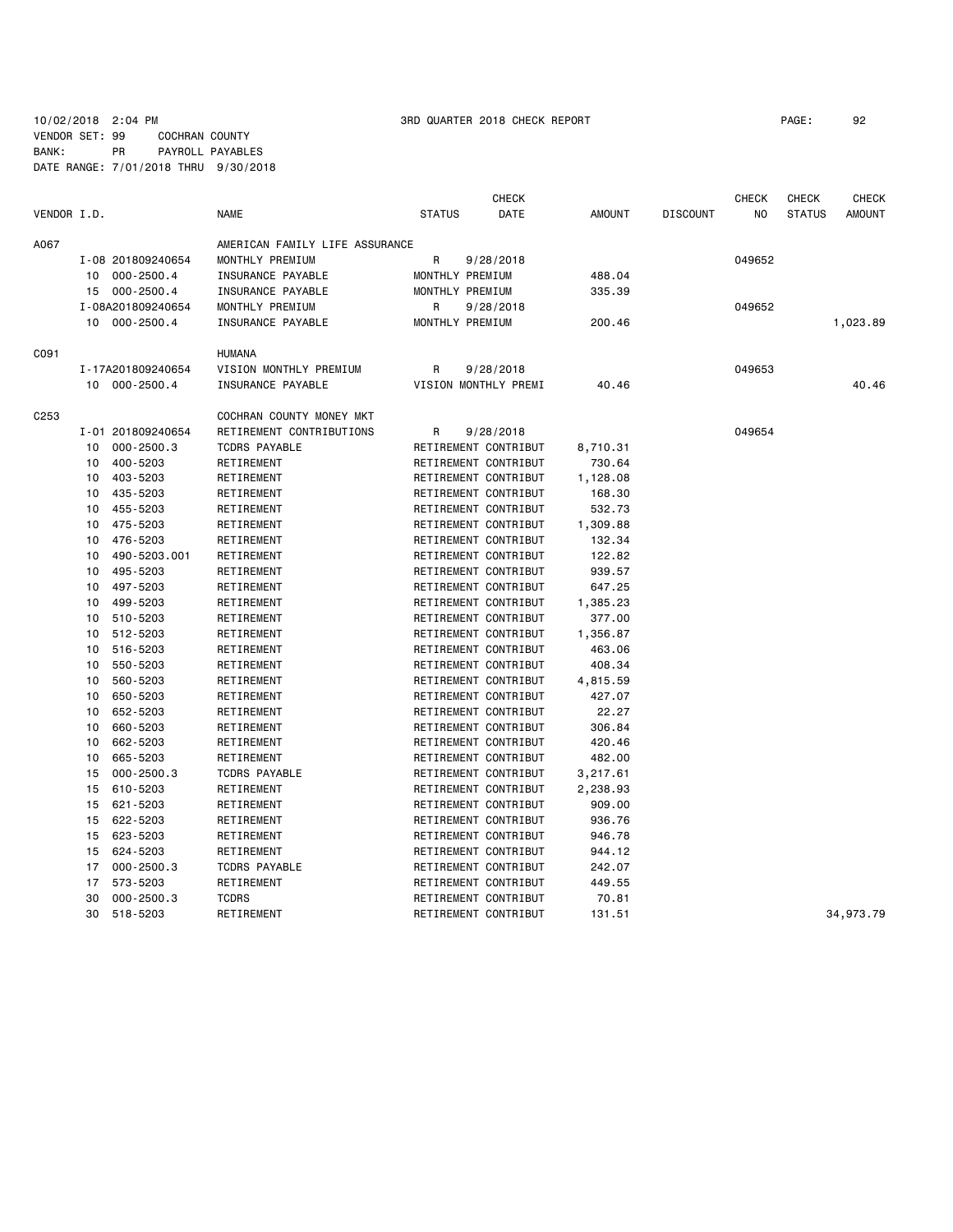10/02/2018 2:04 PM 3RD QUARTER 2018 CHECK REPORT PAGE: 93 VENDOR SET: 99 COCHRAN COUNTY BANK: PR PAYROLL PAYABLES DATE RANGE: 7/01/2018 THRU 9/30/2018

|             |                                   |                                        |                                  | <b>CHECK</b>         |                  |                 | <b>CHECK</b> | CHECK         | <b>CHECK</b>  |
|-------------|-----------------------------------|----------------------------------------|----------------------------------|----------------------|------------------|-----------------|--------------|---------------|---------------|
| VENDOR I.D. |                                   | <b>NAME</b>                            | <b>STATUS</b>                    | DATE                 | <b>AMOUNT</b>    | <b>DISCOUNT</b> | NO.          | <b>STATUS</b> | <b>AMOUNT</b> |
| C300        |                                   | COCHRAN COUNTY SCHOOLS FEDERAL         |                                  |                      |                  |                 |              |               |               |
|             | I-18A201809240654                 | MONTHLY PREMUIM                        | R                                | 9/28/2018            |                  |                 | 049655       |               |               |
|             | $000 - 2500.4$<br>10              | INSURANCE PAYABLE                      | MONTHLY PREMUIM                  |                      | 8,941.25         |                 |              |               |               |
|             | $000 - 2500.4$<br>15              | INSURANCE PAYABLE                      | MONTHLY PREMUIM                  |                      | 2,785.04         |                 |              |               |               |
|             | 30<br>$000 - 2500.4$              | <b>AFLAC</b>                           | MONTHLY PREMUIM                  |                      | 78.39            |                 |              |               | 11,804.68     |
| <b>N017</b> |                                   | NATIONAL FARM LIFE                     |                                  |                      |                  |                 |              |               |               |
|             | I-05 201809240654                 | NFL PREMIUM                            | R                                | 9/28/2018            |                  |                 | 049656       |               |               |
|             | 10 000-2500.4                     | INSURANCE PAYABLE                      | NFL PREMIUM                      |                      | 40.90            |                 |              |               |               |
|             | I-05A201809240654                 | AFTER TAX PREM                         | R                                |                      |                  |                 | 049656       |               |               |
|             |                                   |                                        |                                  | 9/28/2018            |                  |                 |              |               |               |
|             | 000-2500.4<br>10<br>15 000-2500.4 | INSURANCE PAYABLE<br>INSURANCE PAYABLE | AFTER TAX PREM<br>AFTER TAX PREM |                      | 114.21<br>127.67 |                 |              |               | 282.78        |
|             |                                   |                                        |                                  |                      |                  |                 |              |               |               |
| <b>N060</b> |                                   | NATIONWIDE RETIREMENT SOL              |                                  |                      |                  |                 |              |               |               |
|             | I-04 201809240654                 | DEFERRED COMP WITHHELD                 | R                                | 9/28/2018            |                  |                 | 049657       |               |               |
|             | 10<br>$000 - 2500.7$              | PEBSCO DEF COMP PAYABLE                |                                  | DEFERRED COMP WITHHE | 2,464.14         |                 |              |               |               |
|             | 15<br>$000 - 2500.7$              | PEBSCO DEF COMP PAYABLE                |                                  | DEFERRED COMP WITHHE | 25.00            |                 |              |               |               |
|             | $000 - 2500.7$<br>30              | D.C.                                   |                                  | DEFERRED COMP WITHHE | 10.86            |                 |              |               | 2,500.00      |
| <b>N081</b> |                                   | NATIONAL FAMILY CARE LIFE INSU         |                                  |                      |                  |                 |              |               |               |
|             | I-21 201809240654                 | NATIONAL FAMILY CARE                   | R                                | 9/28/2018            |                  |                 | 049658       |               |               |
|             | 10 000-2500.4                     | INSURANCE PAYABLE                      |                                  | NATIONAL FAMILY CARE | 59.00            |                 |              |               | 59.00         |
| 0029        |                                   | OFFICE OF THE ATTORNEY GE              |                                  |                      |                  |                 |              |               |               |
|             | I-09 201809240654                 | CAUSE# 2002517527 &2003521159          | R                                | 9/28/2018            |                  |                 | 049659       |               |               |
|             | 10 000-2500.8                     | CHILD SUPPORT PAYABLE                  |                                  | CAUSE# 2002517527 &2 | 1,267.00         |                 |              |               | 1,267.00      |
|             |                                   |                                        |                                  |                      |                  |                 |              |               |               |
| 0029        |                                   | OFFICE OF THE ATTORNEY GE              |                                  |                      |                  |                 |              |               |               |
|             | I-CDH201809240654                 | CAUSE#233-534019-13                    | R                                | 9/28/2018            |                  |                 | 049660       |               |               |
|             | 10 000-2500.8                     | CHILD SUPPORT PAYABLE                  |                                  | CAUSE#233-534019-13  | 557.87           |                 |              |               | 557.87        |
| P187        |                                   | COCHRAN COUNTY PAYROLL TAX             |                                  |                      |                  |                 |              |               |               |
|             | I-T1 201809240654                 | FEDERAL INCOME TAX W/H                 | R                                | 9/28/2018            |                  |                 | 049661       |               |               |
|             | $000 - 2500.1$<br>10              | WITHHOLDING TAX PAYABLE                |                                  | FEDERAL INCOME TAX W | 9,008.92         |                 |              |               |               |
|             | $000 - 2500.1$<br>15              | WITHHOLDING TAX PAYABLE                |                                  | FEDERAL INCOME TAX W | 3,693.07         |                 |              |               |               |
|             | $000 - 2500.1$<br>17              | WITHHOLDING TAX PAYABLE                |                                  | FEDERAL INCOME TAX W | 244.72           |                 |              |               |               |
|             | $000 - 2500.1$<br>30              | FEDERAL WITHOLDING                     |                                  | FEDERAL INCOME TAX W | 113.27           |                 |              |               |               |
|             | I-T3 201809240654                 | FICA TAX                               | R                                | 9/28/2018            |                  |                 | 049661       |               |               |
|             | 10<br>$000 - 2500.2$              | FICA PAYABLE                           | FICA TAX                         |                      | 7,593.79         |                 |              |               |               |
|             | 400-5201<br>10                    | SOCIAL SECURITY                        | FICA TAX                         |                      | 348.46           |                 |              |               |               |
|             | 403-5201<br>10                    | SOCIAL SECURITY                        | FICA TAX                         |                      | 464.70           |                 |              |               |               |
|             | 435-5201<br>10                    | SOCIAL SECURITY                        | FICA TAX                         |                      | 80.27            |                 |              |               |               |
|             | 10<br>455-5201                    | SOCIAL SECURITY                        | FICA TAX                         |                      | 254.08           |                 |              |               |               |
|             | 10<br>475-5201                    | SOCIAL SECURITY                        | FICA TAX                         |                      | 624.71           |                 |              |               |               |
|             | 10<br>476-5201                    | SOCIAL SECURITY                        | FICA TAX                         |                      | 63.12            |                 |              |               |               |
|             | 10<br>490-5201.001                | SOCIAL SECURITY FICA                   | FICA TAX                         |                      | 58.58            |                 |              |               |               |
|             | 495-5201<br>10                    | SOCIAL SECURITY                        | FICA TAX                         |                      | 406.51           |                 |              |               |               |
|             | 10<br>497-5201                    | SOCIAL SECURITY                        | <b>FICA TAX</b>                  |                      | 308.69           |                 |              |               |               |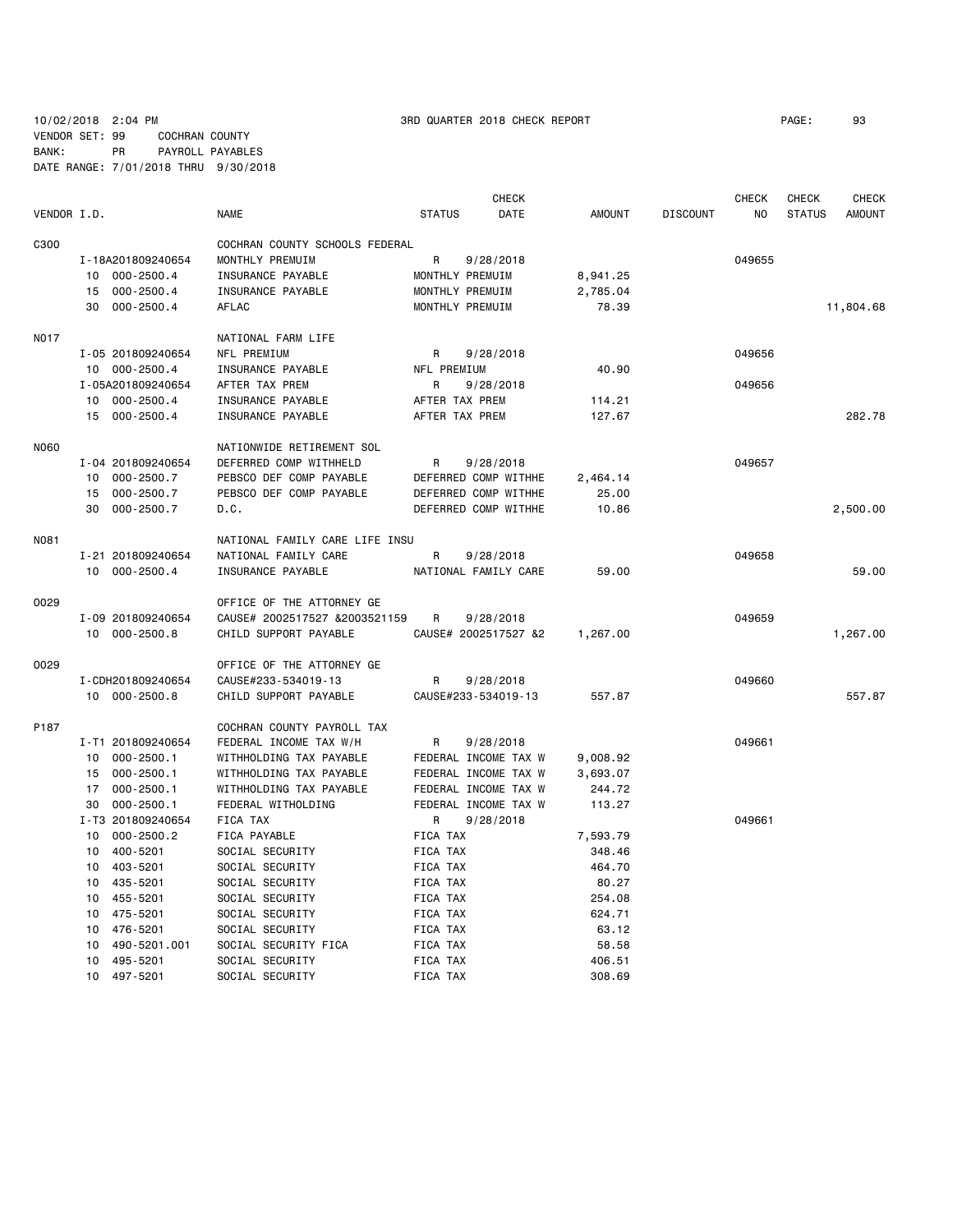## 10/02/2018 2:04 PM 3RD QUARTER 2018 CHECK REPORT PAGE: 94 VENDOR SET: 99 COCHRAN COUNTY BANK: PR PAYROLL PAYABLES DATE RANGE: 7/01/2018 THRU 9/30/2018

|             |          |                   |                            |               | CHECK     |               |                 | CHECK  | CHECK         | CHECK         |
|-------------|----------|-------------------|----------------------------|---------------|-----------|---------------|-----------------|--------|---------------|---------------|
| VENDOR I.D. |          |                   | <b>NAME</b>                | <b>STATUS</b> | DATE      | <b>AMOUNT</b> | <b>DISCOUNT</b> | NO.    | <b>STATUS</b> | <b>AMOUNT</b> |
| P187        |          |                   | COCHRAN COUNTY PAYROLL TAX | *CONTINUED*   |           |               |                 |        |               |               |
|             |          | I-T3 201809240654 | FICA TAX                   | R             | 9/28/2018 |               |                 | 049661 |               |               |
|             | 10       | 499-5201          | SOCIAL SECURITY            | FICA TAX      |           | 653.88        |                 |        |               |               |
|             | 10       | 510-5201          | SOCIAL SECURITY            | FICA TAX      |           | 199.14        |                 |        |               |               |
|             | 10       | 512-5201          | SOCIAL SECURITY            | FICA TAX      |           | 640.09        |                 |        |               |               |
|             | 10       | 516-5201          | SOCIAL SECURITY            | FICA TAX      |           | 224.76        |                 |        |               |               |
|             | 10       | 550-5201          | SOCIAL SECURITY            | FICA TAX      |           | 194.75        |                 |        |               |               |
|             | 10       | 560-5201          | SOCIAL SECURITY            | FICA TAX      |           | 2,215.68      |                 |        |               |               |
|             | 10       | 650-5201          | SOCIAL SECURITY            | FICA TAX      |           | 203.68        |                 |        |               |               |
|             | 10       | 652-5201          | SOCIAL SECURITY            | FICA TAX      |           | 10.62         |                 |        |               |               |
|             | 10       | 660-5201          | SOCIAL SECURITY            | FICA TAX      |           | 148.94        |                 |        |               |               |
|             | 10       | 662-5201          | SOCIAL SECURITY            | FICA TAX      |           | 200.53        |                 |        |               |               |
|             |          | 665-5201          | SOCIAL SECURITY            | FICA TAX      |           | 292.60        |                 |        |               |               |
|             | 10<br>15 | $000 - 2500.2$    | FICA PAYABLE               | FICA TAX      |           |               |                 |        |               |               |
|             |          |                   |                            |               |           | 2,829.11      |                 |        |               |               |
|             | 15       | 610-5201          | SOCIAL SECURITY            | FICA TAX      |           | 1,067.81      |                 |        |               |               |
|             | 15       | 621-5201          | SOCIAL SECURITY            | FICA TAX      |           | 433.52        |                 |        |               |               |
|             | 15       | 622-5201          | SOCIAL SECURITY            | FICA TAX      |           | 443.21        |                 |        |               |               |
|             | 15       | 623-5201          | SOCIAL SECURITY            | FICA TAX      |           | 448.72        |                 |        |               |               |
|             | 15       | 624-5201          | SOCIAL SECURITY            | FICA TAX      |           | 435.85        |                 |        |               |               |
|             | 17       | $000 - 2500.2$    | FICA PAYABLE               | FICA TAX      |           | 217.56        |                 |        |               |               |
|             | 17       | 573-5201          | SOCIAL SECURITY            | FICA TAX      |           | 217.56        |                 |        |               |               |
|             | 30       | $000 - 2500.2$    | <b>FICA</b>                | FICA TAX      |           | 63.83         |                 |        |               |               |
|             | 30       | 518-5201          | SOCIAL SECURITY            | FICA TAX      |           | 63.83         |                 |        |               |               |
|             |          | I-T4 201809240654 | MEDICARE TAX               | R             | 9/28/2018 |               |                 | 049661 |               |               |
|             | 10       | $000 - 2500.2$    | FICA PAYABLE               | MEDICARE TAX  |           | 1,775.96      |                 |        |               |               |
|             | 10       | 400-5201          | SOCIAL SECURITY            | MEDICARE TAX  |           | 81.49         |                 |        |               |               |
|             | 10       | 403-5201          | SOCIAL SECURITY            | MEDICARE TAX  |           | 108.68        |                 |        |               |               |
|             | 10       | 435-5201          | SOCIAL SECURITY            | MEDICARE TAX  |           | 18.77         |                 |        |               |               |
|             | 10       | 455-5201          | SOCIAL SECURITY            | MEDICARE TAX  |           | 59.42         |                 |        |               |               |
|             | 10       | 475-5201          | SOCIAL SECURITY            | MEDICARE TAX  |           | 146.10        |                 |        |               |               |
|             | 10       | 476-5201          | SOCIAL SECURITY            | MEDICARE TAX  |           | 14.76         |                 |        |               |               |
|             | 10       | 490-5201.001      | SOCIAL SECURITY FICA       | MEDICARE TAX  |           | 13.70         |                 |        |               |               |
|             | 10       | 495-5201          | SOCIAL SECURITY            | MEDICARE TAX  |           | 95.07         |                 |        |               |               |
|             | 10       | 497-5201          | SOCIAL SECURITY            | MEDICARE TAX  |           | 72.20         |                 |        |               |               |
|             | 10       | 499-5201          | SOCIAL SECURITY            | MEDICARE TAX  |           | 152.92        |                 |        |               |               |
|             | 10       | 510-5201          | SOCIAL SECURITY            | MEDICARE TAX  |           | 46.57         |                 |        |               |               |
|             | 10       | 512-5201          | SOCIAL SECURITY            | MEDICARE TAX  |           | 149.71        |                 |        |               |               |
|             | 10       | 516-5201          | SOCIAL SECURITY            | MEDICARE TAX  |           | 52.57         |                 |        |               |               |
|             | 10       | 550-5201          | SOCIAL SECURITY            | MEDICARE TAX  |           | 45.55         |                 |        |               |               |
|             | 10       | 560-5201          | SOCIAL SECURITY            | MEDICARE TAX  |           | 518.17        |                 |        |               |               |
|             | 10       | 650-5201          | SOCIAL SECURITY            | MEDICARE TAX  |           | 47.63         |                 |        |               |               |
|             | 10       | 652-5201          | SOCIAL SECURITY            | MEDICARE TAX  |           | 2.48          |                 |        |               |               |
|             | 10       | 660-5201          | SOCIAL SECURITY            | MEDICARE TAX  |           | 34.83         |                 |        |               |               |
|             | 10       | 662-5201          | SOCIAL SECURITY            | MEDICARE TAX  |           | 46.91         |                 |        |               |               |
|             | 10       | 665-5201          | SOCIAL SECURITY            | MEDICARE TAX  |           | 68.43         |                 |        |               |               |
|             | 15       | $000 - 2500.2$    | FICA PAYABLE               | MEDICARE TAX  |           | 661.64        |                 |        |               |               |
|             | 15       | 610-5201          | SOCIAL SECURITY            | MEDICARE TAX  |           | 249.73        |                 |        |               |               |
|             | 15       | 621-5201          | SOCIAL SECURITY            | MEDICARE TAX  |           | 101.39        |                 |        |               |               |
|             |          |                   |                            |               |           |               |                 |        |               |               |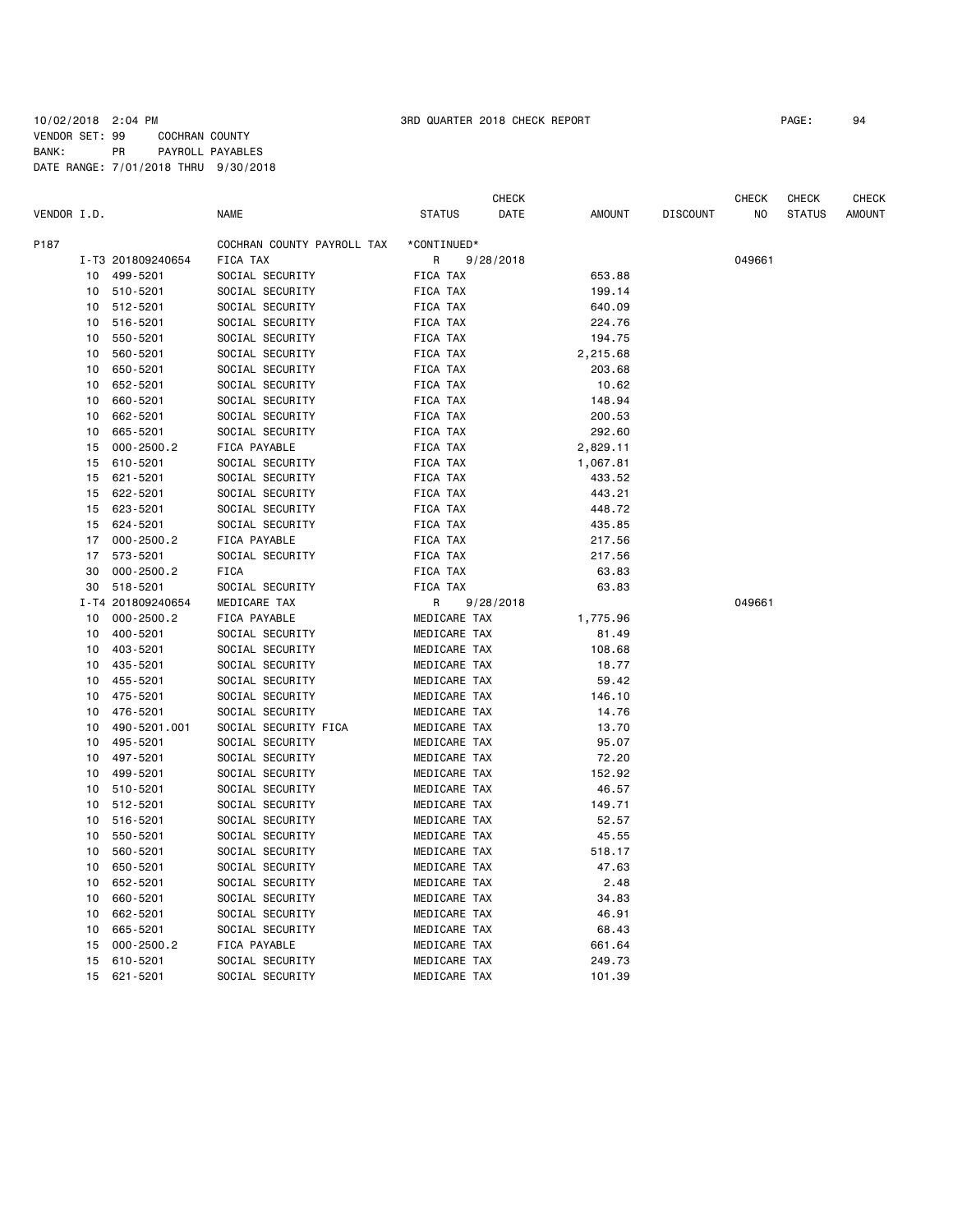|             |    |                   |                            |                          | <b>CHECK</b>         |               |                 | <b>CHECK</b> | CHECK         | CHECK     |
|-------------|----|-------------------|----------------------------|--------------------------|----------------------|---------------|-----------------|--------------|---------------|-----------|
| VENDOR I.D. |    |                   | <b>NAME</b>                | <b>STATUS</b>            | DATE                 | <b>AMOUNT</b> | <b>DISCOUNT</b> | NO           | <b>STATUS</b> | AMOUNT    |
| P187        |    |                   | COCHRAN COUNTY PAYROLL TAX | *CONTINUED*              |                      |               |                 |              |               |           |
|             |    | I-T4 201809240654 | MEDICARE TAX               | R                        | 9/28/2018            |               |                 | 049661       |               |           |
|             | 15 | 622-5201          | SOCIAL SECURITY            | MEDICARE TAX             |                      | 103.65        |                 |              |               |           |
|             | 15 | 623-5201          | SOCIAL SECURITY            | MEDICARE TAX             |                      | 104.94        |                 |              |               |           |
|             | 15 | 624-5201          | SOCIAL SECURITY            | MEDICARE TAX             |                      | 101.93        |                 |              |               |           |
|             | 17 | $000 - 2500.2$    | FICA PAYABLE               | MEDICARE TAX             |                      | 50.88         |                 |              |               |           |
|             | 17 | 573-5201          | SOCIAL SECURITY            | MEDICARE TAX             |                      | 50.88         |                 |              |               |           |
|             | 30 | $000 - 2500.2$    | FICA                       | MEDICARE TAX             |                      | 14.93         |                 |              |               |           |
|             | 30 | 518-5201          | SOCIAL SECURITY            | MEDICARE TAX             |                      | 14.93         |                 |              |               | 39,475.38 |
| T218        |    |                   | TEXAS ASS'N OF COUNTIES    |                          |                      |               |                 |              |               |           |
|             |    | I-11 201809240654 | EMPLOYEE PREMIUMS          | R                        | 9/28/2018            |               |                 | 049662       |               |           |
|             | 10 | 400-5202          | GROUP INSURANCE            | EMPLOYEE PREMIUMS        |                      | 749.27        |                 |              |               |           |
|             | 10 | 403-5202          | GROUP INSURANCE            | EMPLOYEE PREMIUMS        |                      | 1,737.60      |                 |              |               |           |
|             | 10 | 455-5202          | GROUP INSURANCE            | EMPLOYEE PREMIUMS        |                      | 868.80        |                 |              |               |           |
|             | 10 | 475-5202          | GROUP INSURANCE            | EMPLOYEE PREMIUMS        |                      | 1,737.60      |                 |              |               |           |
|             | 10 | 495-5202          | GROUP INSURANCE            | EMPLOYEE PREMIUMS        |                      | 1,737.60      |                 |              |               |           |
|             | 10 | 497-5202          | GROUP INSURANCE            | <b>EMPLOYEE PREMIUMS</b> |                      | 868.80        |                 |              |               |           |
|             | 10 | 499-5202          | GROUP INSURANCE            | EMPLOYEE PREMIUMS        |                      | 2,606.40      |                 |              |               |           |
|             | 10 | 510-5202          | GROUP INSURANCE            | EMPLOYEE PREMIUMS        |                      | 868.80        |                 |              |               |           |
|             | 10 | 512-5202          | GROUP INSURANCE            | EMPLOYEE PREMIUMS        |                      | 3,040.80      |                 |              |               |           |
|             | 10 | 516-5202          | GROUP INSURANCE [50%]      | EMPLOYEE PREMIUMS        |                      | 891.64        |                 |              |               |           |
|             | 10 | 550-5202          | GROUP INSURANCE            | EMPLOYEE PREMIUMS        |                      | 868.80        |                 |              |               |           |
|             | 10 | 560-5202          | GROUP INSURANCE            | EMPLOYEE PREMIUMS        |                      | 9,122.40      |                 |              |               |           |
|             | 10 | 650-5202          | GROUP INSURANCE            | EMPLOYEE PREMIUMS        |                      | 910.42        |                 |              |               |           |
|             | 10 | 652-5202          | GROUP INSURANCE            | EMPLOYEE PREMIUMS        |                      | 41.62         |                 |              |               |           |
|             | 10 | 660-5202          | GROUP INSURANCE [35%]      | EMPLOYEE PREMIUMS        |                      | 592.18        |                 |              |               |           |
|             | 10 | 662-5202          | GROUP INSURANCE            | EMPLOYEE PREMIUMS        |                      | 785.56        |                 |              |               |           |
|             | 10 | 665-5202          | GROUP INSURANCE            | <b>EMPLOYEE PREMIUMS</b> |                      | 868.80        |                 |              |               |           |
|             | 15 | 610-5202          | GROUP INSURANCE            | EMPLOYEE PREMIUMS        |                      | 3,594.73      |                 |              |               |           |
|             | 15 | 621-5202          | GROUP INSURANCE            | EMPLOYEE PREMIUMS        |                      | 1,737.60      |                 |              |               |           |
|             | 15 | 622-5202          | GROUP INSURANCE            | EMPLOYEE PREMIUMS        |                      | 1,737.60      |                 |              |               |           |
|             | 15 | 623-5202          | GROUP INSURANCE            | EMPLOYEE PREMIUMS        |                      | 1,737.60      |                 |              |               |           |
|             | 15 | 624-5202          | GROUP INSURANCE            | EMPLOYEE PREMIUMS        |                      | 1,737.60      |                 |              |               |           |
|             | 17 | 573-5202          | GROUP HEALTH INSURANCE     | <b>EMPLOYEE PREMIUMS</b> |                      | 868.80        |                 |              |               |           |
|             | 30 | 518-5202          | GROUP INSURANCE [15%]      | <b>EMPLOYEE PREMIUMS</b> |                      | 253.78        |                 |              |               |           |
|             |    | I-12 201809240654 | GROUP LIFE INSURANCE       | R                        | 9/28/2018            |               |                 | 049662       |               |           |
|             | 10 | 400-5202          | GROUP INSURANCE            |                          | GROUP LIFE INSURANCE | 2.50          |                 |              |               |           |
|             | 10 | 403-5202          | GROUP INSURANCE            |                          | GROUP LIFE INSURANCE | 5.78          |                 |              |               |           |
|             | 10 | 455-5202          | GROUP INSURANCE            |                          | GROUP LIFE INSURANCE | 2.89          |                 |              |               |           |
|             | 10 | 475-5202          | GROUP INSURANCE            |                          | GROUP LIFE INSURANCE | 5.78          |                 |              |               |           |
|             | 10 | 495-5202          | GROUP INSURANCE            |                          | GROUP LIFE INSURANCE | 5.78          |                 |              |               |           |
|             | 10 | 497-5202          | GROUP INSURANCE            |                          | GROUP LIFE INSURANCE | 2.89          |                 |              |               |           |
|             | 10 | 499-5202          | <b>GROUP INSURANCE</b>     |                          | GROUP LIFE INSURANCE | 8.67          |                 |              |               |           |
|             | 10 | 510-5202          | GROUP INSURANCE            |                          | GROUP LIFE INSURANCE | 2.89          |                 |              |               |           |
|             | 10 | 512-5202          | GROUP INSURANCE            |                          | GROUP LIFE INSURANCE | 10.12         |                 |              |               |           |
|             | 10 | 516-5202          | GROUP INSURANCE [50%]      |                          | GROUP LIFE INSURANCE | 2.97          |                 |              |               |           |
|             | 10 | 550-5202          | GROUP INSURANCE            |                          | GROUP LIFE INSURANCE | 2.89          |                 |              |               |           |
|             |    |                   |                            |                          |                      |               |                 |              |               |           |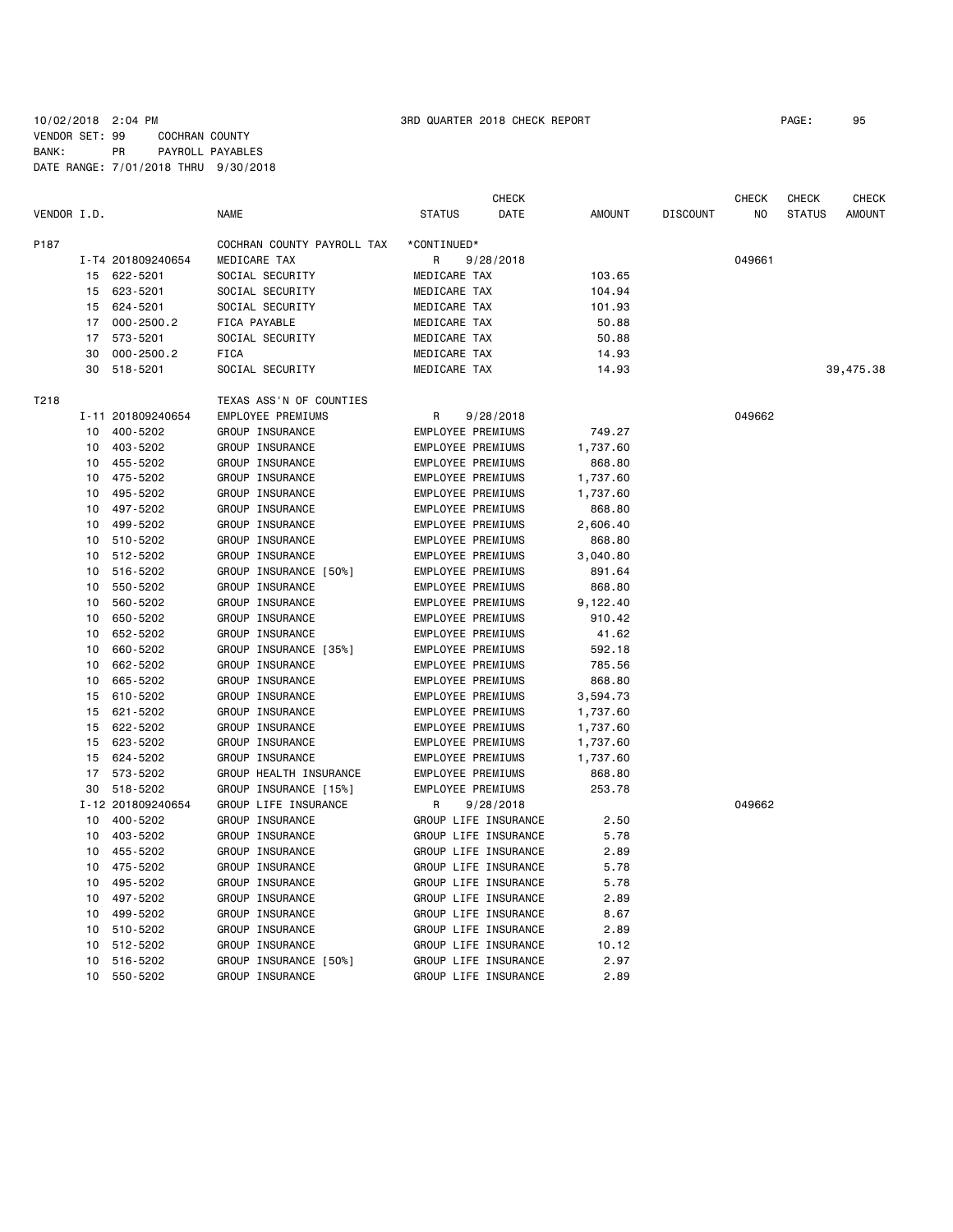## 10/02/2018 2:04 PM 3RD QUARTER 2018 CHECK REPORT PAGE: 96 VENDOR SET: 99 COCHRAN COUNTY BANK: PR PAYROLL PAYABLES DATE RANGE: 7/01/2018 THRU 9/30/2018

|                  |                   |                                  |                      | <b>CHECK</b>          |                 | <b>CHECK</b> | <b>CHECK</b>  | <b>CHECK</b>  |
|------------------|-------------------|----------------------------------|----------------------|-----------------------|-----------------|--------------|---------------|---------------|
| VENDOR I.D.      |                   | <b>NAME</b>                      | <b>STATUS</b>        | <b>DATE</b><br>AMOUNT | <b>DISCOUNT</b> | NO.          | <b>STATUS</b> | <b>AMOUNT</b> |
| T218             |                   | TEXAS ASS'N OF COUNTIES          | *CONTINUED*          |                       |                 |              |               |               |
|                  | I-12 201809240654 | GROUP LIFE INSURANCE             | R<br>9/28/2018       |                       |                 | 049662       |               |               |
|                  | 560-5202<br>10    | GROUP INSURANCE                  | GROUP LIFE INSURANCE | 30.38                 |                 |              |               |               |
|                  | 650-5202<br>10    | GROUP INSURANCE                  | GROUP LIFE INSURANCE | 3.03                  |                 |              |               |               |
|                  | 652-5202<br>10    | GROUP INSURANCE                  | GROUP LIFE INSURANCE | 0.14                  |                 |              |               |               |
|                  | 660-5202<br>10    | GROUP INSURANCE [35%]            | GROUP LIFE INSURANCE | 1.97                  |                 |              |               |               |
|                  | 662-5202<br>10    | <b>GROUP INSURANCE</b>           | GROUP LIFE INSURANCE | 2.61                  |                 |              |               |               |
|                  | 665-5202<br>10    | GROUP INSURANCE                  | GROUP LIFE INSURANCE | 2.89                  |                 |              |               |               |
|                  | 15<br>610-5202    | GROUP INSURANCE                  | GROUP LIFE INSURANCE | 11.95                 |                 |              |               |               |
|                  | 621-5202<br>15    | GROUP INSURANCE                  | GROUP LIFE INSURANCE | 5.78                  |                 |              |               |               |
|                  | 622-5202<br>15    | GROUP INSURANCE                  | GROUP LIFE INSURANCE | 5.78                  |                 |              |               |               |
|                  | 623-5202<br>15    | GROUP INSURANCE                  | GROUP LIFE INSURANCE | 5.78                  |                 |              |               |               |
|                  | 624-5202<br>15    | GROUP INSURANCE                  | GROUP LIFE INSURANCE | 4.77                  |                 |              |               |               |
|                  | 17<br>573-5202    | GROUP HEALTH INSURANCE           | GROUP LIFE INSURANCE | 2.89                  |                 |              |               |               |
|                  | 518-5202<br>30    | GROUP INSURANCE [15%]            | GROUP LIFE INSURANCE | 0.84                  |                 |              |               |               |
|                  | I-15 201809240654 | DEPENDENT HEALTH PREM WITHHELD R | 9/28/2018            |                       |                 | 049662       |               |               |
|                  | 10 000-2500.4     | INSURANCE PAYABLE                | DEPENDENT HEALTH PRE | 2,853.22              |                 |              |               | 42,949.99     |
| C <sub>253</sub> |                   | COCHRAN COUNTY MONEY MKT         |                      |                       |                 |              |               |               |
|                  | I-201809240656    | NON-DEPT SUPP DEATH              | R<br>9/28/2018       |                       |                 | 049663       |               |               |
|                  | 10 409-5207       | SUPPLEMENTAL DEATH BENEFITS      | NON-DEPT SUPP DEATH  | 1,486.38              |                 |              |               | 1,486.38      |

| * * TOTALS * *  |                     | N <sub>O</sub>      |      | INVOICE AMOUNT | <b>DISCOUNTS</b> | CHECK AMOUNT |
|-----------------|---------------------|---------------------|------|----------------|------------------|--------------|
| REGULAR CHECKS: |                     | 36                  |      | 411,085.19     | 0.00             | 411,085.19   |
|                 | HAND CHECKS:        | 0                   |      | 0.00           | 0.00             | 0.00         |
|                 | DRAFTS:             | 0                   |      | 0.00           | 0.00             | 0.00         |
|                 | EFT:                | 0                   |      | 0.00           | 0.00             | 0.00         |
|                 | NON CHECKS:         | 0                   |      | 0.00           | 0.00             | 0.00         |
|                 | <b>VOID CHECKS:</b> | O VOID DEBITS       | 0.00 |                |                  |              |
|                 |                     | <b>VOID CREDITS</b> | 0.00 | 0.00           | 0.00             |              |

## TOTAL ERRORS: 0

|     | G/L ACCOUNT    | <b>NAME</b>             | <b>AMOUNT</b> |
|-----|----------------|-------------------------|---------------|
| 10. | $000 - 2500.1$ | WITHHOLDING TAX PAYABLE | 29,613.94     |
| 10  | $000 - 2500.2$ | FICA PAYABLE            | 29, 137.37    |
| 10  | $000 - 2500.3$ | <b>TCDRS PAYABLE</b>    | 27,055.77     |
| 10. | $000 - 2500.4$ | INSURANCE PAYABLE       | 38,019.64     |
| 10  | $000 - 2500.7$ | PEBSCO DEF COMP PAYABLE | 7,392.42      |
| 10  | $000 - 2500.8$ | CHILD SUPPORT PAYABLE   | 5,474.61      |
| 10  | $400 - 5201$   | SOCIAL SECURITY         | 1,289.85      |
|     |                |                         |               |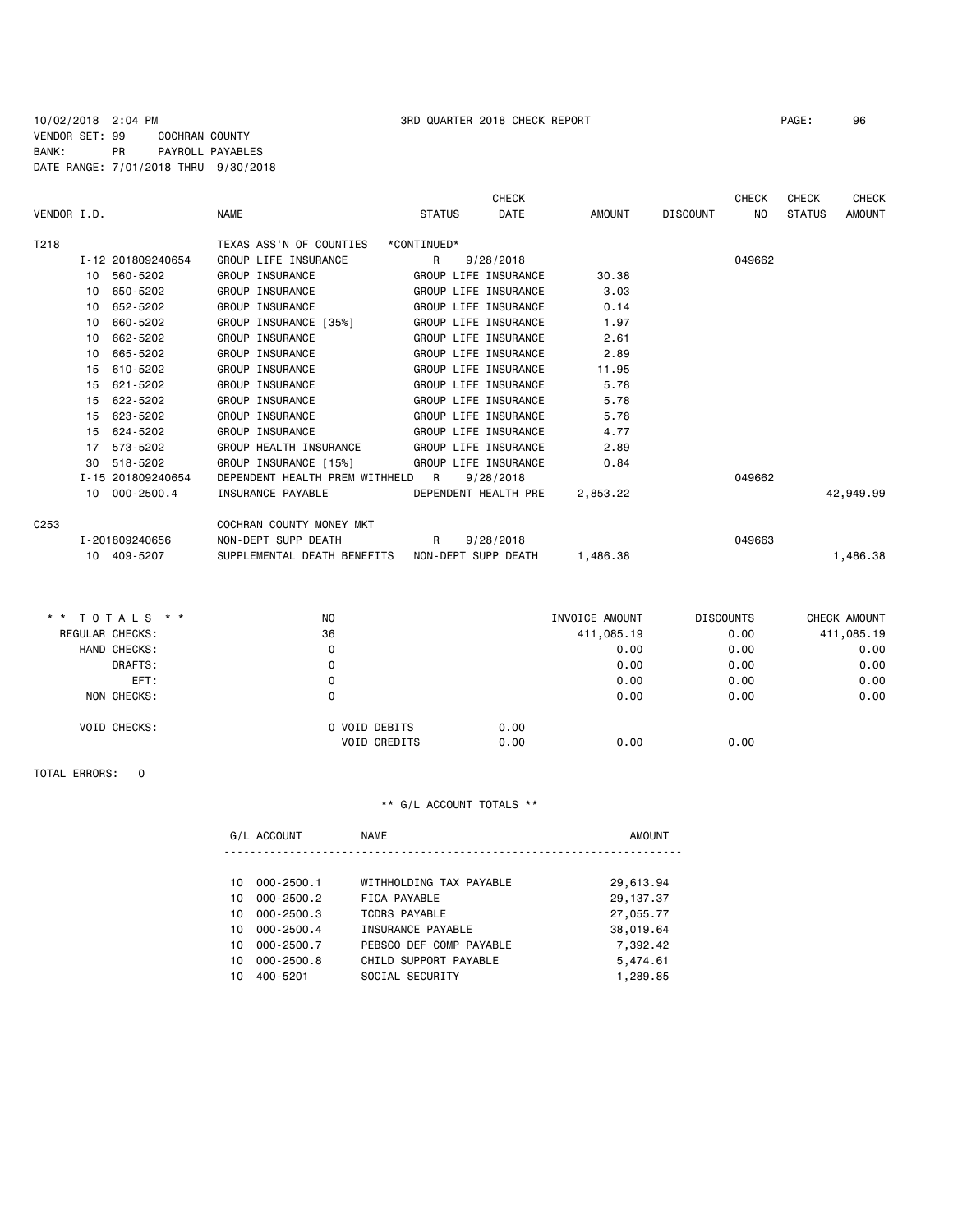### 10/02/2018 2:04 PM 3RD QUARTER 2018 CHECK REPORT PAGE: 97 VENDOR SET: 99 COCHRAN COUNTY BANK: PR PAYROLL PAYABLES DATE RANGE: 7/01/2018 THRU 9/30/2018

|                 | G/L ACCOUNT  | <b>NAME</b>                 | <b>AMOUNT</b> |
|-----------------|--------------|-----------------------------|---------------|
|                 |              |                             |               |
| 10              | 400-5202     | GROUP INSURANCE             | 2,161.51      |
| 10              | 400-5203     | RETIREMENT                  | 2,191.92      |
| 10              | 403-5201     | SOCIAL SECURITY             | 1,782.45      |
| 10              | 403-5202     | GROUP INSURANCE             | 5,012.62      |
| 10              | 403-5203     | RETIREMENT                  | 3,481.72      |
| 10              | 409-5207     | SUPPLEMENTAL DEATH BENEFITS | 4,573.18      |
| 10              | 435-5201     | SOCIAL SECURITY             | 327.84        |
| 10              | 435-5203     | RETIREMENT                  | 557.11        |
| 10              | 455-5201     | SOCIAL SECURITY             | 940.97        |
| 10              | 455-5202     | GROUP INSURANCE             | 2,506.31      |
| 10              | 455-5203     | RETIREMENT                  | 1,599.01      |
| 10              | 475-5201     | SOCIAL SECURITY             | 2,304.08      |
| 10              | 475-5202     | GROUP INSURANCE             | 5,012.62      |
| 10              | 475-5203     | RETIREMENT                  | 3,915.44      |
| 10              | 476-5201     | SOCIAL SECURITY             | 233.64        |
| 10 <sup>1</sup> | 476-5203     | RETIREMENT                  | 397.02        |
| 10              | 490-5201.001 | SOCIAL SECURITY FICA        | 220.54        |
| 10              | 490-5203.001 | RETIREMENT                  | 374.76        |
| 10              | 495-5201     | SOCIAL SECURITY             | 1,504.09      |
| 10 <sup>1</sup> | 495-5202     | GROUP INSURANCE             | 5,012.62      |
| 10              | 495-5203     | RETIREMENT                  | 2,812.01      |
| 10              | 497-5201     | SOCIAL SECURITY             | 1,163.61      |
| 10              | 497-5202     | GROUP INSURANCE             | 2,506.31      |
| 10              | 497-5203     | RETIREMENT                  | 1,890.01      |
| 10              | 499-5201     | SOCIAL SECURITY             | 2,424.83      |
| 10              | 499-5202     | GROUP INSURANCE             | 7,518.93      |
| 10              | 499-5203     | RETIREMENT                  | 4, 163. 23    |
| 10              | 510-5201     | SOCIAL SECURITY             | 689.41        |
| 10              | 510-5202     | GROUP INSURANCE             | 2,506.31      |
| 10              | 510-5203     | RETIREMENT                  | 1,131.00      |
| 10              | 512-5201     | SOCIAL SECURITY             | 2,767.06      |
| 10              | 512-5202     | GROUP INSURANCE             | 8,453.93      |
| 10              | 512-5203     | RETIREMENT                  | 4,746.41      |
| 10              | 516-5201     | SOCIAL SECURITY             | 834.60        |
| 10              | 516-5202     | GROUP INSURANCE [50%]       | 2,571.82      |
| 10              | 516-5203     | RETIREMENT                  | 1,393.21      |
| 10              | 550-5201     | SOCIAL SECURITY             | 720.90        |
| 10              | 550-5202     | GROUP INSURANCE             | 2,506.31      |
| 10              | 550-5203     | RETIREMENT                  | 1,225.02      |
| 10              | 560-5201     | SOCIAL SECURITY             | 8,725.14      |
| 10              | 560-5202     | GROUP INSURANCE             | 25,792.22     |
| 10              | 560-5203     | RETIREMENT                  | 15,325.38     |
| 10              | 650-5201     | SOCIAL SECURITY             | 770.28        |
| 10              | 650-5202     | GROUP INSURANCE             | 2,626.37      |
| 10              | 650-5203     | RETIREMENT                  | 1,309.01      |
| 10              | 652-5201     | SOCIAL SECURITY             | 39.30         |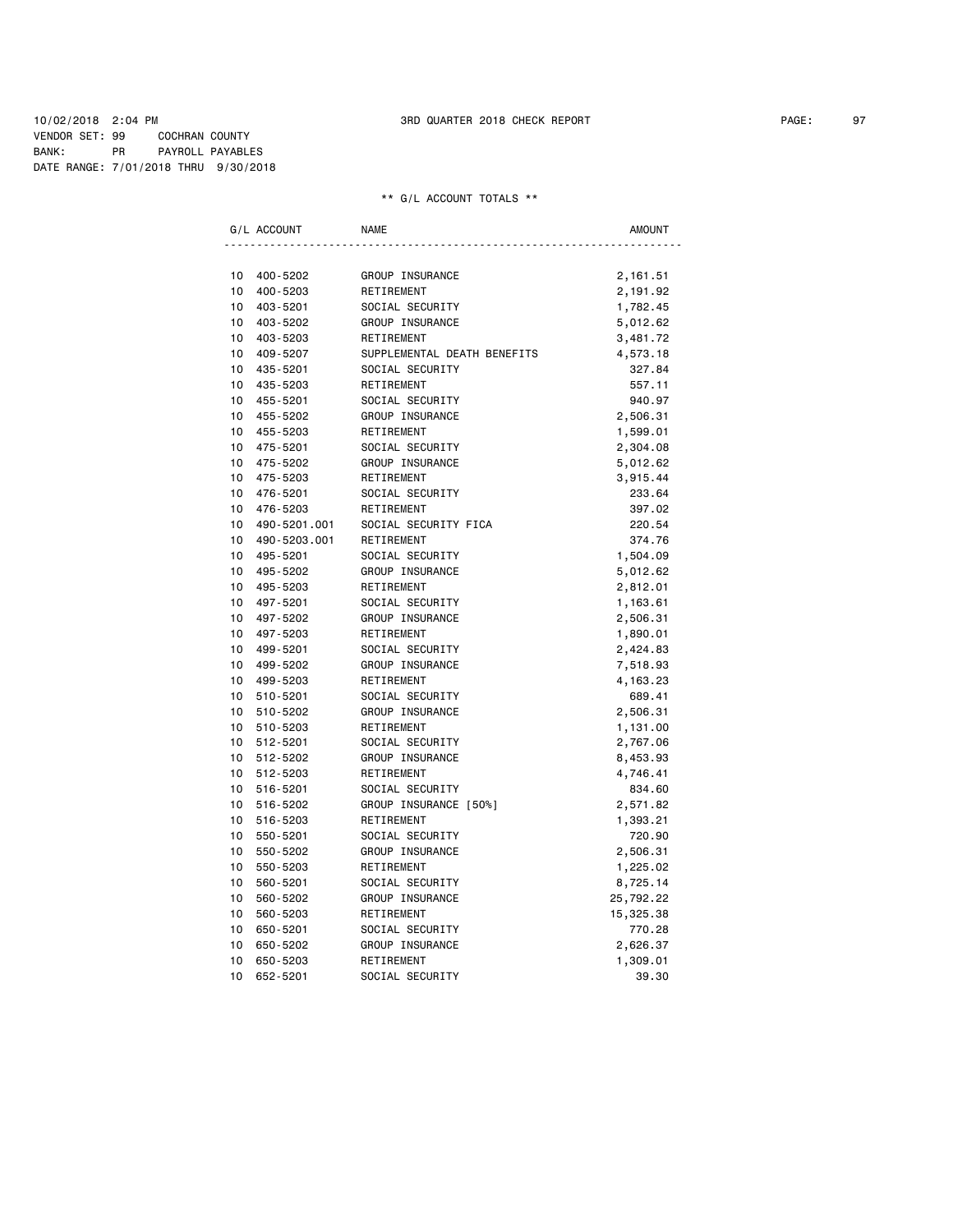### 10/02/2018 2:04 PM 3RD QUARTER 2018 CHECK REPORT PAGE: 98 VENDOR SET: 99 COCHRAN COUNTY BANK: PR PAYROLL PAYABLES DATE RANGE: 7/01/2018 THRU 9/30/2018

|                  | G/L ACCOUNT    | <b>NAME</b>             | <b>AMOUNT</b> |
|------------------|----------------|-------------------------|---------------|
|                  |                |                         |               |
|                  | 10 652-5202    | GROUP INSURANCE         | 120.06        |
| 10 <sup>1</sup>  | 652-5203       | RETIREMENT              | 66.81         |
| 10 <sub>1</sub>  | 660-5201       | SOCIAL SECURITY         | 553.12        |
| 10               | 660-5202       | GROUP INSURANCE [35%]   | 1,708.59      |
| 10 <sup>1</sup>  | 660-5203       | RETIREMENT              | 923.34        |
| 10               | 662-5201       | SOCIAL SECURITY         | 742.32        |
| 10               | 662-5202       | GROUP INSURANCE         | 2,266.19      |
| 10               | 662-5203       | RETIREMENT              | 1,261.38      |
|                  | 10 665-5201    | SOCIAL SECURITY         | 1,103.34      |
| $10-10$          | 665-5202       | GROUP INSURANCE         | 2,506.31      |
| 10               | 665-5203       | RETIREMENT              | 1,482.73      |
|                  |                | *** FUND TOTAL ***      | 301,439.85    |
| 15 <sub>1</sub>  | $000 - 2500.1$ | WITHHOLDING TAX PAYABLE | 11,101.04     |
| 15               | $000 - 2500.2$ | FICA PAYABLE            | 10,487.22     |
| 15 <sub>1</sub>  | $000 - 2500.3$ | <b>TCDRS PAYABLE</b>    | 9,666.51      |
| 15               | $000 - 2500.4$ | INSURANCE PAYABLE       | 10,110.48     |
| 15               | $000 - 2500.7$ | PEBSCO DEF COMP PAYABLE | 75.00         |
| 15               | 610-5201       | SOCIAL SECURITY         | 3,952.62      |
| 15               | 610-5202       | GROUP INSURANCE         | 10,370.04     |
| 15               | 610-5203       | RETIREMENT              | 6,716.79      |
| 15 <sup>15</sup> | 621-5201       | SOCIAL SECURITY         | 1,604.73      |
| 15               | 621-5202       | GROUP INSURANCE         | 5,012.62      |
| 15               | 621-5203       | RETIREMENT              | 2,727.00      |
|                  | 15 622-5201    | SOCIAL SECURITY         | 1,655.55      |
|                  | 15 622-5202    | GROUP INSURANCE         | 5,012.62      |
|                  | 15 622-5203    | RETIREMENT              | 2,835.69      |
|                  | 15 623-5201    | SOCIAL SECURITY         | 1,660.98      |
|                  | 15 623-5202    | GROUP INSURANCE         | 5,012.62      |
|                  | 15 623-5203    | RETIREMENT              | 2,840.34      |
| 15               | 624-5201       | SOCIAL SECURITY         | 1,613.34      |
| 15               | 624-5202       | GROUP INSURANCE         | 5,009.59      |
| 15               | 624-5203       | RETIREMENT              | 2,832.36      |
|                  |                | *** FUND TOTAL ***      | 100,297.14    |
| 17               | $000 - 2500.1$ | WITHHOLDING TAX PAYABLE | 733.44        |
| 17               | $000 - 2500.2$ | FICA PAYABLE            | 804.86        |
| 17 <sup>7</sup>  | $000 - 2500.3$ | <b>TCDRS PAYABLE</b>    | 726.21        |
| 17 <sup>7</sup>  | 573-5201       | SOCIAL SECURITY         | 804.86        |
| 17 <sup>7</sup>  | 573-5202       | GROUP HEALTH INSURANCE  | 2,506.31      |
| 17               | 573-5203       | RETIREMENT              | 1,348.65      |
|                  |                | *** FUND TOTAL ***      | 6,924.33      |
| 30               | $000 - 2500.1$ | FEDERAL WITHOLDING      | 340.94        |
| 30               | $000 - 2500.2$ | <b>FICA</b>             | 237.05        |
| 30               | $000 - 2500.3$ | <b>TCDRS</b>            | 213.08        |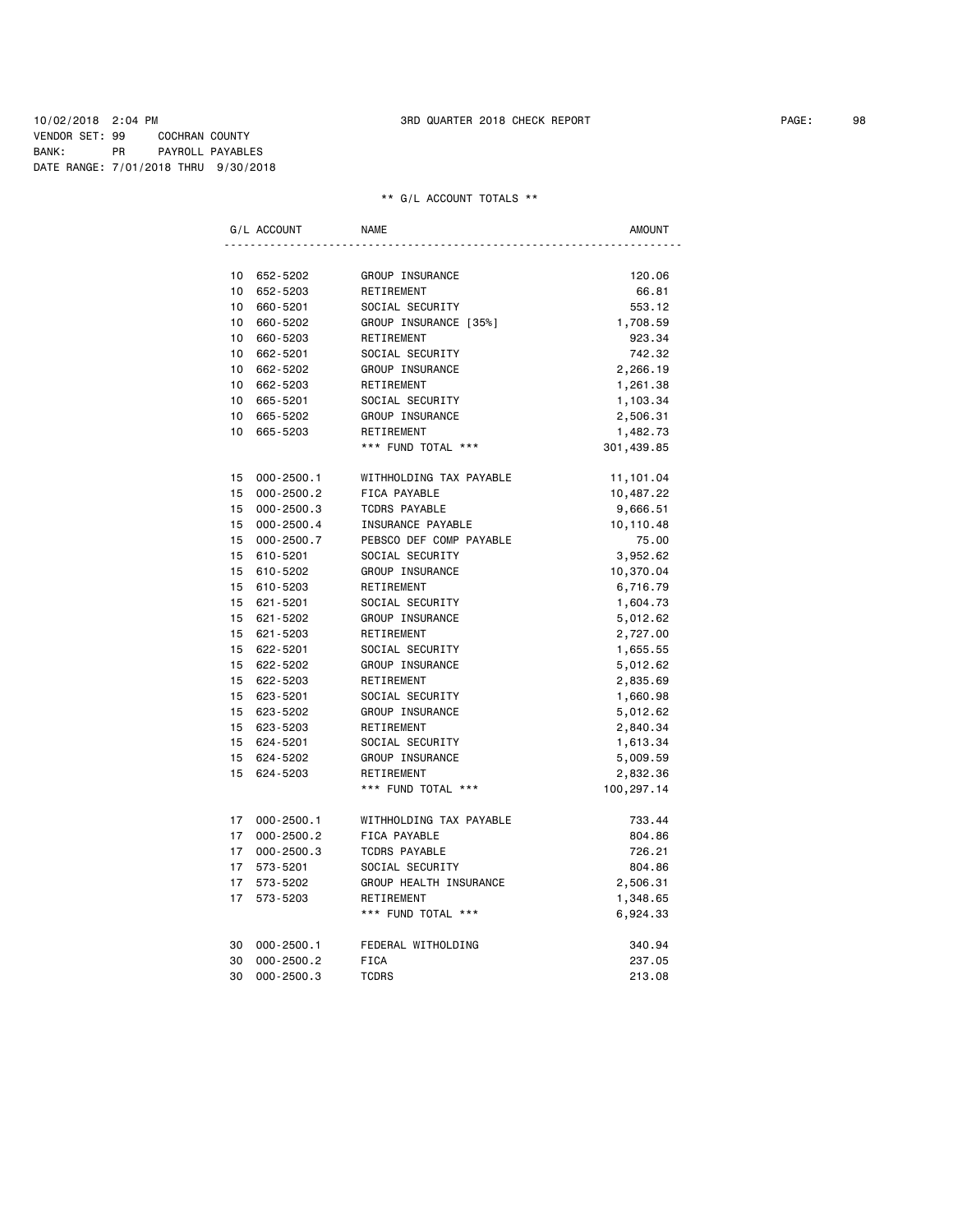10/02/2018 2:04 PM 3RD QUARTER 2018 CHECK REPORT PAGE: 99 VENDOR SET: 99 COCHRAN COUNTY BANK: PR PAYROLL PAYABLES DATE RANGE: 7/01/2018 THRU 9/30/2018

|                            | G/L ACCOUNT      | <b>NAME</b>           | <b>AMOUNT</b>  |                  |              |
|----------------------------|------------------|-----------------------|----------------|------------------|--------------|
|                            |                  |                       |                |                  |              |
|                            | 000-2500.4<br>30 | AFLAC                 | 235.23         |                  |              |
|                            | 000-2500.7<br>30 | D.C.                  | 32.58          |                  |              |
|                            | 518-5201<br>30   | SOCIAL SECURITY       | 237.05         |                  |              |
|                            | 518-5202<br>30   | GROUP INSURANCE [15%] | 732.21         |                  |              |
|                            | 30<br>518-5203   | RETIREMENT            | 395.73         |                  |              |
|                            |                  | *** FUND TOTAL ***    | 2,423.87       |                  |              |
|                            | NO.              |                       | INVOICE AMOUNT | <b>DISCOUNTS</b> | CHECK AMOUNT |
| VENDOR SET: 99<br>BANK: PR | 36<br>TOTALS:    |                       | 411,085.19     | 0.00             | 411,085.19   |
| TOTALS:<br>BANK: PR        | 36               |                       | 411,085.19     | 0.00             | 411,085.19   |
| REPORT TOTALS:             | 379              |                       | 756, 167.56    | 0.00             | 756, 167.56  |